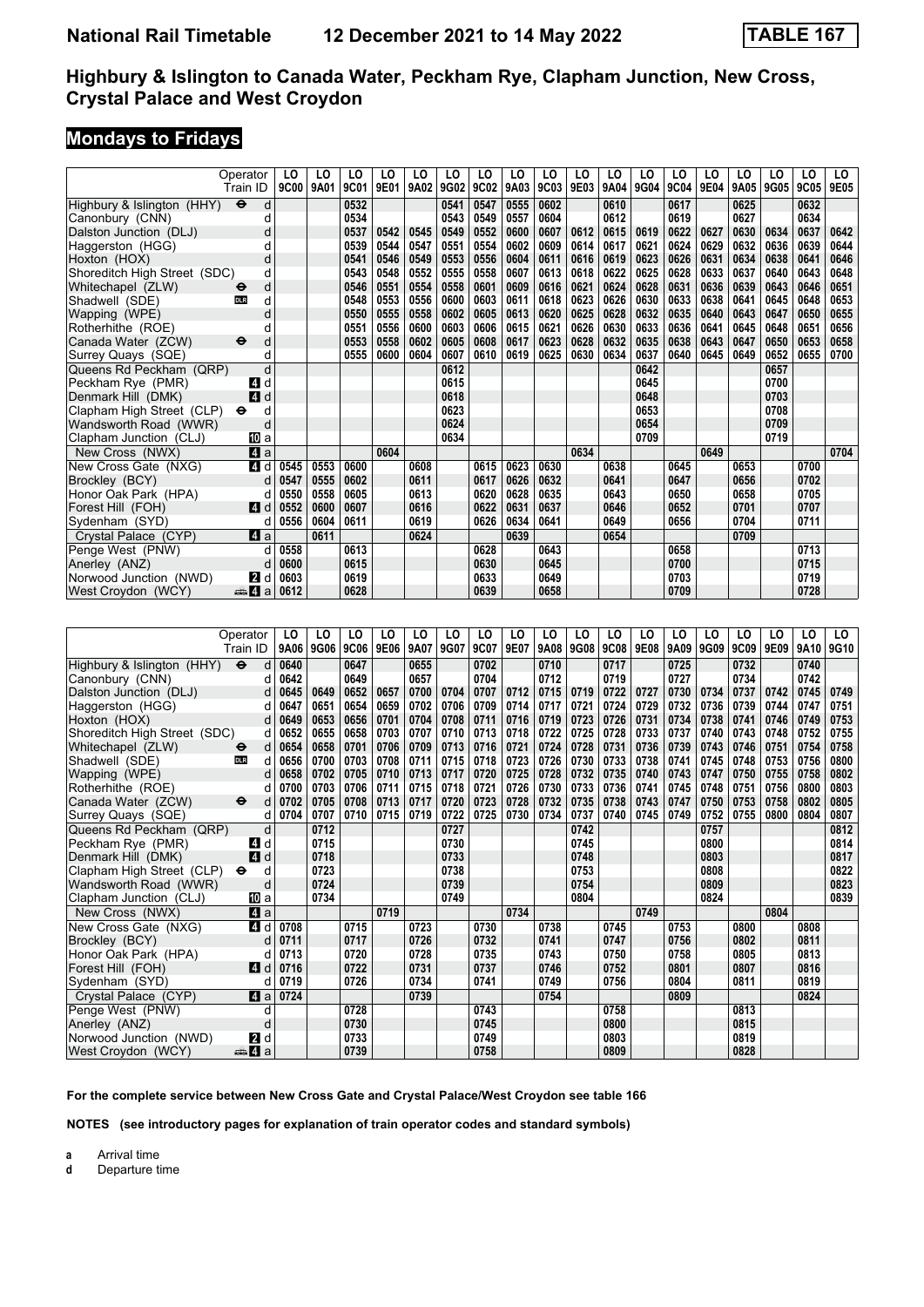### **Mondays to Fridays**

|                              | Operator                 | LO   | LO   | LO        | LO   | LO   | LO   | LO   | LO   | LO   | LO   | LO   | LO   | LO   | LO   | LO   | LO   | LO   | LO.  |
|------------------------------|--------------------------|------|------|-----------|------|------|------|------|------|------|------|------|------|------|------|------|------|------|------|
|                              | Train ID                 | 9C10 | 9E10 | 9A11      | 9G11 | 9C11 | 9E11 | 9A12 | 9G12 | 9C12 | 9E12 | 9A13 | 9G13 | 9C13 | 9E13 | 9A14 | 9G14 | 9C14 | 9E14 |
| Highbury & Islington (HHY)   | $\ddot{\mathbf{e}}$<br>d | 0747 |      | 0755      |      | 0802 |      | 0810 |      | 0817 |      | 0825 |      | 0832 |      | 0840 |      | 0847 |      |
| Canonbury (CNN)              | d                        | 0749 |      | 0757      |      | 0804 |      | 0812 |      | 0819 |      | 0827 |      | 0834 |      | 0842 |      | 0849 |      |
| Dalston Junction (DLJ)       | d                        | 0752 | 0757 | 0800      | 0804 | 0807 | 0812 | 0815 | 0819 | 0822 | 0827 | 0830 | 0834 | 0837 | 0842 | 0846 | 0849 | 0852 | 0857 |
| Haggerston (HGG)             | d                        | 0754 | 0759 | 0802      | 0806 | 0809 | 0814 | 0817 | 0821 | 0824 | 0829 | 0832 | 0836 | 0839 | 0844 | 0847 | 0851 | 0854 | 0859 |
| Hoxton (HOX)                 | d                        | 0756 | 0801 | 0804      | 0808 | 0811 | 0816 | 0819 | 0823 | 0826 | 0831 | 0834 | 0838 | 0841 | 0846 | 0849 | 0853 | 0856 | 0901 |
| Shoreditch High Street (SDC) | d                        | 0758 | 0803 | 0807      | 0810 | 0813 | 0818 | 0822 | 0825 | 0828 | 0833 | 0837 | 0840 | 0843 | 0848 | 0852 | 0855 | 0858 | 0903 |
| Whitechapel (ZLW)            | d<br>⊖                   | 0801 | 0806 | 0809      | 0813 | 0816 | 0821 | 0824 | 0828 | 0831 | 0836 | 0839 | 0843 | 0846 | 0851 | 0854 | 0858 | 0901 | 0906 |
| Shadwell (SDE)               | d<br><b>DLR</b>          | 0803 | 0808 | 0811      | 0815 | 0818 | 0823 | 0826 | 0830 | 0833 | 0838 | 0841 | 0845 | 0848 | 0853 | 0856 | 0900 | 0903 | 0908 |
| Wapping (WPE)                | d                        | 0805 | 0810 | 0813      | 0817 | 0820 | 0825 | 0828 | 0832 | 0835 | 0840 | 0843 | 0847 | 0850 | 0855 | 0858 | 0902 | 0905 | 0910 |
| Rotherhithe (ROE)            | d                        | 0806 | 0811 | 0815      | 0818 | 0821 | 0826 | 0830 | 0833 | 0836 | 0841 | 0845 | 0848 | 0851 | 0856 | 0900 | 0903 | 0906 | 0911 |
| Canada Water (ZCW)           | ⊖<br>d                   | 0808 | 0813 | 0817      | 0820 | 0823 | 0828 | 0832 | 0835 | 0838 | 0843 | 0847 | 0850 | 0853 | 0858 | 0902 | 0905 | 0908 | 0913 |
| Surrey Quays (SQE)           | d                        | 0810 | 0815 | 0819      | 0822 | 0825 | 0830 | 0834 | 0837 | 0840 | 0845 | 0849 | 0852 | 0855 | 0900 | 0904 | 0907 | 0910 | 0915 |
| Queens Rd Peckham (QRP)      | d                        |      |      |           | 0827 |      |      |      | 0844 |      |      |      | 0859 |      |      |      | 0912 |      |      |
| Peckham Rye (PMR)            | 41 d                     |      |      |           | 0830 |      |      |      | 0848 |      |      |      | 0903 |      |      |      | 0915 |      |      |
| Denmark Hill (DMK)           | 4<br>d                   |      |      |           | 0833 |      |      |      | 0852 |      |      |      | 0907 |      |      |      | 0918 |      |      |
| Clapham High Street (CLP)    | d<br>$\bullet$           |      |      |           | 0838 |      |      |      | 0856 |      |      |      | 0911 |      |      |      | 0923 |      |      |
| Wandsworth Road (WWR)        | d                        |      |      |           | 0839 |      |      |      | 0858 |      |      |      | 0913 |      |      |      | 0924 |      |      |
| Clapham Junction (CLJ)       | 100 a                    |      |      |           | 0849 |      |      |      | 0909 |      |      |      | 0924 |      |      |      | 0934 |      |      |
| New Cross (NWX)              | L4 a                     |      | 0819 |           |      |      | 0834 |      |      |      | 0849 |      |      |      | 0904 |      |      |      | 0919 |
| New Cross Gate (NXG)         | 4 d                      | 0815 |      | 0823      |      | 0830 |      | 0838 |      | 0845 |      | 0853 |      | 0900 |      | 0908 |      | 0915 |      |
| Brockley (BCY)               | d                        | 0817 |      | 0826      |      | 0832 |      | 0841 |      | 0847 |      | 0856 |      | 0902 |      | 0911 |      | 0917 |      |
| Honor Oak Park (HPA)         | d                        | 0820 |      | 0828      |      | 0835 |      | 0843 |      | 0850 |      | 0858 |      | 0905 |      | 0913 |      | 0920 |      |
| Forest Hill (FOH)            | ZI d                     | 0822 |      | 0831      |      | 0837 |      | 0846 |      | 0852 |      | 0901 |      | 0907 |      | 0916 |      | 0922 |      |
| Sydenham (SYD)               | d                        | 0826 |      | 0834      |      | 0841 |      | 0849 |      | 0856 |      | 0904 |      | 0911 |      | 0919 |      | 0926 |      |
| Crystal Palace (CYP)         | ZI a                     |      |      | 0839      |      |      |      | 0854 |      |      |      | 0909 |      |      |      | 0924 |      |      |      |
| Penge West (PNW)             | d                        | 0828 |      |           |      | 0843 |      |      |      | 0858 |      |      |      | 0913 |      |      |      | 0928 |      |
| Anerley (ANZ)                | d                        | 0830 |      |           |      | 0845 |      |      |      | 0900 |      |      |      | 0915 |      |      |      | 0930 |      |
| Norwood Junction (NWD)       | <b>2</b> d               | 0833 |      |           |      | 0849 |      |      |      | 0903 |      |      |      | 0919 |      |      |      | 0933 |      |
| West Croydon (WCY)           | ⊯ 4 a                    | 0839 |      |           |      | 0858 |      |      |      | 0909 |      |      |      | 0928 |      |      |      | 0943 |      |
|                              |                          |      |      |           |      |      |      |      |      |      |      |      |      |      |      |      |      |      |      |
|                              |                          |      |      |           |      |      |      |      |      |      |      |      |      |      |      |      |      |      |      |
|                              | Operator                 | LO   | LO   | LO        | LO   | LO   | LO   | LO   | LO   | LO   | LO   | LO   | LO   | LO   | LO   | LO   | LO   | LO   | LO.  |
|                              | Train ID                 | 9A15 |      | 9G15 9C15 | 9E15 | 9A16 | 9G16 | 9C16 | 9E16 | 9A17 | 9G17 | 9C17 | 9E17 | 9A18 | 9G18 | 9C18 | 9E18 | 9A19 | 9G19 |
| Highbury & Islington (HHY)   | $\ddot{\mathbf{e}}$<br>d | 0855 |      | 0902      |      | 0910 |      | 0917 |      | 0925 |      | 0932 |      | 0940 |      | 0947 |      | 0955 |      |
| Canonbury (CNN)              | d                        | 0857 |      | 0904      |      | 0912 |      | 0919 |      | 0927 |      | 0934 |      | 0942 |      | 0949 |      | 0957 |      |
| Dalston Junction (DLJ)       | d                        | 0900 | 0904 | 0908      | 0912 | 0916 | 0919 | 0922 | 0927 | 0930 | 0934 | 0937 | 0942 | 0945 | 0949 | 0952 | 0957 | 1000 | 1004 |
| Haggerston (HGG)             | d                        | 0902 | 0906 | 0909      | 0914 | 0917 | 0921 | 0924 | 0929 | 0932 | 0936 | 0939 | 0944 | 0947 | 0951 | 0954 | 0959 | 1002 | 1006 |
| Hoxton (HOX)                 | d                        | 0904 | 0908 | 0911      | 0916 | 0919 | 0923 | 0926 | 0931 | 0934 | 0938 | 0941 | 0946 | 0949 | 0953 | 0956 | 1001 | 1004 | 1008 |
| Shoreditch High Street (SDC) | d                        | 0907 | 0910 | 0913      | 0918 | 0922 | 0925 | 0928 | 0933 | 0937 | 0940 | 0943 | 0948 | 0952 | 0955 | 0958 | 1003 | 1007 | 1010 |
| Whitechapel (ZLW)            | d<br>⊖                   | 0909 | 0913 | 0916      | 0921 | 0924 | 0928 | 0931 | 0936 | 0939 | 0943 | 0946 | 0951 | 0954 | 0958 | 1001 | 1006 | 1009 | 1013 |
| Shadwell (SDE)               | <b>DLR</b><br>d          | 0911 | 0915 | 0918      | 0923 | 0926 | 0930 | 0933 | 0938 | 0941 | 0945 | 0948 | 0953 | 0956 | 1000 | 1003 | 1008 | 1011 | 1015 |
| Wapping (WPE)                | d                        | 0913 | 0917 | 0920      | 0925 | 0928 | 0932 | 0935 | 0940 | 0943 | 0947 | 0950 | 0955 | 0958 | 1002 | 1005 | 1010 | 1013 | 1017 |
| Rotherhithe (ROE)            | d                        | 0915 | 0918 | 0921      | 0926 | 0930 | 0933 | 0936 | 0941 | 0945 | 0948 | 0951 | 0956 | 1000 | 1003 | 1006 | 1011 | 1015 | 1018 |
| Canada Water (ZCW)           | d<br>⊖                   | 0917 | 0920 | 0923      | 0928 | 0932 | 0935 | 0938 | 0943 | 0947 | 0950 | 0953 | 0958 | 1002 | 1005 | 1008 | 1013 | 1017 | 1020 |
| Surrey Quays (SQE)           | d                        | 0919 | 0922 | 0925      | 0930 | 0934 | 0937 | 0940 | 0945 | 0949 | 0952 | 0955 | 1000 | 1004 | 1007 | 1010 | 1015 | 1019 | 1022 |
| Queens Rd Peckham (QRP)      | d                        |      | 0929 |           |      |      | 0944 |      |      |      | 0959 |      |      |      | 1014 |      |      |      | 1029 |
| Peckham Rye (PMR)            | d<br>41                  |      | 0933 |           |      |      | 0948 |      |      |      | 1003 |      |      |      | 1018 |      |      |      | 1033 |
| Denmark Hill (DMK)           | 4 d                      |      | 0937 |           |      |      | 0952 |      |      |      | 1007 |      |      |      | 1022 |      |      |      | 1037 |
| Clapham High Street (CLP)    | d<br>$\bullet$           |      | 0941 |           |      |      | 0956 |      |      |      | 1011 |      |      |      | 1026 |      |      |      | 1041 |
|                              |                          |      |      |           |      |      |      |      |      |      |      |      |      |      |      |      |      |      |      |

 Clapham High Street (CLP) T d **0941 0956 1011 1026 1041**  Wandsworth Road (WWR) d **0943 0958 1013 1028 1043**

**Clapham Junction (CLJ) 10** a **10950 1005 1005 1019 1019 1004 1035 1019 1019 1019 1019 1019** New Cross (NWX) **21 a 1004 <b>21 a 1004 <b>1004 1004 1006 1015 1016 1016 1016 1016 1016 1016 1016** 

 New Cross Gate (N;G) z d **0923 0930 0938 0945 0953 1000 1008 1015 1023**  Brockley (BCY) d **0926 0932 0941 0947 0956 1002 1011 1017 1026**  Honor Oak Park (HPA) d **0928 0935 0943 0950 0958 1005 1013 1020 1028**  Forest Hill (FOH) z d **0931 0937 0946 0952 1001 1007 1016 1022 1031**

 Crystal Palace (CYP) z a **0939 0954 1009 1024 1039**

 Penge West (PNW) d **0943 0958 1013 1028**  Anerley (AN=) d **0945 1000 1015 1030** Norwood Junction (NWD) **2** d **10949 1003 1003 1003 1019 1033 1019 1033 1028 1043** 

**NOTES (see introductory pages for explanation of train operator codes and standard symbols)**

**a** Arrival time<br>**d** Departure t

 $Sy$ denham<sup>(SYD)</sup>

**d** Departure time

**10111024 24.10101 (WCY)**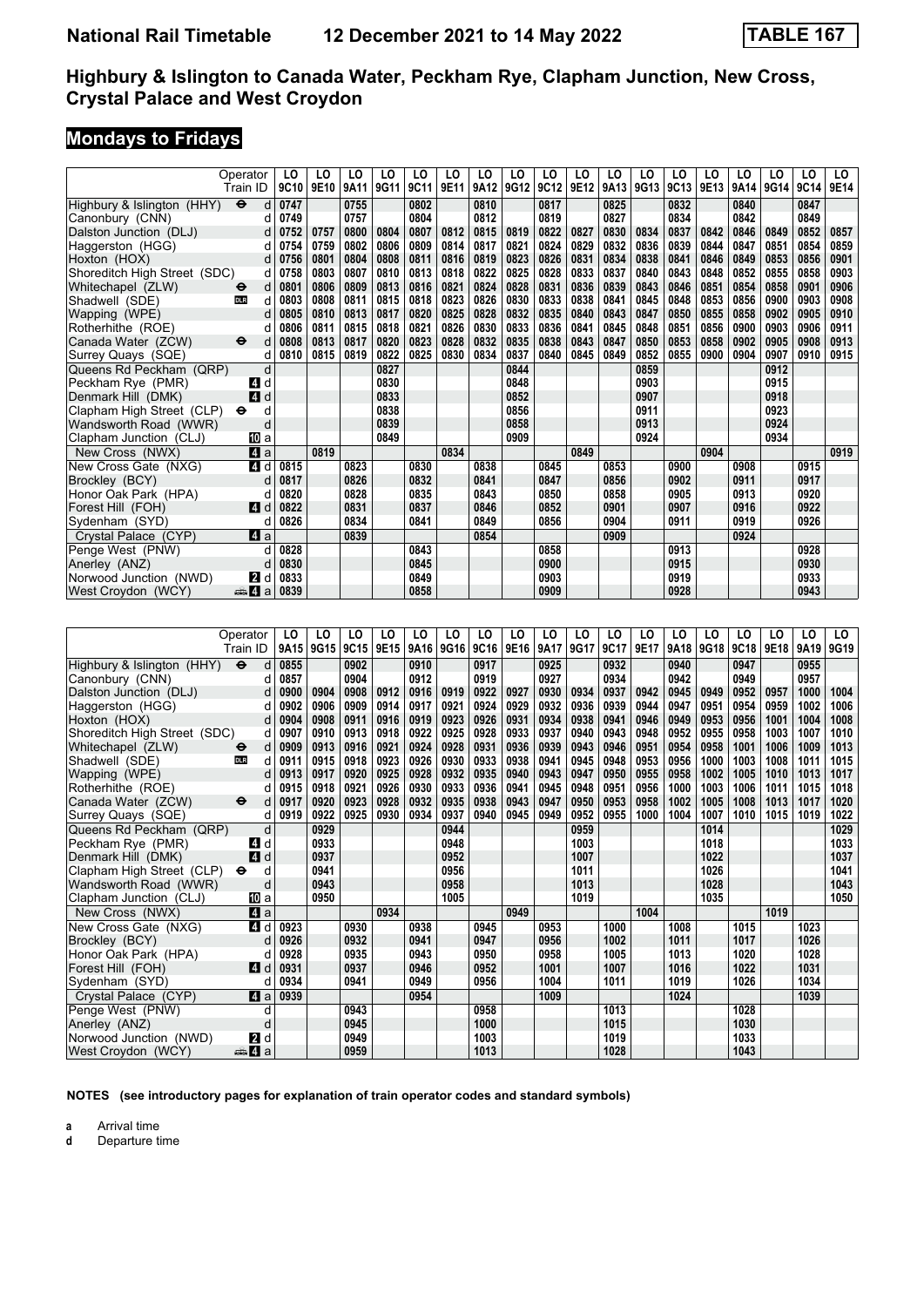# **Mondays to Fridays**

|                                                 | Operator<br>Train ID    | LO<br>9C19   | LO<br>9E19 | LO<br>9A20   | LO<br>9G20   | LO<br>9C20   | LO<br>9E20 | LO<br>9A21   | LO<br>9G21   | LO<br>9C21   | LO<br>9E21 | LO<br>9A22   | LO<br>9G22   | LO<br>9C22   | LO<br>9E22 | LO<br>9A23   | LO<br>9G23   | LO<br>9C23   | LO<br>9E23 |
|-------------------------------------------------|-------------------------|--------------|------------|--------------|--------------|--------------|------------|--------------|--------------|--------------|------------|--------------|--------------|--------------|------------|--------------|--------------|--------------|------------|
| Highbury & Islington (HHY)                      | $\bullet$<br>d          | 1002         |            | 1010         |              | 1017         |            | 1025         |              | 1032         |            | 1040         |              | 1047         |            | 1055         |              | 1102         |            |
| Canonbury (CNN)                                 | d                       | 1004         |            | 1012         |              | 1019         |            | 1027         |              | 1034         |            | 1042         |              | 1049         |            | 1057         |              | 1104         |            |
| Dalston Junction (DLJ)                          | d                       | 1007         | 1012       | 1015         | 1019         | 1022         | 1027       | 1030         | 1034         | 1037         | 1042       | 1045         | 1049         | 1052         | 1057       | 1100         | 1104         | 1107         | 1112       |
| Haggerston (HGG)                                | d                       | 1009         | 1014       | 1017         | 1021         | 1024         | 1029       | 1032         | 1036         | 1039         | 1044       | 1047         | 1051         | 1054         | 1059       | 1102         | 1106         | 1109         | 1114       |
| Hoxton (HOX)                                    | d                       | 1011         | 1016       | 1019         | 1023         | 1026         | 1031       | 1034         | 1038         | 1041         | 1046       | 1049         | 1053         | 1056         | 1101       | 1104         | 1108         | 1111         | 1116       |
| Shoreditch High Street (SDC)                    | d                       | 1013         | 1018       | 1022         | 1025         | 1028         | 1033       | 1037         | 1040         | 1043         | 1048       | 1052         | 1055         | 1058         | 1103       | 1107         | 1110         | 1113         | 1118       |
| Whitechapel (ZLW)                               | d<br>⊖                  | 1016         | 1021       | 1024         | 1028         | 1031         | 1036       | 1039         | 1043         | 1046         | 1051       | 1054         | 1058         | 1101         | 1106       | 1109         | 1113         | 1116         | 1121       |
| Shadwell (SDE)                                  | d<br>DLR                | 1018         | 1023       | 1026         | 1030         | 1033         | 1038       | 1041         | 1045         | 1048         | 1053       | 1056         | 1100         | 1103         | 1108       | 1111         | 1115         | 1118         | 1123       |
| Wapping (WPE)                                   | d                       | 1020         | 1025       | 1028         | 1032         | 1035         | 1040       | 1043         | 1047         | 1050         | 1055       | 1058         | 1102         | 1105         | 1110       | 1113         | 1117         | 1120         | 1125       |
| Rotherhithe (ROE)                               | d                       | 1021         | 1026       | 1030         | 1033         | 1036         | 1041       | 1045         | 1048         | 1051         | 1056       | 1100         | 1103         | 1106         | 1111       | 1115         | 1118         | 1121         | 1126       |
| Canada Water (ZCW)                              | ⊖<br>d                  | 1023         | 1028       | 1032         | 1035         | 1038         | 1043       | 1047         | 1050         | 1053         | 1058       | 1102         | 1105         | 1108         | 1113       | 1117         | 1120         | 1123         | 1128       |
| Surrey Quays (SQE)                              | d                       | 1025         | 1030       | 1034         | 1037         | 1040         | 1045       | 1049         | 1052         | 1055         | 1100       | 1104         | 1107         | 1110         | 1115       | 1119         | 1122         | 1125         | 1130       |
| Queens Rd Peckham (QRP)                         | d                       |              |            |              | 1044         |              |            |              | 1059         |              |            |              | 1114         |              |            |              | 1129         |              |            |
| Peckham Rye (PMR)                               | 4 d<br>4 d              |              |            |              | 1048         |              |            |              | 1103         |              |            |              | 1118<br>1122 |              |            |              | 1133         |              |            |
| Denmark Hill (DMK)<br>Clapham High Street (CLP) | d<br>θ                  |              |            |              | 1052<br>1056 |              |            |              | 1107<br>1111 |              |            |              | 1126         |              |            |              | 1137<br>1141 |              |            |
| Wandsworth Road (WWR)                           | d                       |              |            |              | 1058         |              |            |              | 1113         |              |            |              | 1128         |              |            |              | 1143         |              |            |
| Clapham Junction (CLJ)                          | 100la                   |              |            |              | 1105         |              |            |              | 1124         |              |            |              | 1135         |              |            |              | 1149         |              |            |
| New Cross (NWX)                                 | 41 a                    |              | 1034       |              |              |              | 1049       |              |              |              | 1104       |              |              |              | 1119       |              |              |              | 1134       |
| New Cross Gate (NXG)                            | 4 d                     | 1030         |            | 1038         |              | 1045         |            | 1053         |              | 1100         |            | 1108         |              | 1115         |            | 1123         |              | 1130         |            |
| Brockley (BCY)                                  | d                       | 1032         |            | 1041         |              | 1047         |            | 1056         |              | 1102         |            | 1111         |              | 1117         |            | 1126         |              | 1132         |            |
| Honor Oak Park (HPA)                            | d                       | 1035         |            | 1043         |              | 1050         |            | 1058         |              | 1105         |            | 1113         |              | 1120         |            | 1128         |              | 1135         |            |
| Forest Hill (FOH)                               | 4 d                     | 1037         |            | 1046         |              | 1052         |            | 1101         |              | 1107         |            | 1116         |              | 1122         |            | 1131         |              | 1137         |            |
| Sydenham (SYD)                                  | d                       | 1041         |            | 1049         |              | 1056         |            | 1104         |              | 1111         |            | 1119         |              | 1126         |            | 1134         |              | 1141         |            |
| Crystal Palace (CYP)                            | ZI a                    |              |            | 1054         |              |              |            | 1109         |              |              |            | 1124         |              |              |            | 1139         |              |              |            |
| Penge West (PNW)                                | d                       | 1043         |            |              |              | 1058         |            |              |              | 1113         |            |              |              | 1128         |            |              |              | 1143         |            |
| Anerley (ANZ)                                   | d                       | 1045         |            |              |              | 1100         |            |              |              | 1115         |            |              |              | 1130         |            |              |              | 1145         |            |
| Norwood Junction (NWD)                          | d<br>2                  | 1048         |            |              |              | 1103         |            |              |              | 1118         |            |              |              | 1133         |            |              |              | 1148         |            |
|                                                 |                         |              |            |              |              |              |            |              |              | 1128         |            |              |              |              |            |              |              | 1154         |            |
| West Croydon (WCY)                              | anna <mark>a</mark> n ⊿ | 1058         |            |              |              | 1109         |            |              |              |              |            |              |              | 1139         |            |              |              |              |            |
|                                                 |                         |              |            |              |              |              |            |              |              |              |            |              |              |              |            |              |              |              |            |
|                                                 |                         |              |            |              |              |              |            |              |              |              |            |              |              |              |            |              |              |              |            |
|                                                 | Operator<br>Train ID    | LO           | LO         | LO           | LO<br>9E24   | LO           | LO         | LO           | LO           | LO           | LO         | LO           | LO<br>9E26   | LO           | LO<br>9G27 | LO           | LO<br>9E27   | LO           | LO<br>9G28 |
|                                                 |                         | 9A24         | 9G24       | 9C24         |              | 9A25         | 9G25       | 9C25         | 9E25         | 9A26         | 9G26       | 9C26         |              | 9A27         |            | 9C27         |              | 9A28         |            |
| Highbury & Islington (HHY)                      | d<br>$\bullet$          | 1110         |            | 1117         |              | 1125         |            | 1132         |              | 1140         |            | 1147         |              | 1155         |            | 1202         |              | 1210         |            |
| Canonbury (CNN)                                 | d<br>d                  | 1112<br>1115 | 1119       | 1119<br>1122 | 1127         | 1127<br>1130 | 1134       | 1134<br>1137 | 1142         | 1142<br>1145 | 1149       | 1149<br>1152 | 1157         | 1157<br>1200 | 1204       | 1204<br>1207 | 1212         | 1212<br>1215 | 1219       |
| Dalston Junction (DLJ)                          | d                       | 1117         | 1121       | 1124         | 1129         | 1132         | 1136       | 1139         | 1144         | 1147         | 1151       | 1154         | 1159         | 1202         | 1206       | 1209         | 1214         | 1217         | 1221       |
| Haggerston (HGG)<br>Hoxton (HOX)                | d                       | 1119         | 1123       | 1126         | 1131         | 1134         | 1138       | 1141         | 1146         | 1149         | 1153       | 1156         | 1201         | 1204         | 1208       | 1211         | 1216         | 1219         | 1223       |
| Shoreditch High Street (SDC)                    | d                       | 1122         | 1125       | 1128         | 1133         | 1137         | 1140       | 1143         | 1148         | 1152         | 1155       | 1158         | 1203         | 1207         | 1210       | 1213         | 1218         | 1222         | 1225       |
| Whitechapel (ZLW)                               | d<br>⊖                  | 1124         | 1128       | 1131         | 1136         | 1139         | 1143       | 1146         | 1151         | 1154         | 1158       | 1201         | 1206         | 1209         | 1213       | 1216         | 1221         | 1224         | 1228       |
| Shadwell (SDE)                                  | d<br><b>DLR</b>         | 1126         | 1130       | 1133         | 1138         | 1141         | 1145       | 1148         | 1153         | 1156         | 1200       | 1203         | 1208         | 1211         | 1215       | 1218         | 1223         | 1226         | 1230       |
| Wapping (WPE)                                   | d                       | 1128         | 1132       | 1135         | 1140         | 1143         | 1147       | 1150         | 1155         | 1158         | 1202       | 1205         | 1210         | 1213         | 1217       | 1220         | 1225         | 1228         | 1232       |
| Rotherhithe (ROE)                               | d                       | 1130         | 1133       | 1136         | 1141         | 1145         | 1148       | 1151         | 1156         | 1200         | 1203       | 1206         | 1211         | 1215         | 1218       | 1221         | 1226         | 1230         | 1233       |
| Canada Water (ZCW)                              | $\bullet$<br>d          | 1132         | 1135       | 1138         | 1143         | 1147         | 1150       | 1153         | 1158         | 1202         | 1205       | 1208         | 1213         | 1217         | 1220       | 1223         | 1228         | 1232         | 1235       |
| Surrey Quays (SQE)                              | d                       | 1134         | 1137       | 1140         | 1145         | 1149         | 1152       | 1155         | 1200         | 1204         | 1207       | 1210         | 1215         | 1219         | 1222       | 1225         | 1230         | 1234         | 1237       |
| Queens Rd Peckham (QRP)                         | d                       |              | 1144       |              |              |              | 1159       |              |              |              | 1214       |              |              |              | 1229       |              |              |              | 1244       |
| Peckham Rye (PMR)                               | ZI d                    |              | 1148       |              |              |              | 1203       |              |              |              | 1218       |              |              |              | 1233       |              |              |              | 1248       |
| Denmark Hill (DMK)                              | $\overline{A}$<br>d     |              | 1152       |              |              |              | 1207       |              |              |              | 1222       |              |              |              | 1237       |              |              |              | 1252       |
| Clapham High Street (CLP) $\Theta$              | d                       |              | 1156       |              |              |              | 1211       |              |              |              | 1226       |              |              |              | 1241       |              |              |              | 1256       |
| Wandsworth Road (WWR)                           | d                       |              | 1158       |              |              |              | 1213       |              |              |              | 1228       |              |              |              | 1243       |              |              |              | 1258       |
| Clapham Junction (CLJ)                          | <b>ID</b> a             |              | 1205       |              |              |              | 1219       |              |              |              | 1235       |              |              |              | 1254       |              |              |              | 1305       |
| New Cross (NWX)                                 | 41 a                    |              |            |              | 1149         |              |            |              | 1204         |              |            |              | 1219         |              |            |              | 1234         |              |            |
| New Cross Gate (NXG)                            | d                       | 4 d 1138     |            | 1145         |              | 1153         |            | 1200<br>1202 |              | 1208<br>1211 |            | 1215<br>1217 |              | 1223<br>1226 |            | 1230         |              | 1238<br>1241 |            |
| Brockley (BCY)<br>Honor Oak Park (HPA)          | d                       | 1141<br>1143 |            | 1147         |              | 1156         |            | 1205         |              | 1213         |            | 1220         |              |              |            | 1232<br>1235 |              | 1243         |            |
| Forest Hill (FOH)                               | 4 d                     | 1146         |            | 1150<br>1152 |              | 1158<br>1201 |            | 1207         |              | 1216         |            | 1222         |              | 1228<br>1231 |            | 1237         |              | 1246         |            |
| Sydenham (SYD)                                  | d                       | 1149         |            | 1156         |              | 1204         |            | 1211         |              | 1219         |            | 1226         |              | 1234         |            | 1241         |              | 1249         |            |
| Crystal Palace (CYP)                            | ZI a                    | 1154         |            |              |              | 1209         |            |              |              | 1224         |            |              |              | 1239         |            |              |              | 1254         |            |
| Penge West (PNW)                                | d                       |              |            | 1158         |              |              |            | 1213         |              |              |            | 1228         |              |              |            | 1243         |              |              |            |
| Anerley (ANZ)<br>Norwood Junction (NWD)         | $\sf d$<br>2 d          |              |            | 1200<br>1203 |              |              |            | 1215<br>1218 |              |              |            | 1230<br>1233 |              |              |            | 1245<br>1248 |              |              |            |

**NOTES (see introductory pages for explanation of train operator codes and standard symbols)**

 West Croydon (WCY) 5z a **1209 1224 1239 1254**

**a** Arrival time<br>**d** Departure t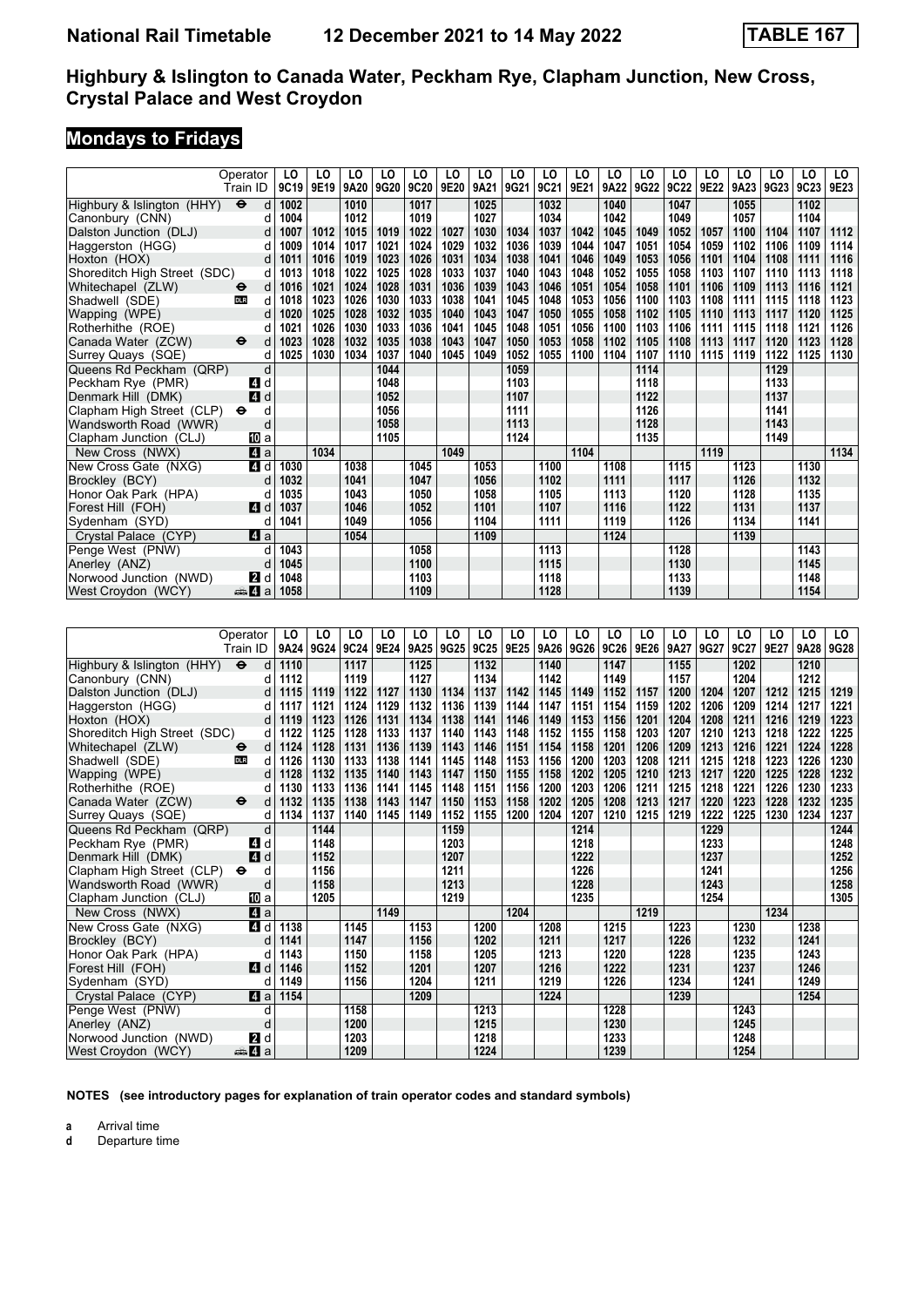## **Mondays to Fridays**

|                                    | Operator            | LO       | LO   | LO   | LO   | LO   | LO   | LO   | LO   | LO   | LO   | LO   | LO   | LO   | LO   | LO   | LO   | LO   | LO   |
|------------------------------------|---------------------|----------|------|------|------|------|------|------|------|------|------|------|------|------|------|------|------|------|------|
|                                    | Train ID            | 9C28     | 9E28 | 9A29 | 9G29 | 9C29 | 9E29 | 9A30 | 9G30 | 9C30 | 9E30 | 9A31 | 9G31 | 9C31 | 9E31 | 9A32 | 9G32 | 9C32 | 9E32 |
| Highbury & Islington (HHY)         | $\bullet$<br>d      | 1217     |      | 1225 |      | 1232 |      | 1240 |      | 1247 |      | 1255 |      | 1302 |      | 1310 |      | 1317 |      |
| Canonbury (CNN)                    | d                   | 1219     |      | 1227 |      | 1234 |      | 1242 |      | 1249 |      | 1257 |      | 1304 |      | 1312 |      | 1319 |      |
| Dalston Junction (DLJ)             | d                   | 1222     | 1227 | 1230 | 1234 | 1237 | 1242 | 1245 | 1249 | 1252 | 1257 | 1300 | 1304 | 1307 | 1312 | 1315 | 1319 | 1322 | 1327 |
| Haggerston (HGG)                   | d                   | 1224     | 1229 | 1232 | 1236 | 1239 | 1244 | 1247 | 1251 | 1254 | 1259 | 1302 | 1306 | 1309 | 1314 | 1317 | 1321 | 1324 | 1329 |
| Hoxton (HOX)                       | d                   | 1226     | 1231 | 1234 | 1238 | 1241 | 1246 | 1249 | 1253 | 1256 | 1301 | 1304 | 1308 | 1311 | 1316 | 1319 | 1323 | 1326 | 1331 |
| Shoreditch High Street (SDC)       | d                   | 1228     | 1233 | 1237 | 1240 | 1243 | 1248 | 1252 | 1255 | 1258 | 1303 | 1307 | 1310 | 1313 | 1318 | 1322 | 1325 | 1328 | 1333 |
| Whitechapel (ZLW)                  | d<br>⊖              | 1231     | 1236 | 1239 | 1243 | 1246 | 1251 | 1254 | 1258 | 1301 | 1306 | 1309 | 1313 | 1316 | 1321 | 1324 | 1328 | 1331 | 1336 |
| Shadwell (SDE)                     | d<br><b>DLR</b>     | 1233     | 1238 | 1241 | 1245 | 1248 | 1253 | 1256 | 1300 | 1303 | 1308 | 1311 | 1315 | 1318 | 1323 | 1326 | 1330 | 1333 | 1338 |
| Wapping (WPE)                      | d                   | 1235     | 1240 | 1243 | 1247 | 1250 | 1255 | 1258 | 1302 | 1305 | 1310 | 1313 | 1317 | 1320 | 1325 | 1328 | 1332 | 1335 | 1340 |
| Rotherhithe (ROE)                  | d                   | 1236     | 1241 | 1245 | 1248 | 1251 | 1256 | 1300 | 1303 | 1306 | 1311 | 1315 | 1318 | 1321 | 1326 | 1330 | 1333 | 1336 | 1341 |
| Canada Water (ZCW)                 | ⊖<br>d              | 1238     | 1243 | 1247 | 1250 | 1253 | 1258 | 1302 | 1305 | 1308 | 1313 | 1317 | 1320 | 1323 | 1328 | 1332 | 1335 | 1338 | 1343 |
| Surrey Quays (SQE)                 | d                   | 1240     | 1245 | 1249 | 1252 | 1255 | 1300 | 1304 | 1307 | 1310 | 1315 | 1319 | 1322 | 1325 | 1330 | 1334 | 1337 | 1340 | 1345 |
| Queens Rd Peckham (QRP)            | d                   |          |      |      | 1259 |      |      |      | 1314 |      |      |      | 1329 |      |      |      | 1344 |      |      |
| Peckham Rye (PMR)                  | ZI d                |          |      |      | 1303 |      |      |      | 1318 |      |      |      | 1333 |      |      |      | 1348 |      |      |
| Denmark Hill (DMK)                 | 4<br>d              |          |      |      | 1307 |      |      |      | 1322 |      |      |      | 1337 |      |      |      | 1352 |      |      |
| Clapham High Street (CLP)          | d<br>⊖              |          |      |      | 1311 |      |      |      | 1326 |      |      |      | 1341 |      |      |      | 1356 |      |      |
| Wandsworth Road (WWR)              | d                   |          |      |      | 1313 |      |      |      | 1328 |      |      |      | 1343 |      |      |      | 1358 |      |      |
| Clapham Junction (CLJ)             | 100 a               |          |      |      | 1320 |      |      |      | 1335 |      |      |      | 1349 |      |      |      | 1405 |      |      |
| New Cross (NWX)                    | ZI a                |          | 1249 |      |      |      | 1304 |      |      |      | 1319 |      |      |      | 1334 |      |      |      | 1349 |
| New Cross Gate (NXG)               | 4<br>d              | 1245     |      | 1253 |      | 1300 |      | 1308 |      | 1315 |      | 1323 |      | 1330 |      | 1338 |      | 1345 |      |
| Brockley (BCY)                     | d                   | 1247     |      | 1256 |      | 1302 |      | 1311 |      | 1317 |      | 1326 |      | 1332 |      | 1341 |      | 1347 |      |
| Honor Oak Park (HPA)               | d                   | 1250     |      | 1258 |      | 1305 |      | 1313 |      | 1320 |      | 1328 |      | 1335 |      | 1343 |      | 1350 |      |
| Forest Hill (FOH)                  | 4<br>d              | 1252     |      | 1301 |      | 1307 |      | 1316 |      | 1322 |      | 1331 |      | 1337 |      | 1346 |      | 1352 |      |
| Sydenham (SYD)                     | d                   | 1256     |      | 1304 |      | 1311 |      | 1319 |      | 1326 |      | 1334 |      | 1341 |      | 1349 |      | 1356 |      |
| Crystal Palace (CYP)               | ZI a                |          |      | 1309 |      |      |      | 1324 |      |      |      | 1339 |      |      |      | 1354 |      |      |      |
| Penge West (PNW)                   | d                   | 1258     |      |      |      | 1313 |      |      |      | 1328 |      |      |      | 1343 |      |      |      | 1358 |      |
| Anerley (ANZ)                      | d                   | 1300     |      |      |      | 1315 |      |      |      | 1330 |      |      |      | 1345 |      |      |      | 1400 |      |
| Norwood Junction (NWD)             | 2<br>d              | 1303     |      |      |      | 1318 |      |      |      | 1333 |      |      |      | 1348 |      |      |      | 1403 |      |
| West Croydon (WCY)                 | $\oplus$ 4<br>a     | 1309     |      |      |      | 1324 |      |      |      | 1339 |      |      |      | 1354 |      |      |      | 1409 |      |
|                                    |                     |          |      |      |      |      |      |      |      |      |      |      |      |      |      |      |      |      |      |
|                                    |                     |          |      |      |      |      |      |      |      |      |      |      |      |      |      |      |      |      |      |
|                                    | Operator            | LO       | LO   | LO   | LO   | LO   | LO   | LO   | LO   | LO   | LO   | LO   | LO   | LO   | LO   | LO   | LO   | LO   | LO   |
|                                    | Train ID            | 9A33     | 9G33 | 9C33 | 9E33 | 9A34 | 9G34 | 9C34 | 9E34 | 9A35 | 9G35 | 9C35 | 9E35 | 9A36 | 9G36 | 9C36 | 9E36 | 9A37 | 9G37 |
|                                    |                     |          |      |      |      |      |      |      |      |      |      |      |      |      |      |      |      |      |      |
| Highbury & Islington (HHY)         | $\bullet$<br>d      | 1325     |      | 1332 |      | 1340 |      | 1347 |      | 1355 |      | 1402 |      | 1410 |      | 1417 |      | 1425 |      |
| Canonbury (CNN)                    | d                   | 1327     |      | 1334 |      | 1342 |      | 1349 |      | 1357 |      | 1404 |      | 1412 |      | 1419 |      | 1427 |      |
| Dalston Junction (DLJ)             | d                   | 1330     | 1334 | 1337 | 1342 | 1345 | 1349 | 1352 | 1357 | 1400 | 1404 | 1407 | 1412 | 1415 | 1419 | 1422 | 1427 | 1430 | 1434 |
| Haggerston (HGG)                   | d                   | 1332     | 1336 | 1339 | 1344 | 1347 | 1351 | 1354 | 1359 | 1402 | 1406 | 1409 | 1414 | 1417 | 1421 | 1424 | 1429 | 1432 | 1436 |
| Hoxton (HOX)                       | d                   | 1334     | 1338 | 1341 | 1346 | 1349 | 1353 | 1356 | 1401 | 1404 | 1408 | 1411 | 1416 | 1419 | 1423 | 1426 | 1431 | 1434 | 1438 |
| Shoreditch High Street (SDC)       | d                   | 1337     | 1340 | 1343 | 1348 | 1352 | 1355 | 1358 | 1403 | 1407 | 1410 | 1413 | 1418 | 1422 | 1425 | 1428 | 1433 | 1437 | 1440 |
| Whitechapel (ZLW)                  | d<br>⊖              | 1339     | 1343 | 1346 | 1351 | 1354 | 1358 | 1401 | 1406 | 1409 | 1413 | 1416 | 1421 | 1424 | 1428 | 1431 | 1436 | 1439 | 1443 |
| Shadwell (SDE)                     | <b>DLR</b><br>d     | 1341     | 1345 | 1348 | 1353 | 1356 | 1400 | 1403 | 1408 | 1411 | 1415 | 1418 | 1423 | 1426 | 1430 | 1433 | 1438 | 1441 | 1445 |
| Wapping (WPE)                      | d                   | 1343     | 1347 | 1350 | 1355 | 1358 | 1402 | 1405 | 1410 | 1413 | 1417 | 1420 | 1425 | 1428 | 1432 | 1435 | 1440 | 1443 | 1447 |
| Rotherhithe (ROE)                  | d                   | 1345     | 1348 | 1351 | 1356 | 1400 | 1403 | 1406 | 1411 | 1415 | 1418 | 1421 | 1426 | 1430 | 1433 | 1436 | 1441 | 1445 | 1448 |
| Canada Water (ZCW)                 | d<br>⊖              | 1347     | 1350 | 1353 | 1358 | 1402 | 1405 | 1408 | 1413 | 1417 | 1420 | 1423 | 1428 | 1432 | 1435 | 1438 | 1443 | 1447 | 1450 |
| Surrey Quays (SQE)                 | d                   | 1349     | 1352 | 1355 | 1400 | 1404 | 1407 | 1410 | 1415 | 1419 | 1422 | 1425 | 1430 | 1434 | 1437 | 1440 | 1445 | 1449 | 1452 |
| Queens Rd Peckham (QRP)            | d                   |          | 1359 |      |      |      | 1414 |      |      |      | 1429 |      |      |      | 1444 |      |      |      | 1459 |
| Peckham Rye (PMR)                  | 4 d                 |          | 1403 |      |      |      | 1418 |      |      |      | 1433 |      |      |      | 1448 |      |      |      | 1503 |
| Denmark Hill (DMK)                 | $\overline{4}$<br>d |          | 1407 |      |      |      | 1422 |      |      |      | 1437 |      |      |      | 1452 |      |      |      | 1507 |
| Clapham High Street (CLP) $\Theta$ | d                   |          | 1411 |      |      |      | 1426 |      |      |      | 1441 |      |      |      | 1456 |      |      |      | 1511 |
| Wandsworth Road (WWR)              | d                   |          | 1413 |      |      |      | 1428 |      |      |      | 1443 |      |      |      | 1458 |      |      |      | 1513 |
| Clapham Junction (CLJ)             | [10] a              |          | 1424 |      |      |      | 1435 |      |      |      | 1449 |      |      |      | 1506 |      |      |      | 1519 |
| New Cross (NWX)                    | 41 a                |          |      |      | 1404 |      |      |      | 1419 |      |      |      | 1434 |      |      |      | 1449 |      |      |
| New Cross Gate (NXG)               |                     | 4 d 1353 |      | 1400 |      | 1408 |      | 1415 |      | 1423 |      | 1430 |      | 1438 |      | 1445 |      | 1453 |      |
| Brockley (BCY)                     | d                   | 1356     |      | 1402 |      | 1411 |      | 1417 |      | 1426 |      | 1432 |      | 1441 |      | 1447 |      | 1456 |      |
| Honor Oak Park (HPA)               | d                   | 1358     |      | 1405 |      | 1413 |      | 1420 |      | 1428 |      | 1435 |      | 1443 |      | 1450 |      | 1458 |      |
| Forest Hill (FOH)                  |                     | 4 d 1401 |      | 1407 |      | 1416 |      | 1422 |      | 1431 |      | 1437 |      | 1446 |      | 1452 |      | 1501 |      |
| Sydenham (SYD)                     |                     | $d$ 1404 |      | 1411 |      | 1419 |      | 1426 |      | 1434 |      | 1441 |      | 1449 |      | 1456 |      | 1504 |      |

 Crystal Palace (CYP) z a **1409 1424 1439 1454 1509**

Penge West (PNW) d 1413 1428 1443<br>Anerley (ANZ) d 1415 1500  Anerley (AN=) d **1415 1430 1445 1500 Norwood Junction (NWD)** 2 d 1418 1448 1433 1448 1503  West Croydon (WCY) 5z a **1425 1439 1454 1509**

**NOTES (see introductory pages for explanation of train operator codes and standard symbols)**

**a** Arrival time<br>**d** Departure t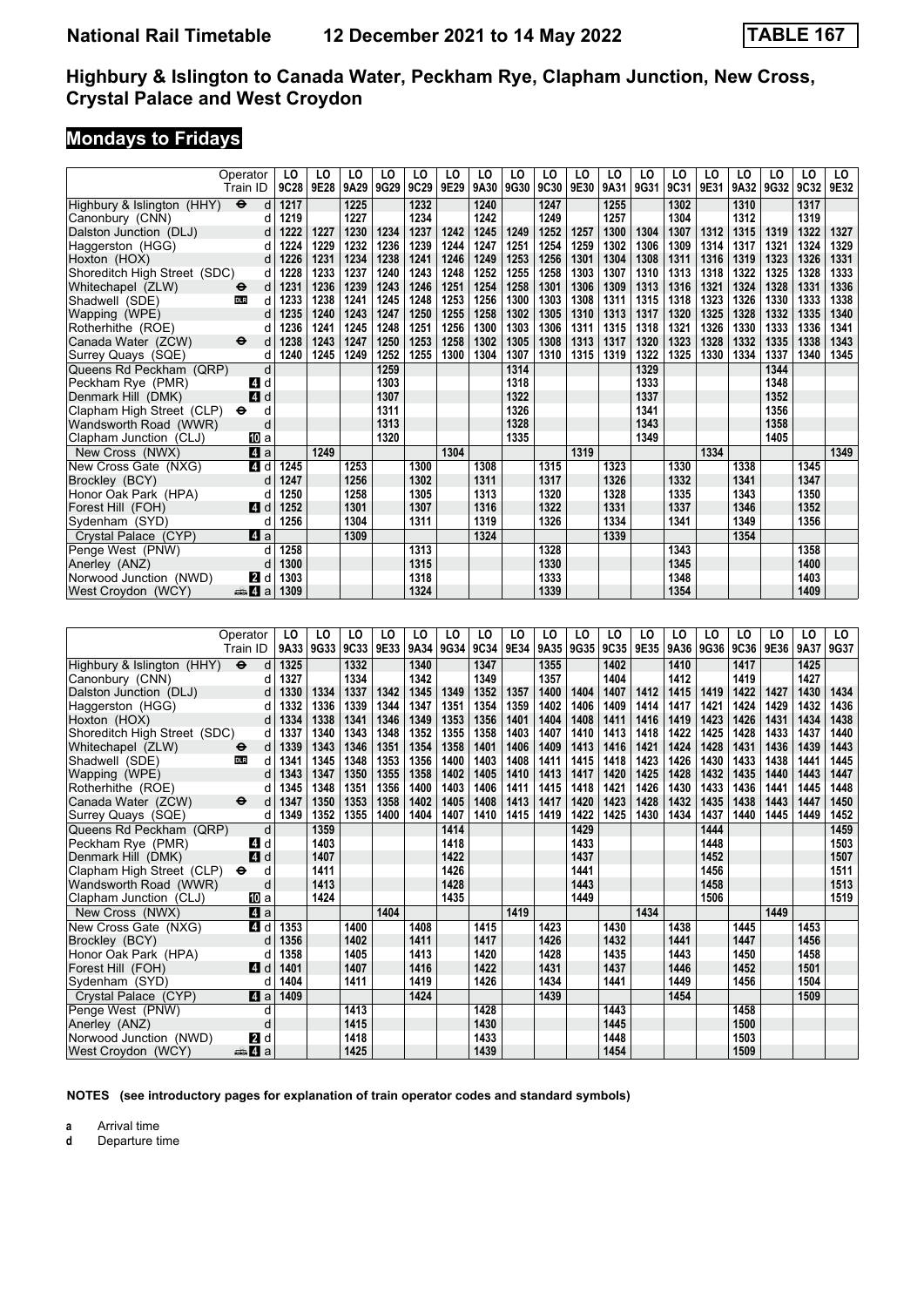## **Mondays to Fridays**

|                              | Operator                          | LO   | LO   | LO   | LO   | LO   | LO   | LO   | LO   | LO   | LO   | LO   | LO   | LO   | LO   | LO   | LO   | LO   | LO   |
|------------------------------|-----------------------------------|------|------|------|------|------|------|------|------|------|------|------|------|------|------|------|------|------|------|
|                              | Train ID                          | 9C37 | 9E37 | 9A38 | 9G38 | 9C38 | 9E38 | 9A39 | 9G39 | 9C39 | 9E39 | 9A40 | 9G40 | 9C40 | 9E40 | 9A41 | 9G41 | 9C41 | 9E41 |
| Highbury & Islington (HHY)   | $\ddot{\boldsymbol{\Theta}}$<br>d | 1432 |      | 1440 |      | 1447 |      | 1455 |      | 1502 |      | 1510 |      | 1517 |      | 1525 |      | 1532 |      |
| Canonbury (CNN)              | d                                 | 1434 |      | 1442 |      | 1449 |      | 1457 |      | 1504 |      | 1512 |      | 1519 |      | 1527 |      | 1534 |      |
| Dalston Junction (DLJ)       | d                                 | 1437 | 1442 | 1445 | 1449 | 1452 | 1457 | 1500 | 1504 | 1507 | 1512 | 1515 | 1519 | 1522 | 1527 | 1530 | 1534 | 1537 | 1542 |
| Haggerston (HGG)             | d                                 | 1439 | 1444 | 1447 | 1451 | 1454 | 1459 | 1502 | 1506 | 1509 | 1514 | 1517 | 1521 | 1524 | 1529 | 1532 | 1536 | 1539 | 1544 |
| Hoxton (HOX)                 | d                                 | 1441 | 1446 | 1449 | 1453 | 1456 | 1501 | 1504 | 1508 | 1511 | 1516 | 1519 | 1523 | 1526 | 1531 | 1534 | 1538 | 1541 | 1546 |
| Shoreditch High Street (SDC) | d                                 | 1443 | 1448 | 1452 | 1455 | 1458 | 1503 | 1507 | 1510 | 1513 | 1518 | 1522 | 1525 | 1528 | 1533 | 1537 | 1540 | 1543 | 1548 |
| Whitechapel (ZLW)            | d<br>ө                            | 1446 | 1451 | 1454 | 1458 | 1501 | 1506 | 1509 | 1513 | 1516 | 1521 | 1524 | 1528 | 1531 | 1536 | 1539 | 1543 | 1546 | 1551 |
| Shadwell (SDE)               | d<br><b>DLR</b>                   | 1448 | 1453 | 1456 | 1500 | 1503 | 1508 | 1511 | 1515 | 1518 | 1523 | 1526 | 1530 | 1533 | 1538 | 1541 | 1545 | 1548 | 1553 |
| Wapping (WPE)                | d                                 | 1450 | 1455 | 1458 | 1502 | 1505 | 1510 | 1513 | 1517 | 1520 | 1525 | 1528 | 1532 | 1535 | 1540 | 1543 | 1547 | 1550 | 1555 |
| Rotherhithe (ROE)            | d                                 | 1451 | 1456 | 1500 | 1503 | 1506 | 1511 | 1515 | 1518 | 1521 | 1526 | 1530 | 1533 | 1536 | 1541 | 1545 | 1548 | 1551 | 1556 |
| Canada Water (ZCW)           | $\ddot{\bm{\Theta}}$<br>d         | 1453 | 1458 | 1502 | 1505 | 1508 | 1513 | 1517 | 1520 | 1523 | 1528 | 1532 | 1535 | 1538 | 1543 | 1547 | 1550 | 1553 | 1558 |
| Surrey Quays (SQE)           | d                                 | 1455 | 1500 | 1504 | 1507 | 1510 | 1515 | 1519 | 1522 | 1525 | 1530 | 1534 | 1537 | 1540 | 1545 | 1549 | 1552 | 1555 | 1600 |
| Queens Rd Peckham (QRP)      | d                                 |      |      |      | 1514 |      |      |      | 1529 |      |      |      | 1544 |      |      |      | 1559 |      |      |
| Peckham Rye (PMR)            | 41 d                              |      |      |      | 1518 |      |      |      | 1533 |      |      |      | 1548 |      |      |      | 1603 |      |      |
| Denmark Hill (DMK)           | $\blacksquare$ d                  |      |      |      | 1522 |      |      |      | 1537 |      |      |      | 1552 |      |      |      | 1607 |      |      |
| Clapham High Street (CLP)    | d<br>$\bullet$                    |      |      |      | 1526 |      |      |      | 1541 |      |      |      | 1556 |      |      |      | 1611 |      |      |
| Wandsworth Road (WWR)        | d                                 |      |      |      | 1528 |      |      |      | 1543 |      |      |      | 1558 |      |      |      | 1613 |      |      |
| Clapham Junction (CLJ)       | 100 a                             |      |      |      | 1535 |      |      |      | 1549 |      |      |      | 1605 |      |      |      | 1619 |      |      |
| New Cross (NWX)              | ZI a                              |      | 1504 |      |      |      | 1519 |      |      |      | 1534 |      |      |      | 1549 |      |      |      | 1604 |
| New Cross Gate (NXG)         | 4 d                               | 1500 |      | 1508 |      | 1515 |      | 1523 |      | 1530 |      | 1538 |      | 1545 |      | 1553 |      | 1600 |      |
| Brockley (BCY)               | d                                 | 1502 |      | 1511 |      | 1517 |      | 1526 |      | 1532 |      | 1541 |      | 1547 |      | 1556 |      | 1602 |      |
| Honor Oak Park (HPA)         | d                                 | 1505 |      | 1513 |      | 1520 |      | 1528 |      | 1535 |      | 1543 |      | 1550 |      | 1558 |      | 1605 |      |
| Forest Hill (FOH)            | ZI d                              | 1507 |      | 1516 |      | 1522 |      | 1531 |      | 1537 |      | 1546 |      | 1552 |      | 1601 |      | 1607 |      |
| Sydenham (SYD)               | d                                 | 1511 |      | 1519 |      | 1526 |      | 1534 |      | 1541 |      | 1549 |      | 1556 |      | 1604 |      | 1611 |      |
| Crystal Palace (CYP)         | ZI a                              |      |      | 1524 |      |      |      | 1539 |      |      |      | 1554 |      |      |      | 1609 |      |      |      |
| Penge West (PNW)             | d                                 | 1513 |      |      |      | 1528 |      |      |      | 1543 |      |      |      | 1558 |      |      |      | 1613 |      |
| Anerley (ANZ)                | d                                 | 1515 |      |      |      | 1530 |      |      |      | 1545 |      |      |      | 1600 |      |      |      | 1615 |      |
| Norwood Junction (NWD)       | <b>2</b> d                        | 1518 |      |      |      | 1533 |      |      |      | 1548 |      |      |      | 1603 |      |      |      | 1618 |      |
| West Croydon (WCY)           | <del>⊯</del> Ма                   | 1524 |      |      |      | 1539 |      |      |      | 1554 |      |      |      | 1609 |      |      |      | 1628 |      |
|                              |                                   |      |      |      |      |      |      |      |      |      |      |      |      |      |      |      |      |      |      |
|                              |                                   |      |      |      |      |      |      |      |      |      |      |      |      |      |      |      |      |      |      |
|                              | Operator                          | LO   | LO   | LO   | LO   | LO   | LO   | LO   | LO   | LO   | LO   | LO   | LO   | LO   | LO   | LO   | LO   | LO   | LO   |
|                              | Train ID                          | 9A42 | 9G42 | 9C42 | 9E42 | 9A43 | 9G43 | 9C43 | 9E43 | 9A44 | 9G44 | 9C44 | 9E44 | 9A45 | 9G45 | 9C45 | 9E45 | 9A46 | 9G46 |
| Highbury & Islington (HHY)   | $\ddot{\bm{\Theta}}$<br>d         | 1540 |      | 1547 |      | 1555 |      | 1602 |      | 1610 |      | 1617 |      | 1625 |      | 1632 |      | 1640 |      |
| Canonbury (CNN)              | d                                 | 1542 |      | 1549 |      | 1557 |      | 1604 |      | 1612 |      | 1619 |      | 1627 |      | 1634 |      | 1642 |      |
| Dalston Junction (DLJ)       | d                                 | 1545 | 1549 | 1552 | 1557 | 1600 | 1604 | 1607 | 1612 | 1615 | 1619 | 1622 | 1627 | 1630 | 1634 | 1637 | 1642 | 1645 | 1649 |
| Haggerston (HGG)             | d                                 | 1547 | 1551 | 1554 | 1559 | 1602 | 1606 | 1609 | 1614 | 1617 | 1621 | 1624 | 1629 | 1632 | 1636 | 1639 | 1644 | 1647 | 1651 |
| Hoxton (HOX)                 | d                                 | 1549 | 1553 | 1556 | 1601 | 1604 | 1608 | 1611 | 1616 | 1619 | 1623 | 1626 | 1631 | 1634 | 1638 | 1641 | 1646 | 1649 | 1653 |
| Shoreditch High Street (SDC) | d                                 | 1552 | 1555 | 1558 | 1603 | 1607 | 1610 | 1613 | 1618 | 1622 | 1625 | 1628 | 1633 | 1637 | 1640 | 1643 | 1648 | 1652 | 1655 |
| Whitechapel (ZLW)            | d<br>$\ddot{\mathbf{e}}$          | 1554 | 1558 | 1601 | 1606 | 1609 | 1613 | 1616 | 1621 | 1624 | 1628 | 1631 | 1636 | 1639 | 1643 | 1646 | 1651 | 1654 | 1658 |
| Shadwell (SDE)               | d<br><b>DLR</b>                   | 1556 | 1600 | 1603 | 1608 | 1611 | 1615 | 1618 | 1623 | 1626 | 1630 | 1633 | 1638 | 1641 | 1645 | 1648 | 1653 | 1656 | 1700 |
| Wapping (WPE)                | d                                 | 1558 | 1602 | 1605 | 1610 | 1613 | 1617 | 1620 | 1625 | 1628 | 1632 | 1635 | 1640 | 1643 | 1647 | 1650 | 1655 | 1658 | 1702 |
| Rotherhithe (ROE)            | d                                 | 1600 | 1603 | 1606 | 1611 | 1615 | 1618 | 1621 | 1626 | 1630 | 1633 | 1636 | 1641 | 1645 | 1648 | 1651 | 1656 | 1700 | 1703 |
| Canada Water (ZCW)           | ⊖<br>d                            | 1602 | 1605 | 1608 | 1613 | 1617 | 1620 | 1623 | 1628 | 1632 | 1635 | 1638 | 1643 | 1647 | 1650 | 1653 | 1658 | 1702 | 1705 |
| Surrey Quays (SQE)           | d                                 | 1604 | 1607 | 1610 | 1615 | 1619 | 1622 | 1625 | 1630 | 1634 | 1637 | 1640 | 1645 | 1649 | 1652 | 1655 | 1700 | 1704 | 1707 |
| Queens Rd Peckham (QRP)      | d                                 |      | 1614 |      |      |      | 1629 |      |      |      | 1644 |      |      |      | 1659 |      |      |      | 1714 |
| Peckham Rye (PMR)            | d<br>4                            |      | 1618 |      |      |      | 1633 |      |      |      | 1648 |      |      |      | 1701 |      |      |      | 1718 |
| Denmark Hill (DMK)           | 4 d                               |      | 1622 |      |      |      | 1637 |      |      |      | 1652 |      |      |      | 1707 |      |      |      | 1722 |
| Clapham High Street (CLP)    | d<br>$\bullet$                    |      | 1626 |      |      |      | 1641 |      |      |      | 1656 |      |      |      | 1711 |      |      |      | 1726 |
| Wandsworth Road (WWR)        | d                                 |      | 1628 |      |      |      | 1643 |      |      |      | 1658 |      |      |      | 1713 |      |      |      | 1728 |
| Clapham Junction (CLJ)       | IM a                              |      | 1635 |      |      |      | 1649 |      |      |      | 1705 |      |      |      | 1719 |      |      |      | 1735 |
| New Cross (NWX)              | 4 a                               |      |      |      | 1619 |      |      |      | 1634 |      |      |      | 1649 |      |      |      | 1704 |      |      |

**NOTES (see introductory pages for explanation of train operator codes and standard symbols)**

 Forest Hill (FOH) z d **1616 1622 1631 1637 1646 1652 1701 1707 1716**

New Cross (NWX) **21 a 1619 1634 1649 1649 1649 1700**<br>New Cross Gate (NXG) **21 d** 1608 **1615 1623 1630 1638 1645 1653 1700** 

 Penge West (PNW) d **1628 1643 1658 1713** Anerley (ANZ) d 1630 **1645 1700 1715 1715 1716 1716 1716 1716 1716 1716 1716 1716 1716 1716 1716 1716 1718 1718 1718 1718 1718 1718 1718 1728** Norwood Junction (NWD) **2** d **1633 1648 1703 1718 1718 1728 1728 1728 1728** 

 New Cross Gate (N;G) z d **1608 1615 1623 1630 1638 1645 1653 1700 1708**  Brockley (BCY) d **1611 1617 1626 1632 1641 1647 1656 1702 1711**  Honor Oak Park (HPA) d **1613 1620 1628 1635 1643 1650 1658 1705 1713**

 Crystal Palace (CYP) z a **1624 1639 1654 1709 1724**

**a** Arrival time<br>**d** Departure t

 $S$ ydenham<sup>(SYD)</sup>

**d** Departure time

**1643 1658 1643 1658 1658 1659 1659 1659 1659 1659 1659 1659 1659 1659**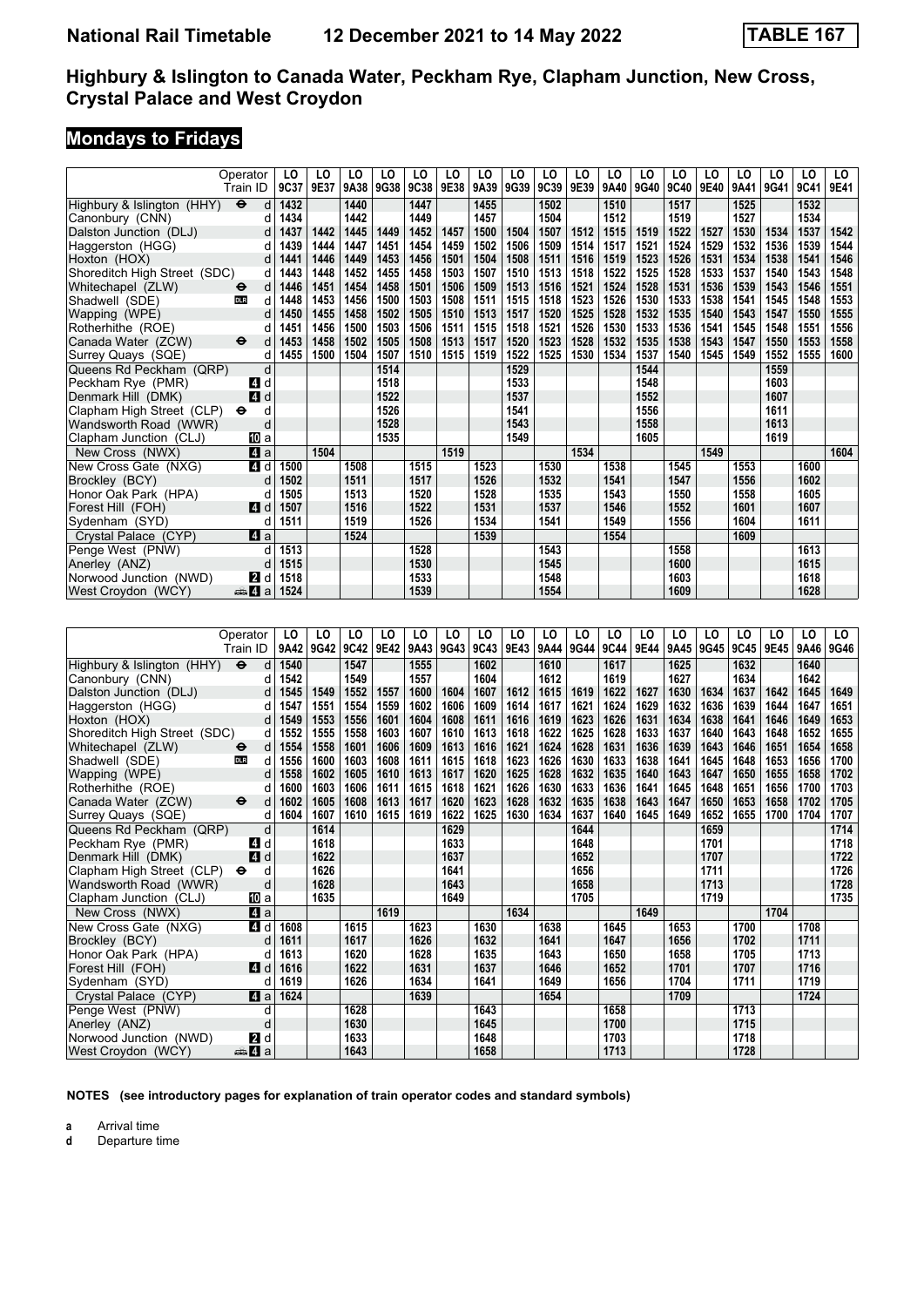## **Mondays to Fridays**

|                                               | Operator<br>Train ID      | LO<br>9C46        | LO<br>9E46   | LO<br>9A47   | LO<br>9G47   | LO<br>9C47   | LO<br>9E47   | LO<br>9A48   | LO<br>9G48   | LO<br>9C48   | LO<br>9E48   | LO<br>9A49   | LO<br>9G49   | LO<br>9C49   | LO<br>9E49   | LO<br>9A50   | LO<br>9G50   | LO<br>9C50   | LO<br>9E50   |
|-----------------------------------------------|---------------------------|-------------------|--------------|--------------|--------------|--------------|--------------|--------------|--------------|--------------|--------------|--------------|--------------|--------------|--------------|--------------|--------------|--------------|--------------|
| Highbury & Islington (HHY)                    | $\bullet$<br>d            | 1647              |              | 1655         |              | 1702         |              | 1710         |              | 1717         |              | 1725         |              | 1732         |              | 1740         |              | 1747         |              |
| Canonbury (CNN)                               | d                         | 1649              |              | 1657         |              | 1704         |              | 1712         |              | 1719         |              | 1727         |              | 1734         |              | 1742         |              | 1749         |              |
| Dalston Junction (DLJ)                        | d                         | 1652              | 1657         | 1700         | 1704         | 1707         | 1712         | 1715         | 1719         | 1722         | 1727         | 1730         | 1734         | 1737         | 1742         | 1745         | 1749         | 1752         | 1757         |
| Haggerston (HGG)                              | d                         | 1654              | 1659         | 1702         | 1706         | 1709         | 1714         | 1717         | 1721         | 1724         | 1729         | 1732         | 1736         | 1739         | 1744         | 1747         | 1751         | 1754         | 1759         |
| Hoxton (HOX)                                  | d                         | 1656              | 1701         | 1704         | 1708         | 1711         | 1716         | 1719         | 1723         | 1726         | 1731         | 1734         | 1738         | 1741         | 1746         | 1749         | 1753         | 1756         | 1801         |
| Shoreditch High Street (SDC)                  | d                         | 1658              | 1703         | 1707         | 1710         | 1713         | 1718         | 1722         | 1725         | 1728         | 1733         | 1737         | 1740         | 1743         | 1748         | 1752         | 1755         | 1758         | 1803         |
| Whitechapel (ZLW)                             | d<br>⊖                    | 1701              | 1706         | 1709         | 1713         | 1716         | 1721         | 1724         | 1728         | 1731         | 1736         | 1739         | 1743         | 1746         | 1751         | 1754         | 1758         | 1801         | 1806         |
| Shadwell (SDE)                                | d<br><b>DLR</b>           | 1703              | 1708         | 1711         | 1715         | 1718         | 1723         | 1726         | 1730         | 1733         | 1738         | 1741         | 1745         | 1748         | 1753         | 1756         | 1800         | 1803         | 1808         |
| Wapping (WPE)                                 | d                         | 1705              | 1710         | 1713         | 1717         | 1720         | 1725         | 1728         | 1732         | 1735         | 1740         | 1743         | 1747         | 1750         | 1755         | 1758         | 1802         | 1805         | 1810         |
| Rotherhithe (ROE)                             | d                         | 1706              | 1711         | 1715         | 1718         | 1721         | 1726         | 1730         | 1733         | 1736         | 1741         | 1745         | 1748         | 1751         | 1756         | 1800         | 1803         | 1806         | 1811         |
| Canada Water (ZCW)                            | $\bullet$<br>d            | 1708              | 1713         | 1717         | 1720         | 1723         | 1728         | 1732         | 1735         | 1738         | 1743         | 1747         | 1750         | 1753         | 1758         | 1802         | 1805         | 1808         | 1813         |
| Surrey Quays (SQE)                            | d                         | 1710              | 1715         | 1719         | 1722         | 1725         | 1730         | 1734         | 1737         | 1740         | 1745         | 1749         | 1752         | 1755         | 1800         | 1804         | 1807         | 1810         | 1815         |
| Queens Rd Peckham (QRP)                       | d                         |                   |              |              | 1729         |              |              |              | 1744         |              |              |              | 1759         |              |              |              | 1814         |              |              |
| Peckham Rye (PMR)                             | ZI d                      |                   |              |              | 1731         |              |              |              | 1748         |              |              |              | 1801         |              |              |              | 1818         |              |              |
| Denmark Hill (DMK)                            | 4 d                       |                   |              |              | 1737         |              |              |              | 1752         |              |              |              | 1807         |              |              |              | 1822         |              |              |
| Clapham High Street (CLP)                     | d<br>⊖                    |                   |              |              | 1741         |              |              |              | 1756         |              |              |              | 1811         |              |              |              | 1826         |              |              |
| Wandsworth Road (WWR)                         | d                         |                   |              |              | 1743         |              |              |              | 1758         |              |              |              | 1813         |              |              |              | 1828         |              |              |
| Clapham Junction (CLJ)                        | 100 a                     |                   |              |              | 1749         |              |              |              | 1805         |              |              |              | 1819         |              |              |              | 1835         |              |              |
| New Cross (NWX)                               | 41 a                      |                   | 1719         |              |              |              | 1734         |              |              |              | 1749         |              |              |              | 1804         |              |              |              | 1819         |
| New Cross Gate (NXG)                          | 4 d                       | 1715              |              | 1723         |              | 1730         |              | 1738         |              | 1745         |              | 1753         |              | 1800         |              | 1808         |              | 1815         |              |
| Brockley (BCY)                                | d                         | 1717              |              | 1726         |              | 1732         |              | 1741         |              | 1747         |              | 1756         |              | 1802         |              | 1811         |              | 1817         |              |
| Honor Oak Park (HPA)                          | d                         | 1720              |              | 1728         |              | 1735         |              | 1743         |              | 1750         |              | 1758         |              | 1805         |              | 1813         |              | 1820         |              |
| Forest Hill (FOH)                             | ZI d                      | 1722              |              | 1731         |              | 1737         |              | 1746         |              | 1752         |              | 1801         |              | 1807         |              | 1816         |              | 1822         |              |
| Sydenham (SYD)                                | d                         | 1726              |              | 1734         |              | 1741         |              | 1749         |              | 1756         |              | 1804         |              | 1811         |              | 1819         |              | 1826         |              |
| Crystal Palace (CYP)                          | ZI a                      |                   |              | 1739         |              |              |              | 1754         |              |              |              | 1809         |              |              |              | 1824         |              |              |              |
| Penge West (PNW)                              | d                         | 1728              |              |              |              | 1743         |              |              |              | 1758         |              |              |              | 1813         |              |              |              | 1828         |              |
| Anerley (ANZ)                                 | d                         | 1730              |              |              |              | 1745         |              |              |              | 1800         |              |              |              | 1815         |              |              |              | 1830         |              |
| Norwood Junction (NWD)                        | 2 d                       | 1733              |              |              |              | 1748         |              |              |              | 1803         |              |              |              | 1818         |              |              |              | 1833         |              |
| West Croydon (WCY)                            | ্ষী 4 a                   | 1743              |              |              |              | 1758         |              |              |              | 1813         |              |              |              | 1828         |              |              |              | 1843         |              |
|                                               |                           |                   |              |              |              |              |              |              |              |              |              |              |              |              |              |              |              |              |              |
|                                               |                           |                   |              |              |              |              |              |              |              |              |              |              |              |              |              |              |              |              |              |
|                                               |                           |                   |              |              |              |              |              |              |              |              |              |              |              |              |              |              |              |              |              |
|                                               | Operator                  | LO                | LO           | LO           | LO           | LO           | LO           | LO           | LO           | LO           | LO           | LO           | LO           | LO           | LO           | LO           | LO           | LO           | LO           |
|                                               | Train ID                  | 9A51              | 9G51         | 9C51         | 9E51         | 9A52         | 9G52         | 9C52         | 9E52         | 9A53         | 9G53         | 9C53         | 9E53         | 9A54         | 9G54         | 9C54         | 9E54         | 9A55         | 9G55         |
| Highbury & Islington (HHY)                    | $\ddot{\bm{\Theta}}$<br>d | 1755              |              | 1802         |              | 1810         |              | 1817         |              | 1825         |              | 1832         |              | 1840         |              | 1847         |              | 1855         |              |
| Canonbury (CNN)                               | d                         | 1757              |              | 1804         |              | 1812         |              | 1819         |              | 1827         |              | 1834         |              | 1842         |              | 1849         |              | 1857         |              |
| Dalston Junction (DLJ)                        | d                         | 1800              | 1804         | 1807         | 1812         | 1815         | 1819         | 1822         | 1827         | 1830         | 1834         | 1837         | 1842         | 1845         | 1849         | 1852         | 1857         | 1900         | 1904         |
| Haggerston (HGG)                              | d                         | 1802              | 1806         | 1809         | 1814         | 1817         | 1821         | 1824         | 1829         | 1832         | 1836         | 1839         | 1844         | 1847         | 1851         | 1854         | 1859         | 1902         | 1906         |
| Hoxton (HOX)                                  | d                         | 1804              | 1808         | 1811         | 1816         | 1819         | 1823         | 1826         | 1831         | 1834         | 1838         | 1841         | 1846         | 1849         | 1853         | 1856         | 1901         | 1904         | 1908         |
| Shoreditch High Street (SDC)                  | d                         | 1807              | 1810         | 1813         | 1818         | 1822         | 1825         | 1828         | 1833         | 1837         | 1840         | 1843         | 1848         | 1852         | 1855         | 1858         | 1903         | 1907         | 1910         |
| Whitechapel (ZLW)                             | d<br>⊖                    | 1809              | 1813         | 1816         | 1821         | 1824         | 1828         | 1831         | 1836         | 1839         | 1843         | 1846         | 1851         | 1854         | 1858         | 1901         | 1906         | 1909         | 1913         |
| Shadwell (SDE)                                | d<br><b>DLR</b>           | 1811              | 1815         | 1818         | 1823         | 1826         | 1830         | 1833         | 1838         | 1841         | 1845         | 1848         | 1853         | 1856         | 1900         | 1903         | 1908         | 1911         | 1915         |
| Wapping (WPE)                                 | d<br>d                    | 1813              | 1817         | 1820         | 1825         | 1828         | 1832         | 1835         | 1840         | 1843         | 1847         | 1850         | 1855         | 1858         | 1902         | 1905         | 1910         | 1913         | 1917         |
| Rotherhithe (ROE)                             | d<br>$\bullet$            | 1815<br>1817      | 1818<br>1820 | 1821<br>1823 | 1826<br>1828 | 1830<br>1832 | 1833<br>1835 | 1836<br>1838 | 1841<br>1843 | 1845<br>1847 | 1848<br>1850 | 1851<br>1853 | 1856<br>1858 | 1900<br>1902 | 1903<br>1905 | 1906<br>1908 | 1911<br>1913 | 1915<br>1917 | 1918<br>1920 |
| Canada Water (ZCW)                            | d                         | 1819              | 1822         | 1825         | 1830         | 1834         | 1837         | 1840         | 1845         | 1849         | 1852         | 1855         | 1900         | 1904         | 1907         | 1910         | 1915         | 1919         | 1922         |
| Surrey Quays (SQE)<br>Queens Rd Peckham (QRP) | d                         |                   | 1829         |              |              |              | 1844         |              |              |              | 1859         |              |              |              | 1914         |              |              |              | 1929         |
| Peckham Rye (PMR)                             | ZI d                      |                   | 1831         |              |              |              | 1848         |              |              |              | 1903         |              |              |              | 1918         |              |              |              | 1933         |
| Denmark Hill (DMK)                            | 4<br>d                    |                   | 1837         |              |              |              | 1852         |              |              |              | 1907         |              |              |              | 1922         |              |              |              | 1937         |
| Clapham High Street (CLP) $\Theta$            | d                         |                   | 1841         |              |              |              | 1856         |              |              |              | 1911         |              |              |              | 1926         |              |              |              | 1941         |
| Wandsworth Road (WWR)                         | d                         |                   | 1843         |              |              |              | 1858         |              |              |              | 1913         |              |              |              | 1928         |              |              |              | 1943         |
| Clapham Junction (CLJ)                        | 吅 a                       |                   | 1849         |              |              |              | 1905         |              |              |              | 1919         |              |              |              | 1935         |              |              |              | 1949         |
| New Cross (NWX)                               | 41 a                      |                   |              |              | 1834         |              |              |              | 1849         |              |              |              | 1904         |              |              |              | 1919         |              |              |
| New Cross Gate (NXG)                          |                           | 4 d 1823          |              | 1830         |              | 1838         |              | 1845         |              | 1853         |              | 1900         |              | 1908         |              | 1915         |              | 1923         |              |
| Brockley (BCY)                                | d                         | 1826              |              | 1832         |              | 1841         |              | 1847         |              | 1856         |              | 1902         |              | 1911         |              | 1917         |              | 1926         |              |
| Honor Oak Park (HPA)                          | d                         | 1828              |              | 1835         |              | 1843         |              | 1850         |              | 1858         |              | 1905         |              | 1913         |              | 1920         |              | 1928         |              |
| Forest Hill (FOH)                             | 4 d                       | 1831              |              | 1837         |              | 1846         |              | 1852         |              | 1901         |              | 1907         |              | 1916         |              | 1922         |              | 1931         |              |
| Sydenham (SYD)<br>Crystal Palace (CYP)        | d                         | 1834<br>Z1 a 1839 |              | 1841         |              | 1849<br>1854 |              | 1856         |              | 1904<br>1909 |              | 1911         |              | 1919<br>1924 |              | 1926         |              | 1934<br>1939 |              |

**NOTES (see introductory pages for explanation of train operator codes and standard symbols)**

Penge West (PNW) d 1843<br>
Anerley (ANZ) d 1845 1900 1913 1915 1930  Anerley (AN=) d **1845 1900 1915 1930 Norwood Junction (NWD)** 2 d 1848 1933  West Croydon (WCY) 5z a **1858 1913 1928 1943**

**a** Arrival time<br>**d** Departure t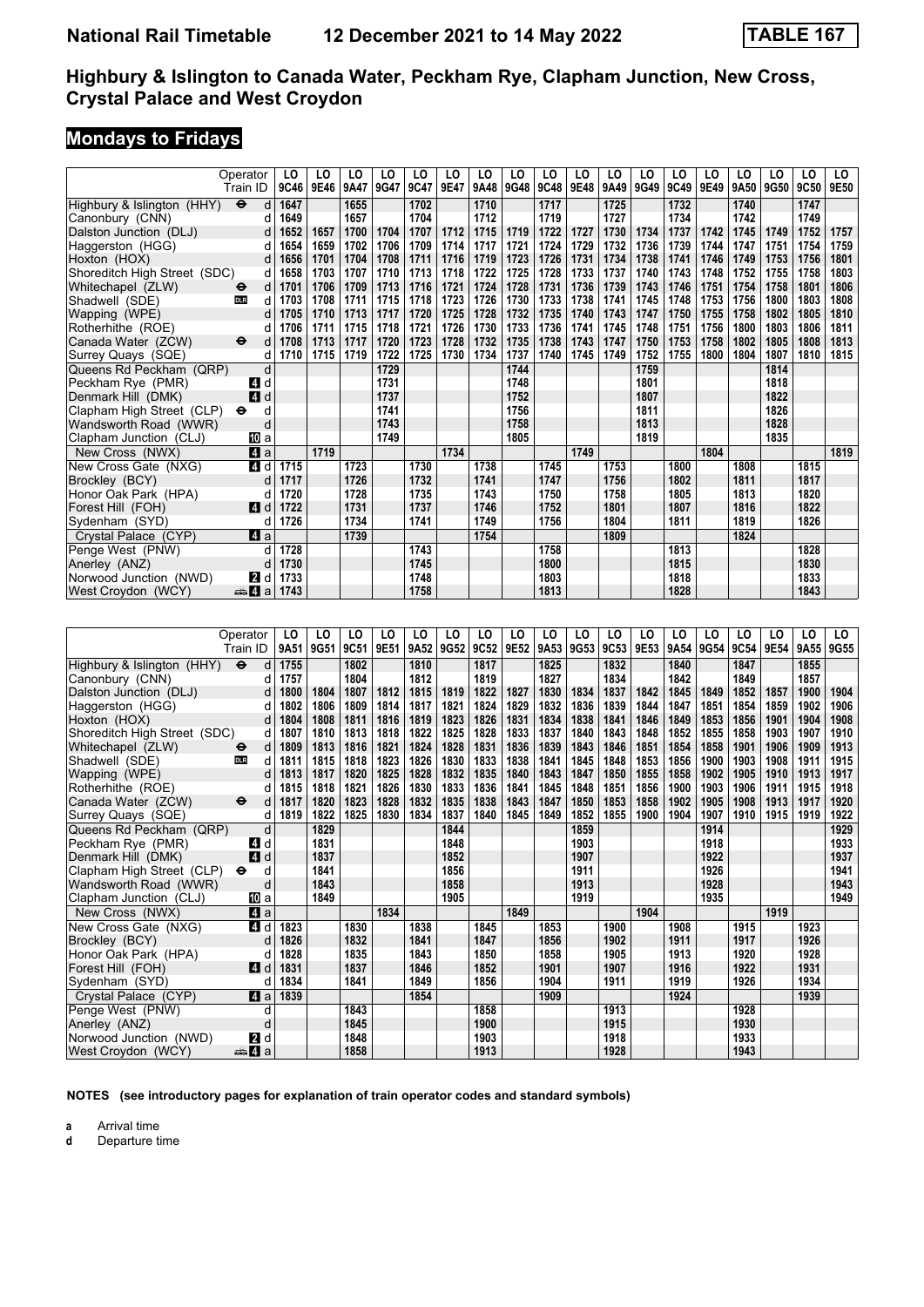## **Mondays to Fridays**

|                              | Operator                  | LO   | LO   | LO   | LO   | LO   | LO   | LO   | LO   | LO   | LO   | LO   | LO   | LO   | LO   | LO   | LO   | LO               | LO   |
|------------------------------|---------------------------|------|------|------|------|------|------|------|------|------|------|------|------|------|------|------|------|------------------|------|
|                              | Train ID                  | 9C55 | 9E55 | 9A56 | 9G56 | 9C56 | 9E56 | 9A57 | 9G57 | 9C57 | 9E57 | 9A58 | 9G58 | 9C58 | 9E58 | 9A59 | 9G59 | 9C <sub>59</sub> | 9E59 |
| Highbury & Islington (HHY)   | $\ddot{\bm{\Theta}}$<br>d | 1902 |      | 1910 |      | 1917 |      | 1925 |      | 1932 |      | 1940 |      | 1947 |      | 1955 |      | 2002             |      |
| Canonbury (CNN)              | d                         | 1904 |      | 1912 |      | 1919 |      | 1927 |      | 1934 |      | 1942 |      | 1949 |      | 1957 |      | 2004             |      |
| Dalston Junction (DLJ)       | d                         | 1907 | 1912 | 1915 | 1919 | 1922 | 1927 | 1930 | 1934 | 1937 | 1942 | 1945 | 1949 | 1952 | 1957 | 2000 | 2004 | 2007             | 2012 |
| Haggerston (HGG)             | d                         | 1909 | 1914 | 1917 | 1921 | 1924 | 1929 | 1932 | 1936 | 1939 | 1944 | 1947 | 1951 | 1954 | 1959 | 2002 | 2006 | 2009             | 2014 |
| Hoxton (HOX)                 | d                         | 1911 | 1916 | 1919 | 1923 | 1926 | 1931 | 1934 | 1938 | 1941 | 1946 | 1949 | 1953 | 1956 | 2001 | 2004 | 2008 | 2011             | 2016 |
| Shoreditch High Street (SDC) | d                         | 1913 | 1918 | 1922 | 1925 | 1928 | 1933 | 1937 | 1940 | 1943 | 1948 | 1952 | 1955 | 1958 | 2003 | 2007 | 2010 | 2013             | 2018 |
| Whitechapel (ZLW)            | d<br>⊖                    | 1916 | 1921 | 1924 | 1928 | 1931 | 1936 | 1939 | 1943 | 1946 | 1951 | 1954 | 1958 | 2001 | 2006 | 2009 | 2013 | 2016             | 2021 |
| Shadwell (SDE)               | d<br><b>DLR</b>           | 1918 | 1923 | 1926 | 1930 | 1933 | 1938 | 1941 | 1945 | 1948 | 1953 | 1956 | 2000 | 2003 | 2008 | 2011 | 2015 | 2018             | 2023 |
| Wapping (WPE)                | d                         | 1920 | 1925 | 1928 | 1932 | 1935 | 1940 | 1943 | 1947 | 1950 | 1955 | 1958 | 2002 | 2005 | 2010 | 2013 | 2017 | 2020             | 2025 |
| Rotherhithe (ROE)            | d                         | 1921 | 1926 | 1930 | 1933 | 1936 | 1941 | 1945 | 1948 | 1951 | 1956 | 2000 | 2003 | 2006 | 2011 | 2015 | 2018 | 2021             | 2026 |
| Canada Water (ZCW)           | ⊖<br>d                    | 1923 | 1928 | 1932 | 1935 | 1938 | 1943 | 1947 | 1950 | 1953 | 1958 | 2002 | 2005 | 2008 | 2013 | 2017 | 2020 | 2023             | 2028 |
| Surrey Quays (SQE)           | d                         | 1925 | 1930 | 1934 | 1937 | 1940 | 1945 | 1949 | 1952 | 1955 | 2000 | 2004 | 2007 | 2010 | 2015 | 2019 | 2022 | 2025             | 2030 |
| Queens Rd Peckham (QRP)      | d                         |      |      |      | 1944 |      |      |      | 1959 |      |      |      | 2014 |      |      |      | 2029 |                  |      |
| Peckham Rye (PMR)            | d<br>4                    |      |      |      | 1948 |      |      |      | 2003 |      |      |      | 2018 |      |      |      | 2033 |                  |      |
| Denmark Hill (DMK)           | ZI d                      |      |      |      | 1952 |      |      |      | 2007 |      |      |      | 2022 |      |      |      | 2037 |                  |      |
| Clapham High Street (CLP)    | d<br>⊖                    |      |      |      | 1956 |      |      |      | 2011 |      |      |      | 2026 |      |      |      | 2041 |                  |      |
| Wandsworth Road (WWR)        | d                         |      |      |      | 1958 |      |      |      | 2013 |      |      |      | 2028 |      |      |      | 2043 |                  |      |
| Clapham Junction (CLJ)       | i∭ a                      |      |      |      | 2005 |      |      |      | 2019 |      |      |      | 2035 |      |      |      | 2049 |                  |      |
| New Cross (NWX)              | ZI a                      |      | 1934 |      |      |      | 1949 |      |      |      | 2004 |      |      |      | 2019 |      |      |                  | 2034 |
| New Cross Gate (NXG)         | 4<br>d                    | 1930 |      | 1938 |      | 1945 |      | 1953 |      | 2000 |      | 2008 |      | 2015 |      | 2023 |      | 2030             |      |
| Brockley (BCY)               | d                         | 1932 |      | 1941 |      | 1947 |      | 1956 |      | 2002 |      | 2011 |      | 2017 |      | 2026 |      | 2032             |      |
| Honor Oak Park (HPA)         | d                         | 1935 |      | 1943 |      | 1950 |      | 1958 |      | 2005 |      | 2013 |      | 2020 |      | 2028 |      | 2035             |      |
| Forest Hill (FOH)            | 4<br>d                    | 1937 |      | 1946 |      | 1952 |      | 2001 |      | 2007 |      | 2016 |      | 2022 |      | 2031 |      | 2037             |      |
| Sydenham (SYD)               | d                         | 1941 |      | 1949 |      | 1956 |      | 2004 |      | 2011 |      | 2019 |      | 2026 |      | 2034 |      | 2041             |      |
| Crystal Palace (CYP)         | ZI a                      |      |      | 1954 |      |      |      | 2009 |      |      |      | 2024 |      |      |      | 2039 |      |                  |      |
| Penge West (PNW)             | d                         | 1943 |      |      |      | 1958 |      |      |      | 2013 |      |      |      | 2028 |      |      |      | 2043             |      |
| Anerley (ANZ)                | d                         | 1945 |      |      |      | 2000 |      |      |      | 2015 |      |      |      | 2030 |      |      |      | 2045             |      |
| Norwood Junction (NWD)       | <b>2</b> d                | 1948 |      |      |      | 2003 |      |      |      | 2018 |      |      |      | 2033 |      |      |      | 2048             |      |
| West Croydon (WCY)           | anna <mark>a</mark> nn.   | 1959 |      |      |      | 2013 |      |      |      | 2028 |      |      |      | 2043 |      |      |      | 2058             |      |
|                              |                           |      |      |      |      |      |      |      |      |      |      |      |      |      |      |      |      |                  |      |
|                              |                           |      |      |      |      |      |      |      |      |      |      |      |      |      |      |      |      |                  |      |
|                              | Operator                  | LO   | LO   | LO   | LO   | LO   | LO   | LO   | LO   | LO   | LO   | LO   | LO   | LO   | LO   | LO   | LO   | LO               | LO   |
|                              | Train ID                  | 9A60 | 9G60 | 9C60 | 9E60 | 9A61 | 9G61 | 9C61 | 9E61 | 9A62 | 9G62 | 9C62 | 9E62 | 9A63 | 9G63 | 9C63 | 9E63 | 9A64             | 9G64 |
| Highbury & Islington (HHY)   | $\ddot{\bm{\Theta}}$<br>d | 2010 |      | 2017 |      | 2025 |      | 2032 |      | 2040 |      | 2047 |      | 2055 |      | 2102 |      | 2110             |      |
| Canonbury (CNN)              | d                         | 2012 |      | 2019 |      | 2027 |      | 2034 |      | 2042 |      | 2049 |      | 2057 |      | 2104 |      | 2112             |      |
| Dalston Junction (DLJ)       | d                         | 2015 | 2019 | 2022 | 2027 | 2030 | 2034 | 2037 | 2042 | 2045 | 2049 | 2052 | 2057 | 2100 | 2104 | 2107 | 2112 | 2115             | 2119 |
| Haggerston (HGG)             | d                         | 2017 | 2021 | 2024 | 2029 | 2032 | 2036 | 2039 | 2044 | 2047 | 2051 | 2054 | 2059 | 2102 | 2106 | 2109 | 2114 | 2117             | 2121 |
| Hoxton (HOX)                 | d                         | 2019 | 2023 | 2026 | 2031 | 2034 | 2038 | 2041 | 2046 | 2049 | 2053 | 2056 | 2101 | 2104 | 2108 | 2111 | 2116 | 2119             | 2123 |
| Shoreditch High Street (SDC) | d                         | 2022 | 2025 | 2028 | 2033 | 2037 | 2040 | 2043 | 2048 | 2052 | 2055 | 2058 | 2103 | 2107 | 2110 | 2113 | 2118 | 2122             | 2125 |
| Whitechapel (ZLW)            | d<br>е                    | 2024 | 2028 | 2031 | 2036 | 2039 | 2043 | 2046 | 2051 | 2054 | 2058 | 2101 | 2106 | 2109 | 2113 | 2116 | 2121 | 2124             | 2128 |
| Shadwell (SDE)               | d<br><b>DLR</b>           | 2026 | 2030 | 2033 | 2038 | 2041 | 2045 | 2048 | 2053 | 2056 | 2100 | 2103 | 2108 | 2111 | 2115 | 2118 | 2123 | 2126             | 2130 |
| Wapping (WPE)                | d                         | 2028 | 2032 | 2035 | 2040 | 2043 | 2047 | 2050 | 2055 | 2058 | 2102 | 2105 | 2110 | 2113 | 2117 | 2120 | 2125 | 2128             | 2132 |
| Rotherhithe (ROE)            | d                         | 2030 | 2033 | 2036 | 2041 | 2045 | 2048 | 2051 | 2056 | 2100 | 2103 | 2106 | 2111 | 2115 | 2118 | 2121 | 2126 | 2130             | 2133 |
| Canada Water (ZCW)           | $\bullet$<br>d            | 2032 | 2035 | 2038 | 2043 | 2047 | 2050 | 2053 | 2058 | 2102 | 2105 | 2108 | 2113 | 2117 | 2120 | 2123 | 2128 | 2132             | 2135 |
| Surrey Quays (SQE)           | d                         | 2034 | 2037 | 2040 | 2045 | 2049 | 2052 | 2055 | 2100 | 2104 | 2107 | 2110 | 2115 | 2119 | 2122 | 2125 | 2130 | 2134             | 2137 |
| Queens Rd Peckham (QRP)      | d                         |      | 2043 |      |      |      | 2059 |      |      |      | 2114 |      |      |      | 2129 |      |      |                  | 2144 |
| Peckham Rye (PMR)            | 41 d                      |      | 2048 |      |      |      | 2103 |      |      |      | 2118 |      |      |      | 2133 |      |      |                  | 2148 |
| Denmark Hill (DMK)           | ZI d                      |      | 2052 |      |      |      | 2107 |      |      |      | 2122 |      |      |      | 2137 |      |      |                  | 2152 |

 Clapham High Street (CLP) T d **2056 2111 2126 2141 2156**  Wandsworth Road (WWR) d **2058 2113 2128 2143 2158**

**Clapham Junction (CLJ)**<br>
New Cross (NWX)<br> **2135 2149 2134 2134 2134 2134 2134 2134 2134 2134 2134** New Cross (NWX) **21.12 a 20.49 2104 2104 2119 2119 2119 2123 2130 2130 2130 2130 2130 2130 2130** 

 New Cross Gate (N;G) z d **2038 2045 2053 2100 2108 2115 2123 2130 2138**  Brockley (BCY) d **2041 2047 2056 2102 2111 2117 2126 2132 2141**  Honor Oak Park (HPA) d **2043 2050 2058 2105 2113 2120 2128 2135 2143**  Forest Hill (FOH) z d **2046 2052 2101 2107 2116 2122 2131 2137 2146**

 Crystal Palace (CYP) z a **2054 2109 2124 2139 2154**

**NOTES (see introductory pages for explanation of train operator codes and standard symbols)**

**Norwood Junction (NWD) 21 d 2103 2103 2118 2124 2133 2139 2139** 

 Sydenham (SYD) d **2049 2056 2104 2111 2119 2126 2134 2141 2149**

 Penge West (PNW) d **2058 2113 2128 2143** Anerley (ANZ) d<br>
Norwood Junction (NWD) **21** d<br>
West Crovdon (WCY) **2120** 2109 2124<br>
2139 2154<br>
2154<br>
2154<br>
2154

**a** Arrival time<br>**d** Departure t

**d** Departure time

**2212** West Croydon (WCY)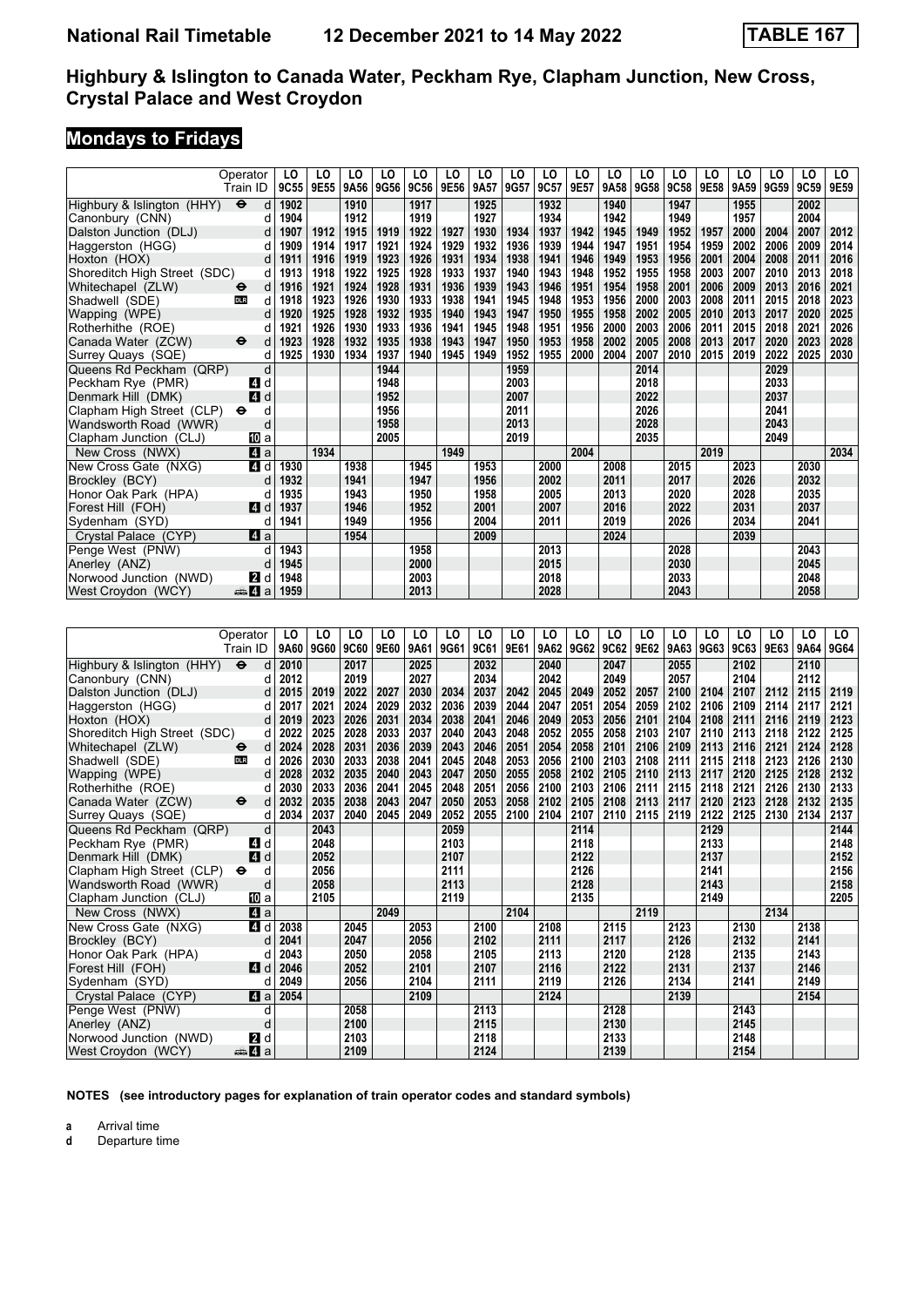# **Mondays to Fridays**

| Operator<br>Train ID                                       | LO<br>9C64 | LO<br>9E64 | LO<br>9A65 | LO<br>9G65 | LO<br>9C65 | LO<br>9E65 | LO<br>9A66 | LO<br>9G66 | LO<br>9C66 | LO<br>9E66 | LO<br>9A67 | LO<br>9M67 | LO<br>9C67 | LO<br>9E67 | LO<br>9A68 | LO<br>9G68 | LO<br>9C68 | LO<br>9E68 |
|------------------------------------------------------------|------------|------------|------------|------------|------------|------------|------------|------------|------------|------------|------------|------------|------------|------------|------------|------------|------------|------------|
| Days of operation/Notes                                    |            |            |            |            |            |            |            |            |            |            |            | A          |            |            |            |            |            |            |
| Highbury & Islington (HHY)<br>$\ddot{\boldsymbol{\Theta}}$ | 2117<br>d  |            | 2125       |            | 2132       |            | 2140       |            | 2147       |            | 2155       |            | 2202       |            | 2210       |            | 2217       |            |
| Canonbury (CNN)                                            | 2119<br>d  |            | 2127       |            | 2134       |            | 2142       |            | 2149       |            | 2157       |            | 2204       |            | 2212       |            | 2219       |            |
| Dalston Junction (DLJ)                                     | 2122<br>d  | 2127       | 2130       | 2134       | 2137       | 2142       | 2145       | 2149       | 2152       | 2157       | 2200       | 2204       | 2207       | 2212       | 2215       | 2219       | 2222       | 2227       |
| Haggerston (HGG)                                           | 2124<br>d  | 2129       | 2132       | 2136       | 2139       | 2144       | 2147       | 2151       | 2154       | 2159       | 2202       | 2206       | 2209       | 2214       | 2217       | 2221       | 2224       | 2229       |
| Hoxton (HOX)                                               | 2126<br>d  | 2131       | 2134       | 2138       | 2141       | 2146       | 2149       | 2153       | 2156       | 2201       | 2204       | 2208       | 2211       | 2216       | 2219       | 2223       | 2226       | 2231       |
| Shoreditch High Street (SDC)                               | 2128<br>d  | 2133       | 2137       | 2140       | 2143       | 2148       | 2152       | 2155       | 2158       | 2203       | 2207       | 2210       | 2213       | 2218       | 2222       | 2225       | 2228       | 2233       |
| Whitechapel (ZLW)<br>$\ddot{\mathbf{e}}$                   | d<br>2131  | 2136       | 2139       | 2143       | 2146       | 2151       | 2154       | 2158       | 2201       | 2206       | 2209       | 2213       | 2216       | 2221       | 2224       | 2228       | 2231       | 2236       |
| Shadwell (SDE)<br><b>DLR</b>                               | 2133<br>d  | 2138       | 2141       | 2145       | 2148       | 2153       | 2156       | 2200       | 2203       | 2208       | 2211       | 2215       | 2218       | 2223       | 2226       | 2230       | 2233       | 2238       |
| Wapping (WPE)                                              | 2135<br>d  | 2140       | 2143       | 2147       | 2150       | 2155       | 2158       | 2202       | 2205       | 2210       | 2213       | 2217       | 2220       | 2225       | 2228       | 2232       | 2235       | 2240       |
| Rotherhithe (ROE)                                          | 2136<br>d  | 2141       | 2145       | 2148       | 2151       | 2156       | 2200       | 2203       | 2206       | 2211       | 2215       | 2218       | 2221       | 2226       | 2230       | 2233       | 2236       | 2241       |
| Canada Water (ZCW)<br>$\ddot{\mathbf{e}}$                  | 2138<br>d  | 2143       | 2147       | 2150       | 2153       | 2158       | 2202       | 2205       | 2208       | 2213       | 2217       | 2220       | 2223       | 2228       | 2232       | 2235       | 2238       | 2243       |
| Surrey Quays (SQE)                                         | 2140<br>d  | 2145       | 2149       | 2152       | 2155       | 2200       | 2204       | 2207       | 2210       | 2215       | 2219       | 2222       | 2225       | 2230       | 2234       | 2237       | 2240       | 2245       |
| Queens Rd Peckham (QRP)                                    | d          |            |            | 2159       |            |            |            | 2214       |            |            |            | 2229       |            |            |            | 2244       |            |            |
| Peckham Rye (PMR)<br>4                                     | d          |            |            | 2203       |            |            |            | 2218       |            |            |            | 2233       |            |            |            | 2248       |            |            |
| 4d<br>Denmark Hill (DMK)                                   |            |            |            | 2207       |            |            |            | 2222       |            |            |            | 2237       |            |            |            | 2252       |            |            |
| Clapham High Street (CLP)<br>$\bullet$                     | d          |            |            | 2211       |            |            |            | 2226       |            |            |            | 2241       |            |            |            | 2256       |            |            |
| Wandsworth Road (WWR)                                      | d          |            |            | 2213       |            |            |            | 2228       |            |            |            | 2243a      |            |            |            | 2258       |            |            |
| Clapham Junction (CLJ)<br>吅 a                              |            |            |            | 2219       |            |            |            | 2235       |            |            |            |            |            |            |            | 2305       |            |            |
| Z1 a<br>New Cross (NWX)                                    |            | 2149       |            |            |            | 2204       |            |            |            | 2219       |            |            |            | 2234       |            |            |            | 2249       |
| 41 d<br>New Cross Gate (NXG)                               | 2145       |            | 2153       |            | 2200       |            | 2208       |            | 2215       |            | 2223       |            | 2230       |            | 2238       |            | 2245       |            |
| Brockley (BCY)                                             | 2147<br>d  |            | 2156       |            | 2202       |            | 2211       |            | 2217       |            | 2226       |            | 2232       |            | 2241       |            | 2247       |            |
| Honor Oak Park (HPA)                                       | 2150<br>d  |            | 2158       |            | 2205       |            | 2213       |            | 2220       |            | 2228       |            | 2235       |            | 2243       |            | 2250       |            |
| Forest Hill (FOH)<br>ZI d                                  | 2152       |            | 2201       |            | 2207       |            | 2216       |            | 2222       |            | 2231       |            | 2237       |            | 2246       |            | 2252       |            |
| Sydenham (SYD)                                             | 2156<br>d  |            | 2204       |            | 2211       |            | 2219       |            | 2226       |            | 2234       |            | 2241       |            | 2249       |            | 2256       |            |
| $\blacksquare$ a<br>Crystal Palace (CYP)                   |            |            | 2209       |            |            |            | 2224       |            |            |            | 2239       |            |            |            | 2254       |            |            |            |
| Penge West (PNW)                                           | 2158<br>d  |            |            |            | 2213       |            |            |            | 2228       |            |            |            | 2243       |            |            |            | 2258       |            |
| Anerley (ANZ)                                              | 2200<br>d  |            |            |            | 2215       |            |            |            | 2230       |            |            |            | 2245       |            |            |            | 2300       |            |
| Norwood Junction (NWD)<br><b>2</b> d                       | 2203       |            |            |            | 2218       |            |            |            | 2233       |            |            |            | 2248       |            |            |            | 2303       |            |
| <del>⊯</del> Иа<br>West Croydon (WCY)                      | 2209       |            |            |            | 2224       |            |            |            | 2239       |            |            |            | 2254       |            |            |            | 2309       |            |
|                                                            |            |            |            |            |            |            |            |            |            |            |            |            |            |            |            |            |            |            |

|                              | Operator                          | LO   | LO   | LO          | LO   | LO   | LO   | LO   | LO   | LO   | LO   | LO   | LO   | LO   | LO   | LO   | LO   | LO   | LO.  |
|------------------------------|-----------------------------------|------|------|-------------|------|------|------|------|------|------|------|------|------|------|------|------|------|------|------|
|                              | Train ID                          | 9A69 | 9G69 | <b>9C69</b> | 9E69 | 9A70 | 9G70 | 9C70 | 9E70 | 9A71 | 9G71 | 9C71 | 9E71 | 9A72 | 9G72 | 9C72 | 9E72 | 9A73 | 9G73 |
| Highbury & Islington (HHY)   | $\ddot{\boldsymbol{\Theta}}$<br>d | 2225 |      | 2232        |      | 2240 |      | 2247 |      | 2255 |      | 2302 |      | 2310 |      | 2317 |      | 2325 | 2330 |
| Canonbury (CNN)              | d                                 | 2227 |      | 2234        |      | 2242 |      | 2249 |      | 2257 |      | 2304 |      | 2312 |      | 2319 |      | 2327 | 2332 |
| Dalston Junction (DLJ)       |                                   | 2230 | 2234 | 2237        | 2242 | 2245 | 2249 | 2252 | 2257 | 2300 | 2304 | 2307 | 2312 | 2315 | 2319 | 2322 | 2327 | 2330 | 2335 |
| Haggerston (HGG)             | d                                 | 2232 | 2236 | 2239        | 2244 | 2247 | 2251 | 2254 | 2259 | 2302 | 2306 | 2309 | 2314 | 2317 | 2321 | 2324 | 2329 | 2332 | 2336 |
| Hoxton (HOX)                 | d                                 | 2234 | 2238 | 2241        | 2246 | 2249 | 2253 | 2256 | 2301 | 2304 | 2308 | 2311 | 2316 | 2319 | 2323 | 2326 | 2331 | 2334 | 2338 |
| Shoreditch High Street (SDC) | d                                 | 2237 | 2240 | 2243        | 2248 | 2252 | 2255 | 2258 | 2303 | 2307 | 2310 | 2313 | 2318 | 2322 | 2325 | 2328 | 2333 | 2337 | 2340 |
| Whitechapel (ZLW)            | d<br>$\bullet$                    | 2239 | 2243 | 2246        | 2251 | 2254 | 2258 | 2301 | 2306 | 2309 | 2313 | 2316 | 2321 | 2324 | 2328 | 2331 | 2336 | 2339 | 2343 |
| Shadwell (SDE)               | <b>DLR</b><br>d                   | 2241 | 2245 | 2248        | 2253 | 2256 | 2300 | 2303 | 2308 | 2311 | 2315 | 2318 | 2323 | 2326 | 2330 | 2333 | 2338 | 2341 | 2345 |
| Wapping (WPE)                | d                                 | 2243 | 2247 | 2250        | 2255 | 2258 | 2302 | 2305 | 2310 | 2313 | 2317 | 2320 | 2325 | 2328 | 2332 | 2335 | 2340 | 2343 | 2347 |
| Rotherhithe (ROE)            | d                                 | 2245 | 2248 | 2251        | 2256 | 2300 | 2303 | 2306 | 2311 | 2315 | 2318 | 2321 | 2326 | 2330 | 2333 | 2336 | 2341 | 2345 | 2348 |
| Canada Water (ZCW)           | $\ddot{\mathbf{e}}$<br>d          | 2247 | 2250 | 2253        | 2258 | 2302 | 2305 | 2308 | 2313 | 2317 | 2320 | 2323 | 2328 | 2332 | 2335 | 2338 | 2343 | 2347 | 2350 |
| Surrey Quays (SQE)           | d                                 | 2249 | 2252 | 2255        | 2300 | 2304 | 2307 | 2310 | 2315 | 2319 | 2322 | 2325 | 2330 | 2334 | 2337 | 2340 | 2345 | 2349 | 2352 |
| Queens Rd Peckham (QRP)      | d                                 |      | 2259 |             |      |      | 2314 |      |      |      | 2329 |      |      |      | 2344 |      |      |      | 2359 |
| Peckham Rye (PMR)            | <b>4</b> d                        |      | 2303 |             |      |      | 2318 |      |      |      | 2333 |      |      |      | 2348 |      |      |      | 0002 |
| Denmark Hill (DMK)           | 4 d                               |      | 2307 |             |      |      | 2322 |      |      |      | 2337 |      |      |      | 2352 |      |      |      | 0006 |
| Clapham High Street (CLP)    | d<br>$\bullet$                    |      | 2311 |             |      |      | 2326 |      |      |      | 2341 |      |      |      | 2356 |      |      |      | 0010 |
| Wandsworth Road (WWR)        | d                                 |      | 2313 |             |      |      | 2328 |      |      |      | 2343 |      |      |      | 2358 |      |      |      | 0012 |
| Clapham Junction (CLJ)       | 吅 a                               |      | 2319 |             |      |      | 2339 |      |      |      | 2349 |      |      |      | 0009 |      |      |      | 0020 |
| New Cross (NWX)              | 4 a                               |      |      |             | 2304 |      |      |      | 2319 |      |      |      | 2334 |      |      |      | 2349 |      |      |
| New Cross Gate (NXG)         | 4 d                               | 2253 |      | 2300        |      | 2308 |      | 2315 |      | 2323 |      | 2330 |      | 2338 |      | 2345 |      | 2353 |      |
| Brockley (BCY)               |                                   | 2256 |      | 2302        |      | 2311 |      | 2317 |      | 2326 |      | 2332 |      | 2341 |      | 2347 |      | 2356 |      |
| Honor Oak Park (HPA)         |                                   | 2258 |      | 2305        |      | 2313 |      | 2320 |      | 2328 |      | 2335 |      | 2343 |      | 2350 |      | 2358 |      |
| Forest Hill (FOH)            | ZI d                              | 2301 |      | 2307        |      | 2316 |      | 2322 |      | 2331 |      | 2337 |      | 2346 |      | 2352 |      | 0001 |      |
| Sydenham (SYD)               |                                   | 2304 |      | 2311        |      | 2319 |      | 2326 |      | 2334 |      | 2341 |      | 2349 |      | 2356 |      | 0004 |      |
| Crystal Palace (CYP)         | ZI a                              | 2309 |      |             |      | 2324 |      |      |      | 2339 |      |      |      | 2354 |      |      |      | 0009 |      |
| Penge West (PNW)             | d                                 |      |      | 2313        |      |      |      | 2328 |      |      |      | 2343 |      |      |      | 2358 |      |      |      |
| Anerley (ANZ)                | d                                 |      |      | 2315        |      |      |      | 2330 |      |      |      | 2345 |      |      |      | 0001 |      |      |      |
| Norwood Junction (NWD)       | <b>2</b> d                        |      |      | 2318        |      |      |      | 2333 |      |      |      | 2349 |      |      |      | 0003 |      |      |      |
| West Croydon (WCY)           | ≞Ma                               |      |      | 2324        |      |      |      | 2339 |      |      |      | 2358 |      |      |      | 0013 |      |      |      |

**NOTES (see introductory pages for explanation of train operator codes and standard symbols)**

**a** Arrival time<br>**d** Departure t

**d** Departure time

**A** To Battersea Park 2248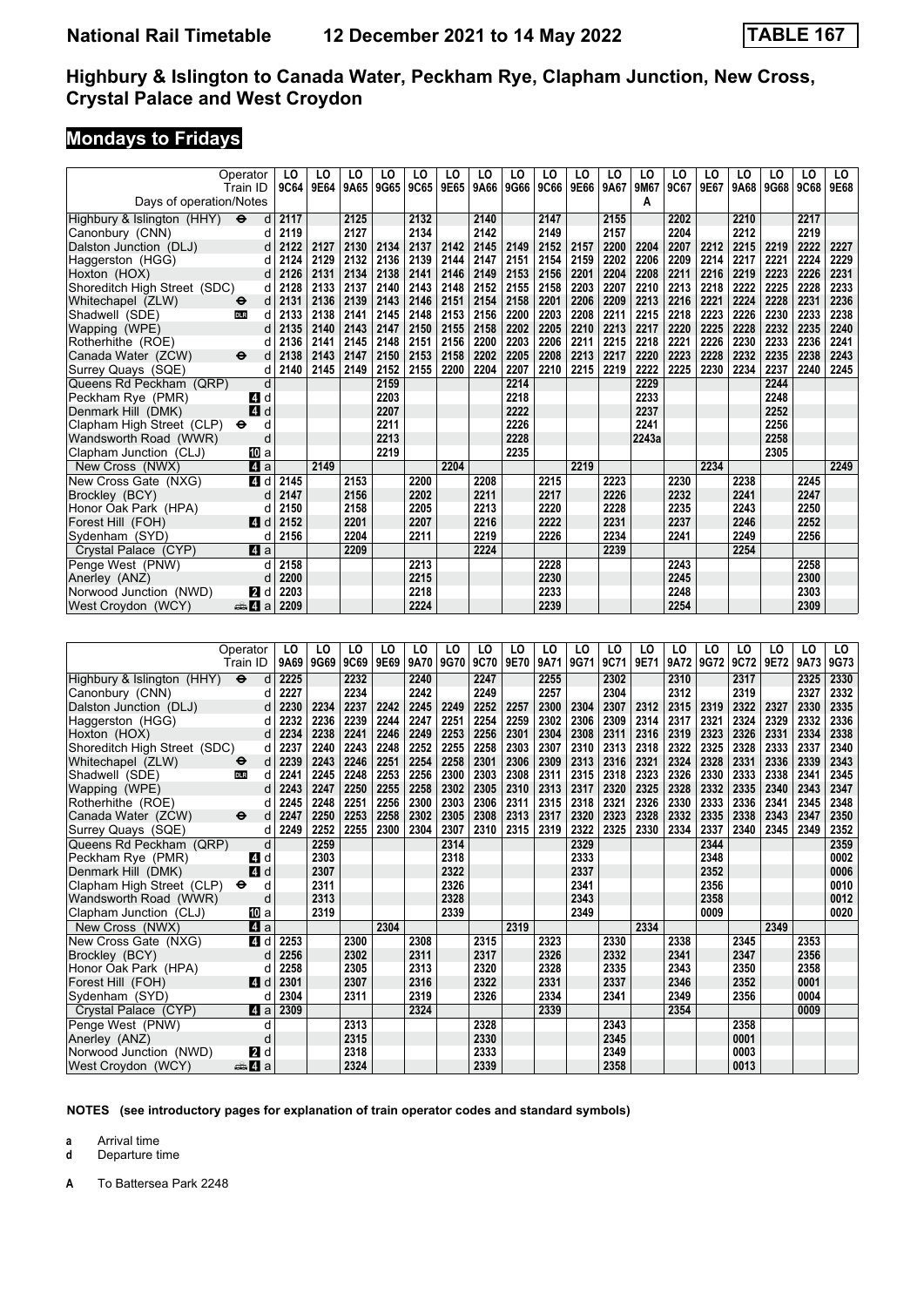# **Mondays to Fridays**

|                              | Operator            |              | LO   | LO   | LO   | LO   | LO    | LO   | LO    |  |
|------------------------------|---------------------|--------------|------|------|------|------|-------|------|-------|--|
|                              | Train ID            |              | 9C73 | 9E73 | 9A74 | 9G74 | 9175  | 9G75 | 9177  |  |
| Highbury & Islington (HHY)   | $\ddot{\mathbf{e}}$ | d            |      |      | 2340 |      | 2350  | 0001 | 0010  |  |
| Canonbury (CNN)              |                     | d            |      |      | 2342 |      | 2352  | 0003 | 0012  |  |
| Dalston Junction (DLJ)       |                     | d            | 2338 | 2341 | 2345 | 2350 | 2355  | 0007 | 0015  |  |
| Haggerston (HGG)             |                     | d            | 2339 | 2343 | 2347 | 2352 | 2357  | 0009 | 0017  |  |
| Hoxton (HOX)                 |                     | d            | 2341 | 2345 | 2349 | 2354 | 2359  | 0011 | 0019  |  |
| Shoreditch High Street (SDC) |                     | d            | 2343 | 2347 | 2352 | 2356 | 0001  | 0014 | 0021  |  |
| Whitechapel (ZLW)            | $\bullet$           | d            | 2346 | 2350 | 2354 | 2359 | 0004  | 0016 | 0024  |  |
| Shadwell (SDE)               | <b>DLR</b>          | d            | 2348 | 2352 | 2356 | 0001 | 0006  | 0018 | 0026  |  |
| Wapping (WPE)                |                     | d            | 2350 | 2354 | 2358 | 0003 | 0008  | 0020 | 0028  |  |
| Rotherhithe (ROE)            |                     | d            | 2351 | 2355 | 2359 | 0004 | 0009  | 0022 | 0029  |  |
| Canada Water (ZCW)           | $\ddot{\mathbf{e}}$ | d            | 2353 | 2357 | 0002 | 0006 | 0011  | 0024 | 0031  |  |
| Surrey Quays (SQE)           |                     | d            | 2355 | 2359 | 0004 | 0008 | 0013  | 0026 | 0033  |  |
| Queens Rd Peckham (QRP)      |                     | d            |      |      |      | 0014 |       | 0029 |       |  |
| Peckham Rye (PMR)            | 4                   | d            |      |      |      | 0018 |       | 0033 |       |  |
| Denmark Hill (DMK)           |                     | 4d           |      |      |      | 0022 |       | 0037 |       |  |
| Clapham High Street (CLP)    | ⊖                   | d            |      |      |      | 0026 |       | 0041 |       |  |
| Wandsworth Road (WWR)        |                     | d            |      |      |      | 0028 |       | 0043 |       |  |
| Clapham Junction (CLJ)       |                     | [[] a        |      |      |      | 0035 |       | 0052 |       |  |
| New Cross (NWX)              |                     | 41 a         |      | 0003 |      |      |       |      |       |  |
| New Cross Gate (NXG)         | 4                   | d            | 0001 |      | 0008 |      | 0020a |      | 0040a |  |
| Brockley (BCY)               |                     | d            | 0002 |      | 0011 |      |       |      |       |  |
| Honor Oak Park (HPA)         |                     | d            | 0005 |      | 0013 |      |       |      |       |  |
| Forest Hill (FOH)            | 4 d                 |              | 0007 |      | 0016 |      |       |      |       |  |
| Sydenham (SYD)               |                     | d            | 0011 |      | 0019 |      |       |      |       |  |
| Crystal Palace (CYP)         |                     | $\mathbf{a}$ |      |      | 0024 |      |       |      |       |  |
| Penge West (PNW)             |                     | d            | 0013 |      |      |      |       |      |       |  |
| Anerley (ANZ)                |                     | d            | 0015 |      |      |      |       |      |       |  |
| Norwood Junction (NWD)       | 12                  | d            | 0018 |      |      |      |       |      |       |  |
| West Croydon (WCY)           | <del>⊯</del> 4 а    |              | 0029 |      |      |      |       |      |       |  |

**NOTES (see introductory pages for explanation of train operator codes and standard symbols)**

**a** Arrival time<br>**d** Departure t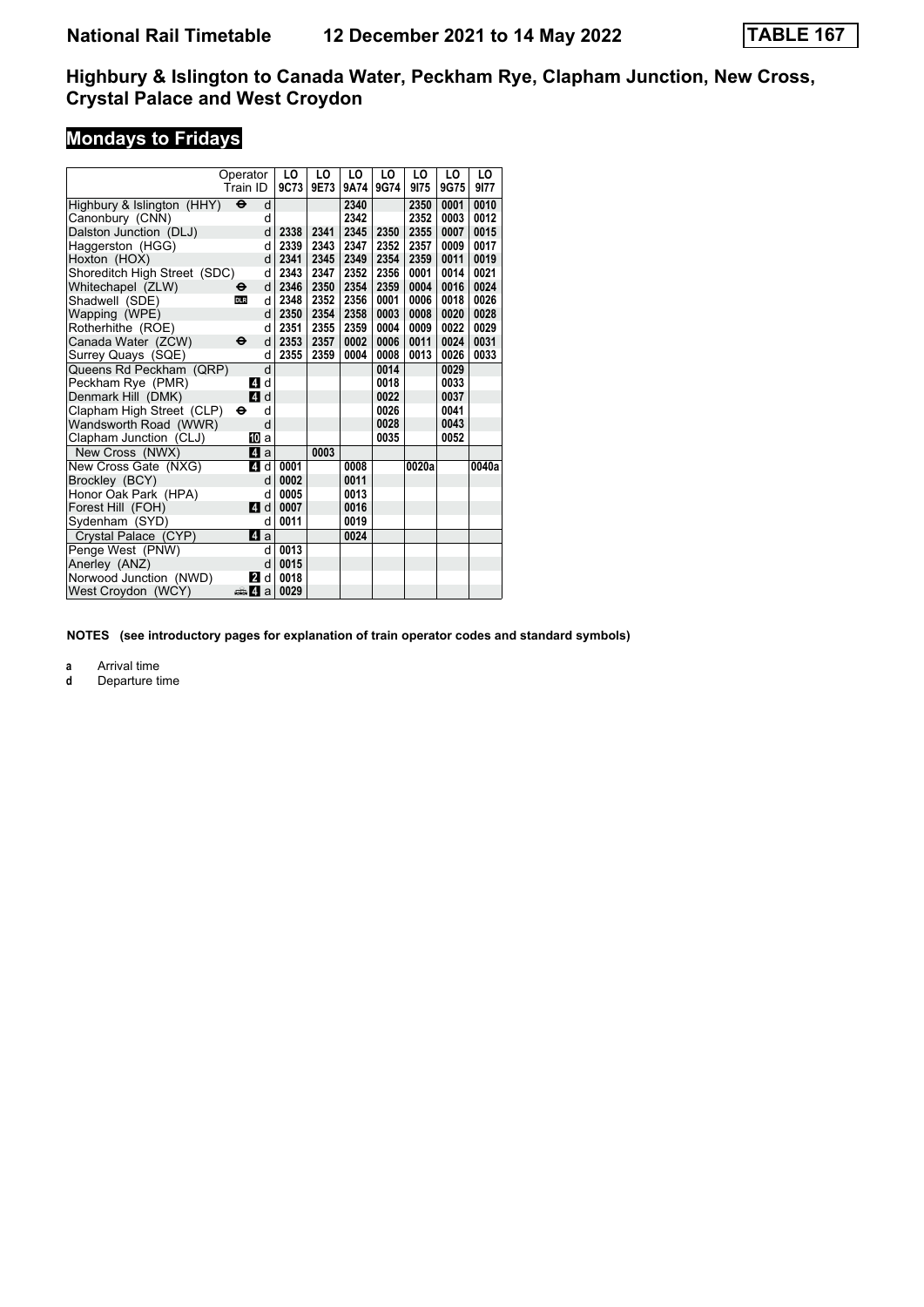## **Saturdays**

|                              | Operator<br>Train ID     | LO<br>9A01 | LO<br>9C01 | LO<br>9E01 | LO<br>9A02 | LO<br>9G02 | LO<br>9C02 | LO<br>9A03 | LO<br>9G03 | LO<br>9C03 | LO<br>9E03 | LO<br>9A04 | LO<br>9G04 | LO<br>9C04 | LO<br><b>9E04</b> | LO<br>9A05 | LO<br>9M05 | LO<br>9C05 | LO<br>9E05 |
|------------------------------|--------------------------|------------|------------|------------|------------|------------|------------|------------|------------|------------|------------|------------|------------|------------|-------------------|------------|------------|------------|------------|
| Days of operation/Notes      |                          |            |            |            |            |            |            |            |            |            |            |            |            |            |                   |            | A          |            |            |
| Highbury & Islington (HHY)   | $\ddot{\mathbf{e}}$<br>d |            |            |            | 0540       |            | 0547       | 0555       |            | 0602       |            | 0610       |            | 0617       |                   | 0625       |            | 0632       |            |
| Canonbury (CNN)              | d                        |            |            |            | 0542       |            | 0549       | 0557       |            | 0604       |            | 0612       |            | 0619       |                   | 0627       |            | 0634       |            |
| Dalston Junction (DLJ)       | d                        |            | 0537       | 0542       | 0545       | 0549       | 0552       | 0600       | 0604       | 0607       | 0612       | 0615       | 0619       | 0622       | 0627              | 0630       | 0634       | 0637       | 0642       |
| Haggerston (HGG)             | d                        |            | 0539       | 0544       | 0547       | 0551       | 0554       | 0602       | 0606       | 0609       | 0614       | 0617       | 0621       | 0624       | 0629              | 0632       | 0636       | 0639       | 0644       |
| Hoxton (HOX)                 | d                        |            | 0541       | 0546       | 0549       | 0553       | 0556       | 0604       | 0608       | 0611       | 0616       | 0619       | 0623       | 0626       | 0631              | 0634       | 0638       | 0641       | 0646       |
| Shoreditch High Street (SDC) | d                        |            | 0543       | 0548       | 0552       | 0555       | 0558       | 0607       | 0610       | 0613       | 0618       | 0622       | 0625       | 0628       | 0633              | 0637       | 0640       | 0643       | 0648       |
| Whitechapel (ZLW)            | d                        |            | 0546       | 0551       | 0554       | 0558       | 0601       | 0609       | 0613       | 0616       | 0621       | 0624       | 0628       | 0631       | 0636              | 0639       | 0643       | 0646       | 0651       |
| Shadwell (SDE)               | d<br>DLR                 |            | 0548       | 0553       | 0556       | 0600       | 0603       | 0611       | 0615       | 0618       | 0623       | 0626       | 0630       | 0633       | 0638              | 0641       | 0645       | 0648       | 0653       |
| Wapping (WPE)                | d                        |            | 0550       | 0555       | 0558       | 0602       | 0605       | 0613       | 0617       | 0620       | 0625       | 0628       | 0632       | 0635       | 0640              | 0643       | 0647       | 0650       | 0655       |
| Rotherhithe (ROE)            | d                        |            | 0551       | 0556       | 0600       | 0603       | 0606       | 0615       | 0618       | 0621       | 0626       | 0630       | 0633       | 0636       | 0641              | 0645       | 0648       | 0651       | 0656       |
| Canada Water (ZCW)           | d<br>$\ddot{\mathbf{e}}$ |            | 0553       | 0558       | 0602       | 0605       | 0608       | 0617       | 0620       | 0623       | 0628       | 0632       | 0635       | 0638       | 0643              | 0647       | 0650       | 0653       | 0658       |
| Surrey Quays (SQE)           | d                        |            | 0555       | 0600       | 0604       | 0607       | 0610       | 0619       | 0622       | 0625       | 0630       | 0634       | 0637       | 0640       | 0645              | 0649       | 0652       | 0655       | 0700       |
| Queens Rd Peckham (QRP)      | d                        |            |            |            |            | 0614       |            |            | 0629       |            |            |            | 0644       |            |                   |            | 0659       |            |            |
| Peckham Rye (PMR)            | d<br>$\mathbf{A}$        |            |            |            |            | 0618       |            |            | 0633       |            |            |            | 0648       |            |                   |            | 0703       |            |            |
| Denmark Hill (DMK)           | $\overline{4}$<br>d      |            |            |            |            | 0622       |            |            | 0637       |            |            |            | 0652       |            |                   |            | 0707       |            |            |
| Clapham High Street (CLP)    | d<br>$\bullet$           |            |            |            |            | 0626       |            |            | 0641       |            |            |            | 0656       |            |                   |            | 0711       |            |            |
| Wandsworth Road (WWR)        | d                        |            |            |            |            | 0628       |            |            | 0643       |            |            |            | 0658       |            |                   |            | 0713a      |            |            |
| Clapham Junction (CLJ)       | <b>ID</b> a              |            |            |            |            | 0636       |            |            | 0649       |            |            |            | 0705       |            |                   |            |            |            |            |
| New Cross (NWX)              | 4a                       |            |            | 0604       |            |            |            |            |            |            | 0634       |            |            |            | 0649              |            |            |            | 0704       |
| New Cross Gate (NXG)         | 4 d                      | 0553       | 0600       |            | 0608       |            | 0615       | 0623       |            | 0630       |            | 0638       |            | 0645       |                   | 0653       |            | 0700       |            |
| Brockley (BCY)               | d                        | 0556       | 0602       |            | 0611       |            | 0617       | 0626       |            | 0632       |            | 0641       |            | 0647       |                   | 0656       |            | 0702       |            |
| Honor Oak Park (HPA)         |                          | 0558       | 0605       |            | 0613       |            | 0620       | 0628       |            | 0635       |            | 0643       |            | 0650       |                   | 0658       |            | 0705       |            |
| Forest Hill (FOH)            | ZI d                     | 0601       | 0607       |            | 0616       |            | 0622       | 0631       |            | 0637       |            | 0646       |            | 0652       |                   | 0701       |            | 0707       |            |
| Sydenham (SYD)               |                          | 0604       | 0611       |            | 0619       |            | 0626       | 0634       |            | 0641       |            | 0649       |            | 0656       |                   | 0704       |            | 0711       |            |
| Crystal Palace (CYP)         | ZI a                     | 0608       |            |            | 0623       |            |            | 0638       |            |            |            | 0653       |            |            |                   | 0708       |            |            |            |
| Penge West (PNW)             | d                        |            | 0613       |            |            |            | 0628       |            |            | 0643       |            |            |            | 0658       |                   |            |            | 0713       |            |
| Anerley (ANZ)                | d                        |            | 0615       |            |            |            | 0630       |            |            | 0645       |            |            |            | 0700       |                   |            |            | 0715       |            |
| Norwood Junction (NWD)       | <b>2</b> d               |            | 0618       |            |            |            | 0633       |            |            | 0648       |            |            |            | 0703       |                   |            |            | 0718       |            |
| West Croydon (WCY)           | <del>⊯</del> ⊿ а         |            | 0624       |            |            |            | 0639       |            |            | 0654       |            |            |            | 0709       |                   |            |            | 0727       |            |

|                              | Operator                 | LO   | LO    | LO   | LO   | LO   | LO    | LO   | LO   | LO   | LO    | LO   | LO   | LO   | LO    | LO   | LO   | LO   | LO.  |
|------------------------------|--------------------------|------|-------|------|------|------|-------|------|------|------|-------|------|------|------|-------|------|------|------|------|
|                              | Train ID                 | 9A06 | 9M06  | 9C06 | 9E06 | 9A07 | 9M07  | 9C07 | 9E07 | 9A08 | 9M08  | 9C08 | 9E08 | 9A09 | 9M09  | 9C09 | 9E09 | 9A10 | 9G10 |
| Days of operation/Notes      |                          |      | в     |      |      |      | C     |      |      |      | D     |      |      |      | Е     |      |      |      |      |
| Highbury & Islington (HHY)   | $\bullet$<br>d           | 0640 |       | 0647 |      | 0655 |       | 0702 |      | 0710 |       | 0717 |      | 0725 |       | 0732 |      | 0740 |      |
| Canonbury (CNN)              | d                        | 0642 |       | 0649 |      | 0657 |       | 0704 |      | 0712 |       | 0719 |      | 0727 |       | 0734 |      | 0742 |      |
| Dalston Junction (DLJ)       | d                        | 0645 | 0649  | 0652 | 0657 | 0700 | 0704  | 0707 | 0712 | 0715 | 0719  | 0722 | 0727 | 0730 | 0734  | 0737 | 0742 | 0745 | 0749 |
| Haggerston (HGG)             | d                        | 0647 | 0651  | 0654 | 0659 | 0702 | 0706  | 0709 | 0714 | 0717 | 0721  | 0724 | 0729 | 0732 | 0736  | 0739 | 0744 | 0747 | 0751 |
| Hoxton (HOX)                 | d                        | 0649 | 0653  | 0656 | 0701 | 0704 | 0708  | 0711 | 0716 | 0719 | 0723  | 0726 | 0731 | 0734 | 0738  | 0741 | 0746 | 0749 | 0753 |
| Shoreditch High Street (SDC) | d                        | 0652 | 0655  | 0658 | 0703 | 0707 | 0710  | 0713 | 0718 | 0722 | 0725  | 0728 | 0733 | 0737 | 0740  | 0743 | 0748 | 0752 | 0755 |
| Whitechapel (ZLW)            | d<br>$\bullet$           | 0654 | 0658  | 0701 | 0706 | 0709 | 0713  | 0716 | 0721 | 0724 | 0728  | 0731 | 0736 | 0739 | 0743  | 0746 | 0751 | 0754 | 0758 |
| Shadwell (SDE)               | <b>DLR</b><br>d          | 0656 | 0700  | 0703 | 0708 | 0711 | 0715  | 0718 | 0723 | 0726 | 0730  | 0733 | 0738 | 0741 | 0745  | 0748 | 0753 | 0756 | 0800 |
| Wapping (WPE)                | d                        | 0658 | 0702  | 0705 | 0710 | 0713 | 0717  | 0720 | 0725 | 0728 | 0732  | 0735 | 0740 | 0743 | 0747  | 0750 | 0755 | 0758 | 0802 |
| Rotherhithe (ROE)            | U                        | 0700 | 0703  | 0706 | 0711 | 0715 | 0718  | 0721 | 0726 | 0730 | 0733  | 0736 | 0741 | 0745 | 0748  | 0751 | 0756 | 0800 | 0803 |
| Canada Water (ZCW)           | $\ddot{\mathbf{e}}$<br>d | 0702 | 0705  | 0708 | 0713 | 0717 | 0720  | 0723 | 0728 | 0732 | 0735  | 0738 | 0743 | 0747 | 0750  | 0753 | 0758 | 0802 | 0805 |
| Surrey Quays (SQE)           | d                        | 0704 | 0707  | 0710 | 0715 | 0719 | 0722  | 0725 | 0730 | 0734 | 0737  | 0740 | 0745 | 0749 | 0752  | 0755 | 0800 | 0804 | 0807 |
| Queens Rd Peckham (QRP)      | d                        |      | 0714  |      |      |      | 0729  |      |      |      | 0744  |      |      |      | 0759  |      |      |      | 0814 |
| Peckham Rye (PMR)            | ZI d                     |      | 0718  |      |      |      | 0733  |      |      |      | 0748  |      |      |      | 0803  |      |      |      | 0818 |
| Denmark Hill (DMK)           | 4 d                      |      | 0722  |      |      |      | 0737  |      |      |      | 0752  |      |      |      | 0807  |      |      |      | 0822 |
| Clapham High Street (CLP)    | $\bullet$<br>d           |      | 0726  |      |      |      | 0741  |      |      |      | 0756  |      |      |      | 0811  |      |      |      | 0826 |
| Wandsworth Road (WWR)        | d                        |      | 0728a |      |      |      | 0743a |      |      |      | 0758a |      |      |      | 0813a |      |      |      | 0828 |
| Clapham Junction (CLJ)       | 吅 a                      |      |       |      |      |      |       |      |      |      |       |      |      |      |       |      |      |      | 0835 |
| New Cross (NWX)              | 4 a                      |      |       |      | 0719 |      |       |      | 0734 |      |       |      | 0749 |      |       |      | 0804 |      |      |
| New Cross Gate (NXG)         | ZI d                     | 0708 |       | 0715 |      | 0723 |       | 0730 |      | 0738 |       | 0745 |      | 0753 |       | 0800 |      | 0808 |      |
| Brockley (BCY)               |                          | 0711 |       | 0717 |      | 0726 |       | 0732 |      | 0741 |       | 0747 |      | 0756 |       | 0802 |      | 0811 |      |
| Honor Oak Park (HPA)         | U                        | 0713 |       | 0720 |      | 0728 |       | 0735 |      | 0743 |       | 0750 |      | 0758 |       | 0805 |      | 0813 |      |
| Forest Hill (FOH)            | ZI d                     | 0716 |       | 0722 |      | 0731 |       | 0737 |      | 0746 |       | 0752 |      | 0801 |       | 0807 |      | 0816 |      |
| Sydenham (SYD)               |                          | 0719 |       | 0726 |      | 0734 |       | 0741 |      | 0749 |       | 0756 |      | 0804 |       | 0811 |      | 0819 |      |
| Crystal Palace (CYP)         | 4a                       | 0723 |       |      |      | 0738 |       |      |      | 0753 |       |      |      | 0808 |       |      |      | 0823 |      |
| Penge West (PNW)             | d                        |      |       | 0728 |      |      |       | 0743 |      |      |       | 0758 |      |      |       | 0813 |      |      |      |
| Anerley (ANZ)                | d                        |      |       | 0730 |      |      |       | 0745 |      |      |       | 0800 |      |      |       | 0815 |      |      |      |
| Norwood Junction (NWD)       | <b>2</b> d               |      |       | 0733 |      |      |       | 0748 |      |      |       | 0803 |      |      |       | 0818 |      |      |      |
| West Croydon (WCY)           | da 4a                    |      |       | 0739 |      |      |       | 0754 |      |      |       | 0809 |      |      |       | 0824 |      |      |      |

**NOTES (see introductory pages for explanation of train operator codes and standard symbols)**

**a** Arrival time

**d** Departure time

**A** To Battersea Park 0715<br>**B** To Battersea Park 0733 To Battersea Park 0733

**C** To Battersea Park 0748<br>**D** To Battersea Park 0803

**D** To Battersea Park 0803<br>**E** To Battersea Park 0818 To Battersea Park 0818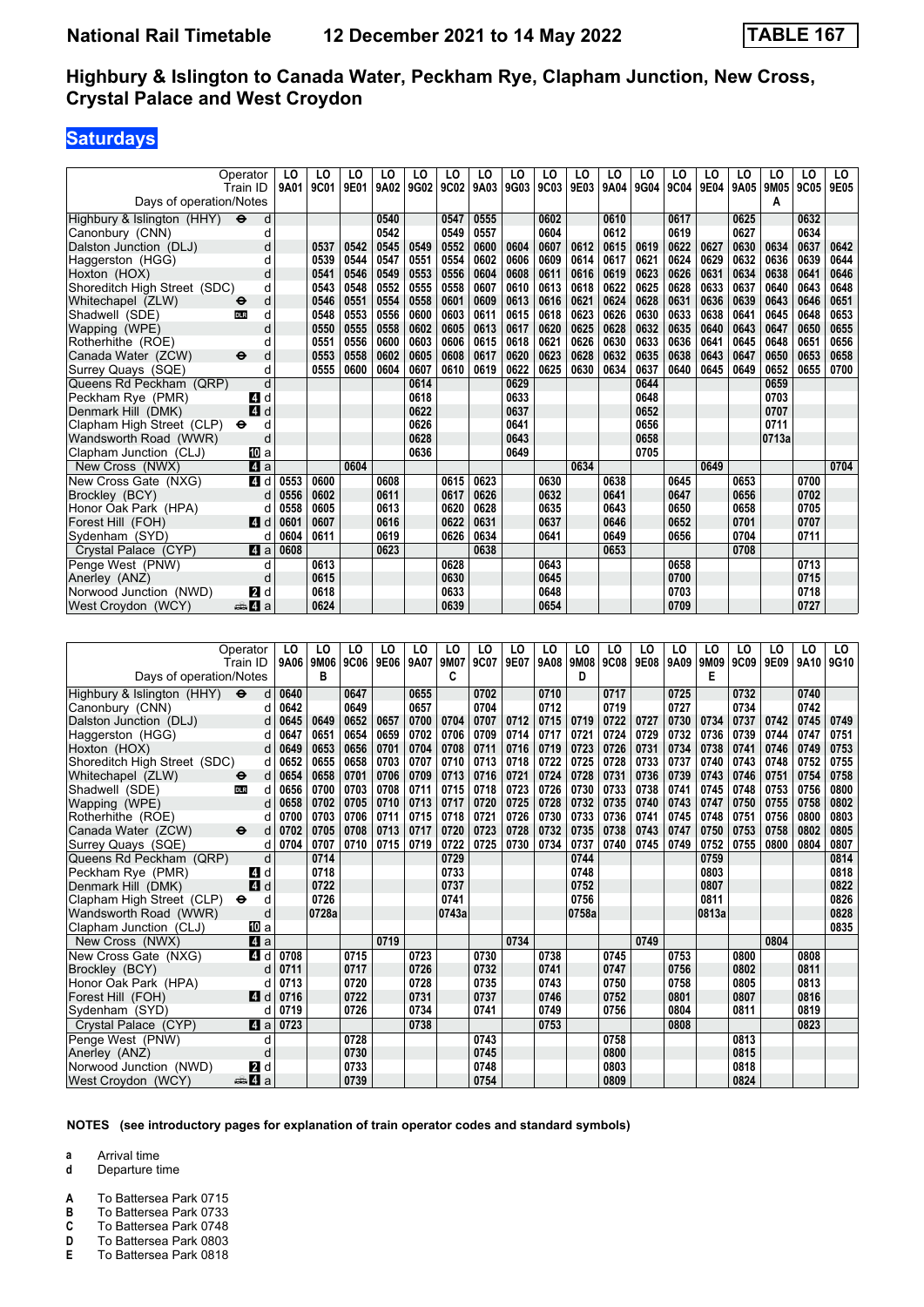# **Saturdays**

|                              | Operator                | LO        | LO             | LO   | LO          | LO   | LO                  | LO   | LO   | LO   | LO               | LO          | LO          | LO          | LO        | LO   | LO   | LO   | LO   |
|------------------------------|-------------------------|-----------|----------------|------|-------------|------|---------------------|------|------|------|------------------|-------------|-------------|-------------|-----------|------|------|------|------|
|                              | Train ID                | 9C10      | 9E10           | 9A11 | 9G11        | 9C11 | 9E11                | 9A12 | 9G12 | 9C12 | 9E12             | 9A13 9G13   |             | 9C13        | 9E13      | 9A14 | 9G14 | 9C14 | 9E14 |
| Highbury & Islington (HHY)   | $\bullet$               | 0747<br>d |                | 0755 |             | 0802 |                     | 0810 |      | 0817 |                  | 0825        |             | 0832        |           | 0840 |      | 0847 |      |
| Canonbury (CNN)              |                         | d<br>0749 |                | 0757 |             | 0804 |                     | 0812 |      | 0819 |                  | 0827        |             | 0834        |           | 0842 |      | 0849 |      |
| Dalston Junction (DLJ)       |                         | 0752<br>d | 0757           | 0800 | 0804        | 0807 | 0812                | 0815 | 0819 | 0822 | 0827             | 0830        | 0834        | 0837        | 0842      | 0845 | 0849 | 0852 | 0857 |
| Haggerston (HGG)             |                         | 0754<br>d | 0759           | 0802 | 0806        | 0809 | 0814                | 0817 | 0821 | 0824 | 0829             | 0832        | 0836        | 0839        | 0844      | 0847 | 0851 | 0854 | 0859 |
| Hoxton (HOX)                 |                         | 0756<br>d | 0801           | 0804 | 0808        | 0811 | 0816                | 0819 | 0823 | 0826 | 0831             | 0834        | 0838        | 0841        | 0846      | 0849 | 0853 | 0856 | 0901 |
| Shoreditch High Street (SDC) |                         | d<br>0758 | 0803           | 0807 | 0810        | 0813 | 0818                | 0822 | 0825 | 0828 | 0833             | 0837        | 0840        | 0843        | 0848      | 0852 | 0855 | 0858 | 0903 |
| Whitechapel (ZLW)            | ⊖                       | 0801<br>d | 0806           | 0809 | 0813        | 0816 | 0821                | 0824 | 0828 | 0831 | 0836             | 0839        | 0843        | 0846        | 0851      | 0854 | 0858 | 0901 | 0906 |
| Shadwell (SDE)               | <b>DLR</b>              | 0803<br>d | 0808           | 0811 | 0815        | 0818 | 0823                | 0826 | 0830 | 0833 | 0838             | 0841        | 0845        | 0848        | 0853      | 0856 | 0900 | 0903 | 0908 |
| Wapping (WPE)                |                         | 0805<br>d | 0810           | 0813 | 0817        | 0820 | 0825                | 0828 | 0832 | 0835 | 0840             | 0843        | 0847        | 0850        | 0855      | 0858 | 0902 | 0905 | 0910 |
| Rotherhithe (ROE)            |                         | 0806<br>d | 0811           | 0815 | 0818        | 0821 | 0826                | 0830 | 0833 | 0836 | 0841             | 0845        | 0848        | 0851        | 0856      | 0900 | 0903 | 0906 | 0911 |
| Canada Water (ZCW)           | d<br>⊖                  | 0808      | 0813           | 0817 | 0820        | 0823 | 0828                | 0832 | 0835 | 0838 | 0843             | 0847        | 0850        | 0853        | 0858      | 0902 | 0905 | 0908 | 0913 |
| Surrey Quays (SQE)           |                         | 0810<br>d | 0815           | 0819 | 0822        | 0825 | 0830                | 0834 | 0837 | 0840 | 0845             | 0849        | 0852        | 0855        | 0900      | 0904 | 0907 | 0910 | 0915 |
| Queens Rd Peckham (QRP)      |                         | d         |                |      | 0829        |      |                     |      | 0844 |      |                  |             | 0859        |             |           |      | 0914 |      |      |
| Peckham Rye (PMR)            | 4 d                     |           |                |      | 0833        |      |                     |      | 0848 |      |                  |             | 0903        |             |           |      | 0918 |      |      |
| Denmark Hill (DMK)           | 4<br>d                  |           |                |      | 0837        |      |                     |      | 0852 |      |                  |             | 0907        |             |           |      | 0922 |      |      |
| Clapham High Street (CLP)    | ⊖                       | d         |                |      | 0841        |      |                     |      | 0856 |      |                  |             | 0911        |             |           |      | 0926 |      |      |
| Wandsworth Road (WWR)        |                         | d         |                |      | 0843        |      |                     |      | 0858 |      |                  |             | 0913        |             |           |      | 0928 |      |      |
| Clapham Junction (CLJ)       | III a                   |           |                |      | 0849        |      |                     |      | 0905 |      |                  |             | 0919        |             |           |      | 0935 |      |      |
| New Cross (NWX)              | $\blacksquare$ a        |           | 0819           |      |             |      | 0834                |      |      |      | 0849             |             |             |             | 0904      |      |      |      | 0919 |
| New Cross Gate (NXG)         | $\boldsymbol{A}$        | d<br>0815 |                | 0823 |             | 0830 |                     | 0838 |      | 0845 |                  | 0853        |             | 0900        |           | 0908 |      | 0915 |      |
| Brockley (BCY)               | d                       | 0817      |                | 0826 |             | 0832 |                     | 0841 |      | 0847 |                  | 0856        |             | 0902        |           | 0911 |      | 0917 |      |
| Honor Oak Park (HPA)         |                         | 0820<br>d |                | 0828 |             | 0835 |                     | 0843 |      | 0850 |                  | 0858        |             | 0905        |           | 0913 |      | 0920 |      |
| Forest Hill (FOH)            | 4<br>d                  | 0822      |                | 0831 |             | 0837 |                     | 0846 |      | 0852 |                  | 0901        |             | 0907        |           | 0916 |      | 0922 |      |
| Sydenham (SYD)               |                         | 0826<br>d |                | 0834 |             | 0841 |                     | 0849 |      | 0856 |                  | 0904        |             | 0911        |           | 0919 |      | 0926 |      |
| Crystal Palace (CYP)         | ZI a                    |           |                | 0838 |             |      |                     | 0853 |      |      |                  | 0908        |             |             |           | 0923 |      |      |      |
| Penge West (PNW)             |                         | 0828<br>d |                |      |             | 0843 |                     |      |      | 0858 |                  |             |             | 0913        |           |      |      | 0928 |      |
| Anerley (ANZ)                |                         | 0830<br>d |                |      |             | 0845 |                     |      |      | 0900 |                  |             |             | 0915        |           |      |      | 0930 |      |
| Norwood Junction (NWD)       | 2                       | 0833<br>d |                |      |             | 0848 |                     |      |      | 0903 |                  |             |             | 0918        |           |      |      | 0933 |      |
| West Croydon (WCY)           | anna <mark>a</mark> nn. | 0839      |                |      |             | 0857 |                     |      |      | 0912 |                  |             |             | 0927        |           |      |      | 0942 |      |
|                              |                         |           |                |      |             |      |                     |      |      |      |                  |             |             |             |           |      |      |      |      |
|                              |                         |           |                |      |             |      |                     |      |      |      |                  |             |             |             |           |      |      |      |      |
|                              | Operator                | LO        | LO             | LO   | LO          | LO   | LO                  | LO   | LO   | LO   | LO               | LO          | LO          | LO          | LO        | LO   | LO   | LO   | LO   |
|                              | Train ID                |           | 9A15 9G15 9C15 |      |             |      | 9E15 9A16 9G16 9C16 |      | 9E16 | 9A17 | 9G17             | 9C17        | 9E17        | <b>9A18</b> | 9G18 9C18 |      | 9E18 | 9A19 | 9G19 |
| Highbury & Islington (HHY)   | $\ddot{\mathbf{e}}$     | 0855<br>d |                | 0902 |             | 0910 |                     | 0917 |      | 0925 |                  | 0932        |             | 0940        |           | 0947 |      | 0955 |      |
| Canonbury (CNN)              |                         | 0857<br>d |                | 0904 |             | 0912 |                     | 0919 |      | 0927 |                  | 0934        |             | 0942        |           | 0949 |      | 0957 |      |
| Dalston Junction (DLJ)       |                         | 0900<br>d | 0904           | 0907 | 0912        | 0915 | 0919                | 0922 | 0927 | 0930 | 0934             | 0937        | 0942        | 0945        | 0949      | 0952 | 0957 | 1000 | 1004 |
| Haggerston (HGG)             |                         | 0902<br>d | 0906           | 0909 | 0914        | 0917 | 0921                | 0924 | 0929 | 0932 | 0936             | 0939        | 0944        | 0947        | 0951      | 0954 | 0959 | 1002 | 1006 |
| Hoxton (HOX)                 |                         | 0904<br>d | 0908           | 0911 | 0916        | 0919 | 0923                | 0926 | 0931 | 0934 | 0938             | 0941        | 0946        | 0949        | 0953      | 0956 | 1001 | 1004 | 1008 |
| Shoreditch High Street (SDC) |                         | 0907<br>d | 0910           | 0913 | 0918        | 0922 | 0925                | 0928 | 0933 | 0937 | 0940             | 0943        | 0948        | 0952        | 0955      | 0958 | 1003 | 1007 | 1010 |
| Whitechapel (ZLW)            | ⊖                       | 0909<br>d | 0913           | 0916 | 0921        | 0924 | 0928                | 0931 | 0936 | 0939 | 0943             | 0946        | 0951        | 0954        | 0958      | 1001 | 1006 | 1009 | 1013 |
| Shadwell (SDE)               | <b>DLR</b>              | 0911<br>d | 0915           | 0918 | 0923        | 0926 | 0930                | 0933 | 0938 | 0941 | 0945             | 0948        | 0953        | 0956        | 1000      | 1003 | 1008 | 1011 | 1015 |
| Wapping (WPE)                |                         | d<br>0913 | 0917           | 0920 | 0925        | 0928 | 0932                | 0935 | 0940 | 0943 | 0947             | 0950        | 0955        | 0958        | 1002      | 1005 | 1010 | 1013 | 1017 |
| Rotherhithe (ROE)            |                         | d<br>0915 | 0918           | 0921 | 0926        | 0930 | 0933                | 0936 | 0941 | 0945 | 0948             | 0951        | 0956        | 1000        | 1003      | 1006 | 1011 | 1015 | 1018 |
| $C$ gnada Water (70 $M$ )    |                         | 0047      | nnon.          | ccoo | <b>nnno</b> | ccon | 0025                | nnan | 0012 | 0047 | 00E <sub>0</sub> | <b>OOE2</b> | <b>OOED</b> | 1002        | A         | 4000 | 4042 | 4047 | 1020 |

|                              | 11aii 1D                  |      | ∣ טו⊾טן טוטטן טוטטן טרור <i>ט</i> |      |      |      |      | J N 1 V 7 V 1 V 7 V 1 V 7 L 1 V |      |      | $3011$ 3017 3017 3117 3127 3130 3010 3010 |      |      |      |      |      |      | $J$ nij | JU 1J |
|------------------------------|---------------------------|------|-----------------------------------|------|------|------|------|---------------------------------|------|------|-------------------------------------------|------|------|------|------|------|------|---------|-------|
| Highbury & Islington (HHY)   | $\ddot{\bm{\Theta}}$<br>d | 0855 |                                   | 0902 |      | 0910 |      | 0917                            |      | 0925 |                                           | 0932 |      | 0940 |      | 0947 |      | 0955    |       |
| Canonbury (CNN)              |                           | 0857 |                                   | 0904 |      | 0912 |      | 0919                            |      | 0927 |                                           | 0934 |      | 0942 |      | 0949 |      | 0957    |       |
| Dalston Junction (DLJ)       | d                         | 0900 | 0904                              | 0907 | 0912 | 0915 | 0919 | 0922                            | 0927 | 0930 | 0934                                      | 0937 | 0942 | 0945 | 0949 | 0952 | 0957 | 1000    | 1004  |
| Haggerston (HGG)             | d                         | 0902 | 0906                              | 0909 | 0914 | 0917 | 0921 | 0924                            | 0929 | 0932 | 0936                                      | 0939 | 0944 | 0947 | 0951 | 0954 | 0959 | 1002    | 1006  |
| Hoxton (HOX)                 | d                         | 0904 | 0908                              | 0911 | 0916 | 0919 | 0923 | 0926                            | 0931 | 0934 | 0938                                      | 0941 | 0946 | 0949 | 0953 | 0956 | 1001 | 1004    | 1008  |
| Shoreditch High Street (SDC) | d                         | 0907 | 0910                              | 0913 | 0918 | 0922 | 0925 | 0928                            | 0933 | 0937 | 0940                                      | 0943 | 0948 | 0952 | 0955 | 0958 | 1003 | 1007    | 1010  |
| Whitechapel (ZLW)            | d<br>$\bullet$            | 0909 | 0913                              | 0916 | 0921 | 0924 | 0928 | 0931                            | 0936 | 0939 | 0943                                      | 0946 | 0951 | 0954 | 0958 | 1001 | 1006 | 1009    | 1013  |
| Shadwell (SDE)               | <b>DLR</b><br>d           | 0911 | 0915                              | 0918 | 0923 | 0926 | 0930 | 0933                            | 0938 | 0941 | 0945                                      | 0948 | 0953 | 0956 | 1000 | 1003 | 1008 | 1011    | 1015  |
| Wapping (WPE)                | d                         | 0913 | 0917                              | 0920 | 0925 | 0928 | 0932 | 0935                            | 0940 | 0943 | 0947                                      | 0950 | 0955 | 0958 | 1002 | 1005 | 1010 | 1013    | 1017  |
| Rotherhithe (ROE)            |                           | 0915 | 0918                              | 0921 | 0926 | 0930 | 0933 | 0936                            | 0941 | 0945 | 0948                                      | 0951 | 0956 | 1000 | 1003 | 1006 | 1011 | 1015    | 1018  |
| Canada Water (ZCW)           | $\ddot{\mathbf{e}}$<br>d  | 0917 | 0920                              | 0923 | 0928 | 0932 | 0935 | 0938                            | 0943 | 0947 | 0950                                      | 0953 | 0958 | 1002 | 1005 | 1008 | 1013 | 1017    | 1020  |
| Surrey Quays (SQE)           | d                         | 0919 | 0922                              | 0925 | 0930 | 0934 | 0937 | 0940                            | 0945 | 0949 | 0952                                      | 0955 | 1000 | 1004 | 1007 | 1010 | 1015 | 1019    | 1022  |
| Queens Rd Peckham (QRP)      | d                         |      | 0929                              |      |      |      | 0944 |                                 |      |      | 0959                                      |      |      |      | 1014 |      |      |         | 1029  |
| Peckham Rye (PMR)            | 4 d                       |      | 0933                              |      |      |      | 0948 |                                 |      |      | 1003                                      |      |      |      | 1018 |      |      |         | 1033  |
| Denmark Hill (DMK)           | 4d                        |      | 0937                              |      |      |      | 0952 |                                 |      |      | 1007                                      |      |      |      | 1022 |      |      |         | 1037  |
| Clapham High Street (CLP)    | $\bullet$<br>d            |      | 0941                              |      |      |      | 0956 |                                 |      |      | 1011                                      |      |      |      | 1026 |      |      |         | 1041  |
| Wandsworth Road (WWR)        | d                         |      | 0943                              |      |      |      | 0958 |                                 |      |      | 1013                                      |      |      |      | 1028 |      |      |         | 1043  |
| Clapham Junction (CLJ)       | <b>ID</b> a               |      | 0949                              |      |      |      | 1005 |                                 |      |      | 1019                                      |      |      |      | 1035 |      |      |         | 1049  |
| New Cross (NWX)              | 4a                        |      |                                   |      | 0934 |      |      |                                 | 0949 |      |                                           |      | 1004 |      |      |      | 1019 |         |       |
| New Cross Gate (NXG)         | 4 d                       | 0923 |                                   | 0930 |      | 0938 |      | 0945                            |      | 0953 |                                           | 1000 |      | 1008 |      | 1015 |      | 1023    |       |
| Brockley (BCY)               |                           | 0926 |                                   | 0932 |      | 0941 |      | 0947                            |      | 0956 |                                           | 1002 |      | 1011 |      | 1017 |      | 1026    |       |
| Honor Oak Park (HPA)         |                           | 0928 |                                   | 0935 |      | 0943 |      | 0950                            |      | 0958 |                                           | 1005 |      | 1013 |      | 1020 |      | 1028    |       |
| Forest Hill (FOH)            | ZI d                      | 0931 |                                   | 0937 |      | 0946 |      | 0952                            |      | 1001 |                                           | 1007 |      | 1016 |      | 1022 |      | 1031    |       |
| Sydenham (SYD)               |                           | 0934 |                                   | 0941 |      | 0949 |      | 0956                            |      | 1004 |                                           | 1011 |      | 1019 |      | 1026 |      | 1034    |       |
| Crystal Palace (CYP)         | ZI a                      | 0938 |                                   |      |      | 0953 |      |                                 |      | 1008 |                                           |      |      | 1023 |      |      |      | 1038    |       |
| Penge West (PNW)             | d                         |      |                                   | 0943 |      |      |      | 0958                            |      |      |                                           | 1013 |      |      |      | 1028 |      |         |       |
| Anerley (ANZ)                | d                         |      |                                   | 0945 |      |      |      | 1000                            |      |      |                                           | 1015 |      |      |      | 1030 |      |         |       |
| Norwood Junction (NWD)       | 21 d                      |      |                                   | 0948 |      |      |      | 1003                            |      |      |                                           | 1018 |      |      |      | 1033 |      |         |       |
| West Croydon (WCY)           | <del>⊯</del> ⊿a           |      |                                   | 0957 |      |      |      | 1012                            |      |      |                                           | 1027 |      |      |      | 1042 |      |         |       |

**NOTES (see introductory pages for explanation of train operator codes and standard symbols)**

**a** Arrival time<br>**d** Departure t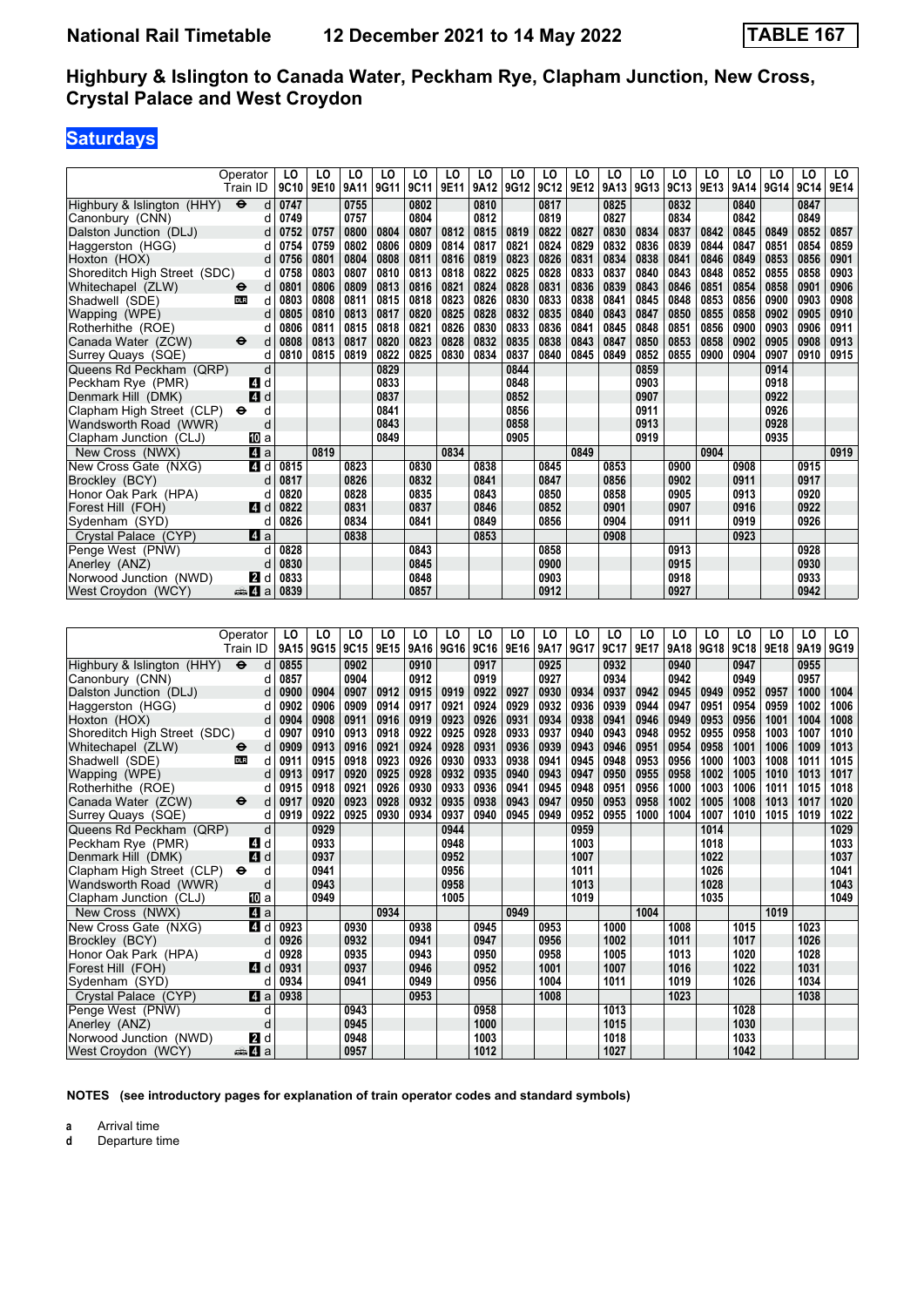## **Saturdays**

| Operator                                            | LO                      | LO           | LO           | LO           | LO           | LO           | LO           | LO           | LO           | LO           | LO           | LO           | LO           | LO           | LO           | LO           | LO           | LO.          |
|-----------------------------------------------------|-------------------------|--------------|--------------|--------------|--------------|--------------|--------------|--------------|--------------|--------------|--------------|--------------|--------------|--------------|--------------|--------------|--------------|--------------|
| Train ID                                            | 9C19                    | 9E19         | 9A20         | 9G20         | 9C20         | 9E20         | 9A21         | 9G21         | 9C21         | 9E21         | 9A22         | 9G22         | 9C22         | 9E22         | 9A23         | 9G23         | 9C23         | 9E23         |
| Highbury & Islington (HHY)<br>$\ddot{\mathbf{e}}$   | 1002<br>d               |              | 1010         |              | 1017         |              | 1025         |              | 1032         |              | 1040         |              | 1047         |              | 1055         |              | 1102         |              |
| Canonbury (CNN)                                     | 1004<br>d               |              | 1012         |              | 1019         |              | 1027         |              | 1034         |              | 1042         |              | 1049         |              | 1057         |              | 1104         |              |
| Dalston Junction (DLJ)                              | d<br>1007               | 1012         | 1015         | 1019         | 1022         | 1027         | 1030         | 1034         | 1037         | 1042         | 1045         | 1049         | 1052         | 1057         | 1100         | 1104         | 1107         | 1112         |
| Haggerston (HGG)                                    | 1009<br>d               | 1014         | 1017         | 1021         | 1024         | 1029         | 1032         | 1036         | 1039         | 1044         | 1047         | 1051         | 1054         | 1059         | 1102         | 1106         | 1109         | 1114         |
| Hoxton (HOX)                                        | 1011<br>d               | 1016         | 1019         | 1023         | 1026         | 1031         | 1034         | 1038         | 1041         | 1046         | 1049         | 1053         | 1056         | 1101         | 1104         | 1108         | 1111         | 1116         |
| Shoreditch High Street (SDC)                        | 1013<br>d               | 1018         | 1022         | 1025         | 1028         | 1033         | 1037         | 1040         | 1043         | 1048         | 1052         | 1055         | 1058         | 1103         | 1107         | 1110         | 1113         | 1118         |
| Whitechapel (ZLW)<br>⊖                              | d<br>1016               | 1021         | 1024         | 1028         | 1031         | 1036         | 1039         | 1043         | 1046         | 1051         | 1054         | 1058         | 1101         | 1106         | 1109         | 1113         | 1116         | 1121         |
| Shadwell (SDE)<br><b>DLR</b>                        | 1018<br>d               | 1023         | 1026         | 1030         | 1033         | 1038         | 1041         | 1045         | 1048         | 1053         | 1056         | 1100         | 1103         | 1108         | 1111         | 1115         | 1118         | 1123         |
| Wapping (WPE)                                       | d<br>1020               | 1025         | 1028         | 1032         | 1035         | 1040         | 1043         | 1047         | 1050         | 1055         | 1058         | 1102         | 1105         | 1110         | 1113         | 1117         | 1120         | 1125         |
| Rotherhithe (ROE)                                   | 1021<br>d               | 1026         | 1030         | 1033         | 1036         | 1041         | 1045         | 1048         | 1051         | 1056         | 1100         | 1103         | 1106         | 1111         | 1115         | 1118         | 1121         | 1126         |
| Canada Water (ZCW)<br>⊖                             | 1023<br>d               | 1028         | 1032         | 1035         | 1038         | 1043         | 1047         | 1050         | 1053         | 1058         | 1102         | 1105         | 1108         | 1113         | 1117         | 1120         | 1123         | 1128         |
| Surrey Quays (SQE)                                  | 1025<br>d               | 1030         | 1034         | 1037         | 1040         | 1045         | 1049         | 1052         | 1055         | 1100         | 1104         | 1107         | 1110         | 1115         | 1119         | 1122         | 1125         | 1130         |
| Queens Rd Peckham (QRP)<br>Peckham Rye (PMR)<br>4 d | d                       |              |              | 1044<br>1048 |              |              |              | 1059<br>1103 |              |              |              | 1114<br>1118 |              |              |              | 1129<br>1133 |              |              |
| Denmark Hill (DMK)<br>4 d                           |                         |              |              | 1052         |              |              |              | 1107         |              |              |              | 1122         |              |              |              | 1137         |              |              |
| Clapham High Street (CLP)<br>$\bullet$              | d                       |              |              | 1056         |              |              |              | 1111         |              |              |              | 1126         |              |              |              | 1141         |              |              |
| Wandsworth Road (WWR)                               | d                       |              |              | 1058         |              |              |              | 1113         |              |              |              | 1128         |              |              |              | 1143         |              |              |
| Clapham Junction (CLJ)<br>100la                     |                         |              |              | 1105         |              |              |              | 1119         |              |              |              | 1135         |              |              |              | 1149         |              |              |
| New Cross (NWX)<br>Z4 a                             |                         | 1034         |              |              |              | 1049         |              |              |              | 1104         |              |              |              | 1119         |              |              |              | 1134         |
| New Cross Gate (NXG)<br>4 d                         | 1030                    |              | 1038         |              | 1045         |              | 1053         |              | 1100         |              | 1108         |              | 1115         |              | 1123         |              | 1130         |              |
| Brockley (BCY)                                      | 1032<br>d               |              | 1041         |              | 1047         |              | 1056         |              | 1102         |              | 1111         |              | 1117         |              | 1126         |              | 1132         |              |
| Honor Oak Park (HPA)                                | 1035<br>d               |              | 1043         |              | 1050         |              | 1058         |              | 1105         |              | 1113         |              | 1120         |              | 1128         |              | 1135         |              |
| Forest Hill (FOH)<br><b>4</b> d                     | 1037                    |              | 1046         |              | 1052         |              | 1101         |              | 1107         |              | 1116         |              | 1122         |              | 1131         |              | 1137         |              |
| Sydenham (SYD)                                      | 1041<br>d               |              | 1049         |              | 1056         |              | 1104         |              | 1111         |              | 1119         |              | 1126         |              | 1134         |              | 1141         |              |
| ZI a<br>Crystal Palace (CYP)                        |                         |              | 1053         |              |              |              | 1108         |              |              |              | 1123         |              |              |              | 1138         |              |              |              |
| Penge West (PNW)                                    | 1043<br>d               |              |              |              | 1058         |              |              |              | 1113         |              |              |              | 1128         |              |              |              | 1143         |              |
| Anerley (ANZ)                                       | 1045<br>d               |              |              |              | 1100         |              |              |              | 1115         |              |              |              | 1130         |              |              |              | 1145         |              |
| Norwood Junction (NWD)<br><b>2</b> d                | 1048                    |              |              |              | 1103         |              |              |              | 1118         |              |              |              | 1133         |              |              |              | 1148         |              |
| West Croydon (WCY)<br>anna <mark>a</mark> n ⊿       | 1054                    |              |              |              | 1109         |              |              |              | 1124         |              |              |              | 1139         |              |              |              | 1154         |              |
|                                                     |                         |              |              |              |              |              |              |              |              |              |              |              |              |              |              |              |              |              |
|                                                     |                         |              |              |              |              |              |              |              |              |              |              |              |              |              |              |              |              |              |
|                                                     |                         |              |              |              |              |              |              |              |              |              |              |              |              |              |              |              |              |              |
| Operator                                            | LO                      | LO           | LO           | LO           | LO           | LO           | LO           | LO           | LO           | LO           | LO           | LO           | LO           | LO           | LO           | LO           | LO           | LO           |
| Train ID                                            | 9A24                    | 9G24         | 9C24         | 9E24         | 9A25         | 9G25         | 9C25         | 9E25         | 9A26         | 9G26         | 9C26         | 9E26         | 9A27         | 9G27         | 9C27         | 9E27         | 9A28         | 9G28         |
| Highbury & Islington (HHY)<br>$\ddot{\bm{\Theta}}$  | 1110<br>d               |              | 1117         |              | 1125         |              | 1132         |              | 1140         |              | 1147         |              | 1155         |              | 1202         |              | 1210         |              |
| Canonbury (CNN)                                     | d<br>1112               |              | 1119         |              | 1127         |              | 1134         |              | 1142         |              | 1149         |              | 1157         |              | 1204         |              | 1212         |              |
| Dalston Junction (DLJ)                              | 1115<br>d               | 1119         | 1122         | 1127         | 1130         | 1134         | 1137         | 1142         | 1145         | 1149         | 1152         | 1157         | 1200         | 1204         | 1207         | 1212         | 1215         | 1219         |
| Haggerston (HGG)                                    | 1117<br>d               | 1121         | 1124         | 1129         | 1132         | 1136         | 1139         | 1144         | 1147         | 1151         | 1154         | 1159         | 1202         | 1206         | 1209         | 1214         | 1217         | 1221         |
| Hoxton (HOX)                                        | 1119<br>d               | 1123         | 1126         | 1131         | 1134         | 1138         | 1141         | 1146         | 1149         | 1153         | 1156         | 1201         | 1204         | 1208         | 1211         | 1216         | 1219         | 1223         |
| Shoreditch High Street (SDC)                        | 1122<br>d               | 1125         | 1128         | 1133         | 1137         | 1140         | 1143         | 1148         | 1152         | 1155         | 1158         | 1203         | 1207         | 1210         | 1213         | 1218         | 1222         | 1225         |
| Whitechapel (ZLW)<br>⊖                              | 1124<br>d               | 1128         | 1131         | 1136         | 1139         | 1143         | 1146         | 1151         | 1154         | 1158         | 1201         | 1206         | 1209         | 1213         | 1216         | 1221         | 1224         | 1228         |
| Shadwell (SDE)<br><b>DLR</b><br>Wapping (WPE)       | d<br>1126<br>d<br>1128  | 1130<br>1132 | 1133<br>1135 | 1138<br>1140 | 1141<br>1143 | 1145<br>1147 | 1148<br>1150 | 1153<br>1155 | 1156<br>1158 | 1200<br>1202 | 1203<br>1205 | 1208<br>1210 | 1211<br>1213 | 1215<br>1217 | 1218<br>1220 | 1223<br>1225 | 1226<br>1228 | 1230<br>1232 |
| Rotherhithe (ROE)                                   | d<br>1130               | 1133         | 1136         | 1141         | 1145         | 1148         | 1151         | 1156         | 1200         | 1203         | 1206         | 1211         | 1215         | 1218         | 1221         | 1226         | 1230         | 1233         |
| Canada Water (ZCW)<br>$\bullet$                     | 1132<br>d               | 1135         | 1138         | 1143         | 1147         | 1150         | 1153         | 1158         | 1202         | 1205         | 1208         | 1213         | 1217         | 1220         | 1223         | 1228         | 1232         | 1235         |
| Surrey Quays (SQE)                                  | d<br>1134               | 1137         | 1140         | 1145         | 1149         | 1152         | 1155         | 1200         | 1204         | 1207         | 1210         | 1215         | 1219         | 1222         | 1225         | 1230         | 1234         | 1237         |
| Queens Rd Peckham (QRP)                             | d                       | 1144         |              |              |              | 1159         |              |              |              | 1214         |              |              |              | 1229         |              |              |              | 1244         |
| 74 d<br>Peckham Rye (PMR)                           |                         | 1148         |              |              |              | 1203         |              |              |              | 1218         |              |              |              | 1233         |              |              |              | 1248         |
| 4d<br>Denmark Hill (DMK)                            |                         | 1152         |              |              |              | 1207         |              |              |              | 1222         |              |              |              | 1237         |              |              |              | 1252         |
| Clapham High Street (CLP) $\Theta$<br>d             |                         | 1156         |              |              |              | 1211         |              |              |              | 1226         |              |              |              | 1241         |              |              |              | 1256         |
| Wandsworth Road (WWR)                               | d                       | 1158         |              |              |              | 1213         |              |              |              | 1228         |              |              |              | 1243         |              |              |              | 1258         |
| Clapham Junction (CLJ)<br>[10] a                    |                         | 1205         |              |              |              | 1219         |              |              |              | 1235         |              |              |              | 1249         |              |              |              | 1305         |
| New Cross (NWX)<br>4a                               |                         |              |              | 1149         |              |              |              | 1204         |              |              |              | 1219         |              |              |              | 1234         |              |              |
| New Cross Gate (NXG)                                | 4 d 1138                |              | 1145         |              | 1153         |              | 1200         |              | 1208         |              | 1215         |              | 1223         |              | 1230         |              | 1238         |              |
| Brockley (BCY)                                      | 1141<br>d               |              | 1147         |              | 1156         |              | 1202         |              | 1211         |              | 1217         |              | 1226         |              | 1232         |              | 1241         |              |
| Honor Oak Park (HPA)                                | 1143<br>d               |              | 1150         |              | 1158         |              | 1205         |              | 1213         |              | 1220         |              | 1228         |              | 1235         |              | 1243         |              |
| Forest Hill (FOH)                                   | $\blacksquare$ d   1146 |              | 1152         |              | 1201         |              | 1207         |              | 1216         |              | 1222         |              | 1231         |              | 1237         |              | 1246         |              |
| Sydenham (SYD)                                      | d   1149                |              | 1156         |              | 1204         |              | 1211         |              | 1219         |              | 1226         |              | 1234         |              | 1241         |              | 1249         |              |
| Crystal Palace (CYP)<br>4a                          | 1153                    |              |              |              | 1208         |              |              |              | 1223         |              |              |              | 1238         |              |              |              | 1253         |              |
| Penge West (PNW)                                    | d                       |              | 1158         |              |              |              | 1213         |              |              |              | 1228         |              |              |              | 1243         |              |              |              |
| Anerley (ANZ)<br>Norwood Junction (NWD)<br>2 d      | d                       |              | 1200<br>1203 |              |              |              | 1215<br>1218 |              |              |              | 1230<br>1233 |              |              |              | 1245<br>1248 |              |              |              |

**NOTES (see introductory pages for explanation of train operator codes and standard symbols)**

**a** Arrival time<br>**d** Departure t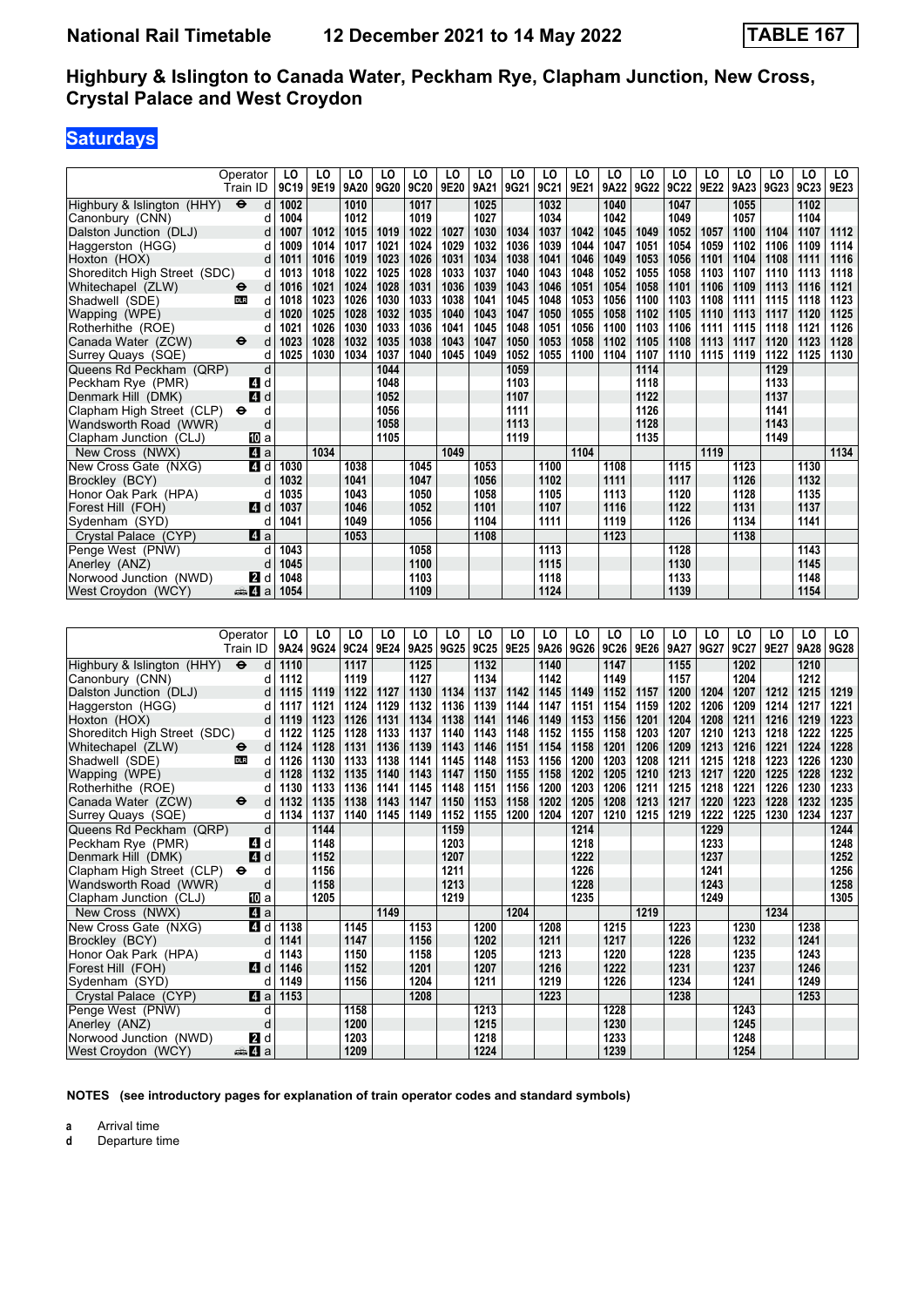## **Saturdays**

|                                               | Operator<br>Train ID        | LO<br>9C28              | LO<br> 9E28  | LO<br>9A29   | LO<br>9G29   | LO<br>9C29   | LO<br>9E29   | LO<br>9A30   | LO<br>9G30   | LO<br>9C30   | LO<br>9E30   | LO<br>9A31   | LO<br>9G31   | LO<br>9C31   | LO<br>9E31   | LO<br>9A32   | LO<br>9G32   | LO<br>9C32   | LO<br>9E32   |
|-----------------------------------------------|-----------------------------|-------------------------|--------------|--------------|--------------|--------------|--------------|--------------|--------------|--------------|--------------|--------------|--------------|--------------|--------------|--------------|--------------|--------------|--------------|
| Highbury & Islington (HHY)<br>Canonbury (CNN) | $\bullet$<br>d<br>d         | 1217<br>1219            |              | 1225<br>1227 |              | 1232<br>1234 |              | 1240<br>1242 |              | 1247<br>1249 |              | 1255<br>1257 |              | 1302<br>1304 |              | 1310<br>1312 |              | 1317<br>1319 |              |
| Dalston Junction (DLJ)                        | d                           | 1222                    | 1227         | 1230         | 1234         | 1237         | 1242         | 1245         | 1249         | 1252         | 1257         | 1300         | 1304         | 1307         | 1312         | 1315         | 1319         | 1322         | 1327         |
| Haggerston (HGG)                              | d                           | 1224                    | 1229         | 1232         | 1236         | 1239         | 1244         | 1247         | 1251         | 1254         | 1259         | 1302         | 1306         | 1309         | 1314         | 1317         | 1321         | 1324         | 1329         |
| Hoxton (HOX)                                  | d                           | 1226                    | 1231         | 1234         | 1238         | 1241         | 1246         | 1249         | 1253         | 1256         | 1301         | 1304         | 1308         | 1311         | 1316         | 1319         | 1323         | 1326         | 1331         |
| Shoreditch High Street (SDC)                  | d                           | 1228                    | 1233         | 1237         | 1240         | 1243         | 1248         | 1252         | 1255         | 1258         | 1303         | 1307         | 1310         | 1313         | 1318         | 1322         | 1325         | 1328         | 1333         |
| Whitechapel (ZLW)                             | d<br>⊖                      | 1231                    | 1236         | 1239         | 1243         | 1246         | 1251         | 1254         | 1258         | 1301         | 1306         | 1309         | 1313         | 1316         | 1321         | 1324         | 1328         | 1331         | 1336         |
| Shadwell (SDE)                                | d<br><b>DLR</b>             | 1233                    | 1238         | 1241         | 1245         | 1248         | 1253         | 1256         | 1300         | 1303         | 1308         | 1311         | 1315         | 1318         | 1323         | 1326         | 1330         | 1333         | 1338         |
| Wapping (WPE)                                 | d                           | 1235                    | 1240         | 1243         | 1247         | 1250         | 1255         | 1258         | 1302         | 1305         | 1310         | 1313         | 1317         | 1320         | 1325         | 1328         | 1332         | 1335         | 1340         |
| Rotherhithe (ROE)                             | d                           | 1236                    | 1241         | 1245         | 1248         | 1251         | 1256         | 1300         | 1303         | 1306         | 1311         | 1315         | 1318         | 1321         | 1326         | 1330         | 1333         | 1336         | 1341         |
| Canada Water (ZCW)                            | ⊖<br>d                      | 1238                    | 1243         | 1247         | 1250         | 1253         | 1258         | 1302         | 1305         | 1308         | 1313         | 1317         | 1320         | 1323         | 1328         | 1332         | 1335         | 1338         | 1343         |
| Surrey Quays (SQE)                            | d                           | 1240                    | 1245         | 1249         | 1252         | 1255         | 1300         | 1304         | 1307         | 1310         | 1315         | 1319         | 1322         | 1325         | 1330         | 1334         | 1337         | 1340         | 1345         |
| Queens Rd Peckham (QRP)                       | d                           |                         |              |              | 1259         |              |              |              | 1314         |              |              |              | 1329         |              |              |              | 1344         |              |              |
| Peckham Rye (PMR)                             | ZI d                        |                         |              |              | 1303         |              |              |              | 1316         |              |              |              | 1333         |              |              |              | 1348         |              |              |
| Denmark Hill (DMK)                            | 4<br>d                      |                         |              |              | 1307         |              |              |              | 1322         |              |              |              | 1337         |              |              |              | 1352         |              |              |
| Clapham High Street (CLP)                     | d<br>⊖                      |                         |              |              | 1311         |              |              |              | 1326         |              |              |              | 1341         |              |              |              | 1356         |              |              |
| Wandsworth Road (WWR)                         | d                           |                         |              |              | 1313         |              |              |              | 1328         |              |              |              | 1343         |              |              |              | 1358         |              |              |
| Clapham Junction (CLJ)                        | ID a                        |                         |              |              | 1319         |              |              |              | 1335         |              |              |              | 1349         |              |              |              | 1405         |              |              |
| New Cross (NWX)                               | 4<br>a                      |                         | 1249         |              |              |              | 1304         |              |              |              | 1319         |              |              |              | 1334         |              |              |              | 1349         |
| New Cross Gate (NXG)                          | 4 d                         | 1245                    |              | 1253         |              | 1300         |              | 1308         |              | 1315         |              | 1323         |              | 1330         |              | 1338         |              | 1345         |              |
| Brockley (BCY)                                | d                           | 1247                    |              | 1256         |              | 1302         |              | 1311         |              | 1317         |              | 1326         |              | 1332         |              | 1341         |              | 1347         |              |
| Honor Oak Park (HPA)                          | d                           | 1250                    |              | 1258         |              | 1305         |              | 1313         |              | 1320         |              | 1328         |              | 1335         |              | 1343         |              | 1350         |              |
| Forest Hill (FOH)                             | 4<br>d                      | 1252                    |              | 1301         |              | 1307         |              | 1316         |              | 1322         |              | 1331         |              | 1337         |              | 1346         |              | 1352         |              |
| Sydenham (SYD)                                | d                           | 1256                    |              | 1304         |              | 1311         |              | 1319         |              | 1326         |              | 1334         |              | 1341         |              | 1349         |              | 1356         |              |
| Crystal Palace (CYP)                          | ZI a                        |                         |              | 1308         |              |              |              | 1323         |              |              |              | 1338         |              |              |              | 1353         |              |              |              |
| Penge West (PNW)                              | d                           | 1258                    |              |              |              | 1313         |              |              |              | 1328         |              |              |              | 1343         |              |              |              | 1358         |              |
| Anerley (ANZ)                                 | d                           | 1300                    |              |              |              | 1315         |              |              |              | 1330         |              |              |              | 1345         |              |              |              | 1400         |              |
| Norwood Junction (NWD)                        | <b>2</b> d                  | 1303                    |              |              |              | 1318         |              |              |              | 1333         |              |              |              | 1348         |              |              |              | 1403         |              |
| West Crovdon (WCY)                            | $\oplus$ 4<br>a             | 1309                    |              |              |              | 1324         |              |              |              | 1339         |              |              |              | 1354         |              |              |              | 1409         |              |
|                                               |                             |                         |              |              |              |              |              |              |              |              |              |              |              |              |              |              |              |              |              |
|                                               |                             |                         |              |              |              |              |              |              |              |              |              |              |              |              |              |              |              |              |              |
|                                               | Operator                    | LO                      | LO           | LO           | LO           | LO           | LO           | LO           | LO           | LO           | LO           | LO           | LO           | LO           | LO           | LO           | LO           | LO           | LO           |
|                                               | Train ID                    | 9A33                    | 9G33         | 9C33         | 9E33         | 9A34         | 9G34         | 9C34         | 9E34         | 9A35         | 9G35         | 9C35         | 9E35         | 9A36         | 9G36         | 9C36         | 9E36         | 9A37         | 9G37         |
| Highbury & Islington (HHY)                    | $\bullet$<br>d              | 1325                    |              | 1332         |              | 1340         |              | 1347         |              | 1355         |              | 1402         |              | 1410         |              | 1417         |              | 1425         |              |
| Canonbury (CNN)                               | d                           | 1327                    |              | 1334         |              | 1342         |              | 1349         |              | 1357         |              | 1404         |              | 1412         |              | 1419         |              | 1427         |              |
| Dalston Junction (DLJ)                        | d                           | 1330                    | 1334         | 1337         | 1342         | 1345         | 1349         | 1352         | 1357         | 1400         | 1404         | 1407         | 1412         | 1415         | 1419         | 1422         | 1427         | 1430         | 1434         |
| Haggerston (HGG)                              | d                           | 1332                    | 1336         | 1339         | 1344         | 1347         | 1351         | 1354         | 1359         | 1402         | 1406         | 1409         | 1414         | 1417         | 1421         | 1424         | 1429         | 1432         | 1436         |
| Hoxton (HOX)                                  | d                           | 1334                    | 1338         | 1341         | 1346         | 1349         | 1353         | 1356         | 1401         | 1404         | 1408         | 1411         | 1416         | 1419         | 1423         | 1426         | 1431         | 1434         | 1438         |
| Shoreditch High Street (SDC)                  | d                           | 1337<br>1339            | 1340         | 1343         | 1348<br>1351 | 1352<br>1354 | 1355<br>1358 | 1358<br>1401 | 1403         | 1407<br>1409 | 1410<br>1413 | 1413<br>1416 | 1418         | 1422<br>1424 | 1425         | 1428         | 1433         | 1437<br>1439 | 1440<br>1443 |
| Whitechapel (ZLW)                             | d<br>⊖<br>d<br><b>DLR</b>   | 1341                    | 1343         | 1346         |              | 1356         |              | 1403         | 1406<br>1408 | 1411         | 1415         | 1418         | 1421<br>1423 |              | 1428         | 1431         | 1436         | 1441         | 1445         |
| Shadwell (SDE)<br>Wapping (WPE)               | d                           | 1343                    | 1345<br>1347 | 1348<br>1350 | 1353<br>1355 | 1358         | 1400<br>1402 | 1405         | 1410         | 1413         | 1417         | 1420         | 1425         | 1426<br>1428 | 1430<br>1432 | 1433<br>1435 | 1438<br>1440 | 1443         | 1447         |
| Rotherhithe (ROE)                             | d                           | 1345                    | 1348         | 1351         | 1356         | 1400         | 1403         | 1406         | 1411         | 1415         | 1418         | 1421         | 1426         | 1430         | 1433         | 1436         | 1441         | 1445         | 1448         |
| Canada Water (ZCW)                            | d<br>⊖                      | 1347                    | 1350         | 1353         | 1358         | 1402         | 1405         | 1408         | 1413         | 1417         | 1420         | 1423         | 1428         | 1432         | 1435         | 1438         | 1443         | 1447         | 1450         |
| Surrey Quays (SQE)                            | d                           | 1349                    | 1352         | 1355         | 1400         | 1404         | 1407         | 1410         | 1415         | 1419         | 1422         | 1425         | 1430         | 1434         | 1437         | 1440         | 1445         | 1449         | 1452         |
| Queens Rd Peckham (QRP)                       | d                           |                         | 1359         |              |              |              | 1414         |              |              |              | 1429         |              |              |              | 1444         |              |              |              | 1459         |
| Peckham Rye (PMR)                             | 4 d                         |                         | 1403         |              |              |              | 1418         |              |              |              | 1433         |              |              |              | 1448         |              |              |              | 1503         |
| Denmark Hill (DMK)                            | 4d                          |                         | 1407         |              |              |              | 1422         |              |              |              | 1437         |              |              |              | 1452         |              |              |              | 1507         |
| Clapham High Street (CLP) $\Theta$            | d                           |                         | 1411         |              |              |              | 1426         |              |              |              | 1441         |              |              |              | 1456         |              |              |              | 1511         |
| Wandsworth Road (WWR)                         | $\operatorname{\mathsf{d}}$ |                         | 1413         |              |              |              | 1428         |              |              |              | 1443         |              |              |              | 1458         |              |              |              | 1513         |
| Clapham Junction (CLJ)                        | <b>iD</b> a                 |                         | 1419         |              |              |              | 1435         |              |              |              | 1449         |              |              |              | 1505         |              |              |              | 1519         |
| New Cross (NWX)                               | $\mathbf{a}$                |                         |              |              | 1404         |              |              |              | 1419         |              |              |              | 1434         |              |              |              | 1449         |              |              |
| New Cross Gate (NXG)                          |                             | $\blacksquare$ d   1353 |              | 1400         |              | 1408         |              | 1415         |              | 1423         |              | 1430         |              | 1438         |              | 1445         |              | 1453         |              |
| Brockley (BCY)                                | d                           | 1356                    |              | 1402         |              | 1411         |              | 1417         |              | 1426         |              | 1432         |              | 1441         |              | 1447         |              | 1456         |              |
| Honor Oak Park (HPA)                          | d                           | 1358                    |              | 1405         |              | 1413         |              | 1420         |              | 1428         |              | 1435         |              | 1443         |              | 1450         |              | 1458         |              |
| Forest Hill (FOH)                             |                             | 4 d 1401                |              | 1407         |              | 1416         |              | 1422         |              | 1431         |              | 1437         |              | 1446         |              | 1452         |              | 1501         |              |

**NOTES (see introductory pages for explanation of train operator codes and standard symbols)**

 Sydenham (SYD) d **1404 1411 1419 1426 1434 1441 1449 1456 1504**  Crystal Palace (CYP) z a **1408 1423 1438 1453 1508**

Penge West (PNW) d 1413 **1428 1443 1443 1443 1458 1443 1468 1468 1468 1500**  Anerley (AN=) d **1415 1430 1445 1500 Norwood Junction (NWD)** 2 d 1418 1448 1433 1448 1503  West Croydon (WCY) 5z a **1424 1439 1454 1509**

**a** Arrival time<br>**d** Departure t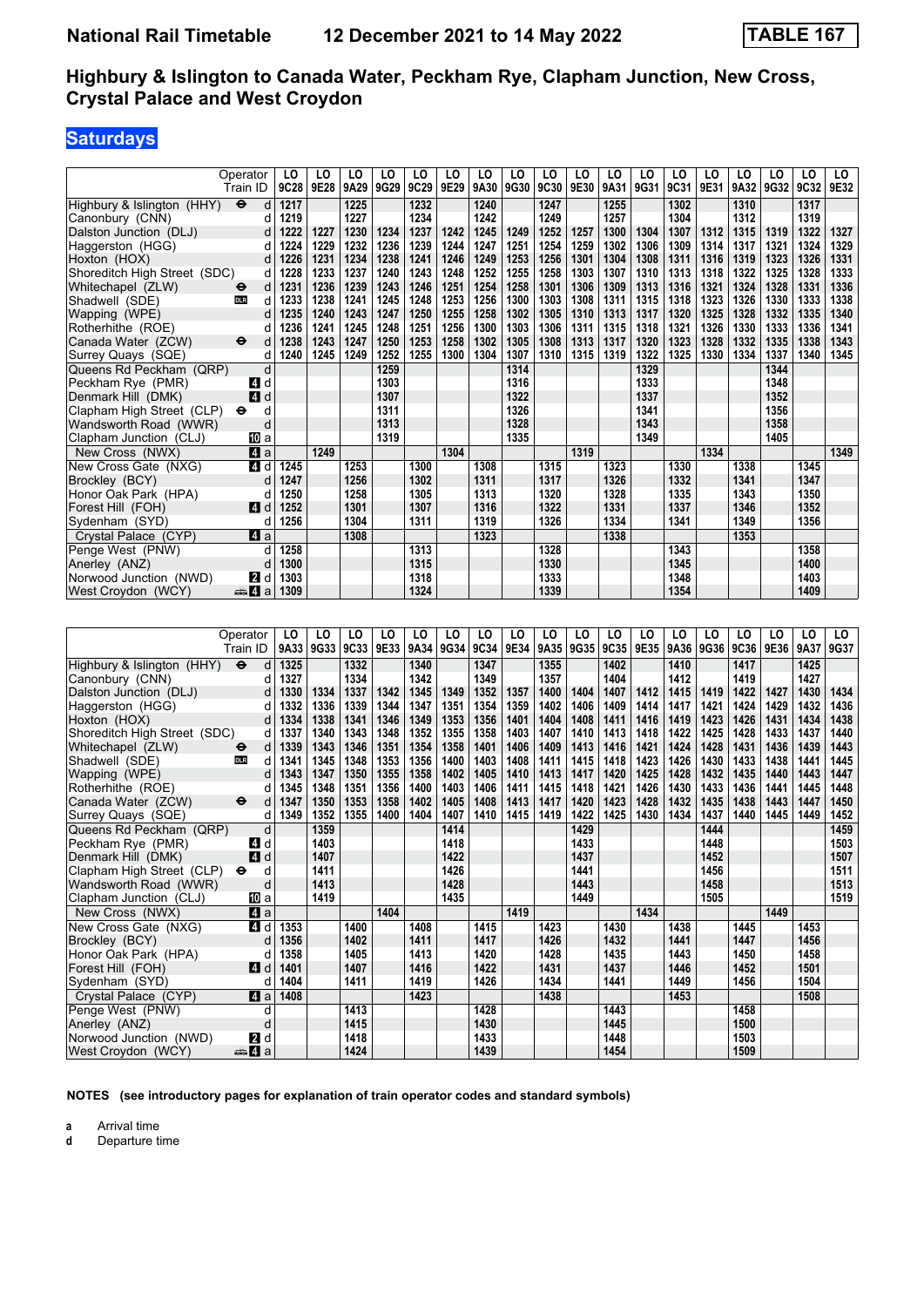### **Saturdays**

|                              | Operator                  | LO   | LO   | LO   | LO   | LO   | LO          | LO   | LO   | LO   | LO   | LO   | LO   | LO   | LO   | LO   | LO   | LO   | LO   |
|------------------------------|---------------------------|------|------|------|------|------|-------------|------|------|------|------|------|------|------|------|------|------|------|------|
|                              | Train ID                  | 9C37 | 9E37 | 9A38 | 9G38 | 9C38 | 9E38        | 9A39 | 9G39 | 9C39 | 9E39 | 9A40 | 9G40 | 9C40 | 9E40 | 9A41 | 9G41 | 9C41 | 9E41 |
| Highbury & Islington (HHY)   | $\ddot{\mathbf{e}}$<br>d  | 1432 |      | 1440 |      | 1447 |             | 1455 |      | 1502 |      | 1510 |      | 1517 |      | 1525 |      | 1532 |      |
| Canonbury (CNN)              | d                         | 1434 |      | 1442 |      | 1449 |             | 1457 |      | 1504 |      | 1512 |      | 1519 |      | 1527 |      | 1534 |      |
| Dalston Junction (DLJ)       | d                         | 1437 | 1442 | 1445 | 1449 | 1452 | 1457        | 1500 | 1504 | 1507 | 1512 | 1515 | 1519 | 1522 | 1527 | 1530 | 1534 | 1537 | 1542 |
| Haggerston (HGG)             | d                         | 1439 | 1444 | 1447 | 1451 | 1454 | 1459        | 1502 | 1506 | 1509 | 1514 | 1517 | 1521 | 1524 | 1529 | 1532 | 1536 | 1539 | 1544 |
| Hoxton (HOX)                 | d                         | 1441 | 1446 | 1449 | 1453 | 1456 | 1501        | 1504 | 1508 | 1511 | 1516 | 1519 | 1523 | 1526 | 1531 | 1534 | 1538 | 1541 | 1546 |
| Shoreditch High Street (SDC) | d                         | 1443 | 1448 | 1452 | 1455 | 1458 | 1503        | 1507 | 1510 | 1513 | 1518 | 1522 | 1525 | 1528 | 1533 | 1537 | 1540 | 1543 | 1548 |
| Whitechapel (ZLW)            | d<br>⊖                    | 1446 | 1451 | 1454 | 1458 | 1501 | 1506        | 1509 | 1513 | 1516 | 1521 | 1524 | 1528 | 1531 | 1536 | 1539 | 1543 | 1546 | 1551 |
| Shadwell (SDE)               | d<br>DLR                  | 1448 | 1453 | 1456 | 1500 | 1503 | 1508        | 1511 | 1515 | 1518 | 1523 | 1526 | 1530 | 1533 | 1538 | 1541 | 1545 | 1548 | 1553 |
| Wapping (WPE)                | d                         | 1450 | 1455 | 1458 | 1502 | 1505 | 1510        | 1513 | 1517 | 1520 | 1525 | 1528 | 1532 | 1535 | 1540 | 1543 | 1547 | 1550 | 1555 |
| Rotherhithe (ROE)            | d                         | 1451 | 1456 | 1500 | 1503 | 1506 | 1511        | 1515 | 1518 | 1521 | 1526 | 1530 | 1533 | 1536 | 1541 | 1545 | 1548 | 1551 | 1556 |
| Canada Water (ZCW)           | d<br>⊖                    | 1453 | 1458 | 1502 | 1505 | 1508 | 1513        | 1517 | 1520 | 1523 | 1528 | 1532 | 1535 | 1538 | 1543 | 1547 | 1550 | 1553 | 1558 |
| Surrey Quays (SQE)           | d                         | 1455 | 1500 | 1504 | 1507 | 1510 | 1515        | 1519 | 1522 | 1525 | 1530 | 1534 | 1537 | 1540 | 1545 | 1549 | 1552 | 1555 | 1600 |
| Queens Rd Peckham (QRP)      | d                         |      |      |      | 1514 |      |             |      | 1529 |      |      |      | 1544 |      |      |      | 1559 |      |      |
| Peckham Rye (PMR)            | 4 d                       |      |      |      | 1518 |      |             |      | 1533 |      |      |      | 1548 |      |      |      | 1603 |      |      |
| Denmark Hill (DMK)           | 4<br>d                    |      |      |      | 1522 |      |             |      | 1537 |      |      |      | 1552 |      |      |      | 1607 |      |      |
| Clapham High Street (CLP)    | d<br>$\bullet$            |      |      |      | 1526 |      |             |      | 1541 |      |      |      | 1556 |      |      |      | 1611 |      |      |
| Wandsworth Road (WWR)        | d                         |      |      |      | 1528 |      |             |      | 1543 |      |      |      | 1558 |      |      |      | 1613 |      |      |
| Clapham Junction (CLJ)       | f0la                      |      |      |      | 1535 |      |             |      | 1549 |      |      |      | 1605 |      |      |      | 1619 |      |      |
| New Cross (NWX)              | 41 a                      |      | 1504 |      |      |      | 1519        |      |      |      | 1534 |      |      |      | 1549 |      |      |      | 1604 |
| New Cross Gate (NXG)         | 4 d                       | 1500 |      | 1508 |      | 1515 |             | 1523 |      | 1530 |      | 1538 |      | 1545 |      | 1553 |      | 1600 |      |
| Brockley (BCY)               | d                         | 1502 |      | 1511 |      | 1517 |             | 1526 |      | 1532 |      | 1541 |      | 1547 |      | 1556 |      | 1602 |      |
| Honor Oak Park (HPA)         | d                         | 1505 |      | 1513 |      | 1520 |             | 1528 |      | 1535 |      | 1543 |      | 1550 |      | 1558 |      | 1605 |      |
| Forest Hill (FOH)            | ZI d                      | 1507 |      | 1516 |      | 1522 |             | 1531 |      | 1537 |      | 1546 |      | 1552 |      | 1601 |      | 1607 |      |
| Sydenham (SYD)               | d                         | 1511 |      | 1519 |      | 1526 |             | 1534 |      | 1541 |      | 1549 |      | 1556 |      | 1604 |      | 1611 |      |
| Crystal Palace (CYP)         | ZI a                      |      |      | 1523 |      |      |             | 1538 |      |      |      | 1553 |      |      |      | 1608 |      |      |      |
| Penge West (PNW)             | d                         | 1513 |      |      |      | 1528 |             |      |      | 1543 |      |      |      | 1558 |      |      |      | 1613 |      |
| Anerley (ANZ)                | d                         | 1515 |      |      |      | 1530 |             |      |      | 1545 |      |      |      | 1600 |      |      |      | 1615 |      |
| Norwood Junction (NWD)       | <b>2</b> d                | 1518 |      |      |      | 1533 |             |      |      | 1548 |      |      |      | 1603 |      |      |      | 1618 |      |
| West Croydon (WCY)           | ⊯м Иа                     | 1524 |      |      |      | 1539 |             |      |      | 1557 |      |      |      | 1612 |      |      |      | 1627 |      |
|                              |                           |      |      |      |      |      |             |      |      |      |      |      |      |      |      |      |      |      |      |
|                              |                           |      |      |      |      |      |             |      |      |      |      |      |      |      |      |      |      |      |      |
|                              | Operator                  | LO   | LO   | LO   | LO   | LO   | LO          | LO   | LO   | LO   | LO   | LO   | LO   | LO   | LO   | LO   | LO   | LO   | LO   |
|                              | Train ID                  | 9A42 | 9G42 | 9C42 | 9E42 | 9A43 | <b>9G43</b> | 9C43 | 9E43 | 9A44 | 9G44 | 9C44 | 9E44 | 9A45 | 9G45 | 9C45 | 9E45 | 9A46 | 9G46 |
| Highbury & Islington (HHY)   | d<br>$\ddot{\bm{\Theta}}$ | 1540 |      | 1547 |      | 1555 |             | 1602 |      | 1610 |      | 1617 |      | 1625 |      | 1632 |      | 1640 |      |
| Canonbury (CNN)              | d                         | 1542 |      | 1549 |      | 1557 |             | 1604 |      | 1612 |      | 1619 |      | 1627 |      | 1634 |      | 1642 |      |
| Dalston Junction (DLJ)       | d                         | 1545 | 1549 | 1552 | 1557 | 1600 | 1604        | 1607 | 1612 | 1615 | 1619 | 1622 | 1627 | 1630 | 1634 | 1637 | 1642 | 1645 | 1649 |
| Haggerston (HGG)             | d                         | 1547 | 1551 | 1554 | 1559 | 1602 | 1606        | 1609 | 1614 | 1617 | 1621 | 1624 | 1629 | 1632 | 1636 | 1639 | 1644 | 1647 | 1651 |
| Hoxton (HOX)                 | d                         | 1549 | 1553 | 1556 | 1601 | 1604 | 1608        | 1611 | 1616 | 1619 | 1623 | 1626 | 1631 | 1634 | 1638 | 1641 | 1646 | 1649 | 1653 |
| Shoreditch High Street (SDC) | d                         | 1552 | 1555 | 1558 | 1603 | 1607 | 1610        | 1613 | 1618 | 1622 | 1625 | 1628 | 1633 | 1637 | 1640 | 1643 | 1648 | 1652 | 1655 |
| Whitechapel (ZLW)            | d<br>θ                    | 1554 | 1558 | 1601 | 1606 | 1609 | 1613        | 1616 | 1621 | 1624 | 1628 | 1631 | 1636 | 1639 | 1643 | 1646 | 1651 | 1654 | 1658 |
| Shadwell (SDE)               | d<br><b>DLR</b>           | 1556 | 1600 | 1603 | 1608 | 1611 | 1615        | 1618 | 1623 | 1626 | 1630 | 1633 | 1638 | 1641 | 1645 | 1648 | 1653 | 1656 | 1700 |
| Wapping (WPE)                | d                         | 1558 | 1602 | 1605 | 1610 | 1613 | 1617        | 1620 | 1625 | 1628 | 1632 | 1635 | 1640 | 1643 | 1647 | 1650 | 1655 | 1658 | 1702 |
| Rotherhithe (ROE)            | d                         | 1600 | 1603 | 1606 | 1611 | 1615 | 1618        | 1621 | 1626 | 1630 | 1633 | 1636 | 1641 | 1645 | 1648 | 1651 | 1656 | 1700 | 1703 |
| Canada Water (ZCW)           | d<br>$\bullet$            | 1602 | 1605 | 1608 | 1613 | 1617 | 1620        | 1623 | 1628 | 1632 | 1635 | 1638 | 1643 | 1647 | 1650 | 1653 | 1658 | 1702 | 1705 |
| Surrey Quays (SQE)           | d                         | 1604 | 1607 | 1610 | 1615 | 1619 | 1622        | 1625 | 1630 | 1634 | 1637 | 1640 | 1645 | 1649 | 1652 | 1655 | 1700 | 1704 | 1707 |
| Queens Rd Peckham (QRP)      | d                         |      | 1614 |      |      |      | 1629        |      |      |      | 1644 |      |      |      | 1659 |      |      |      | 1714 |
| Peckham Rye (PMR)            | 4 d                       |      | 1618 |      |      |      | 1633        |      |      |      | 1648 |      |      |      | 1703 |      |      |      | 1718 |

 Peckham Rye (PMR) z d **1618 1633 1648 1703 1718**  Denmark Hill (DMK) z d **1622 1637 1652 1707 1722** Clapham High Street (CLP) ← d **1626 1641 1641 1656 1711 1711 1726**<br>Wandsworth Road (WWR) d 1628 1643 1643 1658 1713 1713  Wandsworth Road (WWR) d **1628 1643 1658 1713 1728**

**1649 1705 1719 1719 1719 1704 1635 1649 1649 1705 1705 1719 1704 1704 1704** New Cross (NWX) **2. 1** a **1619 1634 1649 1649 1649 1700**<br>New Cross Gate (NXG) **2. 1** a **1608 1615 1623 1630 1638 1645 1653 1700** 

 New Cross Gate (N;G) z d **1608 1615 1623 1630 1638 1645 1653 1700 1708**  Brockley (BCY) d **1611 1617 1626 1632 1641 1647 1656 1702 1711**  Honor Oak Park (HPA) d **1613 1620 1628 1635 1643 1650 1658 1705 1713**

 Crystal Palace (CYP) z a **1623 1638 1653 1708 1723**

 Penge West (PNW) d **1628 1643 1658 1713** Anerley (ANZ) d<br>
Norwood Junction (NWD) **20** d<br>
West Crovdon (WCY) **20 d**<br> **1642** 1642 1657 1712 1727 1712 1727 Norwood Junction (NWD) **2** d **1633 1648 1703 1718 1718 1718 1727 1727 1727** 

**NOTES (see introductory pages for explanation of train operator codes and standard symbols)**

 Forest Hill (FOH) z d **1616 1622 1631 1637 1646 1652 1701 1707 1716**

**a** Arrival time<br>**d** Departure t

 $S$ ydenham<sup>(SYD)</sup>

**d** Departure time

**1641 165 1642 165 165 165 165 165 165 165 165 165 165 165 165 165 165 165 165 165 165 165 165 165 165 165 165 165 165 165 165 165 165 165 165 165 165**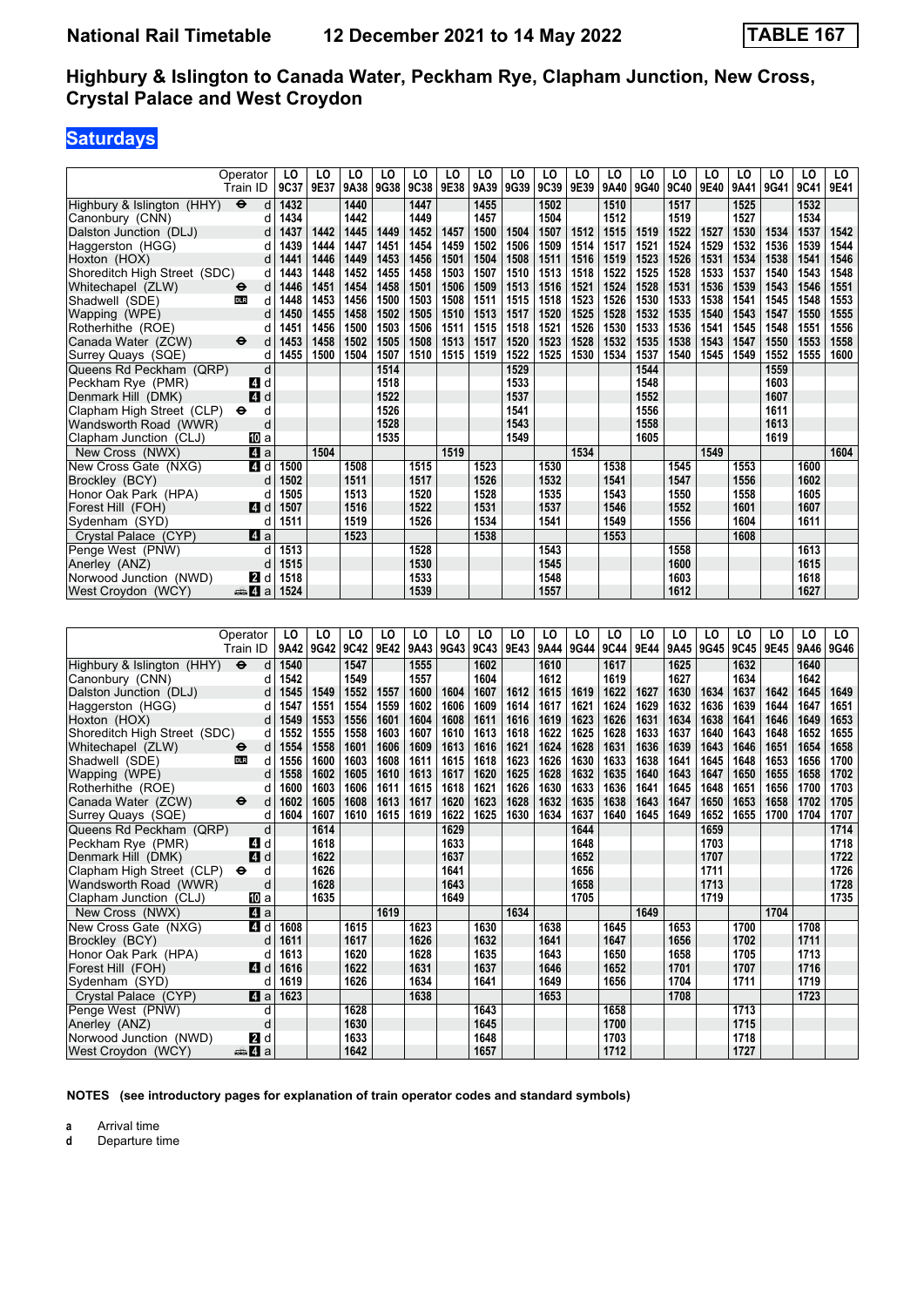## **Saturdays**

|                                        | Operator<br>Train ID     | LO<br>9C46              | LO<br>9E46 | LO<br>9A47 | LO<br>9G47 | LO<br>9C47   | LO<br>9E47 | LO<br>9A48 | LO<br>9G48 | LO<br>9C48   | LO<br>9E48 | LO<br>9A49 | LO<br>9G49 | LO<br>9C49   | LO<br>9E49 | LO<br>9A50 | LO<br>9G50 | LO<br>9C50   | LO.<br>9E50 |
|----------------------------------------|--------------------------|-------------------------|------------|------------|------------|--------------|------------|------------|------------|--------------|------------|------------|------------|--------------|------------|------------|------------|--------------|-------------|
|                                        |                          |                         |            |            |            |              |            |            |            |              |            |            |            |              |            |            |            |              |             |
| Highbury & Islington (HHY)             | $\ddot{\mathbf{e}}$<br>d | 1647                    |            | 1655       |            | 1702         |            | 1710       |            | 1717         |            | 1725       |            | 1732         |            | 1740       |            | 1747         |             |
| Canonbury (CNN)                        | d                        | 1649                    |            | 1657       |            | 1704         |            | 1712       |            | 1719         |            | 1727       |            | 1734         |            | 1742       |            | 1749         |             |
| Dalston Junction (DLJ)                 | d                        | 1652                    | 1657       | 1700       | 1704       | 1707         | 1712       | 1715       | 1719       | 1722         | 1727       | 1730       | 1734       | 1737         | 1742       | 1745       | 1749       | 1752         | 1757        |
|                                        |                          |                         |            |            |            |              |            |            |            |              |            |            |            |              |            |            |            |              |             |
| Haggerston (HGG)                       | d                        | 1654                    | 1659       | 1702       | 1706       | 1709         | 1714       | 1717       | 1721       | 1724         | 1729       | 1732       | 1736       | 1739         | 1744       | 1747       | 1751       | 1754         | 1759        |
| Hoxton (HOX)                           | d                        | 1656                    | 1701       | 1704       | 1708       | 1711         | 1716       | 1719       | 1723       | 1726         | 1731       | 1734       | 1738       | 1741         | 1746       | 1749       | 1753       | 1756         | 1801        |
| Shoreditch High Street (SDC)           | d                        | 1658                    | 1703       | 1707       | 1710       | 1713         | 1718       | 1722       | 1725       | 1728         | 1733       | 1737       | 1740       | 1743         | 1748       | 1752       | 1755       | 1758         | 1803        |
| Whitechapel (ZLW)                      | d<br>⊖                   | 1701                    | 1706       | 1709       | 1713       | 1716         | 1721       | 1724       | 1728       | 1731         | 1736       | 1739       | 1743       | 1746         | 1751       | 1754       | 1758       | 1801         | 1806        |
| Shadwell (SDE)                         | d<br><b>DLR</b>          | 1703                    | 1708       | 1711       | 1715       | 1718         | 1723       | 1726       | 1730       | 1733         | 1738       | 1741       | 1745       | 1748         | 1753       | 1756       | 1800       | 1803         | 1808        |
| Wapping (WPE)                          | d                        | 1705                    | 1710       | 1713       | 1717       | 1720         | 1725       | 1728       | 1732       | 1735         | 1740       | 1743       | 1747       | 1750         | 1755       | 1758       | 1802       | 1805         | 1810        |
| Rotherhithe (ROE)                      | d                        | 1706                    | 1711       | 1715       | 1718       | 1721         | 1726       | 1730       | 1733       | 1736         | 1741       | 1745       | 1748       | 1751         | 1756       | 1800       | 1803       | 1806         | 1811        |
|                                        |                          |                         | 1713       | 1717       | 1720       | 1723         | 1728       | 1732       | 1735       | 1738         | 1743       | 1747       |            | 1753         |            |            |            |              | 1813        |
| Canada Water (ZCW)                     | d<br>⊖                   | 1708                    |            |            |            |              |            |            |            |              |            |            | 1750       |              | 1758       | 1802       | 1805       | 1808         |             |
| Surrey Quays (SQE)                     | d                        | 1710                    | 1715       | 1719       | 1722       | 1725         | 1730       | 1734       | 1737       | 1740         | 1745       | 1749       | 1752       | 1755         | 1800       | 1804       | 1807       | 1810         | 1815        |
| Queens Rd Peckham (QRP)                | d                        |                         |            |            | 1729       |              |            |            | 1744       |              |            |            | 1759       |              |            |            | 1814       |              |             |
| Peckham Rye (PMR)                      | 4 d                      |                         |            |            | 1733       |              |            |            | 1748       |              |            |            | 1803       |              |            |            | 1818       |              |             |
| Denmark Hill (DMK)                     | 4 d                      |                         |            |            | 1737       |              |            |            | 1752       |              |            |            | 1807       |              |            |            | 1822       |              |             |
| Clapham High Street (CLP)              | d<br>$\bullet$           |                         |            |            | 1741       |              |            |            | 1756       |              |            |            | 1811       |              |            |            | 1826       |              |             |
| Wandsworth Road (WWR)                  | d                        |                         |            |            | 1743       |              |            |            | 1758       |              |            |            | 1813       |              |            |            | 1828       |              |             |
|                                        |                          |                         |            |            | 1749       |              |            |            | 1805       |              |            |            | 1819       |              |            |            | 1835       |              |             |
| Clapham Junction (CLJ)                 | ID a                     |                         |            |            |            |              |            |            |            |              |            |            |            |              |            |            |            |              |             |
| New Cross (NWX)                        | ZI a                     |                         | 1719       |            |            |              | 1734       |            |            |              | 1749       |            |            |              | 1804       |            |            |              | 1819        |
| New Cross Gate (NXG)                   | 4 d                      | 1715                    |            | 1723       |            | 1730         |            | 1738       |            | 1745         |            | 1753       |            | 1800         |            | 1808       |            | 1815         |             |
| Brockley (BCY)                         | $\mathsf{d}$             | 1717                    |            | 1726       |            | 1732         |            | 1741       |            | 1747         |            | 1756       |            | 1802         |            | 1811       |            | 1817         |             |
| Honor Oak Park (HPA)                   | d                        | 1720                    |            | 1728       |            | 1735         |            | 1743       |            | 1750         |            | 1758       |            | 1805         |            | 1813       |            | 1820         |             |
| Forest Hill (FOH)                      | <b>4</b> d               | 1722                    |            | 1731       |            | 1737         |            | 1746       |            | 1752         |            | 1801       |            | 1807         |            | 1816       |            | 1822         |             |
|                                        | d                        | 1726                    |            | 1734       |            | 1741         |            | 1749       |            | 1756         |            | 1804       |            | 1811         |            | 1819       |            | 1826         |             |
| Sydenham (SYD)                         |                          |                         |            |            |            |              |            |            |            |              |            |            |            |              |            |            |            |              |             |
| Crystal Palace (CYP)                   | ZI a                     |                         |            | 1738       |            |              |            | 1753       |            |              |            | 1808       |            |              |            | 1823       |            |              |             |
| Penge West (PNW)                       | d                        | 1728                    |            |            |            | 1743         |            |            |            | 1758         |            |            |            | 1813         |            |            |            | 1828         |             |
| Anerley (ANZ)                          | d                        | 1730                    |            |            |            | 1745         |            |            |            | 1800         |            |            |            | 1815         |            |            |            | 1830         |             |
| Norwood Junction (NWD)                 | <b>2</b> d               | 1733                    |            |            |            | 1748         |            |            |            | 1803         |            |            |            | 1818         |            |            |            | 1833         |             |
|                                        |                          |                         |            |            |            |              |            |            |            |              |            |            |            |              |            |            |            |              |             |
|                                        |                          |                         |            |            |            |              |            |            |            |              |            |            |            |              |            |            |            |              |             |
| West Croydon (WCY)                     | de 4 a                   | 1742                    |            |            |            | 1757         |            |            |            | 1812         |            |            |            | 1827         |            |            |            | 1842         |             |
|                                        |                          |                         |            |            |            |              |            |            |            |              |            |            |            |              |            |            |            |              |             |
|                                        |                          |                         |            |            |            |              |            |            |            |              |            |            |            |              |            |            |            |              |             |
|                                        | Operator                 | LO                      | LO         | LO         | LO         | LO           | LO         | LO         | LO         | LO           | LO         | LO         | LO         | LO           | LO         | LO         | LO         | LO           | LO          |
|                                        | Train ID                 | 9A51                    | 9G51       | 9C51       | 9E51       | 9A52         | 9G52       | 9C52       | 9E52       | 9A53         | 9G53       | 9C53       | 9E53       | 9A54         | 9G54       | 9C54       | 9E54       | 9A55         | 9G55        |
|                                        |                          |                         |            |            |            |              |            |            |            |              |            |            |            |              |            |            |            |              |             |
| Highbury & Islington (HHY)             | $\bullet$<br>d           | 1755                    |            | 1802       |            | 1810         |            | 1817       |            | 1825         |            | 1832       |            | 1840         |            | 1847       |            | 1855         |             |
| Canonbury (CNN)                        | d                        | 1757                    |            | 1804       |            | 1812         |            | 1819       |            | 1827         |            | 1834       |            | 1842         |            | 1849       |            | 1857         |             |
| Dalston Junction (DLJ)                 | d                        | 1800                    | 1804       | 1807       | 1812       | 1815         | 1819       | 1822       | 1827       | 1830         | 1834       | 1837       | 1842       | 1845         | 1849       | 1852       | 1857       | 1900         | 1904        |
| Haggerston (HGG)                       | d                        | 1802                    | 1806       | 1809       | 1814       | 1817         | 1821       | 1824       | 1829       | 1832         | 1836       | 1839       | 1844       | 1847         | 1851       | 1854       | 1859       | 1902         | 1906        |
| Hoxton (HOX)                           | d                        | 1804                    | 1808       | 1811       | 1816       | 1819         | 1823       | 1826       | 1831       | 1834         | 1838       | 1841       | 1846       | 1849         | 1853       | 1856       | 1901       | 1904         | 1908        |
| Shoreditch High Street (SDC)           | d                        | 1807                    | 1810       | 1813       | 1818       | 1822         | 1825       | 1828       | 1833       | 1837         | 1840       | 1843       | 1848       | 1852         | 1855       | 1858       | 1903       | 1907         | 1910        |
| Whitechapel (ZLW)                      | d<br>⊖                   | 1809                    | 1813       | 1816       | 1821       | 1824         | 1828       | 1831       | 1836       | 1839         | 1843       | 1846       | 1851       | 1854         | 1858       | 1901       | 1906       | 1909         | 1913        |
| Shadwell (SDE)                         | <b>DLR</b><br>d          | 1811                    | 1815       | 1818       | 1823       | 1826         | 1830       | 1833       | 1838       | 1841         | 1845       | 1848       | 1853       | 1856         | 1900       | 1903       | 1908       | 1911         | 1915        |
| Wapping (WPE)                          | d                        | 1813                    | 1817       | 1820       | 1825       | 1828         | 1832       | 1835       | 1840       | 1843         | 1847       | 1850       | 1855       | 1858         | 1902       | 1905       | 1910       | 1913         | 1917        |
|                                        | d                        |                         |            |            |            |              |            |            | 1841       | 1845         | 1848       | 1851       | 1856       | 1900         | 1903       | 1906       | 1911       |              |             |
| Rotherhithe (ROE)                      |                          | 1815                    | 1818       | 1821       | 1826       | 1830         | 1833       | 1836       |            |              |            |            |            |              |            |            |            | 1915         | 1918        |
| Canada Water (ZCW)                     | d<br>$\bullet$           | 1817                    | 1820       | 1823       | 1828       | 1832         | 1835       | 1838       | 1843       | 1847         | 1850       | 1853       | 1858       | 1902         | 1905       | 1908       | 1913       | 1917         | 1920        |
| Surrey Quays (SQE)                     | d                        | 1819                    | 1822       | 1825       | 1830       | 1834         | 1837       | 1840       | 1845       | 1849         | 1852       | 1855       | 1900       | 1904         | 1907       | 1910       | 1915       | 1919         | 1922        |
| Queens Rd Peckham (QRP)                | d                        |                         | 1829       |            |            |              | 1844       |            |            |              | 1859       |            |            |              | 1914       |            |            |              | 1929        |
| Peckham Rye (PMR)                      | $\blacksquare$           |                         | 1833       |            |            |              | 1848       |            |            |              | 1903       |            |            |              | 1918       |            |            |              | 1933        |
| Denmark Hill (DMK)                     | 4d                       |                         | 1837       |            |            |              | 1852       |            |            |              | 1907       |            |            |              | 1922       |            |            |              | 1937        |
| Clapham High Street (CLP) $\Theta$     | d                        |                         | 1841       |            |            |              | 1856       |            |            |              | 1911       |            |            |              | 1926       |            |            |              | 1941        |
| Wandsworth Road (WWR)                  | d                        |                         | 1843       |            |            |              | 1858       |            |            |              | 1913       |            |            |              | 1928       |            |            |              | 1943        |
| Clapham Junction (CLJ)                 |                          |                         |            |            |            |              |            |            |            |              |            |            |            |              |            |            |            |              | 1949        |
|                                        | 100 a                    |                         | 1849       |            |            |              | 1905       |            |            |              | 1919       |            |            |              | 1935       |            |            |              |             |
| New Cross (NWX)                        | Z1 a                     |                         |            |            | 1834       |              |            |            | 1849       |              |            |            | 1904       |              |            |            | 1919       |              |             |
| New Cross Gate (NXG)                   | 4 d                      | 1823                    |            | 1830       |            | 1838         |            | 1845       |            | 1853         |            | 1900       |            | 1908         |            | 1915       |            | 1923         |             |
| Brockley (BCY)                         | d                        | 1826                    |            | 1832       |            | 1841         |            | 1847       |            | 1856         |            | 1902       |            | 1911         |            | 1917       |            | 1926         |             |
| Honor Oak Park (HPA)                   | d                        | 1828                    |            | 1835       |            | 1843         |            | 1850       |            | 1858         |            | 1905       |            | 1913         |            | 1920       |            | 1928         |             |
| Forest Hill (FOH)                      |                          | $\blacksquare$ d   1831 |            | 1837       |            | 1846         |            | 1852       |            | 1901         |            | 1907       |            | 1916         |            | 1922       |            | 1931         |             |
| Sydenham (SYD)<br>Crystal Palace (CYP) |                          | $d$ 1834<br>4 a 1838    |            | 1841       |            | 1849<br>1853 |            | 1856       |            | 1904<br>1908 |            | 1911       |            | 1919<br>1923 |            | 1926       |            | 1934<br>1938 |             |

**NOTES (see introductory pages for explanation of train operator codes and standard symbols)**

  Crystal Palace (CYP) z a **1838 1853 1908 1923 1938**  Penge West (PNW) d **1843 1858 1913 1928**  Anerley (AN=) d **1845 1900 1915 1930 Norwood Junction (NWD)** 2 d 1848 1933  West Croydon (WCY) 5z a **1857 1912 1927 1942**

**a** Arrival time<br>**d** Departure t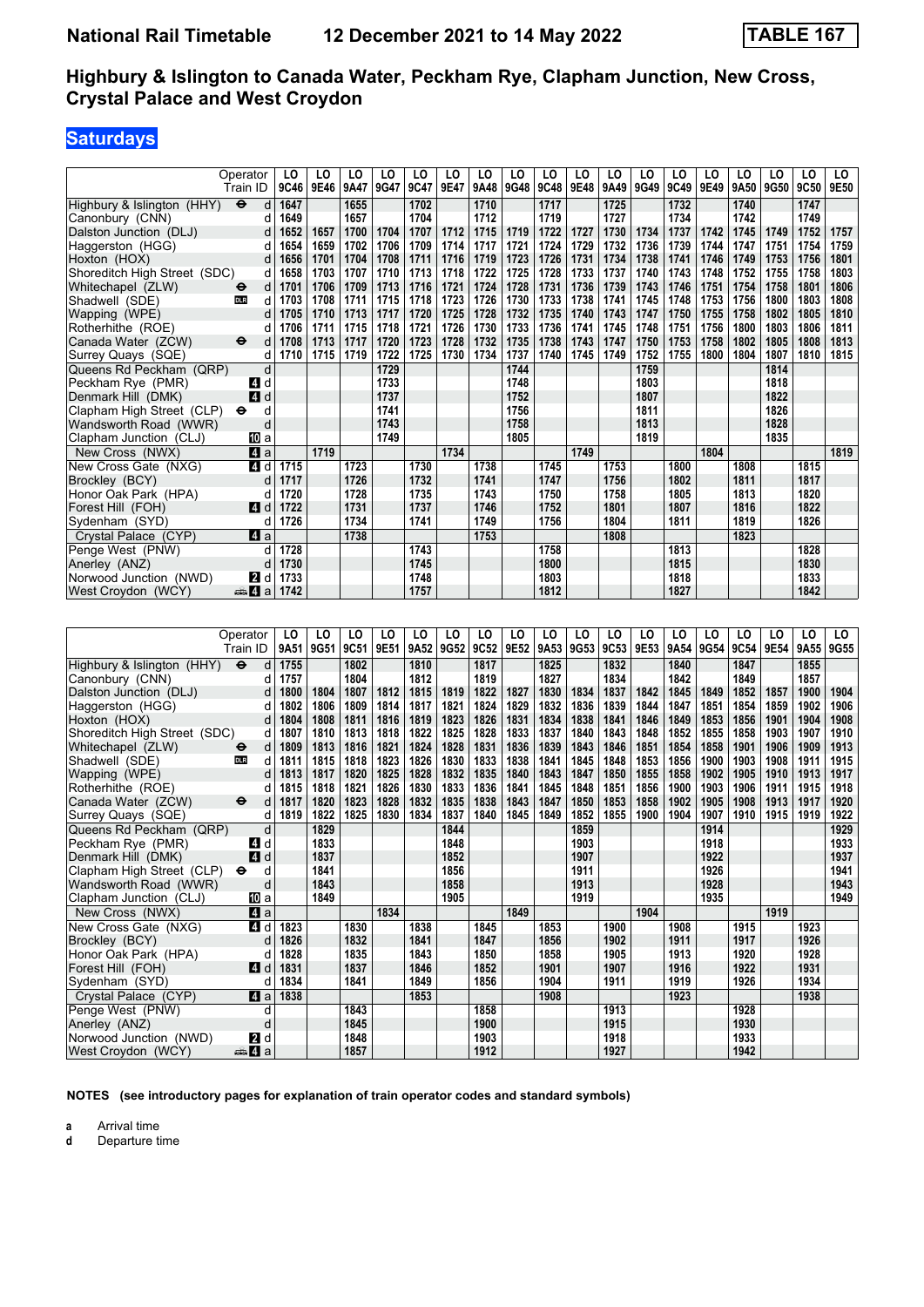## **Saturdays**

|                              | Operator                  | LO   | LO   | LO   | LO   | LO   | LO   | LO   | LO   | LO   | LO   | LO   | LO   | LO   | LO   | LO   | LO   | LO   | LO   |
|------------------------------|---------------------------|------|------|------|------|------|------|------|------|------|------|------|------|------|------|------|------|------|------|
|                              | Train ID                  | 9C55 | 9E55 | 9A56 | 9G56 | 9C56 | 9E56 | 9A57 | 9G57 | 9C57 | 9E57 | 9A58 | 9G58 | 9C58 | 9E58 | 9A59 | 9G59 | 9C59 | 9E59 |
| Highbury & Islington (HHY)   | d<br>$\bullet$            | 1902 |      | 1910 |      | 1917 |      | 1925 |      | 1932 |      | 1940 |      | 1947 |      | 1955 |      | 2002 |      |
| Canonbury (CNN)              | d                         | 1904 |      | 1912 |      | 1919 |      | 1927 |      | 1934 |      | 1942 |      | 1949 |      | 1957 |      | 2004 |      |
| Dalston Junction (DLJ)       | d                         | 1907 | 1912 | 1915 | 1919 | 1922 | 1927 | 1930 | 1934 | 1937 | 1942 | 1945 | 1949 | 1952 | 1957 | 2000 | 2004 | 2007 | 2012 |
| Haggerston (HGG)             | d                         | 1909 | 1914 | 1917 | 1921 | 1924 | 1929 | 1932 | 1936 | 1939 | 1944 | 1947 | 1951 | 1954 | 1959 | 2002 | 2006 | 2009 | 2014 |
| Hoxton (HOX)                 | d                         | 1911 | 1916 | 1919 | 1923 | 1926 | 1931 | 1934 | 1938 | 1941 | 1946 | 1949 | 1953 | 1956 | 2001 | 2004 | 2008 | 2011 | 2016 |
| Shoreditch High Street (SDC) | d                         | 1913 | 1918 | 1922 | 1925 | 1928 | 1933 | 1937 | 1940 | 1943 | 1948 | 1952 | 1955 | 1958 | 2003 | 2007 | 2010 | 2013 | 2018 |
| Whitechapel (ZLW)            | d<br>⊖                    | 1916 | 1921 | 1924 | 1928 | 1931 | 1936 | 1939 | 1943 | 1946 | 1951 | 1954 | 1958 | 2001 | 2006 | 2009 | 2013 | 2016 | 2021 |
| Shadwell (SDE)               | d<br><b>DLR</b>           | 1918 | 1923 | 1926 | 1930 | 1933 | 1938 | 1941 | 1945 | 1948 | 1953 | 1956 | 2000 | 2003 | 2008 | 2011 | 2015 | 2018 | 2023 |
| Wapping (WPE)                | d                         | 1920 | 1925 | 1928 | 1932 | 1935 | 1940 | 1943 | 1947 | 1950 | 1955 | 1958 | 2002 | 2005 | 2010 | 2013 | 2017 | 2020 | 2025 |
| Rotherhithe (ROE)            | d                         | 1921 | 1926 | 1930 | 1933 | 1936 | 1941 | 1945 | 1948 | 1951 | 1956 | 2000 | 2003 | 2006 | 2011 | 2015 | 2018 | 2021 | 2026 |
| Canada Water (ZCW)           | ⊖<br>d                    | 1923 | 1928 | 1932 | 1935 | 1938 | 1943 | 1947 | 1950 | 1953 | 1958 | 2002 | 2005 | 2008 | 2013 | 2017 | 2020 | 2023 | 2028 |
| Surrey Quays (SQE)           | d                         | 1925 | 1930 | 1934 | 1937 | 1940 | 1945 | 1949 | 1952 | 1955 | 2000 | 2004 | 2007 | 2010 | 2015 | 2019 | 2022 | 2025 | 2030 |
| Queens Rd Peckham (QRP)      | d                         |      |      |      | 1944 |      |      |      | 1959 |      |      |      | 2014 |      |      |      | 2029 |      |      |
| Peckham Rye (PMR)            | d<br>4                    |      |      |      | 1948 |      |      |      | 2003 |      |      |      | 2018 |      |      |      | 2033 |      |      |
| Denmark Hill (DMK)           | $\boldsymbol{A}$<br>d     |      |      |      | 1952 |      |      |      | 2007 |      |      |      | 2022 |      |      |      | 2037 |      |      |
| Clapham High Street (CLP)    | d<br>⊖                    |      |      |      | 1956 |      |      |      | 2011 |      |      |      | 2026 |      |      |      | 2041 |      |      |
| Wandsworth Road (WWR)        | d                         |      |      |      | 1958 |      |      |      | 2013 |      |      |      | 2028 |      |      |      | 2043 |      |      |
| Clapham Junction (CLJ)       | 吅 a                       |      |      |      | 2005 |      |      |      | 2019 |      |      |      | 2035 |      |      |      | 2049 |      |      |
| New Cross (NWX)              | ZI a                      |      | 1934 |      |      |      | 1949 |      |      |      | 2004 |      |      |      | 2019 |      |      |      | 2034 |
| New Cross Gate (NXG)         | 4 d                       | 1930 |      | 1938 |      | 1945 |      | 1953 |      | 2000 |      | 2008 |      | 2015 |      | 2023 |      | 2030 |      |
| Brockley (BCY)               | d                         | 1932 |      | 1941 |      | 1947 |      | 1956 |      | 2002 |      | 2011 |      | 2017 |      | 2026 |      | 2032 |      |
| Honor Oak Park (HPA)         | d                         | 1935 |      | 1943 |      | 1950 |      | 1958 |      | 2005 |      | 2013 |      | 2020 |      | 2028 |      | 2035 |      |
| Forest Hill (FOH)            | 4<br>d                    | 1937 |      | 1946 |      | 1952 |      | 2001 |      | 2007 |      | 2016 |      | 2022 |      | 2031 |      | 2037 |      |
| Sydenham (SYD)               | d                         | 1941 |      | 1949 |      | 1956 |      | 2004 |      | 2011 |      | 2019 |      | 2026 |      | 2034 |      | 2041 |      |
| Crystal Palace (CYP)         | $\mathbf{A}$ a            |      |      | 1953 |      |      |      | 2008 |      |      |      | 2023 |      |      |      | 2038 |      |      |      |
| Penge West (PNW)             | d                         | 1943 |      |      |      | 1958 |      |      |      | 2013 |      |      |      | 2028 |      |      |      | 2043 |      |
| Anerley (ANZ)                | d                         | 1945 |      |      |      | 2000 |      |      |      | 2015 |      |      |      | 2030 |      |      |      | 2045 |      |
| Norwood Junction (NWD)       | d<br>2                    | 1948 |      |      |      | 2003 |      |      |      | 2018 |      |      |      | 2033 |      |      |      | 2048 |      |
| West Croydon (WCY)           | <del>⊯</del> Иа           | 1957 |      |      |      | 2012 |      |      |      | 2027 |      |      |      | 2042 |      |      |      | 2057 |      |
|                              |                           |      |      |      |      |      |      |      |      |      |      |      |      |      |      |      |      |      |      |
|                              |                           |      |      |      |      |      |      |      |      |      |      |      |      |      |      |      |      |      |      |
|                              | Operator                  | LO   | LO   | LO   | LO   | LO   | LO   | LO   | LO   | LO   | LO   | LO   | LO   | LO   | LO   | LO   | LO   | LO   | LO   |
|                              | Train ID                  | 9A60 | 9G60 | 9C60 | 9E60 | 9A61 | 9G61 | 9C61 | 9E61 | 9A62 | 9G62 | 9C62 | 9E62 | 9A63 | 9G63 | 9C63 | 9E63 | 9A64 | 9G64 |
| Highbury & Islington (HHY)   | $\ddot{\bm{\Theta}}$<br>d | 2010 |      | 2017 |      | 2025 |      | 2032 |      | 2040 |      | 2047 |      | 2055 |      | 2102 |      | 2110 |      |
| Canonbury (CNN)              | d                         | 2012 |      | 2019 |      | 2027 |      | 2034 |      | 2042 |      | 2049 |      | 2057 |      | 2104 |      | 2112 |      |
| Dalston Junction (DLJ)       | d                         | 2015 | 2019 | 2022 | 2027 | 2030 | 2034 | 2037 | 2042 | 2045 | 2049 | 2052 | 2057 | 2100 | 2104 | 2107 | 2112 | 2115 | 2119 |
| Haggerston (HGG)             | d                         | 2017 | 2021 | 2024 | 2029 | 2032 | 2036 | 2039 | 2044 | 2047 | 2051 | 2054 | 2059 | 2102 | 2106 | 2109 | 2114 | 2117 | 2121 |
| Hoxton (HOX)                 | d                         | 2019 | 2023 | 2026 | 2031 | 2034 | 2038 | 2041 | 2046 | 2049 | 2053 | 2056 | 2101 | 2104 | 2108 | 2111 | 2116 | 2119 | 2123 |
| Shoreditch High Street (SDC) | d                         | 2022 | 2025 | 2028 | 2033 | 2037 | 2040 | 2043 | 2048 | 2052 | 2055 | 2058 | 2103 | 2107 | 2110 | 2113 | 2118 | 2122 | 2125 |
| Whitechapel (ZLW)            | d<br>⊖                    | 2024 | 2028 | 2031 | 2036 | 2039 | 2043 | 2046 | 2051 | 2054 | 2058 | 2101 | 2106 | 2109 | 2113 | 2116 | 2121 | 2124 | 2128 |
| Shadwell (SDE)               | d<br><b>DLR</b>           | 2026 | 2030 | 2033 | 2038 | 2041 | 2045 | 2048 | 2053 | 2056 | 2100 | 2103 | 2108 | 2111 | 2115 | 2118 | 2123 | 2126 | 2130 |
| Wapping (WPE)                | d                         | 2028 | 2032 | 2035 | 2040 | 2043 | 2047 | 2050 | 2055 | 2058 | 2102 | 2105 | 2110 | 2113 | 2117 | 2120 | 2125 | 2128 | 2132 |
| Rotherhithe (ROE)            | d                         | 2030 | 2033 | 2036 | 2041 | 2045 | 2048 | 2051 | 2056 | 2100 | 2103 | 2106 | 2111 | 2115 | 2118 | 2121 | 2126 | 2130 | 2133 |

|                              | Train ID                 | 9A60 | 9G60 | 9C60 | 9E60 | 9A61 | 9G61 | <b>9C61</b> | 9E61 |      | 9A62 9G62 | 9C62 | 9E62 |      | 9A63 9G63 | 9C63 | 9E63 | 9A64 | 9G64 |
|------------------------------|--------------------------|------|------|------|------|------|------|-------------|------|------|-----------|------|------|------|-----------|------|------|------|------|
| Highbury & Islington (HHY)   | $\ddot{\mathbf{e}}$<br>d | 2010 |      | 2017 |      | 2025 |      | 2032        |      | 2040 |           | 2047 |      | 2055 |           | 2102 |      | 2110 |      |
| Canonbury (CNN)              | d                        | 2012 |      | 2019 |      | 2027 |      | 2034        |      | 2042 |           | 2049 |      | 2057 |           | 2104 |      | 2112 |      |
| Dalston Junction (DLJ)       | d                        | 2015 | 2019 | 2022 | 2027 | 2030 | 2034 | 2037        | 2042 | 2045 | 2049      | 2052 | 2057 | 2100 | 2104      | 2107 | 2112 | 2115 | 2119 |
| Haggerston (HGG)             | d                        | 2017 | 2021 | 2024 | 2029 | 2032 | 2036 | 2039        | 2044 | 2047 | 2051      | 2054 | 2059 | 2102 | 2106      | 2109 | 2114 | 2117 | 2121 |
| Hoxton (HOX)                 | d                        | 2019 | 2023 | 2026 | 2031 | 2034 | 2038 | 2041        | 2046 | 2049 | 2053      | 2056 | 2101 | 2104 | 2108      | 2111 | 2116 | 2119 | 2123 |
| Shoreditch High Street (SDC) | d                        | 2022 | 2025 | 2028 | 2033 | 2037 | 2040 | 2043        | 2048 | 2052 | 2055      | 2058 | 2103 | 2107 | 2110      | 2113 | 2118 | 2122 | 2125 |
| Whitechapel (ZLW)            | d<br>⊖                   | 2024 | 2028 | 2031 | 2036 | 2039 | 2043 | 2046        | 2051 | 2054 | 2058      | 2101 | 2106 | 2109 | 2113      | 2116 | 2121 | 2124 | 2128 |
| Shadwell (SDE)               | <b>DLR</b><br>d          | 2026 | 2030 | 2033 | 2038 | 2041 | 2045 | 2048        | 2053 | 2056 | 2100      | 2103 | 2108 | 2111 | 2115      | 2118 | 2123 | 2126 | 2130 |
| Wapping (WPE)                | d                        | 2028 | 2032 | 2035 | 2040 | 2043 | 2047 | 2050        | 2055 | 2058 | 2102      | 2105 | 2110 | 2113 | 2117      | 2120 | 2125 | 2128 | 2132 |
| Rotherhithe (ROE)            |                          | 2030 | 2033 | 2036 | 2041 | 2045 | 2048 | 2051        | 2056 | 2100 | 2103      | 2106 | 2111 | 2115 | 2118      | 2121 | 2126 | 2130 | 2133 |
| Canada Water (ZCW)           | $\ddot{\mathbf{e}}$<br>d | 2032 | 2035 | 2038 | 2043 | 2047 | 2050 | 2053        | 2058 | 2102 | 2105      | 2108 | 2113 | 2117 | 2120      | 2123 | 2128 | 2132 | 2135 |
| Surrey Quays (SQE)           | d                        | 2034 | 2037 | 2040 | 2045 | 2049 | 2052 | 2055        | 2100 | 2104 | 2107      | 2110 | 2115 | 2119 | 2122      | 2125 | 2130 | 2134 | 2137 |
| Queens Rd Peckham (QRP)      | d                        |      | 2044 |      |      |      | 2059 |             |      |      | 2114      |      |      |      | 2129      |      |      |      | 2144 |
| Peckham Rye (PMR)            | d<br><b>4</b>            |      | 2048 |      |      |      | 2103 |             |      |      | 2118      |      |      |      | 2133      |      |      |      | 2148 |
| Denmark Hill (DMK)           | $\overline{4}$<br>d      |      | 2052 |      |      |      | 2107 |             |      |      | 2122      |      |      |      | 2137      |      |      |      | 2152 |
| Clapham High Street (CLP)    | d<br>$\bullet$           |      | 2056 |      |      |      | 2111 |             |      |      | 2126      |      |      |      | 2141      |      |      |      | 2156 |
| Wandsworth Road (WWR)        | d                        |      | 2058 |      |      |      | 2113 |             |      |      | 2128      |      |      |      | 2143      |      |      |      | 2158 |
| Clapham Junction (CLJ)       | [10] a                   |      | 2105 |      |      |      | 2119 |             |      |      | 2135      |      |      |      | 2149      |      |      |      | 2205 |
| New Cross (NWX)              | 4 a                      |      |      |      | 2049 |      |      |             | 2104 |      |           |      | 2119 |      |           |      | 2134 |      |      |
| New Cross Gate (NXG)         | 4 d                      | 2038 |      | 2045 |      | 2053 |      | 2100        |      | 2108 |           | 2115 |      | 2123 |           | 2130 |      | 2138 |      |
| Brockley (BCY)               | d                        | 2041 |      | 2047 |      | 2056 |      | 2102        |      | 2111 |           | 2117 |      | 2126 |           | 2132 |      | 2141 |      |
| Honor Oak Park (HPA)         |                          | 2043 |      | 2050 |      | 2058 |      | 2105        |      | 2113 |           | 2120 |      | 2128 |           | 2135 |      | 2143 |      |
| Forest Hill (FOH)            | ZI d                     | 2046 |      | 2052 |      | 2101 |      | 2107        |      | 2116 |           | 2122 |      | 2131 |           | 2137 |      | 2146 |      |
| Sydenham (SYD)               |                          | 2049 |      | 2056 |      | 2104 |      | 2111        |      | 2119 |           | 2126 |      | 2134 |           | 2141 |      | 2149 |      |
| Crystal Palace (CYP)         | ZI a                     | 2053 |      |      |      | 2108 |      |             |      | 2123 |           |      |      | 2138 |           |      |      | 2153 |      |
| Penge West (PNW)             | d                        |      |      | 2058 |      |      |      | 2113        |      |      |           | 2128 |      |      |           | 2143 |      |      |      |
| Anerley (ANZ)                | d                        |      |      | 2100 |      |      |      | 2115        |      |      |           | 2130 |      |      |           | 2145 |      |      |      |
| Norwood Junction (NWD)       | <b>2</b> d               |      |      | 2103 |      |      |      | 2118        |      |      |           | 2133 |      |      |           | 2148 |      |      |      |
| West Croydon (WCY)           | <del>⊯</del> ⊿ а         |      |      | 2112 |      |      |      | 2124        |      |      |           | 2139 |      |      |           | 2154 |      |      |      |

**NOTES (see introductory pages for explanation of train operator codes and standard symbols)**

**a** Arrival time<br>**d** Departure t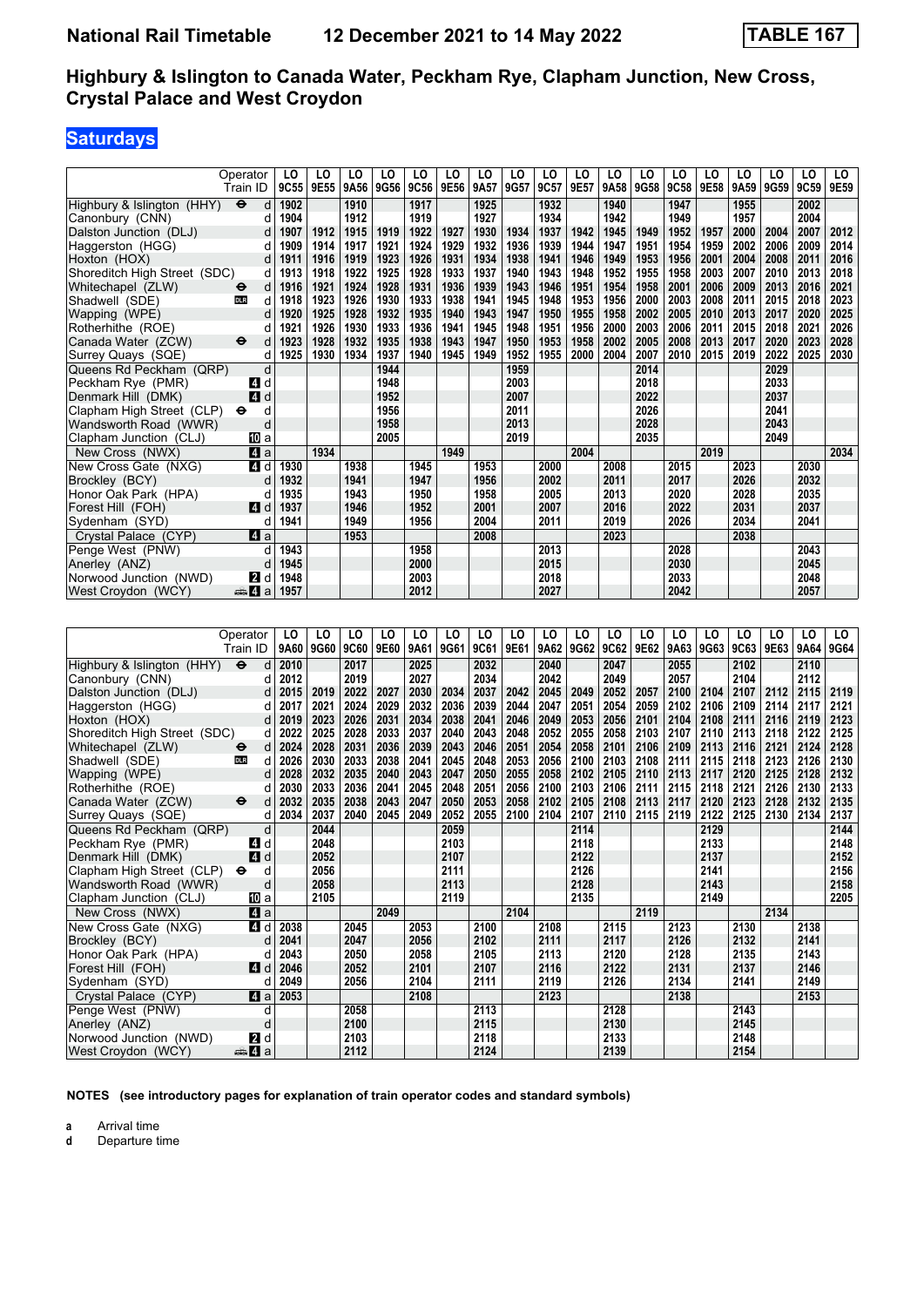## **Saturdays**

|                              | Operator                  | LO                      | LO   | LO        | LO   | LO   | LO   | LO   | LO   | LO   | LO   | LO   | LO   | LO   | LO   | LO   | LO   | LO   | LO   |
|------------------------------|---------------------------|-------------------------|------|-----------|------|------|------|------|------|------|------|------|------|------|------|------|------|------|------|
|                              | Train ID                  | 9C64                    | 9E64 | 9A65 9G65 |      | 9C65 | 9E65 | 9A66 | 9G66 | 9C66 | 9E66 | 9A67 | 9G67 | 9C67 | 9E67 | 9A68 | 9G68 | 9C68 | 9E68 |
| Highbury & Islington (HHY)   | $\bullet$<br>d            | 2117                    |      | 2125      |      | 2132 |      | 2140 |      | 2147 |      | 2155 |      | 2202 |      | 2210 |      | 2217 |      |
| Canonbury (CNN)              | d                         | 2119                    |      | 2127      |      | 2134 |      | 2142 |      | 2149 |      | 2157 |      | 2204 |      | 2212 |      | 2219 |      |
| Dalston Junction (DLJ)       | d                         | 2122                    | 2127 | 2130      | 2134 | 2137 | 2142 | 2145 | 2149 | 2152 | 2157 | 2200 | 2204 | 2207 | 2212 | 2215 | 2219 | 2222 | 2227 |
| Haggerston (HGG)             |                           | 2124                    | 2129 | 2132      | 2136 | 2139 | 2144 | 2147 | 2151 | 2154 | 2159 | 2202 | 2206 | 2209 | 2214 | 2217 | 2221 | 2224 | 2229 |
|                              | d                         |                         |      |           |      |      |      |      |      |      |      |      |      |      |      |      |      |      |      |
| Hoxton (HOX)                 | d                         | 2126                    | 2131 | 2134      | 2138 | 2141 | 2146 | 2149 | 2153 | 2156 | 2201 | 2204 | 2208 | 2211 | 2216 | 2219 | 2223 | 2226 | 2231 |
| Shoreditch High Street (SDC) | d                         | 2128                    | 2133 | 2137      | 2140 | 2143 | 2148 | 2152 | 2155 | 2158 | 2203 | 2207 | 2210 | 2213 | 2218 | 2222 | 2225 | 2228 | 2233 |
| Whitechapel (ZLW)            | d<br>⊖                    | 2131                    | 2136 | 2139      | 2143 | 2146 | 2151 | 2154 | 2158 | 2201 | 2206 | 2209 | 2213 | 2216 | 2221 | 2224 | 2228 | 2231 | 2236 |
| Shadwell (SDE)               | d<br>DLR                  | 2133                    | 2138 | 2141      | 2145 | 2148 | 2153 | 2156 | 2200 | 2203 | 2208 | 2211 | 2215 | 2218 | 2223 | 2226 | 2230 | 2233 | 2238 |
| Wapping (WPE)                | d                         | 2135                    | 2140 | 2143      | 2147 | 2150 | 2155 | 2158 | 2202 | 2205 | 2210 | 2213 | 2217 | 2220 | 2225 | 2228 | 2232 | 2235 | 2240 |
| Rotherhithe (ROE)            | d                         | 2136                    | 2141 | 2145      | 2148 | 2151 | 2156 | 2200 | 2203 | 2206 | 2211 | 2215 | 2218 | 2221 | 2226 | 2230 | 2233 | 2236 | 2241 |
| Canada Water (ZCW)           | ⊖<br>d                    | 2138                    | 2143 | 2147      | 2150 | 2153 | 2158 | 2202 | 2205 | 2208 | 2213 | 2217 | 2220 | 2223 | 2228 | 2232 | 2235 | 2238 | 2243 |
| Surrey Quays (SQE)           | d                         | 2140                    | 2145 | 2149      | 2152 | 2155 | 2200 | 2204 | 2207 | 2210 | 2215 | 2219 | 2222 | 2225 | 2230 | 2234 | 2237 | 2240 | 2245 |
| Queens Rd Peckham (QRP)      | d                         |                         |      |           | 2159 |      |      |      | 2214 |      |      |      | 2229 |      |      |      | 2244 |      |      |
| Peckham Rye (PMR)            | ZI d                      |                         |      |           | 2203 |      |      |      | 2218 |      |      |      | 2233 |      |      |      | 2248 |      |      |
| Denmark Hill (DMK)           | 4<br>d                    |                         |      |           | 2207 |      |      |      | 2222 |      |      |      | 2237 |      |      |      | 2252 |      |      |
|                              |                           |                         |      |           | 2211 |      |      |      | 2226 |      |      |      | 2241 |      |      |      | 2256 |      |      |
| Clapham High Street (CLP)    | d<br>⊖                    |                         |      |           |      |      |      |      |      |      |      |      |      |      |      |      |      |      |      |
| Wandsworth Road (WWR)        | d                         |                         |      |           | 2213 |      |      |      | 2228 |      |      |      | 2243 |      |      |      | 2258 |      |      |
| Clapham Junction (CLJ)       | 100la                     |                         |      |           | 2219 |      |      |      | 2235 |      |      |      | 2249 |      |      |      | 2305 |      |      |
| New Cross (NWX)              | ZI a                      |                         | 2149 |           |      |      | 2204 |      |      |      | 2219 |      |      |      | 2234 |      |      |      | 2249 |
| New Cross Gate (NXG)         | 4 d                       | 2145                    |      | 2153      |      | 2200 |      | 2208 |      | 2215 |      | 2223 |      | 2230 |      | 2238 |      | 2245 |      |
| Brockley (BCY)               | d                         | 2147                    |      | 2156      |      | 2202 |      | 2211 |      | 2217 |      | 2226 |      | 2232 |      | 2241 |      | 2247 |      |
| Honor Oak Park (HPA)         | d                         | 2150                    |      | 2158      |      | 2205 |      | 2213 |      | 2220 |      | 2228 |      | 2235 |      | 2243 |      | 2250 |      |
| Forest Hill (FOH)            | d<br><b>4</b>             | 2152                    |      | 2201      |      | 2207 |      | 2216 |      | 2222 |      | 2231 |      | 2237 |      | 2246 |      | 2252 |      |
| Sydenham (SYD)               | d                         | 2156                    |      | 2204      |      | 2211 |      | 2219 |      | 2226 |      | 2234 |      | 2241 |      | 2249 |      | 2256 |      |
| Crystal Palace (CYP)         | ZI a                      |                         |      | 2208      |      |      |      | 2223 |      |      |      | 2238 |      |      |      | 2253 |      |      |      |
| Penge West (PNW)             | d                         | 2158                    |      |           |      | 2213 |      |      |      | 2228 |      |      |      | 2243 |      |      |      | 2258 |      |
|                              |                           |                         |      |           |      |      |      |      |      |      |      |      |      |      |      |      |      |      |      |
| Anerley (ANZ)                | d                         | 2200                    |      |           |      | 2215 |      |      |      | 2230 |      |      |      | 2245 |      |      |      | 2300 |      |
| Norwood Junction (NWD)       | <b>2</b> d                | 2203                    |      |           |      | 2218 |      |      |      | 2233 |      |      |      | 2248 |      |      |      | 2303 |      |
|                              |                           |                         |      |           |      |      |      |      |      |      |      |      |      |      |      |      |      |      |      |
| West Croydon (WCY)           | $\oplus$ 4<br>a           | 2209                    |      |           |      | 2224 |      |      |      | 2239 |      |      |      | 2254 |      |      |      | 2312 |      |
|                              |                           |                         |      |           |      |      |      |      |      |      |      |      |      |      |      |      |      |      |      |
|                              |                           |                         |      |           |      |      |      |      |      |      |      |      |      |      |      |      |      |      |      |
|                              | Operator                  | LO                      | LO   | LO        | LO   | LO   | LO   | LO   | LO   | LO   | LO   | LO   | LO   | LO   | LO   | LO   | LO   | LO   | LO.  |
|                              | Train ID                  | 9A69                    | 9G69 | 9C69      | 9E69 | 9A70 | 9G70 | 9C70 | 9E70 | 9A71 | 9G71 | 9C71 | 9E71 | 9A72 | 9G72 | 9C72 | 9E72 | 9A73 | 9G73 |
|                              | $\ddot{\bm{\Theta}}$<br>d | 2225                    |      | 2232      |      | 2240 |      | 2247 |      | 2255 |      | 2302 |      | 2310 |      | 2317 |      | 2325 |      |
| Highbury & Islington (HHY)   | d                         | 2227                    |      | 2234      |      | 2242 |      | 2249 |      |      |      |      |      |      |      |      |      |      |      |
| Canonbury (CNN)              |                           |                         |      |           |      |      |      |      |      | 2257 |      | 2304 |      | 2312 |      | 2319 |      | 2327 |      |
| Dalston Junction (DLJ)       | d                         | 2230                    | 2234 | 2237      | 2242 | 2245 | 2249 | 2252 | 2257 | 2300 | 2304 | 2307 | 2312 | 2315 | 2319 | 2322 | 2327 | 2330 | 2334 |
| Haggerston (HGG)             | d                         | 2232                    | 2236 | 2239      | 2244 | 2247 | 2251 | 2254 | 2259 | 2302 | 2306 | 2309 | 2314 | 2317 | 2321 | 2324 | 2329 | 2332 | 2336 |
| Hoxton (HOX)                 | d                         | 2234                    | 2238 | 2241      | 2246 | 2249 | 2253 | 2256 | 2301 | 2304 | 2308 | 2311 | 2316 | 2319 | 2323 | 2326 | 2331 | 2334 | 2338 |
| Shoreditch High Street (SDC) | d                         | 2237                    | 2240 | 2243      | 2248 | 2252 | 2255 | 2258 | 2303 | 2307 | 2310 | 2313 | 2318 | 2322 | 2325 | 2328 | 2333 | 2337 | 2340 |
| Whitechapel (ZLW)            | d<br>⊖                    | 2239                    | 2243 | 2246      | 2251 | 2254 | 2258 | 2301 | 2306 | 2309 | 2313 | 2316 | 2321 | 2324 | 2328 | 2331 | 2336 | 2339 | 2343 |
| Shadwell (SDE)               | d<br><b>DLR</b>           | 2241                    | 2245 | 2248      | 2253 | 2256 | 2300 | 2303 | 2308 | 2311 | 2315 | 2318 | 2323 | 2326 | 2330 | 2333 | 2338 | 2341 | 2345 |
| Wapping (WPE)                | d                         | 2243                    | 2247 | 2250      | 2255 | 2258 | 2302 | 2305 | 2310 | 2313 | 2317 | 2320 | 2325 | 2328 | 2332 | 2335 | 2340 | 2343 | 2347 |
| Rotherhithe (ROE)            | d                         | 2245                    | 2248 | 2251      | 2256 | 2300 | 2303 | 2306 | 2311 | 2315 | 2318 | 2321 | 2326 | 2330 | 2333 | 2336 | 2341 | 2345 | 2348 |
| Canada Water (ZCW)           | ⊖<br>d                    | 2247                    | 2250 | 2253      | 2258 | 2302 | 2305 | 2308 | 2313 | 2317 | 2320 | 2323 | 2328 | 2332 | 2335 | 2338 | 2343 | 2347 | 2350 |
| Surrey Quays (SQE)           | d                         | 2249                    | 2252 | 2255      | 2300 | 2304 | 2307 | 2310 | 2315 | 2319 | 2322 | 2325 | 2330 | 2334 | 2337 | 2340 | 2345 | 2349 | 2352 |
| Queens Rd Peckham (QRP)      | d                         |                         | 2259 |           |      |      | 2314 |      |      |      | 2329 |      |      |      | 2344 |      |      |      | 2359 |
| Peckham Rye (PMR)            | 41 d                      |                         | 2303 |           |      |      | 2318 |      |      |      | 2333 |      |      |      | 2348 |      |      |      | 0002 |
|                              |                           |                         |      |           |      |      |      |      |      |      |      |      |      |      |      |      |      |      |      |
| Denmark Hill (DMK)           | 4d                        |                         | 2307 |           |      |      | 2322 |      |      |      | 2337 |      |      |      | 2352 |      |      |      | 0006 |
| Clapham High Street (CLP)    | d<br>$\bullet$            |                         | 2311 |           |      |      | 2326 |      |      |      | 2341 |      |      |      | 2356 |      |      |      | 0010 |
| Wandsworth Road (WWR)        | d                         |                         | 2313 |           |      |      | 2328 |      |      |      | 2343 |      |      |      | 2358 |      |      |      | 0012 |
| Clapham Junction (CLJ)       | 吅 a                       |                         | 2319 |           |      |      | 2335 |      |      |      | 2349 |      |      |      | 0005 |      |      |      | 0019 |
| New Cross (NWX)              | ZI a                      |                         |      |           | 2304 |      |      |      | 2319 |      |      |      | 2334 |      |      |      | 2349 |      |      |
| New Cross Gate (NXG)         |                           | $\blacksquare$ d   2253 |      | 2300      |      | 2308 |      | 2315 |      | 2323 |      | 2330 |      | 2338 |      | 2345 |      | 2353 |      |
| Brockley (BCY)               | d                         | 2256                    |      | 2302      |      | 2311 |      | 2317 |      | 2326 |      | 2332 |      | 2341 |      | 2347 |      | 2356 |      |
| Honor Oak Park (HPA)         | d                         | 2258                    |      | 2305      |      | 2313 |      | 2320 |      | 2328 |      | 2335 |      | 2343 |      | 2350 |      | 2358 |      |
| Forest Hill (FOH)            |                           | $4$ d $2301$            |      | 2307      |      | 2316 |      | 2322 |      | 2331 |      | 2337 |      | 2346 |      | 2352 |      | 0001 |      |
| Sydenham (SYD)               |                           | $d$ 2304                |      | 2311      |      | 2319 |      | 2326 |      | 2334 |      | 2341 |      | 2349 |      | 2356 |      | 0004 |      |
| Crystal Palace (CYP)         |                           | $\blacksquare$ a 2308   |      |           |      | 2323 |      |      |      | 2338 |      |      |      | 2353 |      |      |      | 0008 |      |
| Penge West (PNW)             | d                         |                         |      | 2313      |      |      |      | 2328 |      |      |      | 2343 |      |      |      | 2358 |      |      |      |
| Anerley (ANZ)                | d                         |                         |      | 2315      |      |      |      | 2330 |      |      |      | 2345 |      |      |      | 0001 |      |      |      |

**NOTES (see introductory pages for explanation of train operator codes and standard symbols)**

 West Croydon (WCY) 5z a **2327 2342 2357 0012**

**a** Arrival time<br>**d** Departure t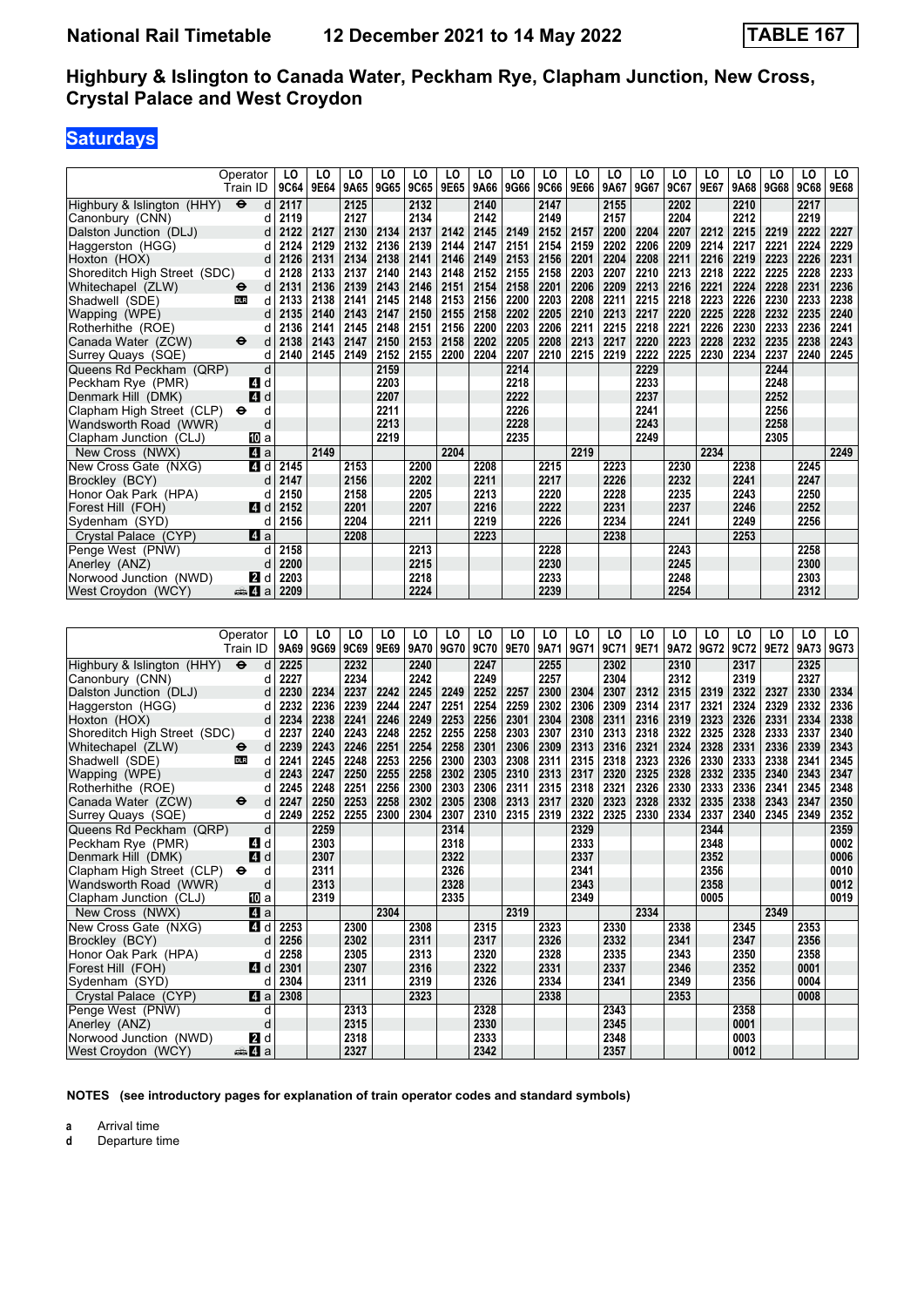## **Saturdays**

|                              | Operator                 | LO   | LO   | LO   | LO   | LO    | LO   | LO    |
|------------------------------|--------------------------|------|------|------|------|-------|------|-------|
|                              | Train ID                 | 9C73 | 9E73 | 9A74 | 9G74 | 9187  | 9G75 | 9189  |
| Highbury & Islington (HHY)   | $\ddot{\mathbf{e}}$<br>d | 2332 |      | 2340 |      | 2350  | 0001 | 0010  |
| Canonbury (CNN)              | d                        | 2334 |      | 2342 |      | 2352  | 0003 | 0012  |
| Dalston Junction (DLJ)       | d                        | 2337 | 2342 | 2345 | 2349 | 2355  | 0006 | 0015  |
| Haggerston (HGG)             | d                        | 2339 | 2344 | 2347 | 2351 | 2357  | 0008 | 0017  |
| Hoxton (HOX)                 | d                        | 2341 | 2346 | 2349 | 2353 | 2359  | 0010 | 0019  |
| Shoreditch High Street (SDC) | d                        | 2343 | 2348 | 2352 | 2355 | 0001  | 0013 | 0021  |
| Whitechapel (ZLW)            | d<br>$\bullet$           | 2346 | 2351 | 2354 | 2358 | 0004  | 0015 | 0024  |
| Shadwell (SDE)               | d<br><b>DLR</b>          | 2348 | 2353 | 2356 | 2359 | 0006  | 0017 | 0026  |
| Wapping (WPE)                | d                        | 2350 | 2355 | 2358 | 0002 | 0008  | 0019 | 0028  |
| Rotherhithe (ROE)            | d                        | 2351 | 2356 | 2359 | 0003 | 0009  | 0021 | 0029  |
| Canada Water (ZCW)           | d<br>$\ddot{\mathbf{e}}$ | 2353 | 2358 | 0002 | 0005 | 0011  | 0023 | 0032  |
| Surrey Quays (SQE)           | d                        | 2355 | 0002 | 0004 | 0007 | 0013  | 0025 | 0034  |
| Queens Rd Peckham (QRP)      | d                        |      |      |      | 0014 |       | 0031 |       |
| Peckham Rye (PMR)            | 41 d                     |      |      |      | 0018 |       | 0034 |       |
| Denmark Hill (DMK)           | 4d                       |      |      |      | 0022 |       | 0038 |       |
| Clapham High Street (CLP)    | d<br>⊖                   |      |      |      | 0026 |       | 0042 |       |
| Wandsworth Road (WWR)        | d                        |      |      |      | 0028 |       | 0044 |       |
| Clapham Junction (CLJ)       | 10 a                     |      |      |      | 0035 |       | 0052 |       |
| New Cross (NWX)              | ZI a                     |      | 0004 |      |      |       |      |       |
| New Cross Gate (NXG)         | 4<br>d                   | 0001 |      | 0008 |      | 0020a |      | 0040a |
| Brockley (BCY)               | d                        | 0003 |      | 0011 |      |       |      |       |
| Honor Oak Park (HPA)         | d                        | 0006 |      | 0013 |      |       |      |       |
| Forest Hill (FOH)            | ZI d                     | 0008 |      | 0016 |      |       |      |       |
| Sydenham (SYD)               | d                        | 0011 |      | 0019 |      |       |      |       |
| Crystal Palace (CYP)         | $\mathbf{a}$             |      |      | 0023 |      |       |      |       |
| Penge West (PNW)             | d                        | 0013 |      |      |      |       |      |       |
| Anerley (ANZ)                | d                        | 0015 |      |      |      |       |      |       |
| Norwood Junction (NWD)       | d<br>2                   | 0019 |      |      |      |       |      |       |
| West Croydon (WCY)           | <del>⊯</del> ⊿ а         | 0024 |      |      |      |       |      |       |

**NOTES (see introductory pages for explanation of train operator codes and standard symbols)**

**a** Arrival time<br>**d** Departure t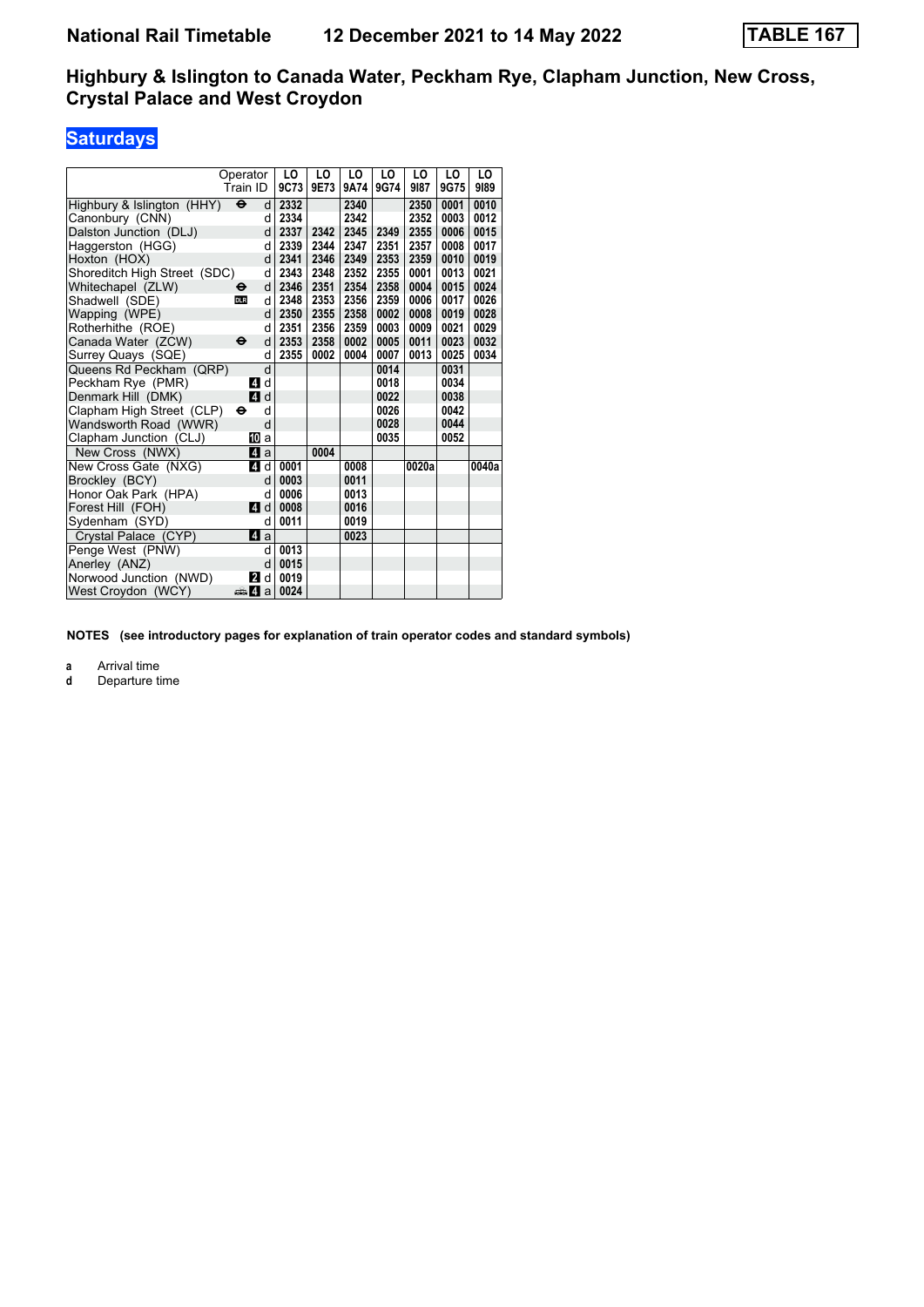# **Sundays**

|                              | Operator                 | LO   | LO   | LO   | LO   | LO   | LO   | LO   | LO   | LO   | LO   | LO   | LO   | LO   | LO   | LO   | LO   | LO   | LO   |
|------------------------------|--------------------------|------|------|------|------|------|------|------|------|------|------|------|------|------|------|------|------|------|------|
|                              | Train ID                 | 9A06 | 9C06 | 9A07 | 9G08 | 9C08 | 9G09 | 9A09 | 9G10 | 9C10 | 9G11 | 9A11 | 9E11 | 9G12 | 9C12 | 9E12 | 9A12 | 9G13 | 9E13 |
| Highbury & Islington (HHY)   | $\ddot{\mathbf{e}}$<br>d | 0640 | 0649 | 0704 |      | 0719 |      | 0734 |      | 0749 | 0757 | 0804 |      | 0812 | 0819 |      | 0827 |      |      |
| Canonbury (CNN)              | d                        | 0642 | 0651 | 0706 |      | 0721 |      | 0736 |      | 0751 | 0759 | 0806 |      | 0814 | 0821 |      | 0829 |      |      |
| Dalston Junction (DLJ)       | d                        | 0645 | 0654 | 0709 | 0720 | 0724 | 0736 | 0739 | 0751 | 0754 | 0806 | 0809 | 0813 | 0821 | 0824 | 0827 | 0832 | 0836 | 0842 |
| Haggerston (HGG)             |                          | 0647 | 0656 | 0711 | 0722 | 0726 | 0738 | 0741 | 0753 | 0756 | 0808 | 0811 | 0815 | 0823 | 0826 | 0829 | 0834 | 0838 | 0844 |
| Hoxton (HOX)                 | d                        | 0649 | 0658 | 0713 | 0724 | 0728 | 0740 | 0743 | 0755 | 0758 | 0810 | 0813 | 0817 | 0825 | 0828 | 0831 | 0836 | 0840 | 0846 |
| Shoreditch High Street (SDC) | d                        | 0651 | 0700 | 0715 | 0726 | 0730 | 0742 | 0745 | 0757 | 0800 | 0812 | 0815 | 0819 | 0827 | 0830 | 0833 | 0838 | 0842 | 0848 |
| Whitechapel (ZLW)            | d<br>$\bullet$           | 0654 | 0703 | 0718 | 0729 | 0733 | 0745 | 0748 | 0800 | 0803 | 0815 | 0818 | 0822 | 0830 | 0833 | 0837 | 0841 | 0845 | 0852 |
| Shadwell (SDE)               | <b>DLR</b><br>d          | 0656 | 0705 | 0720 | 0731 | 0735 | 0747 | 0750 | 0802 | 0805 | 0817 | 0820 | 0824 | 0832 | 0835 | 0839 | 0843 | 0847 | 0854 |
| Wapping (WPE)                | d                        | 0658 | 0707 | 0722 | 0733 | 0737 | 0749 | 0752 | 0804 | 0807 | 0819 | 0822 | 0826 | 0834 | 0837 | 0841 | 0845 | 0849 | 0856 |
| Rotherhithe (ROE)            |                          | 0659 | 0708 | 0723 | 0734 | 0738 | 0750 | 0753 | 0805 | 0808 | 0820 | 0823 | 0827 | 0835 | 0838 | 0842 | 0846 | 0850 | 0857 |
| Canada Water (ZCW)           | $\ddot{\mathbf{e}}$<br>d | 0701 | 0710 | 0725 | 0736 | 0740 | 0752 | 0755 | 0807 | 0810 | 0822 | 0825 | 0829 | 0837 | 0840 | 0844 | 0848 | 0852 | 0859 |
| Surrey Quays (SQE)           | d                        | 0703 | 0712 | 0727 | 0738 | 0742 | 0754 | 0757 | 0809 | 0812 | 0824 | 0827 | 0831 | 0839 | 0842 | 0846 | 0850 | 0854 | 0901 |
| Queens Rd Peckham (QRP)      | d                        |      |      |      | 0745 |      | 0800 |      | 0815 |      | 0830 |      |      | 0845 |      |      |      | 0900 |      |
| Peckham Rve (PMR)            | ZI d                     |      |      |      | 0748 |      | 0804 |      | 0818 |      | 0834 |      |      | 0848 |      |      |      | 0904 |      |
| Denmark Hill (DMK)           | 4 d                      |      |      |      | 0752 |      | 0807 |      | 0822 |      | 0837 |      |      | 0852 |      |      |      | 0907 |      |
| Clapham High Street (CLP)    | $\bullet$<br>d           |      |      |      | 0756 |      | 0811 |      | 0826 |      | 0841 |      |      | 0856 |      |      |      | 0911 |      |
| Wandsworth Road (WWR)        | d                        |      |      |      | 0758 |      | 0813 |      | 0828 |      | 0843 |      |      | 0858 |      |      |      | 0913 |      |
| Clapham Junction (CLJ)       | [[] a                    |      |      |      | 0805 |      | 0821 |      | 0836 |      | 0851 |      |      | 0906 |      |      |      | 0921 |      |
| New Cross (NWX)              | $\mathbf{A}$ a           |      |      |      |      |      |      |      |      |      |      |      | 0835 |      |      | 0850 |      |      | 0905 |
| New Cross Gate (NXG)         | 4 d                      | 0708 | 0717 | 0732 |      | 0747 |      | 0802 |      | 0817 |      | 0832 |      |      | 0847 |      | 0855 |      |      |
| Brockley (BCY)               | d                        | 0710 | 0719 | 0734 |      | 0749 |      | 0804 |      | 0819 |      | 0834 |      |      | 0849 |      | 0857 |      |      |
| Honor Oak Park (HPA)         | d                        | 0713 | 0722 | 0737 |      | 0752 |      | 0807 |      | 0822 |      | 0837 |      |      | 0852 |      | 0900 |      |      |
| Forest Hill (FOH)            | ZI d                     | 0715 | 0724 | 0739 |      | 0754 |      | 0809 |      | 0824 |      | 0839 |      |      | 0854 |      | 0902 |      |      |
| Sydenham (SYD)               | d                        | 0718 | 0727 | 0742 |      | 0757 |      | 0812 |      | 0827 |      | 0842 |      |      | 0857 |      | 0905 |      |      |
| Crystal Palace (CYP)         | ZI a                     | 0723 |      | 0747 |      |      |      | 0817 |      |      |      | 0847 |      |      |      |      | 0910 |      |      |
| Penge West (PNW)             | d                        |      | 0729 |      |      | 0759 |      |      |      | 0829 |      |      |      |      | 0859 |      |      |      |      |
| Anerley (ANZ)                | d                        |      | 0731 |      |      | 0801 |      |      |      | 0831 |      |      |      |      | 0901 |      |      |      |      |
| Norwood Junction (NWD)       | <b>2</b> d               |      | 0735 |      |      | 0805 |      |      |      | 0835 |      |      |      |      | 0905 |      |      |      |      |
| West Croydon (WCY)           | <del>⊯</del> ⊿ а         |      | 0741 |      |      | 0811 |      |      |      | 0841 |      |      |      |      | 0911 |      |      |      |      |

|                                                   | Operator<br>Train ID     | LO   | LO<br>9A13 9G14 | LO<br>9C14 | LO<br>9E14 | LO<br>9A14 | LO<br>9G15 | LO<br>9E15 | LO   | LO<br>9A15 9G16 | LO<br>9C16 | LO<br>9E16 | LO<br>9A16 | LO<br>9G17 | LO<br>9E17 | LO<br>9A17 | LO<br>9G18 | LO<br>9C18 | LO<br>9E18 |
|---------------------------------------------------|--------------------------|------|-----------------|------------|------------|------------|------------|------------|------|-----------------|------------|------------|------------|------------|------------|------------|------------|------------|------------|
| Highbury & Islington (HHY)<br>$\ddot{\mathbf{e}}$ | d                        | 0842 |                 | 0849       |            | 0857       |            |            | 0912 |                 | 0919       |            | 0927       |            |            | 0942       |            | 0949       |            |
| Canonbury (CNN)                                   |                          | 0844 |                 | 0851       |            | 0859       |            |            | 0914 |                 | 0921       |            | 0929       |            |            | 0944       |            | 0951       |            |
| Dalston Junction (DLJ)                            | d                        | 0847 | 0851            | 0854       | 0858       | 0902       | 0906       | 0913       | 0917 | 0921            | 0924       | 0928       | 0932       | 0936       | 0943       | 0947       | 0951       | 0954       | 0958       |
| Haggerston (HGG)                                  | d                        | 0849 | 0853            | 0856       | 0900       | 0904       | 0908       | 0915       | 0919 | 0923            | 0926       | 0930       | 0934       | 0938       | 0945       | 0949       | 0953       | 0956       | 1000       |
| Hoxton (HOX)                                      | d                        | 0851 | 0855            | 0858       | 0902       | 0906       | 0910       | 0917       | 0921 | 0925            | 0928       | 0932       | 0936       | 0940       | 0947       | 0951       | 0955       | 0958       | 1002       |
| Shoreditch High Street (SDC)                      | d                        | 0853 | 0857            | 0900       | 0904       | 0908       | 0912       | 0919       | 0923 | 0927            | 0930       | 0934       | 0938       | 0942       | 0949       | 0953       | 0957       | 1000       | 1004       |
| Whitechapel (ZLW)<br>$\bullet$                    | d                        | 0856 | 0900            | 0903       | 0907       | 0911       | 0915       | 0922       | 0926 | 0930            | 0933       | 0937       | 0941       | 0945       | 0952       | 0956       | 1000       | 1003       | 1007       |
| Shadwell (SDE)<br><b>DLR</b>                      | d                        | 0858 | 0902            | 0905       | 0909       | 0913       | 0917       | 0924       | 0928 | 0932            | 0935       | 0939       | 0943       | 0947       | 0954       | 0958       | 1002       | 1005       | 1009       |
| Wapping (WPE)                                     | d                        | 0900 | 0904            | 0907       | 0911       | 0915       | 0919       | 0926       | 0930 | 0934            | 0937       | 0941       | 0945       | 0949       | 0956       | 1000       | 1004       | 1007       | 1011       |
| Rotherhithe (ROE)                                 |                          | 0901 | 0905            | 0908       | 0912       | 0916       | 0920       | 0927       | 0931 | 0935            | 0938       | 0942       | 0946       | 0950       | 0957       | 1001       | 1005       | 1008       | 1012       |
| Canada Water (ZCW)                                | $\ddot{\mathbf{e}}$<br>d | 0903 | 0907            | 0910       | 0914       | 0918       | 0922       | 0929       | 0933 | 0937            | 0940       | 0944       | 0948       | 0952       | 0959       | 1003       | 1007       | 1010       | 1014       |
| Surrey Quays (SQE)                                | d                        | 0905 | 0909            | 0912       | 0916       | 0920       | 0924       | 0931       | 0935 | 0939            | 0942       | 0946       | 0950       | 0954       | 1001       | 1005       | 1009       | 1012       | 1016       |
| Queens Rd Peckham (QRP)                           | d                        |      | 0915            |            |            |            | 0930       |            |      | 0945            |            |            |            | 1000       |            |            | 1015       |            |            |
| Peckham Rye (PMR)                                 | $\overline{A}$<br>d      |      | 0918            |            |            |            | 0934       |            |      | 0948            |            |            |            | 1004       |            |            | 1018       |            |            |
| Denmark Hill (DMK)                                | <b>4</b> d               |      | 0922            |            |            |            | 0937       |            |      | 0952            |            |            |            | 1007       |            |            | 1022       |            |            |
| Clapham High Street (CLP)<br>$\bullet$            | d                        |      | 0926            |            |            |            | 0941       |            |      | 0956            |            |            |            | 1011       |            |            | 1026       |            |            |
| Wandsworth Road (WWR)                             | d                        |      | 0928            |            |            |            | 0943       |            |      | 0958            |            |            |            | 1013       |            |            | 1028       |            |            |
| Clapham Junction (CLJ)                            | 10 a                     |      | 0936            |            |            |            | 0951       |            |      | 1006            |            |            |            | 1021       |            |            | 1036       |            |            |
| New Cross (NWX)                                   | ZI a                     |      |                 |            | 0920       |            |            | 0935       |      |                 |            | 0950       |            |            | 1005       |            |            |            | 1020       |
| New Cross Gate (NXG)                              | $\mathbf{A}$<br>d        | 0910 |                 | 0917       |            | 0925       |            |            | 0940 |                 | 0947       |            | 0955       |            |            | 1010       |            | 1017       |            |
| Brockley (BCY)                                    | C                        | 0912 |                 | 0919       |            | 0927       |            |            | 0942 |                 | 0949       |            | 0957       |            |            | 1012       |            | 1019       |            |
| Honor Oak Park (HPA)                              |                          | 0915 |                 | 0922       |            | 0930       |            |            | 0945 |                 | 0952       |            | 1000       |            |            | 1015       |            | 1022       |            |
| Forest Hill (FOH)                                 | ZI d                     | 0917 |                 | 0924       |            | 0932       |            |            | 0947 |                 | 0954       |            | 1002       |            |            | 1017       |            | 1024       |            |
| Sydenham (SYD)                                    | C                        | 0920 |                 | 0927       |            | 0935       |            |            | 0950 |                 | 0957       |            | 1005       |            |            | 1020       |            | 1027       |            |
| Crystal Palace (CYP)                              | $\blacksquare$ a         | 0925 |                 |            |            | 0940       |            |            | 0955 |                 |            |            | 1010       |            |            | 1025       |            |            |            |
| Penge West (PNW)                                  | C                        |      |                 | 0929       |            |            |            |            |      |                 | 0959       |            |            |            |            |            |            | 1029       |            |
| Anerley (ANZ)                                     | C                        |      |                 | 0931       |            |            |            |            |      |                 | 1001       |            |            |            |            |            |            | 1031       |            |
| Norwood Junction (NWD)                            | 2<br>d                   |      |                 | 0935       |            |            |            |            |      |                 | 1005       |            |            |            |            |            |            | 1035       |            |
| West Croydon (WCY)                                | ⊯Ma                      |      |                 | 0941       |            |            |            |            |      |                 | 1011       |            |            |            |            |            |            | 1041       |            |

**NOTES (see introductory pages for explanation of train operator codes and standard symbols)**

**a** Arrival time<br>**d** Departure t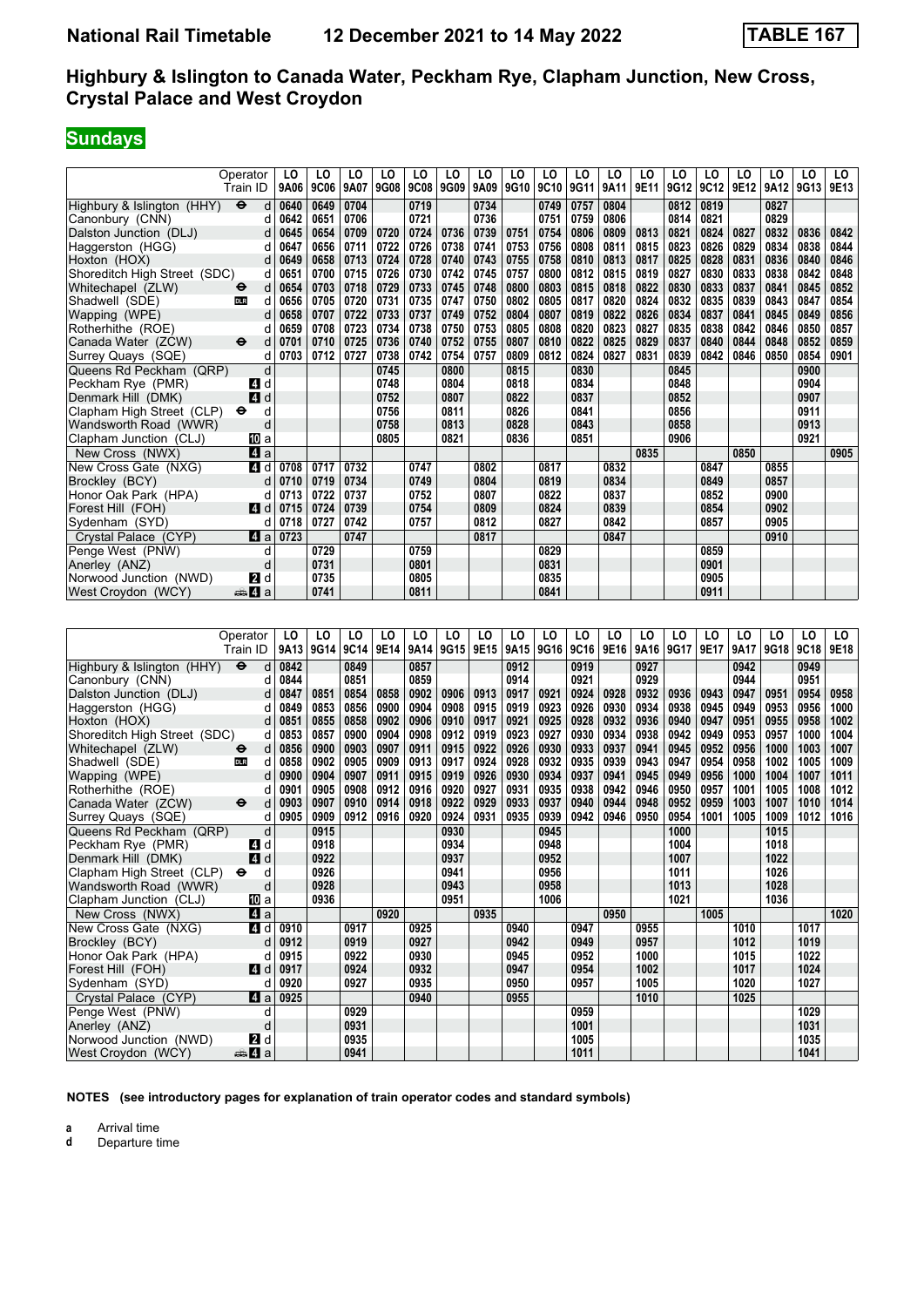# **Sundays**

|                              | Operator                          | LO   | LO   | LO   | LO   | LO   | LO   | LO   | LO   | LO   | LO   | LO   | LO   | LO          | LO   | LO   | LO   | LO   | LO   |
|------------------------------|-----------------------------------|------|------|------|------|------|------|------|------|------|------|------|------|-------------|------|------|------|------|------|
|                              | Train ID                          | 9A18 | 9G19 | 9E19 | 9A19 | 9G20 | 9C20 | 9E20 | 9A20 | 9G21 | 9E21 | 9A21 | 9G22 | <b>9C22</b> | 9E22 | 9A22 | 9G23 | 9E23 | 9A23 |
| Highbury & Islington (HHY)   | $\ddot{\boldsymbol{\Theta}}$<br>d | 0957 |      |      | 1012 |      | 1019 |      | 1027 |      |      | 1042 |      | 1049        |      | 1057 |      |      | 1112 |
| Canonbury (CNN)              | d                                 | 0959 |      |      | 1014 |      | 1021 |      | 1029 |      |      | 1044 |      | 1051        |      | 1059 |      |      | 1114 |
| Dalston Junction (DLJ)       | d                                 | 1002 | 1006 | 1013 | 1017 | 1021 | 1024 | 1028 | 1032 | 1036 | 1043 | 1047 | 1051 | 1054        | 1058 | 1102 | 1106 | 1113 | 1117 |
| Haggerston (HGG)             | d                                 | 1004 | 1008 | 1015 | 1019 | 1023 | 1026 | 1030 | 1034 | 1038 | 1045 | 1049 | 1053 | 1056        | 1100 | 1104 | 1108 | 1115 | 1119 |
| Hoxton (HOX)                 | d                                 | 1006 | 1010 | 1017 | 1021 | 1025 | 1028 | 1032 | 1036 | 1040 | 1047 | 1051 | 1055 | 1058        | 1102 | 1106 | 1110 | 1117 | 1121 |
| Shoreditch High Street (SDC) | d                                 | 1008 | 1012 | 1019 | 1023 | 1027 | 1030 | 1034 | 1038 | 1042 | 1049 | 1053 | 1057 | 1100        | 1104 | 1108 | 1112 | 1119 | 1123 |
| Whitechapel (ZLW)            | d<br>$\bullet$                    | 1011 | 1015 | 1022 | 1026 | 1030 | 1033 | 1037 | 1041 | 1045 | 1052 | 1056 | 1100 | 1103        | 1107 | 1111 | 1115 | 1122 | 1126 |
| Shadwell (SDE)               | <b>DLR</b><br>d                   | 1013 | 1017 | 1024 | 1028 | 1032 | 1035 | 1039 | 1043 | 1047 | 1054 | 1058 | 1102 | 1105        | 1109 | 1113 | 1117 | 1124 | 1128 |
| Wapping (WPE)                | d                                 | 1015 | 1019 | 1026 | 1030 | 1034 | 1037 | 1041 | 1045 | 1049 | 1056 | 1100 | 1104 | 1107        | 1111 | 1115 | 1119 | 1126 | 1130 |
| Rotherhithe (ROE)            | d                                 | 1016 | 1020 | 1027 | 1031 | 1035 | 1038 | 1042 | 1046 | 1050 | 1057 | 1101 | 1105 | 1108        | 1112 | 1116 | 1120 | 1127 | 1131 |
| Canada Water (ZCW)           | $\ddot{\mathbf{e}}$<br>d          | 1018 | 1022 | 1029 | 1033 | 1037 | 1040 | 1044 | 1048 | 1052 | 1059 | 1103 | 1107 | 1110        | 1114 | 1118 | 1122 | 1129 | 1133 |
| Surrey Quays (SQE)           | d                                 | 1020 | 1024 | 1031 | 1035 | 1039 | 1042 | 1046 | 1050 | 1054 | 1101 | 1105 | 1109 | 1112        | 1116 | 1120 | 1124 | 1131 | 1135 |
| Queens Rd Peckham (QRP)      | d                                 |      | 1030 |      |      | 1045 |      |      |      | 1100 |      |      | 1115 |             |      |      | 1130 |      |      |
| Peckham Rye (PMR)            | d<br>4                            |      | 1034 |      |      | 1048 |      |      |      | 1104 |      |      | 1118 |             |      |      | 1134 |      |      |
| Denmark Hill (DMK)           | 4<br>d                            |      | 1037 |      |      | 1052 |      |      |      | 1107 |      |      | 1122 |             |      |      | 1137 |      |      |
| Clapham High Street (CLP)    | $\bullet$<br>d                    |      | 1041 |      |      | 1056 |      |      |      | 1111 |      |      | 1126 |             |      |      | 1141 |      |      |
| Wandsworth Road (WWR)        | d                                 |      | 1043 |      |      | 1058 |      |      |      | 1113 |      |      | 1128 |             |      |      | 1143 |      |      |
| Clapham Junction (CLJ)       | [10] a                            |      | 1051 |      |      | 1106 |      |      |      | 1121 |      |      | 1136 |             |      |      | 1151 |      |      |
| New Cross (NWX)              | $\blacksquare$ a                  |      |      | 1035 |      |      |      | 1050 |      |      | 1105 |      |      |             | 1120 |      |      | 1135 |      |
| New Cross Gate (NXG)         | 4 d                               | 1025 |      |      | 1040 |      | 1047 |      | 1055 |      |      | 1110 |      | 1117        |      | 1125 |      |      | 1140 |
| Brockley (BCY)               | d                                 | 1027 |      |      | 1042 |      | 1049 |      | 1057 |      |      | 1112 |      | 1119        |      | 1127 |      |      | 1142 |
| Honor Oak Park (HPA)         |                                   | 1030 |      |      | 1045 |      | 1052 |      | 1100 |      |      | 1115 |      | 1122        |      | 1130 |      |      | 1145 |
| Forest Hill (FOH)            | ZI d                              | 1032 |      |      | 1047 |      | 1054 |      | 1102 |      |      | 1117 |      | 1124        |      | 1132 |      |      | 1147 |
| Sydenham (SYD)               | d                                 | 1035 |      |      | 1050 |      | 1057 |      | 1105 |      |      | 1120 |      | 1127        |      | 1135 |      |      | 1150 |
| Crystal Palace (CYP)         | ZI a                              | 1040 |      |      | 1055 |      |      |      | 1110 |      |      | 1125 |      |             |      | 1140 |      |      | 1155 |
| Penge West (PNW)             | d                                 |      |      |      |      |      | 1059 |      |      |      |      |      |      | 1129        |      |      |      |      |      |
| Anerley (ANZ)                | d                                 |      |      |      |      |      | 1101 |      |      |      |      |      |      | 1131        |      |      |      |      |      |
| Norwood Junction (NWD)       | <b>2</b> d                        |      |      |      |      |      | 1105 |      |      |      |      |      |      | 1135        |      |      |      |      |      |
| West Croydon (WCY)           | <sub>n</sub> ana <mark>4</mark> a |      |      |      |      |      | 1111 |      |      |      |      |      |      | 1141        |      |      |      |      |      |

|                              | Operator<br>Train ID              | LO<br>9G24 | LO<br>9C24 | LO<br>9E24 | LO<br>9A24 | LO<br>9G25 | LO<br>9C25 | LO<br>9E25 | LO<br>9A25 | LO<br>9G26 | LO<br>9C26 | LO<br>9E26 | LO<br>9A26 | LO<br>9G27 | LO<br>9C27 | LO<br>9E27 | LO<br>9A27 | LO<br>9G28 | LO<br><b>9C28</b> |
|------------------------------|-----------------------------------|------------|------------|------------|------------|------------|------------|------------|------------|------------|------------|------------|------------|------------|------------|------------|------------|------------|-------------------|
| Highbury & Islington (HHY)   | $\ddot{\boldsymbol{\Theta}}$<br>d |            | 1119       |            | 1127       |            | 1134       |            | 1142       |            | 1149       |            | 1157       |            | 1204       |            | 1212       |            | 1219              |
| Canonbury (CNN)              | d                                 |            | 1121       |            | 1129       |            | 1136       |            | 1144       |            | 1151       |            | 1159       |            | 1206       |            | 1214       |            | 1221              |
| Dalston Junction (DLJ)       | d                                 | 1121       | 1124       | 1128       | 1132       | 1136       | 1139       | 1143       | 1147       | 1151       | 1154       | 1158       | 1202       | 1206       | 1209       | 1213       | 1217       | 1221       | 1224              |
| Haggerston (HGG)             | d                                 | 1123       | 1126       | 1130       | 1134       | 1138       | 1141       | 1145       | 1149       | 1153       | 1156       | 1200       | 1204       | 1208       | 1211       | 1215       | 1219       | 1223       | 1226              |
| Hoxton (HOX)                 |                                   | 1125       | 1128       | 1132       | 1136       | 1140       | 1143       | 1147       | 1151       | 1155       | 1158       | 1202       | 1206       | 1210       | 1213       | 1217       | 1221       | 1225       | 1228              |
| Shoreditch High Street (SDC) | d                                 | 1127       | 1130       | 1134       | 1138       | 1142       | 1145       | 1149       | 1153       | 1157       | 1200       | 1204       | 1208       | 1212       | 1215       | 1219       | 1223       | 1227       | 1230              |
| Whitechapel (ZLW)            | d<br>⊖                            | 1130       | 1133       | 1137       | 1141       | 1145       | 1148       | 1152       | 1156       | 1200       | 1203       | 1207       | 1211       | 1215       | 1218       | 1222       | 1226       | 1230       | 1233              |
| Shadwell (SDE)               | <b>DLR</b><br>d                   | 1132       | 1135       | 1139       | 1143       | 1147       | 1150       | 1154       | 1158       | 1202       | 1205       | 1209       | 1213       | 1217       | 1220       | 1224       | 1228       | 1232       | 1235              |
| Wapping (WPE)                | d                                 | 1134       | 1137       | 1141       | 1145       | 1149       | 1152       | 1156       | 1200       | 1204       | 1207       | 1211       | 1215       | 1219       | 1222       | 1226       | 1230       | 1234       | 1237              |
| Rotherhithe (ROE)            |                                   | 1135       | 1138       | 1142       | 1146       | 1150       | 1153       | 1157       | 1201       | 1205       | 1208       | 1212       | 1216       | 1220       | 1223       | 1227       | 1231       | 1235       | 1238              |
| Canada Water (ZCW)           | $\ddot{\boldsymbol{\Theta}}$<br>d | 1137       | 1140       | 1144       | 1148       | 1152       | 1155       | 1159       | 1203       | 1207       | 1210       | 1214       | 1218       | 1222       | 1225       | 1229       | 1233       | 1237       | 1240              |
| Surrey Quays (SQE)           | d                                 | 1139       | 1142       | 1146       | 1150       | 1154       | 1157       | 1201       | 1205       | 1209       | 1212       | 1216       | 1220       | 1224       | 1227       | 1231       | 1235       | 1239       | 1242              |
| Queens Rd Peckham (QRP)      | d                                 | 1145       |            |            |            | 1200       |            |            |            | 1215       |            |            |            | 1230       |            |            |            | 1245       |                   |
| Peckham Rye (PMR)            | <b>4</b> d                        | 1148       |            |            |            | 1204       |            |            |            | 1218       |            |            |            | 1234       |            |            |            | 1248       |                   |
| Denmark Hill (DMK)           | 4<br>d                            | 1152       |            |            |            | 1207       |            |            |            | 1222       |            |            |            | 1237       |            |            |            | 1252       |                   |
| Clapham High Street (CLP)    | $\bullet$<br>d                    | 1156       |            |            |            | 1211       |            |            |            | 1226       |            |            |            | 1241       |            |            |            | 1256       |                   |
| Wandsworth Road (WWR)        | d                                 | 1158       |            |            |            | 1213       |            |            |            | 1228       |            |            |            | 1243       |            |            |            | 1258       |                   |
| Clapham Junction (CLJ)       | 囮 a                               | 1206       |            |            |            | 1221       |            |            |            | 1236       |            |            |            | 1251       |            |            |            | 1306       |                   |
| New Cross (NWX)              | ZI a                              |            |            | 1150       |            |            |            | 1205       |            |            |            | 1220       |            |            |            | 1235       |            |            |                   |
| New Cross Gate (NXG)         | 4 d                               |            | 1147       |            | 1155       |            | 1202       |            | 1210       |            | 1217       |            | 1225       |            | 1232       |            | 1240       |            | 1247              |
| Brockley (BCY)               | d                                 |            | 1149       |            | 1157       |            | 1204       |            | 1212       |            | 1219       |            | 1227       |            | 1234       |            | 1242       |            | 1249              |
| Honor Oak Park (HPA)         | d                                 |            | 1152       |            | 1200       |            | 1207       |            | 1215       |            | 1222       |            | 1230       |            | 1237       |            | 1245       |            | 1252              |
| Forest Hill (FOH)            | $\blacksquare$                    |            | 1154       |            | 1202       |            | 1209       |            | 1217       |            | 1224       |            | 1232       |            | 1239       |            | 1247       |            | 1254              |
| Sydenham (SYD)               | d                                 |            | 1157       |            | 1205       |            | 1212       |            | 1220       |            | 1227       |            | 1235       |            | 1242       |            | 1250       |            | 1257              |
| Crystal Palace (CYP)         | 4a                                |            |            |            | 1210       |            |            |            | 1225       |            |            |            | 1240       |            |            |            | 1255       |            |                   |
| Penge West (PNW)             | d                                 |            | 1159       |            |            |            | 1214       |            |            |            | 1229       |            |            |            | 1244       |            |            |            | 1259              |
| Anerley (ANZ)                | d                                 |            | 1201       |            |            |            | 1216       |            |            |            | 1231       |            |            |            | 1246       |            |            |            | 1301              |
| Norwood Junction (NWD)       | <b>2</b> d                        |            | 1205       |            |            |            | 1220       |            |            |            | 1235       |            |            |            | 1250       |            |            |            | 1305              |
| West Croydon (WCY)           | ≞Ma                               |            | 1211       |            |            |            | 1226       |            |            |            | 1241       |            |            |            | 1256       |            |            |            | 1311              |

**NOTES (see introductory pages for explanation of train operator codes and standard symbols)**

**a** Arrival time<br>**d** Departure t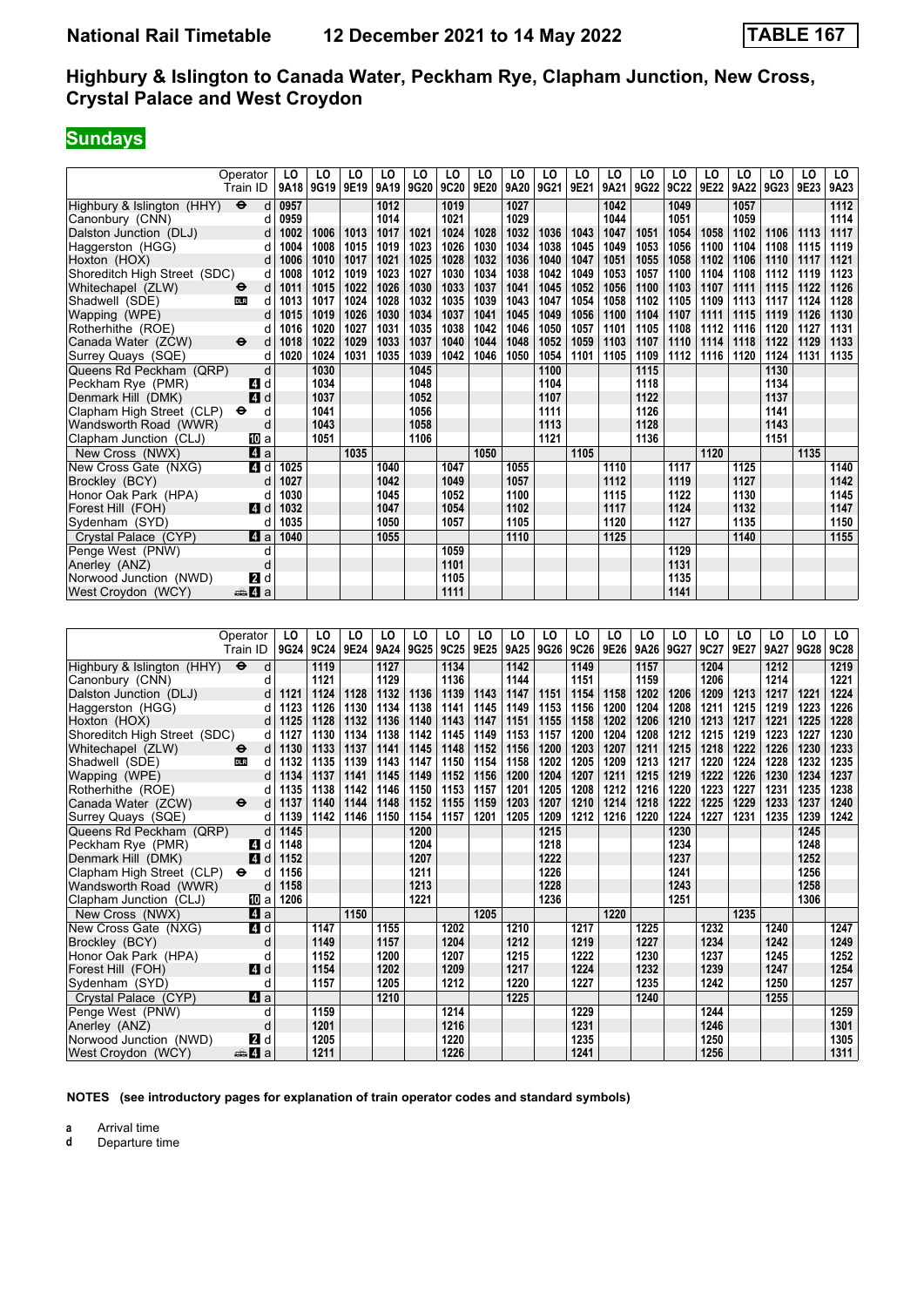# **Sundays**

|                              | Operator                          | LO   | LO   | LO   | LO   | LO   | LO   | LO   | LO   | LO   | LO   | LO   | LO   | LO   | LO   | LO   | LO          | LO   | LO   |
|------------------------------|-----------------------------------|------|------|------|------|------|------|------|------|------|------|------|------|------|------|------|-------------|------|------|
|                              | Train ID                          | 9E28 | 9A28 | 9G29 | 9C29 | 9E29 | 9A29 | 9G30 | 9C30 | 9E30 | 9A30 | 9G31 | 9C31 | 9E31 | 9A31 | 9G32 | <b>9C32</b> | 9E32 | 9A32 |
| Highbury & Islington (HHY)   | $\ddot{\boldsymbol{\Theta}}$<br>d |      | 1227 |      | 1234 |      | 1242 |      | 1249 |      | 1257 |      | 1304 |      | 1312 |      | 1319        |      | 1327 |
| Canonbury (CNN)              | d                                 |      | 1229 |      | 1236 |      | 1244 |      | 1251 |      | 1259 |      | 1306 |      | 1314 |      | 1321        |      | 1329 |
| Dalston Junction (DLJ)       | d                                 | 1228 | 1232 | 1236 | 1239 | 1243 | 1247 | 1251 | 1254 | 1258 | 1302 | 1306 | 1309 | 1313 | 1317 | 1321 | 1324        | 1328 | 1332 |
| Haggerston (HGG)             |                                   | 1230 | 1234 | 1238 | 1241 | 1245 | 1249 | 1253 | 1256 | 1300 | 1304 | 1308 | 1311 | 1315 | 1319 | 1323 | 1326        | 1330 | 1334 |
| Hoxton (HOX)                 | d                                 | 1232 | 1236 | 1240 | 1243 | 1247 | 1251 | 1255 | 1258 | 1302 | 1306 | 1310 | 1313 | 1317 | 1321 | 1325 | 1328        | 1332 | 1336 |
| Shoreditch High Street (SDC) | d                                 | 1234 | 1238 | 1242 | 1245 | 1249 | 1253 | 1257 | 1300 | 1304 | 1308 | 1312 | 1315 | 1319 | 1323 | 1327 | 1330        | 1334 | 1338 |
| Whitechapel (ZLW)            | d<br>$\bullet$                    | 1237 | 1241 | 1245 | 1248 | 1252 | 1256 | 1300 | 1303 | 1307 | 1311 | 1315 | 1318 | 1322 | 1326 | 1330 | 1333        | 1337 | 1341 |
| Shadwell (SDE)               | <b>DLR</b><br>d                   | 1239 | 1243 | 1247 | 1250 | 1254 | 1258 | 1302 | 1305 | 1309 | 1313 | 1317 | 1320 | 1324 | 1328 | 1332 | 1335        | 1339 | 1343 |
| Wapping (WPE)                | d                                 | 1241 | 1245 | 1249 | 1252 | 1256 | 1300 | 1304 | 1307 | 1311 | 1315 | 1319 | 1322 | 1326 | 1330 | 1334 | 1337        | 1341 | 1345 |
| Rotherhithe (ROE)            |                                   | 1242 | 1246 | 1250 | 1253 | 1257 | 1301 | 1305 | 1308 | 1312 | 1316 | 1320 | 1323 | 1327 | 1331 | 1335 | 1338        | 1342 | 1346 |
| Canada Water (ZCW)           | $\ddot{\mathbf{e}}$<br>d          | 1244 | 1248 | 1252 | 1255 | 1259 | 1303 | 1307 | 1310 | 1314 | 1318 | 1322 | 1325 | 1329 | 1333 | 1337 | 1340        | 1344 | 1348 |
| Surrey Quays (SQE)           | d                                 | 1246 | 1250 | 1254 | 1257 | 1301 | 1305 | 1309 | 1312 | 1316 | 1320 | 1324 | 1327 | 1331 | 1335 | 1339 | 1342        | 1346 | 1350 |
| Queens Rd Peckham (QRP)      | d                                 |      |      | 1300 |      |      |      | 1315 |      |      |      | 1330 |      |      |      | 1345 |             |      |      |
| Peckham Rye (PMR)            | d<br>4                            |      |      | 1304 |      |      |      | 1318 |      |      |      | 1334 |      |      |      | 1348 |             |      |      |
| Denmark Hill (DMK)           | 4<br>d                            |      |      | 1307 |      |      |      | 1322 |      |      |      | 1337 |      |      |      | 1352 |             |      |      |
| Clapham High Street (CLP)    | $\bullet$<br>d                    |      |      | 1311 |      |      |      | 1326 |      |      |      | 1341 |      |      |      | 1356 |             |      |      |
| Wandsworth Road (WWR)        | d                                 |      |      | 1313 |      |      |      | 1328 |      |      |      | 1343 |      |      |      | 1358 |             |      |      |
| Clapham Junction (CLJ)       | Юa                                |      |      | 1321 |      |      |      | 1336 |      |      |      | 1351 |      |      |      | 1406 |             |      |      |
| New Cross (NWX)              | 4a                                | 1250 |      |      |      | 1305 |      |      |      | 1320 |      |      |      | 1335 |      |      |             | 1350 |      |
| New Cross Gate (NXG)         | 4 d                               |      | 1255 |      | 1302 |      | 1310 |      | 1317 |      | 1325 |      | 1332 |      | 1340 |      | 1347        |      | 1355 |
| Brockley (BCY)               | d                                 |      | 1257 |      | 1304 |      | 1312 |      | 1319 |      | 1327 |      | 1334 |      | 1342 |      | 1349        |      | 1357 |
| Honor Oak Park (HPA)         | d                                 |      | 1300 |      | 1307 |      | 1315 |      | 1322 |      | 1330 |      | 1337 |      | 1345 |      | 1352        |      | 1400 |
| Forest Hill (FOH)            | 4 d                               |      | 1302 |      | 1309 |      | 1317 |      | 1324 |      | 1332 |      | 1339 |      | 1347 |      | 1354        |      | 1402 |
| Sydenham (SYD)               | d                                 |      | 1305 |      | 1312 |      | 1320 |      | 1327 |      | 1335 |      | 1342 |      | 1350 |      | 1357        |      | 1405 |
| Crystal Palace (CYP)         | ZI a                              |      | 1310 |      |      |      | 1325 |      |      |      | 1340 |      |      |      | 1355 |      |             |      | 1410 |
| Penge West (PNW)             | d                                 |      |      |      | 1314 |      |      |      | 1329 |      |      |      | 1344 |      |      |      | 1359        |      |      |
| Anerley (ANZ)                | d                                 |      |      |      | 1316 |      |      |      | 1331 |      |      |      | 1346 |      |      |      | 1401        |      |      |
| Norwood Junction (NWD)       | <b>2</b> d                        |      |      |      | 1320 |      |      |      | 1335 |      |      |      | 1350 |      |      |      | 1405        |      |      |
| West Croydon (WCY)           | dana dan da                       |      |      |      | 1326 |      |      |      | 1341 |      |      |      | 1356 |      |      |      | 1411        |      |      |

|                              | Operator<br>Train ID              | LO<br>9G33 | LO<br>9C33 | LO<br>9E33 | LO<br>9A33 | LO<br>9G34 | LO<br><b>9C34</b> | LO<br>9E34 | LO<br>9A34 | LO<br>9G35 | LO<br>9C35 | LO<br>9E35 | LO<br>9A35 | LO<br>9G36 | LO<br>9C36 | LO<br>9E36 | LO<br>9A36 | LO<br>9G37 | LO<br>9C37 |
|------------------------------|-----------------------------------|------------|------------|------------|------------|------------|-------------------|------------|------------|------------|------------|------------|------------|------------|------------|------------|------------|------------|------------|
| Highbury & Islington (HHY)   | $\ddot{\boldsymbol{\Theta}}$<br>d |            | 1334       |            | 1342       |            | 1349              |            | 1357       |            | 1404       |            | 1412       |            | 1419       |            | 1427       |            | 1434       |
| Canonbury (CNN)              | d                                 |            | 1336       |            | 1344       |            | 1351              |            | 1359       |            | 1406       |            | 1414       |            | 1421       |            | 1429       |            | 1436       |
| Dalston Junction (DLJ)       | d                                 | 1336       | 1339       | 1343       | 1347       | 1351       | 1354              | 1358       | 1402       | 1406       | 1409       | 1413       | 1417       | 1421       | 1424       | 1428       | 1432       | 1436       | 1439       |
| Haggerston (HGG)             | d                                 | 1338       | 1341       | 1345       | 1349       | 1353       | 1356              | 1400       | 1404       | 1408       | 1411       | 1415       | 1419       | 1423       | 1426       | 1430       | 1434       | 1438       | 1441       |
| Hoxton (HOX)                 |                                   | 1340       | 1343       | 1347       | 1351       | 1355       | 1358              | 1402       | 1406       | 1410       | 1413       | 1417       | 1421       | 1425       | 1428       | 1432       | 1436       | 1440       | 1443       |
| Shoreditch High Street (SDC) | d                                 | 1342       | 1345       | 1349       | 1353       | 1357       | 1400              | 1404       | 1408       | 1412       | 1415       | 1419       | 1423       | 1427       | 1430       | 1434       | 1438       | 1442       | 1445       |
| Whitechapel (ZLW)            | d<br>$\bullet$                    | 1345       | 1348       | 1352       | 1356       | 1400       | 1403              | 1407       | 1411       | 1415       | 1418       | 1422       | 1426       | 1430       | 1433       | 1437       | 1441       | 1445       | 1448       |
| Shadwell (SDE)               | <b>DLR</b><br>d                   | 1347       | 1350       | 1354       | 1358       | 1402       | 1405              | 1409       | 1413       | 1417       | 1420       | 1424       | 1428       | 1432       | 1435       | 1439       | 1443       | 1447       | 1450       |
| Wapping (WPE)                | d                                 | 1349       | 1352       | 1356       | 1400       | 1404       | 1407              | 1411       | 1415       | 1419       | 1422       | 1426       | 1430       | 1434       | 1437       | 1441       | 1445       | 1449       | 1452       |
| Rotherhithe (ROE)            | U                                 | 1350       | 1353       | 1357       | 1401       | 1405       | 1408              | 1412       | 1416       | 1420       | 1423       | 1427       | 1431       | 1435       | 1438       | 1442       | 1446       | 1450       | 1453       |
| Canada Water (ZCW)           | $\ddot{\mathbf{e}}$<br>d          | 1352       | 1355       | 1359       | 1403       | 1407       | 1410              | 1414       | 1418       | 1422       | 1425       | 1429       | 1433       | 1437       | 1440       | 1444       | 1448       | 1452       | 1455       |
| Surrey Quays (SQE)           | d                                 | 1354       | 1357       | 1401       | 1405       | 1409       | 1412              | 1416       | 1420       | 1424       | 1427       | 1431       | 1435       | 1439       | 1442       | 1446       | 1450       | 1454       | 1457       |
| Queens Rd Peckham (QRP)      | d                                 | 1400       |            |            |            | 1415       |                   |            |            | 1430       |            |            |            | 1445       |            |            |            | 1500       |            |
| Peckham Rye (PMR)            | ZI d                              | 1404       |            |            |            | 1418       |                   |            |            | 1434       |            |            |            | 1448       |            |            |            | 1504       |            |
| Denmark Hill (DMK)           | 4<br>d                            | 1407       |            |            |            | 1422       |                   |            |            | 1437       |            |            |            | 1452       |            |            |            | 1507       |            |
| Clapham High Street (CLP)    | $\bullet$<br>d                    | 1411       |            |            |            | 1426       |                   |            |            | 1441       |            |            |            | 1456       |            |            |            | 1511       |            |
| Wandsworth Road (WWR)        | d                                 | 1413       |            |            |            | 1428       |                   |            |            | 1443       |            |            |            | 1458       |            |            |            | 1513       |            |
| Clapham Junction (CLJ)       | 囮 a                               | 1421       |            |            |            | 1436       |                   |            |            | 1451       |            |            |            | 1506       |            |            |            | 1521       |            |
| New Cross (NWX)              | ZI a                              |            |            | 1405       |            |            |                   | 1420       |            |            |            | 1435       |            |            |            | 1450       |            |            |            |
| New Cross Gate (NXG)         | 4 d                               |            | 1402       |            | 1410       |            | 1417              |            | 1425       |            | 1432       |            | 1440       |            | 1447       |            | 1455       |            | 1502       |
| Brockley (BCY)               | d                                 |            | 1404       |            | 1412       |            | 1419              |            | 1427       |            | 1434       |            | 1442       |            | 1449       |            | 1457       |            | 1504       |
| Honor Oak Park (HPA)         | d                                 |            | 1407       |            | 1415       |            | 1422              |            | 1430       |            | 1437       |            | 1445       |            | 1452       |            | 1500       |            | 1507       |
| Forest Hill (FOH)            | $\blacksquare$                    |            | 1409       |            | 1417       |            | 1424              |            | 1432       |            | 1439       |            | 1447       |            | 1454       |            | 1502       |            | 1509       |
| Sydenham (SYD)               | d                                 |            | 1412       |            | 1420       |            | 1427              |            | 1435       |            | 1442       |            | 1450       |            | 1457       |            | 1505       |            | 1512       |
| Crystal Palace (CYP)         | 4a                                |            |            |            | 1425       |            |                   |            | 1440       |            |            |            | 1455       |            |            |            | 1510       |            |            |
| Penge West (PNW)             | d                                 |            | 1414       |            |            |            | 1429              |            |            |            | 1444       |            |            |            | 1459       |            |            |            | 1514       |
| Anerley (ANZ)                | d                                 |            | 1416       |            |            |            | 1431              |            |            |            | 1446       |            |            |            | 1501       |            |            |            | 1516       |
| Norwood Junction (NWD)       | <b>2</b> d                        |            | 1420       |            |            |            | 1435              |            |            |            | 1450       |            |            |            | 1505       |            |            |            | 1520       |
| West Croydon (WCY)           | ≞Ma                               |            | 1426       |            |            |            | 1441              |            |            |            | 1456       |            |            |            | 1511       |            |            |            | 1526       |

**NOTES (see introductory pages for explanation of train operator codes and standard symbols)**

**a** Arrival time<br>**d** Departure t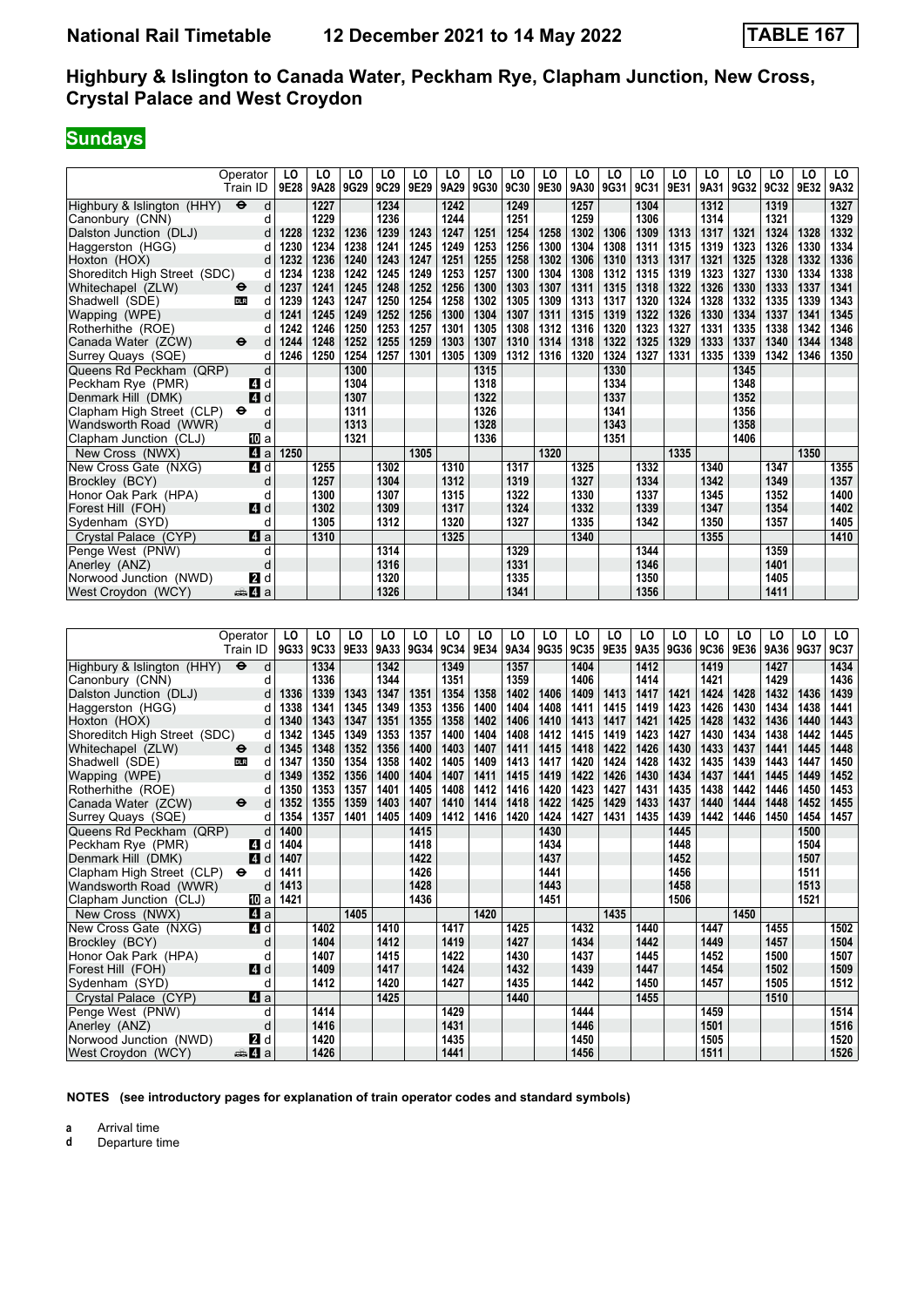# **Sundays**

|                              | Operator                          | LO   | LO   | LO   | LO   | LO   | LO   | LO   | LO   | LO   | LO   | LO   | LO   | LO   | LO   | LO   | LO   | LO   | LO   |
|------------------------------|-----------------------------------|------|------|------|------|------|------|------|------|------|------|------|------|------|------|------|------|------|------|
|                              | Train ID                          | 9E37 | 9A37 | 9G38 | 9C38 | 9E38 | 9A38 | 9G39 | 9C39 | 9E39 | 9A39 | 9G40 | 9C40 | 9E40 | 9A40 | 9G41 | 9C41 | 9E41 | 9A41 |
| Highbury & Islington (HHY)   | $\ddot{\mathbf{e}}$<br>d          |      | 1442 |      | 1449 |      | 1457 |      | 1504 |      | 1512 |      | 1519 |      | 1527 |      | 1534 |      | 1542 |
| Canonbury (CNN)              | d                                 |      | 1444 |      | 1451 |      | 1459 |      | 1506 |      | 1514 |      | 1521 |      | 1529 |      | 1536 |      | 1544 |
| Dalston Junction (DLJ)       | d                                 | 1443 | 1447 | 1451 | 1454 | 1458 | 1502 | 1506 | 1509 | 1513 | 1517 | 1521 | 1524 | 1528 | 1532 | 1536 | 1539 | 1543 | 1547 |
| Haggerston (HGG)             | d                                 | 1445 | 1449 | 1453 | 1456 | 1500 | 1504 | 1508 | 1511 | 1515 | 1519 | 1523 | 1526 | 1530 | 1534 | 1538 | 1541 | 1545 | 1549 |
| Hoxton (HOX)                 |                                   | 1447 | 1451 | 1455 | 1458 | 1502 | 1506 | 1510 | 1513 | 1517 | 1521 | 1525 | 1528 | 1532 | 1536 | 1540 | 1543 | 1547 | 1551 |
| Shoreditch High Street (SDC) | d                                 | 1449 | 1453 | 1457 | 1500 | 1504 | 1508 | 1512 | 1515 | 1519 | 1523 | 1527 | 1530 | 1534 | 1538 | 1542 | 1545 | 1549 | 1553 |
| Whitechapel (ZLW)            | d<br>$\bullet$                    | 1452 | 1456 | 1500 | 1503 | 1507 | 1511 | 1515 | 1518 | 1522 | 1526 | 1530 | 1533 | 1537 | 1541 | 1545 | 1548 | 1552 | 1556 |
| Shadwell (SDE)               | <b>DLR</b><br>d                   | 1454 | 1458 | 1502 | 1505 | 1509 | 1513 | 1517 | 1520 | 1524 | 1528 | 1532 | 1535 | 1539 | 1543 | 1547 | 1550 | 1554 | 1558 |
| Wapping (WPE)                | d                                 | 1456 | 1500 | 1504 | 1507 | 1511 | 1515 | 1519 | 1522 | 1526 | 1530 | 1534 | 1537 | 1541 | 1545 | 1549 | 1552 | 1556 | 1600 |
| Rotherhithe (ROE)            |                                   | 1457 | 1501 | 1505 | 1508 | 1512 | 1516 | 1520 | 1523 | 1527 | 1531 | 1535 | 1538 | 1542 | 1546 | 1550 | 1553 | 1557 | 1601 |
| Canada Water (ZCW)           | $\ddot{\mathbf{e}}$<br>d          | 1459 | 1503 | 1507 | 1510 | 1514 | 1518 | 1522 | 1525 | 1529 | 1533 | 1537 | 1540 | 1544 | 1548 | 1552 | 1555 | 1559 | 1603 |
| Surrey Quays (SQE)           | d                                 | 1501 | 1505 | 1509 | 1512 | 1516 | 1520 | 1524 | 1527 | 1531 | 1535 | 1539 | 1542 | 1546 | 1550 | 1554 | 1557 | 1601 | 1605 |
| Queens Rd Peckham (QRP)      | d                                 |      |      | 1515 |      |      |      | 1530 |      |      |      | 1545 |      |      |      | 1600 |      |      |      |
| Peckham Rye (PMR)            | ZI d                              |      |      | 1518 |      |      |      | 1534 |      |      |      | 1548 |      |      |      | 1604 |      |      |      |
| Denmark Hill (DMK)           | 4 d                               |      |      | 1522 |      |      |      | 1537 |      |      |      | 1552 |      |      |      | 1607 |      |      |      |
| Clapham High Street (CLP)    | $\bullet$<br>d                    |      |      | 1526 |      |      |      | 1541 |      |      |      | 1556 |      |      |      | 1611 |      |      |      |
| Wandsworth Road (WWR)        | d                                 |      |      | 1528 |      |      |      | 1543 |      |      |      | 1558 |      |      |      | 1613 |      |      |      |
| Clapham Junction (CLJ)       | [10] a                            |      |      | 1536 |      |      |      | 1551 |      |      |      | 1606 |      |      |      | 1621 |      |      |      |
| New Cross (NWX)              | 41 a                              | 1505 |      |      |      | 1520 |      |      |      | 1535 |      |      |      | 1550 |      |      |      | 1605 |      |
| New Cross Gate (NXG)         | 4 d                               |      | 1510 |      | 1517 |      | 1525 |      | 1532 |      | 1540 |      | 1547 |      | 1555 |      | 1602 |      | 1610 |
| Brockley (BCY)               | d                                 |      | 1512 |      | 1519 |      | 1527 |      | 1534 |      | 1542 |      | 1549 |      | 1557 |      | 1604 |      | 1612 |
| Honor Oak Park (HPA)         | d                                 |      | 1515 |      | 1522 |      | 1530 |      | 1537 |      | 1545 |      | 1552 |      | 1600 |      | 1607 |      | 1615 |
| Forest Hill (FOH)            | 4 d                               |      | 1517 |      | 1524 |      | 1532 |      | 1539 |      | 1547 |      | 1554 |      | 1602 |      | 1609 |      | 1617 |
| Sydenham (SYD)               | d                                 |      | 1520 |      | 1527 |      | 1535 |      | 1542 |      | 1550 |      | 1557 |      | 1605 |      | 1612 |      | 1620 |
| Crystal Palace (CYP)         | 4a                                |      | 1525 |      |      |      | 1540 |      |      |      | 1555 |      |      |      | 1610 |      |      |      | 1625 |
| Penge West (PNW)             | d                                 |      |      |      | 1529 |      |      |      | 1544 |      |      |      | 1559 |      |      |      | 1614 |      |      |
| Anerley (ANZ)                | d                                 |      |      |      | 1531 |      |      |      | 1546 |      |      |      | 1601 |      |      |      | 1616 |      |      |
| Norwood Junction (NWD)       | <b>2</b> d                        |      |      |      | 1535 |      |      |      | 1550 |      |      |      | 1605 |      |      |      | 1620 |      |      |
| West Croydon (WCY)           | <sub>n</sub> ana <mark>4</mark> a |      |      |      | 1541 |      |      |      | 1556 |      |      |      | 1611 |      |      |      | 1626 |      |      |

|                              | Operator<br>Train ID              | LO<br>9G42 | LO<br>9C42 | LO<br>9E42 | LO<br>9A42 | LO<br>9G43 | LO<br><b>9C43</b> | LO<br>9E43 | LO<br>9A43 | LO<br>9G44 | LO<br>9C44 | LO<br>9E44 | LO<br>9A44 | LO<br>9G45 | LO<br>9C45 | LO<br>9E45 | LO<br>9A45 | LO<br>9G46 | LO<br><b>9C46</b> |
|------------------------------|-----------------------------------|------------|------------|------------|------------|------------|-------------------|------------|------------|------------|------------|------------|------------|------------|------------|------------|------------|------------|-------------------|
| Highbury & Islington (HHY)   | $\ddot{\boldsymbol{\Theta}}$<br>d |            | 1549       |            | 1557       |            | 1604              |            | 1612       |            | 1619       |            | 1627       |            | 1634       |            | 1642       |            | 1649              |
| Canonbury (CNN)              | d                                 |            | 1551       |            | 1559       |            | 1606              |            | 1614       |            | 1621       |            | 1629       |            | 1636       |            | 1644       |            | 1651              |
| Dalston Junction (DLJ)       | d                                 | 1551       | 1554       | 1558       | 1602       | 1606       | 1609              | 1613       | 1617       | 1621       | 1624       | 1628       | 1632       | 1636       | 1639       | 1643       | 1647       | 1651       | 1654              |
| Haggerston (HGG)             | d                                 | 1553       | 1556       | 1600       | 1604       | 1608       | 1611              | 1615       | 1619       | 1623       | 1626       | 1630       | 1634       | 1638       | 1641       | 1645       | 1649       | 1653       | 1656              |
| Hoxton (HOX)                 |                                   | 1555       | 1558       | 1602       | 1606       | 1610       | 1613              | 1617       | 1621       | 1625       | 1628       | 1632       | 1636       | 1640       | 1643       | 1647       | 1651       | 1655       | 1658              |
| Shoreditch High Street (SDC) | d                                 | 1557       | 1600       | 1604       | 1608       | 1612       | 1615              | 1619       | 1623       | 1627       | 1630       | 1634       | 1638       | 1642       | 1645       | 1649       | 1653       | 1657       | 1700              |
| Whitechapel (ZLW)            | d<br>⊖                            | 1600       | 1603       | 1607       | 1611       | 1615       | 1618              | 1622       | 1626       | 1630       | 1633       | 1637       | 1641       | 1645       | 1648       | 1652       | 1656       | 1700       | 1703              |
| Shadwell (SDE)               | <b>DLR</b><br>d                   | 1602       | 1605       | 1609       | 1613       | 1617       | 1620              | 1624       | 1628       | 1632       | 1635       | 1639       | 1643       | 1647       | 1650       | 1654       | 1658       | 1702       | 1705              |
| Wapping (WPE)                | d                                 | 1604       | 1607       | 1611       | 1615       | 1619       | 1622              | 1626       | 1630       | 1634       | 1637       | 1641       | 1645       | 1649       | 1652       | 1656       | 1700       | 1704       | 1707              |
| Rotherhithe (ROE)            |                                   | 1605       | 1608       | 1612       | 1616       | 1620       | 1623              | 1627       | 1631       | 1635       | 1638       | 1642       | 1646       | 1650       | 1653       | 1657       | 1701       | 1705       | 1708              |
| Canada Water (ZCW)           | $\ddot{\boldsymbol{\Theta}}$<br>d | 1607       | 1610       | 1614       | 1618       | 1622       | 1625              | 1629       | 1633       | 1637       | 1640       | 1644       | 1648       | 1652       | 1655       | 1659       | 1703       | 1707       | 1710              |
| Surrey Quays (SQE)           | d                                 | 1609       | 1612       | 1616       | 1620       | 1624       | 1627              | 1631       | 1635       | 1639       | 1642       | 1646       | 1650       | 1654       | 1657       | 1701       | 1705       | 1709       | 1712              |
| Queens Rd Peckham (QRP)      | d                                 | 1615       |            |            |            | 1630       |                   |            |            | 1645       |            |            |            | 1700       |            |            |            | 1715       |                   |
| Peckham Rye (PMR)            | ZI d                              | 1618       |            |            |            | 1634       |                   |            |            | 1648       |            |            |            | 1704       |            |            |            | 1718       |                   |
| Denmark Hill (DMK)           | <b>4</b><br>d                     | 1622       |            |            |            | 1637       |                   |            |            | 1652       |            |            |            | 1707       |            |            |            | 1722       |                   |
| Clapham High Street (CLP)    | $\bullet$<br>d                    | 1626       |            |            |            | 1641       |                   |            |            | 1656       |            |            |            | 1711       |            |            |            | 1726       |                   |
| Wandsworth Road (WWR)        | d                                 | 1628       |            |            |            | 1643       |                   |            |            | 1658       |            |            |            | 1713       |            |            |            | 1728       |                   |
| Clapham Junction (CLJ)       | [[] a                             | 1636       |            |            |            | 1651       |                   |            |            | 1706       |            |            |            | 1721       |            |            |            | 1736       |                   |
| New Cross (NWX)              | 4 a                               |            |            | 1620       |            |            |                   | 1635       |            |            |            | 1650       |            |            |            | 1705       |            |            |                   |
| New Cross Gate (NXG)         | 4 d                               |            | 1617       |            | 1625       |            | 1632              |            | 1640       |            | 1647       |            | 1655       |            | 1702       |            | 1710       |            | 1717              |
| Brockley (BCY)               | d                                 |            | 1619       |            | 1627       |            | 1634              |            | 1642       |            | 1649       |            | 1657       |            | 1704       |            | 1712       |            | 1719              |
| Honor Oak Park (HPA)         | C                                 |            | 1622       |            | 1630       |            | 1637              |            | 1645       |            | 1652       |            | 1700       |            | 1707       |            | 1715       |            | 1722              |
| Forest Hill (FOH)            | 4 d                               |            | 1624       |            | 1632       |            | 1639              |            | 1647       |            | 1654       |            | 1702       |            | 1709       |            | 1717       |            | 1724              |
| Sydenham (SYD)               | d                                 |            | 1627       |            | 1635       |            | 1642              |            | 1650       |            | 1657       |            | 1705       |            | 1712       |            | 1720       |            | 1727              |
| Crystal Palace (CYP)         | Z1 a                              |            |            |            | 1640       |            |                   |            | 1655       |            |            |            | 1710       |            |            |            | 1725       |            |                   |
| Penge West (PNW)             | d                                 |            | 1629       |            |            |            | 1644              |            |            |            | 1659       |            |            |            | 1714       |            |            |            | 1729              |
| Anerley (ANZ)                | d                                 |            | 1631       |            |            |            | 1646              |            |            |            | 1701       |            |            |            | 1716       |            |            |            | 1731              |
| Norwood Junction (NWD)       | <b>2</b> d                        |            | 1635       |            |            |            | 1650              |            |            |            | 1705       |            |            |            | 1720       |            |            |            | 1735              |
| West Crovdon (WCY)           | ≞Ma                               |            | 1641       |            |            |            | 1656              |            |            |            | 1711       |            |            |            | 1726       |            |            |            | 1741              |

**NOTES (see introductory pages for explanation of train operator codes and standard symbols)**

**a** Arrival time<br>**d** Departure t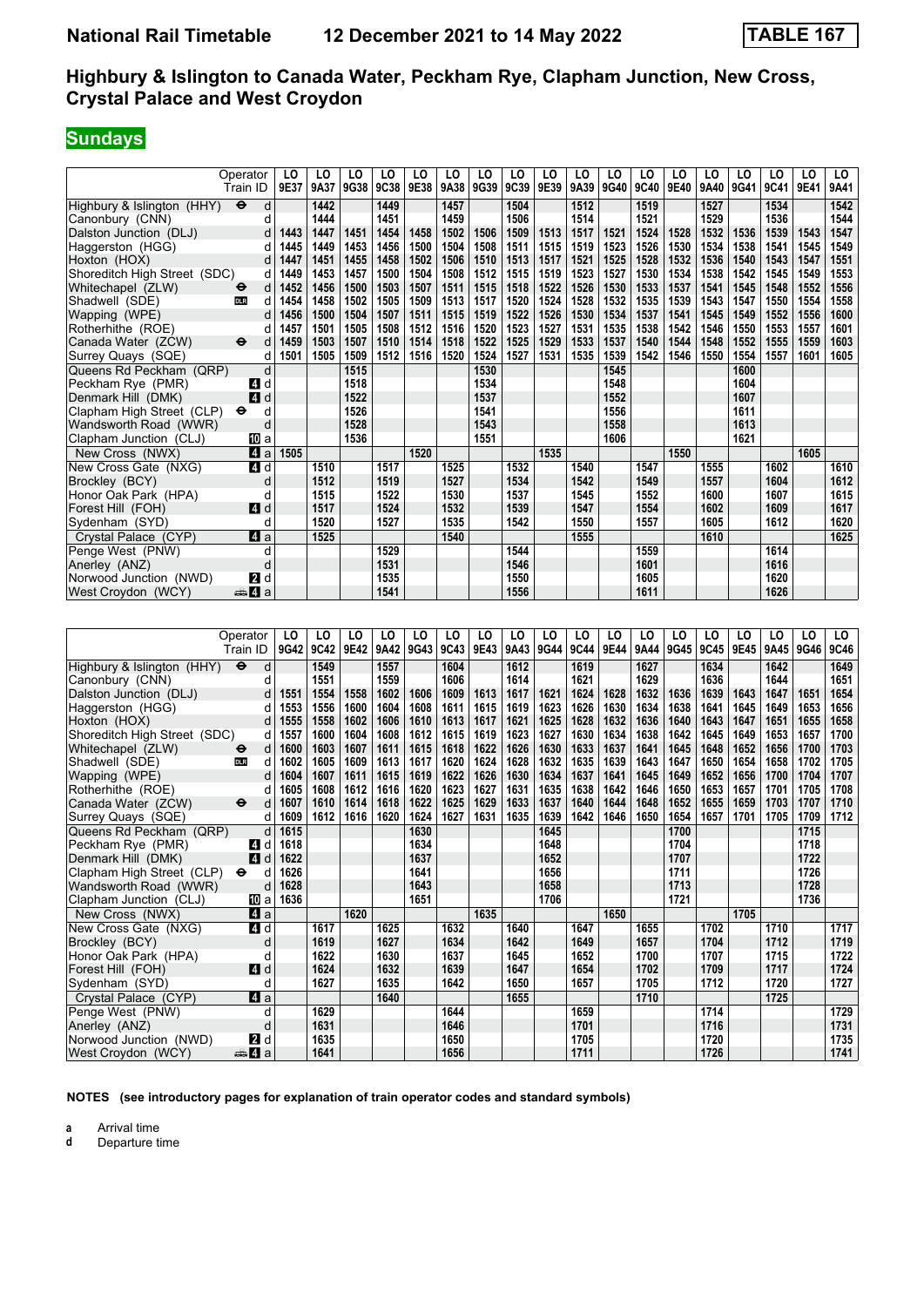# **Sundays**

|                              | Operator                          | LO   | LO   | LO   | LO   | LO   | LO   | LO   | LO   | LO   | LO   | LO   | LO   | LO   | LO   | LO   | LO   | LO   | LO.  |
|------------------------------|-----------------------------------|------|------|------|------|------|------|------|------|------|------|------|------|------|------|------|------|------|------|
|                              | Train ID                          | 9E46 | 9A46 | 9G47 | 9C47 | 9E47 | 9A47 | 9G48 | 9C48 | 9E48 | 9A48 | 9G49 | 9C49 | 9E49 | 9A49 | 9G50 | 9C50 | 9E50 | 9A50 |
| Highbury & Islington (HHY)   | $\ddot{\mathbf{e}}$<br>d          |      | 1657 |      | 1704 |      | 1712 |      | 1719 |      | 1727 |      | 1734 |      | 1742 |      | 1749 |      | 1757 |
| Canonbury (CNN)              | d                                 |      | 1659 |      | 1706 |      | 1714 |      | 1721 |      | 1729 |      | 1736 |      | 1744 |      | 1751 |      | 1759 |
| Dalston Junction (DLJ)       | d                                 | 1658 | 1702 | 1706 | 1709 | 1713 | 1717 | 1721 | 1724 | 1728 | 1732 | 1736 | 1739 | 1743 | 1747 | 1751 | 1754 | 1758 | 1802 |
| Haggerston (HGG)             | d                                 | 1700 | 1704 | 1708 | 1711 | 1715 | 1719 | 1723 | 1726 | 1730 | 1734 | 1738 | 1741 | 1745 | 1749 | 1753 | 1756 | 1800 | 1804 |
| Hoxton (HOX)                 |                                   | 1702 | 1706 | 1710 | 1713 | 1717 | 1721 | 1725 | 1728 | 1732 | 1736 | 1740 | 1743 | 1747 | 1751 | 1755 | 1758 | 1802 | 1806 |
| Shoreditch High Street (SDC) | d                                 | 1704 | 1708 | 1712 | 1715 | 1719 | 1723 | 1727 | 1730 | 1734 | 1738 | 1742 | 1745 | 1749 | 1753 | 1757 | 1800 | 1804 | 1808 |
| Whitechapel (ZLW)            | d<br>$\bullet$                    | 1707 | 1711 | 1715 | 1718 | 1722 | 1726 | 1730 | 1733 | 1737 | 1741 | 1745 | 1748 | 1752 | 1756 | 1800 | 1803 | 1807 | 1811 |
| Shadwell (SDE)               | <b>DLR</b><br>d                   | 1709 | 1713 | 1717 | 1720 | 1724 | 1728 | 1732 | 1735 | 1739 | 1743 | 1747 | 1750 | 1754 | 1758 | 1802 | 1805 | 1809 | 1813 |
| Wapping (WPE)                | d                                 | 1711 | 1715 | 1719 | 1722 | 1726 | 1730 | 1734 | 1737 | 1741 | 1745 | 1749 | 1752 | 1756 | 1800 | 1804 | 1807 | 1811 | 1815 |
| Rotherhithe (ROE)            |                                   | 1712 | 1716 | 1720 | 1723 | 1727 | 1731 | 1735 | 1738 | 1742 | 1746 | 1750 | 1753 | 1757 | 1801 | 1805 | 1808 | 1812 | 1816 |
| Canada Water (ZCW)           | $\ddot{\mathbf{e}}$<br>d          | 1714 | 1718 | 1722 | 1725 | 1729 | 1733 | 1737 | 1740 | 1744 | 1748 | 1752 | 1755 | 1759 | 1803 | 1807 | 1810 | 1814 | 1818 |
| Surrey Quays (SQE)           | d                                 | 1716 | 1720 | 1724 | 1727 | 1731 | 1735 | 1739 | 1742 | 1746 | 1750 | 1754 | 1757 | 1801 | 1805 | 1809 | 1812 | 1816 | 1820 |
| Queens Rd Peckham (QRP)      | d                                 |      |      | 1730 |      |      |      | 1745 |      |      |      | 1800 |      |      |      | 1815 |      |      |      |
| Peckham Rye (PMR)            | ZI d                              |      |      | 1734 |      |      |      | 1748 |      |      |      | 1804 |      |      |      | 1818 |      |      |      |
| Denmark Hill (DMK)           | 4 d                               |      |      | 1737 |      |      |      | 1752 |      |      |      | 1807 |      |      |      | 1822 |      |      |      |
| Clapham High Street (CLP)    | $\bullet$<br>d                    |      |      | 1741 |      |      |      | 1756 |      |      |      | 1811 |      |      |      | 1826 |      |      |      |
| Wandsworth Road (WWR)        | d                                 |      |      | 1743 |      |      |      | 1758 |      |      |      | 1813 |      |      |      | 1828 |      |      |      |
| Clapham Junction (CLJ)       | [[] a                             |      |      | 1751 |      |      |      | 1806 |      |      |      | 1821 |      |      |      | 1836 |      |      |      |
| New Cross (NWX)              | ZI a                              | 1720 |      |      |      | 1735 |      |      |      | 1750 |      |      |      | 1805 |      |      |      | 1820 |      |
| New Cross Gate (NXG)         | 4 d                               |      | 1725 |      | 1732 |      | 1740 |      | 1747 |      | 1755 |      | 1802 |      | 1810 |      | 1817 |      | 1825 |
| Brockley (BCY)               | d                                 |      | 1727 |      | 1734 |      | 1742 |      | 1749 |      | 1757 |      | 1804 |      | 1812 |      | 1819 |      | 1827 |
| Honor Oak Park (HPA)         | d                                 |      | 1730 |      | 1737 |      | 1745 |      | 1752 |      | 1800 |      | 1807 |      | 1815 |      | 1822 |      | 1830 |
| Forest Hill (FOH)            | 4 d                               |      | 1732 |      | 1739 |      | 1747 |      | 1754 |      | 1802 |      | 1809 |      | 1817 |      | 1824 |      | 1832 |
| Sydenham (SYD)               | d                                 |      | 1735 |      | 1742 |      | 1750 |      | 1757 |      | 1805 |      | 1812 |      | 1820 |      | 1827 |      | 1835 |
| Crystal Palace (CYP)         | 4a                                |      | 1740 |      |      |      | 1755 |      |      |      | 1810 |      |      |      | 1825 |      |      |      | 1840 |
| Penge West (PNW)             | d                                 |      |      |      | 1744 |      |      |      | 1759 |      |      |      | 1814 |      |      |      | 1829 |      |      |
| Anerley (ANZ)                | d                                 |      |      |      | 1746 |      |      |      | 1801 |      |      |      | 1816 |      |      |      | 1831 |      |      |
| Norwood Junction (NWD)       | <b>2</b> d                        |      |      |      | 1750 |      |      |      | 1805 |      |      |      | 1820 |      |      |      | 1835 |      |      |
| West Croydon (WCY)           | <sub>n</sub> ana <mark>4</mark> a |      |      |      | 1756 |      |      |      | 1811 |      |      |      | 1826 |      |      |      | 1841 |      |      |

|                              | Operator<br>Train ID              | LO<br>9G51 | LO<br>9C51 | LO<br>9E51 | LO<br>9A51 | LO<br>9G52 | LO<br><b>9C52</b> | LO<br>9E52 | LO<br>9A52 | LO<br>9G53 | LO<br>9C53 | LO<br>9E53 | LO<br>9A53 | LO<br>9G54 | LO<br>9C54 | LO<br>9E54 | LO<br>9A54 | LO<br> 9G55 | LO<br><b>9C55</b> |
|------------------------------|-----------------------------------|------------|------------|------------|------------|------------|-------------------|------------|------------|------------|------------|------------|------------|------------|------------|------------|------------|-------------|-------------------|
| Highbury & Islington (HHY)   | $\ddot{\boldsymbol{\Theta}}$<br>d |            | 1804       |            | 1812       |            | 1819              |            | 1827       |            | 1834       |            | 1842       |            | 1849       |            | 1857       |             | 1904              |
| Canonbury (CNN)              | d                                 |            | 1806       |            | 1814       |            | 1821              |            | 1829       |            | 1836       |            | 1844       |            | 1851       |            | 1859       |             | 1906              |
| Dalston Junction (DLJ)       | d                                 | 1806       | 1809       | 1813       | 1817       | 1821       | 1824              | 1828       | 1832       | 1836       | 1839       | 1843       | 1847       | 1851       | 1854       | 1858       | 1902       | 1906        | 1909              |
| Haggerston (HGG)             | d                                 | 1808       | 1811       | 1815       | 1819       | 1823       | 1826              | 1830       | 1834       | 1838       | 1841       | 1845       | 1849       | 1853       | 1856       | 1900       | 1904       | 1908        | 1911              |
| Hoxton (HOX)                 |                                   | 1810       | 1813       | 1817       | 1821       | 1825       | 1828              | 1832       | 1836       | 1840       | 1843       | 1847       | 1851       | 1855       | 1858       | 1902       | 1906       | 1910        | 1913              |
| Shoreditch High Street (SDC) | d                                 | 1812       | 1815       | 1819       | 1823       | 1827       | 1830              | 1834       | 1838       | 1842       | 1845       | 1849       | 1853       | 1857       | 1900       | 1904       | 1908       | 1912        | 1915              |
| Whitechapel (ZLW)            | d<br>$\bullet$                    | 1815       | 1818       | 1822       | 1826       | 1830       | 1833              | 1837       | 1841       | 1845       | 1848       | 1852       | 1856       | 1900       | 1903       | 1907       | 1911       | 1915        | 1918              |
| Shadwell (SDE)               | <b>DLR</b><br>d                   | 1817       | 1820       | 1824       | 1828       | 1832       | 1835              | 1839       | 1843       | 1847       | 1850       | 1854       | 1858       | 1902       | 1905       | 1909       | 1913       | 1917        | 1920              |
| Wapping (WPE)                | d                                 | 1819       | 1822       | 1826       | 1830       | 1834       | 1837              | 1841       | 1845       | 1849       | 1852       | 1856       | 1900       | 1904       | 1907       | 1911       | 1915       | 1919        | 1922              |
| Rotherhithe (ROE)            | U                                 | 1820       | 1823       | 1827       | 1831       | 1835       | 1838              | 1842       | 1846       | 1850       | 1853       | 1857       | 1901       | 1905       | 1908       | 1912       | 1916       | 1920        | 1923              |
| Canada Water (ZCW)           | $\ddot{\mathbf{e}}$<br>d          | 1822       | 1825       | 1829       | 1833       | 1837       | 1840              | 1844       | 1848       | 1852       | 1855       | 1859       | 1903       | 1907       | 1910       | 1914       | 1918       | 1922        | 1925              |
| Surrey Quays (SQE)           | d                                 | 1824       | 1827       | 1831       | 1835       | 1839       | 1842              | 1846       | 1850       | 1854       | 1857       | 1901       | 1905       | 1909       | 1912       | 1916       | 1920       | 1924        | 1927              |
| Queens Rd Peckham (QRP)      | d                                 | 1830       |            |            |            | 1845       |                   |            |            | 1900       |            |            |            | 1915       |            |            |            | 1930        |                   |
| Peckham Rye (PMR)            | <b>4</b> d                        | 1834       |            |            |            | 1848       |                   |            |            | 1904       |            |            |            | 1918       |            |            |            | 1934        |                   |
| Denmark Hill (DMK)           | <b>4</b><br>d                     | 1837       |            |            |            | 1852       |                   |            |            | 1907       |            |            |            | 1922       |            |            |            | 1937        |                   |
| Clapham High Street (CLP)    | $\bullet$<br>d                    | 1841       |            |            |            | 1856       |                   |            |            | 1911       |            |            |            | 1926       |            |            |            | 1941        |                   |
| Wandsworth Road (WWR)        | d                                 | 1843       |            |            |            | 1858       |                   |            |            | 1913       |            |            |            | 1928       |            |            |            | 1943        |                   |
| Clapham Junction (CLJ)       | 囮 a                               | 1851       |            |            |            | 1906       |                   |            |            | 1921       |            |            |            | 1936       |            |            |            | 1951        |                   |
| New Cross (NWX)              | ZI a                              |            |            | 1835       |            |            |                   | 1850       |            |            |            | 1905       |            |            |            | 1920       |            |             |                   |
| New Cross Gate (NXG)         | 4 d                               |            | 1832       |            | 1840       |            | 1847              |            | 1855       |            | 1902       |            | 1910       |            | 1917       |            | 1925       |             | 1932              |
| Brockley (BCY)               | d                                 |            | 1834       |            | 1842       |            | 1849              |            | 1857       |            | 1904       |            | 1912       |            | 1919       |            | 1927       |             | 1934              |
| Honor Oak Park (HPA)         | d                                 |            | 1837       |            | 1845       |            | 1852              |            | 1900       |            | 1907       |            | 1915       |            | 1922       |            | 1930       |             | 1937              |
| Forest Hill (FOH)            | $\blacksquare$ d                  |            | 1839       |            | 1847       |            | 1854              |            | 1902       |            | 1909       |            | 1917       |            | 1924       |            | 1932       |             | 1939              |
| Sydenham (SYD)               | d                                 |            | 1842       |            | 1850       |            | 1857              |            | 1905       |            | 1912       |            | 1920       |            | 1927       |            | 1935       |             | 1942              |
| Crystal Palace (CYP)         | 4a                                |            |            |            | 1855       |            |                   |            | 1910       |            |            |            | 1925       |            |            |            | 1940       |             |                   |
| Penge West (PNW)             | d                                 |            | 1844       |            |            |            | 1859              |            |            |            | 1914       |            |            |            | 1929       |            |            |             | 1944              |
| Anerley (ANZ)                | d                                 |            | 1846       |            |            |            | 1901              |            |            |            | 1916       |            |            |            | 1931       |            |            |             | 1946              |
| Norwood Junction (NWD)       | <b>2</b> d                        |            | 1850       |            |            |            | 1905              |            |            |            | 1920       |            |            |            | 1935       |            |            |             | 1950              |
| West Croydon (WCY)           | ≞Ma                               |            | 1856       |            |            |            | 1911              |            |            |            | 1926       |            |            |            | 1941       |            |            |             | 1956              |

**NOTES (see introductory pages for explanation of train operator codes and standard symbols)**

**a** Arrival time<br>**d** Departure t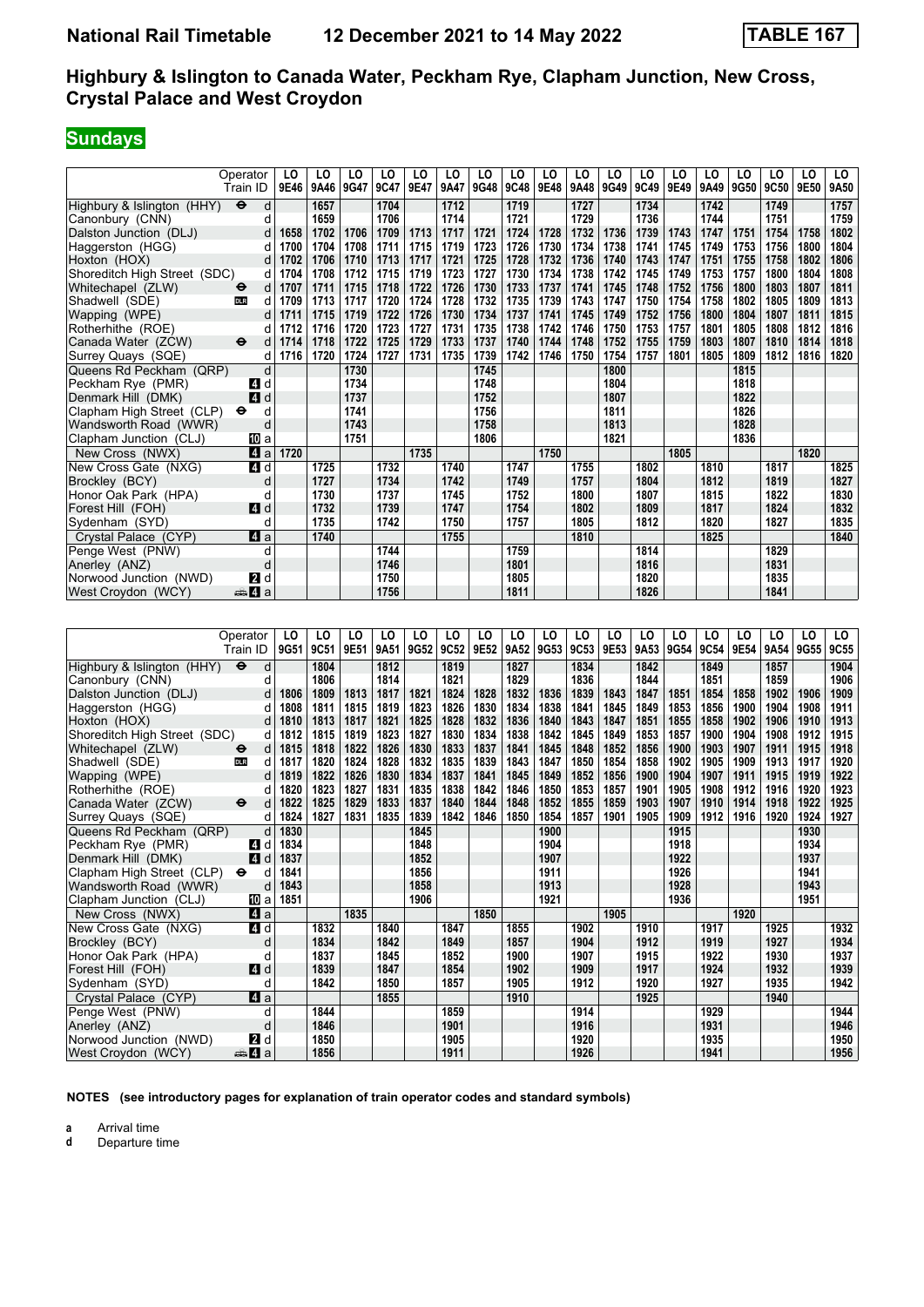# **Sundays**

|                              | Operator                 | LO   | LO   | LO        | LO   | LO   | LO   | LO   | LO   | LO   | LO   | LO   | LO          | LO   | LO   | LO   | LO   | LO   | LO   |
|------------------------------|--------------------------|------|------|-----------|------|------|------|------|------|------|------|------|-------------|------|------|------|------|------|------|
|                              | Train ID                 | 9E55 |      | 9A55 9G56 | 9C56 | 9E56 | 9A56 | 9G57 | 9C57 | 9E57 | 9A57 | 9G58 | <b>9C58</b> | 9E58 | 9A58 | 9G59 | 9C59 | 9E59 | 9A59 |
| Highbury & Islington (HHY)   | $\ddot{\mathbf{e}}$<br>d |      | 1912 |           | 1919 |      | 1927 |      | 1934 |      | 1942 |      | 1949        |      | 1957 |      | 2004 |      | 2012 |
| Canonbury (CNN)              | d                        |      | 1914 |           | 1921 |      | 1929 |      | 1936 |      | 1944 |      | 1951        |      | 1959 |      | 2006 |      | 2014 |
| Dalston Junction (DLJ)       | d                        | 1913 | 1917 | 1921      | 1924 | 1928 | 1932 | 1936 | 1939 | 1943 | 1947 | 1951 | 1954        | 1958 | 2002 | 2006 | 2009 | 2013 | 2017 |
| Haggerston (HGG)             |                          | 1915 | 1919 | 1923      | 1926 | 1930 | 1934 | 1938 | 1941 | 1945 | 1949 | 1953 | 1956        | 2000 | 2004 | 2008 | 2011 | 2015 | 2019 |
| Hoxton (HOX)                 | d                        | 1917 | 1921 | 1925      | 1928 | 1932 | 1936 | 1940 | 1943 | 1947 | 1951 | 1955 | 1958        | 2002 | 2006 | 2010 | 2013 | 2017 | 2021 |
| Shoreditch High Street (SDC) | d                        | 1919 | 1923 | 1927      | 1930 | 1934 | 1938 | 1942 | 1945 | 1949 | 1953 | 1957 | 2000        | 2004 | 2008 | 2012 | 2015 | 2019 | 2023 |
| Whitechapel (ZLW)            | d<br>$\mathbf e$         | 1922 | 1926 | 1930      | 1933 | 1937 | 1941 | 1945 | 1948 | 1952 | 1956 | 2000 | 2003        | 2007 | 2011 | 2015 | 2018 | 2022 | 2026 |
| Shadwell (SDE)               | <b>DLR</b><br>d          | 1924 | 1928 | 1932      | 1935 | 1939 | 1943 | 1947 | 1950 | 1954 | 1958 | 2002 | 2005        | 2009 | 2013 | 2017 | 2020 | 2024 | 2028 |
| Wapping (WPE)                | d                        | 1926 | 1930 | 1934      | 1937 | 1941 | 1945 | 1949 | 1952 | 1956 | 2000 | 2004 | 2007        | 2011 | 2015 | 2019 | 2022 | 2026 | 2030 |
| Rotherhithe (ROE)            | d                        | 1927 | 1931 | 1935      | 1938 | 1942 | 1946 | 1950 | 1953 | 1957 | 2001 | 2005 | 2008        | 2012 | 2016 | 2020 | 2023 | 2027 | 2031 |
| Canada Water (ZCW)           | $\ddot{\mathbf{e}}$<br>d | 1929 | 1933 | 1937      | 1940 | 1944 | 1948 | 1952 | 1955 | 1959 | 2003 | 2007 | 2010        | 2014 | 2018 | 2022 | 2025 | 2029 | 2033 |
| Surrey Quays (SQE)           | d                        | 1931 | 1935 | 1939      | 1942 | 1946 | 1950 | 1954 | 1957 | 2001 | 2005 | 2009 | 2012        | 2016 | 2020 | 2024 | 2027 | 2031 | 2035 |
| Queens Rd Peckham (QRP)      | d                        |      |      | 1945      |      |      |      | 2000 |      |      |      | 2015 |             |      |      | 2030 |      |      |      |
| Peckham Rye (PMR)            | d<br><b>A</b>            |      |      | 1948      |      |      |      | 2004 |      |      |      | 2018 |             |      |      | 2034 |      |      |      |
| Denmark Hill (DMK)           | 4<br>d                   |      |      | 1952      |      |      |      | 2007 |      |      |      | 2022 |             |      |      | 2037 |      |      |      |
| Clapham High Street (CLP)    | $\bullet$<br>d           |      |      | 1956      |      |      |      | 2011 |      |      |      | 2026 |             |      |      | 2041 |      |      |      |
| Wandsworth Road (WWR)        | d                        |      |      | 1958      |      |      |      | 2013 |      |      |      | 2028 |             |      |      | 2043 |      |      |      |
| Clapham Junction (CLJ)       | III a                    |      |      | 2006      |      |      |      | 2021 |      |      |      | 2036 |             |      |      | 2051 |      |      |      |
| New Cross (NWX)              | 4a                       | 1935 |      |           |      | 1950 |      |      |      | 2005 |      |      |             | 2020 |      |      |      | 2035 |      |
| New Cross Gate (NXG)         | 4 d                      |      | 1940 |           | 1947 |      | 1955 |      | 2002 |      | 2010 |      | 2017        |      | 2025 |      | 2032 |      | 2040 |
| Brockley (BCY)               | d                        |      | 1942 |           | 1949 |      | 1957 |      | 2004 |      | 2012 |      | 2019        |      | 2027 |      | 2034 |      | 2042 |
| Honor Oak Park (HPA)         | d                        |      | 1945 |           | 1952 |      | 2000 |      | 2007 |      | 2015 |      | 2022        |      | 2030 |      | 2037 |      | 2045 |
| Forest Hill (FOH)            | 4 d                      |      | 1947 |           | 1954 |      | 2002 |      | 2009 |      | 2017 |      | 2024        |      | 2032 |      | 2039 |      | 2047 |
| Sydenham (SYD)               | d                        |      | 1950 |           | 1957 |      | 2005 |      | 2012 |      | 2020 |      | 2027        |      | 2035 |      | 2042 |      | 2050 |
| Crystal Palace (CYP)         | ZI a                     |      | 1955 |           |      |      | 2010 |      |      |      | 2025 |      |             |      | 2040 |      |      |      | 2055 |
| Penge West (PNW)             | d                        |      |      |           | 1959 |      |      |      | 2014 |      |      |      | 2029        |      |      |      | 2044 |      |      |
| Anerley (ANZ)                | d                        |      |      |           | 2001 |      |      |      | 2016 |      |      |      | 2031        |      |      |      | 2046 |      |      |
| Norwood Junction (NWD)       | 2<br>d                   |      |      |           | 2005 |      |      |      | 2020 |      |      |      | 2035        |      |      |      | 2050 |      |      |
| West Croydon (WCY)           | dana dan da              |      |      |           | 2011 |      |      |      | 2026 |      |      |      | 2041        |      |      |      | 2056 |      |      |

|                              | Operator<br>Train ID              | LO<br>9G60 | LO<br><b>9C60</b> | LO<br>9E60 | LO<br>9A60 | LO<br>9G61 | LO<br>9C61 | LO<br>9E61 | LO<br>9A61 | LO<br>9G62 | LO<br>9C62 | LO<br>9E62 | LO<br>9A62 | LO<br>9G63 | LO<br>9C63 | LO<br>9E63 | LO<br>9A63 | LO<br>9G64 | LO<br><b>9C64</b> |
|------------------------------|-----------------------------------|------------|-------------------|------------|------------|------------|------------|------------|------------|------------|------------|------------|------------|------------|------------|------------|------------|------------|-------------------|
| Highbury & Islington (HHY)   | $\ddot{\boldsymbol{\Theta}}$<br>d |            | 2019              |            | 2027       |            | 2034       |            | 2042       |            | 2049       |            | 2057       |            | 2104       |            | 2112       |            | 2119              |
| Canonbury (CNN)              | d                                 |            | 2021              |            | 2029       |            | 2036       |            | 2044       |            | 2051       |            | 2059       |            | 2106       |            | 2114       |            | 2121              |
| Dalston Junction (DLJ)       | d                                 | 2021       | 2024              | 2028       | 2032       | 2036       | 2039       | 2043       | 2047       | 2051       | 2054       | 2058       | 2102       | 2106       | 2109       | 2113       | 2117       | 2121       | 2124              |
| Haggerston (HGG)             | d                                 | 2023       | 2026              | 2030       | 2034       | 2038       | 2041       | 2045       | 2049       | 2053       | 2056       | 2100       | 2104       | 2108       | 2111       | 2115       | 2119       | 2123       | 2126              |
| Hoxton (HOX)                 |                                   | 2025       | 2028              | 2032       | 2036       | 2040       | 2043       | 2047       | 2051       | 2055       | 2058       | 2102       | 2106       | 2110       | 2113       | 2117       | 2121       | 2125       | 2128              |
| Shoreditch High Street (SDC) | d                                 | 2027       | 2030              | 2034       | 2038       | 2042       | 2045       | 2049       | 2053       | 2057       | 2100       | 2104       | 2108       | 2112       | 2115       | 2119       | 2123       | 2127       | 2130              |
| Whitechapel (ZLW)            | d<br>$\bullet$                    | 2030       | 2033              | 2037       | 2041       | 2045       | 2048       | 2052       | 2056       | 2100       | 2103       | 2107       | 2111       | 2115       | 2118       | 2122       | 2126       | 2130       | 2133              |
| Shadwell (SDE)               | <b>DLR</b><br>d                   | 2032       | 2035              | 2039       | 2043       | 2047       | 2050       | 2054       | 2058       | 2102       | 2105       | 2109       | 2113       | 2117       | 2120       | 2124       | 2128       | 2132       | 2135              |
| Wapping (WPE)                | d                                 | 2034       | 2037              | 2041       | 2045       | 2049       | 2052       | 2056       | 2100       | 2104       | 2107       | 2111       | 2115       | 2119       | 2122       | 2126       | 2130       | 2134       | 2137              |
| Rotherhithe (ROE)            |                                   | 2035       | 2038              | 2042       | 2046       | 2050       | 2053       | 2057       | 2101       | 2105       | 2108       | 2112       | 2116       | 2120       | 2123       | 2127       | 2131       | 2135       | 2138              |
| Canada Water (ZCW)           | $\ddot{\boldsymbol{\Theta}}$<br>d | 2037       | 2040              | 2044       | 2048       | 2052       | 2055       | 2059       | 2103       | 2107       | 2110       | 2114       | 2118       | 2122       | 2125       | 2129       | 2133       | 2137       | 2140              |
| Surrey Quays (SQE)           | d                                 | 2039       | 2042              | 2046       | 2050       | 2054       | 2057       | 2101       | 2105       | 2109       | 2112       | 2116       | 2120       | 2124       | 2127       | 2131       | 2135       | 2139       | 2142              |
| Queens Rd Peckham (QRP)      | d                                 | 2045       |                   |            |            | 2100       |            |            |            | 2115       |            |            |            | 2130       |            |            |            | 2145       |                   |
| Peckham Rye (PMR)            | <b>4</b> d                        | 2048       |                   |            |            | 2104       |            |            |            | 2118       |            |            |            | 2134       |            |            |            | 2148       |                   |
| Denmark Hill (DMK)           | $\overline{A}$<br>d               | 2052       |                   |            |            | 2107       |            |            |            | 2122       |            |            |            | 2137       |            |            |            | 2152       |                   |
| Clapham High Street (CLP)    | $\bullet$<br>d                    | 2056       |                   |            |            | 2111       |            |            |            | 2126       |            |            |            | 2141       |            |            |            | 2156       |                   |
| Wandsworth Road (WWR)        | d                                 | 2058       |                   |            |            | 2113       |            |            |            | 2128       |            |            |            | 2143       |            |            |            | 2158       |                   |
| Clapham Junction (CLJ)       | 囮 a                               | 2106       |                   |            |            | 2121       |            |            |            | 2136       |            |            |            | 2151       |            |            |            | 2206       |                   |
| New Cross (NWX)              | ZI a                              |            |                   | 2050       |            |            |            | 2105       |            |            |            | 2120       |            |            |            | 2135       |            |            |                   |
| New Cross Gate (NXG)         | 4 d                               |            | 2047              |            | 2055       |            | 2102       |            | 2110       |            | 2117       |            | 2125       |            | 2132       |            | 2140       |            | 2147              |
| Brockley (BCY)               | d                                 |            | 2049              |            | 2057       |            | 2104       |            | 2112       |            | 2119       |            | 2127       |            | 2134       |            | 2142       |            | 2149              |
| Honor Oak Park (HPA)         | d                                 |            | 2052              |            | 2100       |            | 2107       |            | 2115       |            | 2122       |            | 2130       |            | 2137       |            | 2145       |            | 2152              |
| Forest Hill (FOH)            | $\blacksquare$                    |            | 2054              |            | 2102       |            | 2109       |            | 2117       |            | 2124       |            | 2132       |            | 2139       |            | 2147       |            | 2154              |
| Sydenham (SYD)               | d                                 |            | 2057              |            | 2105       |            | 2112       |            | 2120       |            | 2127       |            | 2135       |            | 2142       |            | 2150       |            | 2157              |
| Crystal Palace (CYP)         | 4a                                |            |                   |            | 2110       |            |            |            | 2125       |            |            |            | 2140       |            |            |            | 2155       |            |                   |
| Penge West (PNW)             | d                                 |            | 2059              |            |            |            | 2114       |            |            |            | 2129       |            |            |            | 2144       |            |            |            | 2159              |
| Anerley (ANZ)                | d                                 |            | 2101              |            |            |            | 2116       |            |            |            | 2131       |            |            |            | 2146       |            |            |            | 2201              |
| Norwood Junction (NWD)       | <b>2</b> d                        |            | 2105              |            |            |            | 2120       |            |            |            | 2135       |            |            |            | 2150       |            |            |            | 2205              |
| West Croydon (WCY)           | ≞Ma                               |            | 2111              |            |            |            | 2126       |            |            |            | 2141       |            |            |            | 2156       |            |            |            | 2211              |

**NOTES (see introductory pages for explanation of train operator codes and standard symbols)**

**a** Arrival time<br>**d** Departure t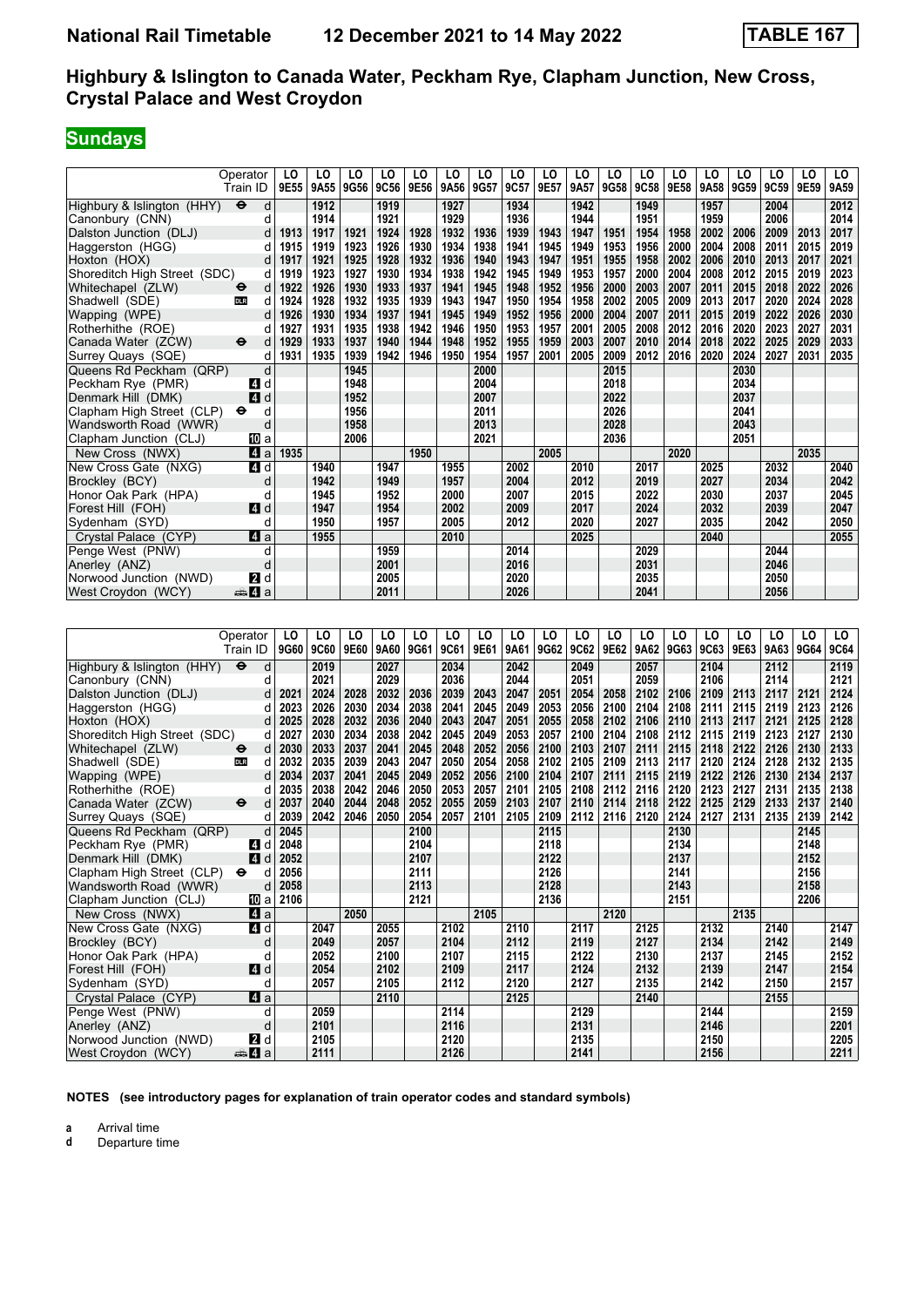# **Sundays**

|                              | Operator                          | LO   | LO   | LO   | LO   | LO   | LO   | LO   | LO   | LO   | LO   | LO   | LO   | LO   | LO   | LO   | LO   | LO   | LO   |
|------------------------------|-----------------------------------|------|------|------|------|------|------|------|------|------|------|------|------|------|------|------|------|------|------|
|                              | Train ID                          | 9E64 | 9A64 | 9G65 | 9C65 | 9E65 | 9A65 | 9G66 | 9C66 | 9E66 | 9A66 | 9G67 | 9C67 | 9E67 | 9A67 | 9G68 | 9C68 | 9E68 | 9A68 |
| Highbury & Islington (HHY)   | $\ddot{\mathbf{e}}$<br>d          |      | 2127 |      | 2134 |      | 2142 |      | 2149 |      | 2157 |      | 2204 |      | 2212 |      | 2219 |      | 2227 |
| Canonbury (CNN)              | d                                 |      | 2129 |      | 2136 |      | 2144 |      | 2151 |      | 2159 |      | 2206 |      | 2214 |      | 2221 |      | 2229 |
| Dalston Junction (DLJ)       | d                                 | 2128 | 2132 | 2136 | 2139 | 2143 | 2147 | 2151 | 2154 | 2158 | 2202 | 2206 | 2209 | 2213 | 2217 | 2221 | 2224 | 2228 | 2232 |
| Haggerston (HGG)             | d                                 | 2130 | 2134 | 2138 | 2141 | 2145 | 2149 | 2153 | 2156 | 2200 | 2204 | 2208 | 2211 | 2215 | 2219 | 2223 | 2226 | 2230 | 2234 |
| Hoxton (HOX)                 |                                   | 2132 | 2136 | 2140 | 2143 | 2147 | 2151 | 2155 | 2158 | 2202 | 2206 | 2210 | 2213 | 2217 | 2221 | 2225 | 2228 | 2232 | 2236 |
| Shoreditch High Street (SDC) | d                                 | 2134 | 2138 | 2142 | 2145 | 2149 | 2153 | 2157 | 2200 | 2204 | 2208 | 2212 | 2215 | 2219 | 2223 | 2227 | 2230 | 2234 | 2238 |
| Whitechapel (ZLW)            | d<br>$\ddot{\bm{\Theta}}$         | 2137 | 2141 | 2145 | 2148 | 2152 | 2156 | 2200 | 2203 | 2207 | 2211 | 2215 | 2218 | 2222 | 2226 | 2230 | 2233 | 2237 | 2241 |
| Shadwell (SDE)               | <b>DLR</b><br>d                   | 2139 | 2143 | 2147 | 2150 | 2154 | 2158 | 2202 | 2205 | 2209 | 2213 | 2217 | 2220 | 2224 | 2228 | 2232 | 2235 | 2239 | 2243 |
| Wapping (WPE)                | d                                 | 2141 | 2145 | 2149 | 2152 | 2156 | 2200 | 2204 | 2207 | 2211 | 2215 | 2219 | 2222 | 2226 | 2230 | 2234 | 2237 | 2241 | 2245 |
| Rotherhithe (ROE)            |                                   | 2142 | 2146 | 2150 | 2153 | 2157 | 2201 | 2205 | 2208 | 2212 | 2216 | 2220 | 2223 | 2227 | 2231 | 2235 | 2238 | 2242 | 2246 |
| Canada Water (ZCW)           | $\ddot{\boldsymbol{\Theta}}$<br>d | 2144 | 2148 | 2152 | 2155 | 2159 | 2203 | 2207 | 2210 | 2214 | 2218 | 2222 | 2225 | 2229 | 2233 | 2237 | 2240 | 2244 | 2248 |
| Surrey Quays (SQE)           | d                                 | 2146 | 2150 | 2154 | 2157 | 2201 | 2205 | 2209 | 2212 | 2216 | 2220 | 2224 | 2227 | 2231 | 2235 | 2239 | 2242 | 2246 | 2250 |
| Queens Rd Peckham (QRP)      | d                                 |      |      | 2200 |      |      |      | 2215 |      |      |      | 2230 |      |      |      | 2245 |      |      |      |
| Peckham Rye (PMR)            | ZI d                              |      |      | 2204 |      |      |      | 2218 |      |      |      | 2234 |      |      |      | 2248 |      |      |      |
| Denmark Hill (DMK)           | 4 d                               |      |      | 2207 |      |      |      | 2222 |      |      |      | 2237 |      |      |      | 2252 |      |      |      |
| Clapham High Street (CLP)    | $\bullet$<br>d                    |      |      | 2211 |      |      |      | 2226 |      |      |      | 2241 |      |      |      | 2256 |      |      |      |
| Wandsworth Road (WWR)        | d                                 |      |      | 2213 |      |      |      | 2228 |      |      |      | 2243 |      |      |      | 2258 |      |      |      |
| Clapham Junction (CLJ)       | 囮 a                               |      |      | 2221 |      |      |      | 2236 |      |      |      | 2251 |      |      |      | 2306 |      |      |      |
| New Cross (NWX)              | ZI a                              | 2150 |      |      |      | 2205 |      |      |      | 2220 |      |      |      | 2235 |      |      |      | 2250 |      |
| New Cross Gate (NXG)         | 4 d                               |      | 2155 |      | 2202 |      | 2210 |      | 2217 |      | 2225 |      | 2232 |      | 2240 |      | 2247 |      | 2255 |
| Brockley (BCY)               | d                                 |      | 2157 |      | 2204 |      | 2212 |      | 2219 |      | 2227 |      | 2234 |      | 2242 |      | 2249 |      | 2257 |
| Honor Oak Park (HPA)         | d                                 |      | 2200 |      | 2207 |      | 2215 |      | 2222 |      | 2230 |      | 2237 |      | 2245 |      | 2252 |      | 2300 |
| Forest Hill (FOH)            | 4 d                               |      | 2202 |      | 2209 |      | 2217 |      | 2224 |      | 2232 |      | 2239 |      | 2247 |      | 2254 |      | 2302 |
| Sydenham (SYD)               | d                                 |      | 2205 |      | 2212 |      | 2220 |      | 2227 |      | 2235 |      | 2242 |      | 2250 |      | 2257 |      | 2305 |
| Crystal Palace (CYP)         | $\mathbf{A}$ a                    |      | 2210 |      |      |      | 2225 |      |      |      | 2240 |      |      |      | 2255 |      |      |      | 2310 |
| Penge West (PNW)             | d                                 |      |      |      | 2214 |      |      |      | 2229 |      |      |      | 2244 |      |      |      | 2259 |      |      |
| Anerley (ANZ)                | d                                 |      |      |      | 2216 |      |      |      | 2231 |      |      |      | 2246 |      |      |      | 2301 |      |      |
| Norwood Junction (NWD)       | 21 d                              |      |      |      | 2220 |      |      |      | 2235 |      |      |      | 2250 |      |      |      | 2305 |      |      |
| West Croydon (WCY)           | <del>⊯</del> ⊿ а                  |      |      |      | 2226 |      |      |      | 2241 |      |      |      | 2256 |      |      |      | 2311 |      |      |

|                              | Operator<br>Train ID              | LO<br>9G69 | LO<br><b>9C69</b> | LO<br>9E69 | LO<br>9G70 | LO<br><b>9C70</b> | LO<br>9E70 | LO<br>9A70 | LO<br>9G71 | LO<br>9C71 | LO<br>9E71 | LO<br>9G72 | LO<br>9C72 | LO<br>9A72 |
|------------------------------|-----------------------------------|------------|-------------------|------------|------------|-------------------|------------|------------|------------|------------|------------|------------|------------|------------|
| Highbury & Islington (HHY)   | $\ddot{\boldsymbol{\Theta}}$<br>d |            | 2234              |            |            | 2249              |            | 2257       |            | 2304       |            |            | 2319       | 2327       |
| Canonbury (CNN)              | d                                 |            | 2236              |            |            | 2251              |            | 2259       |            | 2306       |            |            | 2321       | 2329       |
| Dalston Junction (DLJ)       | d                                 | 2236       | 2239              | 2243       | 2251       | 2254              | 2258       | 2302       | 2306       | 2309       | 2313       | 2321       | 2324       | 2332       |
| Haggerston (HGG)             | d                                 | 2238       | 2241              | 2245       | 2253       | 2256              | 2300       | 2304       | 2308       | 2311       | 2315       | 2323       | 2326       | 2334       |
| Hoxton (HOX)                 | d                                 | 2240       | 2243              | 2247       | 2255       | 2258              | 2302       | 2306       | 2310       | 2313       | 2317       | 2325       | 2328       | 2336       |
| Shoreditch High Street (SDC) | d                                 | 2242       | 2245              | 2249       | 2257       | 2300              | 2304       | 2308       | 2312       | 2315       | 2319       | 2327       | 2330       | 2338       |
| Whitechapel (ZLW)            | d<br>$\ddot{\bm{\Theta}}$         | 2245       | 2248              | 2252       | 2300       | 2303              | 2307       | 2311       | 2315       | 2318       | 2322       | 2330       | 2333       | 2341       |
| Shadwell (SDE)               | <b>DLR</b><br>d                   | 2247       | 2250              | 2254       | 2302       | 2305              | 2309       | 2313       | 2317       | 2320       | 2324       | 2332       | 2335       | 2343       |
| Wapping (WPE)                | d                                 | 2249       | 2252              | 2256       | 2304       | 2307              | 2311       | 2315       | 2319       | 2322       | 2326       | 2334       | 2337       | 2345       |
| Rotherhithe (ROE)            | d                                 | 2250       | 2253              | 2257       | 2305       | 2308              | 2312       | 2316       | 2320       | 2323       | 2327       | 2335       | 2338       | 2346       |
| Canada Water (ZCW)           | $\ddot{\mathbf{e}}$<br>d          | 2252       | 2255              | 2259       | 2307       | 2310              | 2314       | 2318       | 2322       | 2325       | 2329       | 2337       | 2340       | 2348       |
| Surrey Quays (SQE)           | d                                 | 2254       | 2257              | 2301       | 2309       | 2312              | 2316       | 2320       | 2324       | 2327       | 2331       | 2339       | 2342       | 2350       |
| Queens Rd Peckham (QRP)      | d                                 | 2300       |                   |            | 2315       |                   |            |            | 2330       |            |            | 2345       |            |            |
| Peckham Rye (PMR)            | 4 d                               | 2304       |                   |            | 2318       |                   |            |            | 2334       |            |            | 2348       |            |            |
| Denmark Hill (DMK)           | 4 d                               | 2307       |                   |            | 2322       |                   |            |            | 2337       |            |            | 2352       |            |            |
| Clapham High Street (CLP)    | $\bullet$<br>d                    | 2311       |                   |            | 2326       |                   |            |            | 2341       |            |            | 2356       |            |            |
| Wandsworth Road (WWR)        | d                                 | 2313       |                   |            | 2328       |                   |            |            | 2343       |            |            | 2358       |            |            |
| Clapham Junction (CLJ)       | Юa                                | 2321       |                   |            | 2336       |                   |            |            | 2351       |            |            | 0006       |            |            |
| New Cross (NWX)              | 41 a                              |            |                   | 2305       |            |                   | 2320       |            |            |            | 2335       |            |            |            |
| New Cross Gate (NXG)         | 4 d                               |            | 2302              |            |            | 2317              |            | 2325       |            | 2332       |            |            | 2347       | 2355       |
| Brockley (BCY)               | d                                 |            | 2304              |            |            | 2319              |            | 2327       |            | 2334       |            |            | 2349       | 2357       |
| Honor Oak Park (HPA)         | d                                 |            | 2307              |            |            | 2322              |            | 2330       |            | 2337       |            |            | 2352       | 2359       |
| Forest Hill (FOH)            | 4 d                               |            | 2309              |            |            | 2324              |            | 2332       |            | 2339       |            |            | 2354       | 0002       |
| Sydenham (SYD)               | d                                 |            | 2312              |            |            | 2327              |            | 2335       |            | 2342       |            |            | 2357       | 0005       |
| Crystal Palace (CYP)         | 4 a                               |            |                   |            |            |                   |            | 2340       |            |            |            |            |            | 0010       |
| Penge West (PNW)             | d                                 |            | 2314              |            |            | 2329              |            |            |            | 2344       |            |            | 2359       |            |
| Anerley (ANZ)                | d                                 |            | 2316              |            |            | 2331              |            |            |            | 2346       |            |            | 0001       |            |
| Norwood Junction (NWD)       | 21 d                              |            | 2320              |            |            | 2335              |            |            |            | 2350       |            |            | 0005       |            |
| West Croydon (WCY)           | a 4 a                             |            | 2326              |            |            | 2341              |            |            |            | 2356       |            |            | 0011       |            |

**NOTES (see introductory pages for explanation of train operator codes and standard symbols)**

**a** Arrival time<br>**d** Departure t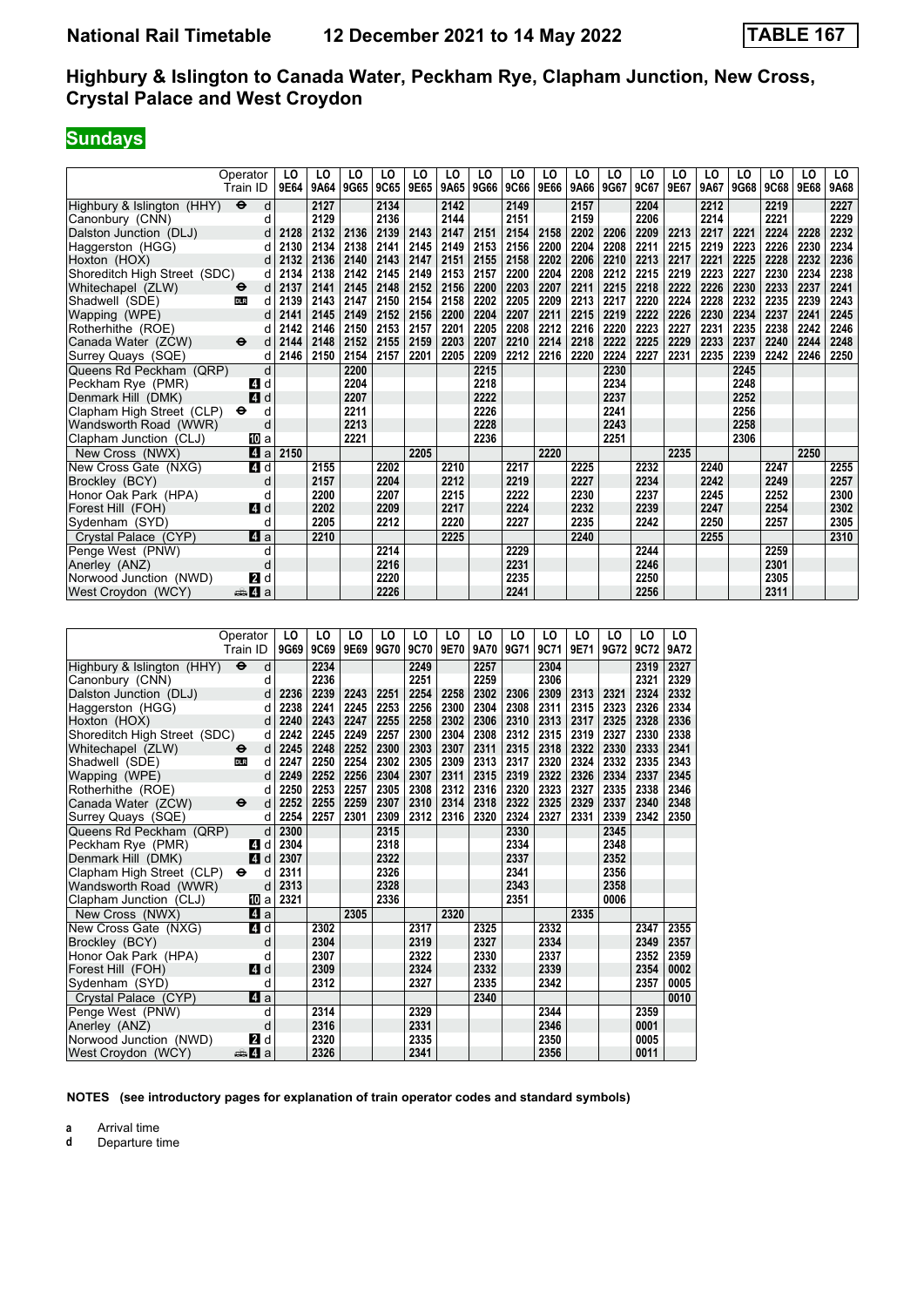# **Mondays to Fridays**

|                              | Operator<br>Train ID     | LO<br>9B01 | LO<br>9D <sub>0</sub> 1 | LO<br>9F01 | LO<br>9B02 | LO<br>9D02 | LO<br>9F02 | LO<br>9B03 | LO<br>9H03 | LO<br>9D03 | LO<br>9F03 | LO<br>9B04 | LO<br>9H04 | LO<br>9D04 | LO<br>9F04 | LO<br>9B05 | LO<br>9H05 | LO<br>9D05 | LO<br>9F05 |
|------------------------------|--------------------------|------------|-------------------------|------------|------------|------------|------------|------------|------------|------------|------------|------------|------------|------------|------------|------------|------------|------------|------------|
| Days of operation/Notes      |                          |            |                         |            |            |            |            |            |            |            |            |            |            |            |            |            | A          |            |            |
| West Croydon (WCY)           | $\oplus$ 4 d             |            | 0531                    |            |            | 0546       |            |            |            | 0601       |            |            |            | 0616       |            |            |            | 0631       |            |
| Norwood Junction (NWD)       | <b>2</b> d               |            | 0537                    |            |            | 0552       |            |            |            | 0607       |            |            |            | 0622       |            |            |            | 0637       |            |
| Anerley (ANZ)                | d                        |            | 0540                    |            |            | 0555       |            |            |            | 0610       |            |            |            | 0625       |            |            |            | 0640       |            |
| Penge West (PNW)             | d                        |            | 0541                    |            |            | 0556       |            |            |            | 0611       |            |            |            | 0626       |            |            |            | 0641       |            |
| Crystal Palace (CYP)         | 4 d                      | 0532       |                         |            | 0547       |            |            | 0602       |            |            |            | 0617       |            |            |            | 0632       |            |            |            |
| Sydenham (SYD)               | d                        | 0536       | 0544                    |            | 0551       | 0559       |            | 0606       |            | 0614       |            | 0621       |            | 0629       |            | 0636       |            | 0644       |            |
| Forest Hill (FOH)            | ZI d                     | 0539       | 0547                    |            | 0554       | 0602       |            | 0609       |            | 0617       |            | 0624       |            | 0632       |            | 0639       |            | 0647       |            |
| Honor Oak Park (HPA)         | d                        | 0541       | 0549                    |            | 0556       | 0604       |            | 0611       |            | 0619       |            | 0626       |            | 0634       |            | 0641       |            | 0649       |            |
| Brockley (BCY)               |                          | 0544       | 0552                    |            | 0559       | 0607       |            | 0614       |            | 0622       |            | 0629       |            | 0637       |            | 0644       |            | 0652       |            |
| New Cross Gate (NXG)         | ZI d                     | 0546       | 0554                    |            | 0601       | 0609       |            | 0616       |            | 0624       |            | 0631       |            | 0639       |            | 0646       |            | 0654       |            |
| New Cross (NWX)              | 4d                       |            |                         | 0557       |            |            | 0612       |            |            |            | 0627       |            |            |            | 0642       |            |            |            | 0657       |
| Clapham Junction (CLJ)       | III d                    |            |                         |            |            |            |            |            | 0600       |            |            |            | 0615       |            |            |            |            |            |            |
| Wandsworth Road (WWR)        | d                        |            |                         |            |            |            |            |            | 0606       |            |            |            | 0621       |            |            |            | 0636       |            |            |
| Clapham High Street (CLP)    | $\bullet$<br>d           |            |                         |            |            |            |            |            | 0608       |            |            |            | 0623       |            |            |            | 0638       |            |            |
| Denmark Hill (DMK)           | 14<br>d                  |            |                         |            |            |            |            |            | 0613       |            |            |            | 0628       |            |            |            | 0643       |            |            |
| Peckham Rye (PMR)            | 4<br>d                   |            |                         |            |            |            |            |            | 0615       |            |            |            | 0630       |            |            |            | 0645       |            |            |
| Queens Rd Peckham (QRP)      | d                        |            |                         |            |            |            |            |            | 0617       |            |            |            | 0632       |            |            |            | 0647       |            |            |
| Surrey Quays (SQE)           | d                        | 0550       | 0558                    | 0601       | 0605       | 0613       | 0616       | 0620       | 0623       | 0628       | 0631       | 0635       | 0638       | 0643       | 0646       | 0650       | 0653       | 0658       | 0701       |
| Canada Water (ZCW)           | $\ddot{\mathbf{e}}$<br>d | 0552       | 0600                    | 0603       | 0607       | 0615       | 0618       | 0622       | 0625       | 0630       | 0633       | 0637       | 0640       | 0645       | 0648       | 0652       | 0655       | 0700       | 0703       |
| Rotherhithe (ROE)            | d                        | 0554       | 0601                    | 0605       | 0609       | 0616       | 0620       | 0624       | 0627       | 0631       | 0635       | 0639       | 0642       | 0646       | 0650       | 0654       | 0657       | 0701       | 0705       |
| Wapping (WPE)                | d                        | 0555       | 0603                    | 0606       | 0610       | 0618       | 0621       | 0625       | 0628       | 0633       | 0636       | 0640       | 0643       | 0648       | 0651       | 0655       | 0658       | 0703       | 0706       |
| Shadwell (SDE)               | <b>DLR</b><br>d          | 0557       | 0605                    | 0608       | 0612       | 0620       | 0623       | 0627       | 0630       | 0635       | 0638       | 0642       | 0645       | 0650       | 0653       | 0657       | 0700       | 0705       | 0708       |
| Whitechapel (ZLW)            | $\ddot{\mathbf{e}}$<br>d | 0600       | 0607                    | 0611       | 0615       | 0622       | 0626       | 0630       | 0633       | 0637       | 0641       | 0645       | 0648       | 0652       | 0656       | 0700       | 0703       | 0707       | 0711       |
| Shoreditch High Street (SDC) | d                        | 0602       | 0610                    | 0613       | 0617       | 0625       | 0628       | 0632       | 0635       | 0640       | 0643       | 0647       | 0650       | 0655       | 0658       | 0702       | 0705       | 0710       | 0713       |
| Hoxton (HOX)                 | d                        | 0604       | 0612                    | 0615       | 0619       | 0627       | 0630       | 0634       | 0637       | 0642       | 0645       | 0649       | 0652       | 0657       | 0700       | 0704       | 0707       | 0712       | 0715       |
| Haggerston (HGG)             | d                        | 0606       | 0614                    | 0617       | 0621       | 0629       | 0632       | 0636       | 0639       | 0644       | 0647       | 0651       | 0654       | 0659       | 0702       | 0706       | 0709       | 0714       | 0717       |
| Dalston Junction (DLJ)       | d                        | 0609       | 0618a                   | 0620       | 0624       | 0631       | 0634a      | 0639       | 0644a      | 0646       | 0649a      | 0654       | 0659a      | 0701       | 0704a      | 0709       | 0714a      | 0716       | 0719a      |
| Canonbury (CNN)              | d                        | 0611       |                         | 0622       | 0626       | 0634       |            | 0641       |            | 0649       |            | 0656       |            | 0704       |            | 0711       |            | 0719       |            |
| Highbury & Islington (HHY)   | $\bullet$<br>a           | 0615       |                         | 0625       | 0630       | 0638       |            | 0645       |            | 0653       |            | 0700       |            | 0708       |            | 0715       |            | 0723       |            |

|                              | Operator                 | LO   | LO    | LO   | LO    | LO   | LO         | LO   | LO    | LO   | LO    | LO   | LO    | LO   | LO    | LO   | LO    | LO   | LO    |
|------------------------------|--------------------------|------|-------|------|-------|------|------------|------|-------|------|-------|------|-------|------|-------|------|-------|------|-------|
|                              | Train ID                 | 9B06 | 9H06  | 9D06 | 9F06  | 9B07 | 9H07       | 9D07 | 9F07  | 9B08 | 9H08  | 9D08 | 9F08  | 9B09 | 9H09  | 9D09 | 9F09  | 9B10 | 9H10  |
| West Croydon (WCY)           | den and                  |      |       | 0646 |       |      |            | 0701 |       |      |       | 0715 |       |      |       | 0731 |       |      |       |
| Norwood Junction (NWD)       | 2 d                      |      |       | 0652 |       |      |            | 0707 |       |      |       | 0722 |       |      |       | 0737 |       |      |       |
| Anerley (ANZ)                | d                        |      |       | 0655 |       |      |            | 0710 |       |      |       | 0725 |       |      |       | 0740 |       |      |       |
| Penge West (PNW)             |                          |      |       | 0656 |       |      |            | 0712 |       |      |       | 0726 |       |      |       | 0741 |       |      |       |
| Crystal Palace (CYP)         | 4 d                      | 0647 |       |      |       | 0702 |            |      |       | 0717 |       |      |       | 0732 |       |      |       | 0747 |       |
| Sydenham (SYD)               | d                        | 0651 |       | 0659 |       | 0706 |            | 0714 |       | 0721 |       | 0729 |       | 0736 |       | 0744 |       | 0751 |       |
| Forest Hill (FOH)            | 4                        | 0654 |       | 0702 |       | 0709 |            | 0717 |       | 0724 |       | 0732 |       | 0739 |       | 0747 |       | 0754 |       |
| Honor Oak Park (HPA)         |                          | 0656 |       | 0704 |       | 0711 |            | 0719 |       | 0726 |       | 0734 |       | 0741 |       | 0749 |       | 0756 |       |
| Brockley (BCY)               |                          | 0659 |       | 0707 |       | 0714 |            | 0722 |       | 0729 |       | 0737 |       | 0744 |       | 0752 |       | 0759 |       |
| New Cross Gate (NXG)         | 4<br>d                   | 0701 |       | 0709 |       | 0716 |            | 0724 |       | 0731 |       | 0739 |       | 0746 |       | 0754 |       | 0801 |       |
| New Cross (NWX)              | 4d                       |      |       |      | 0712  |      |            |      | 0727  |      |       |      | 0742  |      |       |      | 0757  |      |       |
| Clapham Junction (CLJ)       | iD d                     |      | 0645  |      |       |      | 0700       |      |       |      | 0715  |      |       |      | 0730  |      |       |      | 0745  |
| Wandsworth Road (WWR)        | d                        |      | 0651  |      |       |      | 0706       |      |       |      | 0721  |      |       |      | 0736  |      |       |      | 0751  |
| Clapham High Street (CLP)    | $\ddot{\mathbf{e}}$<br>d |      | 0653  |      |       |      | 0708       |      |       |      | 0723  |      |       |      | 0738  |      |       |      | 0753  |
| Denmark Hill (DMK)           | d<br>14                  |      | 0658  |      |       |      | 0713       |      |       |      | 0728  |      |       |      | 0743  |      |       |      | 0758  |
| Peckham Rye (PMR)            | ZI d                     |      | 0700  |      |       |      | 0715       |      |       |      | 0730  |      |       |      | 0745  |      |       |      | 0800  |
| Queens Rd Peckham (QRP)      | d                        |      | 0702  |      |       |      | 0717       |      |       |      | 0732  |      |       |      | 0747  |      |       |      | 0802  |
| Surrey Quays (SQE)           | d                        | 0705 | 0708  | 0713 | 0716  | 0720 | 0723       | 0727 | 0731  | 0735 | 0738  | 0742 | 0746  | 0750 | 0753  | 0757 | 0801  | 0805 | 0808  |
| Canada Water (ZCW)           | $\ddot{\mathbf{e}}$<br>d | 0707 | 0710  | 0715 | 0718  | 0722 | 0725       | 0729 | 0733  | 0737 | 0740  | 0744 | 0748  | 0752 | 0755  | 0759 | 0803  | 0807 | 0810  |
| Rotherhithe (ROE)            | d                        | 0709 | 0712  | 0716 | 0720  | 0724 | 0727       | 0732 | 0735  | 0739 | 0742  | 0747 | 0750  | 0754 | 0757  | 0802 | 0805  | 0809 | 0812  |
| Wapping (WPE)                | d                        | 0710 | 0713  | 0718 | 0721  | 0725 | 0728       | 0732 | 0736  | 0740 | 0743  | 0747 | 0751  | 0755 | 0758  | 0802 | 0806  | 0810 | 0813  |
| Shadwell (SDE)               | <b>DLR</b><br>d          | 0712 | 0715  | 0720 | 0723  | 0727 | 0730       | 0734 | 0738  | 0742 | 0745  | 0749 | 0753  | 0757 | 0800  | 0804 | 0808  | 0812 | 0815  |
| Whitechapel (ZLW)            | $\ddot{\mathbf{e}}$<br>d | 0715 | 0718  | 0722 | 0726  | 0730 | 0733       | 0738 | 0741  | 0745 | 0748  | 0753 | 0756  | 0800 | 0803  | 0808 | 0811  | 0815 | 0818  |
| Shoreditch High Street (SDC) | d                        | 0717 | 0720  | 0725 | 0728  | 0732 | 0735       | 0739 | 0743  | 0747 | 0750  | 0754 | 0758  | 0802 | 0805  | 0809 | 0813  | 0817 | 0820  |
| Hoxton (HOX)                 | d                        | 0719 | 0722  | 0727 | 0730  | 0734 | 0737       | 0741 | 0745  | 0749 | 0752  | 0756 | 0800  | 0804 | 0807  | 0811 | 0815  | 0819 | 0822  |
| Haggerston (HGG)             |                          | 0721 | 0724  | 0729 | 0732  | 0736 | 0739       | 0743 | 0747  | 0751 | 0754  | 0758 | 0802  | 0806 | 0809  | 0813 | 0817  | 0821 | 0824  |
| Dalston Junction (DLJ)       | d                        | 0724 | 0729a | 0731 | 0734a |      | 0739 0744a | 0747 | 0749a | 0754 | 0759a | 0802 | 0804a | 0809 | 0814a | 0817 | 0819a | 0824 | 0829a |
| Canonbury (CNN)              |                          | 0726 |       | 0734 |       | 0741 |            | 0748 |       | 0756 |       | 0803 |       | 0811 |       | 0818 |       | 0826 |       |
| Highbury & Islington (HHY)   | $\bullet$<br>a           | 0730 |       | 0738 |       | 0745 |            | 0754 |       | 0800 |       | 0808 |       | 0817 |       | 0824 |       | 0832 |       |

**NOTES (see introductory pages for explanation of train operator codes and standard symbols)**

**a** Arrival time<br>**d** Departure t

**d** Departure time

**A** From Battersea Park 0633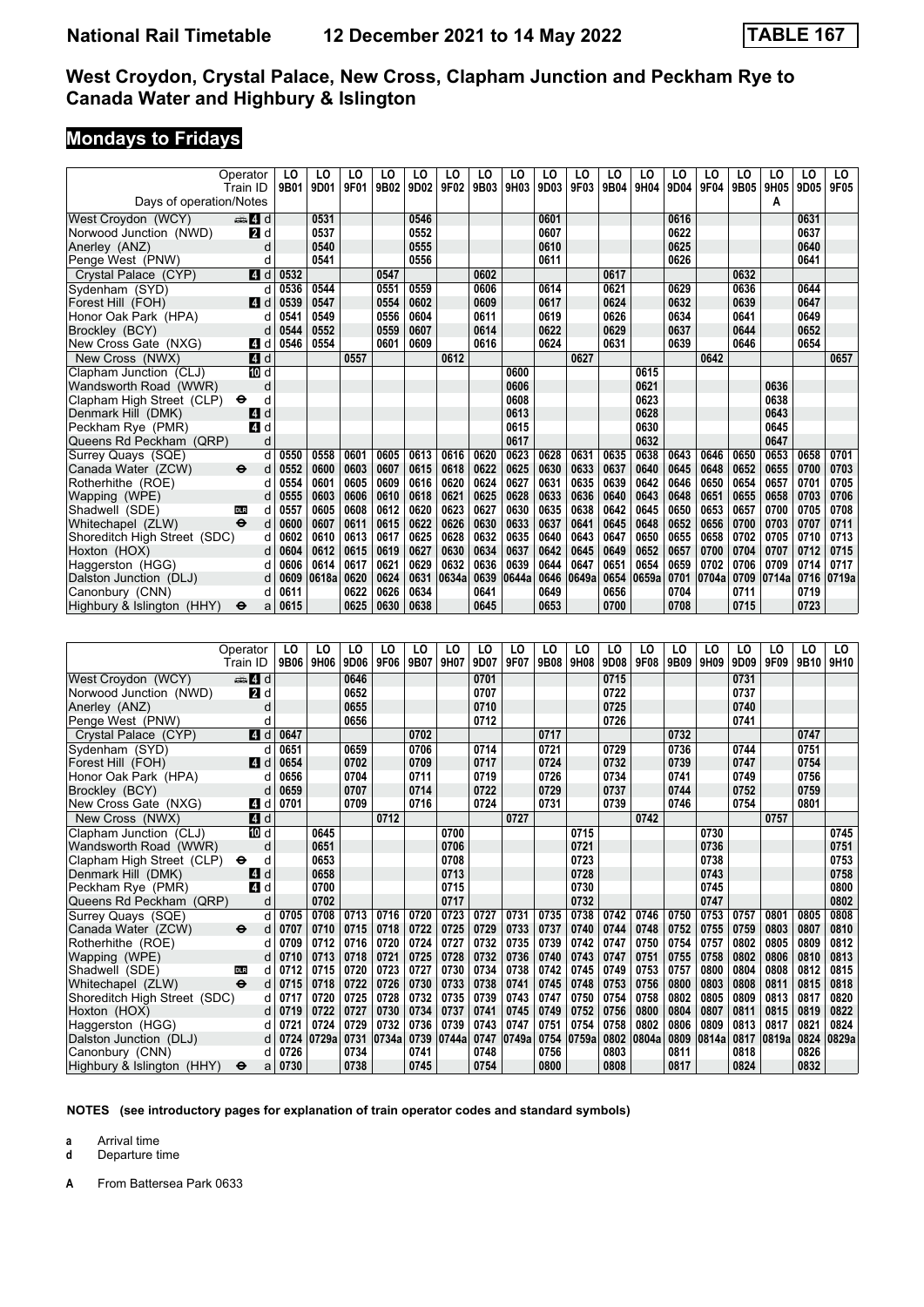# **Mondays to Fridays**

|                                   | Operator<br>Train ID     | LO<br>9D10   | LO<br>9F10 | LO<br>9B11   | LO<br>9H11 | LO<br>9D11   | LO<br>9F11 | LO<br>9B12   | LO<br>9H12 | LO<br>9D12   | LO<br>9F12 | LO<br>9B13   | LO<br>9H13 | LO<br>9D13   | LO<br>9F13 | LO<br>9B14   | LO<br>9H14 | LO<br>9D14   | LO<br>9F14 |
|-----------------------------------|--------------------------|--------------|------------|--------------|------------|--------------|------------|--------------|------------|--------------|------------|--------------|------------|--------------|------------|--------------|------------|--------------|------------|
|                                   |                          |              |            |              |            |              |            |              |            |              |            |              |            |              |            |              |            |              |            |
| West Croydon (WCY)                | d ∆                      | 0746         |            |              |            | 0801<br>0807 |            |              |            | 0815<br>0822 |            |              |            | 0831<br>0837 |            |              |            | 0845<br>0852 |            |
| Norwood Junction (NWD)            | <b>2</b> d<br>d          | 0752<br>0755 |            |              |            | 0810         |            |              |            | 0825         |            |              |            | 0840         |            |              |            | 0855         |            |
| Anerley (ANZ)<br>Penge West (PNW) | d                        | 0756         |            |              |            | 0811         |            |              |            | 0826         |            |              |            | 0841         |            |              |            | 0856         |            |
|                                   |                          |              |            |              |            |              |            |              |            |              |            |              |            |              |            |              |            |              |            |
| Crystal Palace (CYP)              | 4 d                      |              |            | 0803<br>0806 |            |              |            | 0817         |            |              |            | 0833         |            |              |            | 0847         |            |              |            |
| Sydenham (SYD)                    | d                        | 0759<br>0802 |            | 0809         |            | 0814<br>0817 |            | 0821<br>0824 |            | 0829<br>0832 |            | 0836         |            | 0844         |            | 0851         |            | 0859<br>0902 |            |
| Forest Hill (FOH)                 | ZI d                     |              |            |              |            |              |            |              |            |              |            | 0839         |            | 0847         |            | 0854         |            |              |            |
| Honor Oak Park (HPA)              | d<br>d                   | 0804<br>0807 |            | 0811<br>0814 |            | 0819<br>0822 |            | 0826<br>0829 |            | 0834<br>0837 |            | 0841<br>0844 |            | 0849         |            | 0856<br>0859 |            | 0904<br>0907 |            |
| Brockley (BCY)                    |                          |              |            |              |            |              |            |              |            |              |            |              |            | 0852         |            |              |            |              |            |
| New Cross Gate (NXG)              | 4 d                      | 0809         |            | 0816         |            | 0824         |            | 0831         |            | 0839         |            | 0846         |            | 0854         |            | 0901         |            | 0909         |            |
| New Cross (NWX)                   | 4 d                      |              | 0812       |              |            |              | 0827       |              |            |              | 0842       |              |            |              | 0857       |              | 0845       |              | 0912       |
| Clapham Junction (CLJ)            | [[] d                    |              |            |              | 0800       |              |            |              | 0815       |              |            |              | 0830       |              |            |              |            |              |            |
| Wandsworth Road (WWR)             | d                        |              |            |              | 0806       |              |            |              | 0821       |              |            |              | 0836       |              |            |              | 0851       |              |            |
| Clapham High Street (CLP)         | d<br>$\bullet$           |              |            |              | 0808       |              |            |              | 0823       |              |            |              | 0838       |              |            |              | 0853       |              |            |
| Denmark Hill (DMK)                | d<br>I 4 I               |              |            |              | 0813       |              |            |              | 0828       |              |            |              | 0843       |              |            |              | 0858       |              |            |
| Peckham Rye (PMR)                 | 4 d                      |              |            |              | 0815       |              |            |              | 0830       |              |            |              | 0845       |              |            |              | 0900       |              |            |
| Queens Rd Peckham (QRP)           | d                        |              |            |              | 0817       |              |            |              | 0832       |              |            |              | 0847       |              |            |              | 0902       |              |            |
| Surrey Quays (SQE)                | d                        | 0812         | 0816       | 0820         | 0823       | 0827         | 0831       | 0835         | 0838       | 0842         | 0846       | 0850         | 0853       | 0857         | 0901       | 0905         | 0908       | 0912         | 0916       |
| Canada Water (ZCW)                | d<br>$\bullet$           | 0814         | 0818       | 0822         | 0825       | 0829         | 0833       | 0837         | 0840       | 0844         | 0848       | 0852         | 0855       | 0859         | 0903       | 0907         | 0910       | 0914         | 0918       |
| Rotherhithe (ROE)                 | d                        | 0817         | 0820       | 0823         | 0827       | 0832         | 0835       | 0839         | 0842       | 0847         | 0850       | 0853         | 0857       | 0902         | 0905       | 0909         | 0912       | 0917         | 0920       |
| Wapping (WPE)                     | d                        | 0817         | 0821       | 0825         | 0828       | 0832         | 0836       | 0840         | 0843       | 0847         | 0851       | 0855         | 0858       | 0902         | 0906       | 0910         | 0913       | 0917         | 0921       |
| Shadwell (SDE)                    | d<br><b>DLR</b>          | 0819         | 0823       | 0827         | 0830       | 0834         | 0838       | 0842         | 0845       | 0849         | 0853       | 0857         | 0900       | 0904         | 0908       | 0912         | 0915       | 0919         | 0923       |
| Whitechapel (ZLW)                 | $\ddot{\mathbf{e}}$<br>d | 0823         | 0826       | 0829         | 0833       | 0838         | 0841       | 0845         | 0848       | 0853         | 0856       | 0859         | 0903       | 0908         | 0911       | 0915         | 0918       | 0923         | 0926       |
| Shoreditch High Street (SDC)      | d                        | 0824         | 0828       | 0832         | 0835       | 0839         | 0843       | 0847         | 0850       | 0854         | 0858       | 0902         | 0905       | 0909         | 0913       | 0917         | 0920       | 0924         | 0928       |
| Hoxton (HOX)                      | d                        | 0826         | 0830       | 0834         | 0837       | 0841         | 0845       | 0849         | 0852       | 0856         | 0900       | 0904         | 0907       | 0911         | 0915       | 0919         | 0922       | 0926         | 0930       |
| Haggerston (HGG)                  | d                        | 0828         | 0832       | 0836         | 0839       | 0843         | 0847       | 0851         | 0854       | 0858         | 0902       | 0906         | 0909       | 0913         | 0917       | 0921         | 0924       | 0928         | 0932       |
| Dalston Junction (DLJ)            | d                        | 0832         | 0835a      | 0839         | 0845a      | 0847         | 0850a      | 0854         | 0900a      | 0902         | 0904a      | 0909         | 0915a      | 0917         | 0919a      | 0924         | 0929a      | 0932         | 0934a      |
| Canonbury (CNN)                   | d                        | 0833         |            | 0841         |            | 0848         |            | 0856         |            | 0903         |            | 0911         |            | 0918         |            | 0926         |            | 0933         |            |
| Highbury & Islington (HHY)        | $\bullet$<br>a           | 0839         |            | 0847         |            | 0854         |            | 0902         |            | 0908         |            | 0917         |            | 0924         |            | 0932         |            | 0938         |            |
|                                   |                          |              |            |              |            |              |            |              |            |              |            |              |            |              |            |              |            |              |            |
|                                   |                          |              |            |              |            |              |            |              |            |              |            |              |            |              |            |              |            |              |            |
|                                   | Operator                 | LO           | LO         | LO           | LO         | LO           | LO         | LO           | LO         | LO           | LO         | LO           | LO         | LO           | LO         | LO           | LO         | LO           | LO         |
|                                   | Train ID                 | 9B15         | 9H15       | 9D15         | 9F15       | 9B16         | 9H16       | 9D16         | 9F16       | 9B17         | 9H17       | 9D17         | 9F17       | 9B18         | 9H18       | 9D18         | 9F18       | 9B19         | 9H19       |
| West Crovdon (WCY)                | £Jd                      |              |            | 0901         |            |              |            | 0916         |            |              |            | 0931         |            |              |            | 0946         |            |              |            |
| Norwood Junction (NWD)            | <b>2</b> d               |              |            | 0907         |            |              |            | 0922         |            |              |            | 0937         |            |              |            | 0952         |            |              |            |
| Anerley (ANZ)                     | d                        |              |            | 0910         |            |              |            | 0925         |            |              |            | 0940         |            |              |            | 0955         |            |              |            |
| Penge West (PNW)                  | d                        |              |            | 0912         |            |              |            | 0926         |            |              |            | 0941         |            |              |            | 0956         |            |              |            |
| Crystal Palace (CYP)              | 4 d                      | 0902         |            |              |            | 0917         |            |              |            | 0932         |            |              |            | 0947         |            |              |            | 1002         |            |
| Sydenham (SYD)                    | d                        | 0906         |            | 0914         |            | 0921         |            | 0929         |            | 0936         |            | 0944         |            | 0951         |            | 0959         |            | 1006         |            |
| Forest Hill (FOH)                 | $\blacksquare$ d         | 0909         |            | 0917         |            | 0924         |            | 0932         |            | 0939         |            | 0947         |            | 0954         |            | 1002         |            | 1009         |            |
| Honor Oak Park (HPA)              | d                        | 0911         |            | 0919         |            | 0926         |            | 0934         |            | 0941         |            | 0949         |            | 0956         |            | 1004         |            | 1011         |            |
| Brockley (BCY)                    | d                        | 0914         |            | 0922         |            | 0929         |            | 0937         |            | 0944         |            | 0952         |            | 0959         |            | 1007         |            | 1014         |            |
| New Cross Gate (NXG)              | 4 d                      | 0916         |            | 0924         |            | 0931         |            | 0939         |            | 0946         |            | 0954         |            | 1001         |            | 1009         |            | 1016         |            |
| New Cross (NWX)                   | 4 d                      |              |            |              | 0927       |              |            |              | 0942       |              |            |              | 0957       |              |            |              | 1012       |              |            |
| Clapham Junction (CLJ)            | III d                    |              | 0900       |              |            |              | 0915       |              |            |              | 0930       |              |            |              | 0945       |              |            |              | 1000       |
| Wandsworth Road (WWR)             | d                        |              | 0906       |              |            |              | 0921       |              |            |              | 0936       |              |            |              | 0951       |              |            |              | 1006       |
| Clapham High Street (CLP)         | d<br>⊖                   |              | 0908       |              |            |              | 0923       |              |            |              | 0938       |              |            |              | 0953       |              |            |              | 1008       |
| Denmark Hill (DMK)                | 4 d                      |              | 0913       |              |            |              | 0928       |              |            |              | 0943       |              |            |              | 0958       |              |            |              | 1013       |
| Peckham Rye (PMR)                 | 4 d                      |              | 0915       |              |            |              | 0930       |              |            |              | 0945       |              |            |              | 1000       |              |            |              | 1015       |
|                                   |                          |              |            |              |            |              |            |              |            |              |            |              |            |              |            |              |            |              |            |
| Queens Rd Peckham (QRP)           | d                        |              | 0917       |              |            |              | 0932       |              |            |              | 0947       |              |            |              | 1002       |              |            |              | 1017       |
| Surrey Quays (SQE)                | d                        | 0920         | 0923       | 0928         | 0931       | 0935         | 0938       | 0943         | 0946       | 0950         | 0953       | 0958         | 1001       | 1005         | 1008       | 1013         | 1016       | 1020         | 1023       |
| Canada Water (ZCW)                | d<br>⊖                   | 0922         | 0925       | 0930         | 0933       | 0937         | 0940       | 0945         | 0948       | 0952         | 0955       | 1000         | 1003       | 1007         | 1010       | 1015         | 1018       | 1022         | 1025       |
| Rotherhithe (ROE)                 | d                        | 0924         | 0927       | 0931         | 0935       | 0939         | 0942       | 0946         | 0950       | 0954         | 0957       | 1001         | 1005       | 1009         | 1012       | 1016         | 1020       | 1024         | 1027       |

 Shadwell (SDE) ` d **0927 0930 0935 0938 0942 0945 0950 0953 0957 1000 1005 1008 1012 1015 1020 1023 1027 1030** Whitechapel (ZLW) ● d 0930 0933 0937 0941 0945 0948 0952 0956 1000 1003 1007 1011 1015 1018 1022 1026 1030 1033<br>Shoreditch High Street (SDC) d 0932 0935 0940 0943 0947 0950 0955 0958 1002 1005 1010 1013 1017 1020 1025 102 Shoreditch High Street (SDC) d 0932 0935 0940 0943 0947 0950 0955 0958 1002 1005 1010 1013 1017 1020 1025 1028 1032 1035<br>Hoxton (HOX) d 0934 0937 0942 0945 0949 0952 0957 1000 1004 1007 1012 1015 1019 1022 1027 1030 1034 1 Hoxton (HOX) d | 0934 | 0937 | 0942 | 0945 | 0949 | 0952 | 0957 | 1000 | 1004 | 1007 | 1012 | 1015 | 1019 | 1022 | 1027 | 1030 | 1034 | 1037 Haggerston (HGG) d | 0936 | 0939 | 0944 | 0947 | 0951 | 0954 | 0959 | 1002 | 1006 | 1009 | 1017 | 1017 | 1021 | 1024 | 1029 | 1032 | 1032 | 1036 | 1039<br>Dalston Junction (DLJ) d | 0939 |0944a |0946 |0949a |0954 Dalston Junction (DLJ) d 0939 0944a 0946 0949a 0954 0959a 1001 1004a 1009 1014a 1016 1019a 1024 1029a 1031 1034a<br>Canonbury (CNN) d 0941 0949 0956 1004 1011 1019 1019 1026 1034 1034  Canonbury (CNN) d **0941 0949 0956 1004 1011 1019 1026 1034 1041**  Highbury Islington (HHY) T a **0947 0955 1000 1008 1015 1025 1030 1040 1045**

**NOTES (see introductory pages for explanation of train operator codes and standard symbols)**

**a** Arrival time<br>**d** Departure t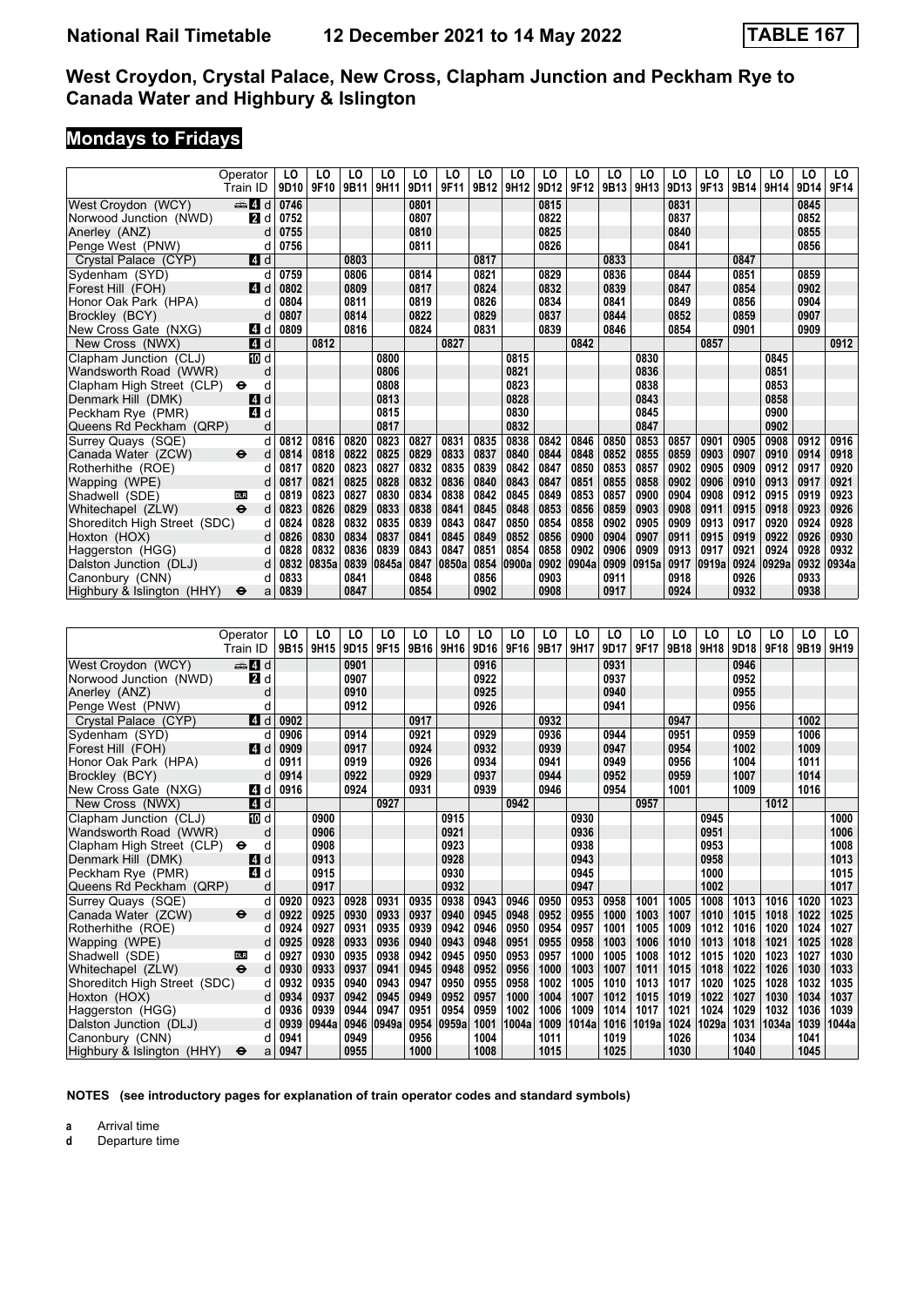#### **Mondays to Fridays**

| 9D20<br>9F20<br>9B21<br>9H21<br>9D21<br>9F21<br>9B22<br>9H22<br>9D22<br>9F23<br>9D19<br>9F19<br>9B20<br>9H20<br>9F22<br>9B23<br>9H23<br>9D23<br>Train ID<br>West Croydon (WCY)<br>de 4 d<br>1001<br>1015<br>1031<br>1046<br>1101<br>Norwood Junction (NWD)<br><b>2</b> d<br>1007<br>1021<br>1037<br>1052<br>1107<br>1010<br>1024<br>1040<br>1055<br>1110<br>Anerley (ANZ)<br>d<br>1025<br>1041<br>1011<br>1056<br>1111<br>Penge West (PNW)<br>d<br>1017<br>1032<br>Crystal Palace (CYP)<br>4 d<br>1047<br>1102<br>Sydenham (SYD)<br>1014<br>1021<br>1029<br>1036<br>1044<br>1051<br>1106<br>1114<br>d<br>1059<br>1024<br>1032<br>1039<br>1047<br>1109<br>1117<br>Forest Hill (FOH)<br>ZI d<br>1017<br>1054<br>1102<br>1026<br>1019<br>1034<br>1041<br>1049<br>1056<br>1104<br>1111<br>1119<br>Honor Oak Park (HPA)<br>d<br>1029<br>1044<br>1122<br>Brockley (BCY)<br>1022<br>1037<br>1052<br>1059<br>1107<br>1114<br>d<br>1031<br>New Cross Gate (NXG)<br>41 d<br>1024<br>1039<br>1046<br>1054<br>1101<br>1109<br>1116<br>1124<br>$\blacksquare$ d<br>1027<br>1042<br>1112<br>1127<br>New Cross (NWX)<br>1057<br>1100<br>Clapham Junction (CLJ)<br>IM d<br>1015<br>1030<br>1045<br>d<br>1021<br>1036<br>1051<br>1106<br>Wandsworth Road (WWR)<br>1023<br>1053<br>1108<br>Clapham High Street (CLP)<br>d<br>1038<br>٠<br>4 d<br>1113<br>Denmark Hill (DMK)<br>1028<br>1043<br>1058<br>Peckham Rye (PMR)<br>1030<br>1045<br>1100<br>1115<br>4 d<br>1117<br>1032<br>1047<br>1102<br>Queens Rd Peckham (QRP)<br>d<br>1123<br>1131<br>1028<br>1031<br>1035<br>1038<br>1043<br>1046<br>1050<br>1053<br>1058<br>1101<br>1105<br>1108<br>1113<br>1116<br>1120<br>1128<br>Surrey Quays (SQE)<br>d<br>1107<br>1125<br>1130<br>Canada Water (ZCW)<br>d<br>1030<br>1033<br>1037<br>1040<br>1045<br>1048<br>1052<br>1055<br>1100<br>1103<br>1110<br>1115<br>1118<br>1122<br>1133<br>⊖<br>1031<br>1035<br>1039<br>1042<br>1046<br>1050<br>1054<br>1057<br>1101<br>1105<br>1109<br>1112<br>1116<br>1120<br>1124<br>1127<br>1131<br>1135<br>Rotherhithe (ROE)<br>d<br>1033<br>1036<br>1040<br>1043<br>1048<br>1051<br>1055<br>1058<br>1103<br>1106<br>1110<br>1113<br>1121<br>1125<br>1128<br>1133<br>1136<br>Wapping (WPE)<br>d<br>1118<br>1050<br>1057<br>1138<br>1035<br>1038<br>1042<br>1045<br>1053<br>1100<br>1105<br>1108<br>1112<br>1115<br>1120<br>1123<br>1127<br>1130<br>1135<br>Shadwell (SDE)<br>d<br><b>DLR</b><br>$\ddot{\mathbf{e}}$<br>Whitechapel (ZLW)<br>d<br>1037<br>1041<br>1045<br>1048<br>1052<br>1056<br>1100<br>1103<br>1107<br>1111<br>1115<br>1118<br>1122<br>1126<br>1130<br>1133<br>1137<br>1141<br>1055<br>1058<br>1128<br>1135<br>1143<br>Shoreditch High Street (SDC)<br>d<br>1040<br>1043<br>1047<br>1050<br>1102<br>1105<br>1110<br>1113<br>1117<br>1120<br>1125<br>1132<br>1140<br>1042<br>1049<br>1052<br>1057<br>1100<br>1104<br>1115<br>1122<br>1127<br>1130<br>1134<br>1137<br>1142<br>1145<br>Hoxton (HOX)<br>d<br>1045<br>1107<br>1112<br>1119<br>1044<br>1047<br>1051<br>1054<br>1059<br>1102<br>1106<br>1109<br>1114<br>1121<br>1124<br>1129<br>1132<br>1136<br>1139<br>1144<br>1147<br>Haggerston (HGG)<br>d<br>1117<br>1101<br>1109<br>Dalston Junction (DLJ)<br>d<br>1046<br>1049a<br>1054<br>1059a<br>1104a<br>1114a<br>1116<br>1119a<br>1124<br>1129a<br>1131<br>1134a<br>1139<br>1144a<br>1146<br>1149a<br>1049<br>1056<br>1104<br>1111<br>1126<br>1141<br>1149<br>Canonbury (CNN)<br>d<br>1119<br>1134<br>1055<br>1100<br>1109<br>1115<br>1123<br>1130<br>1138<br>1145<br>1155<br>Highbury & Islington (HHY)<br>$\bullet$<br>a<br>LO<br>LO<br>LO<br>LO<br>LO<br>LO<br>LO<br>LO<br>LO<br>LO<br>LO<br>LO<br>LO<br>LO<br>LO<br>LO<br>LO<br>LO.<br>Operator<br>9B24 9H24<br>9D24<br>9F24<br>9B25 9H25<br>9D25<br>9F25<br>9B26<br>9H26<br>9D26<br>9F26<br>9B27<br>9H27<br>9D27<br>9F27<br>9B28<br>9H28<br>Train ID<br>West Crovdon (WCY)<br>£Jd<br>1116<br>1131<br>1146<br>1201<br>1122<br>1137<br>Norwood Junction (NWD)<br><b>2</b> d<br>1152<br>1207<br>1125<br>1140<br>1210<br>1155<br>Anerley (ANZ)<br>d<br>1126<br>1141<br>1156<br>1211<br>Penge West (PNW)<br>d<br>4 d<br>1132<br>1147<br>1202<br>1217<br>Crystal Palace (CYP)<br>1117<br>1121<br>1129<br>1136<br>1144<br>1151<br>1221<br>Sydenham (SYD)<br>1159<br>1206<br>1214<br>d<br>1124<br>1132<br>1139<br>1147<br>1154<br>1202<br>1209<br>1217<br>1224<br>Forest Hill (FOH)<br>ZI d<br>1134<br>1141<br>1156<br>1226<br>Honor Oak Park (HPA)<br>1126<br>1149<br>1204<br>1211<br>1219<br>d<br>1129<br>1137<br>1144<br>1152<br>1222<br>1229<br>1159<br>1207<br>1214<br>Brockley (BCY)<br>d |                      | Operator | LO   | LO | LO   | LO | LO   | LO | LO   | LO | LO   | LO | LO   | LO | LO   | LO | LO   | LO | LO   | LO |
|-------------------------------------------------------------------------------------------------------------------------------------------------------------------------------------------------------------------------------------------------------------------------------------------------------------------------------------------------------------------------------------------------------------------------------------------------------------------------------------------------------------------------------------------------------------------------------------------------------------------------------------------------------------------------------------------------------------------------------------------------------------------------------------------------------------------------------------------------------------------------------------------------------------------------------------------------------------------------------------------------------------------------------------------------------------------------------------------------------------------------------------------------------------------------------------------------------------------------------------------------------------------------------------------------------------------------------------------------------------------------------------------------------------------------------------------------------------------------------------------------------------------------------------------------------------------------------------------------------------------------------------------------------------------------------------------------------------------------------------------------------------------------------------------------------------------------------------------------------------------------------------------------------------------------------------------------------------------------------------------------------------------------------------------------------------------------------------------------------------------------------------------------------------------------------------------------------------------------------------------------------------------------------------------------------------------------------------------------------------------------------------------------------------------------------------------------------------------------------------------------------------------------------------------------------------------------------------------------------------------------------------------------------------------------------------------------------------------------------------------------------------------------------------------------------------------------------------------------------------------------------------------------------------------------------------------------------------------------------------------------------------------------------------------------------------------------------------------------------------------------------------------------------------------------------------------------------------------------------------------------------------------------------------------------------------------------------------------------------------------------------------------------------------------------------------------------------------------------------------------------------------------------------------------------------------------------------------------------------------------------------------------------------------------------------------------------------------------------------------------------------------------------------------------------------------------------------------------------------------------------------------------------------------------------------------------------------------------------------------------------------------------------------------------------------------------------------------------------------------------------------------------------------------------------------------------------------------------------------------------------------------------------------------------------------------------------------------------------------------------------------------------------------------------------------------------------------------------------------------------------------------------------------------------------------------------------------------|----------------------|----------|------|----|------|----|------|----|------|----|------|----|------|----|------|----|------|----|------|----|
|                                                                                                                                                                                                                                                                                                                                                                                                                                                                                                                                                                                                                                                                                                                                                                                                                                                                                                                                                                                                                                                                                                                                                                                                                                                                                                                                                                                                                                                                                                                                                                                                                                                                                                                                                                                                                                                                                                                                                                                                                                                                                                                                                                                                                                                                                                                                                                                                                                                                                                                                                                                                                                                                                                                                                                                                                                                                                                                                                                                                                                                                                                                                                                                                                                                                                                                                                                                                                                                                                                                                                                                                                                                                                                                                                                                                                                                                                                                                                                                                                                                                                                                                                                                                                                                                                                                                                                                                                                                                                                                                                                                     |                      |          |      |    |      |    |      |    |      |    |      |    |      |    |      |    |      |    |      |    |
|                                                                                                                                                                                                                                                                                                                                                                                                                                                                                                                                                                                                                                                                                                                                                                                                                                                                                                                                                                                                                                                                                                                                                                                                                                                                                                                                                                                                                                                                                                                                                                                                                                                                                                                                                                                                                                                                                                                                                                                                                                                                                                                                                                                                                                                                                                                                                                                                                                                                                                                                                                                                                                                                                                                                                                                                                                                                                                                                                                                                                                                                                                                                                                                                                                                                                                                                                                                                                                                                                                                                                                                                                                                                                                                                                                                                                                                                                                                                                                                                                                                                                                                                                                                                                                                                                                                                                                                                                                                                                                                                                                                     |                      |          |      |    |      |    |      |    |      |    |      |    |      |    |      |    |      |    |      |    |
|                                                                                                                                                                                                                                                                                                                                                                                                                                                                                                                                                                                                                                                                                                                                                                                                                                                                                                                                                                                                                                                                                                                                                                                                                                                                                                                                                                                                                                                                                                                                                                                                                                                                                                                                                                                                                                                                                                                                                                                                                                                                                                                                                                                                                                                                                                                                                                                                                                                                                                                                                                                                                                                                                                                                                                                                                                                                                                                                                                                                                                                                                                                                                                                                                                                                                                                                                                                                                                                                                                                                                                                                                                                                                                                                                                                                                                                                                                                                                                                                                                                                                                                                                                                                                                                                                                                                                                                                                                                                                                                                                                                     |                      |          |      |    |      |    |      |    |      |    |      |    |      |    |      |    |      |    |      |    |
|                                                                                                                                                                                                                                                                                                                                                                                                                                                                                                                                                                                                                                                                                                                                                                                                                                                                                                                                                                                                                                                                                                                                                                                                                                                                                                                                                                                                                                                                                                                                                                                                                                                                                                                                                                                                                                                                                                                                                                                                                                                                                                                                                                                                                                                                                                                                                                                                                                                                                                                                                                                                                                                                                                                                                                                                                                                                                                                                                                                                                                                                                                                                                                                                                                                                                                                                                                                                                                                                                                                                                                                                                                                                                                                                                                                                                                                                                                                                                                                                                                                                                                                                                                                                                                                                                                                                                                                                                                                                                                                                                                                     |                      |          |      |    |      |    |      |    |      |    |      |    |      |    |      |    |      |    |      |    |
|                                                                                                                                                                                                                                                                                                                                                                                                                                                                                                                                                                                                                                                                                                                                                                                                                                                                                                                                                                                                                                                                                                                                                                                                                                                                                                                                                                                                                                                                                                                                                                                                                                                                                                                                                                                                                                                                                                                                                                                                                                                                                                                                                                                                                                                                                                                                                                                                                                                                                                                                                                                                                                                                                                                                                                                                                                                                                                                                                                                                                                                                                                                                                                                                                                                                                                                                                                                                                                                                                                                                                                                                                                                                                                                                                                                                                                                                                                                                                                                                                                                                                                                                                                                                                                                                                                                                                                                                                                                                                                                                                                                     |                      |          |      |    |      |    |      |    |      |    |      |    |      |    |      |    |      |    |      |    |
|                                                                                                                                                                                                                                                                                                                                                                                                                                                                                                                                                                                                                                                                                                                                                                                                                                                                                                                                                                                                                                                                                                                                                                                                                                                                                                                                                                                                                                                                                                                                                                                                                                                                                                                                                                                                                                                                                                                                                                                                                                                                                                                                                                                                                                                                                                                                                                                                                                                                                                                                                                                                                                                                                                                                                                                                                                                                                                                                                                                                                                                                                                                                                                                                                                                                                                                                                                                                                                                                                                                                                                                                                                                                                                                                                                                                                                                                                                                                                                                                                                                                                                                                                                                                                                                                                                                                                                                                                                                                                                                                                                                     |                      |          |      |    |      |    |      |    |      |    |      |    |      |    |      |    |      |    |      |    |
|                                                                                                                                                                                                                                                                                                                                                                                                                                                                                                                                                                                                                                                                                                                                                                                                                                                                                                                                                                                                                                                                                                                                                                                                                                                                                                                                                                                                                                                                                                                                                                                                                                                                                                                                                                                                                                                                                                                                                                                                                                                                                                                                                                                                                                                                                                                                                                                                                                                                                                                                                                                                                                                                                                                                                                                                                                                                                                                                                                                                                                                                                                                                                                                                                                                                                                                                                                                                                                                                                                                                                                                                                                                                                                                                                                                                                                                                                                                                                                                                                                                                                                                                                                                                                                                                                                                                                                                                                                                                                                                                                                                     |                      |          |      |    |      |    |      |    |      |    |      |    |      |    |      |    |      |    |      |    |
|                                                                                                                                                                                                                                                                                                                                                                                                                                                                                                                                                                                                                                                                                                                                                                                                                                                                                                                                                                                                                                                                                                                                                                                                                                                                                                                                                                                                                                                                                                                                                                                                                                                                                                                                                                                                                                                                                                                                                                                                                                                                                                                                                                                                                                                                                                                                                                                                                                                                                                                                                                                                                                                                                                                                                                                                                                                                                                                                                                                                                                                                                                                                                                                                                                                                                                                                                                                                                                                                                                                                                                                                                                                                                                                                                                                                                                                                                                                                                                                                                                                                                                                                                                                                                                                                                                                                                                                                                                                                                                                                                                                     |                      |          |      |    |      |    |      |    |      |    |      |    |      |    |      |    |      |    |      |    |
|                                                                                                                                                                                                                                                                                                                                                                                                                                                                                                                                                                                                                                                                                                                                                                                                                                                                                                                                                                                                                                                                                                                                                                                                                                                                                                                                                                                                                                                                                                                                                                                                                                                                                                                                                                                                                                                                                                                                                                                                                                                                                                                                                                                                                                                                                                                                                                                                                                                                                                                                                                                                                                                                                                                                                                                                                                                                                                                                                                                                                                                                                                                                                                                                                                                                                                                                                                                                                                                                                                                                                                                                                                                                                                                                                                                                                                                                                                                                                                                                                                                                                                                                                                                                                                                                                                                                                                                                                                                                                                                                                                                     |                      |          |      |    |      |    |      |    |      |    |      |    |      |    |      |    |      |    |      |    |
|                                                                                                                                                                                                                                                                                                                                                                                                                                                                                                                                                                                                                                                                                                                                                                                                                                                                                                                                                                                                                                                                                                                                                                                                                                                                                                                                                                                                                                                                                                                                                                                                                                                                                                                                                                                                                                                                                                                                                                                                                                                                                                                                                                                                                                                                                                                                                                                                                                                                                                                                                                                                                                                                                                                                                                                                                                                                                                                                                                                                                                                                                                                                                                                                                                                                                                                                                                                                                                                                                                                                                                                                                                                                                                                                                                                                                                                                                                                                                                                                                                                                                                                                                                                                                                                                                                                                                                                                                                                                                                                                                                                     |                      |          |      |    |      |    |      |    |      |    |      |    |      |    |      |    |      |    |      |    |
|                                                                                                                                                                                                                                                                                                                                                                                                                                                                                                                                                                                                                                                                                                                                                                                                                                                                                                                                                                                                                                                                                                                                                                                                                                                                                                                                                                                                                                                                                                                                                                                                                                                                                                                                                                                                                                                                                                                                                                                                                                                                                                                                                                                                                                                                                                                                                                                                                                                                                                                                                                                                                                                                                                                                                                                                                                                                                                                                                                                                                                                                                                                                                                                                                                                                                                                                                                                                                                                                                                                                                                                                                                                                                                                                                                                                                                                                                                                                                                                                                                                                                                                                                                                                                                                                                                                                                                                                                                                                                                                                                                                     |                      |          |      |    |      |    |      |    |      |    |      |    |      |    |      |    |      |    |      |    |
|                                                                                                                                                                                                                                                                                                                                                                                                                                                                                                                                                                                                                                                                                                                                                                                                                                                                                                                                                                                                                                                                                                                                                                                                                                                                                                                                                                                                                                                                                                                                                                                                                                                                                                                                                                                                                                                                                                                                                                                                                                                                                                                                                                                                                                                                                                                                                                                                                                                                                                                                                                                                                                                                                                                                                                                                                                                                                                                                                                                                                                                                                                                                                                                                                                                                                                                                                                                                                                                                                                                                                                                                                                                                                                                                                                                                                                                                                                                                                                                                                                                                                                                                                                                                                                                                                                                                                                                                                                                                                                                                                                                     |                      |          |      |    |      |    |      |    |      |    |      |    |      |    |      |    |      |    |      |    |
|                                                                                                                                                                                                                                                                                                                                                                                                                                                                                                                                                                                                                                                                                                                                                                                                                                                                                                                                                                                                                                                                                                                                                                                                                                                                                                                                                                                                                                                                                                                                                                                                                                                                                                                                                                                                                                                                                                                                                                                                                                                                                                                                                                                                                                                                                                                                                                                                                                                                                                                                                                                                                                                                                                                                                                                                                                                                                                                                                                                                                                                                                                                                                                                                                                                                                                                                                                                                                                                                                                                                                                                                                                                                                                                                                                                                                                                                                                                                                                                                                                                                                                                                                                                                                                                                                                                                                                                                                                                                                                                                                                                     |                      |          |      |    |      |    |      |    |      |    |      |    |      |    |      |    |      |    |      |    |
|                                                                                                                                                                                                                                                                                                                                                                                                                                                                                                                                                                                                                                                                                                                                                                                                                                                                                                                                                                                                                                                                                                                                                                                                                                                                                                                                                                                                                                                                                                                                                                                                                                                                                                                                                                                                                                                                                                                                                                                                                                                                                                                                                                                                                                                                                                                                                                                                                                                                                                                                                                                                                                                                                                                                                                                                                                                                                                                                                                                                                                                                                                                                                                                                                                                                                                                                                                                                                                                                                                                                                                                                                                                                                                                                                                                                                                                                                                                                                                                                                                                                                                                                                                                                                                                                                                                                                                                                                                                                                                                                                                                     |                      |          |      |    |      |    |      |    |      |    |      |    |      |    |      |    |      |    |      |    |
|                                                                                                                                                                                                                                                                                                                                                                                                                                                                                                                                                                                                                                                                                                                                                                                                                                                                                                                                                                                                                                                                                                                                                                                                                                                                                                                                                                                                                                                                                                                                                                                                                                                                                                                                                                                                                                                                                                                                                                                                                                                                                                                                                                                                                                                                                                                                                                                                                                                                                                                                                                                                                                                                                                                                                                                                                                                                                                                                                                                                                                                                                                                                                                                                                                                                                                                                                                                                                                                                                                                                                                                                                                                                                                                                                                                                                                                                                                                                                                                                                                                                                                                                                                                                                                                                                                                                                                                                                                                                                                                                                                                     |                      |          |      |    |      |    |      |    |      |    |      |    |      |    |      |    |      |    |      |    |
|                                                                                                                                                                                                                                                                                                                                                                                                                                                                                                                                                                                                                                                                                                                                                                                                                                                                                                                                                                                                                                                                                                                                                                                                                                                                                                                                                                                                                                                                                                                                                                                                                                                                                                                                                                                                                                                                                                                                                                                                                                                                                                                                                                                                                                                                                                                                                                                                                                                                                                                                                                                                                                                                                                                                                                                                                                                                                                                                                                                                                                                                                                                                                                                                                                                                                                                                                                                                                                                                                                                                                                                                                                                                                                                                                                                                                                                                                                                                                                                                                                                                                                                                                                                                                                                                                                                                                                                                                                                                                                                                                                                     |                      |          |      |    |      |    |      |    |      |    |      |    |      |    |      |    |      |    |      |    |
|                                                                                                                                                                                                                                                                                                                                                                                                                                                                                                                                                                                                                                                                                                                                                                                                                                                                                                                                                                                                                                                                                                                                                                                                                                                                                                                                                                                                                                                                                                                                                                                                                                                                                                                                                                                                                                                                                                                                                                                                                                                                                                                                                                                                                                                                                                                                                                                                                                                                                                                                                                                                                                                                                                                                                                                                                                                                                                                                                                                                                                                                                                                                                                                                                                                                                                                                                                                                                                                                                                                                                                                                                                                                                                                                                                                                                                                                                                                                                                                                                                                                                                                                                                                                                                                                                                                                                                                                                                                                                                                                                                                     |                      |          |      |    |      |    |      |    |      |    |      |    |      |    |      |    |      |    |      |    |
|                                                                                                                                                                                                                                                                                                                                                                                                                                                                                                                                                                                                                                                                                                                                                                                                                                                                                                                                                                                                                                                                                                                                                                                                                                                                                                                                                                                                                                                                                                                                                                                                                                                                                                                                                                                                                                                                                                                                                                                                                                                                                                                                                                                                                                                                                                                                                                                                                                                                                                                                                                                                                                                                                                                                                                                                                                                                                                                                                                                                                                                                                                                                                                                                                                                                                                                                                                                                                                                                                                                                                                                                                                                                                                                                                                                                                                                                                                                                                                                                                                                                                                                                                                                                                                                                                                                                                                                                                                                                                                                                                                                     |                      |          |      |    |      |    |      |    |      |    |      |    |      |    |      |    |      |    |      |    |
|                                                                                                                                                                                                                                                                                                                                                                                                                                                                                                                                                                                                                                                                                                                                                                                                                                                                                                                                                                                                                                                                                                                                                                                                                                                                                                                                                                                                                                                                                                                                                                                                                                                                                                                                                                                                                                                                                                                                                                                                                                                                                                                                                                                                                                                                                                                                                                                                                                                                                                                                                                                                                                                                                                                                                                                                                                                                                                                                                                                                                                                                                                                                                                                                                                                                                                                                                                                                                                                                                                                                                                                                                                                                                                                                                                                                                                                                                                                                                                                                                                                                                                                                                                                                                                                                                                                                                                                                                                                                                                                                                                                     |                      |          |      |    |      |    |      |    |      |    |      |    |      |    |      |    |      |    |      |    |
|                                                                                                                                                                                                                                                                                                                                                                                                                                                                                                                                                                                                                                                                                                                                                                                                                                                                                                                                                                                                                                                                                                                                                                                                                                                                                                                                                                                                                                                                                                                                                                                                                                                                                                                                                                                                                                                                                                                                                                                                                                                                                                                                                                                                                                                                                                                                                                                                                                                                                                                                                                                                                                                                                                                                                                                                                                                                                                                                                                                                                                                                                                                                                                                                                                                                                                                                                                                                                                                                                                                                                                                                                                                                                                                                                                                                                                                                                                                                                                                                                                                                                                                                                                                                                                                                                                                                                                                                                                                                                                                                                                                     |                      |          |      |    |      |    |      |    |      |    |      |    |      |    |      |    |      |    |      |    |
|                                                                                                                                                                                                                                                                                                                                                                                                                                                                                                                                                                                                                                                                                                                                                                                                                                                                                                                                                                                                                                                                                                                                                                                                                                                                                                                                                                                                                                                                                                                                                                                                                                                                                                                                                                                                                                                                                                                                                                                                                                                                                                                                                                                                                                                                                                                                                                                                                                                                                                                                                                                                                                                                                                                                                                                                                                                                                                                                                                                                                                                                                                                                                                                                                                                                                                                                                                                                                                                                                                                                                                                                                                                                                                                                                                                                                                                                                                                                                                                                                                                                                                                                                                                                                                                                                                                                                                                                                                                                                                                                                                                     |                      |          |      |    |      |    |      |    |      |    |      |    |      |    |      |    |      |    |      |    |
|                                                                                                                                                                                                                                                                                                                                                                                                                                                                                                                                                                                                                                                                                                                                                                                                                                                                                                                                                                                                                                                                                                                                                                                                                                                                                                                                                                                                                                                                                                                                                                                                                                                                                                                                                                                                                                                                                                                                                                                                                                                                                                                                                                                                                                                                                                                                                                                                                                                                                                                                                                                                                                                                                                                                                                                                                                                                                                                                                                                                                                                                                                                                                                                                                                                                                                                                                                                                                                                                                                                                                                                                                                                                                                                                                                                                                                                                                                                                                                                                                                                                                                                                                                                                                                                                                                                                                                                                                                                                                                                                                                                     |                      |          |      |    |      |    |      |    |      |    |      |    |      |    |      |    |      |    |      |    |
|                                                                                                                                                                                                                                                                                                                                                                                                                                                                                                                                                                                                                                                                                                                                                                                                                                                                                                                                                                                                                                                                                                                                                                                                                                                                                                                                                                                                                                                                                                                                                                                                                                                                                                                                                                                                                                                                                                                                                                                                                                                                                                                                                                                                                                                                                                                                                                                                                                                                                                                                                                                                                                                                                                                                                                                                                                                                                                                                                                                                                                                                                                                                                                                                                                                                                                                                                                                                                                                                                                                                                                                                                                                                                                                                                                                                                                                                                                                                                                                                                                                                                                                                                                                                                                                                                                                                                                                                                                                                                                                                                                                     |                      |          |      |    |      |    |      |    |      |    |      |    |      |    |      |    |      |    |      |    |
|                                                                                                                                                                                                                                                                                                                                                                                                                                                                                                                                                                                                                                                                                                                                                                                                                                                                                                                                                                                                                                                                                                                                                                                                                                                                                                                                                                                                                                                                                                                                                                                                                                                                                                                                                                                                                                                                                                                                                                                                                                                                                                                                                                                                                                                                                                                                                                                                                                                                                                                                                                                                                                                                                                                                                                                                                                                                                                                                                                                                                                                                                                                                                                                                                                                                                                                                                                                                                                                                                                                                                                                                                                                                                                                                                                                                                                                                                                                                                                                                                                                                                                                                                                                                                                                                                                                                                                                                                                                                                                                                                                                     |                      |          |      |    |      |    |      |    |      |    |      |    |      |    |      |    |      |    |      |    |
|                                                                                                                                                                                                                                                                                                                                                                                                                                                                                                                                                                                                                                                                                                                                                                                                                                                                                                                                                                                                                                                                                                                                                                                                                                                                                                                                                                                                                                                                                                                                                                                                                                                                                                                                                                                                                                                                                                                                                                                                                                                                                                                                                                                                                                                                                                                                                                                                                                                                                                                                                                                                                                                                                                                                                                                                                                                                                                                                                                                                                                                                                                                                                                                                                                                                                                                                                                                                                                                                                                                                                                                                                                                                                                                                                                                                                                                                                                                                                                                                                                                                                                                                                                                                                                                                                                                                                                                                                                                                                                                                                                                     |                      |          |      |    |      |    |      |    |      |    |      |    |      |    |      |    |      |    |      |    |
|                                                                                                                                                                                                                                                                                                                                                                                                                                                                                                                                                                                                                                                                                                                                                                                                                                                                                                                                                                                                                                                                                                                                                                                                                                                                                                                                                                                                                                                                                                                                                                                                                                                                                                                                                                                                                                                                                                                                                                                                                                                                                                                                                                                                                                                                                                                                                                                                                                                                                                                                                                                                                                                                                                                                                                                                                                                                                                                                                                                                                                                                                                                                                                                                                                                                                                                                                                                                                                                                                                                                                                                                                                                                                                                                                                                                                                                                                                                                                                                                                                                                                                                                                                                                                                                                                                                                                                                                                                                                                                                                                                                     |                      |          |      |    |      |    |      |    |      |    |      |    |      |    |      |    |      |    |      |    |
|                                                                                                                                                                                                                                                                                                                                                                                                                                                                                                                                                                                                                                                                                                                                                                                                                                                                                                                                                                                                                                                                                                                                                                                                                                                                                                                                                                                                                                                                                                                                                                                                                                                                                                                                                                                                                                                                                                                                                                                                                                                                                                                                                                                                                                                                                                                                                                                                                                                                                                                                                                                                                                                                                                                                                                                                                                                                                                                                                                                                                                                                                                                                                                                                                                                                                                                                                                                                                                                                                                                                                                                                                                                                                                                                                                                                                                                                                                                                                                                                                                                                                                                                                                                                                                                                                                                                                                                                                                                                                                                                                                                     |                      |          |      |    |      |    |      |    |      |    |      |    |      |    |      |    |      |    |      |    |
|                                                                                                                                                                                                                                                                                                                                                                                                                                                                                                                                                                                                                                                                                                                                                                                                                                                                                                                                                                                                                                                                                                                                                                                                                                                                                                                                                                                                                                                                                                                                                                                                                                                                                                                                                                                                                                                                                                                                                                                                                                                                                                                                                                                                                                                                                                                                                                                                                                                                                                                                                                                                                                                                                                                                                                                                                                                                                                                                                                                                                                                                                                                                                                                                                                                                                                                                                                                                                                                                                                                                                                                                                                                                                                                                                                                                                                                                                                                                                                                                                                                                                                                                                                                                                                                                                                                                                                                                                                                                                                                                                                                     |                      |          |      |    |      |    |      |    |      |    |      |    |      |    |      |    |      |    |      |    |
|                                                                                                                                                                                                                                                                                                                                                                                                                                                                                                                                                                                                                                                                                                                                                                                                                                                                                                                                                                                                                                                                                                                                                                                                                                                                                                                                                                                                                                                                                                                                                                                                                                                                                                                                                                                                                                                                                                                                                                                                                                                                                                                                                                                                                                                                                                                                                                                                                                                                                                                                                                                                                                                                                                                                                                                                                                                                                                                                                                                                                                                                                                                                                                                                                                                                                                                                                                                                                                                                                                                                                                                                                                                                                                                                                                                                                                                                                                                                                                                                                                                                                                                                                                                                                                                                                                                                                                                                                                                                                                                                                                                     |                      |          |      |    |      |    |      |    |      |    |      |    |      |    |      |    |      |    |      |    |
|                                                                                                                                                                                                                                                                                                                                                                                                                                                                                                                                                                                                                                                                                                                                                                                                                                                                                                                                                                                                                                                                                                                                                                                                                                                                                                                                                                                                                                                                                                                                                                                                                                                                                                                                                                                                                                                                                                                                                                                                                                                                                                                                                                                                                                                                                                                                                                                                                                                                                                                                                                                                                                                                                                                                                                                                                                                                                                                                                                                                                                                                                                                                                                                                                                                                                                                                                                                                                                                                                                                                                                                                                                                                                                                                                                                                                                                                                                                                                                                                                                                                                                                                                                                                                                                                                                                                                                                                                                                                                                                                                                                     |                      |          |      |    |      |    |      |    |      |    |      |    |      |    |      |    |      |    |      |    |
|                                                                                                                                                                                                                                                                                                                                                                                                                                                                                                                                                                                                                                                                                                                                                                                                                                                                                                                                                                                                                                                                                                                                                                                                                                                                                                                                                                                                                                                                                                                                                                                                                                                                                                                                                                                                                                                                                                                                                                                                                                                                                                                                                                                                                                                                                                                                                                                                                                                                                                                                                                                                                                                                                                                                                                                                                                                                                                                                                                                                                                                                                                                                                                                                                                                                                                                                                                                                                                                                                                                                                                                                                                                                                                                                                                                                                                                                                                                                                                                                                                                                                                                                                                                                                                                                                                                                                                                                                                                                                                                                                                                     |                      |          |      |    |      |    |      |    |      |    |      |    |      |    |      |    |      |    |      |    |
|                                                                                                                                                                                                                                                                                                                                                                                                                                                                                                                                                                                                                                                                                                                                                                                                                                                                                                                                                                                                                                                                                                                                                                                                                                                                                                                                                                                                                                                                                                                                                                                                                                                                                                                                                                                                                                                                                                                                                                                                                                                                                                                                                                                                                                                                                                                                                                                                                                                                                                                                                                                                                                                                                                                                                                                                                                                                                                                                                                                                                                                                                                                                                                                                                                                                                                                                                                                                                                                                                                                                                                                                                                                                                                                                                                                                                                                                                                                                                                                                                                                                                                                                                                                                                                                                                                                                                                                                                                                                                                                                                                                     |                      |          |      |    |      |    |      |    |      |    |      |    |      |    |      |    |      |    |      |    |
|                                                                                                                                                                                                                                                                                                                                                                                                                                                                                                                                                                                                                                                                                                                                                                                                                                                                                                                                                                                                                                                                                                                                                                                                                                                                                                                                                                                                                                                                                                                                                                                                                                                                                                                                                                                                                                                                                                                                                                                                                                                                                                                                                                                                                                                                                                                                                                                                                                                                                                                                                                                                                                                                                                                                                                                                                                                                                                                                                                                                                                                                                                                                                                                                                                                                                                                                                                                                                                                                                                                                                                                                                                                                                                                                                                                                                                                                                                                                                                                                                                                                                                                                                                                                                                                                                                                                                                                                                                                                                                                                                                                     |                      |          |      |    |      |    |      |    |      |    |      |    |      |    |      |    |      |    |      |    |
|                                                                                                                                                                                                                                                                                                                                                                                                                                                                                                                                                                                                                                                                                                                                                                                                                                                                                                                                                                                                                                                                                                                                                                                                                                                                                                                                                                                                                                                                                                                                                                                                                                                                                                                                                                                                                                                                                                                                                                                                                                                                                                                                                                                                                                                                                                                                                                                                                                                                                                                                                                                                                                                                                                                                                                                                                                                                                                                                                                                                                                                                                                                                                                                                                                                                                                                                                                                                                                                                                                                                                                                                                                                                                                                                                                                                                                                                                                                                                                                                                                                                                                                                                                                                                                                                                                                                                                                                                                                                                                                                                                                     |                      |          |      |    |      |    |      |    |      |    |      |    |      |    |      |    |      |    |      |    |
|                                                                                                                                                                                                                                                                                                                                                                                                                                                                                                                                                                                                                                                                                                                                                                                                                                                                                                                                                                                                                                                                                                                                                                                                                                                                                                                                                                                                                                                                                                                                                                                                                                                                                                                                                                                                                                                                                                                                                                                                                                                                                                                                                                                                                                                                                                                                                                                                                                                                                                                                                                                                                                                                                                                                                                                                                                                                                                                                                                                                                                                                                                                                                                                                                                                                                                                                                                                                                                                                                                                                                                                                                                                                                                                                                                                                                                                                                                                                                                                                                                                                                                                                                                                                                                                                                                                                                                                                                                                                                                                                                                                     |                      |          |      |    |      |    |      |    |      |    |      |    |      |    |      |    |      |    |      |    |
|                                                                                                                                                                                                                                                                                                                                                                                                                                                                                                                                                                                                                                                                                                                                                                                                                                                                                                                                                                                                                                                                                                                                                                                                                                                                                                                                                                                                                                                                                                                                                                                                                                                                                                                                                                                                                                                                                                                                                                                                                                                                                                                                                                                                                                                                                                                                                                                                                                                                                                                                                                                                                                                                                                                                                                                                                                                                                                                                                                                                                                                                                                                                                                                                                                                                                                                                                                                                                                                                                                                                                                                                                                                                                                                                                                                                                                                                                                                                                                                                                                                                                                                                                                                                                                                                                                                                                                                                                                                                                                                                                                                     |                      |          |      |    |      |    |      |    |      |    |      |    |      |    |      |    |      |    |      |    |
|                                                                                                                                                                                                                                                                                                                                                                                                                                                                                                                                                                                                                                                                                                                                                                                                                                                                                                                                                                                                                                                                                                                                                                                                                                                                                                                                                                                                                                                                                                                                                                                                                                                                                                                                                                                                                                                                                                                                                                                                                                                                                                                                                                                                                                                                                                                                                                                                                                                                                                                                                                                                                                                                                                                                                                                                                                                                                                                                                                                                                                                                                                                                                                                                                                                                                                                                                                                                                                                                                                                                                                                                                                                                                                                                                                                                                                                                                                                                                                                                                                                                                                                                                                                                                                                                                                                                                                                                                                                                                                                                                                                     |                      |          |      |    |      |    |      |    |      |    |      |    |      |    |      |    |      |    |      |    |
|                                                                                                                                                                                                                                                                                                                                                                                                                                                                                                                                                                                                                                                                                                                                                                                                                                                                                                                                                                                                                                                                                                                                                                                                                                                                                                                                                                                                                                                                                                                                                                                                                                                                                                                                                                                                                                                                                                                                                                                                                                                                                                                                                                                                                                                                                                                                                                                                                                                                                                                                                                                                                                                                                                                                                                                                                                                                                                                                                                                                                                                                                                                                                                                                                                                                                                                                                                                                                                                                                                                                                                                                                                                                                                                                                                                                                                                                                                                                                                                                                                                                                                                                                                                                                                                                                                                                                                                                                                                                                                                                                                                     |                      |          |      |    |      |    |      |    |      |    |      |    |      |    |      |    |      |    |      |    |
|                                                                                                                                                                                                                                                                                                                                                                                                                                                                                                                                                                                                                                                                                                                                                                                                                                                                                                                                                                                                                                                                                                                                                                                                                                                                                                                                                                                                                                                                                                                                                                                                                                                                                                                                                                                                                                                                                                                                                                                                                                                                                                                                                                                                                                                                                                                                                                                                                                                                                                                                                                                                                                                                                                                                                                                                                                                                                                                                                                                                                                                                                                                                                                                                                                                                                                                                                                                                                                                                                                                                                                                                                                                                                                                                                                                                                                                                                                                                                                                                                                                                                                                                                                                                                                                                                                                                                                                                                                                                                                                                                                                     |                      |          |      |    |      |    |      |    |      |    |      |    |      |    |      |    |      |    |      |    |
|                                                                                                                                                                                                                                                                                                                                                                                                                                                                                                                                                                                                                                                                                                                                                                                                                                                                                                                                                                                                                                                                                                                                                                                                                                                                                                                                                                                                                                                                                                                                                                                                                                                                                                                                                                                                                                                                                                                                                                                                                                                                                                                                                                                                                                                                                                                                                                                                                                                                                                                                                                                                                                                                                                                                                                                                                                                                                                                                                                                                                                                                                                                                                                                                                                                                                                                                                                                                                                                                                                                                                                                                                                                                                                                                                                                                                                                                                                                                                                                                                                                                                                                                                                                                                                                                                                                                                                                                                                                                                                                                                                                     |                      |          |      |    |      |    |      |    |      |    |      |    |      |    |      |    |      |    |      |    |
|                                                                                                                                                                                                                                                                                                                                                                                                                                                                                                                                                                                                                                                                                                                                                                                                                                                                                                                                                                                                                                                                                                                                                                                                                                                                                                                                                                                                                                                                                                                                                                                                                                                                                                                                                                                                                                                                                                                                                                                                                                                                                                                                                                                                                                                                                                                                                                                                                                                                                                                                                                                                                                                                                                                                                                                                                                                                                                                                                                                                                                                                                                                                                                                                                                                                                                                                                                                                                                                                                                                                                                                                                                                                                                                                                                                                                                                                                                                                                                                                                                                                                                                                                                                                                                                                                                                                                                                                                                                                                                                                                                                     |                      |          |      |    |      |    |      |    |      |    |      |    |      |    |      |    |      |    |      |    |
|                                                                                                                                                                                                                                                                                                                                                                                                                                                                                                                                                                                                                                                                                                                                                                                                                                                                                                                                                                                                                                                                                                                                                                                                                                                                                                                                                                                                                                                                                                                                                                                                                                                                                                                                                                                                                                                                                                                                                                                                                                                                                                                                                                                                                                                                                                                                                                                                                                                                                                                                                                                                                                                                                                                                                                                                                                                                                                                                                                                                                                                                                                                                                                                                                                                                                                                                                                                                                                                                                                                                                                                                                                                                                                                                                                                                                                                                                                                                                                                                                                                                                                                                                                                                                                                                                                                                                                                                                                                                                                                                                                                     |                      |          |      |    |      |    |      |    |      |    |      |    |      |    |      |    |      |    |      |    |
|                                                                                                                                                                                                                                                                                                                                                                                                                                                                                                                                                                                                                                                                                                                                                                                                                                                                                                                                                                                                                                                                                                                                                                                                                                                                                                                                                                                                                                                                                                                                                                                                                                                                                                                                                                                                                                                                                                                                                                                                                                                                                                                                                                                                                                                                                                                                                                                                                                                                                                                                                                                                                                                                                                                                                                                                                                                                                                                                                                                                                                                                                                                                                                                                                                                                                                                                                                                                                                                                                                                                                                                                                                                                                                                                                                                                                                                                                                                                                                                                                                                                                                                                                                                                                                                                                                                                                                                                                                                                                                                                                                                     | New Cross Gate (NXG) | 4 d      | 1131 |    | 1139 |    | 1146 |    | 1154 |    | 1201 |    | 1209 |    | 1216 |    | 1224 |    | 1231 |    |
| 1227<br>New Cross (NWX)<br>4 d<br>1142<br>1157<br>1212                                                                                                                                                                                                                                                                                                                                                                                                                                                                                                                                                                                                                                                                                                                                                                                                                                                                                                                                                                                                                                                                                                                                                                                                                                                                                                                                                                                                                                                                                                                                                                                                                                                                                                                                                                                                                                                                                                                                                                                                                                                                                                                                                                                                                                                                                                                                                                                                                                                                                                                                                                                                                                                                                                                                                                                                                                                                                                                                                                                                                                                                                                                                                                                                                                                                                                                                                                                                                                                                                                                                                                                                                                                                                                                                                                                                                                                                                                                                                                                                                                                                                                                                                                                                                                                                                                                                                                                                                                                                                                                              |                      |          |      |    |      |    |      |    |      |    |      |    |      |    |      |    |      |    |      |    |
| Clapham Junction (CLJ)<br>10 d<br>1115<br>1130<br>1145<br>1200<br>1215                                                                                                                                                                                                                                                                                                                                                                                                                                                                                                                                                                                                                                                                                                                                                                                                                                                                                                                                                                                                                                                                                                                                                                                                                                                                                                                                                                                                                                                                                                                                                                                                                                                                                                                                                                                                                                                                                                                                                                                                                                                                                                                                                                                                                                                                                                                                                                                                                                                                                                                                                                                                                                                                                                                                                                                                                                                                                                                                                                                                                                                                                                                                                                                                                                                                                                                                                                                                                                                                                                                                                                                                                                                                                                                                                                                                                                                                                                                                                                                                                                                                                                                                                                                                                                                                                                                                                                                                                                                                                                              |                      |          |      |    |      |    |      |    |      |    |      |    |      |    |      |    |      |    |      |    |
| 1136<br>1221<br>Wandsworth Road (WWR)<br>d<br>1121<br>1151<br>1206                                                                                                                                                                                                                                                                                                                                                                                                                                                                                                                                                                                                                                                                                                                                                                                                                                                                                                                                                                                                                                                                                                                                                                                                                                                                                                                                                                                                                                                                                                                                                                                                                                                                                                                                                                                                                                                                                                                                                                                                                                                                                                                                                                                                                                                                                                                                                                                                                                                                                                                                                                                                                                                                                                                                                                                                                                                                                                                                                                                                                                                                                                                                                                                                                                                                                                                                                                                                                                                                                                                                                                                                                                                                                                                                                                                                                                                                                                                                                                                                                                                                                                                                                                                                                                                                                                                                                                                                                                                                                                                  |                      |          |      |    |      |    |      |    |      |    |      |    |      |    |      |    |      |    |      |    |
| 1123<br>1208<br>1223<br>Clapham High Street (CLP)<br>θ<br>d<br>1138<br>1153                                                                                                                                                                                                                                                                                                                                                                                                                                                                                                                                                                                                                                                                                                                                                                                                                                                                                                                                                                                                                                                                                                                                                                                                                                                                                                                                                                                                                                                                                                                                                                                                                                                                                                                                                                                                                                                                                                                                                                                                                                                                                                                                                                                                                                                                                                                                                                                                                                                                                                                                                                                                                                                                                                                                                                                                                                                                                                                                                                                                                                                                                                                                                                                                                                                                                                                                                                                                                                                                                                                                                                                                                                                                                                                                                                                                                                                                                                                                                                                                                                                                                                                                                                                                                                                                                                                                                                                                                                                                                                         |                      |          |      |    |      |    |      |    |      |    |      |    |      |    |      |    |      |    |      |    |
| 1228<br>4 d<br>1128<br>1158<br>1213<br>Denmark Hill (DMK)<br>1143                                                                                                                                                                                                                                                                                                                                                                                                                                                                                                                                                                                                                                                                                                                                                                                                                                                                                                                                                                                                                                                                                                                                                                                                                                                                                                                                                                                                                                                                                                                                                                                                                                                                                                                                                                                                                                                                                                                                                                                                                                                                                                                                                                                                                                                                                                                                                                                                                                                                                                                                                                                                                                                                                                                                                                                                                                                                                                                                                                                                                                                                                                                                                                                                                                                                                                                                                                                                                                                                                                                                                                                                                                                                                                                                                                                                                                                                                                                                                                                                                                                                                                                                                                                                                                                                                                                                                                                                                                                                                                                   |                      |          |      |    |      |    |      |    |      |    |      |    |      |    |      |    |      |    |      |    |
| 1230<br>Peckham Rye (PMR)<br>ZI d<br>1130<br>1145<br>1200<br>1215                                                                                                                                                                                                                                                                                                                                                                                                                                                                                                                                                                                                                                                                                                                                                                                                                                                                                                                                                                                                                                                                                                                                                                                                                                                                                                                                                                                                                                                                                                                                                                                                                                                                                                                                                                                                                                                                                                                                                                                                                                                                                                                                                                                                                                                                                                                                                                                                                                                                                                                                                                                                                                                                                                                                                                                                                                                                                                                                                                                                                                                                                                                                                                                                                                                                                                                                                                                                                                                                                                                                                                                                                                                                                                                                                                                                                                                                                                                                                                                                                                                                                                                                                                                                                                                                                                                                                                                                                                                                                                                   |                      |          |      |    |      |    |      |    |      |    |      |    |      |    |      |    |      |    |      |    |

 4ueens Rd Peckham (4RP) d **1132 1147 1202 1217 1232** Surrey Quays (SQE) d 1135 1138 1143 1146 1150 1153 1158 1201 1205 1208 1213 1216 1220 1223 1228 1231 1235 1238<br>Canada Water (ZCW)  $\qquad \qquad \qquad \qquad$  d 1137 1140 1145 1148 1152 1155 1200 1203 1207 1210 1215 1218 1222 1225 1230 Canada Water (ZCW) ● d 1137 1140 1145 1148 1152 1155 1200 1203 1207 1210 1215 1218 1222 1225 1230 1233 1237 1240<br>Rotherhithe (ROE) d 1139 1142 1146 1150 1154 1157 1201 1205 1209 1212 1216 1220 1224 1227 1231 1235 1239 124 Rotherhithe (ROE) (2012 1139 1142 1146 1150 1154 1157 1201 1205 1209 1212 1216 1220 1224 1227 1231 1235 1239 1242<br>Wapping (WPE) (2013 1240 1243 1148 1151 1155 1158 1203 1206 1210 1213 1218 1221 1225 1228 1233 1236 1240 124 Vapping (WPE) d 1140 1143 1148 1151 1155 1158 1203 1206 1210 1213 1218 1221 1225 1228 1233 1236 1240 1243<br>Shadwell (SDE) and 1142 1145 1150 1153 1157 1200 1205 1208 1212 1215 1220 1223 1227 1230 1235 1238 1242 1245

Whitechapel (ZLW) ● d 1145 1148 1152 1156 1200 1203 1207 1211 1215 1218 1222 1226 1230 1233 1237 1241 1245 1248<br>Shoreditch High Street (SDC) d 1147 1150 1155 1158 1202 1205 1210 1213 1217 1220 1225 1228 1232 1235 1240 124 Shoreditch High Street (SDC) d | 1147 | 1150 | 1155 | 1158 | 1202 | 1205 | 1210 | 1217 | 1220 | 1221 | 1222 | 1232 | 1232 | 1235 | 1240 | 1243 | 1250 | 1250 | 1250 | 1250 | 1250 | 1252 | 1252 | 1272 | 1281 | 1292 | 1293 | Hoxton (HOX) d | 1149 | 1152 | 1157 | 1200 | 1204 | 1207 | 1212 | 1215 | 1219 | 1222 | 1227 | 1230 | 1234 | 1237 | 1242 | 1245 | 1249 | 1252 Haggerston (HGG) d | 1151 | 1154 | 1159 | 1202 | 1206 | 1209 | 1214 | 1217 | 1221 | 1224 | 1229 | 1232 | 1236 | 1239 | 1244 | 1247 | 1251 | 1254<br>Dalston Junction (DLJ) d | 1154 |1159a | 1201 |1204a | 1209 | 1214

 Canonbury (CNN) d **1156 1204 1211 1219 1226 1234 1241 1249 1256**  Highbury Islington (HHY) T a **1200 1208 1215 1225 1230 1238 1245 1253 1300**

Shadwell (SDE) and 1142 1145 1150 1153 1157 1200 1205 1208 1212 1215 1220 1223 1227 1230 1235 1237 1230 1235<br>Whitechapel (ZLW) → d 1145 1148 1152 1156 1200 1203 1207 1211 1215 1218 1222 1226 1230 1233 1237

Dalston Junction (DLJ) d 1154 1159 1201 1204 1209 1214 1216 1219 1229 1229 1231 1234 1239 1244 1246 1246 1247<br>Canonbury (CNN) d 1156 1204 1204 1211 1219 1226 1226 1234 1234 1249 1241

**NOTES (see introductory pages for explanation of train operator codes and standard symbols)**

**a** Arrival time<br>**d** Departure t

**d** Departure time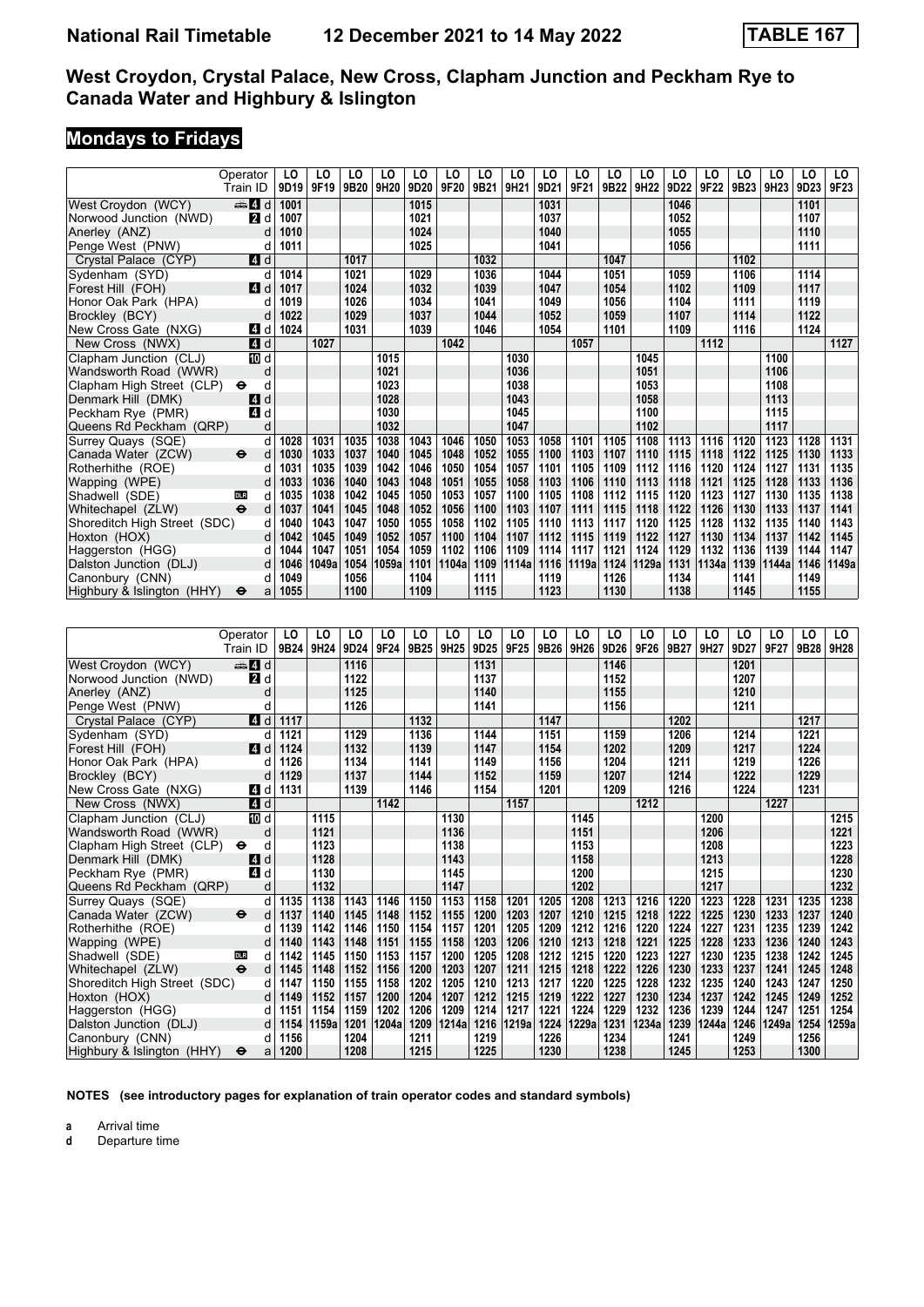# **Mondays to Fridays**

|                              | Operator                 | LO   | LO        | LO   | LO    | LO   | LO    | LO   | LO    | LO   | LO    | LO   | LO    | LO   | LO    | LO   | LO                | LO   | LO    |
|------------------------------|--------------------------|------|-----------|------|-------|------|-------|------|-------|------|-------|------|-------|------|-------|------|-------------------|------|-------|
|                              | Train ID                 | 9D28 | 9F28      | 9B29 | 9H29  | 9D29 | 9F29  | 9B30 | 9H30  | 9D30 | 9F30  | 9B31 | 9H31  | 9D31 | 9F31  | 9B32 | 9H32              | 9D32 | 9F32  |
| West Crovdon (WCY)           | $\mathbb{Z}$ d           | 1216 |           |      |       | 1231 |       |      |       | 1246 |       |      |       | 1301 |       |      |                   | 1316 |       |
| Norwood Junction (NWD)       | 2d                       | 1222 |           |      |       | 1237 |       |      |       | 1252 |       |      |       | 1307 |       |      |                   | 1322 |       |
| Anerley (ANZ)                | d                        | 1225 |           |      |       | 1240 |       |      |       | 1255 |       |      |       | 1310 |       |      |                   | 1325 |       |
| Penge West (PNW)             | d                        | 1226 |           |      |       | 1241 |       |      |       | 1256 |       |      |       | 1311 |       |      |                   | 1326 |       |
| Crystal Palace (CYP)         | 4d                       |      |           | 1232 |       |      |       | 1247 |       |      |       | 1302 |       |      |       | 1317 |                   |      |       |
| Sydenham (SYD)               | d                        | 1229 |           | 1236 |       | 1244 |       | 1251 |       | 1259 |       | 1306 |       | 1314 |       | 1321 |                   | 1329 |       |
| Forest Hill (FOH)            | ZI d                     | 1232 |           | 1239 |       | 1247 |       | 1254 |       | 1302 |       | 1309 |       | 1317 |       | 1324 |                   | 1332 |       |
| Honor Oak Park (HPA)         | d                        | 1234 |           | 1241 |       | 1249 |       | 1256 |       | 1304 |       | 1311 |       | 1319 |       | 1326 |                   | 1334 |       |
| Brockley (BCY)               | d                        | 1237 |           | 1244 |       | 1252 |       | 1259 |       | 1307 |       | 1314 |       | 1322 |       | 1329 |                   | 1337 |       |
| New Cross Gate (NXG)         | 4 d                      | 1239 |           | 1246 |       | 1254 |       | 1301 |       | 1309 |       | 1316 |       | 1324 |       | 1331 |                   | 1339 |       |
| New Cross (NWX)              | 4d                       |      | 1242      |      |       |      | 1257  |      |       |      | 1312  |      |       |      | 1327  |      |                   |      | 1342  |
| Clapham Junction (CLJ)       | <b>ID</b> d              |      |           |      | 1230  |      |       |      | 1245  |      |       |      | 1300  |      |       |      | $13\overline{15}$ |      |       |
| Wandsworth Road (WWR)        | d                        |      |           |      | 1236  |      |       |      | 1251  |      |       |      | 1306  |      |       |      | 1321              |      |       |
| Clapham High Street (CLP)    | $\bullet$<br>d           |      |           |      | 1238  |      |       |      | 1253  |      |       |      | 1308  |      |       |      | 1323              |      |       |
| Denmark Hill (DMK)           | d<br>4                   |      |           |      | 1243  |      |       |      | 1258  |      |       |      | 1313  |      |       |      | 1328              |      |       |
| Peckham Rye (PMR)            | 4 d                      |      |           |      | 1245  |      |       |      | 1300  |      |       |      | 1315  |      |       |      | 1330              |      |       |
| Queens Rd Peckham (QRP)      | d                        |      |           |      | 1247  |      |       |      | 1302  |      |       |      | 1317  |      |       |      | 1332              |      |       |
| Surrey Quays (SQE)           | d                        | 1243 | 1246      | 1250 | 1253  | 1258 | 1301  | 1305 | 1308  | 1313 | 1316  | 1320 | 1323  | 1328 | 1331  | 1335 | 1338              | 1343 | 1346  |
| Canada Water (ZCW)           | $\ddot{\mathbf{e}}$<br>d | 1245 | 1248      | 1252 | 1255  | 1300 | 1303  | 1307 | 1310  | 1315 | 1318  | 1322 | 1325  | 1330 | 1333  | 1337 | 1340              | 1345 | 1348  |
| Rotherhithe (ROE)            | d                        | 1246 | 1250      | 1254 | 1257  | 1301 | 1305  | 1309 | 1312  | 1316 | 1320  | 1324 | 1327  | 1331 | 1335  | 1339 | 1342              | 1346 | 1350  |
| Wapping (WPE)                | d                        | 1248 | 1251      | 1255 | 1258  | 1303 | 1306  | 1310 | 1313  | 1318 | 1321  | 1325 | 1328  | 1333 | 1336  | 1340 | 1343              | 1348 | 1351  |
| Shadwell (SDE)               | <b>DLR</b><br>d          | 1250 | 1253      | 1257 | 1300  | 1305 | 1308  | 1312 | 1315  | 1320 | 1323  | 1327 | 1330  | 1335 | 1338  | 1342 | 1345              | 1350 | 1353  |
| Whitechapel (ZLW)            | $\ddot{\mathbf{e}}$<br>d | 1252 | 1256      | 1300 | 1303  | 1307 | 1311  | 1315 | 1318  | 1322 | 1326  | 1330 | 1333  | 1337 | 1341  | 1345 | 1348              | 1352 | 1356  |
| Shoreditch High Street (SDC) | d                        | 1255 | 1258      | 1302 | 1305  | 1310 | 1313  | 1317 | 1320  | 1325 | 1328  | 1332 | 1335  | 1340 | 1343  | 1347 | 1350              | 1355 | 1358  |
| Hoxton (HOX)                 | d                        | 1257 | 1300      | 1304 | 1307  | 1312 | 1315  | 1319 | 1322  | 1327 | 1330  | 1334 | 1337  | 1342 | 1345  | 1349 | 1352              | 1357 | 1400  |
| Haggerston (HGG)             | d                        | 1259 | 1302      | 1306 | 1309  | 1314 | 1317  | 1321 | 1324  | 1329 | 1332  | 1336 | 1339  | 1344 | 1347  | 1351 | 1354              | 1359 | 1402  |
| Dalston Junction (DLJ)       | d                        | 1301 | 1304a     | 1309 | 1314a | 1316 | 1319a | 1324 | 1329a | 1331 | 1334a | 1339 | 1344a | 1346 | 1349a | 1354 | 1359a             | 1401 | 1404a |
| Canonbury (CNN)              | d                        | 1304 |           | 1311 |       | 1319 |       | 1326 |       | 1334 |       | 1341 |       | 1349 |       | 1356 |                   | 1404 |       |
| Highbury & Islington (HHY)   | ⊖<br>a                   | 1308 |           | 1315 |       | 1323 |       | 1330 |       | 1338 |       | 1345 |       | 1353 |       | 1400 |                   | 1408 |       |
|                              |                          |      |           |      |       |      |       |      |       |      |       |      |       |      |       |      |                   |      |       |
|                              |                          |      |           |      |       |      |       |      |       |      |       |      |       |      |       |      |                   |      |       |
|                              | Operator                 | LO   | LO        | LO   | LO    | LO   | LO    | LO   | LO    | LO   | LO    | LO   | LO    | LO   | LO    | LO   | LO                | LO   | LO    |
|                              | Train ID                 |      | 9B33 9H33 | 9D33 | 9F33  | 9B34 | 9H34  | 9D34 | 9F34  | 9B35 | 9H35  | 9D35 | 9F35  | 9B36 | 9H36  | 9D36 | 9F36              | 9B37 | 9H37  |
| West Crovdon (WCY)           | $\oplus$ 4 d             |      |           | 1331 |       |      |       | 1346 |       |      |       | 1401 |       |      |       | 1416 |                   |      |       |
| Norwood Junction (NWD)       | <b>2</b> d               |      |           | 1337 |       |      |       | 1352 |       |      |       | 1407 |       |      |       | 1422 |                   |      |       |
| Anerley (ANZ)                | d                        |      |           | 1340 |       |      |       | 1355 |       |      |       | 1410 |       |      |       | 1425 |                   |      |       |
| Penge West (PNW)             | d                        |      |           | 1341 |       |      |       | 1356 |       |      |       | 1411 |       |      |       | 1426 |                   |      |       |
| Crystal Palace (CYP)         | 4d                       | 1332 |           |      |       | 1347 |       |      |       | 1402 |       |      |       | 1417 |       |      |                   | 1432 |       |
| Sydenham (SYD)               | d                        | 1336 |           | 1344 |       | 1351 |       | 1359 |       | 1406 |       | 1414 |       | 1421 |       | 1429 |                   | 1436 |       |
| Forest Hill (FOH)            | ZI d                     | 1339 |           | 1347 |       | 1354 |       | 1402 |       | 1409 |       | 1417 |       | 1424 |       | 1432 |                   | 1439 |       |
| Honor Oak Park (HPA)         | d                        | 1341 |           | 1349 |       | 1356 |       | 1404 |       | 1411 |       | 1419 |       | 1426 |       | 1434 |                   | 1441 |       |
| <b>Brockley (BCY)</b>        | d                        | 1344 |           | 1352 |       | 1359 |       | 1407 |       | 1414 |       | 1422 |       | 1429 |       | 1437 |                   | 1444 |       |

| L GIING MACSI (LIMM)         | u                                 |      |       | 1 J H I |       |      |       | טטטו |       |      |       |      |       |      |       | 1440 |       |      |       |
|------------------------------|-----------------------------------|------|-------|---------|-------|------|-------|------|-------|------|-------|------|-------|------|-------|------|-------|------|-------|
| Crystal Palace (CYP)         | ZI d                              | 1332 |       |         |       | 1347 |       |      |       | 1402 |       |      |       | 1417 |       |      |       | 1432 |       |
| Sydenham (SYD)               |                                   | 1336 |       | 1344    |       | 1351 |       | 1359 |       | 1406 |       | 1414 |       | 1421 |       | 1429 |       | 1436 |       |
| Forest Hill (FOH)            | 4 d                               | 1339 |       | 1347    |       | 1354 |       | 1402 |       | 1409 |       | 1417 |       | 1424 |       | 1432 |       | 1439 |       |
| Honor Oak Park (HPA)         | d                                 | 1341 |       | 1349    |       | 1356 |       | 1404 |       | 1411 |       | 1419 |       | 1426 |       | 1434 |       | 1441 |       |
| Brockley (BCY)               |                                   | 1344 |       | 1352    |       | 1359 |       | 1407 |       | 1414 |       | 1422 |       | 1429 |       | 1437 |       | 1444 |       |
| New Cross Gate (NXG)         | 4 d                               | 1346 |       | 1354    |       | 1401 |       | 1409 |       | 1416 |       | 1424 |       | 1431 |       | 1439 |       | 1446 |       |
| New Cross (NWX)              | 4 d                               |      |       |         | 1357  |      |       |      | 1412  |      |       |      | 1427  |      |       |      | 1442  |      |       |
| Clapham Junction (CLJ)       | 10 d                              |      | 1330  |         |       |      | 1345  |      |       |      | 1400  |      |       |      | 1415  |      |       |      | 1430  |
| Wandsworth Road (WWR)        | d                                 |      | 1336  |         |       |      | 1351  |      |       |      | 1406  |      |       |      | 1421  |      |       |      | 1436  |
| Clapham High Street (CLP)    | $\bullet$<br>а                    |      | 1338  |         |       |      | 1353  |      |       |      | 1408  |      |       |      | 1423  |      |       |      | 1438  |
| Denmark Hill (DMK)           | 4 d                               |      | 1343  |         |       |      | 1358  |      |       |      | 1413  |      |       |      | 1428  |      |       |      | 1443  |
| Peckham Rye (PMR)            | 41 d                              |      | 1345  |         |       |      | 1400  |      |       |      | 1415  |      |       |      | 1430  |      |       |      | 1445  |
| Queens Rd Peckham (QRP)      | d                                 |      | 1347  |         |       |      | 1402  |      |       |      | 1417  |      |       |      | 1432  |      |       |      | 1447  |
| Surrey Quays (SQE)           | d                                 | 1350 | 1353  | 1358    | 1401  | 1405 | 1408  | 1413 | 1416  | 1420 | 1423  | 1428 | 1431  | 1435 | 1438  | 1443 | 1446  | 1450 | 1453  |
| Canada Water (ZCW)           | $\ddot{\mathbf{e}}$<br>d          | 1352 | 1355  | 1400    | 1403  | 1407 | 1410  | 1415 | 1418  | 1422 | 1425  | 1430 | 1433  | 1437 | 1440  | 1445 | 1448  | 1452 | 1455  |
| Rotherhithe (ROE)            | d                                 | 1354 | 1357  | 1401    | 1405  | 1409 | 1412  | 1416 | 1420  | 1424 | 1427  | 1431 | 1435  | 1439 | 1442  | 1446 | 1450  | 1454 | 1457  |
| Wapping (WPE)                |                                   | 1355 | 1358  | 1403    | 1406  | 1410 | 1413  | 1418 | 1421  | 1425 | 1428  | 1433 | 1436  | 1440 | 1443  | 1448 | 1451  | 1455 | 1458  |
| Shadwell (SDE)               | <b>DLR</b><br>d                   | 1357 | 1400  | 1405    | 1408  | 1412 | 1415  | 1420 | 1423  | 1427 | 1430  | 1435 | 1438  | 1442 | 1445  | 1450 | 1453  | 1457 | 1500  |
| Whitechapel (ZLW)            | $\ddot{\boldsymbol{\Theta}}$<br>d | 1400 | 1403  | 1407    | 1411  | 1415 | 1418  | 1422 | 1426  | 1430 | 1433  | 1437 | 1441  | 1445 | 1448  | 1452 | 1456  | 1500 | 1503  |
| Shoreditch High Street (SDC) | d                                 | 1402 | 1405  | 1410    | 1413  | 1417 | 1420  | 1425 | 1428  | 1432 | 1435  | 1440 | 1443  | 1447 | 1450  | 1455 | 1458  | 1502 | 1505  |
| Hoxton (HOX)                 | d                                 | 1404 | 1407  | 1412    | 1415  | 1419 | 1422  | 1427 | 1430  | 1434 | 1437  | 1442 | 1445  | 1449 | 1452  | 1457 | 1500  | 1504 | 1507  |
| Haggerston (HGG)             |                                   | 1406 | 1409  | 1414    | 1417  | 1421 | 1424  | 1429 | 1432  | 1436 | 1439  | 1444 | 1447  | 1451 | 1454  | 1459 | 1502  | 1506 | 1509  |
| Dalston Junction (DLJ)       | d.                                | 1409 | 1414a | 1416    | 1419a | 1424 | 1429a | 1431 | 1434a | 1439 | 1444a | 1446 | 1449a | 1454 | 1459a | 1501 | 1504a | 1509 | 1514a |
| Canonbury (CNN)              | d                                 | 1411 |       | 1419    |       | 1426 |       | 1434 |       | 1441 |       | 1449 |       | 1456 |       | 1504 |       | 1511 |       |
| Highbury & Islington (HHY)   | $\ddot{\mathbf{e}}$<br>a          | 1415 |       | 1423    |       | 1430 |       | 1438 |       | 1445 |       | 1453 |       | 1500 |       | 1508 |       | 1515 |       |

**NOTES (see introductory pages for explanation of train operator codes and standard symbols)**

**a** Arrival time<br>**d** Departure t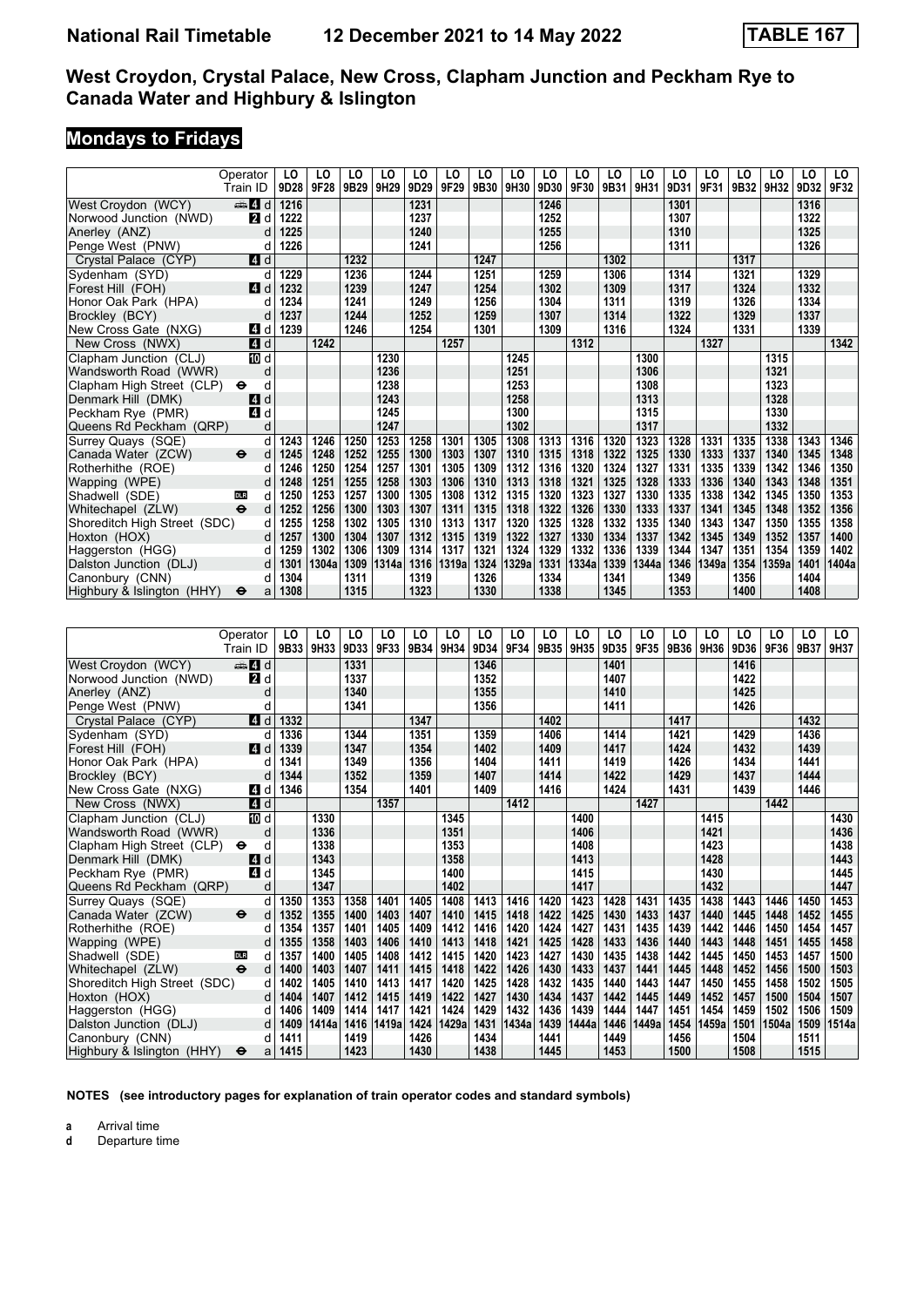# **Mondays to Fridays**

|                              | Operator                 | LO   | LO    | LO   | LO    | LO   | LO    | LO   | LO    | LO   | LO    | LO   | LO    | LO   | LO    | LO   | LO    | LO   | LO    |
|------------------------------|--------------------------|------|-------|------|-------|------|-------|------|-------|------|-------|------|-------|------|-------|------|-------|------|-------|
|                              | Train ID                 | 9D37 | 9F37  | 9B38 | 9H38  | 9D38 | 9F38  | 9B39 | 9H39  | 9D39 | 9F39  | 9B40 | 9H40  | 9D40 | 9F40  | 9B41 | 9H41  | 9D41 | 9F41  |
| West Crovdon (WCY)           | d d                      | 1431 |       |      |       | 1446 |       |      |       | 1501 |       |      |       | 1516 |       |      |       | 1531 |       |
| Norwood Junction (NWD)       | <b>2</b> d               | 1437 |       |      |       | 1452 |       |      |       | 1507 |       |      |       | 1522 |       |      |       | 1537 |       |
| Anerley (ANZ)                | d                        | 1440 |       |      |       | 1455 |       |      |       | 1510 |       |      |       | 1525 |       |      |       | 1540 |       |
| Penge West (PNW)             | d                        | 1441 |       |      |       | 1456 |       |      |       | 1511 |       |      |       | 1526 |       |      |       | 1541 |       |
| Crystal Palace (CYP)         | 4 d                      |      |       | 1447 |       |      |       | 1502 |       |      |       | 1517 |       |      |       | 1532 |       |      |       |
| Sydenham (SYD)               | d                        | 1444 |       | 1451 |       | 1459 |       | 1506 |       | 1514 |       | 1521 |       | 1529 |       | 1536 |       | 1544 |       |
| Forest Hill (FOH)            | <b>4</b> d               | 1447 |       | 1454 |       | 1502 |       | 1509 |       | 1517 |       | 1524 |       | 1532 |       | 1539 |       | 1547 |       |
| Honor Oak Park (HPA)         | d                        | 1449 |       | 1456 |       | 1504 |       | 1511 |       | 1519 |       | 1526 |       | 1534 |       | 1541 |       | 1549 |       |
| Brockley (BCY)               | d                        | 1452 |       | 1459 |       | 1507 |       | 1514 |       | 1522 |       | 1529 |       | 1537 |       | 1544 |       | 1552 |       |
| New Cross Gate (NXG)         | 4 d                      | 1454 |       | 1501 |       | 1509 |       | 1516 |       | 1524 |       | 1531 |       | 1539 |       | 1546 |       | 1554 |       |
| New Cross (NWX)              | 4d                       |      | 1457  |      |       |      | 1512  |      |       |      | 1527  |      |       |      | 1542  |      |       |      | 1557  |
| Clapham Junction (CLJ)       | 10 d                     |      |       |      | 1445  |      |       |      | 1500  |      |       |      | 1515  |      |       |      | 1530  |      |       |
| Wandsworth Road (WWR)        | d                        |      |       |      | 1451  |      |       |      | 1506  |      |       |      | 1521  |      |       |      | 1536  |      |       |
| Clapham High Street (CLP)    | d<br>$\bullet$           |      |       |      | 1453  |      |       |      | 1508  |      |       |      | 1523  |      |       |      | 1538  |      |       |
| Denmark Hill (DMK)           | d<br><b>14</b>           |      |       |      | 1458  |      |       |      | 1513  |      |       |      | 1528  |      |       |      | 1543  |      |       |
| Peckham Rye (PMR)            | 4<br>d                   |      |       |      | 1500  |      |       |      | 1515  |      |       |      | 1530  |      |       |      | 1545  |      |       |
| Queens Rd Peckham (QRP)      | d                        |      |       |      | 1502  |      |       |      | 1517  |      |       |      | 1532  |      |       |      | 1547  |      |       |
| Surrey Quays (SQE)           | d                        | 1458 | 1501  | 1505 | 1508  | 1513 | 1516  | 1520 | 1523  | 1528 | 1531  | 1535 | 1538  | 1543 | 1546  | 1550 | 1553  | 1558 | 1601  |
| Canada Water (ZCW)           | $\ddot{\mathbf{e}}$<br>d | 1500 | 1503  | 1507 | 1510  | 1515 | 1518  | 1522 | 1525  | 1530 | 1533  | 1537 | 1540  | 1545 | 1548  | 1552 | 1555  | 1600 | 1603  |
| Rotherhithe (ROE)            | d                        | 1501 | 1505  | 1509 | 1512  | 1516 | 1520  | 1524 | 1527  | 1531 | 1535  | 1539 | 1542  | 1546 | 1550  | 1554 | 1557  | 1601 | 1605  |
| Wapping (WPE)                | d                        | 1503 | 1506  | 1510 | 1513  | 1518 | 1521  | 1525 | 1528  | 1533 | 1536  | 1540 | 1543  | 1548 | 1551  | 1555 | 1558  | 1603 | 1606  |
| Shadwell (SDE)               | DLR<br>d                 | 1505 | 1508  | 1512 | 1515  | 1520 | 1523  | 1527 | 1530  | 1535 | 1538  | 1542 | 1545  | 1550 | 1553  | 1557 | 1600  | 1605 | 1608  |
| Whitechapel (ZLW)            | $\ddot{\mathbf{e}}$<br>d | 1507 | 1511  | 1515 | 1518  | 1522 | 1526  | 1530 | 1533  | 1537 | 1541  | 1545 | 1548  | 1552 | 1556  | 1600 | 1603  | 1607 | 1611  |
| Shoreditch High Street (SDC) | d                        | 1510 | 1513  | 1517 | 1520  | 1525 | 1528  | 1532 | 1535  | 1540 | 1543  | 1547 | 1550  | 1555 | 1558  | 1602 | 1605  | 1610 | 1613  |
| Hoxton (HOX)                 | d                        | 1512 | 1515  | 1519 | 1522  | 1527 | 1530  | 1534 | 1537  | 1542 | 1545  | 1549 | 1552  | 1557 | 1600  | 1604 | 1607  | 1612 | 1615  |
| Haggerston (HGG)             | d                        | 1514 | 1517  | 1521 | 1524  | 1529 | 1532  | 1536 | 1539  | 1544 | 1547  | 1551 | 1554  | 1559 | 1602  | 1606 | 1609  | 1614 | 1617  |
| Dalston Junction (DLJ)       | d                        | 1516 | 1519a | 1524 | 1529a | 1531 | 1534a | 1539 | 1544a | 1546 | 1549a | 1554 | 1559a | 1601 | 1604a | 1609 | 1614a | 1616 | 1619a |
| Canonbury (CNN)              | d                        | 1519 |       | 1526 |       | 1534 |       | 1541 |       | 1549 |       | 1556 |       | 1604 |       | 1611 |       | 1619 |       |
| Highbury & Islington (HHY)   | ⊖<br>a                   | 1523 |       | 1530 |       | 1538 |       | 1545 |       | 1553 |       | 1600 |       | 1608 |       | 1615 |       | 1623 |       |
|                              |                          |      |       |      |       |      |       |      |       |      |       |      |       |      |       |      |       |      |       |
|                              |                          |      |       |      |       |      |       |      |       |      |       |      |       |      |       |      |       |      |       |
|                              | Operator                 | LO   | LO    | LO   | LO    | LO   | LO    | LO   | LO    | LO   | LO    | LO   | LO    | LO   | LO    | LO   | LO    | LO   | LO.   |
|                              | Train ID                 | 9B42 | 9H42  | 9D42 | 9F42  | 9B43 | 9H43  | 9D43 | 9F43  | 9B44 | 9H44  | 9D44 | 9F44  | 9B45 | 9H45  | 9D45 | 9F45  | 9B46 | 9H46  |
| West Crovdon (WCY)           | d d                      |      |       | 1546 |       |      |       | 1601 |       |      |       | 1616 |       |      |       | 1631 |       |      |       |
| Norwood Junction (NWD)       | <b>2</b> d               |      |       | 1552 |       |      |       | 1607 |       |      |       | 1622 |       |      |       | 1637 |       |      |       |
|                              |                          |      |       |      |       |      |       |      |       |      |       |      |       |      |       |      |       |      |       |

| West Croydon (WCY)           | <b>REAL</b> O            |      |       | 1340. |       |      |       | 10U I |       |      |       | 1010 |       |      |       | 1031 |       |      |       |
|------------------------------|--------------------------|------|-------|-------|-------|------|-------|-------|-------|------|-------|------|-------|------|-------|------|-------|------|-------|
| Norwood Junction (NWD)       | <b>2</b> d               |      |       | 1552  |       |      |       | 1607  |       |      |       | 1622 |       |      |       | 1637 |       |      |       |
| Anerley (ANZ)                |                          |      |       | 1555  |       |      |       | 1610  |       |      |       | 1625 |       |      |       | 1640 |       |      |       |
| Penge West (PNW)             |                          |      |       | 1556  |       |      |       | 1611  |       |      |       | 1626 |       |      |       | 1641 |       |      |       |
| Crystal Palace (CYP)         | ZI d                     | 1547 |       |       |       | 1602 |       |       |       | 1617 |       |      |       | 1632 |       |      |       | 1647 |       |
| Sydenham (SYD)               |                          | 1551 |       | 1559  |       | 1606 |       | 1614  |       | 1621 |       | 1629 |       | 1636 |       | 1644 |       | 1651 |       |
| Forest Hill (FOH)            | <b>4</b> d               | 1554 |       | 1602  |       | 1609 |       | 1617  |       | 1624 |       | 1632 |       | 1639 |       | 1647 |       | 1654 |       |
| Honor Oak Park (HPA)         |                          | 1556 |       | 1604  |       | 1611 |       | 1619  |       | 1626 |       | 1634 |       | 1641 |       | 1649 |       | 1656 |       |
| Brockley (BCY)               |                          | 1559 |       | 1607  |       | 1614 |       | 1622  |       | 1629 |       | 1637 |       | 1644 |       | 1652 |       | 1659 |       |
| New Cross Gate (NXG)         | ZI d                     | 1601 |       | 1609  |       | 1616 |       | 1624  |       | 1631 |       | 1639 |       | 1646 |       | 1654 |       | 1701 |       |
| New Cross (NWX)              | $\overline{4}$ d         |      |       |       | 1612  |      |       |       | 1627  |      |       |      | 1642  |      |       |      | 1657  |      |       |
| Clapham Junction (CLJ)       | 10 d                     |      | 1545  |       |       |      | 1600  |       |       |      | 1615  |      |       |      | 1630  |      |       |      | 1645  |
| Wandsworth Road (WWR)        | d                        |      | 1551  |       |       |      | 1606  |       |       |      | 1621  |      |       |      | 1636  |      |       |      | 1651  |
| Clapham High Street (CLP)    | $\bullet$<br>d           |      | 1553  |       |       |      | 1608  |       |       |      | 1623  |      |       |      | 1638  |      |       |      | 1653  |
| Denmark Hill (DMK)           | 4 d                      |      | 1558  |       |       |      | 1613  |       |       |      | 1628  |      |       |      | 1643  |      |       |      | 1658  |
| Peckham Rye (PMR)            | <b>4</b> d               |      | 1600  |       |       |      | 1615  |       |       |      | 1630  |      |       |      | 1645  |      |       |      | 1700  |
| Queens Rd Peckham (QRP)      | d                        |      | 1602  |       |       |      | 1617  |       |       |      | 1632  |      |       |      | 1647  |      |       |      | 1702  |
| Surrey Quays (SQE)           | d                        | 1605 | 1608  | 1613  | 1616  | 1620 | 1623  | 1627  | 1631  | 1635 | 1638  | 1643 | 1646  | 1650 | 1653  | 1657 | 1701  | 1705 | 1708  |
| Canada Water (ZCW)           | $\ddot{\mathbf{e}}$<br>d | 1607 | 1610  | 1615  | 1618  | 1622 | 1625  | 1629  | 1633  | 1637 | 1640  | 1645 | 1648  | 1652 | 1655  | 1659 | 1703  | 1707 | 1710  |
| Rotherhithe (ROE)            |                          | 1609 | 1612  | 1616  | 1620  | 1624 | 1627  | 1632  | 1635  | 1639 | 1642  | 1646 | 1650  | 1654 | 1657  | 1702 | 1705  | 1709 | 1712  |
| Wapping (WPE)                |                          | 1610 | 1613  | 1618  | 1621  | 1625 | 1628  | 1632  | 1636  | 1640 | 1643  | 1648 | 1651  | 1655 | 1658  | 1702 | 1706  | 1710 | 1713  |
| Shadwell (SDE)               | <b>DLR</b><br>d          | 1612 | 1615  | 1620  | 1623  | 1627 | 1630  | 1634  | 1638  | 1642 | 1645  | 1650 | 1653  | 1657 | 1700  | 1704 | 1708  | 1712 | 1715  |
| Whitechapel (ZLW)            | $\bullet$<br>d           | 1615 | 1618  | 1622  | 1626  | 1630 | 1633  | 1638  | 1641  | 1645 | 1648  | 1652 | 1656  | 1700 | 1703  | 1708 | 1711  | 1715 | 1718  |
| Shoreditch High Street (SDC) | d                        | 1617 | 1620  | 1625  | 1628  | 1632 | 1635  | 1639  | 1643  | 1647 | 1650  | 1655 | 1658  | 1702 | 1705  | 1709 | 1713  | 1717 | 1720  |
| Hoxton (HOX)                 |                          | 1619 | 1622  | 1627  | 1630  | 1634 | 1637  | 1641  | 1645  | 1649 | 1652  | 1657 | 1700  | 1704 | 1707  | 1711 | 1715  | 1719 | 1722  |
| Haggerston (HGG)             |                          | 1621 | 1624  | 1629  | 1632  | 1636 | 1639  | 1643  | 1647  | 1651 | 1654  | 1659 | 1702  | 1706 | 1709  | 1713 | 1717  | 1721 | 1724  |
| Dalston Junction (DLJ)       | d                        | 1624 | 1629a | 1631  | 1634a | 1639 | 1644a | 1647  | 1649a | 1654 | 1659a | 1701 | 1704a | 1709 | 1714a | 1717 | 1719a | 1724 | 1729a |
| Canonbury (CNN)              | d                        | 1626 |       | 1634  |       | 1641 |       | 1648  |       | 1656 |       | 1704 |       | 1711 |       | 1718 |       | 1726 |       |
| Highbury & Islington (HHY)   | $\bullet$<br>a           | 1630 |       | 1640  |       | 1645 |       | 1654  |       | 1700 |       | 1710 |       | 1715 |       | 1724 |       | 1730 |       |

**NOTES (see introductory pages for explanation of train operator codes and standard symbols)**

**a** Arrival time<br>**d** Departure t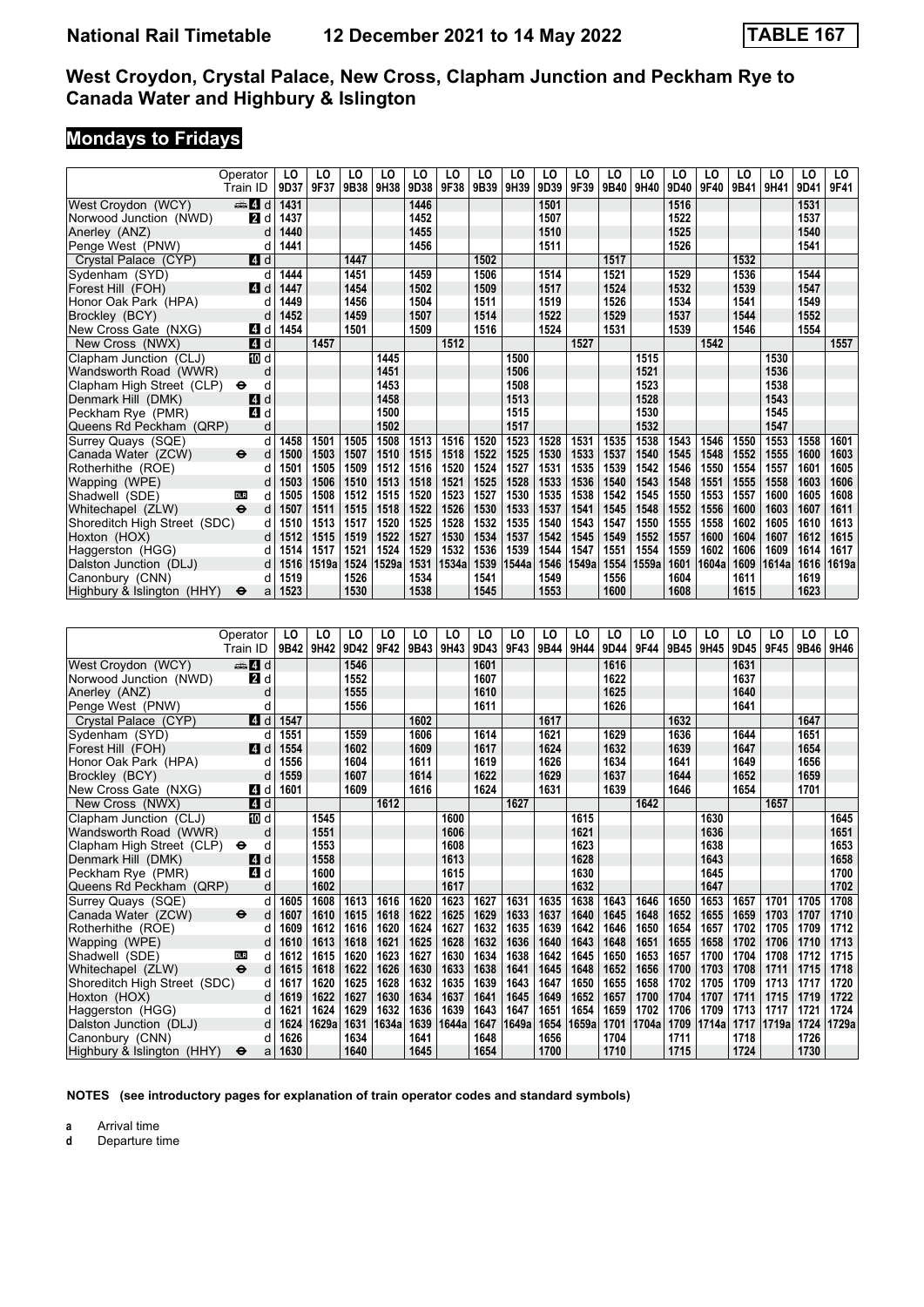## **Mondays to Fridays**

|                              | Operator                  | LO   | LO    | LO   | LO    | LO   | LO    | LO   | LO    | LO               | LO    | LO   | LO    | LO   | LO    | LO   | LO    | LO   | LO.   |
|------------------------------|---------------------------|------|-------|------|-------|------|-------|------|-------|------------------|-------|------|-------|------|-------|------|-------|------|-------|
|                              | Train ID                  | 9D46 | 9F46  | 9B47 | 9H47  | 9D47 | 9F47  | 9B48 | 9H48  | 9D48             | 9F48  | 9B49 | 9H49  | 9D49 | 9F49  | 9B50 | 9H50  | 9D50 | 9F50  |
| West Croydon (WCY)           | $\mathbf{A}$ d            | 1646 |       |      |       | 1701 |       |      |       | $\frac{1716}{ }$ |       |      |       | 1731 |       |      |       | 1746 |       |
| Norwood Junction (NWD)       | $\blacksquare$            | 1652 |       |      |       | 1707 |       |      |       | 1722             |       |      |       | 1737 |       |      |       | 1752 |       |
| Anerley (ANZ)                | d                         | 1655 |       |      |       | 1710 |       |      |       | 1725             |       |      |       | 1740 |       |      |       | 1755 |       |
| Penge West (PNW)             | d                         | 1656 |       |      |       | 1711 |       |      |       | 1726             |       |      |       | 1742 |       |      |       | 1756 |       |
| Crystal Palace (CYP)         | $\overline{4}$ d          |      |       | 1702 |       |      |       | 1717 |       |                  |       | 1732 |       |      |       | 1747 |       |      |       |
| Sydenham (SYD)               | d                         | 1659 |       | 1706 |       | 1714 |       | 1721 |       | 1729             |       | 1736 |       | 1744 |       | 1751 |       | 1759 |       |
| Forest Hill (FOH)            | ZI d                      | 1702 |       | 1709 |       | 1717 |       | 1724 |       | 1732             |       | 1739 |       | 1747 |       | 1754 |       | 1802 |       |
| Honor Oak Park (HPA)         | d                         | 1704 |       | 1711 |       | 1719 |       | 1726 |       | 1734             |       | 1741 |       | 1749 |       | 1756 |       | 1804 |       |
| Brockley (BCY)               | d                         | 1707 |       | 1714 |       | 1722 |       | 1729 |       | 1737             |       | 1744 |       | 1752 |       | 1759 |       | 1807 |       |
| New Cross Gate (NXG)         | 41 d                      | 1709 |       | 1716 |       | 1724 |       | 1731 |       | 1739             |       | 1746 |       | 1754 |       | 1801 |       | 1809 |       |
| New Cross (NWX)              | 4 d                       |      | 1712  |      |       |      | 1727  |      |       |                  | 1742  |      |       |      | 1757  |      |       |      | 1812  |
| Clapham Junction (CLJ)       | <b>ID</b> d               |      |       |      | 1700  |      |       |      | 1715  |                  |       |      | 1730  |      |       |      | 1745  |      |       |
| Wandsworth Road (WWR)        | d                         |      |       |      | 1706  |      |       |      | 1721  |                  |       |      | 1736  |      |       |      | 1751  |      |       |
| Clapham High Street (CLP)    | d<br>$\bullet$            |      |       |      | 1708  |      |       |      | 1723  |                  |       |      | 1738  |      |       |      | 1753  |      |       |
| Denmark Hill (DMK)           | 4 d                       |      |       |      | 1713  |      |       |      | 1728  |                  |       |      | 1743  |      |       |      | 1758  |      |       |
| Peckham Rye (PMR)            | 4 d                       |      |       |      | 1715  |      |       |      | 1730  |                  |       |      | 1745  |      |       |      | 1800  |      |       |
| Queens Rd Peckham (QRP)      | d                         |      |       |      | 1717  |      |       |      | 1732  |                  |       |      | 1747  |      |       |      | 1802  |      |       |
| Surrey Quays (SQE)           | d                         | 1713 | 1716  | 1720 | 1723  | 1727 | 1731  | 1735 | 1738  | 1743             | 1746  | 1750 | 1753  | 1758 | 1801  | 1805 | 1808  | 1813 | 1816  |
| Canada Water (ZCW)           | $\bullet$<br>d            | 1715 | 1718  | 1722 | 1725  | 1729 | 1733  | 1737 | 1740  | 1745             | 1748  | 1752 | 1755  | 1800 | 1803  | 1807 | 1810  | 1815 | 1818  |
| Rotherhithe (ROE)            | d                         | 1716 | 1720  | 1724 | 1727  | 1732 | 1735  | 1739 | 1742  | 1746             | 1750  | 1754 | 1757  | 1801 | 1805  | 1809 | 1812  | 1816 | 1820  |
| Wapping (WPE)                | d                         | 1718 | 1721  | 1725 | 1728  | 1732 | 1736  | 1740 | 1743  | 1748             | 1751  | 1755 | 1758  | 1803 | 1806  | 1810 | 1813  | 1818 | 1821  |
| Shadwell (SDE)               | <b>DLR</b><br>d           | 1720 | 1723  | 1727 | 1730  | 1734 | 1738  | 1742 | 1745  | 1750             | 1753  | 1757 | 1800  | 1805 | 1808  | 1812 | 1815  | 1820 | 1823  |
| Whitechapel (ZLW)            | e<br>d                    | 1722 | 1726  | 1730 | 1733  | 1738 | 1741  | 1745 | 1748  | 1752             | 1756  | 1800 | 1803  | 1807 | 1811  | 1815 | 1818  | 1822 | 1826  |
| Shoreditch High Street (SDC) | d                         | 1725 | 1728  | 1732 | 1735  | 1739 | 1743  | 1747 | 1750  | 1755             | 1758  | 1802 | 1805  | 1810 | 1813  | 1817 | 1820  | 1825 | 1828  |
| Hoxton (HOX)                 | d                         | 1727 | 1730  | 1734 | 1737  | 1741 | 1745  | 1749 | 1752  | 1757             | 1800  | 1804 | 1807  | 1812 | 1815  | 1819 | 1822  | 1827 | 1830  |
| Haggerston (HGG)             | d                         | 1729 | 1732  | 1736 | 1739  | 1743 | 1747  | 1751 | 1754  | 1759             | 1802  | 1806 | 1809  | 1814 | 1817  | 1821 | 1824  | 1829 | 1832  |
| Dalston Junction (DLJ)       | d                         | 1731 | 1734a | 1739 | 1744a | 1747 | 1749a | 1754 | 1759a | 1801             | 1804a | 1809 | 1814a | 1816 | 1819a | 1824 | 1829a | 1831 | 1834a |
| Canonbury (CNN)              | d                         | 1734 |       | 1741 |       | 1748 |       | 1756 |       | 1804             |       | 1811 |       | 1819 |       | 1826 |       | 1834 |       |
| Highbury & Islington (HHY)   | $\ddot{\bm{\Theta}}$<br>a | 1740 |       | 1745 |       | 1754 |       | 1800 |       | 1808             |       | 1815 |       | 1825 |       | 1830 |       | 1840 |       |
|                              |                           |      |       |      |       |      |       |      |       |                  |       |      |       |      |       |      |       |      |       |
|                              |                           |      |       |      |       |      |       |      |       |                  |       |      |       |      |       |      |       |      |       |
|                              | Operator                  | LO   | LO    | LO   | LO    | LO   | LO    | LO   | LO    | LO               | LO    | LO   | LO    | LO   | LO    | LO   | LO    | LO   | LO    |
|                              | Train ID                  | 9B51 | 9H51  | 9D51 | 9F51  | 9B52 | 9H52  | 9D52 | 9F52  | 9B53             | 9H53  | 9D53 | 9F53  | 9B54 | 9H54  | 9D54 | 9F54  | 9B55 | 9H55  |
| West Crovdon (WCY)           | $\mathbf{A}$ d            |      |       | 1801 |       |      |       | 1816 |       |                  |       | 1831 |       |      |       | 1846 |       |      |       |
| Norwood Junction (NWD)       | <b>2</b> d                |      |       | 1807 |       |      |       | 1822 |       |                  |       | 1837 |       |      |       | 1852 |       |      |       |
| Anerley (ANZ)                | d                         |      |       | 1810 |       |      |       | 1825 |       |                  |       | 1840 |       |      |       | 1855 |       |      |       |
| Penge West (PNW)             | d                         |      |       | 1812 |       |      |       | 1826 |       |                  |       | 1842 |       |      |       | 1856 |       |      |       |
| Crystal Palace (CYP)         | 4 d                       | 1802 |       |      |       | 1817 |       |      |       | 1832             |       |      |       | 1847 |       |      |       | 1902 |       |
| Sydenham (SYD)               | d                         | 1806 |       | 1814 |       | 1821 |       | 1829 |       | 1836             |       | 1844 |       | 1851 |       | 1859 |       | 1906 |       |
| Forest Hill (FOH)            | ZI d                      | 1809 |       | 1817 |       | 1824 |       | 1832 |       | 1839             |       | 1847 |       | 1854 |       | 1902 |       | 1909 |       |
| Honor Oak Park (HPA)         | d                         | 1811 |       | 1819 |       | 1826 |       | 1834 |       | 1841             |       | 1849 |       | 1856 |       | 1904 |       | 1911 |       |
| Brockley (BCY)               | d                         | 1814 |       | 1822 |       | 1829 |       | 1837 |       | 1844             |       | 1852 |       | 1859 |       | 1907 |       | 1914 |       |
| New Cross Gate (NXG)         | 41 d                      | 1816 |       | 1824 |       | 1831 |       | 1839 |       | 1846             |       | 1854 |       | 1901 |       | 1909 |       | 1916 |       |
| New Cross (NWX)              | 4d                        |      |       |      | 1827  |      |       |      | 1842  |                  |       |      | 1857  |      |       |      | 1912  |      |       |
| Clapham Junction (CLJ)       | <b>TO</b> d               |      | 1800  |      |       |      | 1815  |      |       |                  | 1830  |      |       |      | 1845  |      |       |      | 1900  |
| Wandsworth Road (WWR)        | d                         |      | 1806  |      |       |      | 1821  |      |       |                  | 1836  |      |       |      | 1851  |      |       |      | 1906  |

 Wandsworth Road (WWR) d **1806 1821 1836 1851 1906** Clapham High Street (CLP) ● d **1808 1823 1838 1908 1853 1853 1908 1898 1858 1913 1858 1913**  Denmark Hill (DMK) z d **1813 1828 1843 1858 1913**

 4ueens Rd Peckham (4RP) d **1817 1832 1847 1902 1917** Surrey Quays (SQE) d 1820 1823 1828 1831 1835 1838 1843 1846 1850 1853 1858 1901 1905 1908 1913 1916 1920 1923<br>Canada Water (ZCW)  $\qquad \qquad \qquad \qquad$  d 1822 1825 1830 1833 1837 1840 1845 1848 1852 1855 1900 1903 1907 1910 1915 Canada Water (ZCW) ● d 1822 1825 1830 1833 1837 1840 1845 1848 1852 1855 1900 1903 1907 1910 1915 1918 1922 1925<br>Rotherhithe (ROE) d 1824 1827 1831 1835 1839 1842 1846 1850 1854 1857 1901 1905 1909 1912 1916 1920 1924 Rotherhithe (ROE) d | 1824 | 1827 | 1831 | 1835 | 1839 | 1842 | 1846 | 1850 | 1854 | 1857 | 1901 | 1905 | 1909 | 1912 | 1916 | 1920 | 1924 | 1927 | 1928 | 1929 | 1929 | 1929 | 1929 | 1929 | 1929 | 1929 | 1929 | 1929 Wapping (WPE) d 1825 1828 1833 1836 1840 1843 1848 1851 1855 1858 1903 1906 1910 1913 1918 1921 1925 1928<br>Shadwell (SDE) d 1827 1830 1835 1838 1842 1845 1850 1853 1857 1900 1905 1908 1912 1915 1920 1923

Whitechapel (ZLW) ● d | 1830 | 1833 | 1837 | 1841 | 1845 | 1848 | 1852 | 1856 | 1900 | 1903 | 1907 | 1911 | 1915 | 1918 | 1922 | 1926 | 1930 | 1933<br>Shoreditch High Street (SDC) d | 1832 | 1835 | 1840 | 1843 | 1847 | 1850 Shoreditch High Street (SDC) d | 1832 | 1835 | 1840 | 1843 | 1847 | 1850 | 1855 | 1858 | 1902 | 1905 | 1910 | 1913 | 1917 | 1920 | 1925 | 1928 | 1932 | 1935 | 1938 | 1932 | 1938 | 1939 | 1934 | 1937 | 1842 | 1858 | 1857 | Hoxton (HOX) d | 1834 | 1837 | 1842 | 1845 | 1849 | 1852 | 1857 | 1900 | 1904 | 1907 | 1912 | 1915 | 1919 | 1922 | 1927 | 1930 | 1934 | 1937 Haggerston (HGG) d | 1836 | 1839 | 1844 | 1847 | 1851 | 1854 | 1859 | 1902 | 1906 | 1909 | 1914 | 1917 | 1921 | 1924 | 1929 | 1932 | 1936 | 1939<br>Dalston Junction (DLJ) d | 1839 | 1844a | 1846 | 1849a | 1854 | 18 Dalston Junction (DLJ) d 1839 1844a 1846 1849a 1854 1859a 1901 1904a 1909 1914a 1916 1919a 1924 1929a 1931 1934<br>Canonbury (CNN) d 1841 1849 1856 1904 1911 1919 1919 1926 1934 1934  Canonbury (CNN) d **1841 1849 1856 1904 1911 1919 1926 1934 1941**  Highbury Islington (HHY) T a **1845 1855 1900 1910 1915 1925 1930 1940 1945**

Shadwell (SDE) 1923 d 1827 1830 1835 1838 1842 1845 1850 1853 1857 1900 1905 1908 1912 1915 1920 1923<br>Whitechapel (ZLW) → d 1830 1833 1837 1841 1845 1848 1852 1856 1900 1903 1907 1911 1915 1918 1922 1926

**NOTES (see introductory pages for explanation of train operator codes and standard symbols)**

**a** Arrival time<br>**d** Departure t

**d** Departure time

 $P$ eckham Rye (PMR)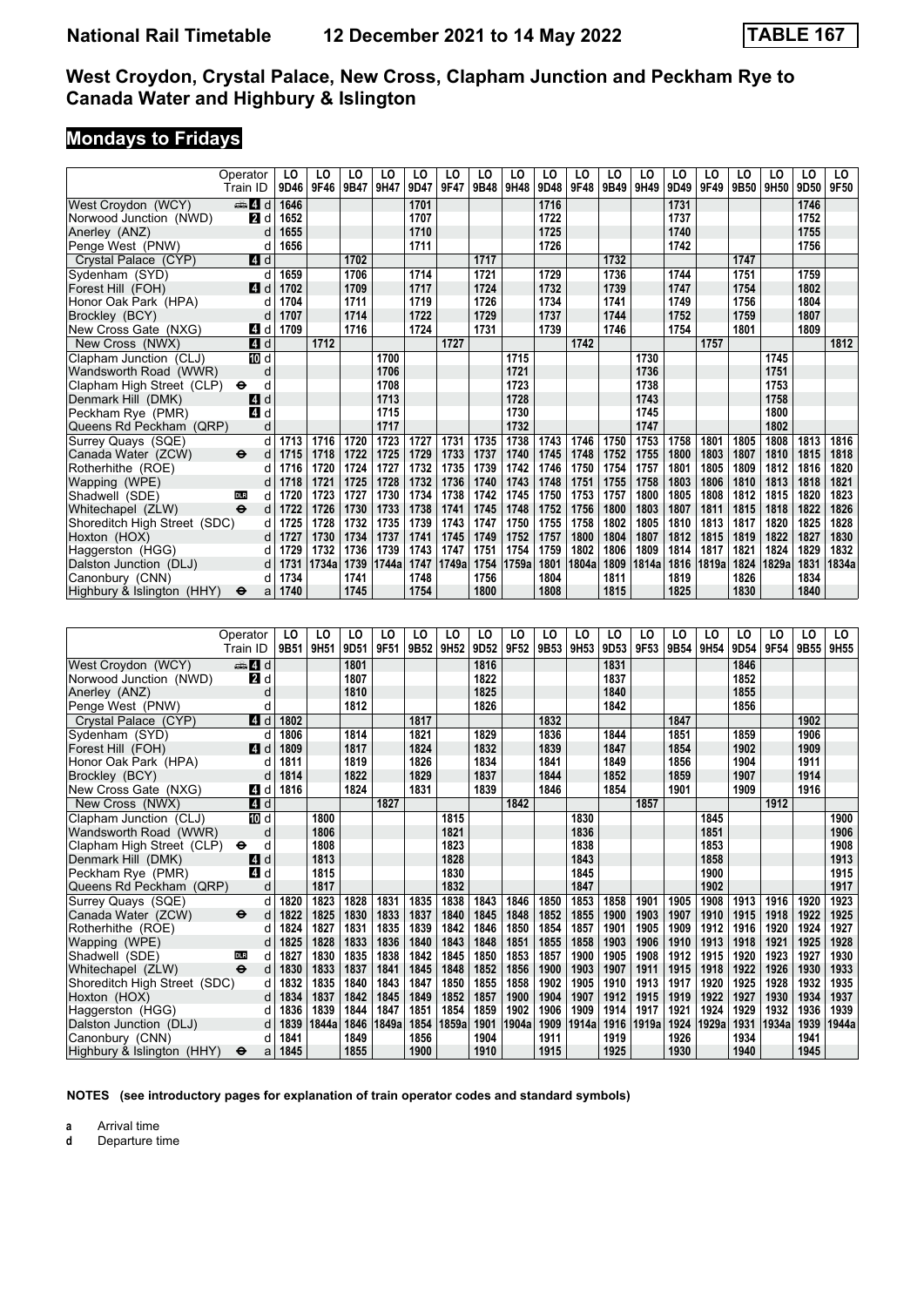# **Mondays to Fridays**

|                              | Operator                 | LO          | LO    | LO   | LO    | LO   | LO    | LO   | LO    | LO   | LO    | LO   | LO    | LO   | LO    | LO   | LO    | LO   | LO    |
|------------------------------|--------------------------|-------------|-------|------|-------|------|-------|------|-------|------|-------|------|-------|------|-------|------|-------|------|-------|
|                              | Train ID                 | 9D55        | 9F55  | 9B56 | 9H56  | 9D56 | 9F56  | 9B57 | 9H57  | 9D57 | 9F57  | 9B58 | 9H58  | 9D58 | 9F58  | 9B59 | 9H59  | 9D59 | 9F59  |
| West Crovdon (WCY)           | $\blacksquare$ d         | 1901        |       |      |       | 1916 |       |      |       | 1931 |       |      |       | 1946 |       |      |       | 2001 |       |
| Norwood Junction (NWD)       | 2d                       | 1907        |       |      |       | 1922 |       |      |       | 1937 |       |      |       | 1952 |       |      |       | 2007 |       |
| Anerley (ANZ)                | d                        | 1910        |       |      |       | 1925 |       |      |       | 1940 |       |      |       | 1955 |       |      |       | 2010 |       |
| Penge West (PNW)             | d                        | 1912        |       |      |       | 1926 |       |      |       | 1941 |       |      |       | 1956 |       |      |       | 2011 |       |
| Crystal Palace (CYP)         | $\blacksquare$ d         |             |       | 1917 |       |      |       | 1932 |       |      |       | 1947 |       |      |       | 2002 |       |      |       |
| Sydenham (SYD)               | d                        | 1914        |       | 1921 |       | 1929 |       | 1936 |       | 1944 |       | 1951 |       | 1959 |       | 2006 |       | 2014 |       |
| Forest Hill (FOH)            | ZI d                     | 1917        |       | 1924 |       | 1932 |       | 1939 |       | 1947 |       | 1954 |       | 2002 |       | 2009 |       | 2017 |       |
| Honor Oak Park (HPA)         | d                        | 1919        |       | 1926 |       | 1934 |       | 1941 |       | 1949 |       | 1956 |       | 2004 |       | 2011 |       | 2019 |       |
| Brockley (BCY)               | d                        | 1922        |       | 1929 |       | 1937 |       | 1944 |       | 1952 |       | 1959 |       | 2007 |       | 2014 |       | 2022 |       |
| New Cross Gate (NXG)         | ZI d                     | 1924        |       | 1931 |       | 1939 |       | 1946 |       | 1954 |       | 2001 |       | 2009 |       | 2016 |       | 2024 |       |
| New Cross (NWX)              | 4d                       |             | 1927  |      |       |      | 1942  |      |       |      | 1957  |      |       |      | 2011  |      |       |      | 2027  |
| Clapham Junction (CLJ)       | <b>ID</b> d              |             |       |      | 1915  |      |       |      | 1930  |      |       |      | 1945  |      |       |      | 2000  |      |       |
| Wandsworth Road (WWR)        | d                        |             |       |      | 1921  |      |       |      | 1936  |      |       |      | 1951  |      |       |      | 2006  |      |       |
| Clapham High Street (CLP)    | d<br>θ                   |             |       |      | 1923  |      |       |      | 1938  |      |       |      | 1953  |      |       |      | 2008  |      |       |
| Denmark Hill (DMK)           | 4 d                      |             |       |      | 1928  |      |       |      | 1943  |      |       |      | 1958  |      |       |      | 2013  |      |       |
| Peckham Rye (PMR)            | 41 d                     |             |       |      | 1930  |      |       |      | 1945  |      |       |      | 2000  |      |       |      | 2015  |      |       |
| Queens Rd Peckham (QRP)      | d                        |             |       |      | 1932  |      |       |      | 1947  |      |       |      | 2002  |      |       |      | 2017  |      |       |
| Surrey Quays (SQE)           | d                        | 1928        | 1931  | 1935 | 1938  | 1943 | 1946  | 1950 | 1953  | 1958 | 2001  | 2005 | 2008  | 2013 | 2016  | 2020 | 2023  | 2028 | 2031  |
| Canada Water (ZCW)           | θ<br>d                   | 1930        | 1933  | 1937 | 1940  | 1945 | 1948  | 1952 | 1955  | 2000 | 2003  | 2007 | 2010  | 2015 | 2018  | 2022 | 2025  | 2030 | 2033  |
| Rotherhithe (ROE)            | d                        | 1931        | 1935  | 1939 | 1942  | 1946 | 1950  | 1954 | 1957  | 2001 | 2005  | 2009 | 2012  | 2016 | 2020  | 2023 | 2027  | 2031 | 2035  |
| Wapping (WPE)                | d                        | 1933        | 1936  | 1940 | 1943  | 1948 | 1951  | 1955 | 1958  | 2003 | 2006  | 2010 | 2013  | 2018 | 2021  | 2025 | 2028  | 2033 | 2036  |
| Shadwell (SDE)               | <b>DLR</b><br>d          | 1935        | 1938  | 1942 | 1945  | 1950 | 1953  | 1957 | 2000  | 2005 | 2008  | 2012 | 2015  | 2020 | 2023  | 2027 | 2030  | 2035 | 2038  |
| Whitechapel (ZLW)            | $\ddot{\mathbf{e}}$<br>d | 1937        | 1941  | 1945 | 1948  | 1952 | 1956  | 2000 | 2003  | 2007 | 2011  | 2015 | 2018  | 2022 | 2026  | 2029 | 2033  | 2037 | 2041  |
| Shoreditch High Street (SDC) | d                        | 1940        | 1943  | 1947 | 1950  | 1955 | 1958  | 2002 | 2005  | 2010 | 2013  | 2017 | 2020  | 2025 | 2028  | 2032 | 2035  | 2040 | 2043  |
| Hoxton (HOX)                 | d                        | 1942        | 1945  | 1949 | 1952  | 1957 | 2000  | 2004 | 2007  | 2012 | 2015  | 2019 | 2022  | 2027 | 2030  | 2034 | 2037  | 2042 | 2045  |
| Haggerston (HGG)             | d                        | 1944        | 1947  | 1951 | 1954  | 1959 | 2002  | 2006 | 2009  | 2014 | 2017  | 2021 | 2024  | 2029 | 2032  | 2036 | 2039  | 2044 | 2047  |
| Dalston Junction (DLJ)       | d                        | 1946        | 1949a | 1954 | 1959a | 2001 | 2004a | 2009 | 2014a | 2016 | 2019a | 2024 | 2029a | 2031 | 2034a | 2039 | 2044a | 2046 | 2049a |
| Canonbury (CNN)              | d                        | 1949        |       | 1956 |       | 2004 |       | 2011 |       | 2019 |       | 2026 |       | 2034 |       | 2041 |       | 2049 |       |
| Highbury & Islington (HHY)   | ⊖<br>a                   | 1955        |       | 2000 |       | 2010 |       | 2015 |       | 2025 |       | 2030 |       | 2040 |       | 2045 |       | 2053 |       |
|                              |                          |             |       |      |       |      |       |      |       |      |       |      |       |      |       |      |       |      |       |
|                              |                          |             |       |      |       |      |       |      |       |      |       |      |       |      |       |      |       |      |       |
|                              | Operator                 | LO          | LO    | LO   | LO    | LO   | LO    | LO   | LO    | LO   | LO    | LO   | LO    | LO   | LO    | LO   | LO    | LO   | LO    |
|                              | Train ID                 | <b>9B60</b> | 9H60  | 9D60 | 9F60  | 9B61 | 9H61  | 9D61 | 9F61  | 9B62 | 9H62  | 9D62 | 9F62  | 9B63 | 9H63  | 9D63 | 9F63  | 9B64 | 9H64  |
| West Croydon (WCY)           | $\clubsuit$ d            |             |       | 2016 |       |      |       | 2031 |       |      |       | 2046 |       |      |       | 2101 |       |      |       |
| Norwood Junction (NWD)       | <b>2</b> d               |             |       | 2022 |       |      |       | 2037 |       |      |       | 2052 |       |      |       | 2107 |       |      |       |
| Anerley (ANZ)                | d                        |             |       | 2025 |       |      |       | 2040 |       |      |       | 2055 |       |      |       | 2110 |       |      |       |
| Penge West (PNW)             | d                        |             |       | 2026 |       |      |       | 2041 |       |      |       | 2057 |       |      |       | 2111 |       |      |       |
| Crystal Palace (CYP)         | 4 d                      | 2017        |       |      |       | 2032 |       |      |       | 2047 |       |      |       | 2102 |       |      |       | 2117 |       |

| <b>AIIEIIEV (AIVZ)</b>                     | u             |      |       | ZUZJ |       |      |            | 2040 Z |            |      |            | ເບບວ |            |      |       | ZIIV |            |      |       |
|--------------------------------------------|---------------|------|-------|------|-------|------|------------|--------|------------|------|------------|------|------------|------|-------|------|------------|------|-------|
| Penge West (PNW)                           |               |      |       | 2026 |       |      |            | 2041   |            |      |            | 2057 |            |      |       | 2111 |            |      |       |
| Crystal Palace (CYP)                       | 4 d           | 2017 |       |      |       | 2032 |            |        |            | 2047 |            |      |            | 2102 |       |      |            | 2117 |       |
| Sydenham (SYD)                             |               | 2021 |       | 2029 |       | 2036 |            | 2044   |            | 2051 |            | 2059 |            | 2106 |       | 2114 |            | 2121 |       |
| Forest Hill (FOH)                          | <b>4</b><br>d | 2024 |       | 2032 |       | 2039 |            | 2047   |            | 2054 |            | 2102 |            | 2109 |       | 2117 |            | 2124 |       |
| Honor Oak Park (HPA)                       |               | 2026 |       | 2034 |       | 2041 |            | 2049   |            | 2056 |            | 2104 |            | 2111 |       | 2119 |            | 2126 |       |
| Brockley (BCY)                             |               | 2029 |       | 2037 |       | 2044 |            | 2052   |            | 2059 |            | 2107 |            | 2114 |       | 2122 |            | 2129 |       |
| New Cross Gate (NXG)                       | [4]<br>d      | 2031 |       | 2039 |       | 2046 |            | 2054   |            | 2101 |            | 2109 |            | 2116 |       | 2124 |            | 2131 |       |
| New Cross (NWX)                            | 4 d           |      |       |      | 2042  |      |            |        | 2057       |      |            |      | 2112       |      |       |      | 2127       |      |       |
| Clapham Junction (CLJ)                     | 10 d          |      | 2015  |      |       |      | 2030       |        |            |      | 2045       |      |            |      | 2100  |      |            |      | 2115  |
| Wandsworth Road (WWR)                      | d             |      | 2021  |      |       |      | 2036       |        |            |      | 2051       |      |            |      | 2106  |      |            |      | 2121  |
| Clapham High Street (CLP)<br>$\bullet$     | d             |      | 2023  |      |       |      | 2038       |        |            |      | 2053       |      |            |      | 2108  |      |            |      | 2123  |
| Denmark Hill (DMK)                         | 4 d           |      | 2028  |      |       |      | 2043       |        |            |      | 2058       |      |            |      | 2113  |      |            |      | 2128  |
| Peckham Rye (PMR)                          | 4 d           |      | 2030  |      |       |      | 2045       |        |            |      | 2100       |      |            |      | 2115  |      |            |      | 2130  |
| Queens Rd Peckham (QRP)                    | d             |      | 2032  |      |       |      | 2047       |        |            |      | 2102       |      |            |      | 2117  |      |            |      | 2132  |
| Surrey Quays (SQE)                         | d             | 2035 | 2038  | 2043 | 2046  | 2050 | 2053       | 2058   | 2101       | 2105 | 2108       | 2113 | 2116       | 2120 | 2123  | 2128 | 2131       | 2135 | 2138  |
| Canada Water (ZCW)<br>$\ddot{\bm{\Theta}}$ | d             | 2037 | 2040  | 2045 | 2048  | 2052 | 2055       | 2100   | 2103       | 2107 | 2110       | 2115 | 2118       | 2122 | 2125  | 2130 | 2133       | 2137 | 2140  |
| Rotherhithe (ROE)                          |               | 2039 | 2042  | 2046 | 2050  | 2054 | 2057       | 2101   | 2105       | 2109 | 2112       | 2116 | 2120       | 2124 | 2127  | 2131 | 2135       | 2139 | 2142  |
| Wapping (WPE)                              | d             | 2040 | 2043  | 2048 | 2051  | 2055 | 2058       | 2103   | 2106       | 2110 | 2113       | 2118 | 2121       | 2125 | 2128  | 2133 | 2136       | 2140 | 2143  |
| Shadwell (SDE)<br><b>DLR</b>               | d             | 2042 | 2045  | 2050 | 2053  | 2057 | 2100       | 2105   | 2108       | 2112 | 2115       | 2120 | 2123       | 2127 | 2130  | 2135 | 2138       | 2142 | 2145  |
| Whitechapel (ZLW)<br>$\ddot{\bm{\Theta}}$  | d             | 2045 | 2048  | 2052 | 2056  | 2100 | 2103       | 2107   | 2111       | 2115 | 2118       | 2122 | 2126       | 2130 | 2133  | 2137 | 2141       | 2145 | 2148  |
| Shoreditch High Street (SDC)               | d             | 2047 | 2050  | 2055 | 2058  | 2102 | 2105       | 2110   | 2113       | 2117 | 2120       | 2125 | 2128       | 2132 | 2135  | 2140 | 2143       | 2147 | 2150  |
| Hoxton (HOX)                               |               | 2049 | 2052  | 2057 | 2100  | 2104 | 2107       | 2112   | 2115       | 2119 | 2122       | 2127 | 2130       | 2134 | 2137  | 2142 | 2145       | 2149 | 2152  |
| Haggerston (HGG)                           | d             | 2051 | 2054  | 2059 | 2102  | 2106 | 2109       | 2114   | 2117       | 2121 | 2124       | 2129 | 2132       | 2136 | 2139  | 2144 | 2147       | 2151 | 2154  |
| Dalston Junction (DLJ)                     | d             | 2054 | 2059a | 2101 | 2104a |      | 2109 2114a |        | 2116 2119a |      | 2124 2129a |      | 2131 2134a | 2139 | 2144a |      | 2146 2149a | 2154 | 2159a |
| Canonbury (CNN)                            | d             | 2056 |       | 2104 |       | 2111 |            | 2119   |            | 2126 |            | 2134 |            | 2141 |       | 2149 |            | 2156 |       |
| Highbury & Islington (HHY)<br>$\bullet$    | a             | 2100 |       | 2108 |       | 2115 |            | 2123   |            | 2130 |            | 2138 |            | 2145 |       | 2153 |            | 2200 |       |

**NOTES (see introductory pages for explanation of train operator codes and standard symbols)**

**a** Arrival time<br>**d** Departure t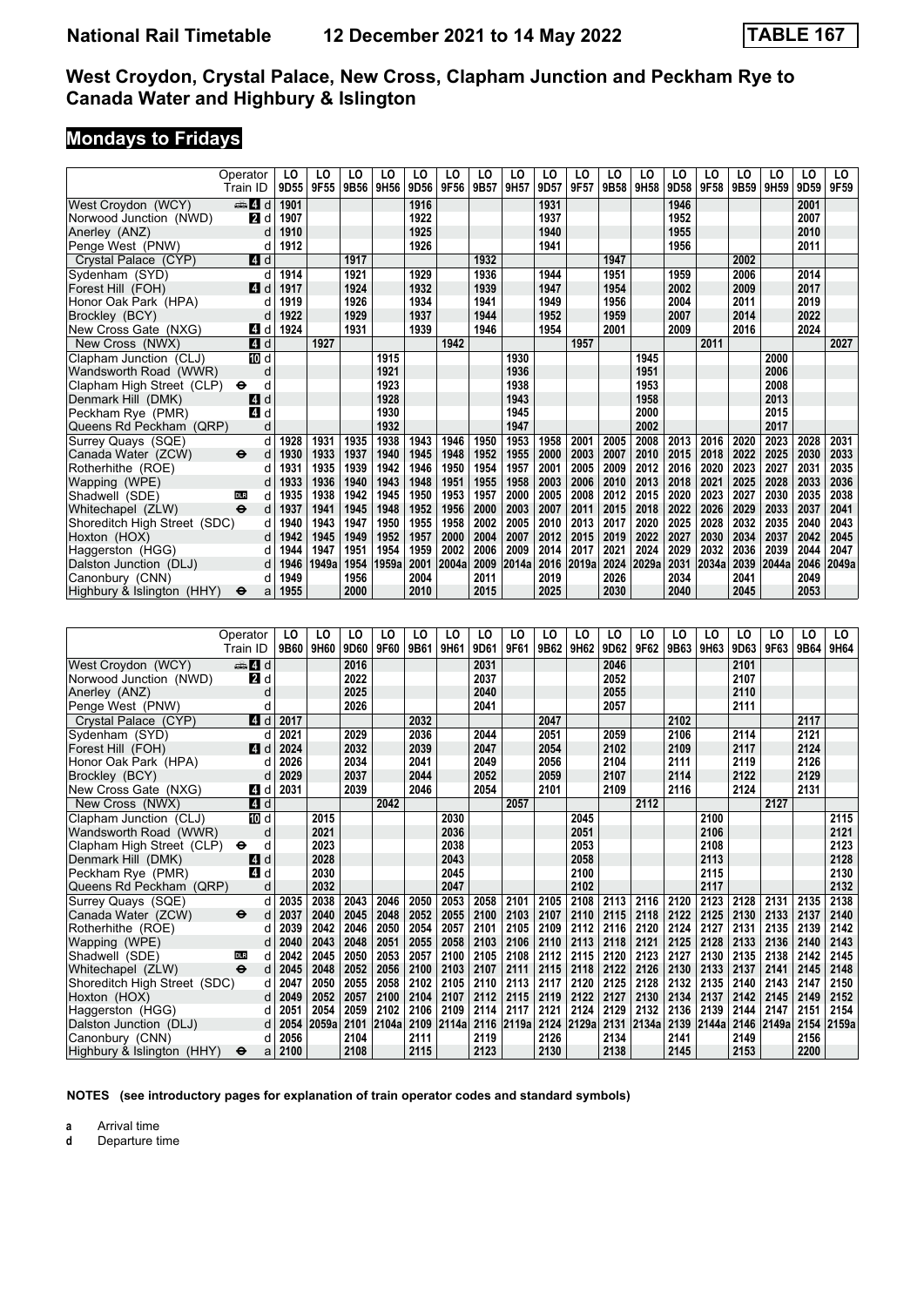#### **Mondays to Fridays**

|                              | Operator                 | LO   | LO    | LO   | LO         | LO   | LO    | LO   | LO    | LO   | LO    | LO   | LO    | LO   | LO    | LO   | LO    | LO   | LO.   |
|------------------------------|--------------------------|------|-------|------|------------|------|-------|------|-------|------|-------|------|-------|------|-------|------|-------|------|-------|
|                              | Train ID                 | 9D64 | 9F64  | 9B65 | 9H65       | 9D65 | 9F65  | 9B66 | 9H66  | 9D66 | 9F66  | 9B67 | 9H67  | 9D67 | 9F67  | 9B68 | 9H68  | 9D68 | 9F68  |
| West Croydon (WCY)           | $\mathbf{A}$ d           | 2116 |       |      |            | 2131 |       |      |       | 2146 |       |      |       | 2201 |       |      |       | 2216 |       |
| Norwood Junction (NWD)       | <b>2</b> d               | 2122 |       |      |            | 2137 |       |      |       | 2152 |       |      |       | 2207 |       |      |       | 2222 |       |
| Anerley (ANZ)                | d                        | 2125 |       |      |            | 2140 |       |      |       | 2155 |       |      |       | 2210 |       |      |       | 2225 |       |
| Penge West (PNW)             | d                        | 2126 |       |      |            | 2141 |       |      |       | 2156 |       |      |       | 2211 |       |      |       | 2226 |       |
| Crystal Palace (CYP)         | 71 d                     |      |       | 2132 |            |      |       | 2147 |       |      |       | 2202 |       |      |       | 2217 |       |      |       |
| Sydenham (SYD)               | d                        | 2129 |       | 2136 |            | 2144 |       | 2151 |       | 2159 |       | 2206 |       | 2214 |       | 2221 |       | 2229 |       |
| Forest Hill (FOH)            | ZI d                     | 2132 |       | 2139 |            | 2147 |       | 2154 |       | 2202 |       | 2209 |       | 2217 |       | 2224 |       | 2232 |       |
| Honor Oak Park (HPA)         | d                        | 2134 |       | 2141 |            | 2149 |       | 2156 |       | 2204 |       | 2211 |       | 2219 |       | 2226 |       | 2234 |       |
| Brockley (BCY)               | d                        | 2137 |       | 2144 |            | 2152 |       | 2159 |       | 2207 |       | 2214 |       | 2222 |       | 2229 |       | 2237 |       |
| New Cross Gate (NXG)         | 4 d                      | 2139 |       | 2146 |            | 2154 |       | 2201 |       | 2209 |       | 2216 |       | 2224 |       | 2231 |       | 2239 |       |
| New Cross (NWX)              | 4 d                      |      | 2142  |      |            |      | 2157  |      |       |      | 2212  |      |       |      | 2227  |      |       |      | 2242  |
| Clapham Junction (CLJ)       | IM d                     |      |       |      | 2130       |      |       |      | 2145  |      |       |      | 2200  |      |       |      | 2215  |      |       |
| Wandsworth Road (WWR)        | d                        |      |       |      | 2136       |      |       |      | 2151  |      |       |      | 2206  |      |       |      | 2221  |      |       |
| Clapham High Street (CLP)    | d<br>⊖                   |      |       |      | 2138       |      |       |      | 2153  |      |       |      | 2208  |      |       |      | 2223  |      |       |
| Denmark Hill (DMK)           | d<br>4                   |      |       |      | 2143       |      |       |      | 2158  |      |       |      | 2213  |      |       |      | 2228  |      |       |
| Peckham Rye (PMR)            | 4 d                      |      |       |      | 2145       |      |       |      | 2200  |      |       |      | 2215  |      |       |      | 2230  |      |       |
| Queens Rd Peckham (QRP)      | d                        |      |       |      | 2147       |      |       |      | 2202  |      |       |      | 2217  |      |       |      | 2232  |      |       |
| Surrey Quays (SQE)           | d                        | 2143 | 2146  | 2150 | 2153       | 2158 | 2201  | 2205 | 2208  | 2213 | 2216  | 2220 | 2223  | 2228 | 2231  | 2235 | 2238  | 2243 | 2246  |
| Canada Water (ZCW)           | $\bullet$<br>d           | 2145 | 2148  | 2152 | 2155       | 2200 | 2203  | 2207 | 2210  | 2215 | 2218  | 2222 | 2225  | 2230 | 2233  | 2237 | 2240  | 2245 | 2248  |
| Rotherhithe (ROE)            | d                        | 2146 | 2150  | 2154 | 2157       | 2201 | 2205  | 2209 | 2212  | 2216 | 2220  | 2224 | 2227  | 2231 | 2235  | 2239 | 2242  | 2246 | 2250  |
| Wapping (WPE)                | d                        | 2148 | 2151  | 2155 | 2158       | 2203 | 2206  | 2210 | 2213  | 2218 | 2221  | 2225 | 2228  | 2233 | 2236  | 2240 | 2243  | 2248 | 2251  |
| Shadwell (SDE)               | d<br><b>DLR</b>          | 2150 | 2153  | 2157 | 2200       | 2205 | 2208  | 2212 | 2215  | 2220 | 2223  | 2227 | 2230  | 2235 | 2238  | 2242 | 2245  | 2250 | 2253  |
| Whitechapel (ZLW)            | $\ddot{\mathbf{e}}$<br>d | 2152 | 2156  | 2200 | 2203       | 2207 | 2211  | 2215 | 2218  | 2222 | 2226  | 2230 | 2233  | 2237 | 2241  | 2245 | 2248  | 2252 | 2256  |
| Shoreditch High Street (SDC) | d                        | 2155 | 2158  | 2202 | 2205       | 2210 | 2213  | 2217 | 2220  | 2225 | 2228  | 2232 | 2235  | 2240 | 2243  | 2247 | 2250  | 2255 | 2258  |
| Hoxton (HOX)                 | d                        | 2157 | 2200  | 2204 | 2207       | 2212 | 2215  | 2219 | 2222  | 2227 | 2230  | 2234 | 2237  | 2242 | 2245  | 2249 | 2252  | 2257 | 2300  |
| Haggerston (HGG)             | d                        | 2159 | 2202  | 2206 | 2209       | 2214 | 2217  | 2221 | 2224  | 2229 | 2232  | 2236 | 2239  | 2244 | 2247  | 2251 | 2254  | 2259 | 2302  |
| Dalston Junction (DLJ)       | d                        | 2201 | 2204a |      | 2209 2214a | 2216 | 2219a | 2224 | 2229a | 2231 | 2234a | 2239 | 2244a | 2246 | 2249a | 2254 | 2259a | 2301 | 2304a |
| Canonbury (CNN)              | d                        | 2204 |       | 2211 |            | 2219 |       | 2226 |       | 2234 |       | 2241 |       | 2249 |       | 2256 |       | 2304 |       |
| Highbury & Islington (HHY)   | ⊖<br>a                   | 2208 |       | 2215 |            | 2223 |       | 2230 |       | 2238 |       | 2245 |       | 2255 |       | 2300 |       | 2310 |       |
|                              |                          |      |       |      |            |      |       |      |       |      |       |      |       |      |       |      |       |      |       |
|                              |                          |      |       |      |            |      |       |      |       |      |       |      |       |      |       |      |       |      |       |
|                              | Operator                 | LO   | LO    | LO   | LO         | LO   | LO    | LO   | LO    | LO   | LO    | LO   | LO    | LO   | LO    | LO   | LO    | LO   | LO    |
|                              | Train ID                 | 9B69 | 9H69  | 9D69 | 9F69       | 9B70 | 9H70  | 9D70 | 9F70  | 9B71 | 9H71  | 9D71 | 9F71  | 9B72 | 9H72  | 9D72 | 9F72  | 9B73 | 9H73  |
| Days of operation/Notes      |                          |      |       |      |            |      |       |      |       |      | в     |      |       |      |       |      |       |      |       |
| West Croydon (WCY)           | den 4 d                  |      |       | 2231 |            |      |       | 2246 |       |      |       | 2301 |       |      |       | 2316 |       |      |       |
| Norwood Junction (NWD)       | 2d                       |      |       | 2237 |            |      |       | 2252 |       |      |       | 2307 |       |      |       | 2322 |       |      |       |
| Anerley (ANZ)                | d                        |      |       | 2240 |            |      |       | 2255 |       |      |       | 2310 |       |      |       | 2325 |       |      |       |
| Penge West (PNW)             | d                        |      |       | 2241 |            |      |       | 2256 |       |      |       | 2311 |       |      |       | 2326 |       |      |       |
| Crystal Palace (CYP)         | 4 d                      | 2232 |       |      |            | 2247 |       |      |       | 2302 |       |      |       | 2317 |       |      |       | 2332 |       |
| Sydenham (SYD)               | d                        | 2236 |       | 2244 |            | 2251 |       | 2259 |       | 2306 |       | 2314 |       | 2321 |       | 2329 |       | 2336 |       |
| Forest Hill (FOH)            | ZI d                     | 2239 |       | 2247 |            | 2254 |       | 2302 |       | 2309 |       | 2317 |       | 2324 |       | 2332 |       | 2339 |       |
| Honor Oak Park (HPA)         | d                        | 2241 |       | 2249 |            | 2256 |       | 2304 |       | 2311 |       | 2319 |       | 2326 |       | 2334 |       | 2341 |       |
| Brockley (BCY)               | d                        | 2244 |       | 2252 |            | 2259 |       | 2307 |       | 2314 |       | 2322 |       | 2329 |       | 2337 |       | 2344 |       |
| New Cross Gate (NXG)         | ZI d                     | 2246 |       | 2254 |            | 2301 |       | 2309 |       | 2316 |       | 2324 |       | 2331 |       | 2339 |       | 2346 |       |
| New Cross (NWX)              | 4d                       |      |       |      | 2257       |      |       |      | 2312  |      |       |      | 2327  |      |       |      | 2342  |      |       |
|                              |                          |      | 2230  |      |            |      | 2245  |      |       |      |       |      |       |      | 2315  |      |       |      | 2330  |
| Clapham Junction (CLJ)       | 10 d                     |      | 2236  |      |            |      | 2251  |      |       |      | 2306  |      |       |      | 2321  |      |       |      | 2336  |
| Wandsworth Road (WWR)        | d                        |      |       |      |            |      |       |      |       |      |       |      |       |      |       |      |       |      |       |

Clapham High Street (CLP) ← d 2238<br>Denmark Hill (DMK) ■ d 2243 2243 2258 2358 2313 2323 2328 2323  Denmark Hill (DMK) z d **2243 2258 2313 2328 2343**  Peckham Rye (PMR) z d **2245 2300 2315 2330 2345**  4ueens Rd Peckham (4RP) d **2247 2302 2317 2332 2347** Surrey Quays (SQE) d 2350 2250 2253 2258 2301 2305 2308 2313 2316 2320 2323 2328 2331 2335 2338 2343 2346 2350 2353  Canada Water (=CW) T d **2252 2255 2300 2303 2307 2310 2315 2318 2322 2325 2330 2333 2337 2340 2345 2348 2352 2355** Rotherhithe (ROE) (2013 1234 2264 2267 2301 2305 2309 2312 2316 2320 2324 2327 2331 2335 2339 2342 2346 2350 2354 2357 2357 2358 2360 2354 2357 2358 2360 2354 2357 2358 2360 2361 2355 2358 2360 2361 2355 2358 Wapping (WPE) d 2255 2258 2358 2308 2306 2310 2313 2318 2321 2325 2328 2333 2336 2340 2343 2348 2351 2355 2358<br>Shadwell (SDE) d 2257 2300 2305 2308 2312 2315 2320 2323 2327 2330 2335 2338 2342 2345 2350 2353 2357 0001 Shadwell (SDE) **1988** d 2257 2300 2305 2308 2312 2315 2320 2323 2327 2330 2335 2338 2342 2345 2350 2353 2357 0001<br>Whitechapel (ZLW) → d 2300 2303 2307 2311 2315 2318 2322 2326 2330 2333 2337 2341 2345 2348 2352 2356 2359 Whitechapel (ZLW) ● d 2300 2303 2307 2311 2315 2318 2322 2326 2330 2333 2337 2341 2345 2348 2352 2356 2359 0003<br>Shoreditch High Street (SDC) d 2302 2305 2310 2313 2317 2320 2325 2328 2332 2335 2340 2343 2347 2350 2355 235 Shoreditch High Street (SDC) d 2302 2305 2310 2313 2317 2320 2325 2328 2332 2335 2340 2343 2347 2350 2355 2358 0002 0005<br>Hoxton (HOX) d 2304 2307 2312 2315 2319 2322 2327 2330 2334 2337 2342 2345 2349 2352 2357 0001 0004 0 Hoxton (HOX) d 2304 2307 2312 2315 2319 2322 2327 2330 2334 2337 2342 2345 2349 2352 2357 0001 0004 0007<br>Haggerston (HGG) d 2306 2309 2314 2317 2321 2324 2329 2332 2336 2339 2344 2347 2351 2354 2359 0002 0006

Dalston Junction (DLJ) d 2309 2314a 2316 2319a 2324 2329a 2332a 2334 2339 2344a 2347 2349a 2354 2359a 0002 0004a 0009 0016  Canonbury (CNN) d **2311 2319 2326 2337 2341 2350 2356 0004 0011 0018**

**NOTES (see introductory pages for explanation of train operator codes and standard symbols)**

Haggerston (HGG) d | 2306 | 2309 | 2314 | 2317 | 2321 | 2324 | 2329 | 2332 | 2336 | 2339 | 2344 | 2347 | 2351 | 2354<br>Dalston Junction (DLJ) d | 2309 |2314a |2316 |2319a |2324 |2329a |2332a |2334 | 2339 |2344a |

**a** Arrival time<br>**d** Departure t

**d** Departure time

**B** From Battersea Park 2303

**Highbury & Islington (HHY)**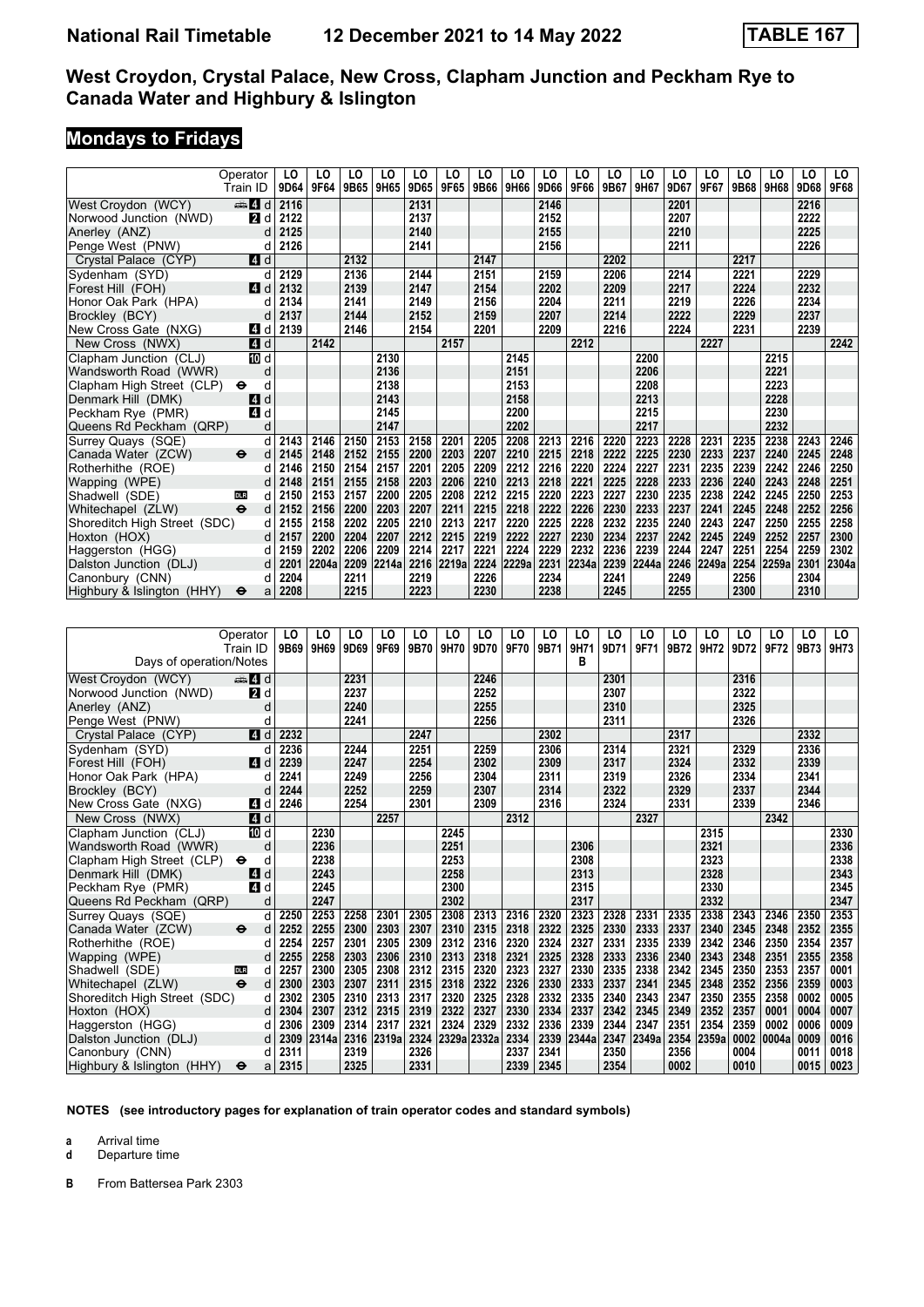# **Mondays to Fridays**

|                              | Operator            |    | LO   | LO          | LO   |
|------------------------------|---------------------|----|------|-------------|------|
|                              | Train ID            |    | 9D73 | 9B74        | 9H74 |
| West Croydon (WCY)           | d d                 |    | 2331 |             |      |
| Norwood Junction (NWD)       | 21 d                |    | 2337 |             |      |
| Anerley (ANZ)                |                     | d  | 2340 |             |      |
| Penge West (PNW)             |                     | d  | 2341 |             |      |
| Crystal Palace (CYP)         | 4 d                 |    |      | 2349        |      |
| Sydenham (SYD)               |                     | d  | 2344 | 2354        |      |
| Forest Hill (FOH)            | ZI d                |    | 2347 | 2356        |      |
| Honor Oak Park (HPA)         |                     | d. | 2349 | 2359        |      |
| Brockley (BCY)               |                     | d  | 2352 | 0001        |      |
| New Cross Gate (NXG)         | $\boldsymbol{A}$    | d  | 2354 | 0003        |      |
| New Cross (NWX)              | 4 d                 |    |      |             |      |
| Clapham Junction (CLJ)       | m d                 |    |      |             | 2344 |
| Wandsworth Road (WWR)        |                     | d  |      |             | 2351 |
| Clapham High Street (CLP)    | ⊖                   | d  |      |             | 2352 |
| Denmark Hill (DMK)           | 4 d                 |    |      |             | 2357 |
| Peckham Rye (PMR)            | ZI d                |    |      |             | 0001 |
| Queens Rd Peckham (QRP)      |                     | d  |      |             | 0003 |
| Surrey Quays (SQE)           |                     | q  | 2357 | 0007        | 0010 |
| Canada Water (ZCW)           | θ                   | d  | 2359 | 0009        | 0012 |
| Rotherhithe (ROE)            |                     | d  | 0001 | 0011        | 0014 |
| Wapping (WPE)                |                     | d  | 0002 | 0012        | 0015 |
| Shadwell (SDE)               | <b>DLR</b>          | d  | 0004 | 0014        | 0017 |
| Whitechapel (ZLW)            | $\ddot{\mathbf{e}}$ | d  | 0007 | 0017        | 0020 |
| Shoreditch High Street (SDC) |                     | d  | 0009 | 0019        | 0022 |
| Hoxton (HOX)                 |                     | d  | 0011 | 0021        | 0024 |
| Haggerston (HGG)             |                     | d  | 0013 | 0023        | 0026 |
| Dalston Junction (DLJ)       |                     | d  |      | 0017a 0025a | 0029 |
| Canonbury (CNN)              |                     | d  |      |             | 0031 |
| Highbury & Islington (HHY)   | θ                   | a  |      |             | 0034 |

**NOTES (see introductory pages for explanation of train operator codes and standard symbols)**

**a** Arrival time<br>**d** Departure t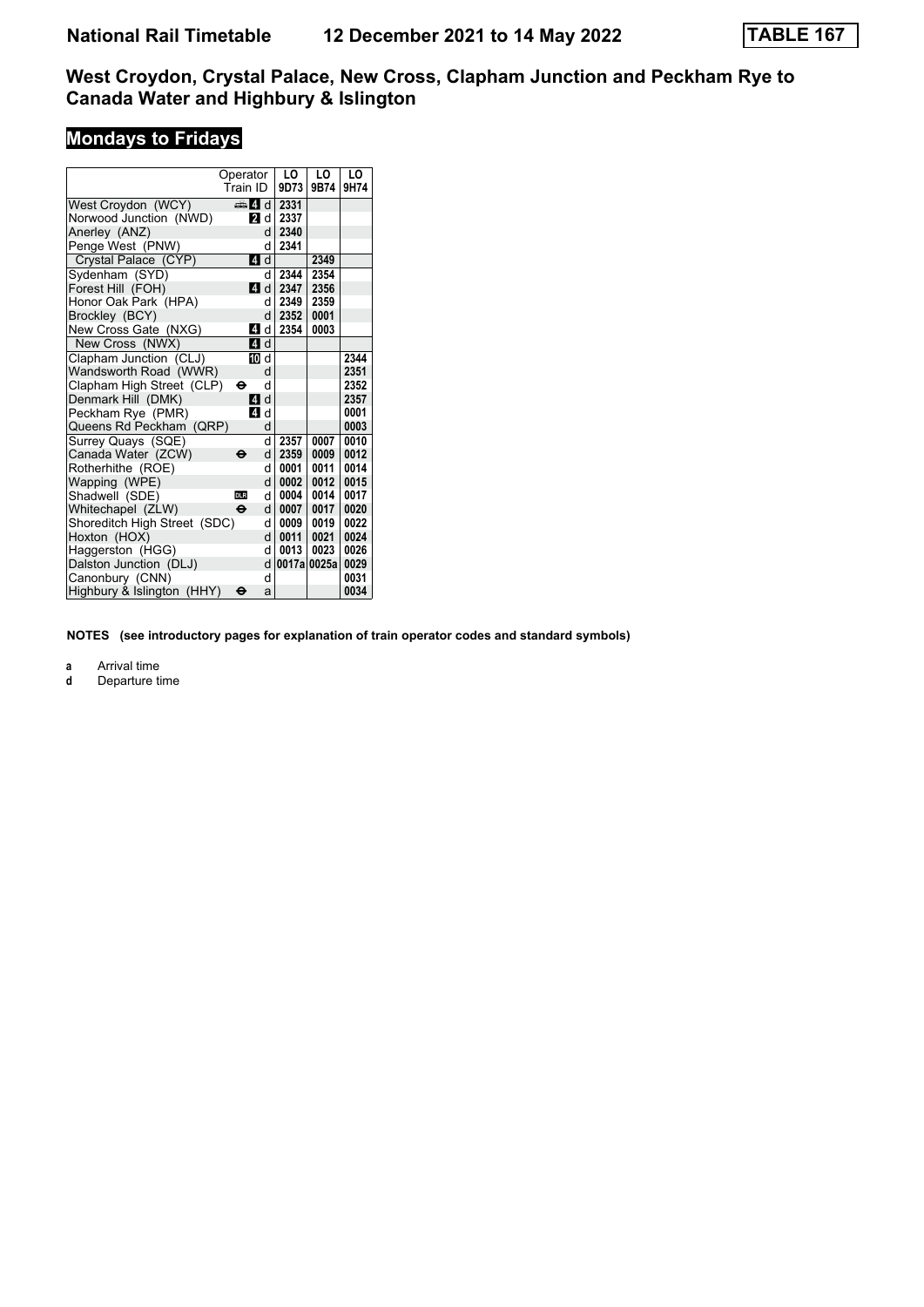## **Saturdays**

|                              | Operator<br>Train ID            | LO<br>9B01 | LO<br>9D01 | LO<br>9F01     | LO<br>9B02 | LO<br>9D02 | LO<br>9F02 | LO<br>9B03     | LO<br>9H03     | LO<br>9D03 | LO<br>9F03 | LO<br>9B04 | LO<br>9H04 | LO<br>9D04 | LO<br>9F04 | LO<br>9B05 | LO<br>9H05 | LO<br>9D05 | LO<br>9F05 |
|------------------------------|---------------------------------|------------|------------|----------------|------------|------------|------------|----------------|----------------|------------|------------|------------|------------|------------|------------|------------|------------|------------|------------|
| West Croydon (WCY)           | den <b>Z</b> Id                 |            | 0531       |                |            | 0546       |            |                |                | 0601       |            |            |            | 0616       |            |            |            | 0631       |            |
| Norwood Junction (NWD)       | <b>2</b> d                      |            | 0537       |                |            | 0552       |            |                |                | 0607       |            |            |            | 0622       |            |            |            | 0637       |            |
| Anerley (ANZ)                | d                               |            | 0540       |                |            | 0555       |            |                |                | 0610       |            |            |            | 0625       |            |            |            | 0640       |            |
| Penge West (PNW)             | d                               |            | 0541       |                |            | 0556       |            |                |                | 0611       |            |            |            | 0626       |            |            |            | 0641       |            |
| Crystal Palace (CYP)         | 4 d                             | 0532       |            |                | 0547       |            |            | 0602           |                |            |            | 0617       |            |            |            | 0632       |            |            |            |
| Sydenham (SYD)               | d                               | 0536       | 0544       |                | 0551       | 0559       |            | 0606           |                | 0614       |            | 0621       |            | 0629       |            | 0636       |            | 0644       |            |
| Forest Hill (FOH)            | ZI d                            | 0539       | 0547       |                | 0554       | 0602       |            | 0609           |                | 0617       |            | 0624       |            | 0632       |            | 0639       |            | 0647       |            |
| Honor Oak Park (HPA)         | d                               | 0541       | 0549       |                | 0556       | 0604       |            | 0611           |                | 0619       |            | 0626       |            | 0634       |            | 0641       |            | 0649       |            |
| Brockley (BCY)               | d                               | 0544       | 0552       |                | 0559       | 0607       |            | 0614           |                | 0622       |            | 0629       |            | 0637       |            | 0644       |            | 0652       |            |
| New Cross Gate (NXG)         | ZI d                            | 0546       | 0554       |                | 0601       | 0609       |            | 0616           |                | 0624       |            | 0631       |            | 0639       |            | 0646       |            | 0654       |            |
| New Cross (NWX)              | 4d                              |            |            | 0557           |            |            | 0612       |                |                |            | 0627       |            |            |            | 0642       |            |            |            | 0657       |
| Clapham Junction (CLJ)       | 10 d                            |            |            |                |            |            |            |                | 0600           |            |            |            | 0614       |            |            |            | 0630       |            |            |
| Wandsworth Road (WWR)        | d                               |            |            |                |            |            |            |                | 0606           |            |            |            | 0621       |            |            |            | 0636       |            |            |
| Clapham High Street (CLP)    | d<br>$\bullet$                  |            |            |                |            |            |            |                | 0608           |            |            |            | 0623       |            |            |            | 0638       |            |            |
| Denmark Hill (DMK)           | d<br>14                         |            |            |                |            |            |            |                | 0613           |            |            |            | 0628       |            |            |            | 0643       |            |            |
| Peckham Rye (PMR)            | 4 d                             |            |            |                |            |            |            |                | 0615           |            |            |            | 0630       |            |            |            | 0645       |            |            |
| Queens Rd Peckham (QRP)      | d                               |            |            |                |            |            |            |                | 0617           |            |            |            | 0632       |            |            |            | 0647       |            |            |
| Surrey Quays (SQE)           | d                               | 0550       | 0558       | 0601           | 0605       | 0613       | 0617       | 0620           | 0623           | 0628       | 0631       | 0635       | 0638       | 0643       | 0647       | 0650       | 0653       | 0658       | 0701       |
| Canada Water (ZCW)           | θ<br>d                          | 0552       | 0600       | 0603           | 0607       | 0615       | 0619       | 0622           | 0625           | 0630       | 0633       | 0637       | 0640       | 0645       | 0649       | 0652       | 0655       | 0700       | 0703       |
| Rotherhithe (ROE)            | d                               | 0554       | 0601       | 0605           | 0609       | 0616       | 0620       | 0624           | 0627           | 0631       | 0635       | 0639       | 0642       | 0646       | 0650       | 0654       | 0657       | 0701       | 0705       |
| Wapping (WPE)                | d                               | 0555       | 0603       | 0606           | 0610       | 0618       | 0622       | 0625           | 0628           | 0633       | 0636       | 0640       | 0643       | 0648       | 0652       | 0655       | 0658       | 0703       | 0706       |
| Shadwell (SDE)               | <b>DLR</b><br>d                 | 0557       | 0605       | 0608           | 0612       | 0620       | 0624       | 0627           | 0630           | 0635       | 0638       | 0642       | 0645       | 0650       | 0654       | 0657       | 0700       | 0705       | 0708       |
| Whitechapel (ZLW)            | $\ddot{\mathbf{e}}$<br>d        | 0600       | 0607       | 0611           | 0615       | 0622       | 0626       | 0630           | 0633           | 0637       | 0641       | 0645       | 0648       | 0652       | 0656       | 0700       | 0703       | 0707       | 0711       |
| Shoreditch High Street (SDC) | d                               | 0602       | 0610       | 0613           | 0617       | 0625       | 0629       | 0632           | 0635           | 0640       | 0643       | 0647       | 0650       | 0655       | 0659       | 0702       | 0705       | 0710       | 0713       |
| Hoxton (HOX)                 | d                               | 0604       | 0612       | 0615           | 0619       | 0627       | 0631       | 0634           | 0637           | 0642       | 0645       | 0649       | 0652       | 0657       | 0701       | 0704       | 0707       | 0712       | 0715       |
| Haggerston (HGG)             | d                               | 0606       | 0614       | 0617           | 0621       | 0629       | 0633       | 0636           | 0639           | 0644       | 0647       | 0651       | 0654       | 0659       | 0703       | 0706       | 0709       | 0714       | 0717       |
| Dalston Junction (DLJ)       | d                               | 0609       | 0616       | 0619a          | 0624       | 0631       | 0635a      | 0639           | 0644a          | 0646       | 0649a      | 0654       | 0659a      | 0701       | 0705a      | 0709       | 0714a      | 0716       | 0719a      |
| Canonbury (CNN)              | d                               | 0611       | 0619       |                | 0626       | 0634       |            | 0641           |                | 0649       |            | 0656       |            | 0704       |            | 0711       |            | 0719       |            |
| Highbury & Islington (HHY)   | ⊖<br>a                          | 0615       | 0623       |                | 0630       | 0638       |            | 0645           |                | 0653       |            | 0700       |            | 0710       |            | 0715       |            | 0725       |            |
|                              |                                 |            |            |                |            |            |            |                |                |            |            |            |            |            |            |            |            |            |            |
|                              |                                 |            |            |                |            |            |            | L <sub>0</sub> | L <sub>0</sub> | LO         | LO         |            | LO         |            |            | LO         |            |            |            |
|                              | Operator                        | LO         | LO         | LO             | LO<br>9F06 | LO<br>9B07 | LO         |                | 9F07           | 9B08       |            | LO<br>9D08 | 9F08       | LO<br>9B09 | LO         | 9D09       | LO         | LO         | LO         |
|                              | Train ID                        | 9B06       | 9H06       | 9D06           |            |            | 9H07       | 9D07           |                |            | 9H08       |            |            |            | 9H09       |            | 9F09       | 9B10       | 9H10       |
| Days of operation/Notes      |                                 |            |            |                |            |            |            |                |                |            |            |            |            |            | A          |            |            |            | в          |
| West Croydon (WCY)           | $\mathbf{A}$ of $\mathbf{A}$ of |            |            | 0646           |            |            |            | 0701           |                |            |            | 0716       |            |            |            | 0731       |            |            |            |
| Norwood Junction (NWD)       | <b>2</b> d                      |            |            | 0652           |            |            |            | 0707           |                |            |            | 0722       |            |            |            | 0737       |            |            |            |
| Anerley (ANZ)                | d                               |            |            | 0655           |            |            |            | 0710           |                |            |            | 0725       |            |            |            | 0740       |            |            |            |
| Penge West (PNW)             | d                               |            |            | 0656           |            |            |            | 0711           |                |            |            | 0726       |            |            |            | 0741       |            |            |            |
| Crystal Palace (CYP)         | 4 d                             | 0647       |            | $\overline{0}$ |            | 0702       |            | $\overline{a}$ |                | 0717       |            | $5 - 0$    |            | 0732       |            | $-11$      |            | 0747       |            |

| Penge West (PNW)                          | d             |      |       | 0656 |       |      |            | 0711 |            |      |       | 0726 |       |      |       | 0741 |       |      |       |
|-------------------------------------------|---------------|------|-------|------|-------|------|------------|------|------------|------|-------|------|-------|------|-------|------|-------|------|-------|
| Crystal Palace (CYP)                      | ZI d          | 0647 |       |      |       | 0702 |            |      |            | 0717 |       |      |       | 0732 |       |      |       | 0747 |       |
| Sydenham (SYD)                            |               | 0651 |       | 0659 |       | 0706 |            | 0714 |            | 0721 |       | 0729 |       | 0736 |       | 0744 |       | 0751 |       |
| Forest Hill (FOH)                         | ZI d          | 0654 |       | 0702 |       | 0709 |            | 0717 |            | 0724 |       | 0732 |       | 0739 |       | 0747 |       | 0754 |       |
| Honor Oak Park (HPA)                      |               | 0656 |       | 0704 |       | 0711 |            | 0719 |            | 0726 |       | 0734 |       | 0741 |       | 0749 |       | 0756 |       |
| Brockley (BCY)                            |               | 0659 |       | 0707 |       | 0714 |            | 0722 |            | 0729 |       | 0737 |       | 0744 |       | 0752 |       | 0759 |       |
| New Cross Gate (NXG)                      | <b>4</b><br>d | 0701 |       | 0709 |       | 0716 |            | 0724 |            | 0731 |       | 0739 |       | 0746 |       | 0754 |       | 0801 |       |
| New Cross (NWX)                           | 4 d           |      |       |      | 0712  |      |            |      | 0727       |      |       |      | 0742  |      |       |      | 0757  |      |       |
| Clapham Junction (CLJ)                    | TO d          |      | 0645  |      |       |      | 0700       |      |            |      | 0715  |      |       |      |       |      |       |      |       |
| Wandsworth Road (WWR)                     | d             |      | 0651  |      |       |      | 0706       |      |            |      | 0721  |      |       |      | 0736  |      |       |      | 0751  |
| Clapham High Street (CLP)<br>$\bullet$    | d             |      | 0653  |      |       |      | 0708       |      |            |      | 0723  |      |       |      | 0738  |      |       |      | 0753  |
| Denmark Hill (DMK)                        | d<br><b>4</b> |      | 0658  |      |       |      | 0713       |      |            |      | 0728  |      |       |      | 0743  |      |       |      | 0758  |
| Peckham Rye (PMR)                         | 4<br>d        |      | 0700  |      |       |      | 0715       |      |            |      | 0730  |      |       |      | 0745  |      |       |      | 0800  |
| Queens Rd Peckham (QRP)                   | d             |      | 0702  |      |       |      | 0717       |      |            |      | 0732  |      |       |      | 0747  |      |       |      | 0802  |
| Surrey Quays (SQE)                        | d             | 0705 | 0708  | 0713 | 0716  | 0720 | 0723       | 0728 | 0731       | 0735 | 0738  | 0743 | 0746  | 0750 | 0753  | 0758 | 0801  | 0805 | 0808  |
| Canada Water (ZCW)<br>$\ddot{\mathbf{e}}$ | d             | 0707 | 0710  | 0715 | 0718  | 0722 | 0725       | 0730 | 0733       | 0737 | 0740  | 0745 | 0748  | 0752 | 0755  | 0800 | 0803  | 0807 | 0810  |
| Rotherhithe (ROE)                         | d             | 0709 | 0712  | 0716 | 0720  | 0724 | 0727       | 0731 | 0735       | 0739 | 0742  | 0746 | 0750  | 0754 | 0757  | 0801 | 0805  | 0809 | 0812  |
| Wapping (WPE)                             | d             | 0710 | 0713  | 0718 | 0721  | 0725 | 0728       | 0733 | 0736       | 0740 | 0743  | 0748 | 0751  | 0755 | 0758  | 0803 | 0806  | 0810 | 0813  |
| Shadwell (SDE)<br><b>DLR</b>              | d             | 0712 | 0715  | 0720 | 0723  | 0727 | 0730       | 0735 | 0738       | 0742 | 0745  | 0750 | 0753  | 0757 | 0800  | 0805 | 0808  | 0812 | 0815  |
| $\ddot{\mathbf{e}}$<br>Whitechapel (ZLW)  | d             | 0715 | 0718  | 0722 | 0726  | 0730 | 0733       | 0737 | 0741       | 0745 | 0748  | 0752 | 0756  | 0800 | 0803  | 0807 | 0811  | 0815 | 0818  |
| Shoreditch High Street (SDC)              | d             | 0717 | 0720  | 0725 | 0728  | 0732 | 0735       | 0740 | 0743       | 0747 | 0750  | 0755 | 0758  | 0802 | 0805  | 0810 | 0813  | 0817 | 0820  |
| Hoxton (HOX)                              | d             | 0719 | 0722  | 0727 | 0730  | 0734 | 0737       | 0742 | 0745       | 0749 | 0752  | 0757 | 0800  | 0804 | 0807  | 0812 | 0815  | 0819 | 0822  |
| Haggerston (HGG)                          | d             | 0721 | 0724  | 0729 | 0732  | 0736 | 0739       | 0744 | 0747       | 0751 | 0754  | 0759 | 0802  | 0806 | 0809  | 0814 | 0817  | 0821 | 0824  |
| Dalston Junction (DLJ)                    | $d \mid$      | 0724 | 0729a | 0731 | 0734a |      | 0739 0744a |      | 0746 0749a | 0754 | 0759a | 0801 | 0804a | 0809 | 0814a | 0816 | 0819a | 0824 | 0829a |
| Canonbury (CNN)                           | d             | 0726 |       | 0734 |       | 0741 |            | 0749 |            | 0756 |       | 0804 |       | 0811 |       | 0819 |       | 0826 |       |
| Highbury & Islington (HHY)<br>$\bullet$   | a             | 0730 |       | 0740 |       | 0745 |            | 0755 |            | 0800 |       | 0810 |       | 0815 |       | 0825 |       | 0830 |       |

**NOTES (see introductory pages for explanation of train operator codes and standard symbols)**

**a** Arrival time<br>**d** Departure t

**d** Departure time

**A** From Battersea Park 0730<br>**B** From Battersea Park 0745

**From Battersea Park 0745**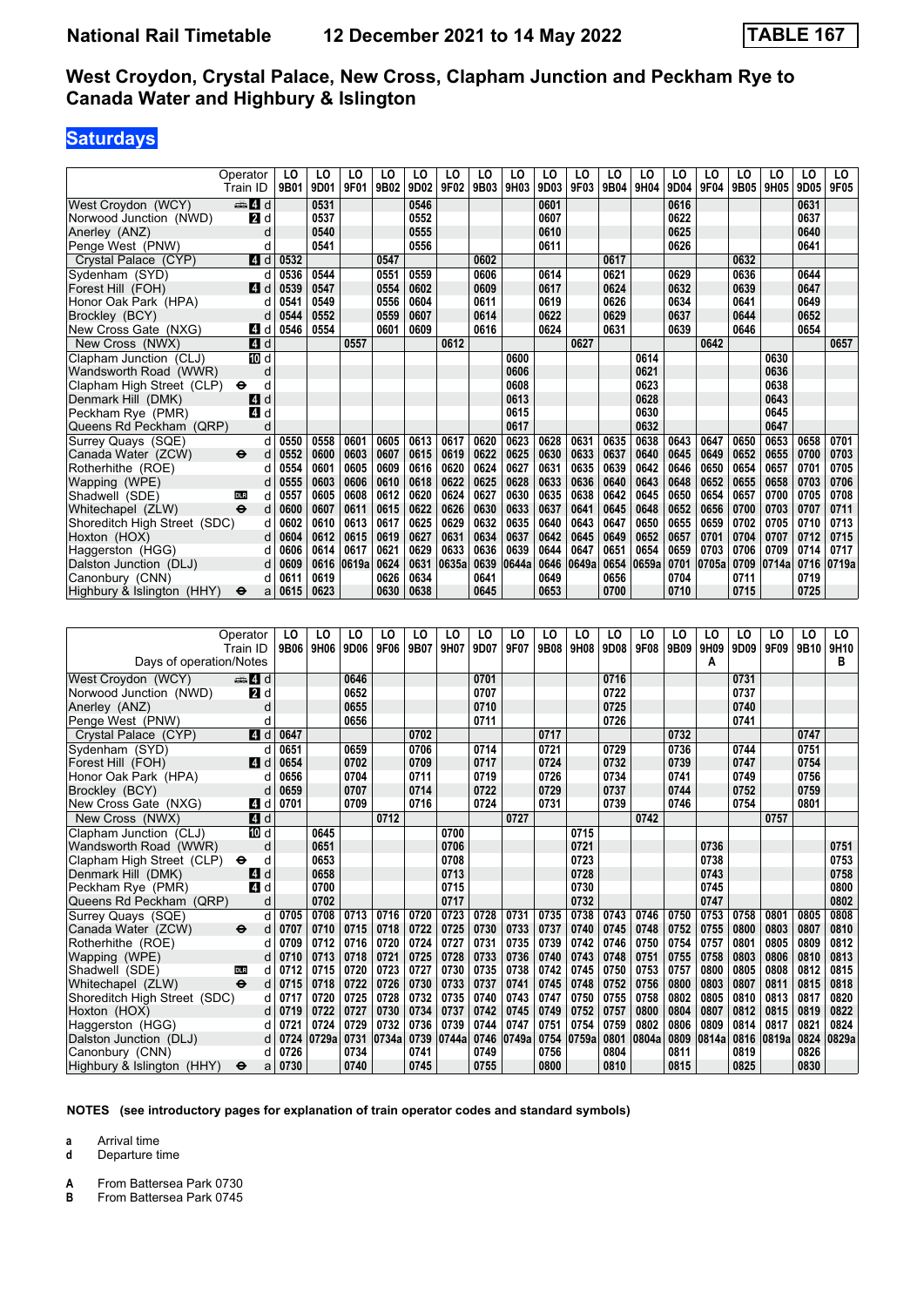## **Saturdays**

|                              | Operator<br>Train ID     | LO<br>9D10   | LO<br>9F10 | LO<br>9B11   | LO<br>9H11 | LO<br>9D11 | LO<br>9F11 | LO<br>9B12 | LO<br>9H12 | LO<br>9D12 | LO<br>9F12 | LO<br>9B13 | LO<br>9H13 | LO<br>9D13 | LO<br>9F13 | LO<br>9B14   | LO<br>9H14 | LO<br>9D14   | LO<br>9F14 |
|------------------------------|--------------------------|--------------|------------|--------------|------------|------------|------------|------------|------------|------------|------------|------------|------------|------------|------------|--------------|------------|--------------|------------|
| Days of operation/Notes      |                          |              |            |              | C          |            |            |            | D          |            |            |            | Е          |            |            |              |            |              |            |
| West Croydon (WCY)           | $\oplus$ 4               | 0746         |            |              |            | 0801       |            |            |            | 0816       |            |            |            | 0831       |            |              |            | 0846         |            |
| Norwood Junction (NWD)       | <b>2</b> d               | 0752         |            |              |            | 0807       |            |            |            | 0822       |            |            |            | 0837       |            |              |            | 0852         |            |
| Anerley (ANZ)                | d                        | 0755         |            |              |            | 0810       |            |            |            | 0825       |            |            |            | 0840       |            |              |            | 0855         |            |
| Penge West (PNW)             | d                        | 0757         |            |              |            | 0811       |            |            |            | 0826       |            |            |            | 0841       |            |              |            | 0857         |            |
| Crystal Palace (CYP)         | 4 d                      |              |            | 0802         |            |            |            | 0817       |            |            |            | 0832       |            |            |            | 0847         |            |              |            |
| Sydenham (SYD)               | d                        | 0759         |            | 0806         |            | 0814       |            | 0821       |            | 0829       |            | 0836       |            | 0844       |            | 0851         |            | 0859         |            |
| Forest Hill (FOH)            | <b>ZI</b> d              | 0802         |            | 0809         |            | 0817       |            | 0824       |            | 0832       |            | 0839       |            | 0847       |            | 0854         |            | 0902         |            |
| Honor Oak Park (HPA)         | d                        | 0804         |            | 0811         |            | 0819       |            | 0826       |            | 0834       |            | 0841       |            | 0849       |            | 0856         |            | 0904         |            |
| Brockley (BCY)               |                          | 0807         |            | 0814         |            | 0822       |            | 0829       |            | 0837       |            | 0844       |            | 0852       |            | 0859         |            | 0907         |            |
| New Cross Gate (NXG)         | 4 d                      | 0809         |            | 0816         |            | 0824       |            | 0831       |            | 0839       |            | 0846       |            | 0854       |            | 0901         |            | 0909         |            |
| New Cross (NWX)              | 4d                       |              | 0812       |              |            |            | 0827       |            |            |            | 0842       |            |            |            | 0857       |              |            |              | 0912       |
| Clapham Junction (CLJ)       | <b>ID</b> d              |              |            |              |            |            |            |            |            |            |            |            |            |            |            |              | 0845       |              |            |
| Wandsworth Road (WWR)        | d                        |              |            |              | 0806       |            |            |            | 0821       |            |            |            | 0836       |            |            |              | 0851       |              |            |
| Clapham High Street (CLP)    | $\bullet$<br>d           |              |            |              | 0808       |            |            |            | 0823       |            |            |            | 0838       |            |            |              | 0853       |              |            |
| Denmark Hill (DMK)           | d<br><b>14</b>           |              |            |              | 0813       |            |            |            | 0828       |            |            |            | 0843       |            |            |              | 0858       |              |            |
| Peckham Rye (PMR)            | $\overline{A}$<br>d      |              |            |              | 0815       |            |            |            | 0830       |            |            |            | 0845       |            |            |              | 0900       |              |            |
| Queens Rd Peckham (QRP)      | d                        |              |            |              | 0817       |            |            |            | 0832       |            |            |            | 0847       |            |            |              | 0902       |              |            |
| Surrey Quays (SQE)           | d                        | 0813         | 0816       | 0820         | 0823       | 0828       | 0831       | 0835       | 0838       | 0843       | 0846       | 0850       | 0853       | 0858       | 0901       | 0905         | 0908       | 0913         | 0916       |
| Canada Water (ZCW)           | $\ddot{\mathbf{e}}$<br>d | 0815         | 0818       | 0822         | 0825       | 0830       | 0833       | 0837       | 0840       | 0845       | 0848       | 0852       | 0855       | 0900       | 0903       | 0907         | 0910       | 0915         | 0918       |
| Rotherhithe (ROE)            | d                        | 0816         | 0820       | 0824         | 0827       | 0831       | 0835       | 0839       | 0842       | 0846       | 0850       | 0854       | 0857       | 0901       | 0905       | 0909         | 0912       | 0916         | 0920       |
| Wapping (WPE)                |                          | 0818         | 0821       | 0825         | 0828       | 0833       | 0836       | 0840       | 0843       | 0848       | 0851       | 0855       | 0858       | 0903       | 0906       | 0910         | 0913       | 0918         | 0921       |
| Shadwell (SDE)               | DLR<br>d                 | 0820         | 0823       | 0827         | 0830       | 0835       | 0838       | 0842       | 0845       | 0850       | 0853       | 0857       | 0900       | 0905       | 0908       | 0912         | 0915       | 0920         | 0923       |
| Whitechapel (ZLW)            | $\ddot{\mathbf{e}}$<br>d | 0822         | 0826       | 0830         | 0833       | 0837       | 0841       | 0845       | 0848       | 0852       | 0856       | 0900       | 0903       | 0907       | 0911       | 0915         | 0918       | 0922         | 0926       |
| Shoreditch High Street (SDC) | d                        | 0825         | 0828       | 0832         | 0835       | 0840       | 0843       | 0847       | 0850       | 0855       | 0858       | 0902       | 0905       | 0910       | 0913       | 0917         | 0920       | 0925         | 0928       |
| Hoxton (HOX)                 | d                        | 0827         | 0830       | 0834         | 0837       | 0842       | 0845       | 0849       | 0852       | 0857       | 0900       | 0904       | 0907       | 0912       | 0915       | 0919         | 0922       | 0927         | 0930       |
| Haggerston (HGG)             | d                        | 0829         | 0832       | 0836         | 0839       | 0844       | 0847       | 0851       | 0854       | 0859       | 0902       | 0906       | 0909       | 0914       | 0917       | 0921         | 0924       | 0929         | 0932       |
| Dalston Junction (DLJ)       | d                        | 0831         | 0834a      | 0839         | 0844a      | 0846       | 0850a      | 0854       | 0900a      | 0901       | 0905a      | 0909       | 0915a      | 0916       | 0919a      | 0924         | 0930a      | 0931         | 0934a      |
| Canonbury (CNN)              | d                        | 0834<br>0840 |            | 0841<br>0847 |            | 0849       |            | 0856       |            | 0904       |            | 0911       |            | 0919       |            | 0926<br>0930 |            | 0934<br>0940 |            |
| Highbury & Islington (HHY)   | $\bullet$<br>a           |              |            |              |            | 0855       |            | 0902       |            | 0910       |            | 0917       |            | 0925       |            |              |            |              |            |

|                              | Operator                 | LO               | LO    | LO   | LO    | LO   | LO    | LO   | LO    | LO   | LO    | LO   | LO    | LO   | LO    | LO   | LO    | LO   | LO    |
|------------------------------|--------------------------|------------------|-------|------|-------|------|-------|------|-------|------|-------|------|-------|------|-------|------|-------|------|-------|
|                              | Train ID                 | 9B <sub>15</sub> | 9H15  | 9D15 | 9F15  | 9B16 | 9H16  | 9D16 | 9F16  | 9B17 | 9H17  | 9D17 | 9F17  | 9B18 | 9H18  | 9D18 | 9F18  | 9B19 | 9H19  |
| West Croydon (WCY)           | den and                  |                  |       | 0901 |       |      |       | 0916 |       |      |       | 0931 |       |      |       | 0946 |       |      |       |
| Norwood Junction (NWD)       | <b>2</b> d               |                  |       | 0907 |       |      |       | 0922 |       |      |       | 0937 |       |      |       | 0952 |       |      |       |
| Anerley (ANZ)                | d                        |                  |       | 0910 |       |      |       | 0925 |       |      |       | 0940 |       |      |       | 0955 |       |      |       |
| Penge West (PNW)             |                          |                  |       | 0911 |       |      |       | 0926 |       |      |       | 0941 |       |      |       | 0957 |       |      |       |
| Crystal Palace (CYP)         | 4 d                      | 0902             |       |      |       | 0917 |       |      |       | 0932 |       |      |       | 0947 |       |      |       | 1002 |       |
| Sydenham (SYD)               | d                        | 0906             |       | 0914 |       | 0921 |       | 0929 |       | 0936 |       | 0944 |       | 0951 |       | 0959 |       | 1006 |       |
| Forest Hill (FOH)            | <b>4</b>                 | 0909             |       | 0917 |       | 0924 |       | 0932 |       | 0939 |       | 0947 |       | 0954 |       | 1002 |       | 1009 |       |
| Honor Oak Park (HPA)         |                          | 0911             |       | 0919 |       | 0926 |       | 0934 |       | 0941 |       | 0949 |       | 0956 |       | 1004 |       | 1011 |       |
| Brockley (BCY)               |                          | 0914             |       | 0922 |       | 0929 |       | 0937 |       | 0944 |       | 0952 |       | 0959 |       | 1007 |       | 1014 |       |
| New Cross Gate (NXG)         | $\overline{4}$<br>d      | 0916             |       | 0924 |       | 0931 |       | 0939 |       | 0946 |       | 0954 |       | 1001 |       | 1009 |       | 1016 |       |
| New Cross (NWX)              | 4d                       |                  |       |      | 0927  |      |       |      | 0942  |      |       |      | 0957  |      |       |      | 1012  |      |       |
| Clapham Junction (CLJ)       | iD d                     |                  | 0900  |      |       |      | 0915  |      |       |      | 0930  |      |       |      | 0945  |      |       |      | 1000  |
| Wandsworth Road (WWR)        | d                        |                  | 0906  |      |       |      | 0921  |      |       |      | 0936  |      |       |      | 0951  |      |       |      | 1006  |
| Clapham High Street (CLP)    | d                        |                  | 0908  |      |       |      | 0923  |      |       |      | 0938  |      |       |      | 0953  |      |       |      | 1008  |
| Denmark Hill (DMK)           | d<br>14                  |                  | 0913  |      |       |      | 0928  |      |       |      | 0943  |      |       |      | 0958  |      |       |      | 1013  |
| Peckham Rye (PMR)            | ZI d                     |                  | 0915  |      |       |      | 0930  |      |       |      | 0945  |      |       |      | 1000  |      |       |      | 1015  |
| Queens Rd Peckham (QRP)      | d                        |                  | 0917  |      |       |      | 0932  |      |       |      | 0947  |      |       |      | 1002  |      |       |      | 1017  |
| Surrey Quays (SQE)           | d                        | 0920             | 0923  | 0928 | 0931  | 0935 | 0938  | 0943 | 0946  | 0950 | 0953  | 0958 | 1001  | 1005 | 1008  | 1013 | 1016  | 1020 | 1023  |
| Canada Water (ZCW)           | $\ddot{\mathbf{e}}$<br>d | 0922             | 0925  | 0930 | 0933  | 0937 | 0940  | 0945 | 0948  | 0952 | 0955  | 1000 | 1003  | 1007 | 1010  | 1015 | 1018  | 1022 | 1025  |
| Rotherhithe (ROE)            | d                        | 0924             | 0927  | 0931 | 0935  | 0939 | 0942  | 0946 | 0950  | 0954 | 0957  | 1001 | 1005  | 1009 | 1012  | 1016 | 1020  | 1024 | 1027  |
| Wapping (WPE)                | d                        | 0925             | 0928  | 0933 | 0936  | 0940 | 0943  | 0948 | 0951  | 0955 | 0958  | 1003 | 1006  | 1010 | 1013  | 1018 | 1021  | 1025 | 1028  |
| Shadwell (SDE)               | <b>DLR</b><br>d          | 0927             | 0930  | 0935 | 0938  | 0942 | 0945  | 0950 | 0953  | 0957 | 1000  | 1005 | 1008  | 1012 | 1015  | 1020 | 1023  | 1027 | 1030  |
| Whitechapel (ZLW)            | $\ddot{\mathbf{e}}$<br>d | 0930             | 0933  | 0937 | 0941  | 0945 | 0948  | 0952 | 0956  | 1000 | 1003  | 1007 | 1011  | 1015 | 1018  | 1022 | 1026  | 1030 | 1033  |
| Shoreditch High Street (SDC) | d                        | 0932             | 0935  | 0940 | 0943  | 0947 | 0950  | 0955 | 0958  | 1002 | 1005  | 1010 | 1013  | 1017 | 1020  | 1025 | 1028  | 1032 | 1035  |
| Hoxton (HOX)                 |                          | 0934             | 0937  | 0942 | 0945  | 0949 | 0952  | 0957 | 1000  | 1004 | 1007  | 1012 | 1015  | 1019 | 1022  | 1027 | 1030  | 1034 | 1037  |
| Haggerston (HGG)             |                          | 0936             | 0939  | 0944 | 0947  | 0951 | 0954  | 0959 | 1002  | 1006 | 1009  | 1014 | 1017  | 1021 | 1024  | 1029 | 1032  | 1036 | 1039  |
| Dalston Junction (DLJ)       | d                        | 0939             | 0944a | 0946 | 0949a | 0954 | 0959a | 1001 | 1004a | 1009 | 1014a | 1016 | 1019a | 1024 | 1029a | 1031 | 1034a | 1039 | 1044a |
| Canonbury (CNN)              |                          | 0941             |       | 0949 |       | 0956 |       | 1004 |       | 1011 |       | 1019 |       | 1026 |       | 1034 |       | 1041 |       |
| Highbury & Islington (HHY)   | $\bullet$<br>a           | 0945             |       | 0955 |       | 1000 |       | 1010 |       | 1015 |       | 1025 |       | 1030 |       | 1040 |       | 1045 |       |

**NOTES (see introductory pages for explanation of train operator codes and standard symbols)**

- **a** Arrival time<br>**d** Departure t
- **d** Departure time
- **C** From Battersea Park 0800<br>**D** From Battersea Park 0815
- **D** From Battersea Park 0815<br>**E** From Battersea Park 0833
- **From Battersea Park 0833**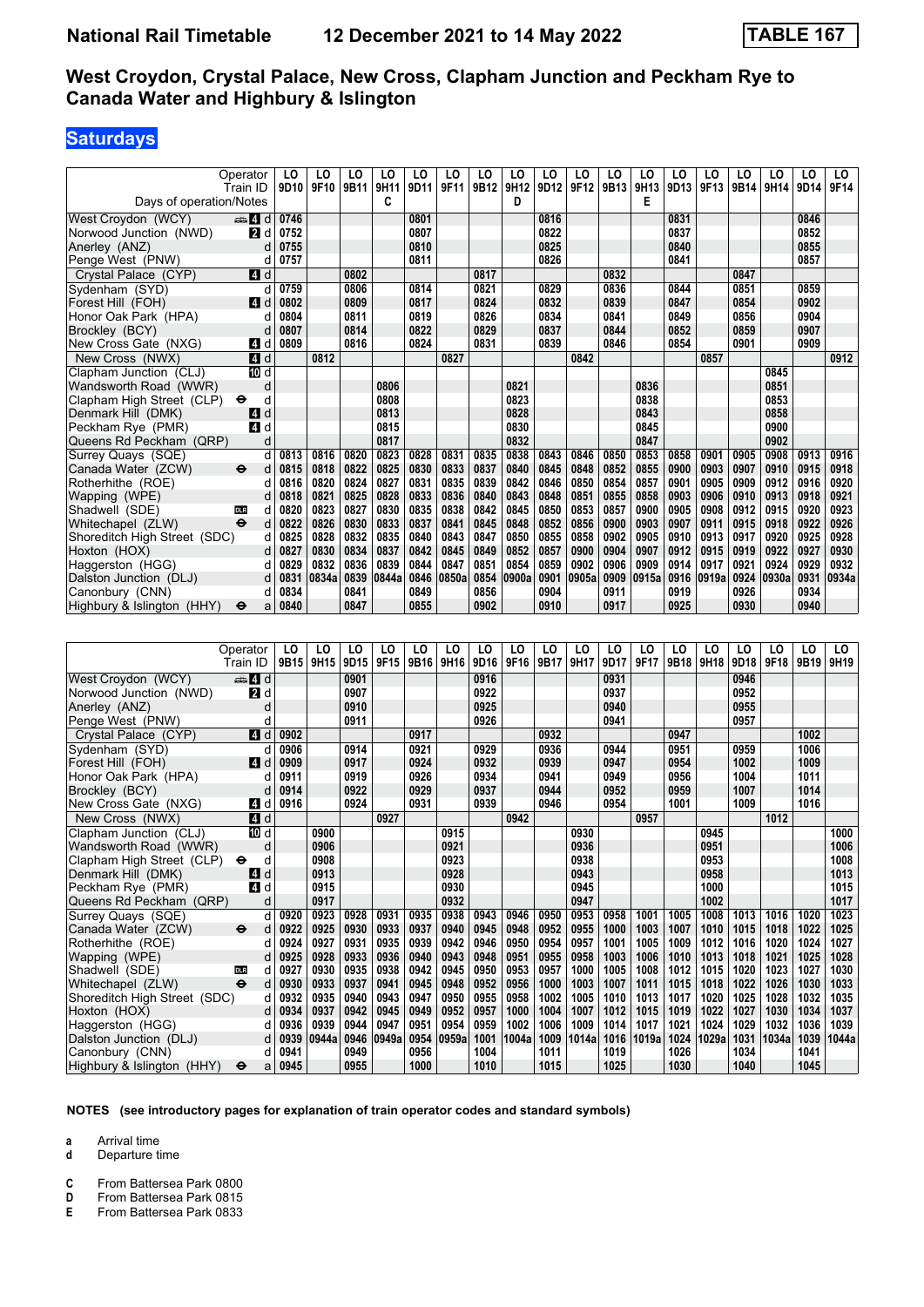### **Saturdays**

|                                 | Operator<br>Train ID     | LO<br>9D19   | LO<br>9F19   | LO<br>9B <sub>20</sub> | LO<br>9H20   | LO<br>9D20   | LO<br>9F20   | LO<br>9B21   | LO<br>9H21   | LO<br>9D21   | LO<br>9F21   | LO<br>9B22   | LO<br>9H22   | LO<br>9D22   | LO<br>9F22   | LO<br>9B23   | LO<br>9H23   | LO<br>9D23   | LO<br>9F23   |
|---------------------------------|--------------------------|--------------|--------------|------------------------|--------------|--------------|--------------|--------------|--------------|--------------|--------------|--------------|--------------|--------------|--------------|--------------|--------------|--------------|--------------|
|                                 |                          |              |              |                        |              |              |              |              |              |              |              |              |              |              |              |              |              |              |              |
| West Croydon (WCY)              | den and                  | 1001         |              |                        |              | 1016         |              |              |              | 1031         |              |              |              | 1046         |              |              |              | 1101         |              |
| Norwood Junction (NWD)          | 2d                       | 1007         |              |                        |              | 1022         |              |              |              | 1037         |              |              |              | 1052         |              |              |              | 1107         |              |
| Anerley (ANZ)                   | d                        | 1010         |              |                        |              | 1025         |              |              |              | 1040         |              |              |              | 1055         |              |              |              | 1110         |              |
| Penge West (PNW)                | d                        | 1011         |              |                        |              | 1026         |              |              |              | 1041         |              |              |              | 1057         |              |              |              | 1111         |              |
| Crystal Palace (CYP)            | $\blacksquare$ d         |              |              | 1017                   |              |              |              | 1032         |              |              |              | 1047         |              |              |              | 1102         |              |              |              |
| Sydenham (SYD)                  | d                        | 1014         |              | 1021                   |              | 1029         |              | 1036         |              | 1044         |              | 1051         |              | 1059         |              | 1106         |              | 1114         |              |
| Forest Hill (FOH)               | ZI d                     | 1017         |              | 1024                   |              | 1032         |              | 1039         |              | 1047         |              | 1054         |              | 1102         |              | 1109         |              | 1117         |              |
| Honor Oak Park (HPA)            | d                        | 1019         |              | 1026                   |              | 1034         |              | 1041         |              | 1049         |              | 1056         |              | 1104         |              | 1111         |              | 1119         |              |
| Brockley (BCY)                  | d                        | 1022         |              | 1029                   |              | 1037         |              | 1044         |              | 1052         |              | 1059         |              | 1107         |              | 1114         |              | 1122         |              |
| New Cross Gate (NXG)            | 4 d                      | 1024         |              | 1031                   |              | 1039         |              | 1046         |              | 1054         |              | 1101         |              | 1109         |              | 1116         |              | 1124         |              |
| New Cross (NWX)                 | ZI d                     |              | 1027         |                        |              |              | 1042         |              |              |              | 1057         |              |              |              | 1112         |              |              |              | 1127         |
| Clapham Junction (CLJ)          | 10 d                     |              |              |                        | 1015         |              |              |              | 1030         |              |              |              | 1045         |              |              |              | 1100         |              |              |
| Wandsworth Road (WWR)           | d                        |              |              |                        | 1021         |              |              |              | 1036         |              |              |              | 1051         |              |              |              | 1106         |              |              |
| Clapham High Street (CLP)       | d<br>⊖                   |              |              |                        | 1023         |              |              |              | 1038         |              |              |              | 1053         |              |              |              | 1108         |              |              |
| Denmark Hill (DMK)              | ZI d                     |              |              |                        | 1028         |              |              |              | 1043         |              |              |              | 1058         |              |              |              | 1113         |              |              |
| Peckham Rye (PMR)               | 4 d                      |              |              |                        | 1030         |              |              |              | 1045         |              |              |              | 1100         |              |              |              | 1115         |              |              |
| Queens Rd Peckham (QRP)         | d                        |              |              |                        | 1032         |              |              |              | 1047         |              |              |              | 1102         |              |              |              | 1117         |              |              |
| Surrey Quays (SQE)              | d                        | 1028         | 1031         | 1035                   | 1038         | 1043         | 1046         | 1050         | 1053         | 1058         | 1101         | 1105         | 1108         | 1113         | 1116         | 1120         | 1123         | 1128         | 1131         |
| Canada Water (ZCW)              | $\bullet$<br>d           | 1030         | 1033         | 1037                   | 1040         | 1045<br>1046 | 1048         | 1052<br>1054 | 1055<br>1057 | 1100         | 1103<br>1105 | 1107         | 1110<br>1112 | 1115         | 1118         | 1122         | 1125         | 1130         | 1133<br>1135 |
| Rotherhithe (ROE)               | d                        | 1031         | 1035         | 1039                   | 1042         |              | 1050         |              |              | 1101         |              | 1109         |              | 1116         | 1120         | 1124         | 1127         | 1131         | 1136         |
| Wapping (WPE)<br>Shadwell (SDE) | d<br>d<br><b>DLR</b>     | 1033<br>1035 | 1036<br>1038 | 1040<br>1042           | 1043<br>1045 | 1048<br>1050 | 1051<br>1053 | 1055<br>1057 | 1058<br>1100 | 1103<br>1105 | 1106<br>1108 | 1110<br>1112 | 1113<br>1115 | 1118<br>1120 | 1121<br>1123 | 1125<br>1127 | 1128<br>1130 | 1133<br>1135 | 1138         |
| Whitechapel (ZLW)               | $\ddot{\mathbf{e}}$<br>d | 1037         | 1041         | 1045                   | 1048         | 1052         | 1056         | 1100         | 1103         | 1107         | 1111         | 1115         | 1118         | 1122         | 1126         | 1130         | 1133         | 1137         | 1141         |
| Shoreditch High Street (SDC)    | d                        | 1040         | 1043         | 1047                   | 1050         | 1055         | 1058         | 1102         | 1105         | 1110         | 1113         | 1117         | 1120         | 1125         | 1128         | 1132         | 1135         | 1140         | 1143         |
| Hoxton (HOX)                    | d                        | 1042         | 1045         | 1049                   | 1052         | 1057         | 1100         | 1104         | 1107         | 1112         | 1115         | 1119         | 1122         | 1127         | 1130         | 1134         | 1137         | 1142         | 1145         |
| Haggerston (HGG)                | d                        | 1044         | 1047         | 1051                   | 1054         | 1059         | 1102         | 1106         | 1109         | 1114         | 1117         | 1121         | 1124         | 1129         | 1132         | 1136         | 1139         | 1144         | 1147         |
| Dalston Junction (DLJ)          | d                        | 1046         | 1049a        | 1054                   | 1059a        | 1101         | 1104a        | 1109         | 1114a        | 1116         | 1119a        | 1124         | 1129a        | 1131         | 1134a        | 1139         | 1144a        | 1146         | 1149a        |
| Canonbury (CNN)                 | d                        | 1049         |              | 1056                   |              | 1104         |              | 1111         |              | 1119         |              | 1126         |              | 1134         |              | 1141         |              | 1149         |              |
| Highbury & Islington (HHY)      | $\bullet$<br>a           | 1055         |              | 1100                   |              | 1108         |              | 1115         |              | 1123         |              | 1130         |              | 1138         |              | 1145         |              | 1153         |              |
|                                 |                          |              |              |                        |              |              |              |              |              |              |              |              |              |              |              |              |              |              |              |
|                                 |                          |              |              |                        |              |              |              |              |              |              |              |              |              |              |              |              |              |              |              |
|                                 | Operator                 | LO           | LO           | LO                     | LO           | LO           | LO           | LO           | LO           | LO           | LO           | LO           | LO           | LO           | LO           | LO           | LO           | LO           | LO.          |
|                                 | Train ID                 |              | 9B24 9H24    | 9D24                   | 9F24         | 9B25         | 9H25         | 9D25         | 9F25         | 9B26         | 9H26         | 9D26         | 9F26         | 9B27         | 9H27         | 9D27         | 9F27         | 9B28         | 9H28         |
| West Croydon (WCY)              | £d d                     |              |              | 1116                   |              |              |              | 1131         |              |              |              | 1146         |              |              |              | 1201         |              |              |              |
| Norwood Junction (NWD)          | 2d                       |              |              | 1122                   |              |              |              | 1137         |              |              |              | 1152         |              |              |              | 1207         |              |              |              |
| Anerley (ANZ)                   | d                        |              |              | 1125                   |              |              |              | 1140         |              |              |              | 1155         |              |              |              | 1210         |              |              |              |
| Penge West (PNW)                | d                        |              |              | 1126                   |              |              |              | 1141         |              |              |              | 1157         |              |              |              | 1211         |              |              |              |
| Crystal Palace (CYP)            | 4 d                      | 1117         |              |                        |              | 1132         |              |              |              | 1147         |              |              |              | 1202         |              |              |              | 1217         |              |
| Sydenham (SYD)                  | d                        | 1121         |              | 1129                   |              | 1136         |              | 1144         |              | 1151         |              | 1159         |              | 1206         |              | 1214         |              | 1221         |              |
| Forest Hill (FOH)               | ZI d                     | 1124         |              | 1132                   |              | 1139         |              | 1147         |              | 1154         |              | 1202         |              | 1209         |              | 1217         |              | 1224         |              |
| Honor Oak Park (HPA)            | d                        | 1126         |              | 1134                   |              | 1141         |              | 1149         |              | 1156         |              | 1204         |              | 1211         |              | 1219         |              | 1226         |              |
| Brockley (BCY)                  | d                        | 1129         |              | 1137                   |              | 1144         |              | 1152         |              | 1159         |              | 1207         |              | 1214         |              | 1222         |              | 1229         |              |
| New Cross Gate (NXG)            | 4 d                      | 1131         |              | 1139                   |              | 1146         |              | 1154         |              | 1201         |              | 1209         |              | 1216         |              | 1224         |              | 1231         |              |
| New Cross (NWX)                 | 41 d                     |              |              |                        | 1142         |              |              |              | 1157         |              |              |              | 1212         |              |              |              | 1227         |              |              |
| Clapham Junction (CLJ)          | iD d                     |              | 1115         |                        |              |              | 1130         |              |              |              | 1145         |              |              |              | 1200         |              |              |              | 1215         |
| Wandsworth Road (WWR)           | d                        |              | 1121         |                        |              |              | 1136         |              |              |              | 1151         |              |              |              | 1206         |              |              |              | 1221         |
| Clapham High Street (CLP)       | θ<br>d                   |              | 1123         |                        |              |              | 1138         |              |              |              | 1153         |              |              |              | 1208         |              |              |              | 1223         |
| Denmark Hill (DMK)              | <b>4</b> d               |              | 1128         |                        |              |              | 1143         |              |              |              | 1158         |              |              |              | 1213         |              |              |              | 1228         |

Denmark Hill (DMK)<br>
Peckham Rye (PMR) **1128 1128 1143 1143 1145 1158 1228 1213 1228 1230 1215 1228** 

 4ueens Rd Peckham (4RP) d **1132 1147 1202 1217 1232** Surrey Quays (SQE) d 1135 1138 1143 1146 1150 1153 1158 1201 1205 1208 1213 1216 1220 1223 1228 1231 1235 1238<br>Canada Water (ZCW)  $\qquad \qquad \qquad \qquad$  d 1137 1140 1145 1148 1152 1155 1200 1203 1207 1210 1215 1218 1222 1225 1225 Canada Water (ZCW) ● d 1137 1140 1145 1148 1152 1155 1200 1203 1207 1210 1215 1218 1222 1225 1230 1233 1237 1240<br>Rotherhithe (ROE) d 1139 1142 1146 1150 1154 1157 1201 1205 1209 1212 1216 1220 1224 1227 1231 1235 1239 124 Rotherhithe (ROE) (1139 | 1142 | 1146 | 1150 | 1154 | 1157 | 1201 | 1205 | 1209 | 1212 | 1216 | 1220 | 1224 | 1227 | 1231 | 1235 | 1239 | 1242 | 1236 | 1239 | 1242 | 1236 | 1240 | 1240 | 1240 | 1256 | 1267 | 1278 | 1289 | Wapping (WPE) d 1140 1143 1148 1151 1155 1158 1203 1206 1210 1213 1218 1221 1225 1228 1233 1236 1240 1243<br>Shadwell (SDE) 00 d 1142 1145 1150 1153 1157 1200 1205 1208 1212 1215 1220 1223 1227 1230 1235 1238 1242 1245

 Whitechapel (=LW) T d **1145 1148 1152 1156 1200 1203 1207 1211 1215 1218 1222 1226 1230 1233 1237 1241 1245 1248** Shoreditch High Street (SDC) d | 1147 | 1150 | 1155 | 1158 | 1202 | 1205 | 1210 | 1217 | 1220 | 1221 | 1222 | 1232 | 1232 | 1235 | 1240 | 1243 | 1250 | 1250 | 1250 | 1250 | 1250 | 1252 | 1252 | 1272 | 1281 | 1292 | 1293 | Hoxton (HOX) d | 1149 | 1152 | 1157 | 1200 | 1204 | 1207 | 1212 | 1215 | 1219 | 1222 | 1227 | 1230 | 1234 | 1237 | 1242 | 1245 | 1249 | 1252 Haggerston (HGG) d | 1151 | 1154 | 1159 | 1202 | 1206 | 1209 | 1214 | 1217 | 1221 | 1224 | 1229 | 1232 | 1236 | 1239 | 1244 | 1247 | 1251 | 1254<br>Dalston Junction (DLJ) d | 1154 |1159a | 1201 |1204a | 1209 | 1214

 Canonbury (CNN) d **1156 1204 1211 1219 1226 1234 1241 1249 1256**  Highbury Islington (HHY) T a **1200 1208 1215 1223 1230 1238 1245 1253 1300**

Shadwell (SDE) and 1142 1145 1150 1153 1157 1200 1205 1208 1212 1215 1220 1223 1227 1230 1235 1237 1230 1235<br>Whitechapel (ZLW) → d 1145 1148 1152 1156 1200 1203 1207 1211 1215 1218 1222 1226 1230 1233 1237

Dalston Junction (DLJ) d 1154 1159 1201 1204 1209 1214 1216 1219 1229 1229 1231 1234 1239 1244 1246 1246 1247<br>Canonbury (CNN) d 1156 1204 1204 1211 1219 1226 1226 1234 1234 1249 1241

**NOTES (see introductory pages for explanation of train operator codes and standard symbols)**

**a** Arrival time<br>**d** Departure t

**d** Departure time

 $P$ eckham Rye (PMR)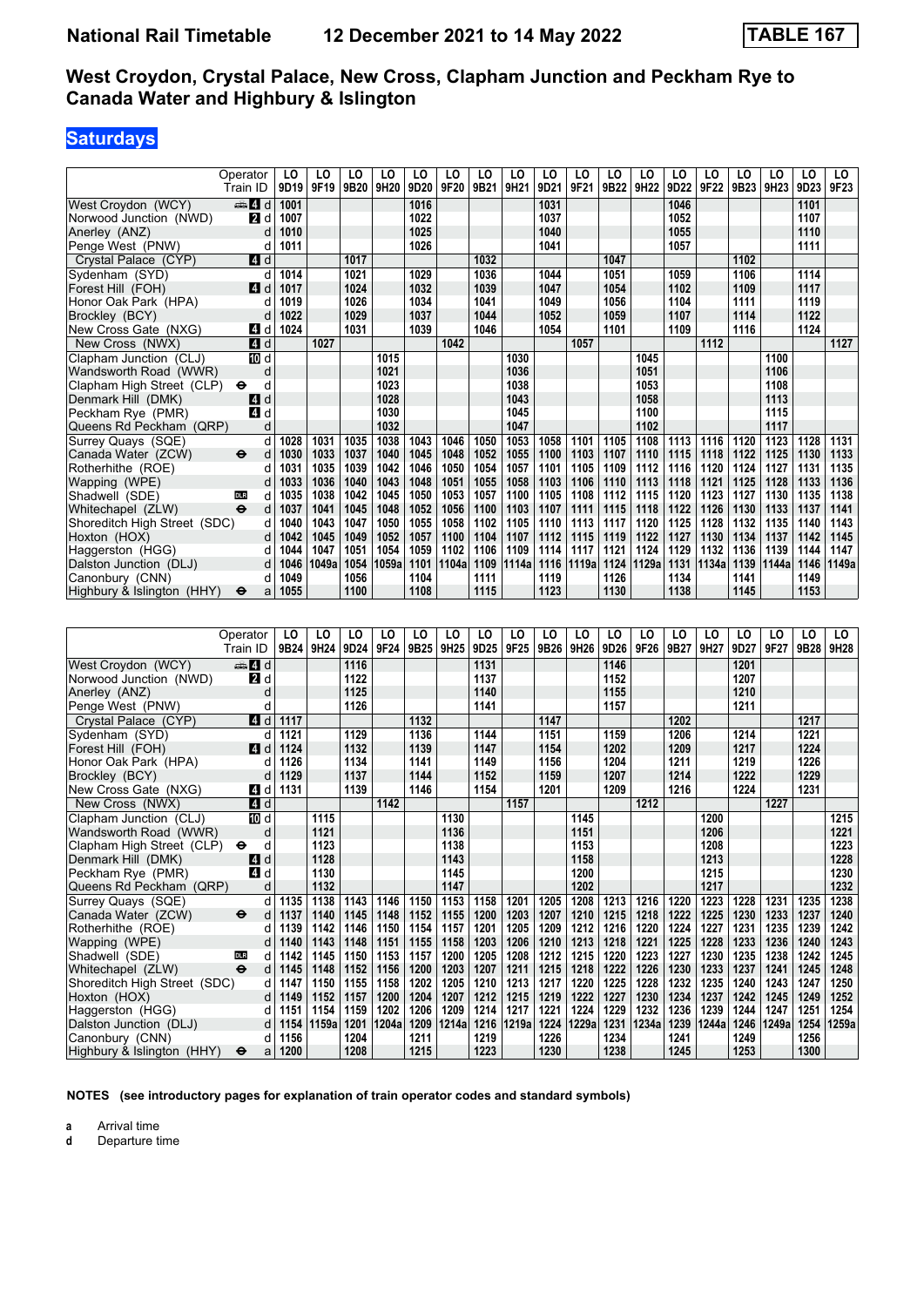## **Saturdays**

|                              | Operator                 | LO   | LO    | LO   | LO    | LO   | LO    | LO   | LO             | LO   | LO    | LO   | LO    | LO             | LO    | LO   | LO    | LO   | LO.   |
|------------------------------|--------------------------|------|-------|------|-------|------|-------|------|----------------|------|-------|------|-------|----------------|-------|------|-------|------|-------|
|                              | Train ID                 | 9D28 | 9F28  | 9B29 | 9H29  | 9D29 | 9F29  | 9B30 | 9H30           | 9D30 | 9F30  | 9B31 | 9H31  | 9D31           | 9F31  | 9B32 | 9H32  | 9D32 | 9F32  |
| West Crovdon (WCY)           | $\blacksquare$ d         | 1216 |       |      |       | 1231 |       |      |                | 1246 |       |      |       | 1301           |       |      |       | 1316 |       |
| Norwood Junction (NWD)       | $\blacksquare$           | 1222 |       |      |       | 1237 |       |      |                | 1252 |       |      |       | 1307           |       |      |       | 1322 |       |
| Anerley (ANZ)                | d                        | 1225 |       |      |       | 1240 |       |      |                | 1255 |       |      |       | 1310           |       |      |       | 1325 |       |
| Penge West (PNW)             | d                        | 1226 |       |      |       | 1241 |       |      |                | 1257 |       |      |       | 1311           |       |      |       | 1326 |       |
| Crystal Palace (CYP)         | ZI d                     |      |       | 1232 |       |      |       | 1247 |                |      |       | 1302 |       |                |       | 1317 |       |      |       |
| Sydenham (SYD)               | d                        | 1229 |       | 1236 |       | 1244 |       | 1251 |                | 1259 |       | 1306 |       | 1314           |       | 1321 |       | 1329 |       |
| Forest Hill (FOH)            | 4d                       | 1232 |       | 1239 |       | 1247 |       | 1254 |                | 1302 |       | 1309 |       | 1317           |       | 1324 |       | 1332 |       |
| Honor Oak Park (HPA)         | d                        | 1234 |       | 1241 |       | 1249 |       | 1256 |                | 1304 |       | 1311 |       | 1319           |       | 1326 |       | 1334 |       |
| Brockley (BCY)               | d                        | 1237 |       | 1244 |       | 1252 |       | 1259 |                | 1307 |       | 1314 |       | 1322           |       | 1329 |       | 1337 |       |
| New Cross Gate (NXG)         | 41 d                     | 1239 |       | 1246 |       | 1254 |       | 1301 |                | 1309 |       | 1316 |       | 1324           |       | 1331 |       | 1339 |       |
| New Cross (NWX)              | $\overline{a}$ d         |      | 1242  |      |       |      | 1257  |      |                |      | 1312  |      |       |                | 1327  |      |       |      | 1342  |
| Clapham Junction (CLJ)       | <b>TO</b> d              |      |       |      | 1230  |      |       |      | 1245           |      |       |      | 1300  |                |       |      | 1315  |      |       |
| Wandsworth Road (WWR)        | d                        |      |       |      | 1236  |      |       |      | 1251           |      |       |      | 1306  |                |       |      | 1321  |      |       |
| Clapham High Street (CLP)    | θ<br>d                   |      |       |      | 1238  |      |       |      | 1253           |      |       |      | 1308  |                |       |      | 1323  |      |       |
| Denmark Hill (DMK)           | 4d                       |      |       |      | 1243  |      |       |      | 1258           |      |       |      | 1313  |                |       |      | 1328  |      |       |
| Peckham Rye (PMR)            | 4 d                      |      |       |      | 1245  |      |       |      | 1300           |      |       |      | 1315  |                |       |      | 1330  |      |       |
|                              |                          |      |       |      | 1247  |      |       |      | 1302           |      |       |      | 1317  |                |       |      | 1332  |      |       |
| Queens Rd Peckham (QRP)      | d                        |      |       |      |       |      |       |      |                |      |       |      |       |                |       |      | 1338  |      |       |
| Surrey Quays (SQE)           | d                        | 1243 | 1246  | 1250 | 1253  | 1258 | 1301  | 1305 | 1308           | 1313 | 1316  | 1320 | 1323  | 1328           | 1331  | 1335 |       | 1343 | 1346  |
| Canada Water (ZCW)           | $\ddot{\mathbf{e}}$<br>d | 1245 | 1248  | 1252 | 1255  | 1300 | 1303  | 1307 | 1310           | 1315 | 1318  | 1322 | 1325  | 1330           | 1333  | 1337 | 1340  | 1345 | 1348  |
| Rotherhithe (ROE)            | d                        | 1246 | 1250  | 1254 | 1257  | 1301 | 1305  | 1309 | 1312           | 1316 | 1320  | 1324 | 1327  | 1331           | 1335  | 1339 | 1342  | 1346 | 1350  |
| Wapping (WPE)                | d                        | 1248 | 1251  | 1255 | 1258  | 1303 | 1306  | 1310 | 1313           | 1318 | 1321  | 1325 | 1328  | 1333           | 1336  | 1340 | 1343  | 1348 | 1351  |
| Shadwell (SDE)               | d<br><b>DLR</b>          | 1250 | 1253  | 1257 | 1300  | 1305 | 1308  | 1312 | 1315           | 1320 | 1323  | 1327 | 1330  | 1335           | 1338  | 1342 | 1345  | 1350 | 1353  |
| Whitechapel (ZLW)            | $\ddot{\mathbf{e}}$<br>d | 1252 | 1256  | 1300 | 1303  | 1307 | 1311  | 1315 | 1318           | 1322 | 1326  | 1330 | 1333  | 1337           | 1341  | 1345 | 1348  | 1352 | 1356  |
| Shoreditch High Street (SDC) | d                        | 1255 | 1258  | 1302 | 1305  | 1310 | 1313  | 1317 | 1320           | 1325 | 1328  | 1332 | 1335  | 1340           | 1343  | 1347 | 1350  | 1355 | 1358  |
| Hoxton (HOX)                 | d                        | 1257 | 1300  | 1304 | 1307  | 1312 | 1315  | 1319 | 1322           | 1327 | 1330  | 1334 | 1337  | 1342           | 1345  | 1349 | 1352  | 1357 | 1400  |
| Haggerston (HGG)             | d                        | 1259 | 1302  | 1306 | 1309  | 1314 | 1317  | 1321 | 1324           | 1329 | 1332  | 1336 | 1339  | 1344           | 1347  | 1351 | 1354  | 1359 | 1402  |
| Dalston Junction (DLJ)       | d                        | 1301 | 1304a | 1309 | 1314a | 1316 | 1319a | 1324 | 1329a          | 1331 | 1334a | 1339 | 1344a | 1346           | 1349a | 1354 | 1359a | 1401 | 1404a |
| Canonbury (CNN)              | d                        | 1304 |       | 1311 |       | 1319 |       | 1326 |                | 1334 |       | 1341 |       | 1349           |       | 1356 |       | 1404 |       |
| Highbury & Islington (HHY)   | $\bullet$<br>a           | 1308 |       | 1315 |       | 1323 |       | 1330 |                | 1338 |       | 1345 |       | 1353           |       | 1400 |       | 1408 |       |
|                              |                          |      |       |      |       |      |       |      |                |      |       |      |       |                |       |      |       |      |       |
|                              |                          |      |       |      |       |      |       |      |                |      |       |      |       |                |       |      |       |      |       |
|                              | Operator                 | LO   | LO    | LO   | LO    | LO   | LO    | LO   | L <sub>0</sub> | LO   | LO    | LO   | LO    | L <sub>0</sub> | LO    | LO   | LO    | LO   | LO    |
|                              | Train ID                 | 9B33 | 9H33  | 9D33 | 9F33  | 9B34 | 9H34  | 9D34 | 9F34           | 9B35 | 9H35  | 9D35 | 9F35  | 9B36           | 9H36  | 9D36 | 9F36  | 9B37 | 9H37  |
| West Croydon (WCY)           | <del>⊯</del> Иd          |      |       | 1331 |       |      |       | 1346 |                |      |       | 1401 |       |                |       | 1416 |       |      |       |
| Norwood Junction (NWD)       | $\blacksquare$           |      |       | 1337 |       |      |       | 1352 |                |      |       | 1407 |       |                |       | 1422 |       |      |       |
| Anerley (ANZ)                | d                        |      |       | 1340 |       |      |       | 1355 |                |      |       | 1410 |       |                |       | 1425 |       |      |       |
| Penge West (PNW)             | d                        |      |       | 1341 |       |      |       | 1357 |                |      |       | 1411 |       |                |       | 1426 |       |      |       |
| Crystal Palace (CYP)         | $\blacksquare$ d         | 1332 |       |      |       | 1347 |       |      |                | 1402 |       |      |       | 1417           |       |      |       | 1432 |       |
|                              |                          | 1336 |       | 1344 |       | 1351 |       | 1359 |                | 1406 |       | 1414 |       | 1421           |       | 1429 |       | 1436 |       |
| Sydenham (SYD)               | d                        | 1339 |       | 1347 |       | 1354 |       | 1402 |                | 1409 |       | 1417 |       | 1424           |       | 1432 |       | 1439 |       |
| Forest Hill (FOH)            | ZI d                     |      |       |      |       |      |       |      |                |      |       |      |       |                |       |      |       |      |       |
| Honor Oak Park (HPA)         | d                        | 1341 |       | 1349 |       | 1356 |       | 1404 |                | 1411 |       | 1419 |       | 1426           |       | 1434 |       | 1441 |       |
| Brockley (BCY)               | d                        | 1344 |       | 1352 |       | 1359 |       | 1407 |                | 1414 |       | 1422 |       | 1429           |       | 1437 |       | 1444 |       |
| New Cross Gate (NXG)         | 41 d                     | 1346 |       | 1354 |       | 1401 |       | 1409 |                | 1416 |       | 1424 |       | 1431           |       | 1439 |       | 1446 |       |
| New Cross (NWX)              | $\blacksquare$ d         |      |       |      | 1357  |      |       |      | 1412           |      |       |      | 1427  |                |       |      | 1442  |      |       |

| NOTES (see introductory pages for explanation of train operator codes and standard symbols) |
|---------------------------------------------------------------------------------------------|
|                                                                                             |

New Cross (NWX) **1412 1427 1427 1445 1367 1412 1427 1445 1446 1446 1446** 

Shadwell (SDE) as d 1357 1400 1405 1408 1412 1415 1420 1423 1427 1430 1435 1438 1442 1445 1450 Shadwell (SDE)<br>Whitechapel (ZLW) → d 1400 1403 1407 1411 1415 1418 1422 1426 1430 1433 1437 1441 1445 1448 1452

Dalston Junction (DLJ) d 1409 1414a 1416 1419a 1424 1429a 1431 1434a 1439 1444a 1446 1449a 1454 1459a 1501<br>Canonbury (CNN) d 1411 1419 1426 1426 1434 1441 1449 1449 1449 1450 1504

 Clapham -unction (CL-) d **1330 1345 1400 1415 1430**  Wandsworth Road (WWR) d **1336 1351 1406 1421 1436** Clapham High Street (CLP) ← d **1338 1353 1408 1408 1423 1423 1438 1438 1443**  Denmark Hill (DMK) z d **1343 1358 1413 1428 1443**  Peckham Rye (PMR) z d **1345 1400 1415 1430 1445**  4ueens Rd Peckham (4RP) d **1347 1402 1417 1432 1447** Surrey Quays (SQE) d 1350 1353 1358 1401 1405 1408 1413 1416 1420 1423 1428 1431 1435 1438 1443 1446 1450 1453<br>Canada Water (ZCW) → d 1352 1355 1400 1403 1407 1410 1415 1418 1422 1425 1430 1433 1437 1440 1445 1448 1452 14 Canada Water (ZCW) → d 1352 1355 1400 1403 1407 1410 1415 1418 1422 1425 1430 1433 1437 1440 1445 1448 1452 1455<br>Rotherhithe (ROE) d 1354 1357 1401 1405 1409 1412 1416 1420 1424 1427 1431 1435 1439 1442 1446 1450 1454 145 Rotherhithe (ROE) d | 1354 | 1357 | 1401 | 1405 | 1409 | 1412 | 1416 | 1420 | 1424 | 1427 | 1431 | 1435 | 1439 | 1442 | 1446 | 1450 | 1454 | 1457 | 1457 | 1478 | 1489 | 1489 | 1489 | 1489 | 1489 | 1489 | 1489 | 1489 Wapping (WPE) d 1355 1358 1403 1406 1410 1413 1418 1421 1425 1428 1433 1436 1440 1443 1448 1451 1455 1458 1459<br>Shadwell (SDE) 00 d 1357 1400 1405 1408 1412 1415 1420 1423 1427 1430 1435 1438 1442 1445 1450 1453 1457 1500

Whitechapel (ZLW) ● d | 1400 | 1403 | 1407 | 1411 | 1415 | 1418 | 1422 | 1426 | 1430 | 1431 | 1431 | 1441 | 1445 | 1488 | 1458 | 1500 | 1503 | 1503 | 1509 | 1503<br>Shoreditch High Street (SDC) d | 1402 | 1405 | 1410 | 1413 Shoreditch High Street (SDC) d | 1402 | 1405 | 1410 | 1413 | 1417 | 1420 | 1425 | 1428 | 1432 | 1435 | 1440 | 1443 | 1447 | 1450 | 1455 | 1458 | 1502 | 1505 | 1503 | 1502 | 1503 | 1502 | 1503 | 1502 | 1503 | 1502 | 1503 | Hoxton (HOX) d | 1404 | 1407 | 1412 | 1415 | 1419 | 1422 | 1427 | 1430 | 1434 | 1437 | 1442 | 1445 | 1449 | 1452 | 1457 | 1500 | 1504 | 1507 Haggerston (HGG) d | 1406 | 1409 | 1414 | 1417 | 1421 | 1424 | 1429 | 1432 | 1436 | 1439 | 1444 | 1447 | 1451 | 1454 | 1459 | 1502 | 1506 | 1509 | 150<br>Dalston Junction (DLJ) d | 1409 | 1414a | 1416 | 1419a | 142

 Canonbury (CNN) d **1411 1419 1426 1434 1441 1449 1456 1504 1511**  Highbury Islington (HHY) T a **1415 1423 1430 1438 1445 1453 1500 1508 1515**

**a** Arrival time<br>**d** Departure t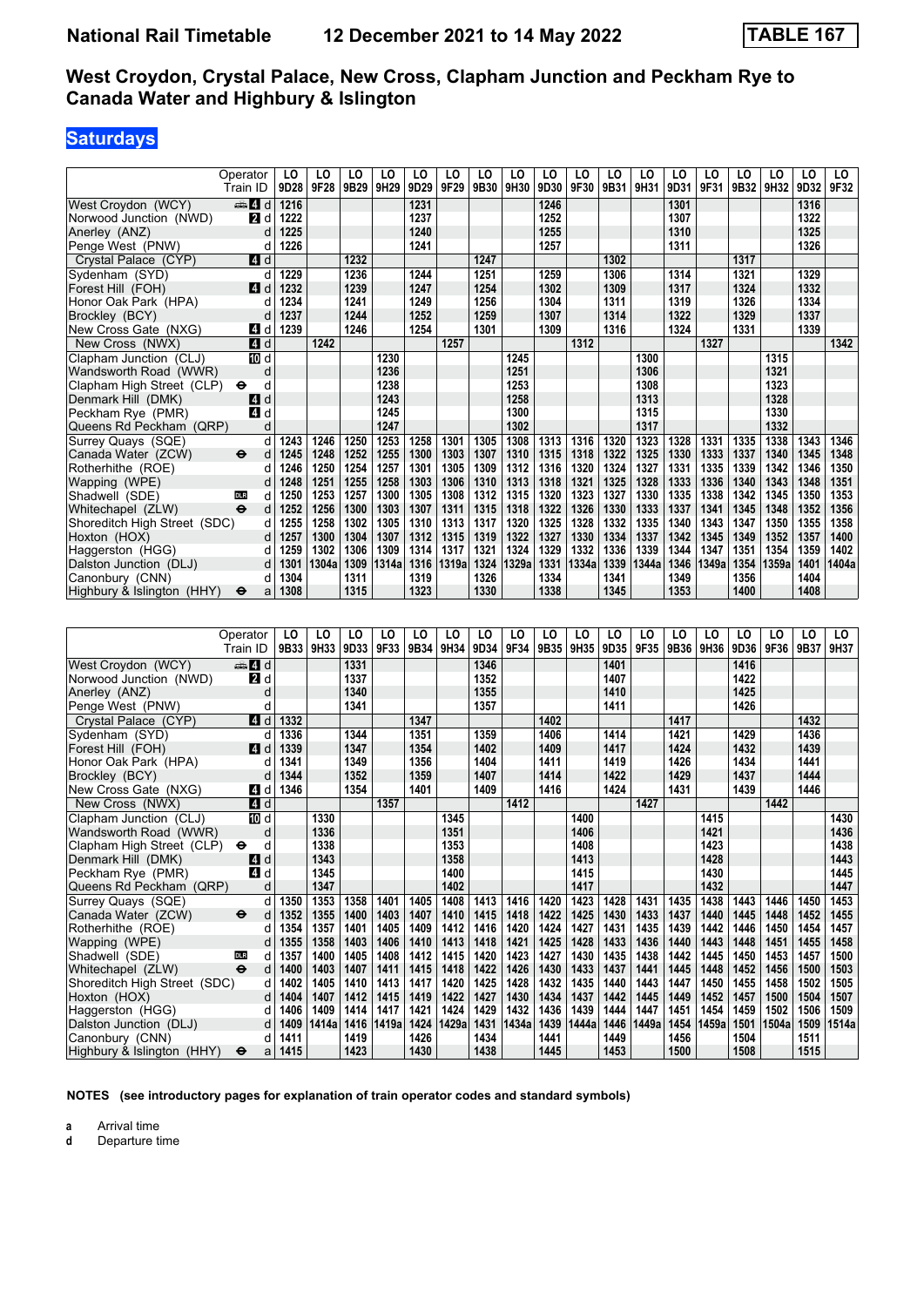# **Saturdays**

|                              | Operator                          | LO   | LO    | LO   | LO    | LO   | LO    | LO   | LO    | LO   | LO    | LO   | LO    | LO   | LO    | LO   | LO    | LO   | LO.   |
|------------------------------|-----------------------------------|------|-------|------|-------|------|-------|------|-------|------|-------|------|-------|------|-------|------|-------|------|-------|
|                              | Train ID                          | 9D37 | 9F37  | 9B38 | 9H38  | 9D38 | 9F38  | 9B39 | 9H39  | 9D39 | 9F39  | 9B40 | 9H40  | 9D40 | 9F40  | 9B41 | 9H41  | 9D41 | 9F41  |
| West Croydon (WCY)           | den <b>Z</b> id                   | 1431 |       |      |       | 1446 |       |      |       | 1501 |       |      |       | 1516 |       |      |       | 1531 |       |
| Norwood Junction (NWD)       | <b>2</b> d                        | 1437 |       |      |       | 1452 |       |      |       | 1507 |       |      |       | 1522 |       |      |       | 1537 |       |
| Anerley (ANZ)                | d                                 | 1440 |       |      |       | 1455 |       |      |       | 1510 |       |      |       | 1525 |       |      |       | 1540 |       |
| Penge West (PNW)             | d                                 | 1441 |       |      |       | 1457 |       |      |       | 1511 |       |      |       | 1526 |       |      |       | 1541 |       |
| Crystal Palace (CYP)         | $\blacksquare$ d                  |      |       | 1447 |       |      |       | 1502 |       |      |       | 1517 |       |      |       | 1532 |       |      |       |
| Sydenham (SYD)               | d                                 | 1444 |       | 1451 |       | 1459 |       | 1506 |       | 1514 |       | 1521 |       | 1529 |       | 1536 |       | 1544 |       |
| Forest Hill (FOH)            | $\boldsymbol{A}$<br>d             | 1447 |       | 1454 |       | 1502 |       | 1509 |       | 1517 |       | 1524 |       | 1532 |       | 1539 |       | 1547 |       |
| Honor Oak Park (HPA)         | d                                 | 1449 |       | 1456 |       | 1504 |       | 1511 |       | 1519 |       | 1526 |       | 1534 |       | 1541 |       | 1549 |       |
| Brockley (BCY)               | d                                 | 1452 |       | 1459 |       | 1507 |       | 1514 |       | 1522 |       | 1529 |       | 1537 |       | 1544 |       | 1552 |       |
| New Cross Gate (NXG)         | 4<br>d                            | 1454 |       | 1501 |       | 1509 |       | 1516 |       | 1524 |       | 1531 |       | 1539 |       | 1546 |       | 1554 |       |
| New Cross (NWX)              | 4 d                               |      | 1457  |      |       |      | 1512  |      |       |      | 1527  |      |       |      | 1542  |      |       |      | 1557  |
| Clapham Junction (CLJ)       | 10 d                              |      |       |      | 1445  |      |       |      | 1500  |      |       |      | 1515  |      |       |      | 1530  |      |       |
| Wandsworth Road (WWR)        | d                                 |      |       |      | 1451  |      |       |      | 1506  |      |       |      | 1521  |      |       |      | 1536  |      |       |
| Clapham High Street (CLP)    | d<br>θ                            |      |       |      | 1453  |      |       |      | 1508  |      |       |      | 1523  |      |       |      | 1538  |      |       |
| Denmark Hill (DMK)           | d<br>[4]                          |      |       |      | 1458  |      |       |      | 1513  |      |       |      | 1528  |      |       |      | 1543  |      |       |
| Peckham Rye (PMR)            | 4<br>d                            |      |       |      | 1500  |      |       |      | 1515  |      |       |      | 1530  |      |       |      | 1545  |      |       |
| Queens Rd Peckham (QRP)      | d                                 |      |       |      | 1502  |      |       |      | 1517  |      |       |      | 1532  |      |       |      | 1547  |      |       |
| Surrey Quays (SQE)           | d                                 | 1458 | 1501  | 1505 | 1508  | 1513 | 1516  | 1520 | 1523  | 1528 | 1531  | 1535 | 1538  | 1543 | 1546  | 1550 | 1553  | 1558 | 1601  |
| Canada Water (ZCW)           | $\ddot{\boldsymbol{\Theta}}$<br>d | 1500 | 1503  | 1507 | 1510  | 1515 | 1518  | 1522 | 1525  | 1530 | 1533  | 1537 | 1540  | 1545 | 1548  | 1552 | 1555  | 1600 | 1603  |
| Rotherhithe (ROE)            | d                                 | 1501 | 1505  | 1509 | 1512  | 1516 | 1520  | 1524 | 1527  | 1531 | 1535  | 1539 | 1542  | 1546 | 1550  | 1554 | 1557  | 1601 | 1605  |
| Wapping (WPE)                | d                                 | 1503 | 1506  | 1510 | 1513  | 1518 | 1521  | 1525 | 1528  | 1533 | 1536  | 1540 | 1543  | 1548 | 1551  | 1555 | 1558  | 1603 | 1606  |
| Shadwell (SDE)               | d<br><b>DLR</b>                   | 1505 | 1508  | 1512 | 1515  | 1520 | 1523  | 1527 | 1530  | 1535 | 1538  | 1542 | 1545  | 1550 | 1553  | 1557 | 1600  | 1605 | 1608  |
| Whitechapel (ZLW)            | $\ddot{\mathbf{e}}$<br>d          | 1507 | 1511  | 1515 | 1518  | 1522 | 1526  | 1530 | 1533  | 1537 | 1541  | 1545 | 1548  | 1552 | 1556  | 1600 | 1603  | 1607 | 1611  |
| Shoreditch High Street (SDC) | d                                 | 1510 | 1513  | 1517 | 1520  | 1525 | 1528  | 1532 | 1535  | 1540 | 1543  | 1547 | 1550  | 1555 | 1558  | 1602 | 1605  | 1610 | 1613  |
| Hoxton (HOX)                 | d                                 | 1512 | 1515  | 1519 | 1522  | 1527 | 1530  | 1534 | 1537  | 1542 | 1545  | 1549 | 1552  | 1557 | 1600  | 1604 | 1607  | 1612 | 1615  |
| Haggerston (HGG)             | d                                 | 1514 | 1517  | 1521 | 1524  | 1529 | 1532  | 1536 | 1539  | 1544 | 1547  | 1551 | 1554  | 1559 | 1602  | 1606 | 1609  | 1614 | 1617  |
| Dalston Junction (DLJ)       | d                                 | 1516 | 1519a | 1524 | 1529a | 1531 | 1534a | 1539 | 1544a | 1546 | 1549a | 1554 | 1559a | 1601 | 1604a | 1609 | 1614a | 1616 | 1619a |
| Canonbury (CNN)              | d                                 | 1519 |       | 1526 |       | 1534 |       | 1541 |       | 1549 |       | 1556 |       | 1604 |       | 1611 |       | 1619 |       |
| Highbury & Islington (HHY)   | $\ddot{\mathbf{e}}$<br>a          | 1523 |       | 1530 |       | 1538 |       | 1545 |       | 1553 |       | 1600 |       | 1610 |       | 1615 |       | 1625 |       |
|                              |                                   |      |       |      |       |      |       |      |       |      |       |      |       |      |       |      |       |      |       |
|                              |                                   |      |       |      |       |      |       |      |       |      |       |      |       |      |       |      |       |      |       |
|                              | Operator                          | LO   | LO    | LO   | LO    | LO   | LO    | LO   | LO    | LO   | LO    | LO   | LO    | LO   | LO    | LO   | LO    | LO   | LO    |
|                              | Train ID                          | 9B42 | 9H42  | 9D42 | 9F42  | 9B43 | 9H43  | 9D43 | 9F43  | 9B44 | 9H44  | 9D44 | 9F44  | 9B45 | 9H45  | 9D45 | 9F45  | 9B46 | 9H46  |
| West Croydon (WCY)           | d d                               |      |       | 1546 |       |      |       | 1601 |       |      |       | 1616 |       |      |       | 1631 |       |      |       |

|                              | Train ID                          |      | 9642   91142 |      | 9D4Z   9F4Z |      | УB43 ∣УН43 | <b>YD45</b> | YF45. |      | <b>9644 9M44</b> | YV44 | Yr44  | <b>9B43   9H43</b> |       | 9D43 I | YF4J  |      | <b>9B40   9H40</b> |
|------------------------------|-----------------------------------|------|--------------|------|-------------|------|------------|-------------|-------|------|------------------|------|-------|--------------------|-------|--------|-------|------|--------------------|
| West Croydon (WCY)           | d d                               |      |              | 1546 |             |      |            | 1601        |       |      |                  | 1616 |       |                    |       | 1631   |       |      |                    |
| Norwood Junction (NWD)       | <b>2</b> d                        |      |              | 1552 |             |      |            | 1607        |       |      |                  | 1622 |       |                    |       | 1637   |       |      |                    |
| Anerley (ANZ)                | d                                 |      |              | 1555 |             |      |            | 1610        |       |      |                  | 1625 |       |                    |       | 1640   |       |      |                    |
| Penge West (PNW)             |                                   |      |              | 1557 |             |      |            | 1611        |       |      |                  | 1626 |       |                    |       | 1641   |       |      |                    |
| Crystal Palace (CYP)         | 4 d                               | 1547 |              |      |             | 1602 |            |             |       | 1617 |                  |      |       | 1632               |       |        |       | 1647 |                    |
| Sydenham (SYD)               | d                                 | 1551 |              | 1559 |             | 1606 |            | 1614        |       | 1621 |                  | 1629 |       | 1636               |       | 1644   |       | 1651 |                    |
| Forest Hill (FOH)            | 4d                                | 1554 |              | 1602 |             | 1609 |            | 1617        |       | 1624 |                  | 1632 |       | 1639               |       | 1647   |       | 1654 |                    |
| Honor Oak Park (HPA)         | d                                 | 1556 |              | 1604 |             | 1611 |            | 1619        |       | 1626 |                  | 1634 |       | 1641               |       | 1649   |       | 1656 |                    |
| Brockley (BCY)               |                                   | 1559 |              | 1607 |             | 1614 |            | 1622        |       | 1629 |                  | 1637 |       | 1644               |       | 1652   |       | 1659 |                    |
| New Cross Gate (NXG)         | ZI d                              | 1601 |              | 1609 |             | 1616 |            | 1624        |       | 1631 |                  | 1639 |       | 1646               |       | 1654   |       | 1701 |                    |
| New Cross (NWX)              | 4d                                |      |              |      | 1612        |      |            |             | 1627  |      |                  |      | 1642  |                    |       |        | 1657  |      |                    |
| Clapham Junction (CLJ)       | <b>iD</b> d                       |      | 1545         |      |             |      | 1600       |             |       |      | 1615             |      |       |                    | 1630  |        |       |      | 1645               |
| Wandsworth Road (WWR)        | d                                 |      | 1551         |      |             |      | 1606       |             |       |      | 1621             |      |       |                    | 1636  |        |       |      | 1651               |
| Clapham High Street (CLP)    | $\bullet$<br>d                    |      | 1553         |      |             |      | 1608       |             |       |      | 1623             |      |       |                    | 1638  |        |       |      | 1653               |
| Denmark Hill (DMK)           | 4 d                               |      | 1558         |      |             |      | 1613       |             |       |      | 1628             |      |       |                    | 1643  |        |       |      | 1658               |
| Peckham Rye (PMR)            | 4 d                               |      | 1600         |      |             |      | 1615       |             |       |      | 1630             |      |       |                    | 1645  |        |       |      | 1700               |
| Queens Rd Peckham (QRP)      | d                                 |      | 1602         |      |             |      | 1617       |             |       |      | 1632             |      |       |                    | 1647  |        |       |      | 1702               |
| Surrey Quays (SQE)           | d                                 | 1605 | 1608         | 1613 | 1616        | 1620 | 1623       | 1628        | 1631  | 1635 | 1638             | 1643 | 1646  | 1650               | 1653  | 1658   | 1701  | 1705 | 1708               |
| Canada Water (ZCW)           | $\ddot{\mathbf{e}}$<br>d          | 1607 | 1610         | 1615 | 1618        | 1622 | 1625       | 1630        | 1633  | 1637 | 1640             | 1645 | 1648  | 1652               | 1655  | 1700   | 1703  | 1707 | 1710               |
| Rotherhithe (ROE)            | d                                 | 1609 | 1612         | 1616 | 1620        | 1624 | 1627       | 1631        | 1635  | 1639 | 1642             | 1646 | 1650  | 1654               | 1657  | 1701   | 1705  | 1709 | 1712               |
| Wapping (WPE)                |                                   | 1610 | 1613         | 1618 | 1621        | 1625 | 1628       | 1633        | 1636  | 1640 | 1643             | 1648 | 1651  | 1655               | 1658  | 1703   | 1706  | 1710 | 1713               |
| Shadwell (SDE)               | <b>DLR</b><br>d                   | 1612 | 1615         | 1620 | 1623        | 1627 | 1630       | 1635        | 1638  | 1642 | 1645             | 1650 | 1653  | 1657               | 1700  | 1705   | 1708  | 1712 | 1715               |
| Whitechapel (ZLW)            | $\ddot{\boldsymbol{\Theta}}$<br>d | 1615 | 1618         | 1622 | 1626        | 1630 | 1633       | 1637        | 1641  | 1645 | 1648             | 1652 | 1656  | 1700               | 1703  | 1707   | 1711  | 1715 | 1718               |
| Shoreditch High Street (SDC) | d                                 | 1617 | 1620         | 1625 | 1628        | 1632 | 1635       | 1640        | 1643  | 1647 | 1650             | 1655 | 1658  | 1702               | 1705  | 1710   | 1713  | 1717 | 1720               |
| Hoxton (HOX)                 | d                                 | 1619 | 1622         | 1627 | 1630        | 1634 | 1637       | 1642        | 1645  | 1649 | 1652             | 1657 | 1700  | 1704               | 1707  | 1712   | 1715  | 1719 | 1722               |
| Haggerston (HGG)             | d                                 | 1621 | 1624         | 1629 | 1632        | 1636 | 1639       | 1644        | 1647  | 1651 | 1654             | 1659 | 1702  | 1706               | 1709  | 1714   | 1717  | 1721 | 1724               |
| Dalston Junction (DLJ)       | d                                 | 1624 | 1629a        | 1631 | 1634a       | 1639 | 1644a      | 1646        | 1649a | 1654 | 1659a            | 1701 | 1704a | 1709               | 1714a | 1716   | 1719a | 1724 | 1729a              |
| Canonbury (CNN)              | d                                 | 1626 |              | 1634 |             | 1641 |            | 1649        |       | 1656 |                  | 1704 |       | 1711               |       | 1719   |       | 1726 |                    |
| Highbury & Islington (HHY)   | $\bullet$<br>a                    | 1630 |              | 1640 |             | 1645 |            | 1655        |       | 1700 |                  | 1710 |       | 1715               |       | 1725   |       | 1730 |                    |

**NOTES (see introductory pages for explanation of train operator codes and standard symbols)**

**a** Arrival time<br>**d** Departure t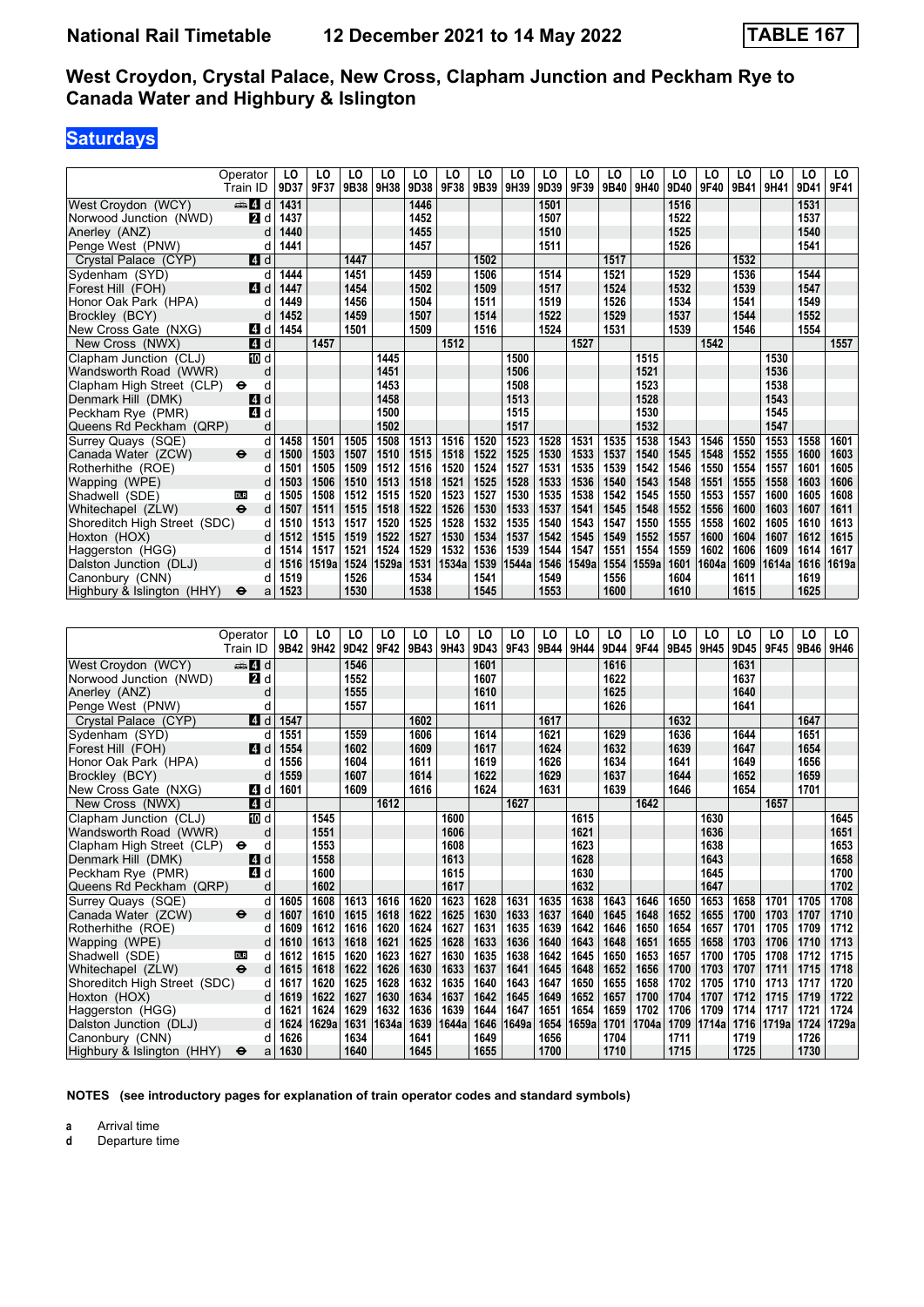# **Saturdays**

|                              | Operator                          | LO   | LO    | LO   | LO    | LO   | LO    | LO   | LO    | LO               | LO    | LO   | LO    | LO   | LO    | LO   | LO    | LO   | LO.   |
|------------------------------|-----------------------------------|------|-------|------|-------|------|-------|------|-------|------------------|-------|------|-------|------|-------|------|-------|------|-------|
|                              | Train ID                          | 9D46 | 9F46  | 9B47 | 9H47  | 9D47 | 9F47  | 9B48 | 9H48  | 9D48             | 9F48  | 9B49 | 9H49  | 9D49 | 9F49  | 9B50 | 9H50  | 9D50 | 9F50  |
| West Crovdon (WCY)           | $\oplus$ 4 d                      | 1646 |       |      |       | 1701 |       |      |       | $\frac{1716}{ }$ |       |      |       | 1731 |       |      |       | 1746 |       |
| Norwood Junction (NWD)       | <b>2</b> d                        | 1652 |       |      |       | 1707 |       |      |       | 1722             |       |      |       | 1737 |       |      |       | 1752 |       |
| Anerley (ANZ)                | d                                 | 1655 |       |      |       | 1710 |       |      |       | 1725             |       |      |       | 1740 |       |      |       | 1755 |       |
| Penge West (PNW)             | d                                 | 1657 |       |      |       | 1711 |       |      |       | 1726             |       |      |       | 1741 |       |      |       | 1757 |       |
| Crystal Palace (CYP)         | $\blacksquare$ d                  |      |       | 1702 |       |      |       | 1717 |       |                  |       | 1732 |       |      |       | 1747 |       |      |       |
| Sydenham (SYD)               | d                                 | 1659 |       | 1706 |       | 1714 |       | 1721 |       | 1729             |       | 1736 |       | 1744 |       | 1751 |       | 1759 |       |
| Forest Hill (FOH)            | $\blacksquare$ d                  | 1702 |       | 1709 |       | 1717 |       | 1724 |       | 1732             |       | 1739 |       | 1747 |       | 1754 |       | 1802 |       |
| Honor Oak Park (HPA)         | d                                 | 1704 |       | 1711 |       | 1719 |       | 1726 |       | 1734             |       | 1741 |       | 1749 |       | 1756 |       | 1804 |       |
| Brockley (BCY)               | d                                 | 1707 |       | 1714 |       | 1722 |       | 1729 |       | 1737             |       | 1744 |       | 1752 |       | 1759 |       | 1807 |       |
| New Cross Gate (NXG)         | 4 d                               | 1709 |       | 1716 |       | 1724 |       | 1731 |       | 1739             |       | 1746 |       | 1754 |       | 1801 |       | 1809 |       |
| New Cross (NWX)              | 4d                                |      | 1712  |      |       |      | 1727  |      |       |                  | 1742  |      |       |      | 1757  |      |       |      | 1812  |
| Clapham Junction (CLJ)       | <b>ID</b> d                       |      |       |      | 1700  |      |       |      | 1715  |                  |       |      | 1730  |      |       |      | 1745  |      |       |
| Wandsworth Road (WWR)        | d                                 |      |       |      | 1706  |      |       |      | 1721  |                  |       |      | 1736  |      |       |      | 1751  |      |       |
| Clapham High Street (CLP)    | d<br>⊖                            |      |       |      | 1708  |      |       |      | 1723  |                  |       |      | 1738  |      |       |      | 1753  |      |       |
| Denmark Hill (DMK)           | d<br>$\overline{4}$               |      |       |      | 1713  |      |       |      | 1728  |                  |       |      | 1743  |      |       |      | 1758  |      |       |
| Peckham Rye (PMR)            | 4 d                               |      |       |      | 1715  |      |       |      | 1730  |                  |       |      | 1745  |      |       |      | 1800  |      |       |
| Queens Rd Peckham (QRP)      | d                                 |      |       |      | 1717  |      |       |      | 1732  |                  |       |      | 1747  |      |       |      | 1802  |      |       |
| Surrey Quays (SQE)           | d                                 | 1713 | 1716  | 1720 | 1723  | 1728 | 1731  | 1735 | 1738  | 1743             | 1746  | 1750 | 1753  | 1758 | 1801  | 1805 | 1808  | 1813 | 1816  |
| Canada Water (ZCW)           | $\ddot{\boldsymbol{\Theta}}$<br>d | 1715 | 1718  | 1722 | 1725  | 1730 | 1733  | 1737 | 1740  | 1745             | 1748  | 1752 | 1755  | 1800 | 1803  | 1807 | 1810  | 1815 | 1818  |
| Rotherhithe (ROE)            | d                                 | 1716 | 1720  | 1724 | 1727  | 1731 | 1735  | 1739 | 1742  | 1746             | 1750  | 1754 | 1757  | 1801 | 1805  | 1809 | 1812  | 1816 | 1820  |
| Wapping (WPE)                | d                                 | 1718 | 1721  | 1725 | 1728  | 1733 | 1736  | 1740 | 1743  | 1748             | 1751  | 1755 | 1758  | 1803 | 1806  | 1810 | 1813  | 1818 | 1821  |
| Shadwell (SDE)               | d<br><b>DLR</b>                   | 1720 | 1723  | 1727 | 1730  | 1735 | 1738  | 1742 | 1745  | 1750             | 1753  | 1757 | 1800  | 1805 | 1808  | 1812 | 1815  | 1820 | 1823  |
| Whitechapel (ZLW)            | $\ddot{\mathbf{e}}$<br>d          | 1722 | 1726  | 1730 | 1733  | 1737 | 1741  | 1745 | 1748  | 1752             | 1756  | 1800 | 1803  | 1807 | 1811  | 1815 | 1818  | 1822 | 1826  |
| Shoreditch High Street (SDC) | d                                 | 1725 | 1728  | 1732 | 1735  | 1740 | 1743  | 1747 | 1750  | 1755             | 1758  | 1802 | 1805  | 1810 | 1813  | 1817 | 1820  | 1825 | 1828  |
| Hoxton (HOX)                 | d                                 | 1727 | 1730  | 1734 | 1737  | 1742 | 1745  | 1749 | 1752  | 1757             | 1800  | 1804 | 1807  | 1812 | 1815  | 1819 | 1822  | 1827 | 1830  |
| Haggerston (HGG)             | d                                 | 1729 | 1732  | 1736 | 1739  | 1744 | 1747  | 1751 | 1754  | 1759             | 1802  | 1806 | 1809  | 1814 | 1817  | 1821 | 1824  | 1829 | 1832  |
| Dalston Junction (DLJ)       | d                                 | 1731 | 1734a | 1739 | 1744a | 1746 | 1749a | 1754 | 1759a | 1801             | 1804a | 1809 | 1814a | 1816 | 1819a | 1824 | 1829a | 1831 | 1834a |
| Canonbury (CNN)              | d                                 | 1734 |       | 1741 |       | 1749 |       | 1756 |       | 1804             |       | 1811 |       | 1819 |       | 1826 |       | 1834 |       |
| Highbury & Islington (HHY)   | $\bullet$<br>a                    | 1740 |       | 1745 |       | 1755 |       | 1800 |       | 1810             |       | 1815 |       | 1825 |       | 1830 |       | 1840 |       |
|                              |                                   |      |       |      |       |      |       |      |       |                  |       |      |       |      |       |      |       |      |       |
|                              |                                   |      |       |      |       |      |       |      |       |                  |       |      |       |      |       |      |       |      |       |
|                              | Operator                          | LO   | LO    | LO   | LO    | LO   | LO    | LO   | LO    | LO               | LO    | LO   | LO    | LO   | LO    | LO   | LO    | LO   | LO.   |
|                              | Train ID                          | 9B51 | 9H51  | 9D51 | 9F51  | 9B52 | 9H52  | 9D52 | 9F52  | 9B53             | 9H53  | 9D53 | 9F53  | 9B54 | 9H54  | 9D54 | 9F54  | 9B55 | 9H55  |
| West Croydon (WCY)           | $\bigoplus$ d                     |      |       | 1801 |       |      |       | 1816 |       |                  |       | 1831 |       |      |       | 1846 |       |      |       |
| Norwood Junction (NWD)       | 2d                                |      |       | 1807 |       |      |       | 1822 |       |                  |       | 1837 |       |      |       | 1852 |       |      |       |
| Anerley (ANZ)                | d                                 |      |       | 1810 |       |      |       | 1825 |       |                  |       | 1840 |       |      |       | 1855 |       |      |       |
| Penge West (PNW)             | d                                 |      |       | 1811 |       |      |       | 1826 |       |                  |       | 1841 |       |      |       | 1857 |       |      |       |
| Crystal Palace (CYP)         | ZI d                              | 1802 |       |      |       | 1817 |       |      |       | 1832             |       |      |       | 1847 |       |      |       | 1902 |       |
| Sydenham (SYD)               | d                                 | 1806 |       | 1814 |       | 1821 |       | 1829 |       | 1836             |       | 1844 |       | 1851 |       | 1859 |       | 1906 |       |
| Forest Hill (FOH)            | 4 d                               | 1809 |       | 1817 |       | 1824 |       | 1832 |       | 1839             |       | 1847 |       | 1854 |       | 1902 |       | 1909 |       |
| Honor Oak Park (HPA)         | d                                 | 1811 |       | 1819 |       | 1826 |       | 1834 |       | 1841             |       | 1849 |       | 1856 |       | 1904 |       | 1911 |       |
| Brockley (BCY)               | d                                 | 1814 |       | 1822 |       | 1829 |       | 1837 |       | 1844             |       | 1852 |       | 1859 |       | 1907 |       | 1914 |       |

| Anerley (ANZ)                | d                                 |      |       | 1810 |       |      |       | 1825 |       |      |       | 1840 |       |      |       | 1855 |       |      |       |
|------------------------------|-----------------------------------|------|-------|------|-------|------|-------|------|-------|------|-------|------|-------|------|-------|------|-------|------|-------|
| Penge West (PNW)             |                                   |      |       | 1811 |       |      |       | 1826 |       |      |       | 1841 |       |      |       | 1857 |       |      |       |
| Crystal Palace (CYP)         | 4 d                               | 1802 |       |      |       | 1817 |       |      |       | 1832 |       |      |       | 1847 |       |      |       | 1902 |       |
| Sydenham (SYD)               |                                   | 1806 |       | 1814 |       | 1821 |       | 1829 |       | 1836 |       | 1844 |       | 1851 |       | 1859 |       | 1906 |       |
| Forest Hill (FOH)            | 4 d                               | 1809 |       | 1817 |       | 1824 |       | 1832 |       | 1839 |       | 1847 |       | 1854 |       | 1902 |       | 1909 |       |
| Honor Oak Park (HPA)         | d                                 | 1811 |       | 1819 |       | 1826 |       | 1834 |       | 1841 |       | 1849 |       | 1856 |       | 1904 |       | 1911 |       |
| Brockley (BCY)               |                                   | 1814 |       | 1822 |       | 1829 |       | 1837 |       | 1844 |       | 1852 |       | 1859 |       | 1907 |       | 1914 |       |
| New Cross Gate (NXG)         | ZI d                              | 1816 |       | 1824 |       | 1831 |       | 1839 |       | 1846 |       | 1854 |       | 1901 |       | 1909 |       | 1916 |       |
| New Cross (NWX)              | 4d                                |      |       |      | 1827  |      |       |      | 1842  |      |       |      | 1857  |      |       |      | 1912  |      |       |
| Clapham Junction (CLJ)       | TD d                              |      | 1800  |      |       |      | 1815  |      |       |      | 1830  |      |       |      | 1845  |      |       |      | 1900  |
| Wandsworth Road (WWR)        | C                                 |      | 1806  |      |       |      | 1821  |      |       |      | 1836  |      |       |      | 1851  |      |       |      | 1906  |
| Clapham High Street (CLP)    | $\bullet$<br>d                    |      | 1808  |      |       |      | 1823  |      |       |      | 1838  |      |       |      | 1853  |      |       |      | 1908  |
| Denmark Hill (DMK)           | 4 d                               |      | 1813  |      |       |      | 1828  |      |       |      | 1843  |      |       |      | 1858  |      |       |      | 1913  |
| Peckham Rye (PMR)            | 4 d                               |      | 1815  |      |       |      | 1830  |      |       |      | 1845  |      |       |      | 1900  |      |       |      | 1915  |
| Queens Rd Peckham (QRP)      | d                                 |      | 1817  |      |       |      | 1832  |      |       |      | 1847  |      |       |      | 1902  |      |       |      | 1917  |
| Surrey Quays (SQE)           | d                                 | 1820 | 1823  | 1828 | 1831  | 1835 | 1838  | 1843 | 1846  | 1850 | 1853  | 1858 | 1901  | 1905 | 1908  | 1913 | 1916  | 1920 | 1923  |
| Canada Water (ZCW)           | $\ddot{\mathbf{e}}$<br>d          | 1822 | 1825  | 1830 | 1833  | 1837 | 1840  | 1845 | 1848  | 1852 | 1855  | 1900 | 1903  | 1907 | 1910  | 1915 | 1918  | 1922 | 1925  |
| Rotherhithe (ROE)            |                                   | 1824 | 1827  | 1831 | 1835  | 1839 | 1842  | 1846 | 1850  | 1854 | 1857  | 1901 | 1905  | 1909 | 1912  | 1916 | 1920  | 1924 | 1927  |
| Wapping (WPE)                |                                   | 1825 | 1828  | 1833 | 1836  | 1840 | 1843  | 1848 | 1851  | 1855 | 1858  | 1903 | 1906  | 1910 | 1913  | 1918 | 1921  | 1925 | 1928  |
| Shadwell (SDE)               | <b>DLR</b><br>d                   | 1827 | 1830  | 1835 | 1838  | 1842 | 1845  | 1850 | 1853  | 1857 | 1900  | 1905 | 1908  | 1912 | 1915  | 1920 | 1923  | 1927 | 1930  |
| Whitechapel (ZLW)            | $\ddot{\boldsymbol{\Theta}}$<br>d | 1830 | 1833  | 1837 | 1841  | 1845 | 1848  | 1852 | 1856  | 1900 | 1903  | 1907 | 1911  | 1915 | 1918  | 1922 | 1926  | 1930 | 1933  |
| Shoreditch High Street (SDC) | d                                 | 1832 | 1835  | 1840 | 1843  | 1847 | 1850  | 1855 | 1858  | 1902 | 1905  | 1910 | 1913  | 1917 | 1920  | 1925 | 1928  | 1932 | 1935  |
| Hoxton (HOX)                 | d                                 | 1834 | 1837  | 1842 | 1845  | 1849 | 1852  | 1857 | 1900  | 1904 | 1907  | 1912 | 1915  | 1919 | 1922  | 1927 | 1930  | 1934 | 1937  |
| Haggerston (HGG)             |                                   | 1836 | 1839  | 1844 | 1847  | 1851 | 1854  | 1859 | 1902  | 1906 | 1909  | 1914 | 1917  | 1921 | 1924  | 1929 | 1932  | 1936 | 1939  |
| Dalston Junction (DLJ)       | d                                 | 1839 | 1844a | 1846 | 1849a | 1854 | 1859a | 1901 | 1904a | 1909 | 1914a | 1916 | 1919a | 1924 | 1929a | 1931 | 1934a | 1939 | 1944a |
| Canonbury (CNN)              | d                                 | 1841 |       | 1849 |       | 1856 |       | 1904 |       | 1911 |       | 1919 |       | 1926 |       | 1934 |       | 1941 |       |
| Highbury & Islington (HHY)   | $\bullet$<br>a                    | 1845 |       | 1855 |       | 1900 |       | 1910 |       | 1915 |       | 1925 |       | 1930 |       | 1940 |       | 1945 |       |

**NOTES (see introductory pages for explanation of train operator codes and standard symbols)**

**a** Arrival time<br>**d** Departure t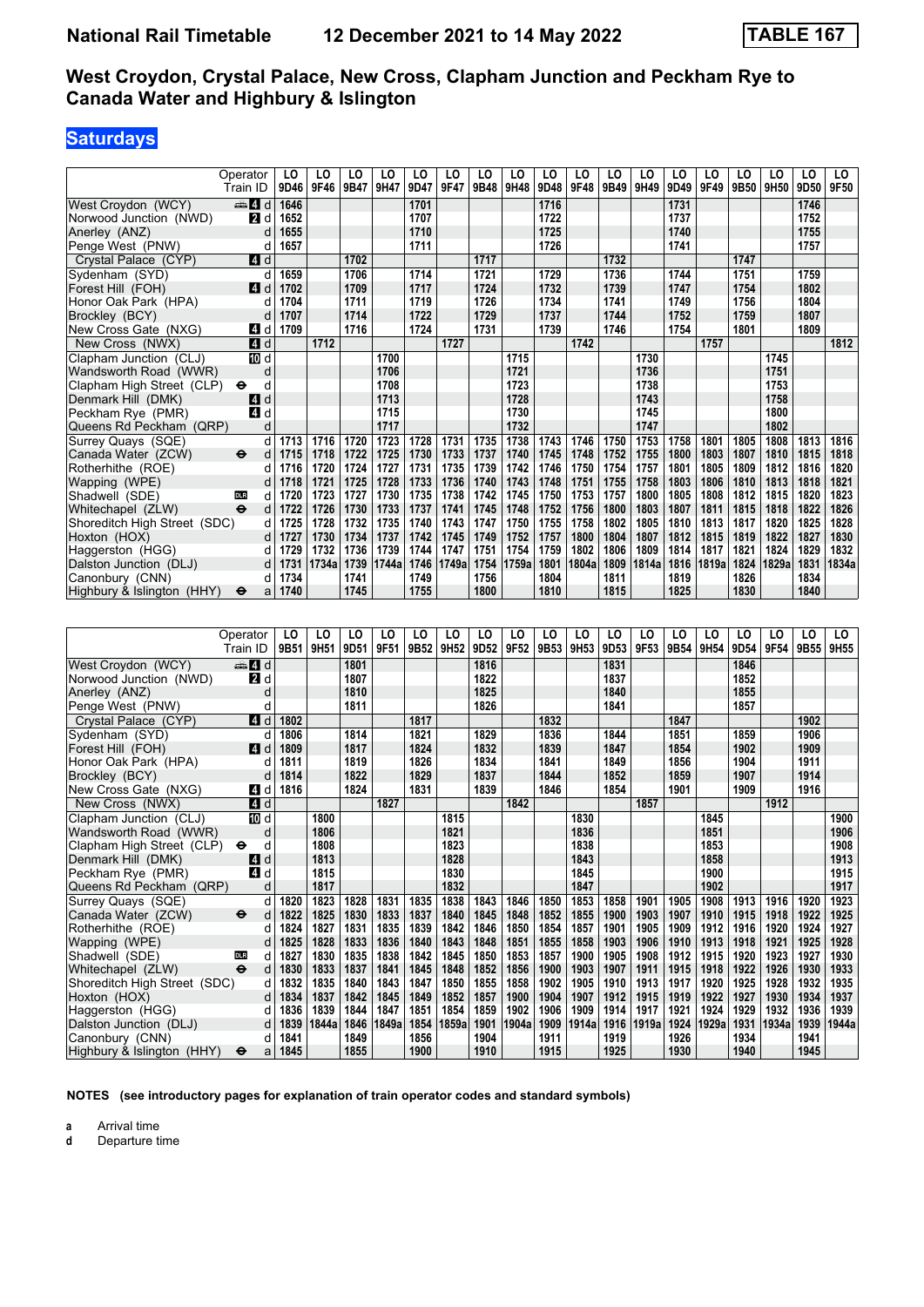# **Saturdays**

|                              | Operator                 | LO             | LO    | LO   | LO    | LO   | LO    | LO   | LO    | LO   | LO             | LO   | LO    | LO   | LO    | LO             | LO    | LO             | LO    |
|------------------------------|--------------------------|----------------|-------|------|-------|------|-------|------|-------|------|----------------|------|-------|------|-------|----------------|-------|----------------|-------|
|                              | Train ID                 | 9D55           | 9F55  | 9B56 | 9H56  | 9D56 | 9F56  | 9B57 | 9H57  | 9D57 | 9F57           | 9B58 | 9H58  | 9D58 | 9F58  | 9B59           | 9H59  | 9D59           | 9F59  |
| West Croydon (WCY)           | d d                      | 1901           |       |      |       | 1916 |       |      |       | 1931 |                |      |       | 1946 |       |                |       | 2001           |       |
| Norwood Junction (NWD)       | И<br>d                   | 1907           |       |      |       | 1922 |       |      |       | 1937 |                |      |       | 1952 |       |                |       | 2007           |       |
| Anerley (ANZ)                | d                        | 1910           |       |      |       | 1925 |       |      |       | 1940 |                |      |       | 1955 |       |                |       | 2010           |       |
| Penge West (PNW)             | d                        | 1911           |       |      |       | 1926 |       |      |       | 1941 |                |      |       | 1957 |       |                |       | 2011           |       |
| Crystal Palace (CYP)         | $\blacksquare$ d         |                |       | 1917 |       |      |       | 1932 |       |      |                | 1947 |       |      |       | 2002           |       |                |       |
| Sydenham (SYD)               | d                        | 1914           |       | 1921 |       | 1929 |       | 1936 |       | 1944 |                | 1951 |       | 1959 |       | 2006           |       | 2014           |       |
| Forest Hill (FOH)            | 4 d                      | 1917           |       | 1924 |       | 1932 |       | 1939 |       | 1947 |                | 1954 |       | 2002 |       | 2009           |       | 2017           |       |
| Honor Oak Park (HPA)         | d                        | 1919           |       | 1926 |       | 1934 |       | 1941 |       | 1949 |                | 1956 |       | 2004 |       | 2011           |       | 2019           |       |
| Brockley (BCY)               | d                        | 1922           |       | 1929 |       | 1937 |       | 1944 |       | 1952 |                | 1959 |       | 2007 |       | 2014           |       | 2022           |       |
| New Cross Gate (NXG)         | ZI d                     | 1924           |       | 1931 |       | 1939 |       | 1946 |       | 1954 |                | 2001 |       | 2009 |       | 2016           |       | 2024           |       |
| New Cross (NWX)              | $\blacksquare$ d         |                | 1927  |      |       |      | 1942  |      |       |      | 1957           |      |       |      | 2012  |                |       |                | 2027  |
| Clapham Junction (CLJ)       | TO d                     |                |       |      | 1915  |      |       |      | 1930  |      |                |      | 1945  |      |       |                | 2000  |                |       |
| Wandsworth Road (WWR)        | d                        |                |       |      | 1921  |      |       |      | 1936  |      |                |      | 1951  |      |       |                | 2006  |                |       |
| Clapham High Street (CLP)    | $\bullet$<br>d           |                |       |      | 1923  |      |       |      | 1938  |      |                |      | 1953  |      |       |                | 2008  |                |       |
| Denmark Hill (DMK)           | d<br>4                   |                |       |      | 1928  |      |       |      | 1943  |      |                |      | 1958  |      |       |                | 2013  |                |       |
| Peckham Rye (PMR)            | $\boldsymbol{A}$<br>d    |                |       |      | 1930  |      |       |      | 1945  |      |                |      | 2000  |      |       |                | 2015  |                |       |
| Queens Rd Peckham (QRP)      | d                        |                |       |      | 1932  |      |       |      | 1947  |      |                |      | 2002  |      |       |                | 2017  |                |       |
| Surrey Quays (SQE)           | d                        | 1928           | 1931  | 1935 | 1938  | 1943 | 1946  | 1950 | 1953  | 1958 | 2001           | 2005 | 2008  | 2013 | 2016  | 2020           | 2023  | 2028           | 2031  |
| Canada Water (ZCW)           | ⊖<br>d                   | 1930           | 1933  | 1937 | 1940  | 1945 | 1948  | 1952 | 1955  | 2000 | 2003           | 2007 | 2010  | 2015 | 2018  | 2022           | 2025  | 2030           | 2033  |
| Rotherhithe (ROE)            | d                        | 1931           | 1935  | 1939 | 1942  | 1946 | 1950  | 1954 | 1957  | 2001 | 2005           | 2009 | 2012  | 2016 | 2020  | 2024           | 2027  | 2031           | 2035  |
| Wapping (WPE)                | d                        | 1933           | 1936  | 1940 | 1943  | 1948 | 1951  | 1955 | 1958  | 2003 | 2006           | 2010 | 2013  | 2018 | 2021  | 2025           | 2028  | 2033           | 2036  |
| Shadwell (SDE)               | <b>DLR</b><br>d          | 1935           | 1938  | 1942 | 1945  | 1950 | 1953  | 1957 | 2000  | 2005 | 2008           | 2012 | 2015  | 2020 | 2023  | 2027           | 2030  | 2035           | 2038  |
| Whitechapel (ZLW)            | $\ddot{\mathbf{e}}$<br>d | 1937           | 1941  | 1945 | 1948  | 1952 | 1956  | 2000 | 2003  | 2007 | 2011           | 2015 | 2018  | 2022 | 2026  | 2030           | 2033  | 2037           | 2041  |
| Shoreditch High Street (SDC) | d                        | 1940           | 1943  | 1947 | 1950  | 1955 | 1958  | 2002 | 2005  | 2010 | 2013           | 2017 | 2020  | 2025 | 2028  | 2032           | 2035  | 2040           | 2043  |
| Hoxton (HOX)                 | d                        | 1942           | 1945  | 1949 | 1952  | 1957 | 2000  | 2004 | 2007  | 2012 | 2015           | 2019 | 2022  | 2027 | 2030  | 2034           | 2037  | 2042           | 2045  |
| Haggerston (HGG)             | d                        | 1944           | 1947  | 1951 | 1954  | 1959 | 2002  | 2006 | 2009  | 2014 | 2017           | 2021 | 2024  | 2029 | 2032  | 2036           | 2039  | 2044           | 2047  |
| Dalston Junction (DLJ)       | d                        | 1946           | 1949a | 1954 | 1959a | 2001 | 2004a | 2009 | 2014a | 2016 | 2019a          | 2024 | 2029a | 2031 | 2034a | 2039           | 2044a | 2046           | 2049a |
| Canonbury (CNN)              | d                        | 1949           |       | 1956 |       | 2004 |       | 2011 |       | 2019 |                | 2026 |       | 2034 |       | 2041           |       | 2049           |       |
| Highbury & Islington (HHY)   | ⊖<br>a                   | 1953           |       | 2000 |       | 2008 |       | 2015 |       | 2023 |                | 2030 |       | 2038 |       | 2045           |       | 2053           |       |
|                              |                          |                |       |      |       |      |       |      |       |      |                |      |       |      |       |                |       |                |       |
|                              | Operator                 | L <sub>0</sub> | LO    | LO   | LO    | LO   | LO    | LO   | LO    | LO   | L <sub>0</sub> | LO   | LO    | LO   | LO    | L <sub>0</sub> | LO    | L <sub>0</sub> | LO    |
|                              | Train ID                 | 9B60           | 9H60  | 9D60 | 9F60  | 9B61 | 9H61  | 9D61 | 9F61  | 9B62 | 9H62           | 9D62 | 9F62  | 9B63 | 9H63  | 9D63           | 9F63  | 9B64           | 9H64  |
| West Croydon (WCY)           | $\oplus$ 4 d             |                |       | 2016 |       |      |       | 2031 |       |      |                | 2046 |       |      |       | 2101           |       |                |       |
| Norwood Junction (NWD)       | 2d                       |                |       | 2022 |       |      |       | 2037 |       |      |                | 2052 |       |      |       | 2107           |       |                |       |
| Anerley (ANZ)                | d                        |                |       | 2025 |       |      |       | 2040 |       |      |                | 2055 |       |      |       | 2110           |       |                |       |
| Penge West (PNW)             | d                        |                |       | 2026 |       |      |       | 2041 |       |      |                | 2057 |       |      |       | 2111           |       |                |       |
| Crystal Palace (CYP)         | 4<br>d                   | 2017           |       |      |       | 2032 |       |      |       | 2047 |                |      |       | 2102 |       |                |       | 2117           |       |

| Anerley (ANZ)                | d                                 |      |       | 2025 |       |      |            | 2040 |            |      |            | 2055 |            |      |            | 2110 |            |            |      |
|------------------------------|-----------------------------------|------|-------|------|-------|------|------------|------|------------|------|------------|------|------------|------|------------|------|------------|------------|------|
| Penge West (PNW)             |                                   |      |       | 2026 |       |      |            | 2041 |            |      |            | 2057 |            |      |            | 2111 |            |            |      |
| Crystal Palace (CYP)         | 4d                                | 2017 |       |      |       | 2032 |            |      |            | 2047 |            |      |            | 2102 |            |      |            | 2117       |      |
| Sydenham (SYD)               |                                   | 2021 |       | 2029 |       | 2036 |            | 2044 |            | 2051 |            | 2059 |            | 2106 |            | 2114 |            | 2121       |      |
| Forest Hill (FOH)            | ZI d                              | 2024 |       | 2032 |       | 2039 |            | 2047 |            | 2054 |            | 2102 |            | 2109 |            | 2117 |            | 2124       |      |
| Honor Oak Park (HPA)         |                                   | 2026 |       | 2034 |       | 2041 |            | 2049 |            | 2056 |            | 2104 |            | 2111 |            | 2119 |            | 2126       |      |
| Brockley (BCY)               |                                   | 2029 |       | 2037 |       | 2044 |            | 2052 |            | 2059 |            | 2107 |            | 2114 |            | 2122 |            | 2129       |      |
| New Cross Gate (NXG)         | <b>4</b> d                        | 2031 |       | 2039 |       | 2046 |            | 2054 |            | 2101 |            | 2109 |            | 2116 |            | 2124 |            | 2131       |      |
| New Cross (NWX)              | 4d                                |      |       |      | 2042  |      |            |      | 2057       |      |            |      | 2112       |      |            |      | 2127       |            |      |
| Clapham Junction (CLJ)       | III d                             |      | 2015  |      |       |      | 2030       |      |            |      | 2045       |      |            |      | 2100       |      |            |            | 2115 |
| Wandsworth Road (WWR)        | d                                 |      | 2021  |      |       |      | 2036       |      |            |      | 2051       |      |            |      | 2106       |      |            |            | 2121 |
| Clapham High Street (CLP)    | $\bullet$<br>d                    |      | 2023  |      |       |      | 2038       |      |            |      | 2053       |      |            |      | 2108       |      |            |            | 2123 |
| Denmark Hill (DMK)           | ZI d                              |      | 2028  |      |       |      | 2043       |      |            |      | 2058       |      |            |      | 2113       |      |            |            | 2128 |
| Peckham Rye (PMR)            | 4 d                               |      | 2030  |      |       |      | 2045       |      |            |      | 2100       |      |            |      | 2115       |      |            |            | 2130 |
| Queens Rd Peckham (QRP)      | d                                 |      | 2032  |      |       |      | 2047       |      |            |      | 2102       |      |            |      | 2117       |      |            |            | 2132 |
| Surrey Quays (SQE)           | d                                 | 2035 | 2038  | 2043 | 2046  | 2050 | 2053       | 2058 | 2101       | 2105 | 2108       | 2113 | 2116       | 2120 | 2123       | 2128 | 2131       | 2135       | 2138 |
| Canada Water (ZCW)           | $\ddot{\boldsymbol{\Theta}}$<br>d | 2037 | 2040  | 2045 | 2048  | 2052 | 2055       | 2100 | 2103       | 2107 | 2110       | 2115 | 2118       | 2122 | 2125       | 2130 | 2133       | 2137       | 2140 |
| Rotherhithe (ROE)            |                                   | 2039 | 2042  | 2046 | 2050  | 2054 | 2057       | 2101 | 2105       | 2109 | 2112       | 2116 | 2120       | 2124 | 2127       | 2131 | 2135       | 2139       | 2142 |
| Wapping (WPE)                |                                   | 2040 | 2043  | 2048 | 2051  | 2055 | 2058       | 2103 | 2106       | 2110 | 2113       | 2118 | 2121       | 2125 | 2128       | 2133 | 2136       | 2140       | 2143 |
| Shadwell (SDE)<br><b>DLR</b> | d                                 | 2042 | 2045  | 2050 | 2053  | 2057 | 2100       | 2105 | 2108       | 2112 | 2115       | 2120 | 2123       | 2127 | 2130       | 2135 | 2138       | 2142       | 2145 |
| Whitechapel (ZLW)            | $\ddot{\boldsymbol{\Theta}}$<br>d | 2045 | 2048  | 2052 | 2056  | 2100 | 2103       | 2107 | 2111       | 2115 | 2118       | 2122 | 2126       | 2130 | 2133       | 2137 | 2141       | 2145       | 2148 |
| Shoreditch High Street (SDC) | d                                 | 2047 | 2050  | 2055 | 2058  | 2102 | 2105       | 2110 | 2113       | 2117 | 2120       | 2125 | 2128       | 2132 | 2135       | 2140 | 2143       | 2147       | 2150 |
| Hoxton (HOX)                 |                                   | 2049 | 2052  | 2057 | 2100  | 2104 | 2107       | 2112 | 2115       | 2119 | 2122       | 2127 | 2130       | 2134 | 2137       | 2142 | 2145       | 2149       | 2152 |
| Haggerston (HGG)             |                                   | 2051 | 2054  | 2059 | 2102  | 2106 | 2109       | 2114 | 2117       | 2121 | 2124       | 2129 | 2132       | 2136 | 2139       | 2144 | 2147       | 2151       | 2154 |
| Dalston Junction (DLJ)       | d l                               | 2054 | 2059a | 2101 | 2104a |      | 2109 2114a |      | 2116 2119a |      | 2124 2129a |      | 2131 2134a |      | 2139 2144a |      | 2146 2149a | 2154 2159a |      |
| Canonbury (CNN)              |                                   | 2056 |       | 2104 |       | 2111 |            | 2119 |            | 2126 |            | 2134 |            | 2141 |            | 2149 |            | 2156       |      |
| Highbury & Islington (HHY)   | $\bullet$<br>a                    | 2100 |       | 2108 |       | 2115 |            | 2123 |            | 2130 |            | 2138 |            | 2145 |            | 2153 |            | 2200       |      |

**NOTES (see introductory pages for explanation of train operator codes and standard symbols)**

**a** Arrival time<br>**d** Departure t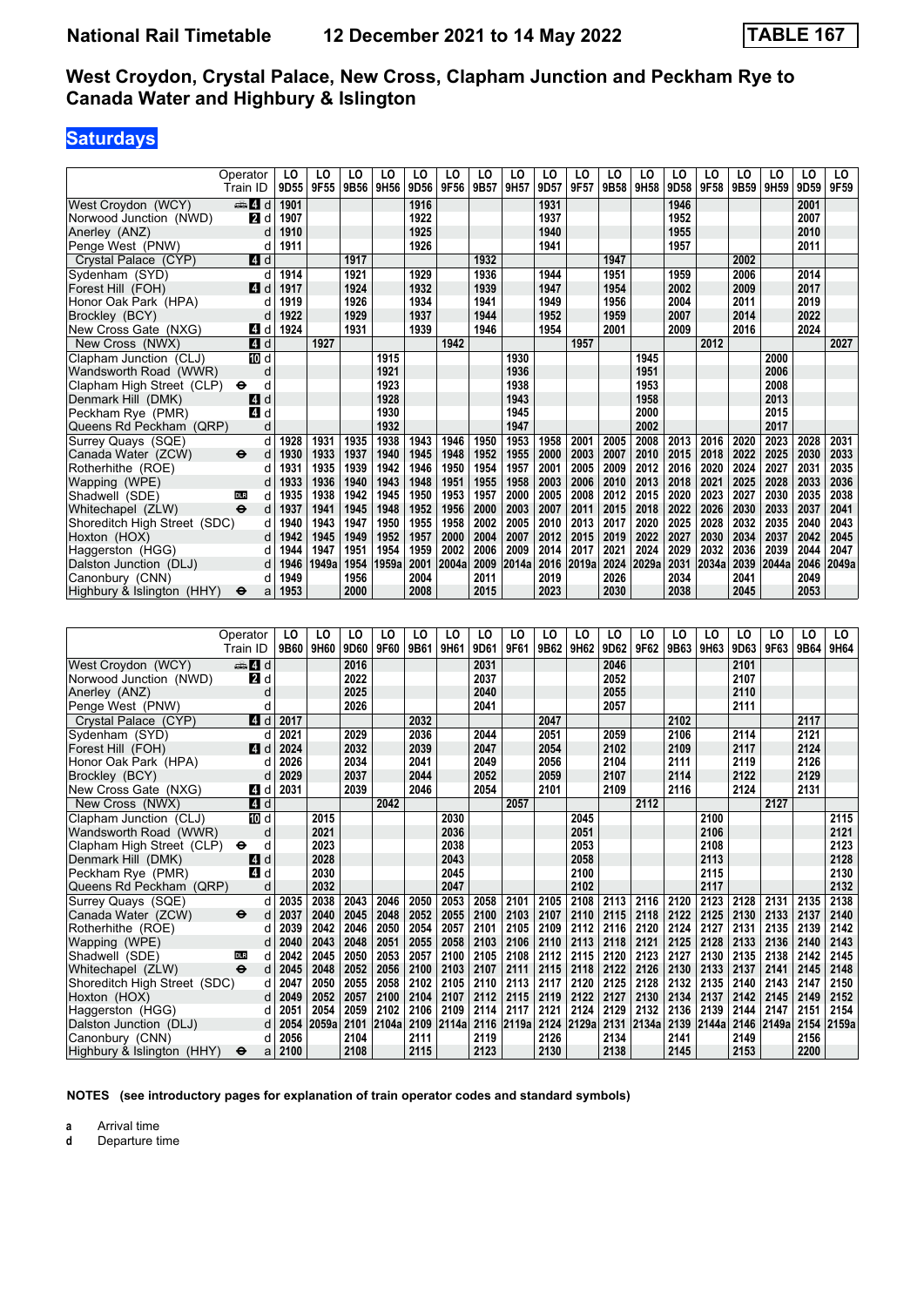## **Saturdays**

|                                                 | Operator          | LO           | LO                           | LO           | LO           | LO   | LO                     | LO           | LO           | LO                           | LO           | LO   | LO           | LO        | LO                  | LO                | LO           | LO           | LO           |
|-------------------------------------------------|-------------------|--------------|------------------------------|--------------|--------------|------|------------------------|--------------|--------------|------------------------------|--------------|------|--------------|-----------|---------------------|-------------------|--------------|--------------|--------------|
|                                                 | Train ID          | 9D64         | 9F64                         | 9B65         | 9H65         | 9D65 | 9F65                   | 9B66         | 9H66         | 9D66                         | 9F66         | 9B67 | 9H67         | 9D67      | 9F67                | 9B68              | 9H68         | 9D68         | 9F68         |
| West Croydon (WCY)                              | $\Rightarrow$ 4 d | 2116         |                              |              |              | 2131 |                        |              |              | 2146                         |              |      |              | 2201      |                     |                   |              | 2216         |              |
| Norwood Junction (NWD)                          | <b>2</b> d        | 2122         |                              |              |              | 2137 |                        |              |              | 2152                         |              |      |              | 2207      |                     |                   |              | 2222         |              |
| Anerley (ANZ)                                   | d                 | 2125         |                              |              |              | 2140 |                        |              |              | 2155                         |              |      |              | 2210      |                     |                   |              | 2225         |              |
| Penge West (PNW)                                | d                 | 2126         |                              |              |              | 2141 |                        |              |              | 2157                         |              |      |              | 2211      |                     |                   |              | 2226         |              |
| Crystal Palace (CYP)                            | 4 d               |              |                              | 2132         |              |      |                        | 2147         |              |                              |              | 2202 |              |           |                     | 2217              |              |              |              |
| Sydenham (SYD)                                  | d                 | 2129         |                              | 2136         |              | 2144 |                        | 2151         |              | 2159                         |              | 2206 |              | 2214      |                     | 2221              |              | 2229         |              |
| Forest Hill (FOH)                               | ZI d              | 2132         |                              | 2139         |              | 2147 |                        | 2154         |              | 2202                         |              | 2209 |              | 2217      |                     | 2224              |              | 2232         |              |
| Honor Oak Park (HPA)                            | d                 | 2134         |                              | 2141         |              | 2149 |                        | 2156         |              | 2204                         |              | 2211 |              | 2219      |                     | 2226              |              | 2234         |              |
| Brockley (BCY)                                  | d                 | 2137         |                              | 2144         |              | 2152 |                        | 2159         |              | 2207                         |              | 2214 |              | 2222      |                     | 2229              |              | 2237         |              |
| New Cross Gate (NXG)                            | 4 d               | 2139         |                              | 2146         |              | 2154 |                        | 2201         |              | 2209                         |              | 2216 |              | 2224      |                     | 2231              |              | 2239         | 2242         |
| New Cross (NWX)                                 | 4 d               |              | 2142                         |              |              |      | 2157                   |              |              |                              | 2212         |      |              |           | 2227                |                   |              |              |              |
| Clapham Junction (CLJ)                          | <b>ID</b> d       |              |                              |              | 2130         |      |                        |              | 2145         |                              |              |      | 2200         |           |                     |                   | 2215         |              |              |
| Wandsworth Road (WWR)                           | d<br>d            |              |                              |              | 2136<br>2138 |      |                        |              | 2151<br>2153 |                              |              |      | 2206<br>2208 |           |                     |                   | 2221<br>2223 |              |              |
| Clapham High Street (CLP)<br>Denmark Hill (DMK) | θ<br>4 d          |              |                              |              | 2143         |      |                        |              | 2158         |                              |              |      | 2213         |           |                     |                   | 2228         |              |              |
| Peckham Rye (PMR)                               | 4 d               |              |                              |              | 2145         |      |                        |              | 2200         |                              |              |      | 2215         |           |                     |                   | 2230         |              |              |
| Queens Rd Peckham (QRP)                         | d                 |              |                              |              | 2147         |      |                        |              | 2202         |                              |              |      | 2217         |           |                     |                   | 2232         |              |              |
| Surrey Quays (SQE)                              | d                 | 2143         | 2146                         | 2150         | 2153         | 2158 | 2201                   | 2205         | 2208         | 2213                         | 2216         | 2220 | 2223         | 2228      | 2231                | 2235              | 2238         | 2243         | 2246         |
| Canada Water (ZCW)                              | $\bullet$<br>d    | 2145         | 2148                         | 2152         | 2155         | 2200 | 2203                   | 2207         | 2210         | 2215                         | 2218         | 2222 | 2225         | 2230      | 2233                | 2237              | 2240         | 2245         | 2248         |
| Rotherhithe (ROE)                               | d                 | 2146         | 2150                         | 2154         | 2157         | 2201 | 2205                   | 2209         | 2212         | 2216                         | 2220         | 2224 | 2227         | 2231      | 2235                | 2239              | 2242         | 2246         | 2250         |
| Wapping (WPE)                                   | d                 | 2148         | 2151                         | 2155         | 2158         | 2203 | 2206                   | 2210         | 2213         | 2218                         | 2221         | 2225 | 2228         | 2233      | 2236                | 2240              | 2243         | 2248         | 2251         |
| Shadwell (SDE)                                  | d<br><b>DLR</b>   | 2150         | 2153                         | 2157         | 2200         | 2205 | 2208                   | 2212         | 2215         | 2220                         | 2223         | 2227 | 2230         | 2235      | 2238                | 2242              | 2245         | 2250         | 2253         |
| Whitechapel (ZLW)                               | d                 | 2152         | 2156                         | 2200         | 2203         | 2207 | 2211                   | 2215         | 2218         | 2222                         | 2226         | 2230 | 2233         | 2237      | 2241                | 2245              | 2248         | 2252         | 2256         |
| Shoreditch High Street (SDC)                    | d                 | 2155         | 2158                         | 2202         | 2205         | 2210 | 2213                   | 2217         | 2220         | 2225                         | 2228         | 2232 | 2235         | 2240      | 2243                | 2247              | 2250         | 2255         | 2258         |
| Hoxton (HOX)                                    | d                 | 2157         | 2200                         | 2204         | 2207         | 2212 | 2215                   | 2219         | 2222         | 2227                         | 2230         | 2234 | 2237         | 2242      | 2245                | 2249              | 2252         | 2257         | 2300         |
| Haggerston (HGG)                                | d                 | 2159         | 2202                         | 2206         | 2209         | 2214 | 2217                   | 2221         | 2224         | 2229                         | 2232         | 2236 | 2239         | 2244      | 2247                | 2251              | 2254         | 2259         | 2302         |
| Dalston Junction (DLJ)                          | d                 | 2201         | 2204a                        | 2209         | 2214a        | 2216 | 2219a                  | 2224         | 2229a        | 2231                         | 2234a        | 2239 | 2244a        | 2246      | 2249a               | 2254              | 2259a        | 2301         | 2304a        |
|                                                 |                   |              |                              |              |              |      |                        |              |              |                              |              |      |              |           |                     |                   |              |              |              |
| Canonbury (CNN)                                 | d                 | 2204         |                              | 2211         |              | 2219 |                        | 2226         |              | 2234                         |              | 2241 |              | 2249      |                     | 2256              |              | 2304         |              |
| Highbury & Islington (HHY)                      | a<br>⊖            | 2208         |                              | 2215         |              | 2223 |                        | 2230         |              | 2238                         |              | 2245 |              | 2253      |                     | 2300              |              | 2310         |              |
|                                                 |                   |              |                              |              |              |      |                        |              |              |                              |              |      |              |           |                     |                   |              |              |              |
|                                                 |                   |              |                              |              |              |      |                        |              |              |                              |              |      |              |           |                     |                   |              |              |              |
|                                                 | Operator          | LO           | LO                           | LO           | LO           | LO   | LO                     | LO           | LO           | LO                           | LO           | LO   | LO           | LO        | LO                  | LO                | LO           | LO           | LO           |
|                                                 | Train ID          |              | 9B69 9H69                    | 9D69         | 9F69         | 9B70 | 9H70                   | 9D70         | 9F70         | 9B71                         | 9H71         | 9D71 | 9F71         | 9B72 9H72 |                     | 9D72              | 9F72         | 9B73         | 9H73         |
| West Croydon (WCY)                              | $\blacksquare$ d  |              |                              | 2231         |              |      |                        | 2246         |              |                              |              | 2301 |              |           |                     | 2316              |              |              |              |
| Norwood Junction (NWD)                          | 2d                |              |                              | 2237         |              |      |                        | 2252         |              |                              |              | 2307 |              |           |                     | 2322              |              |              |              |
| Anerley (ANZ)                                   | d                 |              |                              | 2240         |              |      |                        | 2255         |              |                              |              | 2310 |              |           |                     | 2325              |              |              |              |
| Penge West (PNW)                                | d                 |              |                              | 2241         |              |      |                        | 2256         |              |                              |              | 2311 |              |           |                     | 2326              |              |              |              |
| Crystal Palace (CYP)                            | 14<br>d           | 2232         |                              |              |              | 2247 |                        |              |              | 2302                         |              |      |              | 2317      |                     |                   |              | 2332         |              |
| Sydenham (SYD)                                  | d                 | 2236         |                              | 2244         |              | 2251 |                        | 2259         |              | 2306                         |              | 2314 |              | 2321      |                     | 2329              |              | 2336         |              |
| Forest Hill (FOH)                               | ZI d              | 2239         |                              | 2247         |              | 2254 |                        | 2302         |              | 2309                         |              | 2317 |              | 2324      |                     | 2332              |              | 2339         |              |
| Honor Oak Park (HPA)                            | d                 | 2241         |                              | 2249         |              | 2256 |                        | 2304         |              | 2311                         |              | 2319 |              | 2326      |                     | 2334              |              | 2341         |              |
| Brockley (BCY)                                  | d                 | 2244         |                              | 2252         |              | 2259 |                        | 2307         |              | 2314                         |              | 2322 |              | 2329      |                     | 2337              |              | 2344         |              |
| New Cross Gate (NXG)                            | 4 d               | 2246         |                              | 2254         |              | 2301 |                        | 2309         |              | 2316                         |              | 2324 |              | 2331      |                     | 2339              |              | 2346         |              |
| New Cross (NWX)                                 | 4 d               |              |                              |              | 2257         |      |                        |              | 2312         |                              |              |      | 2327         |           |                     |                   | 2342         |              |              |
| Clapham Junction (CLJ)                          | TO d              |              | 2230                         |              |              |      | 2245                   |              |              |                              | 2300         |      |              |           | 2315                |                   |              |              | 2330         |
| Wandsworth Road (WWR)                           | d                 |              | 2236                         |              |              |      | 2251                   |              |              |                              | 2306         |      |              |           | 2321                |                   |              |              | 2336         |
| Clapham High Street (CLP)                       | d<br>⊖            |              | 2238                         |              |              |      | 2253                   |              |              |                              | 2308         |      |              |           | 2323                |                   |              |              | 2338         |
| Denmark Hill (DMK)                              | ZJ d              |              | 2243                         |              |              |      | 2258                   |              |              |                              | 2313         |      |              |           | 2328                |                   |              |              | 2343         |
| Peckham Rye (PMR)                               | 4 d               |              | 2245<br>2247                 |              |              |      | 2300                   |              |              |                              | 2315         |      |              |           | 2330                |                   |              |              | 2345<br>2347 |
| Queens Rd Peckham (QRP)<br>Surrey Quays (SQE)   | d<br>d            | 2250         | 2253                         | 2258         | 2301         | 2305 | 2302<br>2308           |              |              | 2320                         | 2317<br>2323 | 2328 | 2331         | 2335      | 2332<br>2338        | 2343              | 2346         | 2350         | 2353         |
| Canada Water (ZCW)                              | ⊖<br>d            | 2252         | 2255                         |              | 2303         | 2307 | 2310                   | 2313<br>2315 | 2316<br>2318 | 2322                         | 2325         | 2330 |              | 2337      | 2340                | 2345              | 2348         | 2352         | 2355         |
| Rotherhithe (ROE)                               | d                 | 2254         | 2257                         | 2300<br>2301 | 2305         | 2309 | 2312                   | 2316         | 2320         | 2324                         | 2327         | 2331 | 2333<br>2335 | 2339      | 2342                | 2346              | 2350         | 2354         | 2357         |
| Wapping (WPE)                                   | d                 | 2255         | 2258                         | 2303         | 2306         | 2310 | 2313                   | 2318         | 2321         | 2325                         | 2328         | 2333 | 2336         | 2340      | 2343                | 2348              | 2351         | 2355         | 2358         |
| Shadwell (SDE)                                  | d<br><b>DLR</b>   | 2257<br>2300 | 2300<br>  2303   2307   2311 | 2305         | 2308         | 2312 | 2315<br>2315 2318 2322 | 2320         | 2323<br>2326 | 2327<br>  2330   2333   2337 | 2330         | 2335 | 2338<br>2341 | 2342      | 2345<br>2345   2348 | 2350<br>2352 2356 | 2353         | 2357<br>2359 | 0001         |

Shoreditch High Street (SDC) d 2302 2305 2310 2313 2317 2320 2325 2328 2332 2335 2340 2343 2347 2350 2355 2358 0002 0005<br>Hoxton (HOX) d 2304 2307 2312 2315 2319 2322 2327 2330 2334 2337 2342 2345 2349 2352 2357 0001 0004 0 Hoxton (HOX) d | 2304 | 2307 | 2312 | 2315 | 2319 | 2322 | 2327 | 2330 | 2334 | 2337 | 2342 | 2345 | 2349 | 2352 | 2357 | 0001 | 0004 | 0007 Haggerston (HGG) d 2306 2309 2314 2317 2321 2324 2329 2332 2336 2339 2344 2347 2351 2354 2359 0002 0006 0009<br>Dalston Junction (DLJ) d 2309a 2312 2316 2319a 2324a 2327 2334a 2334 2339 2344a 2347 2349a 2354a 2357 0 Dalston Junction (DLJ) d 2309a 2312 2316 2319a 2324a 2327 2334a 2334 2339 2344a 2347 2349a 2354a 2357 0002 00004a 0009a 0012<br>Canonbury (CNN) d 2314 2319 2329 2337 2341 2350 2359 0004 0014  Canonbury (CNN) d **2314 2319 2329 2337 2341 2350 2359 0004 0014**  Highbury Islington (HHY) T a **2320 2325 2335 2340 2345 2356 0005 0010 0017**

**NOTES (see introductory pages for explanation of train operator codes and standard symbols)**

**a** Arrival time<br>**d** Departure t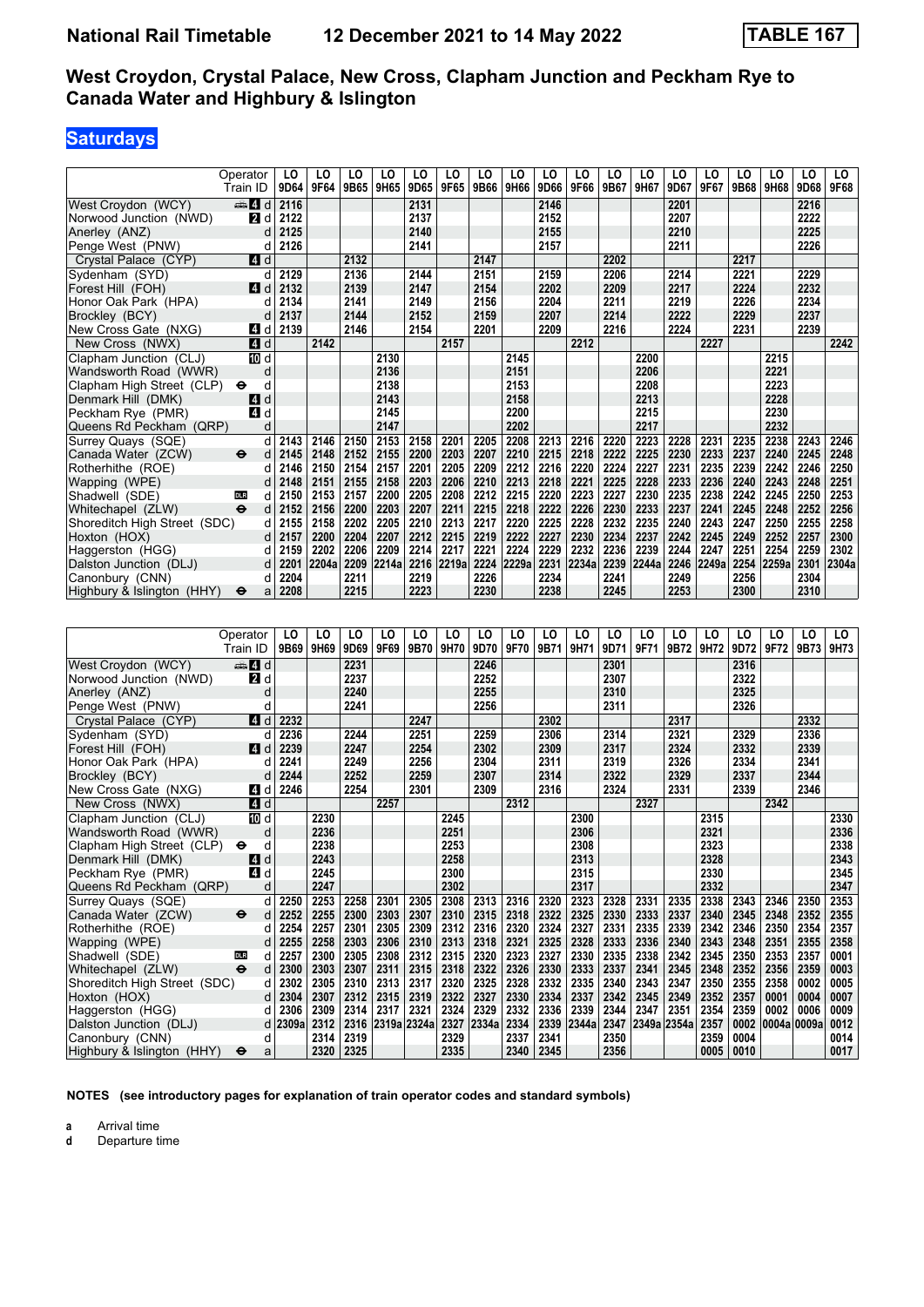# **Saturdays**

|                              | Operator            |   | LO   | LO   | LO    |
|------------------------------|---------------------|---|------|------|-------|
|                              | Train ID            |   | 9D73 | 9H74 | 9B74  |
| West Croydon (WCY)           | d d                 |   | 2331 |      |       |
| Norwood Junction (NWD)       | <b>2</b> d          |   | 2337 |      |       |
| Anerley (ANZ)                |                     | d | 2340 |      |       |
| Penge West (PNW)             |                     | d | 2341 |      |       |
| Crystal Palace (CYP)         | 4                   | d |      |      | 2350  |
| Sydenham (SYD)               |                     | d | 2344 |      | 2354  |
| Forest Hill (FOH)            | ZI d                |   | 2347 |      | 2356  |
| Honor Oak Park (HPA)         |                     | d | 2349 |      | 2359  |
| Brockley (BCY)               |                     | d | 2352 |      | 0001  |
| New Cross Gate (NXG)         | 14                  | d | 2354 |      | 0003  |
| New Cross (NWX)              | ZI d                |   |      |      |       |
| Clapham Junction (CLJ)       | Ю                   | d |      | 2344 |       |
| Wandsworth Road (WWR)        |                     | d |      | 2350 |       |
| Clapham High Street (CLP)    | θ                   | d |      | 2352 |       |
| Denmark Hill (DMK)           | <b>4</b>            | d |      | 2357 |       |
| Peckham Rye (PMR)            | <b>4</b>            | d |      | 2359 |       |
| Queens Rd Peckham<br>(QRP)   |                     | d |      | 0001 |       |
| Surrey Quays (SQE)           |                     | d | 2357 | 0005 | 0009  |
| Canada Water (ZCW)           | $\ddot{\mathbf{e}}$ | d | 2359 | 0007 | 0011  |
| Rotherhithe (ROE)            |                     | q | 0001 | 0009 | 0012  |
| Wapping (WPE)                |                     | d | 0003 | 0010 | 0014  |
| Shadwell (SDE)               | <b>DLR</b>          | d | 0005 | 0012 | 0016  |
| Whitechapel (ZLW)            | $\ddot{\mathbf{e}}$ | d | 0007 | 0015 | 0018  |
| Shoreditch High Street (SDC) |                     | d | 0010 | 0017 | 0021  |
| Hoxton (HOX)                 |                     | d | 0012 | 0019 | 0023  |
| Haggerston (HGG)             |                     | d | 0014 | 0021 | 0025  |
| Dalston Junction (DLJ)       |                     | d | 0020 | 0025 | 0027a |
| Canonbury (CNN)              |                     | d | 0023 | 0027 |       |
| Highbury & Islington (HHY)   | ⊖                   | a | 0026 | 0030 |       |

**NOTES (see introductory pages for explanation of train operator codes and standard symbols)**

**a** Arrival time<br>**d** Departure t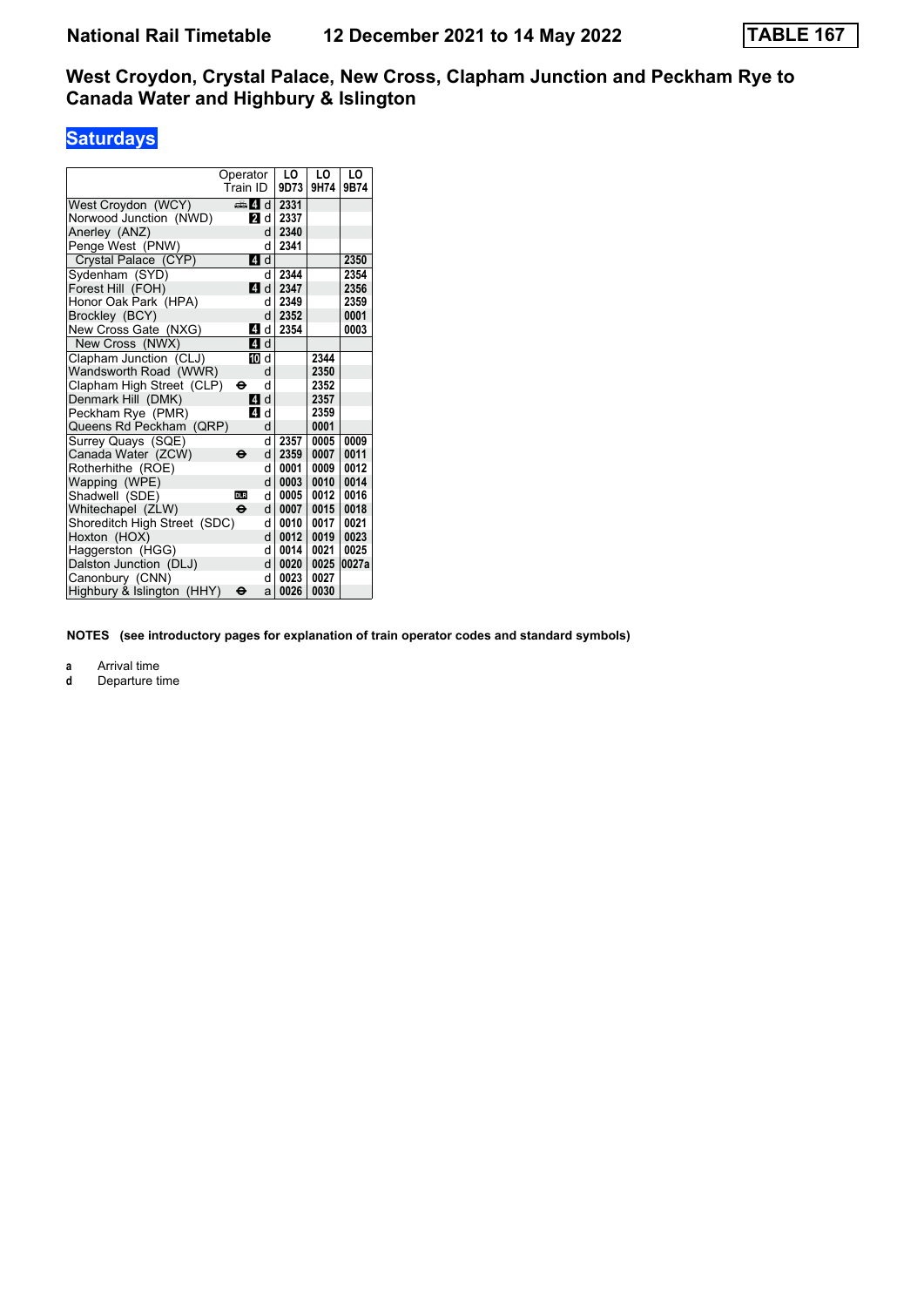## **Sundays**

|                              | Operator                  | LO   | LO   | LO   | LO   | LO   | LO    | LO        | LO   | LO   | LO   | LO    | LO   | LO    | LO   | LO   | LO          | LO   | LO   |
|------------------------------|---------------------------|------|------|------|------|------|-------|-----------|------|------|------|-------|------|-------|------|------|-------------|------|------|
| Days of operation/Notes      | Train ID                  | 9B06 | 9D06 | 9B08 | 9D08 | 9H09 | 9B10  | 9H10<br>А | 9D10 | 9H11 | 9B12 | 9H12  | 9D12 | 9F12  | 9H13 | 9B13 | 9F13        | 9H14 | 9D14 |
|                              |                           |      |      |      |      |      |       |           |      |      |      |       |      |       |      |      |             |      |      |
| West Croydon (WCY)           | d d                       |      | 0648 |      | 0717 |      |       |           | 0747 |      |      |       | 0818 |       |      |      |             |      | 0848 |
| Norwood Junction (NWD)       | 2d                        |      | 0654 |      | 0724 |      |       |           | 0754 |      |      |       | 0824 |       |      |      |             |      | 0854 |
| Anerley (ANZ)                | d                         |      | 0657 |      | 0727 |      |       |           | 0757 |      |      |       | 0827 |       |      |      |             |      | 0857 |
| Penge West (PNW)             | d                         |      | 0658 |      | 0728 |      |       |           | 0758 |      |      |       | 0828 |       |      |      |             |      | 0858 |
| Crystal Palace (CYP)         | 4 d                       | 0642 |      | 0712 |      |      | 0742  |           |      |      | 0812 |       |      |       |      | 0842 |             |      |      |
| Sydenham (SYD)               | d                         | 0646 | 0701 | 0716 | 0731 |      | 0747  |           | 0801 |      | 0816 |       | 0831 |       |      | 0846 |             |      | 0901 |
| Forest Hill (FOH)            | ZI d                      | 0648 | 0703 | 0719 | 0733 |      | 0749  |           | 0803 |      | 0818 |       | 0833 |       |      | 0848 |             |      | 0903 |
| Honor Oak Park (HPA)         | d                         | 0651 | 0706 | 0721 | 0736 |      | 0752  |           | 0806 |      | 0821 |       | 0836 |       |      | 0851 |             |      | 0906 |
| Brockley (BCY)               | d                         | 0653 | 0708 | 0724 | 0738 |      | 0754  |           | 0808 |      | 0823 |       | 0838 |       |      | 0853 |             |      | 0908 |
| New Cross Gate (NXG)         | 4 d                       | 0655 | 0710 | 0726 | 0740 |      | 0756  |           | 0810 |      | 0825 |       | 0840 |       |      | 0855 |             |      | 0910 |
| New Cross (NWX)              | $\blacksquare$ d          |      |      |      |      |      |       |           |      |      |      |       |      | 0844  |      |      | 0859        |      |      |
| Clapham Junction (CLJ)       | iD d                      |      |      |      |      | 0729 |       |           |      | 0759 |      | 0814  |      |       | 0829 |      |             | 0844 |      |
| Wandsworth Road (WWR)        | d                         |      |      |      |      | 0735 |       | 0750      |      | 0805 |      | 0820  |      |       | 0835 |      |             | 0850 |      |
| Clapham High Street (CLP)    | $\bullet$<br>d            |      |      |      |      | 0737 |       | 0752      |      | 0807 |      | 0822  |      |       | 0837 |      |             | 0852 |      |
| Denmark Hill (DMK)           | d<br>4                    |      |      |      |      | 0742 |       | 0757      |      | 0812 |      | 0827  |      |       | 0842 |      |             | 0857 |      |
| Peckham Rye (PMR)            | ZI d                      |      |      |      |      | 0745 |       | 0800      |      | 0815 |      | 0830  |      |       | 0845 |      |             | 0900 |      |
| Queens Rd Peckham (QRP)      | d                         |      |      |      |      | 0747 |       | 0802      |      | 0817 |      | 0832  |      |       | 0847 |      |             | 0902 |      |
| Surrey Quays (SQE)           | d                         | 0659 | 0714 | 0730 | 0745 | 0754 | 0800  | 0809      | 0816 | 0824 | 0831 | 0839  | 0844 | 0848  | 0854 | 0859 | 0903        | 0909 | 0914 |
| Canada Water (ZCW)           | $\ddot{\mathbf{e}}$<br>d  | 0701 | 0716 | 0732 | 0747 | 0756 | 0802  | 0811      | 0818 | 0826 | 0833 | 0841  | 0846 | 0850  | 0856 | 0901 | 0905        | 0911 | 0916 |
| Rotherhithe (ROE)            | d                         | 0703 | 0718 | 0733 | 0749 | 0758 | 0804  | 0813      | 0819 | 0828 | 0834 | 0843  | 0848 | 0852  | 0858 | 0903 | 0907        | 0913 | 0918 |
| Wapping (WPE)                |                           | 0704 | 0719 | 0735 | 0750 | 0759 | 0805  | 0814      | 0821 | 0829 | 0836 | 0844  | 0849 | 0853  | 0859 | 0904 | 0908        | 0914 | 0919 |
| Shadwell (SDE)               | <b>DLR</b><br>d           | 0706 | 0721 | 0737 | 0752 | 0801 | 0807  | 0816      | 0823 | 0831 | 0838 | 0846  | 0851 | 0855  | 0901 | 0906 | 0910        | 0916 | 0921 |
| Whitechapel (ZLW)            | $\ddot{\mathbf{e}}$<br>d  | 0709 | 0724 | 0739 | 0755 | 0804 | 0810  | 0819      | 0825 | 0834 | 0840 | 0849  | 0854 | 0858  | 0904 | 0909 | 0913        | 0919 | 0924 |
| Shoreditch High Street (SDC) | d                         | 0711 | 0726 | 0741 | 0757 | 0806 | 0812  | 0821      | 0827 | 0836 | 0842 | 0851  | 0856 | 0900  | 0906 | 0911 | 0915        | 0921 | 0926 |
| Hoxton (HOX)                 | d                         | 0713 | 0728 | 0743 | 0759 | 0808 | 0814  | 0823      | 0829 | 0838 | 0844 | 0853  | 0858 | 0902  | 0909 | 0913 | 0917        | 0923 | 0928 |
| Haggerston (HGG)             | d                         | 0715 | 0730 | 0745 | 0801 | 0810 | 0816  | 0825      | 0831 | 0840 | 0847 | 0855  | 0900 | 0904  | 0911 | 0915 | 0919        | 0925 | 0930 |
| Dalston Junction (DLJ)       | d                         | 0717 | 0732 | 0748 | 0803 | 0812 | 0818a | 0827      | 0835 | 0842 | 0849 | 0857a | 0904 | 0906a | 0913 | 0919 | 0921a 0928a |      | 0934 |
| Canonbury (CNN)              | d                         | 0720 | 0735 | 0750 | 0806 | 0815 |       | 0830      | 0837 | 0845 | 0852 |       | 0907 |       | 0916 | 0922 |             |      | 0937 |
| Highbury & Islington (HHY)   | $\ddot{\bm{\Theta}}$<br>a | 0724 | 0738 | 0755 | 0808 | 0817 |       | 0833      | 0841 | 0848 | 0856 |       | 0911 |       | 0918 | 0926 |             |      | 0941 |

|                              | Operator                 | LO      | LO   | LO   | LO                | LO   | LO   | LO   | LO    | LO   | LO   | LO          | LO   | LO    | LO   | LO    | LO   | LO    | LO    |
|------------------------------|--------------------------|---------|------|------|-------------------|------|------|------|-------|------|------|-------------|------|-------|------|-------|------|-------|-------|
|                              | Train ID                 | 9F14    | 9B14 | 9H15 | 9F15              | 9B15 | 9H16 | 9D16 | 9F16  | 9B16 | 9H17 | 9F17        | 9B17 | 9H18  | 9D18 | 9F18  | 9B18 | 9H19  | 9F19  |
| West Croydon (WCY)           | <b>第4d</b>               |         |      |      |                   |      |      | 0918 |       |      |      |             |      |       | 0948 |       |      |       |       |
| Norwood Junction (NWD)       | 2 d                      |         |      |      |                   |      |      | 0924 |       |      |      |             |      |       | 0954 |       |      |       |       |
| Anerley (ANZ)                | d                        |         |      |      |                   |      |      | 0927 |       |      |      |             |      |       | 0957 |       |      |       |       |
| Penge West (PNW)             |                          |         |      |      |                   |      |      | 0928 |       |      |      |             |      |       | 0958 |       |      |       |       |
| Crystal Palace (CYP)         | $\blacksquare$           |         | 0904 |      |                   | 0919 |      |      |       | 0934 |      |             | 0949 |       |      |       | 1004 |       |       |
| Sydenham (SYD)               | d                        |         | 0908 |      |                   | 0923 |      | 0931 |       | 0938 |      |             | 0953 |       | 1001 |       | 1008 |       |       |
| Forest Hill (FOH)            | <b>4</b> d               |         | 0910 |      |                   | 0925 |      | 0933 |       | 0940 |      |             | 0955 |       | 1003 |       | 1010 |       |       |
| Honor Oak Park (HPA)         | d                        |         | 0913 |      |                   | 0928 |      | 0936 |       | 0943 |      |             | 0958 |       | 1006 |       | 1013 |       |       |
| Brockley (BCY)               | d                        |         | 0915 |      |                   | 0930 |      | 0938 |       | 0945 |      |             | 1000 |       | 1008 |       | 1015 |       |       |
| New Cross Gate (NXG)         | ZI d                     |         | 0917 |      |                   | 0932 |      | 0940 |       | 0947 |      |             | 1002 |       | 1010 |       | 1017 |       |       |
| New Cross (NWX)              | 4d                       | 0914    |      |      | 0929              |      |      |      | 0944  |      |      | 0959        |      |       |      | 1014  |      |       | 1029  |
| Clapham Junction (CLJ)       | III d                    |         |      | 0859 |                   |      | 0914 |      |       |      | 0929 |             |      | 0944  |      |       |      | 0959  |       |
| Wandsworth Road (WWR)        | d                        |         |      | 0905 |                   |      | 0920 |      |       |      | 0935 |             |      | 0950  |      |       |      | 1005  |       |
| Clapham High Street (CLP)    | $\ddot{\mathbf{e}}$<br>d |         |      | 0907 |                   |      | 0922 |      |       |      | 0937 |             |      | 0952  |      |       |      | 1007  |       |
| Denmark Hill (DMK)           | d<br>14                  |         |      | 0912 |                   |      | 0927 |      |       |      | 0942 |             |      | 0957  |      |       |      | 1012  |       |
| Peckham Rye (PMR)            | 4<br>d                   |         |      | 0915 |                   |      | 0930 |      |       |      | 0945 |             |      | 1000  |      |       |      | 1015  |       |
| Queens Rd Peckham (QRP)      | d                        |         |      | 0917 |                   |      | 0932 |      |       |      | 0947 |             |      | 1002  |      |       |      | 1017  |       |
| Surrey Quays (SQE)           | d                        | 0918    | 0921 | 0924 | 0933              | 0936 | 0939 | 0944 | 0948  | 0951 | 0954 | 1003        | 1006 | 1009  | 1014 | 1018  | 1021 | 1024  | 1033  |
| Canada Water (ZCW)           | $\ddot{\mathbf{e}}$<br>d | 0920    | 0923 | 0926 | 0935              | 0938 | 0941 | 0946 | 0950  | 0953 | 0956 | 1005        | 1008 | 1011  | 1016 | 1020  | 1023 | 1026  | 1035  |
| Rotherhithe (ROE)            | d                        | 0922    | 0925 | 0928 | 0937              | 0940 | 0943 | 0948 | 0952  | 0955 | 0958 | 1007        | 1010 | 1013  | 1018 | 1022  | 1025 | 1028  | 1037  |
| Wapping (WPE)                |                          | 0923    | 0926 | 0929 | 0938              | 0941 | 0944 | 0949 | 0953  | 0956 | 0959 | 1008        | 1011 | 1014  | 1019 | 1023  | 1026 | 1029  | 1038  |
| Shadwell (SDE)               | <b>DLR</b><br>d          | 0925    | 0928 | 0931 | 0940              | 0943 | 0946 | 0951 | 0955  | 0958 | 1001 | 1010        | 1013 | 1016  | 1021 | 1025  | 1028 | 1031  | 1040  |
| Whitechapel (ZLW)            | $\ddot{\mathbf{e}}$<br>d | 0928    | 0931 | 0934 | 0943              | 0946 | 0949 | 0954 | 0958  | 1001 | 1004 | 1013        | 1016 | 1019  | 1024 | 1028  | 1031 | 1034  | 1043  |
| Shoreditch High Street (SDC) | d                        | 0930    | 0933 | 0936 | 0945              | 0948 | 0951 | 0956 | 1000  | 1003 | 1006 | 1015        | 1018 | 1021  | 1026 | 1030  | 1033 | 1036  | 1045  |
| Hoxton (HOX)                 | d                        | 0932    | 0935 | 0938 | 0947              | 0950 | 0953 | 0958 | 1002  | 1005 | 1008 | 1017        | 1020 | 1023  | 1028 | 1032  | 1035 | 1038  | 1047  |
| Haggerston (HGG)             | d                        | 0934    | 0937 | 0940 | 0949              | 0952 | 0955 | 1000 | 1004  | 1007 | 1010 | 1019        | 1022 | 1025  | 1030 | 1034  | 1037 | 1040  | 1049  |
| Dalston Junction (DLJ)       |                          | d 0936a | 0940 |      | 0943a 0951a 0954a |      | 0958 | 1002 | 1006a | 1010 |      | 1013a 1021a | 1025 | 1028a | 1032 | 1036a | 1040 | 1043a | 1051a |
| Canonbury (CNN)              | d                        |         | 0943 |      |                   |      | 1000 | 1005 |       | 1013 |      |             | 1028 |       | 1035 |       | 1043 |       |       |
| Highbury & Islington (HHY)   | $\bullet$<br>a           |         | 0947 |      |                   |      | 1003 | 1009 |       | 1017 |      |             | 1032 |       | 1039 |       | 1047 |       |       |

**NOTES (see introductory pages for explanation of train operator codes and standard symbols)**

**a** Arrival time<br>**d** Departure t

**d** Departure time

**A** From Battersea Park 0747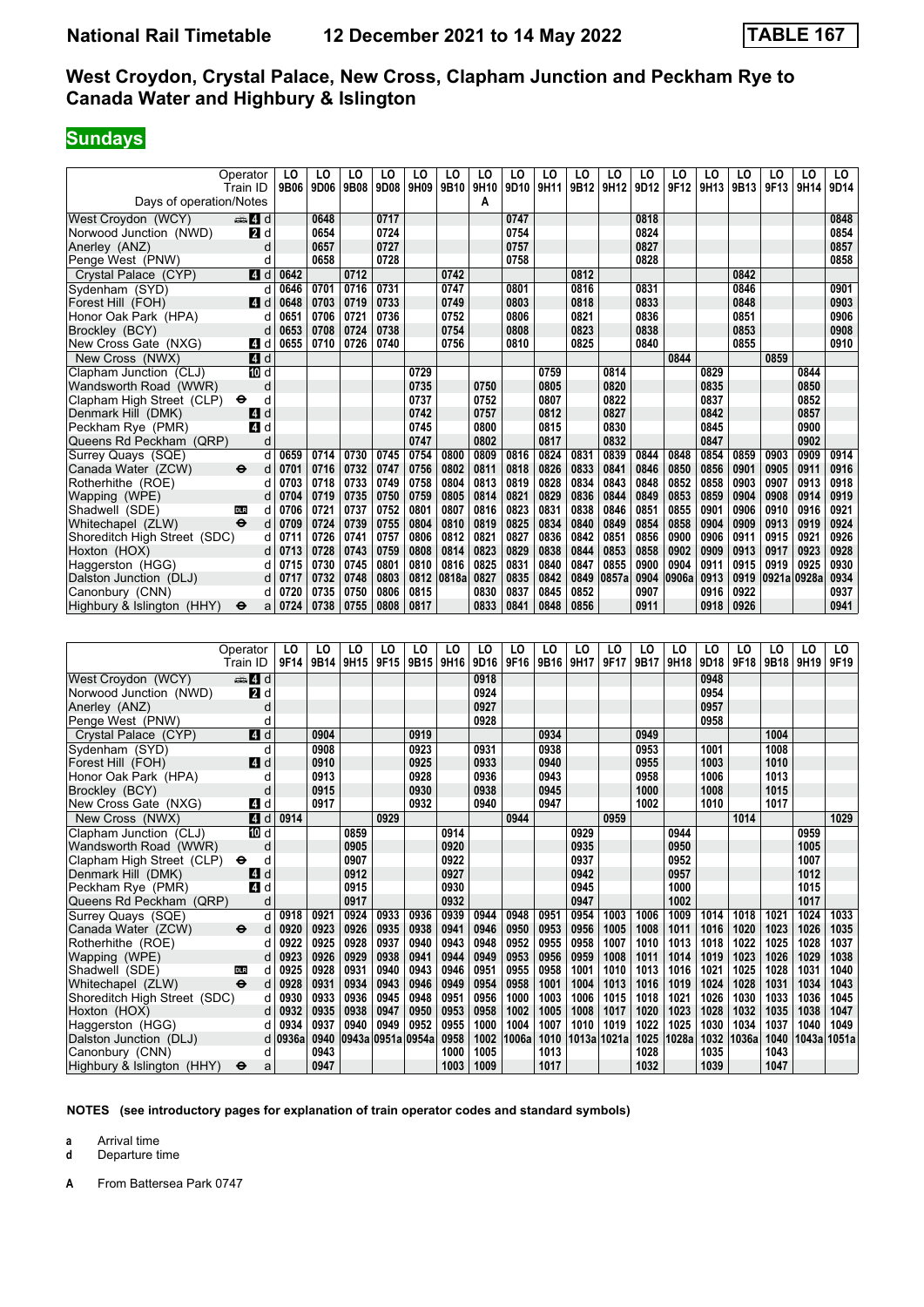## **Sundays**

|                              | Operator         | LO   | LO        | LO           | LO               | LO   | LO    | LO   | LO    | LO           | LO    | LO   | LO    | LO   | LO    | LO   | LO    | LO           | LO    |
|------------------------------|------------------|------|-----------|--------------|------------------|------|-------|------|-------|--------------|-------|------|-------|------|-------|------|-------|--------------|-------|
|                              | Train ID         |      | 9B19 9H20 | 9D20         | 9F20             | 9B20 | 9H21  | 9S21 | 9F21  | 9B21         | 9H22  | 9D22 | 9F22  | 9B22 | 9H23  | 9S23 | 9F23  | 9B23         | 9H24  |
| West Croydon (WCY)           | $\mathbf{A}$ d   |      |           | 1018         |                  |      |       |      |       |              |       | 1048 |       |      |       |      |       |              |       |
| Norwood Junction (NWD)       | 2d               |      |           | 1024         |                  |      |       |      |       |              |       | 1054 |       |      |       |      |       |              |       |
| Anerley (ANZ)                | d                |      |           | 1027         |                  |      |       |      |       |              |       | 1057 |       |      |       |      |       |              |       |
| Penge West (PNW)             | d                |      |           | 1028         |                  |      |       |      |       |              |       | 1058 |       |      |       |      |       |              |       |
| Crystal Palace (CYP)         | $\blacksquare$ d | 1019 |           |              |                  | 1034 |       |      |       | 1049         |       |      |       | 1104 |       |      |       | 1119         |       |
| Sydenham (SYD)               | d                | 1023 |           | 1031         |                  | 1038 |       |      |       | 1053         |       | 1101 |       | 1108 |       |      |       | 1123         |       |
| Forest Hill (FOH)            | ZI d             | 1025 |           | 1033         |                  | 1040 |       |      |       | 1055         |       | 1103 |       | 1110 |       |      |       | 1125         |       |
| Honor Oak Park (HPA)         | d                | 1028 |           | 1036         |                  | 1043 |       |      |       | 1058         |       | 1106 |       | 1113 |       |      |       | 1128         |       |
| Brockley (BCY)               | d                | 1030 |           | 1038         |                  | 1045 |       |      |       | 1100         |       | 1108 |       | 1115 |       |      |       | 1130         |       |
| New Cross Gate (NXG)         | ZI d             | 1032 |           | 1040         |                  | 1047 |       |      |       | 1102         |       | 1110 |       | 1117 |       |      |       | 1132         |       |
| New Cross (NWX)              | 4d               |      |           |              | 1044             |      |       |      | 1059  |              |       |      | 1114  |      |       |      | 1129  |              |       |
| Clapham Junction (CLJ)       | $\overline{m}$ d |      | 1014      |              |                  |      | 1029  |      |       |              | 1044  |      |       |      | 1059  |      |       |              | 1114  |
| Wandsworth Road (WWR)        | d                |      | 1020      |              |                  |      | 1035  |      |       |              | 1050  |      |       |      | 1105  |      |       |              | 1120  |
| Clapham High Street (CLP)    | d<br>$\bullet$   |      | 1022      |              |                  |      | 1037  |      |       |              | 1052  |      |       |      | 1107  |      |       |              | 1122  |
| Denmark Hill (DMK)           | ZI d             |      | 1027      |              |                  |      | 1042  |      |       |              | 1057  |      |       |      | 1112  |      |       |              | 1127  |
| Peckham Rye (PMR)            | ZI d             |      | 1030      |              |                  |      | 1045  |      |       |              | 1100  |      |       |      | 1115  |      |       |              | 1130  |
| Queens Rd Peckham (QRP)      | d                |      | 1032      |              |                  |      | 1047  |      |       |              | 1102  |      |       |      | 1117  |      |       |              | 1132  |
| Surrey Quays (SQE)           | d                | 1036 | 1039      | 1044         | 1048             | 1051 | 1054  | 1059 | 1103  | 1106         | 1109  | 1114 | 1118  | 1121 | 1124  | 1129 | 1133  | 1136         | 1139  |
| Canada Water (ZCW)           | d<br>⊖           | 1038 | 1041      | 1046         | 1050             | 1053 | 1056  | 1101 | 1105  | 1108         | 1111  | 1116 | 1120  | 1123 | 1126  | 1131 | 1135  | 1138         | 1141  |
| Rotherhithe (ROE)            | d                | 1040 | 1043      | 1048         | 1052             | 1055 | 1058  | 1103 | 1107  | 1110         | 1113  | 1118 | 1122  | 1125 | 1128  | 1133 | 1137  | 1140         | 1143  |
| Wapping (WPE)                | d                | 1041 | 1044      | 1049         | 1053             | 1056 | 1059  | 1104 | 1108  | 1111         | 1114  | 1119 | 1123  | 1126 | 1129  | 1134 | 1138  | 1141         | 1144  |
| Shadwell (SDE)               | d<br><b>DLR</b>  | 1043 | 1046      | 1051         | 1055             | 1058 | 1101  | 1106 | 1110  | 1113         | 1116  | 1121 | 1125  | 1128 | 1131  | 1136 | 1140  | 1143         | 1146  |
| Whitechapel (ZLW)            | d                | 1046 | 1049      | 1054         | 1058             | 1101 | 1104  | 1109 | 1113  | 1116         | 1119  | 1124 | 1128  | 1131 | 1134  | 1139 | 1143  | 1146         | 1149  |
| Shoreditch High Street (SDC) | d                | 1048 | 1051      | 1056         | 1100             | 1103 | 1106  | 1111 | 1115  | 1118         | 1121  | 1126 | 1130  | 1133 | 1136  | 1141 | 1145  | 1148         | 1151  |
| Hoxton (HOX)                 | d                | 1050 | 1053      | 1058         | 1102             | 1105 | 1108  | 1113 | 1117  | 1120         | 1123  | 1128 | 1132  | 1135 | 1138  | 1143 | 1147  | 1150         | 1153  |
| Haggerston (HGG)             | d                | 1052 | 1055      | 1100         | 1104             | 1107 | 1110  | 1115 | 1119  | 1122         | 1125  | 1130 | 1134  | 1137 | 1140  | 1145 | 1149  | 1152         | 1155  |
| Dalston Junction (DLJ)       | d                | 1055 | 1058a     | 1102         | 1106a            | 1110 | 1113a | 1117 | 1121a | 1125         | 1128a | 1132 | 1136a | 1140 | 1143a | 1147 | 1151a | 1155         | 1158a |
| Canonbury (CNN)              | d                | 1058 |           | 1105         |                  | 1113 |       | 1120 |       | 1128         |       | 1135 |       | 1143 |       | 1150 |       | 1158         |       |
| Highbury & Islington (HHY)   | a<br>$\bullet$   | 1102 |           | 1109         |                  | 1117 |       | 1124 |       | 1132         |       | 1139 |       | 1147 |       | 1154 |       | 1202         |       |
|                              |                  |      |           |              |                  |      |       |      |       |              |       |      |       |      |       |      |       |              |       |
|                              | Operator         | LO   | LO        | LO           | LO               | LO   | LO    | LO   | LO    | LO           | LO    | LO   | LO    | LO   | LO    | LO   | LO    | LO           | LO    |
|                              | Train ID         | 9D24 | 9F24      | 9B24         | 9H <sub>25</sub> | 9S25 | 9F25  | 9B25 | 9H26  | 9D26         | 9F26  | 9B26 | 9H27  | 9S27 | 9F27  | 9B27 | 9H28  | 9D28         | 9F28  |
| West Croydon (WCY)           | $\mathbf{A}$ d   | 1118 |           |              |                  |      |       |      |       | 1148         |       |      |       |      |       |      |       | 1218         |       |
| Norwood Junction (NWD)       | <b>2</b> d       | 1124 |           |              |                  |      |       |      |       | 1154         |       |      |       |      |       |      |       | 1224         |       |
| Anerley (ANZ)                | d                | 1127 |           |              |                  |      |       |      |       | 1157         |       |      |       |      |       |      |       | 1227         |       |
| Penge West (PNW)             | d                | 1128 |           |              |                  |      |       |      |       | 1158         |       |      |       |      |       |      |       | 1228         |       |
|                              | 4 d              |      |           | 1134         |                  |      |       | 1149 |       |              |       | 1204 |       |      |       | 1219 |       |              |       |
| Crystal Palace (CYP)         |                  |      |           |              |                  |      |       |      |       |              |       |      |       |      |       |      |       |              |       |
| Sydenham (SYD)               | d                | 1131 |           | 1138         |                  |      |       | 1153 |       | 1201         |       | 1208 |       |      |       | 1223 |       | 1231         |       |
| Forest Hill (FOH)            | ZI d             | 1133 |           | 1140<br>1143 |                  |      |       | 1155 |       | 1203<br>1206 |       | 1210 |       |      |       | 1225 |       | 1233<br>1236 |       |
| Honor Oak Park (HPA)         | d                | 1136 |           |              |                  |      |       | 1158 |       |              |       | 1213 |       |      |       | 1228 |       |              |       |
| Brockley (BCY)               | d                | 1138 |           | 1145         |                  |      |       | 1200 |       | 1208         |       | 1215 |       |      |       | 1230 |       | 1238         |       |
| New Cross Gate (NXG)         | 4 d              | 1140 |           | 1147         |                  |      |       | 1202 |       | 1210         |       | 1217 |       |      |       | 1232 |       | 1240         |       |
| New Cross (NWX)              | 4d               |      | 1144      |              |                  |      | 1159  |      |       |              | 1214  |      |       |      | 1229  |      |       |              | 1244  |
| Clapham Junction (CLJ)       | <b>ID</b> d      |      |           |              | 1129             |      |       |      | 1144  |              |       |      | 1159  |      |       |      | 1214  |              |       |
| Wandsworth Road (WWR)        | d                |      |           |              | 1135             |      |       |      | 1150  |              |       |      | 1205  |      |       |      | 1220  |              |       |

 Wandsworth Road (WWR) d **1135 1150 1205 1220** Clapham High Street (CLP)  $\Theta$  d **1137 1137 1152 1152 1207 1222 1222 1227 1227**  Denmark Hill (DMK) z d **1142 1157 1212 1227**

 4ueens Rd Peckham (4RP) d **1147 1202 1217 1232**

Shadwell (SDE) 00 00 d 1151 1155 1158 1201 1206 1210 1213 1216 1221 1225 1228 1231 1236 1240 1243

Dalston Junction (DLJ) d 1202 1206a 1210 1213a 1217 1221a 1225 1228a 1232 1236a 1240 1243a 1247 1251a 1255<br>Canonbury (CNN) d 1205 1213 1213 1220 1228 1235 1243 1243 1250 1250

Surrey Quays (SQE) d 1144 1148 1151 1154 1159 1203 1206 1209 1214 1218 1221 1224 1229 1233 1236 1239 1244 1248<br>Canada Water (ZCW)  $\qquad \qquad \qquad \qquad$  d 1146 1150 1153 1156 1201 1205 1208 1211 1216 1220 1223 1226 1231 1235 1238 Canada Water (ZCW) → d 1146 1150 1153 1156 1201 1205 1208 1211 1216 1220 1223 1226 1231 1235 1238 1241 1246 1250<br>Rotherhithe (ROE) d 1148 1152 1155 1158 1203 1207 1210 1213 1218 1222 1225 1228 1233 1237 1240 1243 1248 125 Rotherhithe (ROE) (2014 1148 1152 1155 1158 1203 1207 1210 1213 1218 1222 1225 1228 1233 1237 1240 1243 1252 1<br>Wapping (WPE) (2014 1249 1253 1156 1159 1204 1208 1211 1214 1219 1223 1226 1229 1234 1238 1241 1244 1249 1253 Wapping (WPE) d 1149 1153 1156 1159 1204 1208 1211 1214 1219 1223 1226 1229 1234 1238 1241 1244 1249 1253<br>Shadwell (SDE) 00 d 1151 1155 1158 1201 1206 1210 1213 1216 1221 1225 1228 1231 1236 1240 1243 1246 1251 1255

Whitechapel (ZLW) <del>O</del> d | 1154 | 1158 | 1201 | 1204 | 1209 | 1213 | 1216 | 1219 | 1224 | 1228 | 1231 | 1234 | 1239 | 1243 | 1246 | 1249 | 1254 | 1258<br>Shoreditch High Street (SDC) d | 1156 | 1200 | 1203 | 1206 | 1211 Shoreditch High Street (SDC) d | 1156 | 1200 | 1203 | 1206 | 1211 | 1215 | 1218 | 1221 | 1226 | 1230 | 1231 | 1236 | 1241 | 1245 | 1248 | 1251 | 1256 | 1300<br>Hoxton (HOX) d | 1158 | 1202 | 1205 | 1208 | 1213 | 1217 | 1220 | Hoxton (HOX) d | 1158 | 1202 | 1203 | 1208 | 1213 | 1217 | 1220 | 1223 | 1228 | 1232 | 1235 | 1238 | 1247 | 1250 | 1253 | 1258 | 1302 Haggerston (HGG) d 1200 1204 1207 1210 1215 1219 1222 1225 1230 1234 1237 1240 1245 1249 1252 1255 1300 1304<br>Dalston Junction (DLJ) d 1202 1206a 1210 1213a 1217 1221a 1225 1228a 1232 1236a 1240 1243a 1247 1251a

 Canonbury (CNN) d **1205 1213 1220 1228 1235 1243 1250 1258 1305**  Highbury Islington (HHY) T a **1209 1217 1224 1232 1239 1247 1254 1302 1309**

**NOTES (see introductory pages for explanation of train operator codes and standard symbols)**

**a** Arrival time<br>**d** Departure t

**d** Departure time

 $Peckham Rye (PMR)$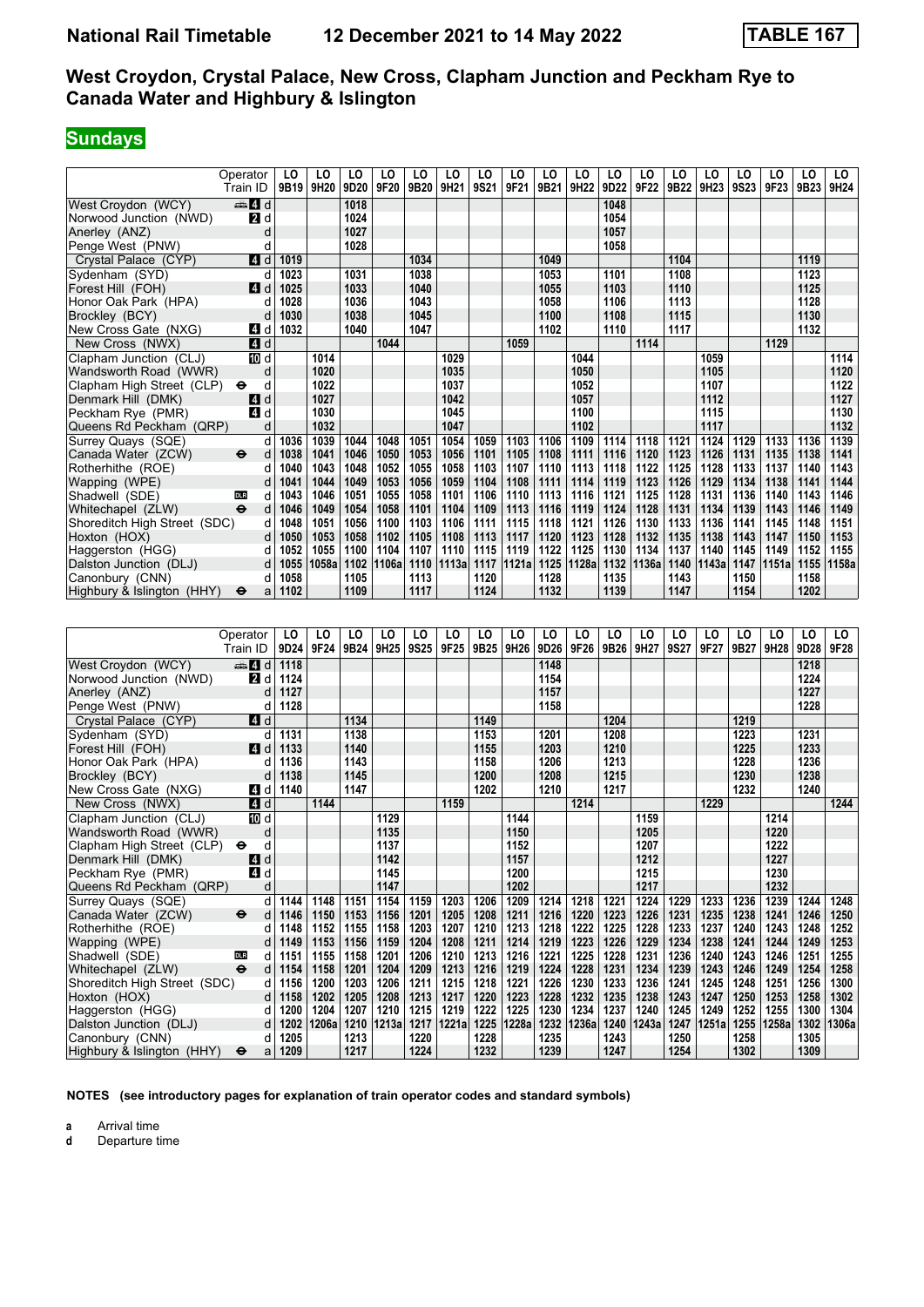# **Sundays**

|                              | Operator<br>Train ID | LO<br>9B28 | LO<br>9H29 | LO<br>9D29 | LO<br>9F29 | LO<br>9B29 | LO<br>9H30 | LO<br>9D30 | LO<br>9F30 | LO<br>9B30 | LO<br>9H31 | LO<br>9D31 | LO<br>9F31 | LO<br>9B31 | LO<br>9H32 | LO<br>9D32 | LO<br>9F32 | LO<br>9B32 | LO<br>9H33 |
|------------------------------|----------------------|------------|------------|------------|------------|------------|------------|------------|------------|------------|------------|------------|------------|------------|------------|------------|------------|------------|------------|
| West Crovdon (WCY)           | $\oplus$ 4 d         |            |            | 1233       |            |            |            | 1248       |            |            |            | 1303       |            |            |            | 1318       |            |            |            |
| Norwood Junction (NWD)       | $\blacksquare$       |            |            | 1239       |            |            |            | 1254       |            |            |            | 1309       |            |            |            | 1324       |            |            |            |
| Anerley (ANZ)                | d                    |            |            | 1242       |            |            |            | 1257       |            |            |            | 1312       |            |            |            | 1327       |            |            |            |
| Penge West (PNW)             | d                    |            |            | 1243       |            |            |            | 1258       |            |            |            | 1313       |            |            |            | 1328       |            |            |            |
| Crystal Palace (CYP)         | $\blacksquare$ d     | 1234       |            |            |            | 1249       |            |            |            | 1304       |            |            |            | 1319       |            |            |            | 1334       |            |
| Sydenham (SYD)               | d                    | 1238       |            | 1246       |            | 1253       |            | 1301       |            | 1308       |            | 1316       |            | 1323       |            | 1331       |            | 1338       |            |
| Forest Hill (FOH)            | 4d                   | 1240       |            | 1248       |            | 1255       |            | 1303       |            | 1310       |            | 1318       |            | 1325       |            | 1333       |            | 1340       |            |
| Honor Oak Park (HPA)         | d                    | 1243       |            | 1251       |            | 1258       |            | 1306       |            | 1313       |            | 1321       |            | 1328       |            | 1336       |            | 1343       |            |
| Brockley (BCY)               | d                    | 1245       |            | 1253       |            | 1300       |            | 1308       |            | 1315       |            | 1323       |            | 1330       |            | 1338       |            | 1345       |            |
| New Cross Gate (NXG)         | ZI d                 | 1247       |            | 1255       |            | 1302       |            | 1310       |            | 1317       |            | 1325       |            | 1332       |            | 1340       |            | 1347       |            |
| New Cross (NWX)              | 4d                   |            |            |            | 1259       |            |            |            | 1314       |            |            |            | 1329       |            |            |            | 1344       |            |            |
| Clapham Junction (CLJ)       | <b>ID</b> d          |            | 1229       |            |            |            | 1244       |            |            |            | 1259       |            |            |            | 1314       |            |            |            | 1329       |
| Wandsworth Road (WWR)        | d                    |            | 1235       |            |            |            | 1250       |            |            |            | 1305       |            |            |            | 1320       |            |            |            | 1335       |
| Clapham High Street (CLP)    | ⊖<br>d               |            | 1237       |            |            |            | 1252       |            |            |            | 1307       |            |            |            | 1322       |            |            |            | 1337       |
| Denmark Hill (DMK)           | d<br><b>4</b>        |            | 1242       |            |            |            | 1257       |            |            |            | 1312       |            |            |            | 1327       |            |            |            | 1342       |
| Peckham Rye (PMR)            | 4 d                  |            | 1245       |            |            |            | 1300       |            |            |            | 1315       |            |            |            | 1330       |            |            |            | 1345       |
| Queens Rd Peckham (QRP)      | d                    |            | 1247       |            |            |            | 1302       |            |            |            | 1317       |            |            |            | 1332       |            |            |            | 1347       |
| Surrey Quays (SQE)           | d                    | 1251       | 1254       | 1259       | 1303       | 1306       | 1309       | 1314       | 1318       | 1321       | 1324       | 1329       | 1333       | 1336       | 1339       | 1344       | 1348       | 1351       | 1354       |
| Canada Water (ZCW)           | ⊖<br>d               | 1253       | 1256       | 1301       | 1305       | 1308       | 1311       | 1316       | 1320       | 1323       | 1326       | 1331       | 1335       | 1338       | 1341       | 1346       | 1350       | 1353       | 1356       |
| Rotherhithe (ROE)            | d                    | 1255       | 1258       | 1303       | 1307       | 1310       | 1313       | 1318       | 1322       | 1325       | 1328       | 1333       | 1337       | 1340       | 1343       | 1348       | 1352       | 1355       | 1358       |
| Wapping (WPE)                | d                    | 1256       | 1259       | 1304       | 1308       | 1311       | 1314       | 1319       | 1323       | 1326       | 1329       | 1334       | 1338       | 1341       | 1344       | 1349       | 1353       | 1356       | 1359       |
| Shadwell (SDE)               | <b>DLR</b><br>d      | 1258       | 1301       | 1306       | 1310       | 1313       | 1316       | 1321       | 1325       | 1328       | 1331       | 1336       | 1340       | 1343       | 1346       | 1351       | 1355       | 1358       | 1401       |
| Whitechapel (ZLW)            | $\ddot{ }$<br>d      | 1301       | 1304       | 1309       | 1313       | 1316       | 1319       | 1324       | 1328       | 1331       | 1334       | 1339       | 1343       | 1346       | 1349       | 1354       | 1358       | 1401       | 1404       |
| Shoreditch High Street (SDC) | d                    | 1303       | 1306       | 1311       | 1315       | 1318       | 1321       | 1326       | 1330       | 1333       | 1336       | 1341       | 1345       | 1348       | 1351       | 1356       | 1400       | 1403       | 1406       |
| Hoxton (HOX)                 | d                    | 1305       | 1308       | 1313       | 1317       | 1320       | 1323       | 1328       | 1332       | 1335       | 1338       | 1343       | 1347       | 1350       | 1353       | 1358       | 1402       | 1405       | 1408       |
| Haggerston (HGG)             | d                    | 1307       | 1310       | 1315       | 1319       | 1322       | 1325       | 1330       | 1334       | 1337       | 1340       | 1345       | 1349       | 1352       | 1355       | 1400       | 1404       | 1407       | 1410       |
| Dalston Junction (DLJ)       | d                    | 1310       | 1313a      | 1317       | 1321a      | 1325       | 1328a      | 1332       | 1336a      | 1340       | 1343a      | 1347       | 1351a      | 1355       | 1358a      | 1402       | 1406a      | 1410       | 1413a      |
| Canonbury (CNN)              | d                    | 1313       |            | 1320       |            | 1328       |            | 1335       |            | 1343       |            | 1350       |            | 1358       |            | 1405       |            | 1413       |            |
| Highbury & Islington (HHY)   | ⊖<br>a               | 1317       |            | 1324       |            | 1332       |            | 1339       |            | 1347       |            | 1354       |            | 1402       |            | 1409       |            | 1417       |            |
|                              |                      |            |            |            |            |            |            |            |            |            |            |            |            |            |            |            |            |            |            |
|                              | Operator             | LO         | LO         | LO         | LO         | LO         | LO         | LO         | LO         | LO         | LO         | LO         | LO         | LO         | LO         | LO         | LO         | LO         | LO         |
|                              | Train ID             | 9D33       | 9F33       | 9B33       | 9H34       | 9D34       | 9F34       | 9B34       | 9H35       | 9D35       | 9F35       | 9B35       | 9H36       | 9D36       | 9F36       | 9B36       | 9H37       | 9D37       | 9F37       |
| West Crovdon (WCY)           | $\mathbb{Z}$ d       | 1333       |            |            |            | 1348       |            |            |            | 1403       |            |            |            | 1418       |            |            |            | 1433       |            |
| Norwood Junction (NWD)       | <b>2</b> d           | 1339       |            |            |            | 1354       |            |            |            | 1409       |            |            |            | 1424       |            |            |            | 1439       |            |
| Anerley (ANZ)                | d                    | 1342       |            |            |            | 1357       |            |            |            | 1412       |            |            |            | 1427       |            |            |            | 1442       |            |
| Penge West (PNW)             | d                    | 1343       |            |            |            | 1358       |            |            |            | 1413       |            |            |            | 1428       |            |            |            | 1443       |            |
| Crystal Palace (CYP)         | ZI d                 |            |            | 1349       |            |            |            | 1404       |            |            |            | 1419       |            |            |            | 1434       |            |            |            |
|                              |                      |            |            |            |            |            |            |            |            |            |            |            |            |            |            |            |            |            |            |

| Penge West (PNW)             | d                                 | 1343 |       |      |       | 1358 |       |      |       | 1413 |       |      |       | 1428 |       |      |       | 1443 |       |
|------------------------------|-----------------------------------|------|-------|------|-------|------|-------|------|-------|------|-------|------|-------|------|-------|------|-------|------|-------|
| Crystal Palace (CYP)         | 4 d                               |      |       | 1349 |       |      |       | 1404 |       |      |       | 1419 |       |      |       | 1434 |       |      |       |
| Sydenham (SYD)               |                                   | 1346 |       | 1353 |       | 1401 |       | 1408 |       | 1416 |       | 1423 |       | 1431 |       | 1438 |       | 1446 |       |
| Forest Hill (FOH)            | <b>4</b> d                        | 1348 |       | 1355 |       | 1403 |       | 1410 |       | 1418 |       | 1425 |       | 1433 |       | 1440 |       | 1448 |       |
| Honor Oak Park (HPA)         |                                   | 1351 |       | 1358 |       | 1406 |       | 1413 |       | 1421 |       | 1428 |       | 1436 |       | 1443 |       | 1451 |       |
| Brockley (BCY)               |                                   | 1353 |       | 1400 |       | 1408 |       | 1415 |       | 1423 |       | 1430 |       | 1438 |       | 1445 |       | 1453 |       |
| New Cross Gate (NXG)         | 4 d                               | 1355 |       | 1402 |       | 1410 |       | 1417 |       | 1425 |       | 1432 |       | 1440 |       | 1447 |       | 1455 |       |
| New Cross (NWX)              | 4 d                               |      | 1359  |      |       |      | 1414  |      |       |      | 1429  |      |       |      | 1444  |      |       |      | 1459  |
| Clapham Junction (CLJ)       | <b>ID</b> d                       |      |       |      | 1344  |      |       |      | 1359  |      |       |      | 1414  |      |       |      | 1429  |      |       |
| Wandsworth Road (WWR)        | d                                 |      |       |      | 1350  |      |       |      | 1405  |      |       |      | 1420  |      |       |      | 1435  |      |       |
| Clapham High Street (CLP)    | $\bullet$<br>d                    |      |       |      | 1352  |      |       |      | 1407  |      |       |      | 1422  |      |       |      | 1437  |      |       |
| Denmark Hill (DMK)           | 4 d                               |      |       |      | 1357  |      |       |      | 1412  |      |       |      | 1427  |      |       |      | 1442  |      |       |
| Peckham Rye (PMR)            | 4 d                               |      |       |      | 1400  |      |       |      | 1415  |      |       |      | 1430  |      |       |      | 1445  |      |       |
| Queens Rd Peckham (QRP)      | d                                 |      |       |      | 1402  |      |       |      | 1417  |      |       |      | 1432  |      |       |      | 1447  |      |       |
| Surrey Quays (SQE)           |                                   | 1359 | 1403  | 1406 | 1409  | 1414 | 1418  | 1421 | 1424  | 1429 | 1433  | 1436 | 1439  | 1444 | 1448  | 1451 | 1454  | 1459 | 1503  |
| Canada Water (ZCW)           | $\ddot{\mathbf{e}}$               | 1401 | 1405  | 1408 | 1411  | 1416 | 1420  | 1423 | 1426  | 1431 | 1435  | 1438 | 1441  | 1446 | 1450  | 1453 | 1456  | 1501 | 1505  |
| Rotherhithe (ROE)            |                                   | 1403 | 1407  | 1410 | 1413  | 1418 | 1422  | 1425 | 1428  | 1433 | 1437  | 1440 | 1443  | 1448 | 1452  | 1455 | 1458  | 1503 | 1507  |
| Wapping (WPE)                |                                   | 1404 | 1408  | 1411 | 1414  | 1419 | 1423  | 1426 | 1429  | 1434 | 1438  | 1441 | 1444  | 1449 | 1453  | 1456 | 1459  | 1504 | 1508  |
| Shadwell (SDE)               | <b>DLR</b><br>d                   | 1406 | 1410  | 1413 | 1416  | 1421 | 1425  | 1428 | 1431  | 1436 | 1440  | 1443 | 1446  | 1451 | 1455  | 1458 | 1501  | 1506 | 1510  |
| Whitechapel (ZLW)            | $\ddot{\boldsymbol{\Theta}}$<br>d | 1409 | 1413  | 1416 | 1419  | 1424 | 1428  | 1431 | 1434  | 1439 | 1443  | 1446 | 1449  | 1454 | 1458  | 1501 | 1504  | 1509 | 1513  |
| Shoreditch High Street (SDC) |                                   | 1411 | 1415  | 1418 | 1421  | 1426 | 1430  | 1433 | 1436  | 1441 | 1445  | 1448 | 1451  | 1456 | 1500  | 1503 | 1506  | 1511 | 1515  |
| Hoxton (HOX)                 | d                                 | 1413 | 1417  | 1420 | 1423  | 1428 | 1432  | 1435 | 1438  | 1443 | 1447  | 1450 | 1453  | 1458 | 1502  | 1505 | 1508  | 1513 | 1517  |
| Haggerston (HGG)             | d                                 | 1415 | 1419  | 1422 | 1425  | 1430 | 1434  | 1437 | 1440  | 1445 | 1449  | 1452 | 1455  | 1500 | 1504  | 1507 | 1510  | 1515 | 1519  |
| Dalston Junction (DLJ)       | d.                                | 1417 | 1421a | 1425 | 1428a | 1432 | 1436a | 1440 | 1443a | 1447 | 1451a | 1455 | 1458a | 1502 | 1506a | 1510 | 1513a | 1517 | 1521a |
| Canonbury (CNN)              | d                                 | 1420 |       | 1428 |       | 1435 |       | 1443 |       | 1450 |       | 1458 |       | 1505 |       | 1513 |       | 1520 |       |
| Highbury & Islington (HHY)   | $\bullet$<br>a                    | 1424 |       | 1432 |       | 1439 |       | 1447 |       | 1454 |       | 1502 |       | 1509 |       | 1517 |       | 1524 |       |

**NOTES (see introductory pages for explanation of train operator codes and standard symbols)**

**a** Arrival time<br>**d** Departure t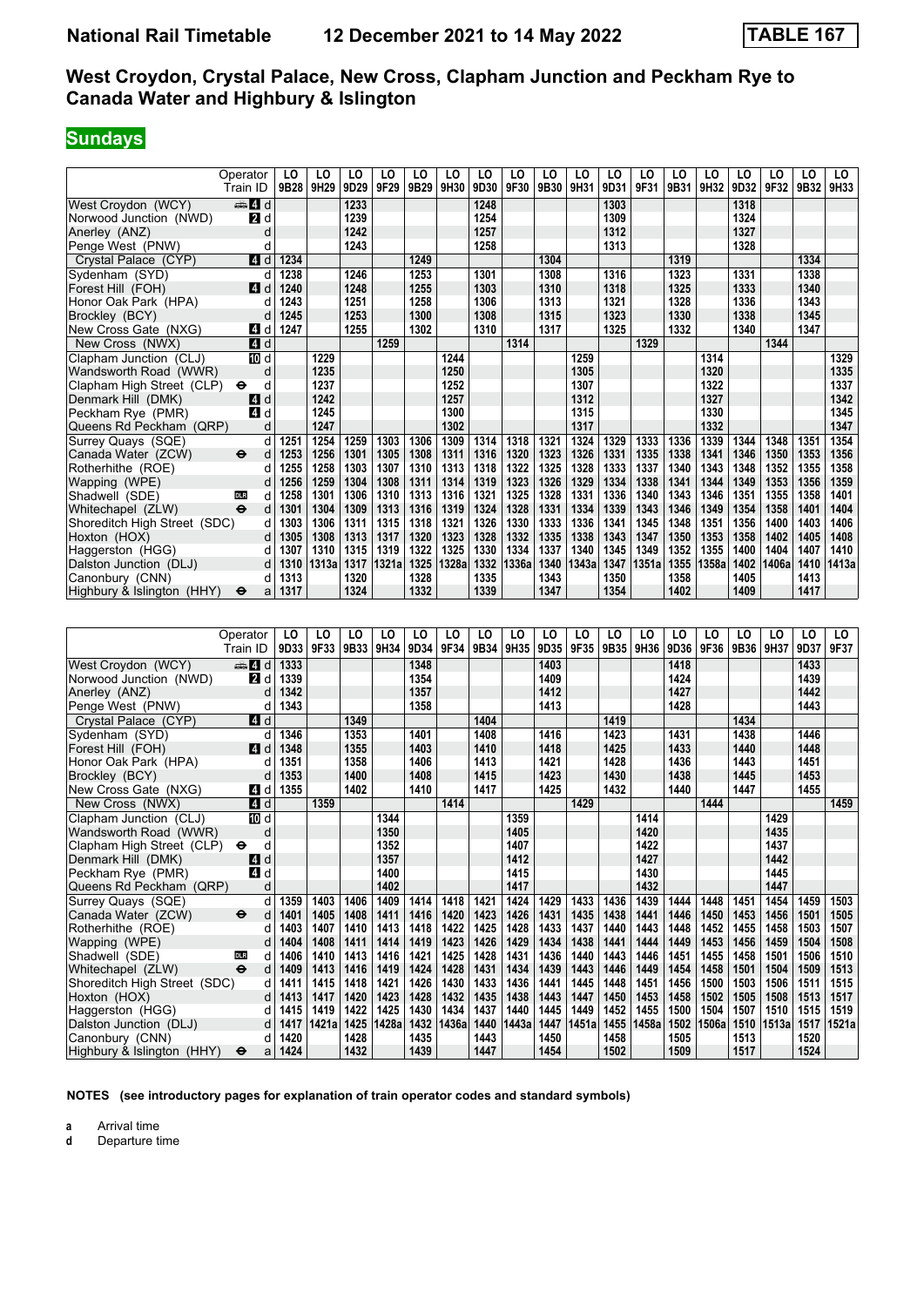# **Sundays**

|                              | Operator                  | LO   | LO    | LO         | LO    | LO   | LO    | LO   | LO    | LO   | LO    | LO   | LO    | LO   | LO    | LO        | LO     | LO   | LO    |
|------------------------------|---------------------------|------|-------|------------|-------|------|-------|------|-------|------|-------|------|-------|------|-------|-----------|--------|------|-------|
|                              | Train ID                  | 9B37 | 9H38  | 9D38       | 9F38  | 9B38 | 9H39  | 9D39 | 9F39  | 9B39 | 9H40  | 9D40 | 9F40  | 9B40 | 9H41  | 9D41      | 9F41   | 9B41 | 9H42  |
| West Croydon (WCY)           | d d                       |      |       | 1448       |       |      |       | 1503 |       |      |       | 1518 |       |      |       | 1533      |        |      |       |
| Norwood Junction (NWD)       | 2d                        |      |       | 1454       |       |      |       | 1509 |       |      |       | 1524 |       |      |       | 1539      |        |      |       |
| Anerley (ANZ)                | d                         |      |       | 1457       |       |      |       | 1512 |       |      |       | 1527 |       |      |       | 1542      |        |      |       |
| Penge West (PNW)             | d                         |      |       | 1458       |       |      |       | 1513 |       |      |       | 1528 |       |      |       | 1543      |        |      |       |
| Crystal Palace (CYP)         | ZI d                      | 1449 |       |            |       | 1504 |       |      |       | 1519 |       |      |       | 1534 |       |           |        | 1549 |       |
| Sydenham (SYD)               | d                         | 1453 |       | 1501       |       | 1508 |       | 1516 |       | 1523 |       | 1531 |       | 1538 |       | 1546      |        | 1553 |       |
| Forest Hill (FOH)            | $\blacksquare$<br>d       | 1455 |       | 1503       |       | 1510 |       | 1518 |       | 1525 |       | 1533 |       | 1540 |       | 1548      |        | 1555 |       |
| Honor Oak Park (HPA)         | d                         | 1458 |       | 1506       |       | 1513 |       | 1521 |       | 1528 |       | 1536 |       | 1543 |       | 1551      |        | 1558 |       |
| Brockley (BCY)               | d                         | 1500 |       | 1508       |       | 1515 |       | 1523 |       | 1530 |       | 1538 |       | 1545 |       | 1553      |        | 1600 |       |
| New Cross Gate (NXG)         | $\overline{A}$<br>d       | 1502 |       | 1510       |       | 1517 |       | 1525 |       | 1532 |       | 1540 |       | 1547 |       | 1555      |        | 1602 |       |
| New Cross (NWX)              | 4d                        |      |       |            | 1514  |      |       |      | 1529  |      |       |      | 1544  |      |       |           | 1559   |      |       |
| Clapham Junction (CLJ)       | 10 d                      |      | 1444  |            |       |      | 1459  |      |       |      | 1514  |      |       |      | 1529  |           |        |      | 1544  |
| Wandsworth Road (WWR)        | d                         |      | 1450  |            |       |      | 1505  |      |       |      | 1520  |      |       |      | 1535  |           |        |      | 1550  |
| Clapham High Street (CLP)    | d<br>⊖                    |      | 1452  |            |       |      | 1507  |      |       |      | 1522  |      |       |      | 1537  |           |        |      | 1552  |
| Denmark Hill (DMK)           | 4 d                       |      | 1457  |            |       |      | 1512  |      |       |      | 1527  |      |       |      | 1542  |           |        |      | 1557  |
| Peckham Rye (PMR)            | 4 d                       |      | 1500  |            |       |      | 1515  |      |       |      | 1530  |      |       |      | 1545  |           |        |      | 1600  |
| Queens Rd Peckham (QRP)      | d                         |      | 1502  |            |       |      | 1517  |      |       |      | 1532  |      |       |      | 1547  |           |        |      | 1602  |
| Surrey Quays (SQE)           | d                         | 1506 | 1509  | 1514       | 1518  | 1521 | 1524  | 1529 | 1533  | 1536 | 1539  | 1544 | 1548  | 1551 | 1554  | 1559      | 1603   | 1606 | 1609  |
| Canada Water (ZCW)           | $\bullet$<br>d            | 1508 | 1511  | 1516       | 1520  | 1523 | 1526  | 1531 | 1535  | 1538 | 1541  | 1546 | 1550  | 1553 | 1556  | 1601      | 1605   | 1608 | 1611  |
| Rotherhithe (ROE)            | d                         | 1510 | 1513  | 1518       | 1522  | 1525 | 1528  | 1533 | 1537  | 1540 | 1543  | 1548 | 1552  | 1555 | 1558  | 1603      | 1607   | 1610 | 1613  |
| Wapping (WPE)                | d                         | 1511 | 1514  | 1519       | 1523  | 1526 | 1529  | 1534 | 1538  | 1541 | 1544  | 1549 | 1553  | 1556 | 1559  | 1604      | 1608   | 1611 | 1614  |
| Shadwell (SDE)               | d<br><b>DLR</b>           | 1513 | 1516  | 1521       | 1525  | 1528 | 1531  | 1536 | 1540  | 1543 | 1546  | 1551 | 1555  | 1558 | 1601  | 1606      | 1610   | 1613 | 1616  |
| Whitechapel (ZLW)            | $\ddot{\mathbf{e}}$<br>d  | 1516 | 1519  | 1524       | 1528  | 1531 | 1534  | 1539 | 1543  | 1546 | 1549  | 1554 | 1558  | 1601 | 1604  | 1609      | 1613   | 1616 | 1619  |
| Shoreditch High Street (SDC) | d                         | 1518 | 1521  | 1526       | 1530  | 1533 | 1536  | 1541 | 1545  | 1548 | 1551  | 1556 | 1600  | 1603 | 1606  | 1611      | 1615   | 1618 | 1621  |
| Hoxton (HOX)                 | d                         | 1520 | 1523  | 1528       | 1532  | 1535 | 1538  | 1543 | 1547  | 1550 | 1553  | 1558 | 1602  | 1605 | 1608  | 1613      | 1617   | 1620 | 1623  |
| Haggerston (HGG)             | d                         | 1522 | 1525  | 1530       | 1534  | 1537 | 1540  | 1545 | 1549  | 1552 | 1555  | 1600 | 1604  | 1607 | 1610  | 1615      | 1619   | 1622 | 1625  |
| Dalston Junction (DLJ)       | d                         | 1525 | 1528a | 1532       | 1536a | 1540 | 1543a | 1547 | 1551a | 1555 | 1558a | 1602 | 1606a | 1610 | 1613a | 1617      | 1621al | 1625 | 1628a |
| Canonbury (CNN)              | d                         | 1528 |       | 1535       |       | 1543 |       | 1550 |       | 1558 |       | 1605 |       | 1613 |       | 1620      |        | 1628 |       |
| Highbury & Islington (HHY)   | $\ddot{\bm{\Theta}}$<br>a | 1532 |       | 1539       |       | 1547 |       | 1554 |       | 1602 |       | 1609 |       | 1617 |       | 1624      |        | 1632 |       |
|                              |                           |      |       |            |       |      |       |      |       |      |       |      |       |      |       |           |        |      |       |
|                              |                           |      |       |            |       |      |       |      |       |      |       |      |       |      |       |           |        |      |       |
|                              | Operator                  | LO   | LO    | LO         | LO    | LO   | LO    | LO   | LO    | LO   | LO    | LO   | LO    | LO   | LO    | LO        | LO     | LO   | LO    |
|                              | Train ID                  | 9D42 | 9F42  | 9B42 9H43  |       | 9D43 | 9F43  | 9B43 | 9H44  | 9D44 | 9F44  | 9B44 | 9H45  | 9D45 | 9F45  | 9B45 9H46 |        | 9D46 | 9F46  |
| West Croydon (WCY)           | den and a                 | 1548 |       |            |       | 1603 |       |      |       | 1618 |       |      |       | 1633 |       |           |        | 1648 |       |
| Norwood Junction (NWD)       | <b>2</b> d                | 1554 |       |            |       | 1609 |       |      |       | 1624 |       |      |       | 1639 |       |           |        | 1654 |       |
| Anerley (ANZ)                | d                         | 1557 |       |            |       | 1612 |       |      |       | 1627 |       |      |       | 1642 |       |           |        | 1657 |       |
| Penge West (PNW)             | d                         | 1558 |       |            |       | 1613 |       |      |       | 1628 |       |      |       | 1643 |       |           |        | 1658 |       |
| $C + 1$ Delace $(O)/D$       | $\blacksquare$            |      |       | $\sqrt{2}$ |       |      |       | 1010 |       |      |       | 1001 |       |      |       | 1010      |        |      |       |

| N                            | 74 U                     | 1 J J 4 |       |      |       | פטטו |       |      |       | 1944 |       |      |            | פטו  |       |      |       | 10J4 |       |
|------------------------------|--------------------------|---------|-------|------|-------|------|-------|------|-------|------|-------|------|------------|------|-------|------|-------|------|-------|
| Anerley (ANZ)                |                          | 1557    |       |      |       | 1612 |       |      |       | 1627 |       |      |            | 1642 |       |      |       | 1657 |       |
| Penge West (PNW)             |                          | 1558    |       |      |       | 1613 |       |      |       | 1628 |       |      |            | 1643 |       |      |       | 1658 |       |
| Crystal Palace (CYP)         | ZI d                     |         |       | 1604 |       |      |       | 1619 |       |      |       | 1634 |            |      |       | 1649 |       |      |       |
| Sydenham (SYD)               |                          | 1601    |       | 1608 |       | 1616 |       | 1623 |       | 1631 |       | 1638 |            | 1646 |       | 1653 |       | 1701 |       |
| Forest Hill (FOH)            | <b>4</b> d               | 1603    |       | 1610 |       | 1618 |       | 1625 |       | 1633 |       | 1640 |            | 1648 |       | 1655 |       | 1703 |       |
| Honor Oak Park (HPA)         |                          | 1606    |       | 1613 |       | 1621 |       | 1628 |       | 1636 |       | 1643 |            | 1651 |       | 1658 |       | 1706 |       |
| Brockley (BCY)               |                          | 1608    |       | 1615 |       | 1623 |       | 1630 |       | 1638 |       | 1645 |            | 1653 |       | 1700 |       | 1708 |       |
| New Cross Gate (NXG)         | 4 d                      | 1610    |       | 1617 |       | 1625 |       | 1632 |       | 1640 |       | 1647 |            | 1655 |       | 1702 |       | 1710 |       |
| New Cross (NWX)              | 4d                       |         | 1614  |      |       |      | 1629  |      |       |      | 1644  |      |            |      | 1659  |      |       |      | 1714  |
| Clapham Junction (CLJ)       | TD d                     |         |       |      | 1559  |      |       |      | 1614  |      |       |      | 1629       |      |       |      | 1644  |      |       |
| Wandsworth Road (WWR)        | d                        |         |       |      | 1605  |      |       |      | 1620  |      |       |      | 1635       |      |       |      | 1650  |      |       |
| Clapham High Street (CLP)    | $\bullet$<br>C           |         |       |      | 1607  |      |       |      | 1622  |      |       |      | 1637       |      |       |      | 1652  |      |       |
| Denmark Hill (DMK)           | ZI d                     |         |       |      | 1612  |      |       |      | 1627  |      |       |      | 1642       |      |       |      | 1657  |      |       |
| Peckham Rye (PMR)            | <b>4</b> d               |         |       |      | 1615  |      |       |      | 1630  |      |       |      | 1645       |      |       |      | 1700  |      |       |
| Queens Rd Peckham (QRP)      | d                        |         |       |      | 1617  |      |       |      | 1632  |      |       |      | 1647       |      |       |      | 1702  |      |       |
| Surrey Quays (SQE)           | d                        | 1614    | 1618  | 1621 | 1624  | 1629 | 1633  | 1636 | 1639  | 1644 | 1648  | 1651 | 1654       | 1659 | 1703  | 1706 | 1709  | 1714 | 1718  |
| Canada Water (ZCW)           | $\ddot{\mathbf{e}}$      | 1616    | 1620  | 1623 | 1626  | 1631 | 1635  | 1638 | 1641  | 1646 | 1650  | 1653 | 1656       | 1701 | 1705  | 1708 | 1711  | 1716 | 1720  |
| Rotherhithe (ROE)            | d                        | 1618    | 1622  | 1625 | 1628  | 1633 | 1637  | 1640 | 1643  | 1648 | 1652  | 1655 | 1658       | 1703 | 1707  | 1710 | 1713  | 1718 | 1722  |
| Wapping (WPE)                |                          | 1619    | 1623  | 1626 | 1629  | 1634 | 1638  | 1641 | 1644  | 1649 | 1653  | 1656 | 1659       | 1704 | 1708  | 1711 | 1714  | 1719 | 1723  |
| Shadwell (SDE)               | <b>DLR</b><br>d          | 1621    | 1625  | 1628 | 1631  | 1636 | 1640  | 1643 | 1646  | 1651 | 1655  | 1658 | 1701       | 1706 | 1710  | 1713 | 1716  | 1721 | 1725  |
| Whitechapel (ZLW)            | $\ddot{\mathbf{e}}$<br>d | 1624    | 1628  | 1631 | 1634  | 1639 | 1643  | 1646 | 1649  | 1654 | 1658  | 1701 | 1704       | 1709 | 1713  | 1716 | 1719  | 1724 | 1728  |
| Shoreditch High Street (SDC) |                          | 1626    | 1630  | 1633 | 1636  | 1641 | 1645  | 1648 | 1651  | 1656 | 1700  | 1703 | 1706       | 1711 | 1715  | 1718 | 1721  | 1726 | 1730  |
| Hoxton (HOX)                 |                          | 1628    | 1632  | 1635 | 1638  | 1643 | 1647  | 1650 | 1653  | 1658 | 1702  | 1705 | 1708       | 1713 | 1717  | 1720 | 1723  | 1728 | 1732  |
| Haggerston (HGG)             |                          | 1630    | 1634  | 1637 | 1640  | 1645 | 1649  | 1652 | 1655  | 1700 | 1704  | 1707 | 1710       | 1715 | 1719  | 1722 | 1725  | 1730 | 1734  |
| Dalston Junction (DLJ)       | d                        | 1632    | 1636a | 1640 | 1643a | 1647 | 1651a | 1655 | 1658a | 1702 | 1706a |      | 1710 1713a | 1717 | 1721a | 1725 | 1728a | 1732 | 1736a |
| Canonbury (CNN)              |                          | 1635    |       | 1643 |       | 1650 |       | 1658 |       | 1705 |       | 1713 |            | 1720 |       | 1728 |       | 1735 |       |
| Highbury & Islington (HHY)   | $\bullet$<br>a           | 1639    |       | 1647 |       | 1654 |       | 1702 |       | 1709 |       | 1717 |            | 1724 |       | 1732 |       | 1739 |       |

**NOTES (see introductory pages for explanation of train operator codes and standard symbols)**

**a** Arrival time<br>**d** Departure t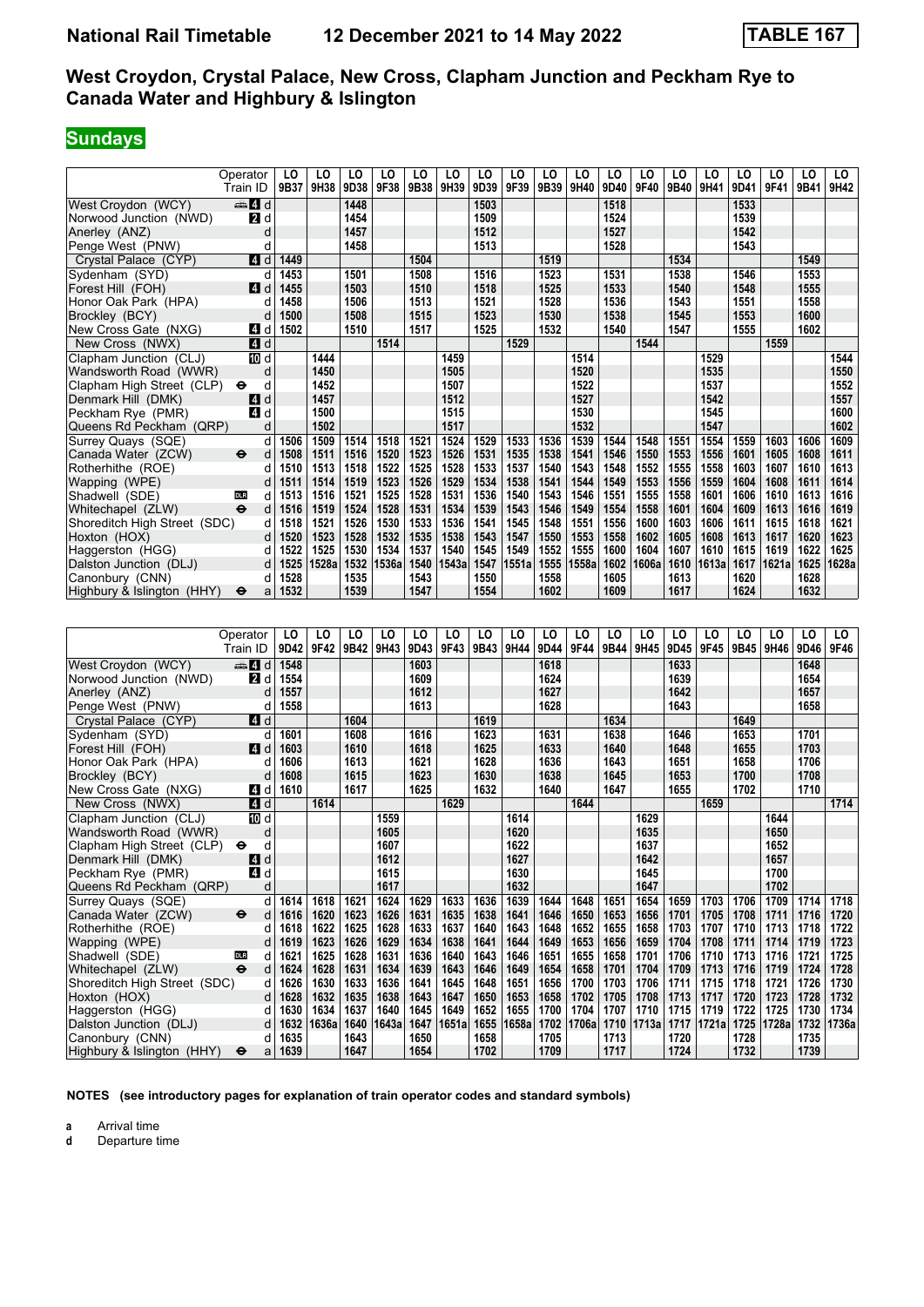## **Sundays**

|                                                    | Operator<br>Train ID | LO<br>9B46 | LO<br>9H47 | LO<br>9D47 | LO<br>9F47 | LO<br>9B47 | LO<br>9H48   | LO<br>9D48 | LO<br>9F48 | LO<br>9B48   | LO<br>9H49   | LO<br>9D49 | LO<br>9F49 | LO<br>9B49 | LO<br>9H50   | LO<br>9D50 | LO<br>9F50 | LO<br>9B50 | LO<br>9H <sub>51</sub> |
|----------------------------------------------------|----------------------|------------|------------|------------|------------|------------|--------------|------------|------------|--------------|--------------|------------|------------|------------|--------------|------------|------------|------------|------------------------|
| West Crovdon (WCY)                                 | $\oplus$ 4 d         |            |            | 1703       |            |            |              | 1718       |            |              |              | 1733       |            |            |              | 1748       |            |            |                        |
| Norwood Junction (NWD)                             | $\blacksquare$ d     |            |            | 1709       |            |            |              | 1724       |            |              |              | 1739       |            |            |              | 1754       |            |            |                        |
| Anerley (ANZ)                                      | d                    |            |            | 1712       |            |            |              | 1727       |            |              |              | 1742       |            |            |              | 1757       |            |            |                        |
| Penge West (PNW)                                   | d                    |            |            | 1713       |            |            |              | 1728       |            |              |              | 1743       |            |            |              | 1758       |            |            |                        |
| Crystal Palace (CYP)                               | $\blacksquare$ d     | 1704       |            |            |            | 1719       |              |            |            | 1734         |              |            |            | 1749       |              |            |            | 1804       |                        |
| Sydenham (SYD)                                     | d                    | 1708       |            | 1716       |            | 1723       |              | 1731       |            | 1738         |              | 1746       |            | 1753       |              | 1801       |            | 1808       |                        |
| Forest Hill (FOH)                                  | 4d                   | 1710       |            | 1718       |            | 1725       |              | 1733       |            | 1740         |              | 1748       |            | 1755       |              | 1803       |            | 1810       |                        |
| Honor Oak Park (HPA)                               | d                    | 1713       |            | 1721       |            | 1728       |              | 1736       |            | 1743         |              | 1751       |            | 1758       |              | 1806       |            | 1813       |                        |
| Brockley (BCY)                                     | d                    | 1715       |            | 1723       |            | 1730       |              | 1738       |            | 1745         |              | 1753       |            | 1800       |              | 1808       |            | 1815       |                        |
| New Cross Gate (NXG)                               | 4 d                  | 1717       |            | 1725       |            | 1732       |              | 1740       |            | 1747         |              | 1755       |            | 1802       |              | 1810       |            | 1817       |                        |
| New Cross (NWX)                                    | $\blacksquare$ d     |            |            |            | 1729       |            |              |            | 1744       |              |              |            | 1759       |            |              |            | 1814       |            |                        |
| Clapham Junction (CLJ)                             | <b>ID</b> d          |            | 1659       |            |            |            | 1714         |            |            |              | 1729         |            |            |            | 1744         |            |            |            | 1759                   |
|                                                    |                      |            | 1705       |            |            |            |              |            |            |              |              |            |            |            |              |            |            |            |                        |
| Wandsworth Road (WWR)<br>Clapham High Street (CLP) | d<br>d<br>θ          |            | 1707       |            |            |            | 1720<br>1722 |            |            |              | 1735<br>1737 |            |            |            | 1750<br>1752 |            |            |            | 1805<br>1807           |
|                                                    |                      |            | 1712       |            |            |            | 1727         |            |            |              | 1742         |            |            |            | 1757         |            |            |            | 1812                   |
| Denmark Hill (DMK)<br>Peckham Rye (PMR)            | 41 d<br>ZI d         |            | 1715       |            |            |            | 1730         |            |            |              | 1745         |            |            |            | 1800         |            |            |            | 1815                   |
| Queens Rd Peckham (QRP)                            | d                    |            | 1717       |            |            |            | 1732         |            |            |              | 1747         |            |            |            | 1802         |            |            |            | 1817                   |
|                                                    | d                    | 1721       | 1724       | 1729       | 1733       | 1736       | 1739         | 1744       | 1748       | 1751         | 1754         | 1759       | 1803       | 1806       | 1809         | 1814       | 1818       | 1821       | 1824                   |
| Surrey Quays (SQE)                                 | ⊖                    | 1723       | 1726       | 1731       | 1735       | 1738       | 1741         | 1746       | 1750       |              | 1756         | 1801       | 1805       | 1808       | 1811         | 1816       | 1820       | 1823       | 1826                   |
| Canada Water (ZCW)                                 | d<br>d               | 1725       | 1728       | 1733       | 1737       | 1740       | 1743         | 1748       | 1752       | 1753<br>1755 | 1758         | 1803       | 1807       | 1810       | 1813         | 1818       | 1822       | 1825       | 1828                   |
| Rotherhithe (ROE)                                  | d                    | 1726       | 1729       | 1734       | 1738       | 1741       | 1744         | 1749       | 1753       | 1756         | 1759         | 1804       | 1808       | 1811       | 1814         | 1819       | 1823       | 1826       | 1829                   |
| Wapping (WPE)<br>Shadwell (SDE)                    | d<br><b>DLR</b>      | 1728       | 1731       | 1736       | 1740       | 1743       | 1746         | 1751       | 1755       | 1758         | 1801         | 1806       | 1810       | 1813       | 1816         | 1821       | 1825       | 1828       | 1831                   |
| Whitechapel (ZLW)                                  | $\ddot{ }$<br>d      | 1731       | 1734       | 1739       | 1743       | 1746       | 1749         | 1754       | 1758       | 1801         | 1804         | 1809       | 1813       | 1816       | 1819         | 1824       | 1828       | 1831       | 1834                   |
| Shoreditch High Street (SDC)                       | d                    | 1733       | 1736       | 1741       | 1745       | 1748       | 1751         | 1756       | 1800       | 1803         | 1806         | 1811       | 1815       | 1818       | 1821         | 1826       | 1830       | 1833       | 1836                   |
| Hoxton (HOX)                                       | d                    | 1735       | 1738       | 1743       | 1747       | 1750       | 1753         | 1758       | 1802       | 1805         | 1808         | 1813       | 1817       | 1820       | 1823         | 1828       | 1832       | 1835       | 1838                   |
| Haggerston (HGG)                                   | d                    | 1737       | 1740       | 1745       | 1749       | 1752       | 1755         | 1800       | 1804       | 1807         | 1810         | 1815       | 1819       | 1822       | 1825         | 1830       | 1834       | 1837       | 1840                   |
| Dalston Junction (DLJ)                             | d                    | 1740       | 1743a      | 1747       | 1751a      | 1755       | 1758a        | 1802       | 1806a      | 1810         | 1813a        | 1817       | 1821a      | 1825       | 1828a        | 1832       | 1836a      | 1840       | 1843a                  |
| Canonbury (CNN)                                    | d                    | 1743       |            | 1750       |            | 1758       |              | 1805       |            | 1813         |              | 1820       |            | 1828       |              | 1835       |            | 1843       |                        |
| Highbury & Islington (HHY)                         | $\bullet$<br>a       | 1747       |            | 1754       |            | 1802       |              | 1809       |            | 1817         |              | 1824       |            | 1832       |              | 1839       |            | 1847       |                        |
|                                                    |                      |            |            |            |            |            |              |            |            |              |              |            |            |            |              |            |            |            |                        |
|                                                    |                      |            |            |            |            |            |              |            |            |              |              |            |            |            |              |            |            |            |                        |
|                                                    | Operator             | LO         | LO         | LO         | LO         | LO         | LO           | LO         | LO         | LO           | LO           | LO         | LO         | LO         | LO           | LO         | LO         | LO         | LO                     |
|                                                    | Train ID             | 9D51       | 9F51       | 9B51       | 9H52       | 9D52       | 9F52         | 9B52 9H53  |            | 9D53         | 9F53         | 9B53       | 9H54       | 9D54       | 9F54         | 9B54       | 9H55       | 9D55       | 9F55                   |
| West Croydon (WCY)                                 | $\oplus$ 4 d         | 1803       |            |            |            | 1818       |              |            |            | 1833         |              |            |            | 1848       |              |            |            | 1903       |                        |
| Norwood Junction (NWD)                             | 2d                   | 1809       |            |            |            | 1824       |              |            |            | 1839         |              |            |            | 1854       |              |            |            | 1909       |                        |
| Anerley (ANZ)                                      | d                    | 1812       |            |            |            | 1827       |              |            |            | 1842         |              |            |            | 1857       |              |            |            | 1912       |                        |
| Penge West (PNW)                                   | d                    | 1813       |            |            |            | 1828       |              |            |            | 1843         |              |            |            | 1858       |              |            |            | 1913       |                        |
| Crystal Palace (CYP)                               | 4d                   |            |            | 1819       |            |            |              | 1834       |            |              |              | 1849       |            |            |              | 1904       |            |            |                        |
| Sydenham (SYD)                                     | d                    | 1816       |            | 1823       |            | 1831       |              | 1838       |            | 1846         |              | 1853       |            | 1901       |              | 1908       |            | 1916       |                        |
| Forest Hill (FOH)                                  | ZI d                 | 1818       |            | 1825       |            | 1833       |              | 1840       |            | 1848         |              | 1855       |            | 1903       |              | 1910       |            | 1918       |                        |
| Honor Oak Park (HPA)                               | d                    | 1821       |            | 1828       |            | 1836       |              | 1843       |            | 1851         |              | 1858       |            | 1906       |              | 1913       |            | 1921       |                        |
| Brockley (BCY)                                     | d                    | 1823       |            | 1830       |            | 1838       |              | 1845       |            | 1853         |              | 1900       |            | 1908       |              | 1915       |            | 1923       |                        |
| New Cross Gate (NXG)                               | 4 d                  | 1825       |            | 1832       |            | 1840       |              | 1847       |            | 1855         |              | 1902       |            | 1910       |              | 1917       |            | 1925       |                        |
| New Cross (NWX)                                    | 4d                   |            | 1829       |            |            |            | 1844         |            |            |              | 1859         |            |            |            | 1914         |            |            |            | 1929                   |
| Clapham Junction (CLJ)                             | TO d                 |            |            |            | 1814       |            |              |            | 1829       |              |              |            | 1844       |            |              |            | 1859       |            |                        |
|                                                    |                      |            |            |            |            |            |              |            |            |              |              |            |            |            |              |            |            |            |                        |

 Clapham -unction (CL-) d **1814 1829 1844 1859**  Wandsworth Road (WWR) d **1820 1835 1850 1905** Clapham High Street (CLP) ← d **1822 1822 1837 1852 1907 1852 1907 1907 Denmark Hill (DMK) 1912**<br>
Peckham Rye (PMR) **1913 1848 1842 1857 1857 1913 1915** 

 4ueens Rd Peckham (4RP) d **1832 1847 1902 1917**

Dalston Junction (DLJ) d 1847 1851a 1855 1858a 1902 1906a 1910 1913a 1917 1921a 1925 1928a 1932 1936a 1940<br>Canonbury (CNN) d 1850 1858 1905 1913 1920 1928 1935 1943<br>Highbury & Islington (HHY) → a 1854 1902 1909 1917 1924

 Canonbury (CNN) d **1850 1858 1905 1913 1920 1928 1935 1943 1950**  Highbury Islington (HHY) T a **1854 1902 1909 1917 1924 1932 1939 1947 1954**

Surrey Quays (SQE) d 1829 1833 1836 1839 1844 1848 1851 1854 1859 1903 1906 1909 1914 1918 1921 1924 1929 1933<br>Canada Water (ZCW) → d 1831 1835 1838 1841 1846 1850 1853 1856 1901 1905 1908 1911 1916 1920 1923 1926 1931 19 Canada Water (ZCW) ● d 1831 1835 1838 1841 1846 1850 1853 1856 1901 1905 1908 1911 1916 1920 1923 1926 1931 1935<br>Rotherhithe (ROE) d 1833 1837 1840 1843 1848 1852 1855 1858 1903 1907 1910 1913 1918 1922 1925 1928 1933 Rotherhithe (ROE) d | 1833 | 1837 | 1840 | 1843 | 1848 | 1852 | 1855 | 1858 | 1903 | 1907 | 1910 | 1913 | 1918 | 1922 | 1925 | 1928 | 1933 | 1937<br>Wapping (WPE) d | 1834 | 1838 | 1841 | 1844 | 1849 | 1853 | 1856 Wapping (WPE) d 1834 1838 1841 1844 1849 1853 1856 1859 1904 1908 1911 1914 1919 1923 1926 1929 1934 1938<br>Shadwell (SDF) on one d 1836 1840 1843 1846 1851 1855 1858 1901 1906 1910 1913 1916 1921 1925 1928 1931 1936 1940 Shadwell (SDE) **1936** 1936 1840 1843 1846 1851 1855 1858 1901 1906 1910 1913 1916 1921 1925 1928 1931 1936 1940<br>Whitechapel (ZLW) → d 1839 1843 1846 1849 1854 1858 1901 1904 1909 1913 1916 1919 1924 1928 1931 1934 1939 19 Whitechapel (ZLW) ● d | 1839 | 1843 | 1846 | 1849 | 1854 | 1858 | 1901 | 1904 | 1909 | 1913 | 1916 | 1919 | 1924 | 1928 | 1931 | 1934 | 1939 | 1943<br>Shoreditch High Street (SDC) d | 1841 | 1845 | 1848 | 1851 | 1856 | 1900 Shoreditch High Street (SDC) d | 1841 | 1845 | 1848 | 1851 | 1856 | 1900 | 1903 | 1906 | 1911 | 1915 | 1918 | 1921 | 1926 | 1930 | 1933 | 1936 | 1941 | 1945<br>Hoxton (HOX) d | 1843 | 1847 | 1850 | 1853 | 1858 | 1902 | 1905 | Hoxton (HOX) d | 1843 | 1847 | 1850 | 1853 | 1858 | 1902 | 1905 | 1908 | 1913 | 1917 | 1920 | 1923 | 1928 | 1932 | 1935 | 1938 | 1943 | 1947 | Haggerston (HGG) d | 1845 | 1849 | 1852 | 1855 | 1900 | 1904 | 1907 | 1910 | 1915 | 1919 | 1922 | 1925 | 1930 | 1934 | 1937 | 1940 | 1945 | 1949<br>Dalston Junction (DLJ) d | 1847 | 1851a | 1855 | 1858a | 1902 | 19

**NOTES (see introductory pages for explanation of train operator codes and standard symbols)**

**a** Arrival time<br>**d** Departure t

**d** Departure time

**Peckham Rye (PMR)**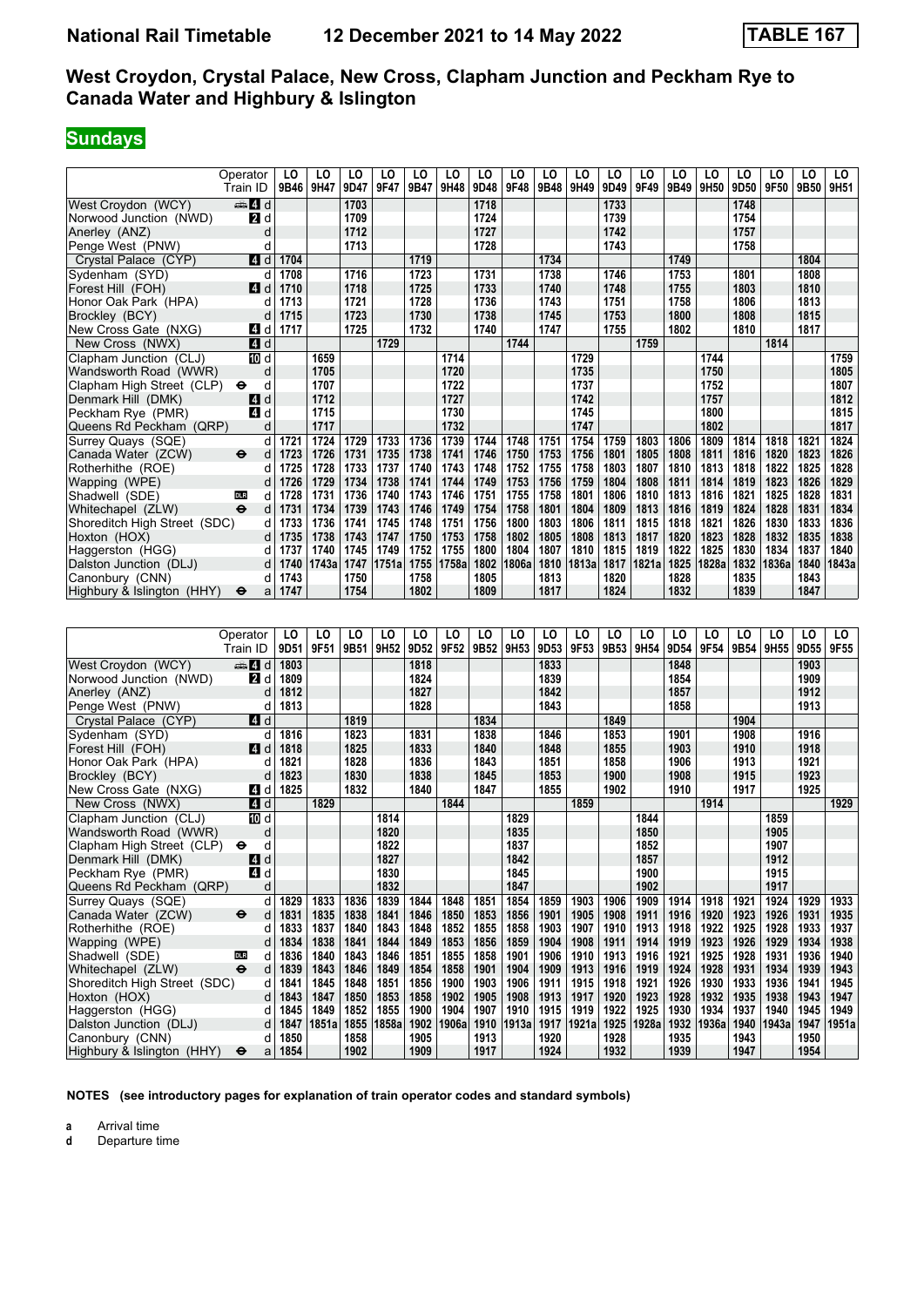# **Sundays**

|                              | Operator            | LO   | LO    | LO   | LO    | LO   | LO    | LO   | LO    | LO   | LO    | LO   | LO    | LO   | LO    | LO   | LO    | LO   | LO.   |
|------------------------------|---------------------|------|-------|------|-------|------|-------|------|-------|------|-------|------|-------|------|-------|------|-------|------|-------|
|                              | Train ID            | 9B55 | 9H56  | 9D56 | 9F56  | 9B56 | 9H57  | 9D57 | 9F57  | 9B57 | 9H58  | 9D58 | 9F58  | 9B58 | 9H59  | 9D59 | 9F59  | 9B59 | 9H60  |
| West Crovdon (WCY)           | #I d                |      |       | 1918 |       |      |       | 1933 |       |      |       | 1948 |       |      |       | 2003 |       |      |       |
| Norwood Junction (NWD)       | <b>2</b> d          |      |       | 1924 |       |      |       | 1939 |       |      |       | 1954 |       |      |       | 2009 |       |      |       |
| Anerley (ANZ)                | d                   |      |       | 1927 |       |      |       | 1942 |       |      |       | 1957 |       |      |       | 2012 |       |      |       |
| Penge West (PNW)             | d                   |      |       | 1928 |       |      |       | 1943 |       |      |       | 1958 |       |      |       | 2013 |       |      |       |
| Crystal Palace (CYP)         | 4 d                 | 1919 |       |      |       | 1934 |       |      |       | 1949 |       |      |       | 2004 |       |      |       | 2019 |       |
| Sydenham (SYD)               | d                   | 1923 |       | 1931 |       | 1938 |       | 1946 |       | 1953 |       | 2001 |       | 2008 |       | 2016 |       | 2023 |       |
| Forest Hill (FOH)            | $\blacksquare$<br>d | 1925 |       | 1933 |       | 1940 |       | 1948 |       | 1955 |       | 2003 |       | 2010 |       | 2018 |       | 2025 |       |
| Honor Oak Park (HPA)         | d                   | 1928 |       | 1936 |       | 1943 |       | 1951 |       | 1958 |       | 2006 |       | 2013 |       | 2021 |       | 2028 |       |
| Brockley (BCY)               | d                   | 1930 |       | 1938 |       | 1945 |       | 1953 |       | 2000 |       | 2008 |       | 2015 |       | 2023 |       | 2030 |       |
| New Cross Gate (NXG)         | $\overline{A}$<br>d | 1932 |       | 1940 |       | 1947 |       | 1955 |       | 2002 |       | 2010 |       | 2017 |       | 2025 |       | 2032 |       |
| New Cross (NWX)              | $\overline{a}$ d    |      |       |      | 1944  |      |       |      | 1959  |      |       |      | 2014  |      |       |      | 2029  |      |       |
| Clapham Junction (CLJ)       | TO d                |      | 1914  |      |       |      | 1929  |      |       |      | 1944  |      |       |      | 1959  |      |       |      | 2014  |
| Wandsworth Road (WWR)        | d                   |      | 1920  |      |       |      | 1935  |      |       |      | 1950  |      |       |      | 2005  |      |       |      | 2020  |
| Clapham High Street (CLP)    | d<br>θ              |      | 1922  |      |       |      | 1937  |      |       |      | 1952  |      |       |      | 2007  |      |       |      | 2022  |
| Denmark Hill (DMK)           | d<br>[4]            |      | 1927  |      |       |      | 1942  |      |       |      | 1957  |      |       |      | 2012  |      |       |      | 2027  |
| Peckham Rye (PMR)            | 4<br>d              |      | 1930  |      |       |      | 1945  |      |       |      | 2000  |      |       |      | 2015  |      |       |      | 2030  |
| Queens Rd Peckham (QRP)      | d                   |      | 1932  |      |       |      | 1947  |      |       |      | 2002  |      |       |      | 2017  |      |       |      | 2032  |
| Surrey Quays (SQE)           | d                   | 1936 | 1939  | 1944 | 1948  | 1951 | 1954  | 1959 | 2003  | 2006 | 2009  | 2014 | 2018  | 2021 | 2024  | 2029 | 2033  | 2036 | 2039  |
| Canada Water (ZCW)           | d<br>$\bullet$      | 1938 | 1941  | 1946 | 1950  | 1953 | 1956  | 2001 | 2005  | 2008 | 2011  | 2016 | 2020  | 2023 | 2026  | 2031 | 2035  | 2038 | 2041  |
| Rotherhithe (ROE)            | d                   | 1940 | 1943  | 1948 | 1952  | 1955 | 1958  | 2003 | 2007  | 2010 | 2013  | 2018 | 2022  | 2025 | 2028  | 2033 | 2037  | 2040 | 2043  |
| Wapping (WPE)                | d                   | 1941 | 1944  | 1949 | 1953  | 1956 | 1959  | 2004 | 2008  | 2011 | 2014  | 2019 | 2023  | 2026 | 2029  | 2034 | 2038  | 2041 | 2044  |
| Shadwell (SDE)               | d<br>DLR            | 1943 | 1946  | 1951 | 1955  | 1958 | 2001  | 2006 | 2010  | 2013 | 2016  | 2021 | 2025  | 2028 | 2031  | 2036 | 2040  | 2043 | 2046  |
| Whitechapel (ZLW)            | d<br>$\bullet$      | 1946 | 1949  | 1954 | 1958  | 2001 | 2004  | 2009 | 2013  | 2016 | 2019  | 2024 | 2028  | 2031 | 2034  | 2039 | 2043  | 2046 | 2049  |
| Shoreditch High Street (SDC) | d                   | 1948 | 1951  | 1956 | 2000  | 2003 | 2006  | 2011 | 2015  | 2018 | 2021  | 2026 | 2030  | 2033 | 2036  | 2041 | 2045  | 2048 | 2051  |
| Hoxton (HOX)                 | d                   | 1950 | 1953  | 1958 | 2002  | 2005 | 2008  | 2013 | 2017  | 2020 | 2023  | 2028 | 2032  | 2035 | 2038  | 2043 | 2047  | 2050 | 2053  |
| Haggerston (HGG)             | d                   | 1952 | 1955  | 2000 | 2004  | 2007 | 2010  | 2015 | 2019  | 2022 | 2025  | 2030 | 2034  | 2037 | 2040  | 2045 | 2049  | 2052 | 2055  |
| Dalston Junction (DLJ)       | d                   | 1955 | 1958a | 2002 | 2006a | 2010 | 2013a | 2017 | 2021a | 2025 | 2028a | 2032 | 2036a | 2040 | 2043a | 2047 | 2051a | 2055 | 2058a |
| Canonbury (CNN)              | d                   | 1958 |       | 2005 |       | 2013 |       | 2020 |       | 2028 |       | 2035 |       | 2043 |       | 2050 |       | 2058 |       |
| Highbury & Islington (HHY)   | $\bullet$<br>a      | 2002 |       | 2009 |       | 2017 |       | 2024 |       | 2032 |       | 2039 |       | 2047 |       | 2054 |       | 2102 |       |
|                              |                     |      |       |      |       |      |       |      |       |      |       |      |       |      |       |      |       |      |       |
|                              |                     |      |       |      |       |      |       |      |       |      |       |      |       |      |       |      |       |      |       |
|                              | Operator            | LO   | LO    | LO   | LO    | LO   | LO    | LO   | LO    | LO   | LO    | LO   | LO    | LO   | LO    | LO   | LO    | LO   | LO    |
|                              | Train ID            | 9D60 | 9F60  | 9B60 | 9H61  | 9D61 | 9F61  | 9B61 | 9H62  | 9D62 | 9F62  | 9B62 | 9H63  | 9D63 | 9F63  | 9B63 | 9H64  | 9D64 | 9F64  |
| West Crovdon (WCY)           | $\oplus$ 4 d        | 2018 |       |      |       | 2033 |       |      |       | 2048 |       |      |       | 2103 |       |      |       | 2118 |       |
| Norwood Junction (NWD)       | <b>2</b> d          | 2024 |       |      |       | 2039 |       |      |       | 2054 |       |      |       | 2109 |       |      |       | 2124 |       |
| Anerley (ANZ)                | d                   | 2027 |       |      |       | 2042 |       |      |       | 2057 |       |      |       | 2112 |       |      |       | 2127 |       |
|                              |                     |      |       |      |       |      |       |      |       |      |       |      |       |      |       |      |       |      |       |

| Norwood Junction (NWD)       | 21 d                              | 2024 |            |      |            | 2039 |            |      |            | 2054 |            |      |            | 2109 |       |      |            | 2124 |       |
|------------------------------|-----------------------------------|------|------------|------|------------|------|------------|------|------------|------|------------|------|------------|------|-------|------|------------|------|-------|
| Anerley (ANZ)                |                                   | 2027 |            |      |            | 2042 |            |      |            | 2057 |            |      |            | 2112 |       |      |            | 2127 |       |
| Penge West (PNW)             |                                   | 2028 |            |      |            | 2043 |            |      |            | 2058 |            |      |            | 2113 |       |      |            | 2128 |       |
| Crystal Palace (CYP)         | 4 d                               |      |            | 2034 |            |      |            | 2049 |            |      |            | 2104 |            |      |       | 2119 |            |      |       |
| Sydenham (SYD)               |                                   | 2031 |            | 2038 |            | 2046 |            | 2053 |            | 2101 |            | 2108 |            | 2116 |       | 2123 |            | 2131 |       |
| Forest Hill (FOH)            | <b>4</b> d                        | 2033 |            | 2040 |            | 2048 |            | 2055 |            | 2103 |            | 2110 |            | 2118 |       | 2125 |            | 2133 |       |
| Honor Oak Park (HPA)         |                                   | 2036 |            | 2043 |            | 2051 |            | 2058 |            | 2106 |            | 2113 |            | 2121 |       | 2128 |            | 2136 |       |
| Brockley (BCY)               |                                   | 2038 |            | 2045 |            | 2053 |            | 2100 |            | 2108 |            | 2115 |            | 2123 |       | 2130 |            | 2138 |       |
| New Cross Gate (NXG)         | ZI d                              | 2040 |            | 2047 |            | 2055 |            | 2102 |            | 2110 |            | 2117 |            | 2125 |       | 2132 |            | 2140 |       |
| New Cross (NWX)              | 4 d                               |      | 2044       |      |            |      | 2059       |      |            |      | 2114       |      |            |      | 2129  |      |            |      | 2144  |
| Clapham Junction (CLJ)       | <b>iD</b> d                       |      |            |      | 2029       |      |            |      | 2044       |      |            |      | 2059       |      |       |      | 2114       |      |       |
| Wandsworth Road (WWR)        | d                                 |      |            |      | 2035       |      |            |      | 2050       |      |            |      | 2105       |      |       |      | 2120       |      |       |
| Clapham High Street (CLP)    | $\bullet$<br>d                    |      |            |      | 2037       |      |            |      | 2052       |      |            |      | 2107       |      |       |      | 2122       |      |       |
| Denmark Hill (DMK)           | ZI d                              |      |            |      | 2042       |      |            |      | 2057       |      |            |      | 2112       |      |       |      | 2127       |      |       |
| Peckham Rye (PMR)            | 4 d                               |      |            |      | 2045       |      |            |      | 2100       |      |            |      | 2115       |      |       |      | 2130       |      |       |
| Queens Rd Peckham (QRP)      | d                                 |      |            |      | 2047       |      |            |      | 2102       |      |            |      | 2117       |      |       |      | 2132       |      |       |
| Surrey Quays (SQE)           | d                                 | 2044 | 2048       | 2051 | 2054       | 2059 | 2103       | 2106 | 2109       | 2114 | 2118       | 2121 | 2124       | 2129 | 2133  | 2136 | 2139       | 2144 | 2148  |
| Canada Water (ZCW)           | $\ddot{\mathbf{e}}$<br>d          | 2046 | 2050       | 2053 | 2056       | 2101 | 2105       | 2108 | 2111       | 2116 | 2120       | 2123 | 2126       | 2131 | 2135  | 2138 | 2141       | 2146 | 2150  |
| Rotherhithe (ROE)            | d                                 | 2048 | 2052       | 2055 | 2058       | 2103 | 2107       | 2110 | 2113       | 2118 | 2122       | 2125 | 2128       | 2133 | 2137  | 2140 | 2143       | 2148 | 2152  |
| Wapping (WPE)                |                                   | 2049 | 2053       | 2056 | 2059       | 2104 | 2108       | 2111 | 2114       | 2119 | 2123       | 2126 | 2129       | 2134 | 2138  | 2141 | 2144       | 2149 | 2153  |
| Shadwell (SDE)               | <b>DLR</b><br>d                   | 2051 | 2055       | 2058 | 2101       | 2106 | 2110       | 2113 | 2116       | 2121 | 2125       | 2128 | 2131       | 2136 | 2140  | 2143 | 2146       | 2151 | 2155  |
| Whitechapel (ZLW)            | $\ddot{\boldsymbol{\Theta}}$<br>d | 2054 | 2058       | 2101 | 2104       | 2109 | 2113       | 2116 | 2119       | 2124 | 2128       | 2131 | 2134       | 2139 | 2143  | 2146 | 2149       | 2154 | 2158  |
| Shoreditch High Street (SDC) | d                                 | 2056 | 2100       | 2103 | 2106       | 2111 | 2115       | 2118 | 2121       | 2126 | 2130       | 2133 | 2136       | 2141 | 2145  | 2148 | 2151       | 2156 | 2200  |
| Hoxton (HOX)                 |                                   | 2058 | 2102       | 2105 | 2108       | 2113 | 2117       | 2120 | 2123       | 2128 | 2132       | 2135 | 2138       | 2143 | 2147  | 2150 | 2153       | 2158 | 2202  |
| Haggerston (HGG)             |                                   | 2100 | 2104       | 2107 | 2110       | 2115 | 2119       | 2122 | 2125       | 2130 | 2134       | 2137 | 2140       | 2145 | 2149  | 2152 | 2155       | 2200 | 2204  |
| Dalston Junction (DLJ)       | d l                               |      | 2102 2106a |      | 2110 2113a |      | 2117 2121a |      | 2125 2128a |      | 2132 2136a |      | 2140 2143a | 2147 | 2151a |      | 2155 2158a | 2202 | 2206a |
| Canonbury (CNN)              | d.                                | 2105 |            | 2113 |            | 2120 |            | 2128 |            | 2135 |            | 2143 |            | 2150 |       | 2158 |            | 2205 |       |
| Highbury & Islington (HHY)   | $\bullet$<br>a                    | 2109 |            | 2117 |            | 2124 |            | 2132 |            | 2139 |            | 2147 |            | 2154 |       | 2202 |            | 2209 |       |

**NOTES (see introductory pages for explanation of train operator codes and standard symbols)**

**a** Arrival time<br>**d** Departure t